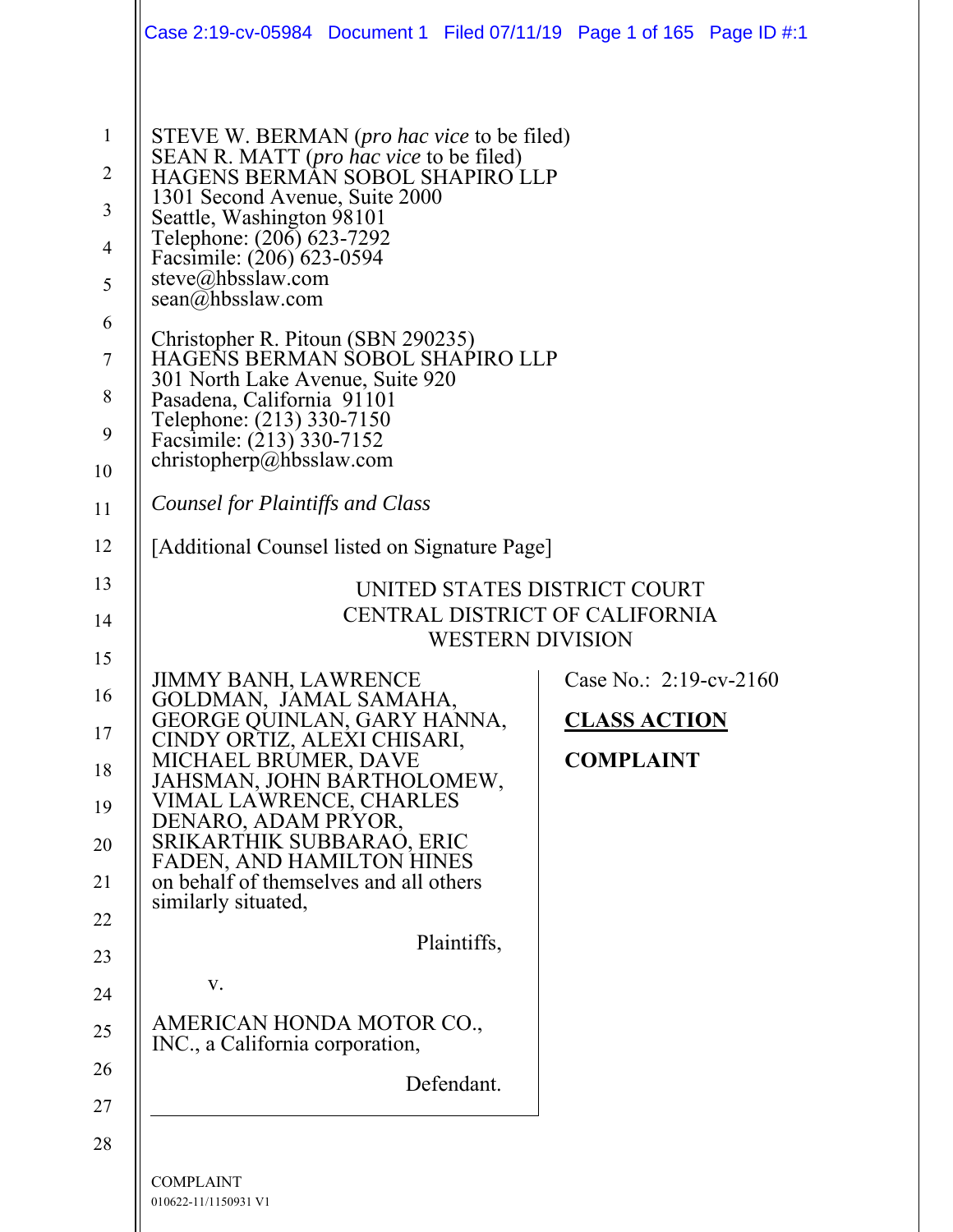|                     |     |                  |                | Case 2:19-cv-05984 Document 1 Filed 07/11/19 Page 2 of 165 Page ID #:2 |  |             |
|---------------------|-----|------------------|----------------|------------------------------------------------------------------------|--|-------------|
| 1                   |     |                  |                | <b>TABLE OF CONTENTS</b>                                               |  | <u>Page</u> |
| $\overline{2}$      | I.  |                  |                |                                                                        |  |             |
| 3<br>$\overline{4}$ | Η.  |                  |                |                                                                        |  |             |
| 5                   | Ш.  |                  |                |                                                                        |  |             |
| 6                   |     | A.               |                |                                                                        |  |             |
| 7                   |     |                  | $\mathbf{1}$ . |                                                                        |  |             |
| 8                   |     |                  | 2.             |                                                                        |  |             |
| 9                   |     |                  | 3.             |                                                                        |  |             |
| 10                  |     |                  | 4.             |                                                                        |  |             |
| 11                  |     |                  | 5.             |                                                                        |  |             |
| 12                  |     |                  | 6.             |                                                                        |  |             |
| 13                  |     |                  | 7.             |                                                                        |  |             |
| 14                  |     |                  | 8.             |                                                                        |  |             |
| 15                  |     |                  | 9.             |                                                                        |  |             |
| 16                  |     |                  | 10.            |                                                                        |  |             |
| 17                  |     |                  | 11.            |                                                                        |  |             |
| 18                  |     |                  | 12.            |                                                                        |  |             |
| 19                  |     | <b>B.</b>        |                |                                                                        |  |             |
| 20                  | IV. |                  |                |                                                                        |  |             |
| 21                  |     | A.               |                |                                                                        |  |             |
| 22                  |     | <b>B.</b>        |                | The Infotainment System Does Not Function As                           |  |             |
| 23                  |     | $C$ .            |                |                                                                        |  |             |
| 24<br>25            |     |                  | 1.             | Pre-Release Design, Manufacturing, and Testing                         |  |             |
| 26                  |     |                  | 2.             |                                                                        |  |             |
| 27                  |     |                  | 3.             |                                                                        |  |             |
| 28                  |     |                  |                |                                                                        |  |             |
|                     |     | <b>COMPLAINT</b> |                | $- i -$                                                                |  |             |

 $\overline{\phantom{a}}$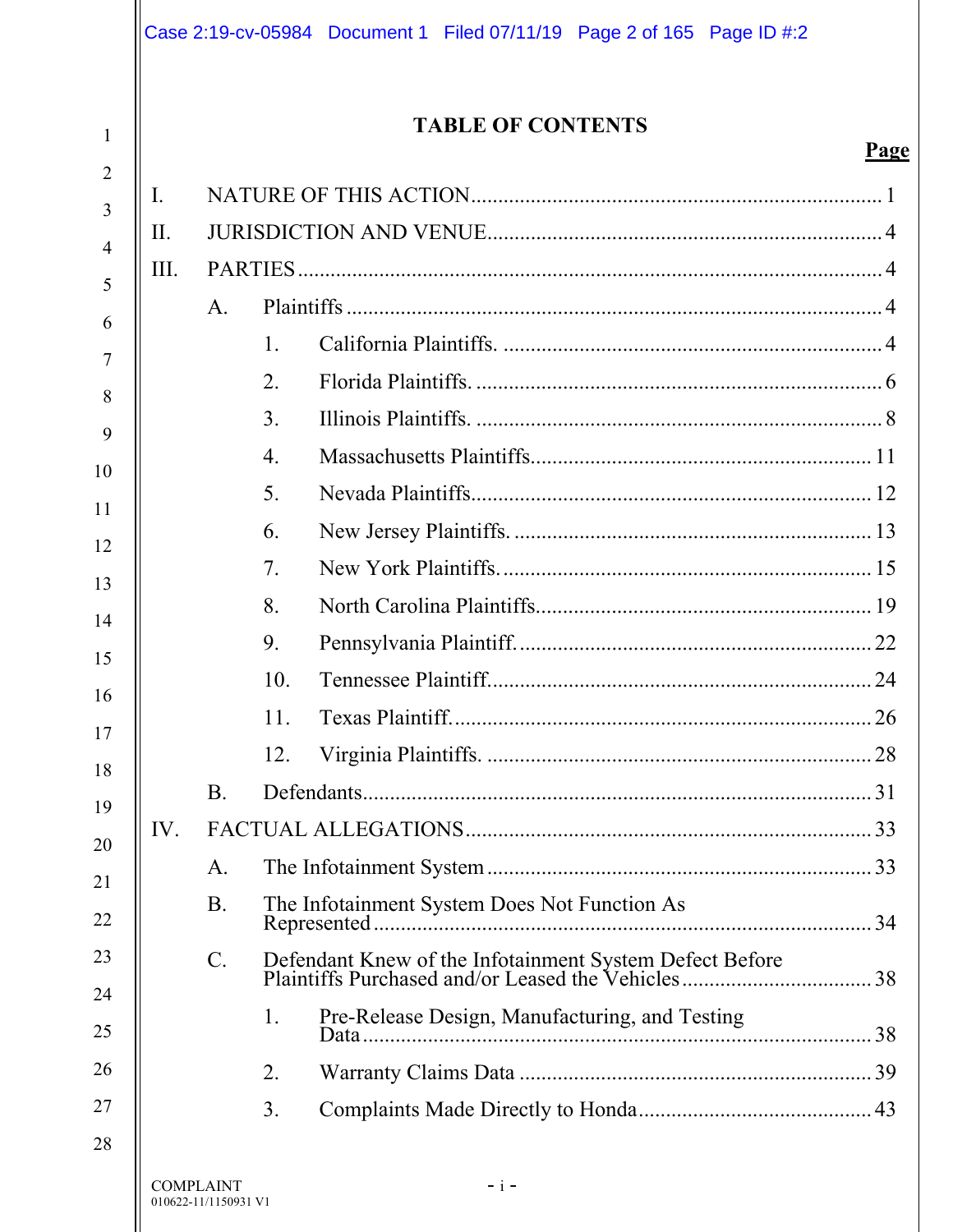|                     | Case 2:19-cv-05984 Document 1 Filed 07/11/19 Page 3 of 165 Page ID #:3                                                                        |    |
|---------------------|-----------------------------------------------------------------------------------------------------------------------------------------------|----|
| $\mathbf{1}$        | 4.                                                                                                                                            |    |
| $\overline{2}$      | 5.                                                                                                                                            |    |
| 3                   | 6.                                                                                                                                            |    |
| $\overline{4}$<br>5 | Unfulfilled Promises Regarding Android Auto<br>D.                                                                                             |    |
| 6                   | Defendant's Warranties and Response to the Defect 60<br>E.                                                                                    |    |
| 7                   | V.                                                                                                                                            |    |
| 8                   | VI.                                                                                                                                           |    |
| 9                   | VII.                                                                                                                                          |    |
| 10                  | Claims Brought on Behalf of the Nationwide Class 65<br>$A_{\cdot}$                                                                            |    |
| 11                  | COUNT I BREACH OF EXPRESS WARRANTY—MAGNUSON-                                                                                                  |    |
| 12<br>13            | COUNT II BREACH OF IMPLIED WARRANTY-MAGNUSON-                                                                                                 |    |
| 14                  | COUNT III VIOLATIONS OF THE CALIFORNIA CONSUMER<br>LEGAL REMEDIES ACT (CAL. CIV. CODE § 1750, ET SEQ.)  70                                    |    |
| 15<br>16            | COUNT IV VIOLATIONS OF CALIFORNIA'S UNFAIR<br>COMPETITION LAW (CAL. BUS. & PROF. CODE § 17200,                                                | 74 |
| 17<br>18            |                                                                                                                                               |    |
| 19                  | COUNT VI BREACH OF IMPLIED WARRANTY OF                                                                                                        |    |
| 20                  | B.                                                                                                                                            |    |
| 21<br>22            | COUNT VII VIOLATIONS OF THE CALIFORNIA CONSUMER<br>LEGAL REMEDIES ACT (CAL. CIV. CODE § 1750, ET SEQ.)  81                                    |    |
| 23                  | a.                                                                                                                                            |    |
| 24                  | Cal. Civ. Code $\S$ 1770(a)(5): Representing that<br>goods have sponsorship, approval,<br>characteristics, uses, benefits, or quantities that |    |
| 25                  | ii.                                                                                                                                           |    |
| 26                  |                                                                                                                                               |    |
| 27                  |                                                                                                                                               |    |
| 28                  | $-$ ii $-$<br><b>COMPLAINT</b><br>010622-11/1150931 V1                                                                                        |    |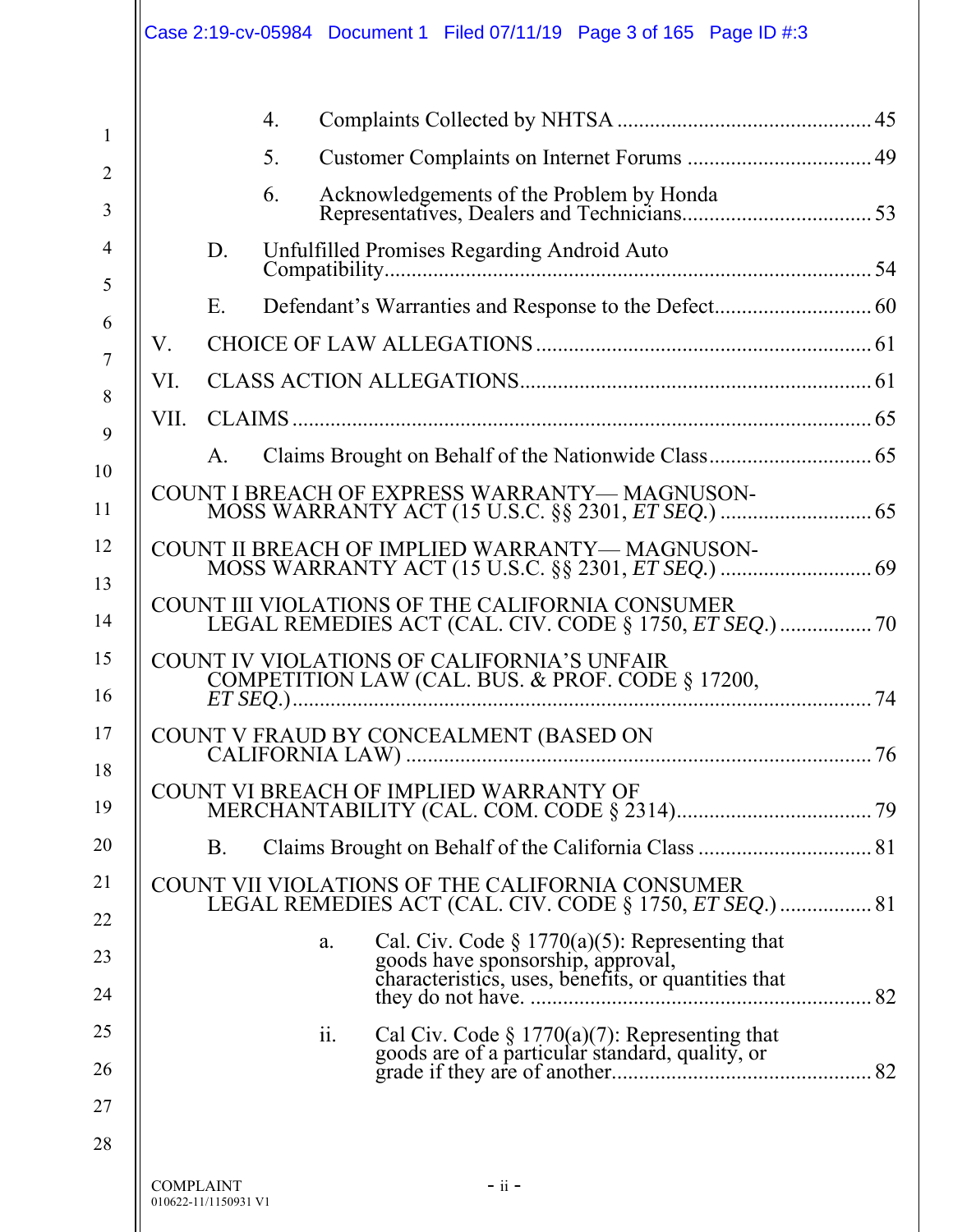|                                | Case 2:19-cv-05984 Document 1 Filed 07/11/19 Page 4 of 165 Page ID #:4                                                                                                                                                                                                                                                                 |
|--------------------------------|----------------------------------------------------------------------------------------------------------------------------------------------------------------------------------------------------------------------------------------------------------------------------------------------------------------------------------------|
| $\mathbf{1}$<br>$\overline{2}$ | Cal. Civ. Code $\S$ 1770(a)(9): Advertising goods with intent not to sell them as<br>111.                                                                                                                                                                                                                                              |
| 3<br>4                         | Cal Civ. Code $\S$ 1770(a)(16): Representing<br>that goods have been supplied in accordance<br>with a previous representation when they have<br>iv.<br>not                                                                                                                                                                             |
| 5<br>6                         | COUNT VIII VIOLATIONS OF CALIFORNIA'S UNFAIR<br>COMPETITION LAW (CAL. BUS. & PROF. CODE § 17200,<br>$ET$ SEQ.) $\ldots$ $\ldots$ $\ldots$ $\ldots$ $\ldots$ $\ldots$ $\ldots$ $\ldots$ $\ldots$ $\ldots$ $\ldots$ $\ldots$ $\ldots$ $\ldots$ $\ldots$ $\ldots$ $\ldots$ $\ldots$ $\ldots$ $\ldots$ $\ldots$ $\ldots$ $\ldots$ $\ldots$ |
| $\tau$<br>8                    |                                                                                                                                                                                                                                                                                                                                        |
| 9                              | COUNT X BREACH OF EXPRESS WARRANTY (BASED ON                                                                                                                                                                                                                                                                                           |
| 10                             | COUNT XI BREACH OF IMPLIED WARRANTY OF                                                                                                                                                                                                                                                                                                 |
| 11<br>12                       | C.                                                                                                                                                                                                                                                                                                                                     |
| 13                             | COUNT XII VIOLATIONS OF FLORIDA DECEPTIVE AND<br>UNFAIR TRADE PRACTICES ACT (FLA. STAT. § 501.201,<br>94                                                                                                                                                                                                                               |
| 14<br>15                       | COUNT XIII FRAUDULENT CONCEALMENT (BASED ON<br>96                                                                                                                                                                                                                                                                                      |
| 16                             | COUNT XIV BREACH OF EXPRESS WARRANTY (FLA. STAT.<br>99<br>$\S$ 672.313)                                                                                                                                                                                                                                                                |
| 17<br>18                       | COUNT XV BREACH OF IMPLIED WARRANTY (FLA. STAT.                                                                                                                                                                                                                                                                                        |
| 19                             | COUNT XVI UNJUST ENRICHMENT (BASED ON FLORIDA LAW) 103                                                                                                                                                                                                                                                                                 |
| 20                             | D.                                                                                                                                                                                                                                                                                                                                     |
| 21<br>22                       | COUNT XVII VIOLATION OF THE ILLINOIS CONSUMER FRAUD                                                                                                                                                                                                                                                                                    |
| 23                             | COUNT XVIII BREACH OF EXPRESS WARRANTY (BASED ON                                                                                                                                                                                                                                                                                       |
| 24                             | COUNT XIX BREACH OF THE IMPLIED WARRANTY OF                                                                                                                                                                                                                                                                                            |
| 25                             | MERCHANTABILITY (810 ILCS §§ 5/2-314 AND 5/2A-212)  106                                                                                                                                                                                                                                                                                |
| 26                             | E.                                                                                                                                                                                                                                                                                                                                     |
| 27                             |                                                                                                                                                                                                                                                                                                                                        |
| 28                             | $-$ iii $-$<br><b>COMPLAINT</b><br>010622-11/1150931 V1                                                                                                                                                                                                                                                                                |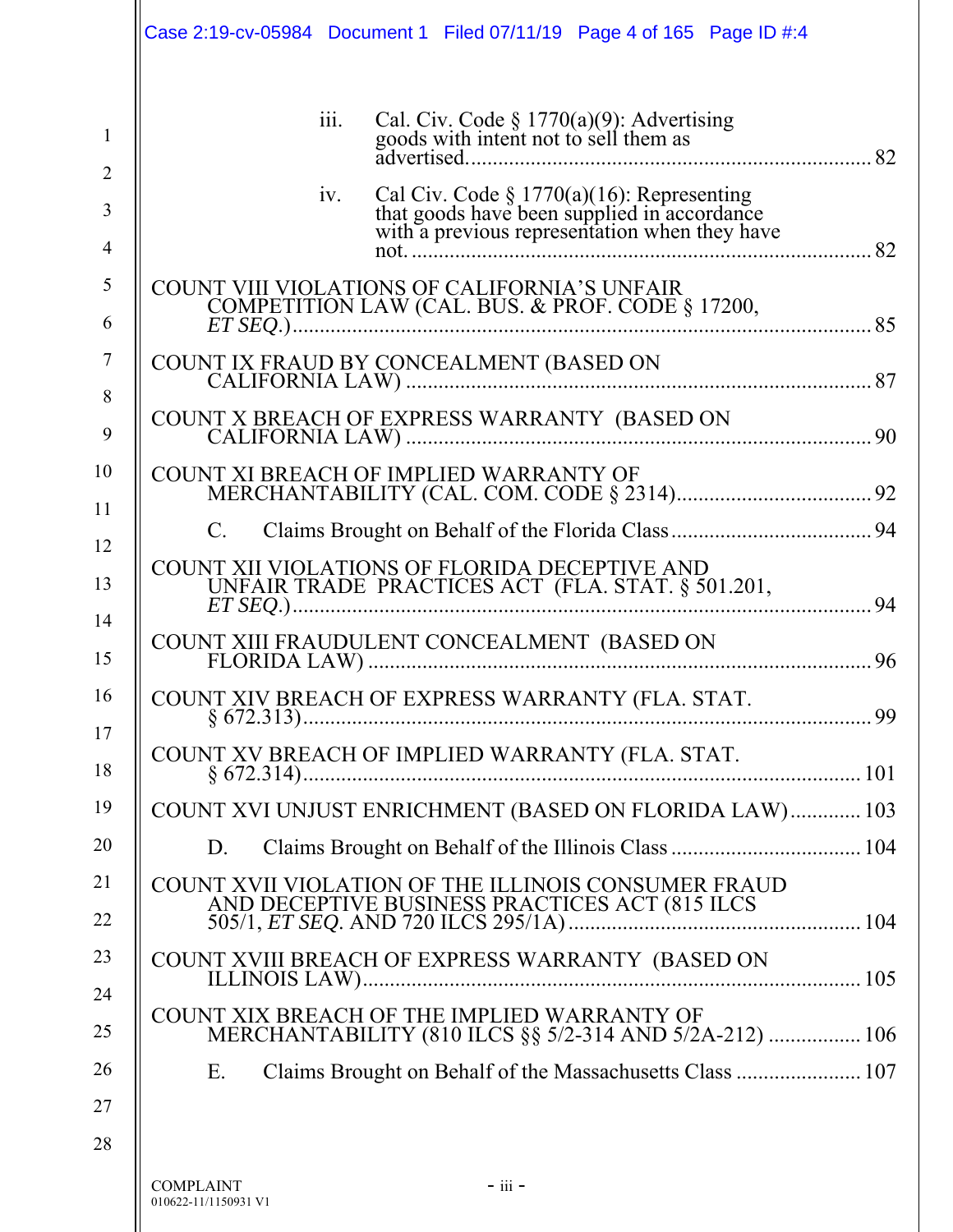|                               | Case 2:19-cv-05984 Document 1 Filed 07/11/19 Page 5 of 165 Page ID #:5                               |
|-------------------------------|------------------------------------------------------------------------------------------------------|
| $\mathbf{1}$                  | COUNT XX VIOLATIONS OF THE MASSACHUSETTS<br>CONSUMER PROTECTION ACT (MASS. GEN. LAWS CH.             |
| $\overline{2}$<br>3           |                                                                                                      |
| $\overline{\mathcal{A}}$<br>5 | COUNT XXII BREACH OF IMPLIED WARRANTY OF<br>MERCHANTABILITY (MASS. GEN. LAWS CH. 106, § 2-314)  110  |
| 6                             | $F_{\rm{L}}$                                                                                         |
| $\overline{7}$                | COUNT XXIII VIOLATION OF THE NEVADA DECEPTIVE<br>TRADE PRACTICES ACT (NEV. REV. STAT. § 598.0903, ET |
| 8<br>9                        |                                                                                                      |
| 10<br>11                      | COUNT XXV BREACH OF IMPLIED WARRANTY OF<br>MERCHANTABILITY (BASED ON NEVADA LAW) 115                 |
|                               | Claims Brought on Behalf of the New Jersey Class 116<br>G.                                           |
| 12<br>13                      | COUNT XXVI VIOLATION OF NEW JERSEY CONSUMER FRAUD                                                    |
| 14<br>15                      | COUNT XXVII BREACH OF EXPRESS WARRANTY (BASED ON                                                     |
| 16                            | COUNT XXVIII BREACH OF IMPLIED WARRANTY OF                                                           |
| 17                            | H.                                                                                                   |
| 18<br>19                      | COUNT XXIX VIOLATIONS OF NEW YORK GENERAL<br>BUSINESS LAW § 349 (N.Y. GEN. BUS. LAW § 349)  122      |
| 20                            | COUNT XXX FRAUDULENT CONCEALMENT (BASED ON NEW                                                       |
| 21<br>22                      |                                                                                                      |
| 23                            |                                                                                                      |
| 24                            | Claims Brought on Behalf of the North Carolina Class  132<br>Ι.                                      |
| 25                            | COUNT XXXIII VIOLATION OF THE NORTH CAROLINA                                                         |
| 26                            |                                                                                                      |
| 27                            |                                                                                                      |
| 28                            |                                                                                                      |
|                               | $-iv -$<br><b>COMPLAINT</b><br>010622-11/1150931 V1                                                  |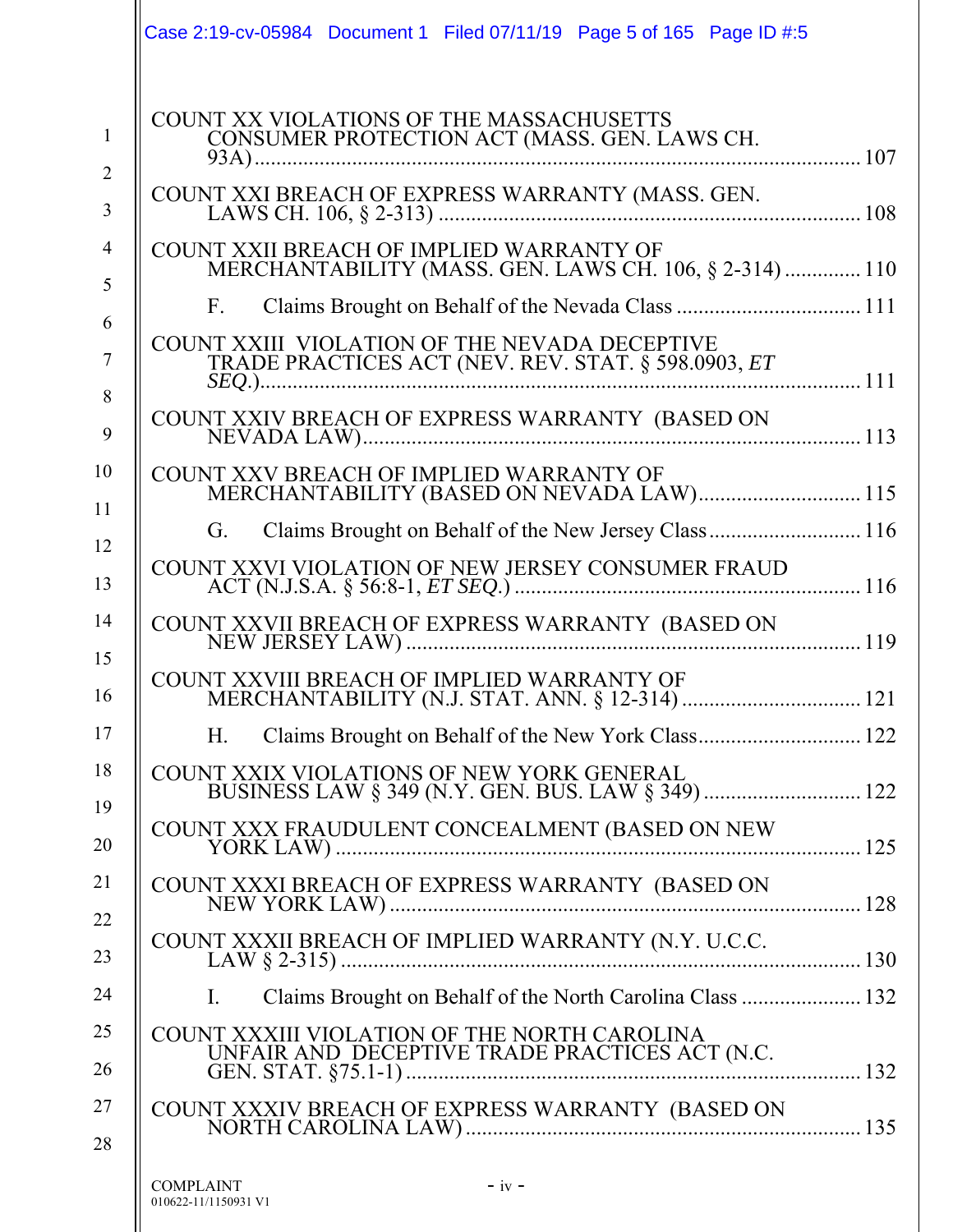|                                          | Case 2:19-cv-05984 Document 1 Filed 07/11/19 Page 6 of 165 Page ID #:6                                              |         |  |     |
|------------------------------------------|---------------------------------------------------------------------------------------------------------------------|---------|--|-----|
|                                          | COUNT XXXV BREACH OF IMPLIED WARRANTY OF<br>MERCHANTABILITY (N.C. GEN. STAT. § 25-2-314)  137                       |         |  |     |
| $J_{-}$                                  | Claims Brought on Behalf of the Pennsylvania Class  138                                                             |         |  |     |
|                                          | COUNT XXXVI VIOLATION OF PENNSYLVANIA UNFAIR                                                                        |         |  |     |
|                                          | TRADE PRACTICES AND CONSUMER PROTECTION LAW                                                                         |         |  |     |
|                                          |                                                                                                                     |         |  |     |
|                                          | COUNT XXXVIII BREACH OF IMPLIED WARRANTY OF                                                                         |         |  |     |
| K.                                       | Claims Brought on Behalf of the Tennessee Class 144                                                                 |         |  |     |
|                                          | COUNT XXXIX VIOLATION OF TENNESSEE CONSUMER<br>PROTECTION ACT OF 1977 (TENN. CODE ANN. § 47-18-<br>$101, ET SEQ.$ ) |         |  |     |
|                                          | COUNT XL BREACH OF EXPRESS WARRANTY (BASED ON                                                                       |         |  |     |
|                                          | COUNT XLI BREACH OF THE IMPLIED WARRANTY OF<br>MERCHANTABILITY (TENN. CODE §§ 47-2-314 AND 47-                      |         |  |     |
| L.                                       |                                                                                                                     |         |  |     |
| $SEQ.$ ).                                | COUNT XLII VIOLATIONS OF THE DECEPTIVE TRADE<br>PRACTICES ACT (TEX. BUS. & COM. CODE §§ 17.41, ET                   |         |  | 148 |
|                                          |                                                                                                                     |         |  |     |
|                                          | COUNT XLIV BREACH OF IMPLIED WARRANTY (BASED ON                                                                     |         |  |     |
| M.                                       |                                                                                                                     |         |  |     |
|                                          | COUNT XLV VIOLATIONS OF THE VIRGINIA CONSUMER<br>PROTECTION ACT (VA. CODE ANN. §§ 59.1-196, ET SEQ.)  153           |         |  |     |
|                                          | COUNT XLVI BREACH OF EXPRESS WARRANTY (VA. CODE                                                                     |         |  |     |
|                                          | COUNT XLVII BREACH OF IMPLIED WARRANTY OF                                                                           |         |  |     |
|                                          |                                                                                                                     |         |  |     |
|                                          |                                                                                                                     |         |  |     |
|                                          |                                                                                                                     |         |  |     |
| <b>COMPLAINT</b><br>010622-11/1150931 V1 |                                                                                                                     | $- v -$ |  |     |

 $\overline{\phantom{a}}$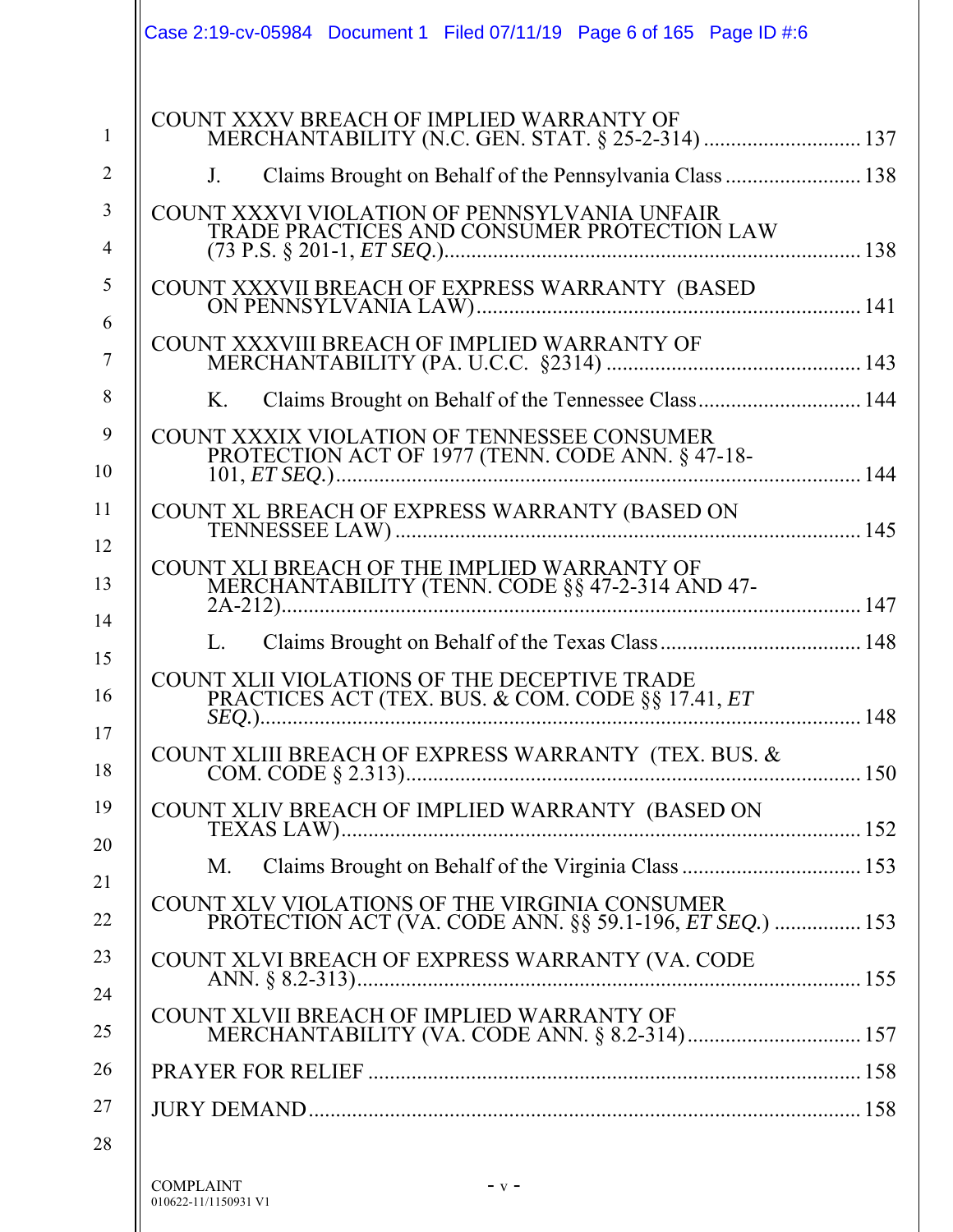All allegations made in this Complaint are based upon information and belief except those allegations that pertain to Plaintiffs, which are based on personal knowledge. Each allegation in this Complaint either has evidentiary support or, alternatively, pursuant to Rule 11(b)(3) of the *Federal Rules of Civil Procedure*, is likely to have evidentiary support after a reasonable opportunity for further investigation or discovery.

1

2

3

4

5

6

7

8

9

10

11

12

13

14

15

16

17

18

19

20

21

22

23

24

25

26

27

28

### **I. NATURE OF THIS ACTION**

1. Plaintiffs bring this proposed class action for damages and injunctive relief on behalf of themselves and all other persons and entities nationwide who purchased or leased a 2019 or 2020 Acura RDX vehicle (the "Vehicles" or "Class Vehicles") manufactured by defendant American Honda Motor Co., Inc. ("Honda" or "Defendant").

2. The defect at issue in this case relates to what is known in the automobile industry as an "infotainment system." Such systems are designed to attract buyers who want to manage available technology while on the road, while minimizing distractions and maximizing safety.

3. Defendant's previous-generation dual-screen infotainment system was controlled by a combination of direct touch, buttons, and a dial. However, when the third generation Acura RDX was released in the summer of 2018, the Vehicles were equipped with a new single high definition 10.2-inch display controlled by a touchpad.

4. The screen is the gateway between the user and the Vehicle's safety, navigation, communications, entertainment features. The Vehicles' infotainment system allows the vehicle owner to operate the audio system (including the radio); use the GPS navigation technology; operate the backup camera; and operate a Bluetoothenabled mobile telephone or other device.

5. However, the Vehicles contain a defect that causes many of the Vehicles' features associated with the infotainment system (e.g., the navigation system, audio

COMPLAINT - 1 -010622-11/1150931 V1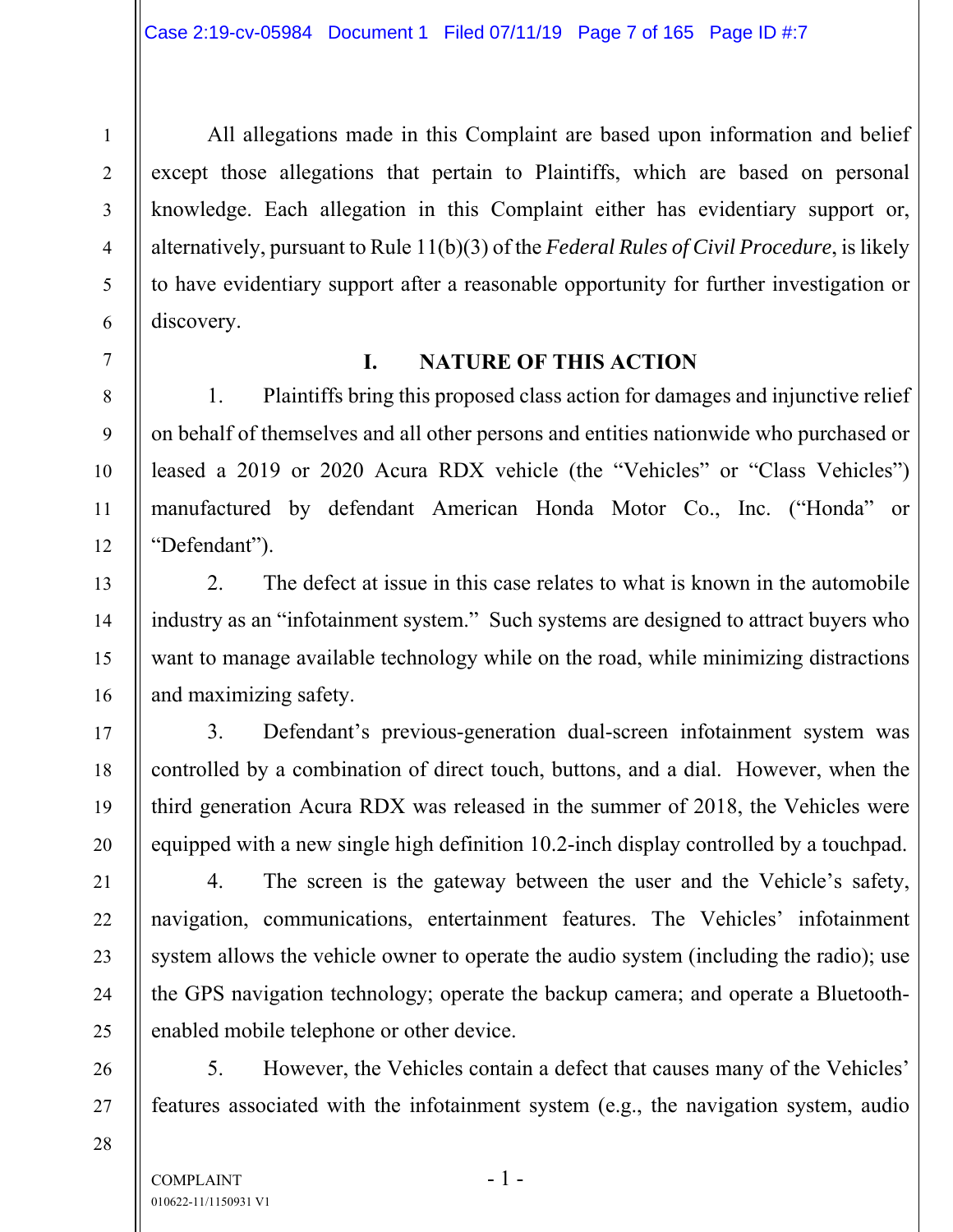system, backup camera) to malfunction. As documented by widespread consumer complaints, this defect has plagued the infotainment system since its launch. Defendant knew about the defect well before the Vehicles' launch.

4 5 6 7 8 9 10 11 6. As a result of the defect, the Vehicles' infotainment system frequently freezes or crashes, rendering many of the Vehicles' features inoperable. This poses a safety risk because when the system malfunctions, unexpected audio or video errors can cause the driver to become distracted. Indeed, even under the best of conditions when infotainment-type systems are working properly, using them can create dangerous distractions.<sup>1</sup> The chance of distraction is magnified when the systems do not work properly. The defect can also render safety-related systems (including backup camera functions) to fail.

7. Defendant has long known or should have known of the Vehicles' infotainment system problems from multiple sources. These sources include pre-release design, manufacturing, and testing data; warranty claims data; consumer complaints made directly to Defendant, collected by the National Highway Transportation Safety Administration ("NHTSA"), and/or posted on public online forums; testing done in response to those complaints; aggregate data and complaints from authorized dealers; and other sources. Yet Defendant failed to disclose and actively concealed the Vehicles' infotainment system defect from the public, and continues to manufacture, distribute, and sell the Vehicles without disclosing the defect.

8. Under the Vehicles' New Vehicle Limited Warranty, Honda is required to "repair or replace any part that is defective in material or workmanship under normal

 $COMPLANT$  - 2 -25 26 27 28 1 *See, e.g*., Strayer, D. L., Cooper, J. M., Turrill, J., Coleman, J. R., & Hopman, R. J.. Measuring Cognitive Distraction in the Automobile III: A Comparison of Ten 2015 In-Vehicle Information Systems. Washington, DC: AAA Foundation for Traffic Safety (2015) (found at https://pdfs.semanticscholar.org/7bc7/04c103b3eb5b84aa90d1509472bf222b862c.pdf).

1

2

3

12

13

14

15

16

17

18

19

20

21

22

23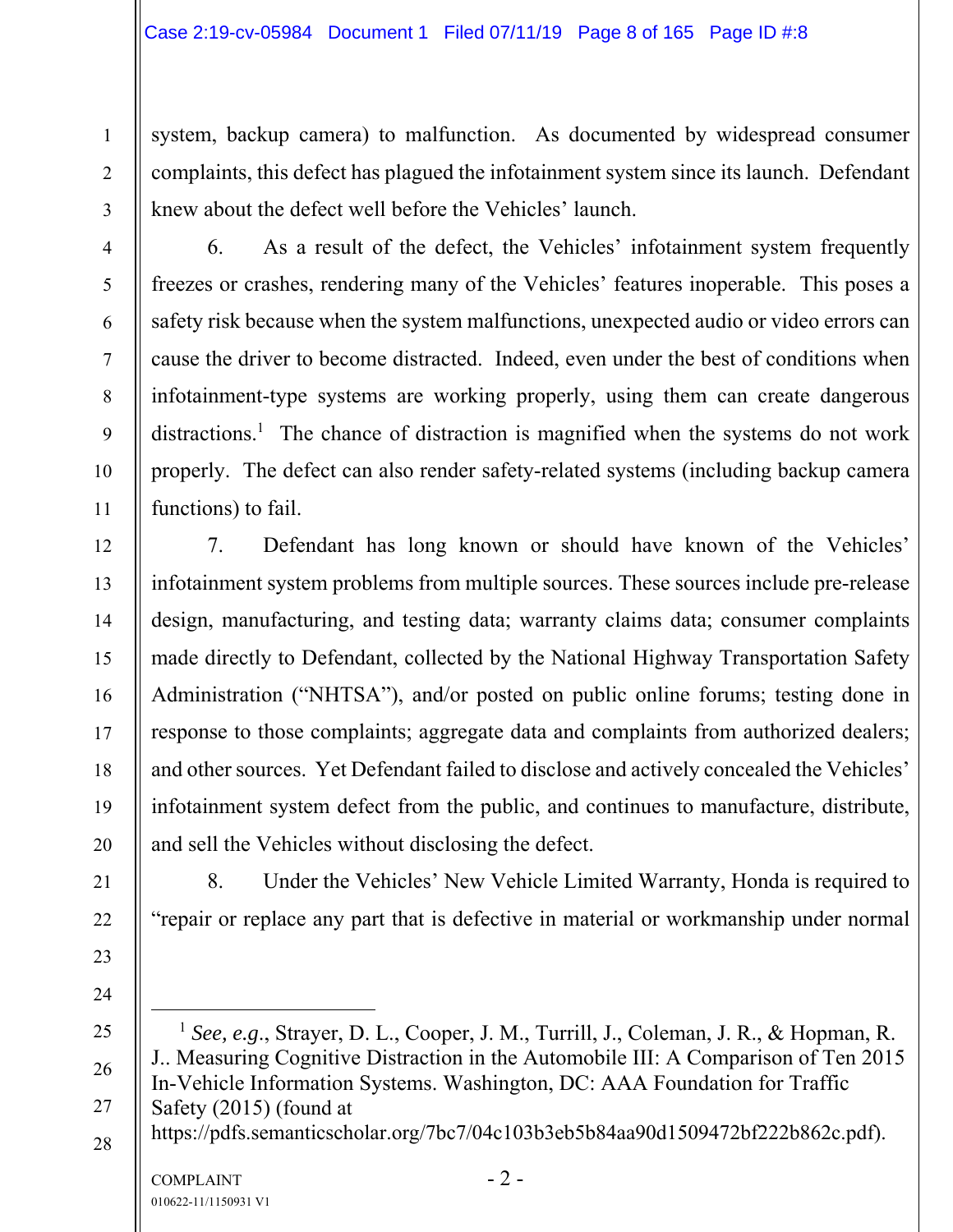use."2 The infotainment systems in the defective Vehicles, which share identical infotainment system technology, are defective in material or workmanship under normal use.

9. Honda has not found a solution to the infotainment system defect. Instead, Honda tells Vehicle owners to wait for a forthcoming "software update" to fix the infotainment problems, or alternatively simply replaces defective parts with equally defective parts, thereby leaving consumers caught in a cycle of use, malfunction, and replacement. In fact, Honda's authorized dealerships are routinely discouraging Vehicle owners from bringing their Vehicles to the dealership because there is nothing the dealership can do to repair the defect.

10. Additionally, the Vehicles were originally scheduled to launch with both Android Auto and Apple CarPlay connectivity as standard features.<sup>3</sup> Defendant distributed pre-release promotional materials to dealers touting the Vehicles' Android Auto compatibility, and those dealers in turn shared that information with consumers to promote the Vehicles. But when the Vehicles went on sale in 2018, they came equipped with only Apple CarPlay. Defendant claimed at the time that Android Auto compatibility was temporarily delayed while Defendant worked to make Android Auto compatible with the Vehicles' new touchpad control scheme. Defendant both directly and indirectly through its authorized dealers promised prospective buyers that Android Auto would be made available to all Vehicle owners through a software update "soon."<sup>4</sup>

1

2

3

4

5

6

7

8

9

10

11

12

13

14

15

16

17

18

19

20

- 22
- 23
- 24
- 25



27

28

<sup>2</sup>A true and correct copy of the New Vehicle Limited Warranty is available at https://owners.acura.com/Documentum/Warranty/Handbooks/2019\_Acura\_Warranty\_ Basebook\_BWL07532.pdf.

 $3$  Android Auto and Apple CarPlay are software application suites compatible with many manufacturers' infotainment systems, including the infotainment systems found in the defective Vehicles. It enables an infotainment system to act as a controller for Android and Apple mobile phones, and provides access to applications on the phones (including music, messaging, maps, and podcasts, among others).

4 https://twitter.com/acura/status/1031742301675167745?lang=en (last accessed June 17, 2019) (Acura tweet dated November 21, 2018: "Once developed & certified,

<sup>21</sup>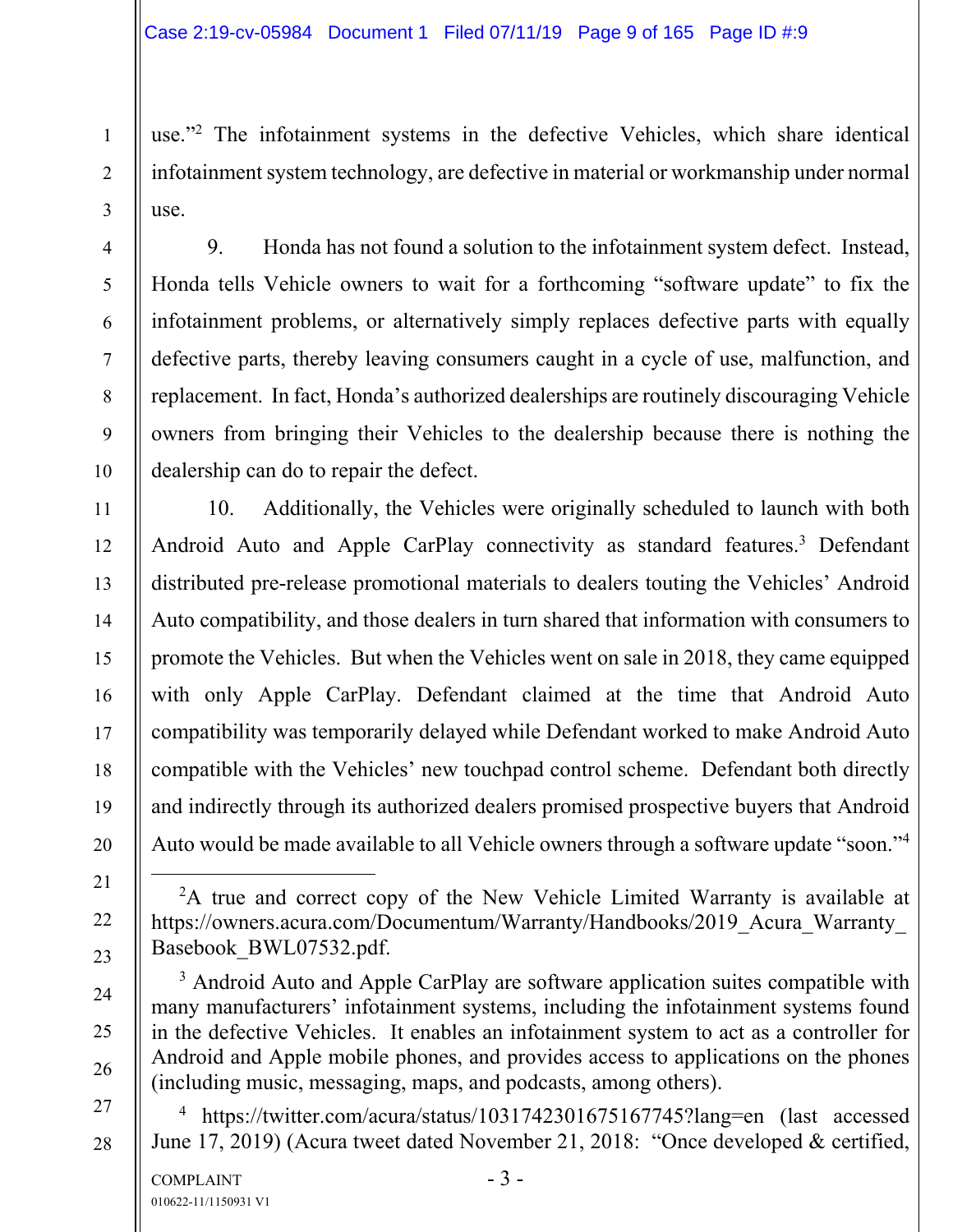Yet more than a year has passed since the Vehicles were released and Vehicle owners and lessees are still waiting to receive the important feature Defendant promised.

11. Plaintiffs bring this action for violation of relevant state consumer protection acts and for breach of express and implied warranties on behalf of a nationwide class and state classes of Vehicle lessees and owners. Plaintiffs seek damages and equitable relief on behalf of themselves and all others similarly situated.

1

2

3

4

5

6

7

8

9

10

11

12

13

14

15

16

17

18

19

20

21

22

23

24

25

# **II. JURISDICTION AND VENUE**

12. This Court has subject matter jurisdiction over this action under 28 U.S.C. § 1332(d)(2), as amended by the Class Action Fairness Act of 2005, because the amount in controversy exceeds \$5,000,000, exclusive of interests and costs, and because this is a class action in which the members of the classes and Defendant are citizens of different states. This Court also has supplemental jurisdiction over the state law claims pursuant to 28 U.S.C. § 1367.

13. Venue is proper in this judicial district under 28 U.S.C. § 1391 because Defendant is a resident of Torrance, California, which is located in this district.

#### **III. PARTIES**

**A. Plaintiffs** 

# **1. California Plaintiffs.**

14. Plaintiff Jimmy Banh is a California citizen residing in Fillmore, California.

15. Plaintiff Banh purchased a new 2019 Acura RDX in September 2018 from Acura of Alhambra.

16. Prior to purchasing the Vehicle, Plaintiff Banh researched the Vehicle and its infotainment system online. Plaintiff Banh specifically recalls visiting Acura.com and reading that Android Auto was "coming soon" to the 2019 RDX. Plaintiff Banh

 $\overline{a}$ 

<sup>26</sup>  27

we'll roll out Android Auto to the RDX & make the update avail. To owners who've already purchased the '19 model").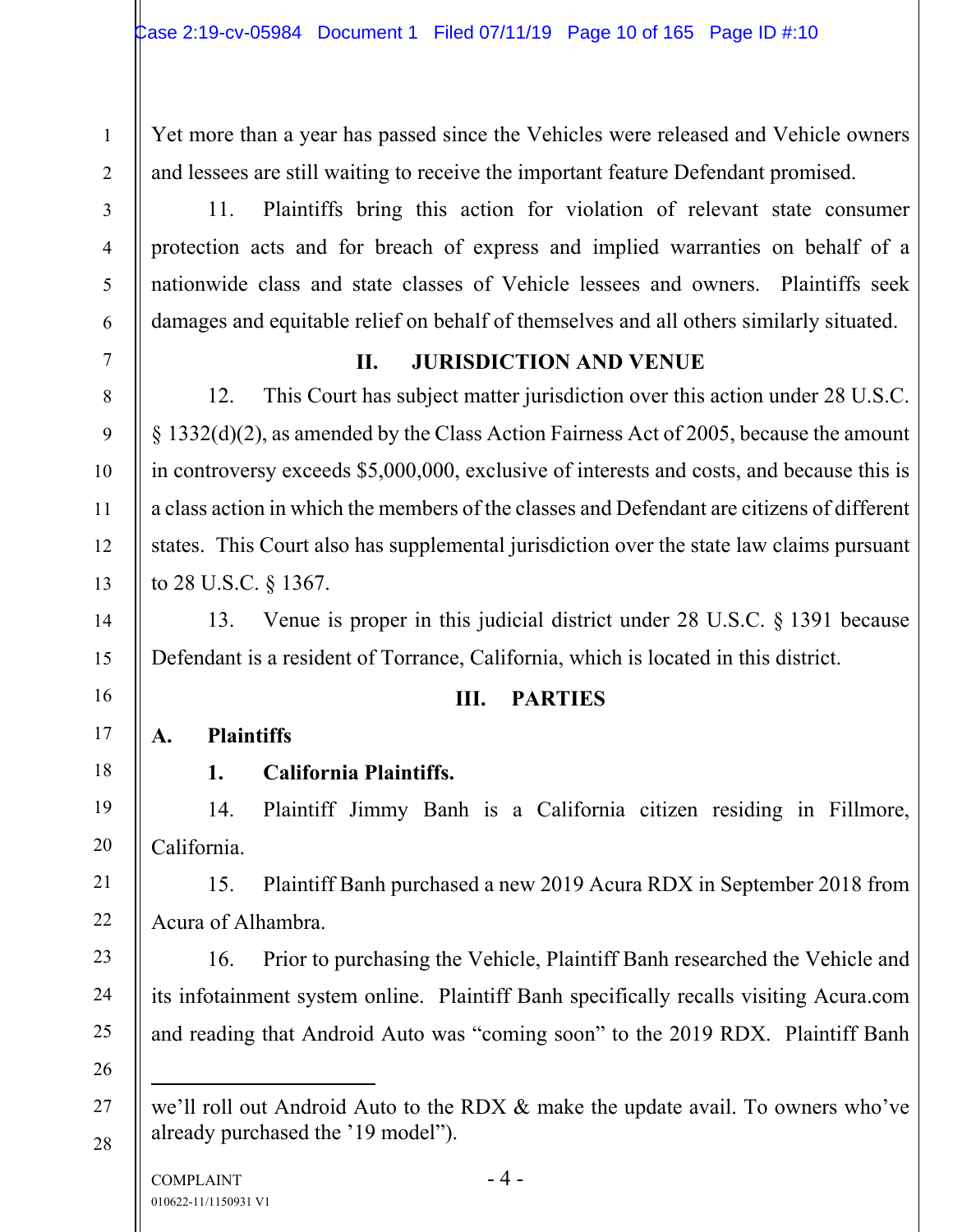also read multiple professional reviews of the Vehicle, including those on edmunds.com and caranddriver.com. None of the websites contained any disclosure from Defendant regarding any defects associated with the infotainment system.

17. Plaintiff Banh also visited the showrooms of multiple Acura dealerships to learn about the Vehicle and its infotainment system. For example, Plaintiff Banh visited Gold Coast Acura in August 2018 and took a long test drive of the Vehicle. During the visit, the salesperson told Plaintiff Banh that Android Auto was coming within a "few weeks or months." This was a very important feature for Plaintiff Banh because Plaintiff Banh owns an Android phone and was seeking a car with Android Auto compatibility.

18. At the time, Plaintiff Banh was deciding between purchasing a 2019 Acura RDX and a competing model from Infiniti. Plaintiff Banh chose to purchase the Acura specifically because of its infotainment system and because Defendant represented that the Vehicle would soon feature Android Auto.

19. Plaintiff Banh visited Acura of Alhambra to test drive a second 2019 Acura RDX. During the visit, the dealer reiterated that Android Auto was to be released for the 2019 RDX "soon," in a "few weeks to a month." Based on this representation, Plaintiff Banh purchased the Vehicle.

20. None of the representations received by Plaintiff Banh contained any disclosure relating to any defect in the infotainment system. Nor did they disclose that Android Auto would not be available for at least 10 months, if not longer. Had Defendant disclosed that the infotainment system in the Vehicle was defective preventing the full use of the Vehicle and pose safety risks, Plaintiff Banh would not have purchased it, or would have paid less for the Vehicle. Similarly, had Defendant disclosed that Android Auto would not be made available to purchasers for at least 10 months (and perhaps longer), Plaintiff Banh would not have purchased it, or would have paid less for the Vehicle.

27 28

1

2

3

4

5

6

7

8

9

10

11

12

13

14

15

16

17

18

19

20

21

22

23

24

25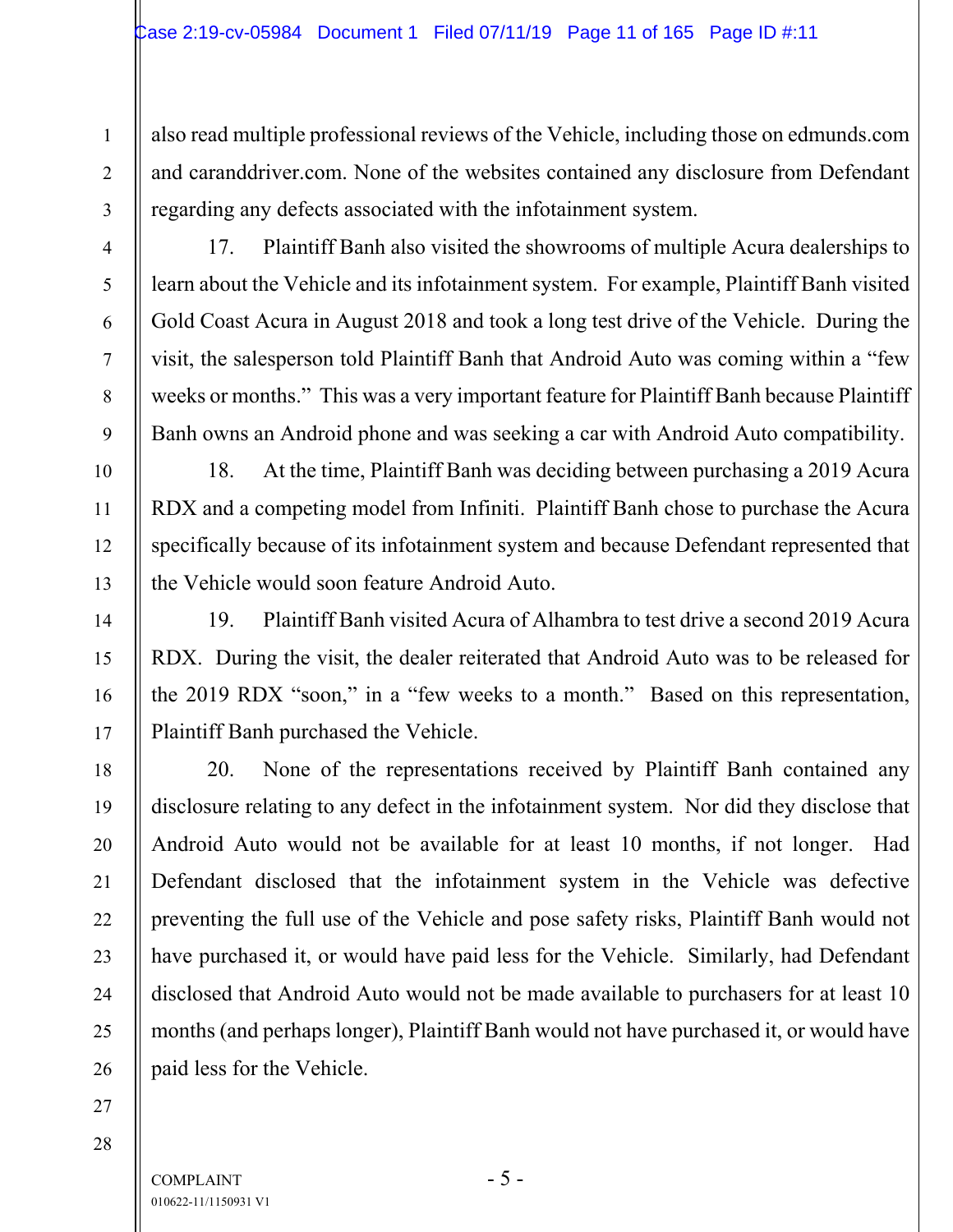21. Plaintiff Banh began experiencing problems with the infotainment system within days of owning the Vehicle. When he started the Vehicle, the infotainment system would often take up to a full minute for audio to begin playing. Plaintiff Banh called his dealer to ask about this delay and was told it was "normal."

22. The infotainment system also sporadically freezes, shuts off, and becomes inoperative while driving. When using voice commands, Plaintiff Banh frequently encounters "unavailable" and "still loading" messages.

23. Additionally, Plaintiff Banh owns an Android-based mobile phone, and Defendant's promise to release Android Auto "soon" was an important consideration for him in choosing to purchase the Vehicle. It has been 10 months since Plaintiff Banh purchased the Vehicle and still no software update has been released containing Android Auto. Plaintiff Banh has been forced to use an adaptor, USB stick, and MP3 player to listen to music. But the Vehicle's infotainment system often has trouble identifying these sources during start up, which causes the screen to display "initializing … not found." The problem can sometimes be resolved by unplugging and then re-plugging the source. But even then, the system's Bluetooth connection frequently drops during telephone calls.

24. Plaintiff Banh has suffered an ascertainable loss as a result of Defendant's wrongful conduct associated with the infotainment system including, but not limited to, overpayment and diminished value of the Vehicle. Plaintiff sent a statutory notice letter on July 10, 2019.

# 22

1

2

3

4

5

6

7

8

9

10

11

12

13

14

15

16

17

18

19

20

21

23

24

25

26

27

#### **2. Florida Plaintiffs.**

25. Plaintiff Lawrence Goldman is a Florida citizen residing in St. Augustine, Florida.

26. Plaintiff Goldman purchased a new 2019 Acura RDX in September 2018 from Duval Acura in Jacksonville, Florida.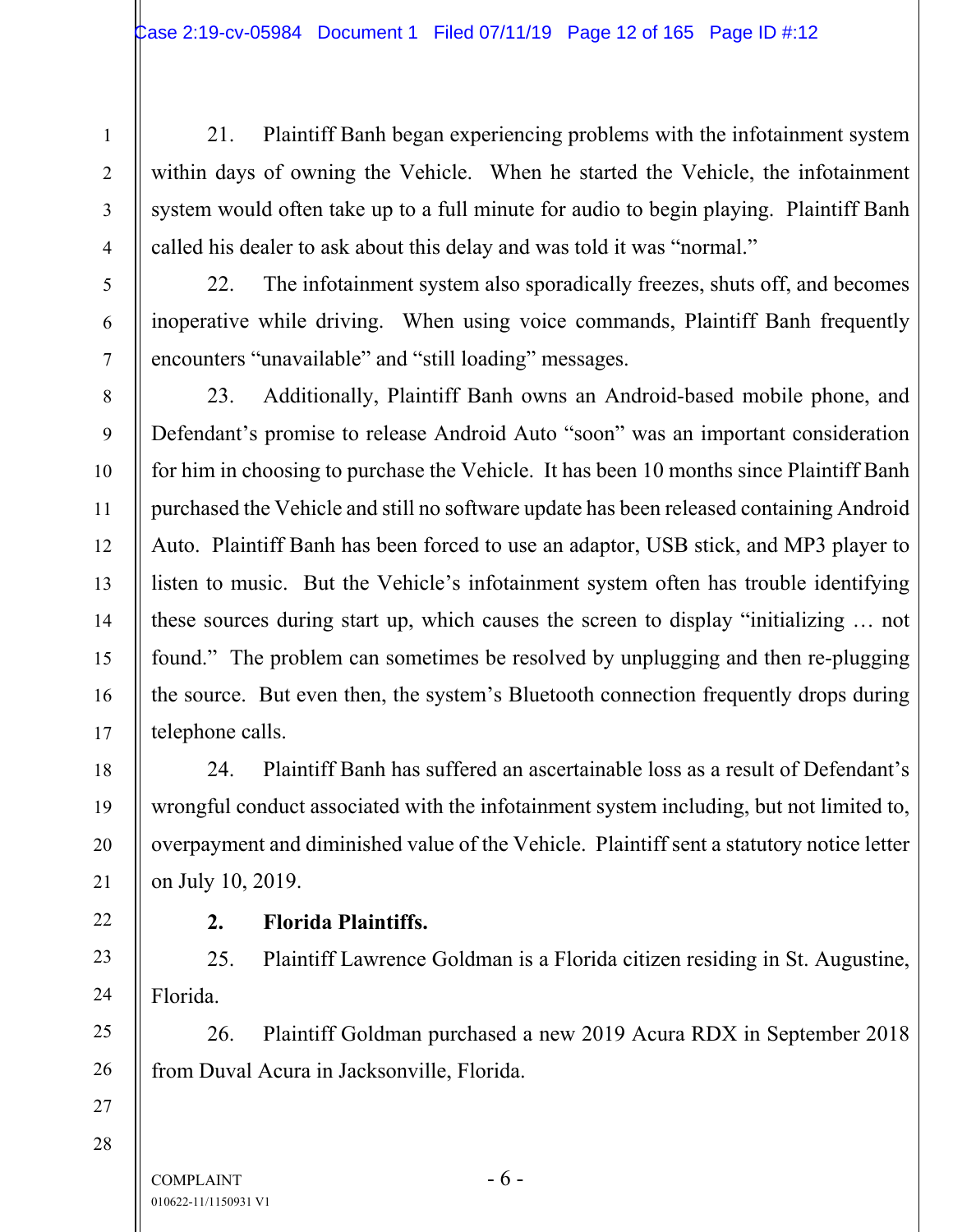27. Prior to purchasing the Vehicle, Plaintiff Goldman researched the Vehicle and its infotainment system online. Plaintiff Goldman's online research included reviewing Acura's website, caranddriver.com, automobilemag.com, and roadandtrack.com, among other websites. None of the websites contained any disclosure from Defendant regarding any defects in the infotainment system.

28. The Vehicle's infotainment system was a particularly important feature to Plaintiff Goldman's wife, who visited the dealership four times before purchasing the Vehicle to examine the infotainment system, make sure it was user-friendly, and learn how to use it. During these visits, the salesperson showed Mrs. Goldman how to use the infotainment system and explained its features and functionality. At no point did the salesperson disclose that the Vehicle's infotainment system was defective.

29. Plaintiff Goldman selected and ultimately purchased the Vehicle in large part based on the features of the infotainment system, as represented by Defendant.

30. Had Defendant disclosed that the infotainment system in the Vehicle suffered from a defect that would prevent the full use of its features and pose safety risks for Plaintiff Goldman and his family, Plaintiff Goldman would not have purchased it, or would have paid less for the Vehicle.

31. Within weeks of purchasing the Vehicle, Plaintiff Goldman experienced numerous problems with the infotainment system. The system takes an excessively long time to boot up, and is prone to freezing up, especially when a phone is connected to the Vehicle's USB port. As a result, Plaintiff Goldman no longer uses the Vehicle's USB port out of fear that it will cause the infotainment to crash again. As a result, Plaintiff cannot utilize Google Maps or the Vehicle's Apple CarPlay functionality.

32. When Plaintiff Goldman took the Vehicle to the dealer to address the infotainment system problems, he was told that "everyone is having issues," that "nothing can be done" until a new software update is released fixing the issues, and "its in Acura's hands."

1

2

3

4

5

6

7

8

9

10

11

12

13

14

15

16

17

18

19

20

21

22

23

24

25

26

27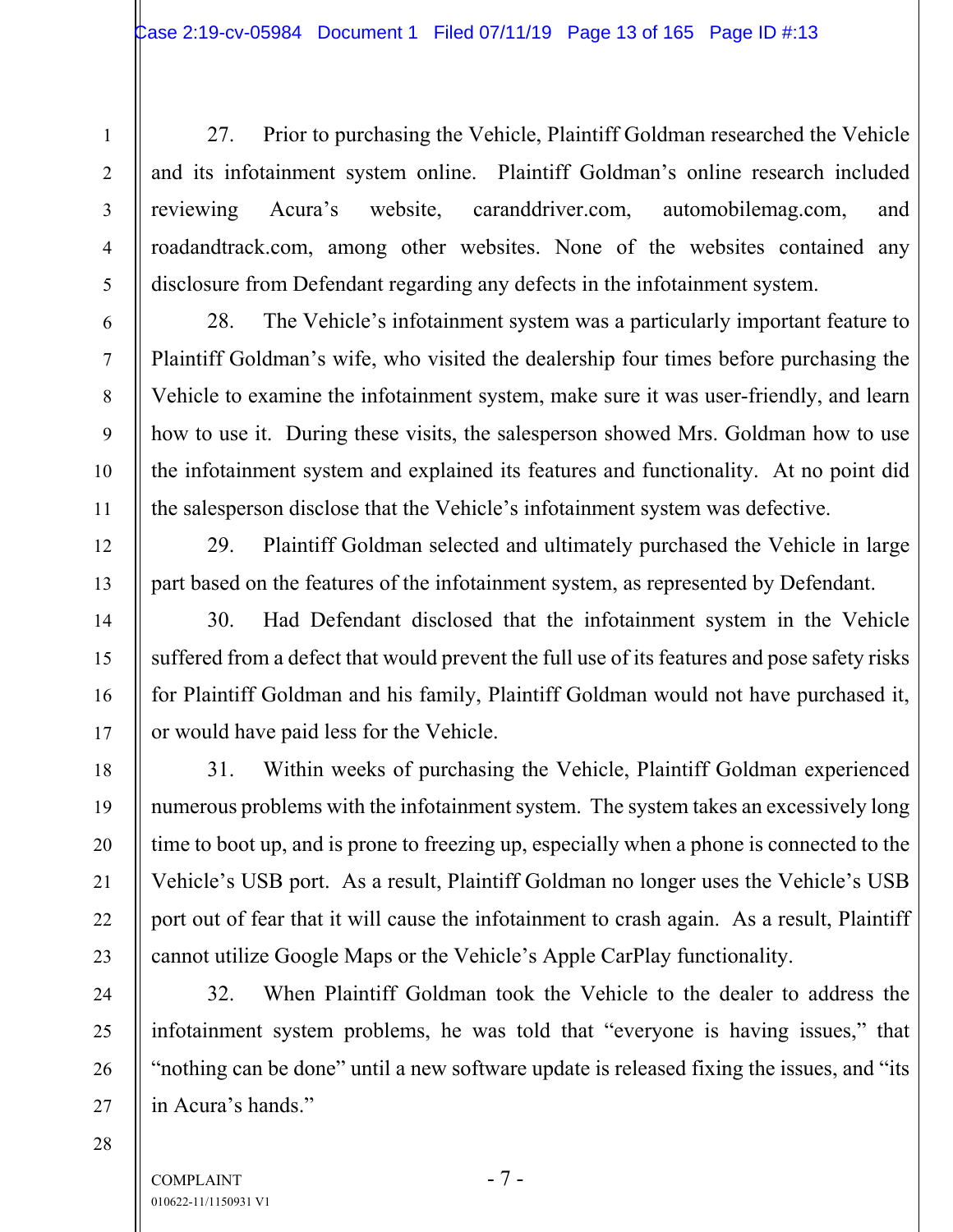33. In February 2019, Plaintiff Goldman called Acura's corporate office to inquire as to when a software update was to be released. Plaintiff Goldman was told, "we're working on it" and expect it to be released "next month." To date, Plaintiff Goldman has received no such software update.

34. Plaintiff Goldman has suffered an ascertainable loss as a result of Defendant's wrongful conduct associated with the infotainment system including, but not limited to, overpayment and diminished value of the Vehicle.

1

2

3

4

5

6

7

8

9

10

11

12

13

14

15

16

17

18

19

20

21

22

23

24

25

26

27

28

### **3. Illinois Plaintiffs.**

35. Plaintiff Jamal Samaha is an Illinois citizen residing in Chicago, Illinois.

36. Plaintiff Samaha purchased a certified pre-owned 2019 Acura RDX in May 2019 from Pauly Acura.

37. Prior to purchasing the Vehicle, Plaintiff Samaha researched the Vehicle and its infotainment system online. Plaintiff Samaha specifically recalls visiting Acura.com and reading that Android Auto would be coming "soon" for the 2019 Acura RDX. Plaintiff also researched the Vehicle on cars.com, motortrend.com, cargurus.com, and cnet.com. None of these sources contained any disclosure from Defendant regarding any defects associated with the infotainment system.

38. Plaintiff Samaha is a medical sales representative who drives frequently for work. Accordingly, the Vehicle's infotainment system is a critical consideration in purchasing a vehicle because Plaintiff Samaha needs the vehicle to provide live traffic updates, real-time route guidance, and seamless hands free operation of phone calls, text messages, and audio controls.

39. Android Auto was a very important feature to Plaintiff Samaha because he owns an Android phone and wanted a car with Android Auto compatibility. When Plaintiff Samaha asked the dealership when the Android Auto software update would be released, the representative told him the "summer" 2019.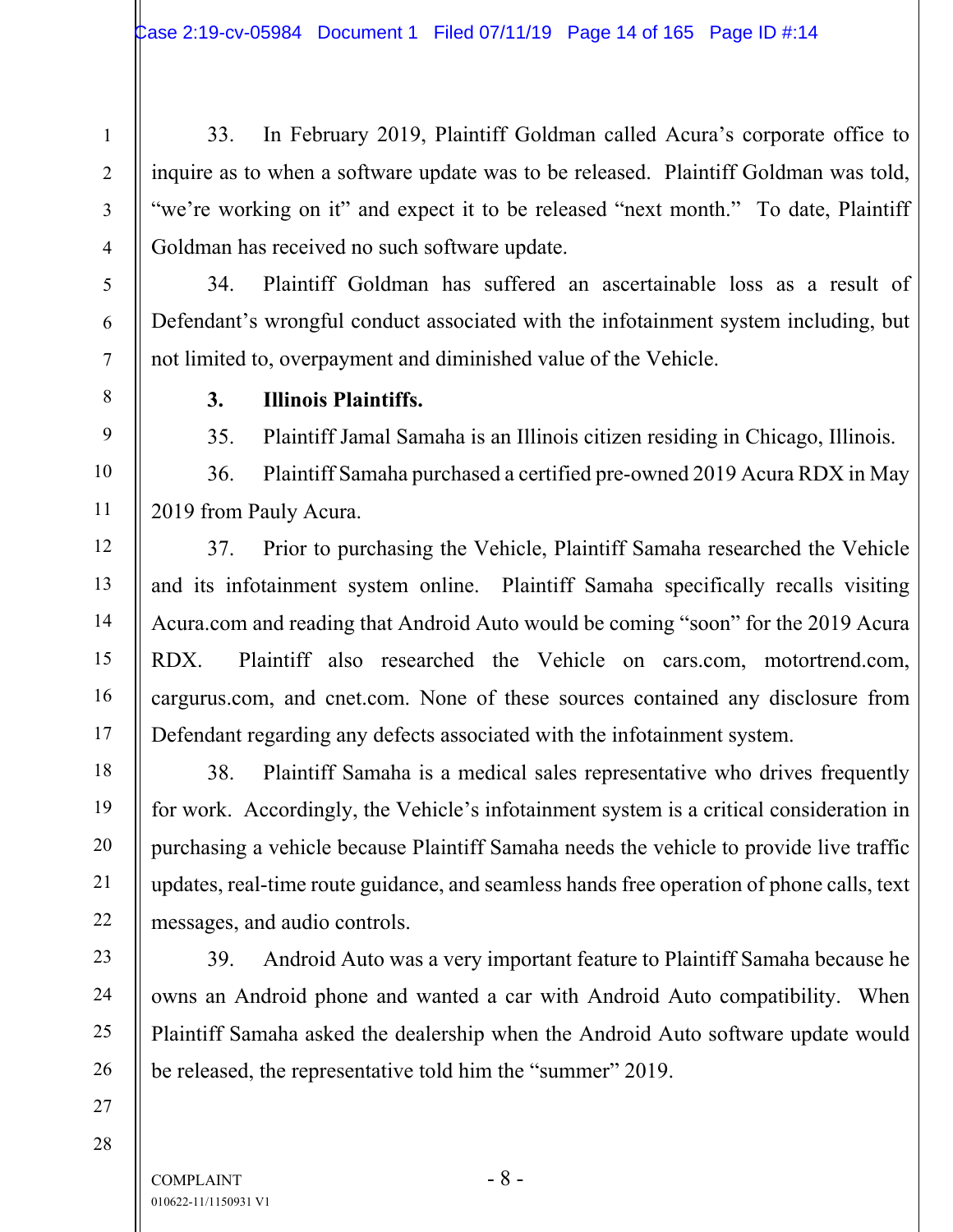40. Plaintiff Samaha chose to purchase the Vehicle specifically because of its infotainment system and because Defendant represented that the Vehicle would soon feature Android Auto.

41. None of the representations received by Plaintiff Samaha contained any disclosure regarding any defect in the infotainment system. Nor did they disclose that Android Auto would not be available for many months, if ever. Had Defendant disclosed that the infotainment system in the Vehicle was defective, Plaintiff Samaha would not have purchased it, or would have paid less for the Vehicle. Similarly, had Defendant disclosed that Android Auto would not be made available to purchasers for many months (if ever), Plaintiff Samaha would not have leased it, or would have paid less for the Vehicle.

42. Plaintiff Samaha began experiencing problems with the Vehicle's infotainment system shortly after purchasing the Vehicle. The system frequently lags. And without Android Auto, Plaintiff Samaha is forced to rely on the Vehicles' navigation system, which does not provide adequately real time traffic and route updates, responds slowly inputs, and often provides erroneous route guidance.

43. When Plaintiff Samaha purchased the Vehicle, he did so based on Defendant's representation that a software update was forthcoming that would make the Vehicle Android Auto compatible. It has been months since he purchased the Vehicle and there has been no such update.

44. Plaintiff Samaha has suffered an ascertainable loss as a result of Defendant's wrongful conduct associated with the infotainment system including, but not limited to, overpayment and diminished value of the Vehicle.

45. Plaintiff George Quinlan is an Illinois citizen residing in Elmwood Park, Illinois.

46. Plaintiff Quinlan purchased a new 2019 Acura RDX in November 2018 from Ed Napleton Acura.

28

1

2

3

4

5

6

7

8

9

10

11

12

13

14

15

16

17

18

19

20

21

22

23

24

25

26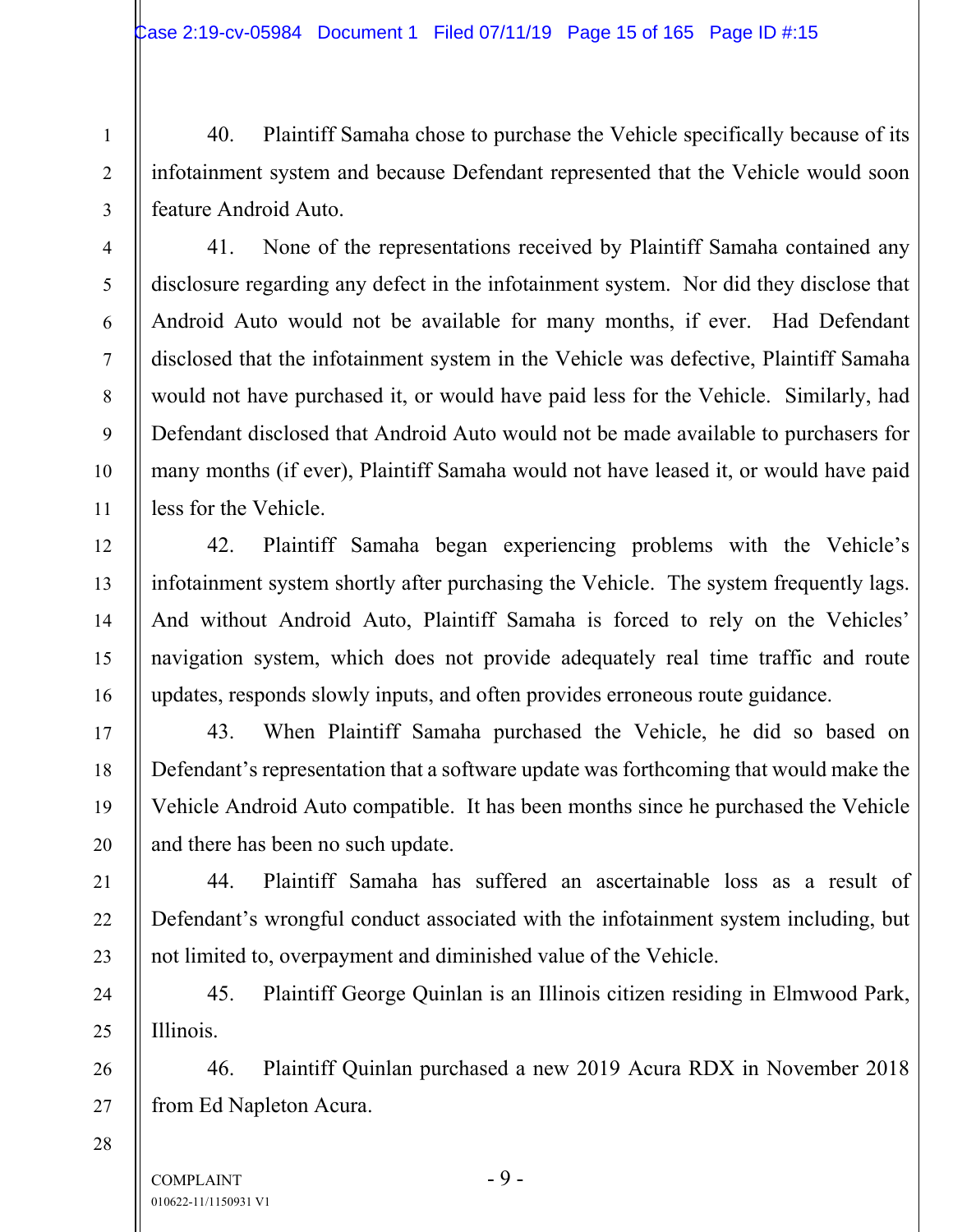47. Prior to purchasing the Vehicle, Plaintiff Quinlan researched the Vehicle and its infotainment system online. Plaintiff Quinlan specifically recalls visiting Acura.com, caranddriver.com, acurazine.com, and other internet sources. None of the websites contained any disclosure from Defendant regarding any defects in the infotainment system.

48. The Vehicle's infotainment system was a very important feature for Plaintiff Quinlan. Plaintiff Quinlan selected and ultimately purchased the Vehicle in large part because of the features of the infotainment system, as represented by Defendant.

49. None of representations received by Plaintiff Quinlan contained any disclosure from Defendant regarding any defects in the infotainment system. Had Defendant disclosed that the infotainment system in the Vehicle was defective, Plaintiff Quinlan would not have purchased it, or would have paid less for the Vehicle

50. Plaintiff Quinlan experienced problems with the infotainment system within two days of owning the Vehicle. The screen periodically freezes or turns black. The system is abnormally slow to boot up. When making phone calls, the microphone cuts out every three or four minutes. Plaintiff Quinlan frequently experiences error messages, such as "system function unavailable." When listening to music through Apple CarPlay, the music cuts in and out. On one occasion, Plaintiff Quinlan turned off the Vehicle but screen did not shut off, causing Plaintiff Quinlan to fear that his battery would be fully drained by the morning.

51. Plaintiff Quinlan considers the infotainment system defect to be a safety hazard. Plaintiff Quinlan lives in a "hands free" area and it is illegal to drive holding a mobile phone to your ear. But drivers are forced to use their phone manually as a result of the infotainment system's constant failures. Additionally, as a result of the Vehicle's frequent "System Drive Mode Change Unavailable" error message, Plaintiff Quinlan

28

27

1

2

3

4

5

6

7

8

9

10

11

12

13

14

15

16

17

18

19

20

21

22

23

24

25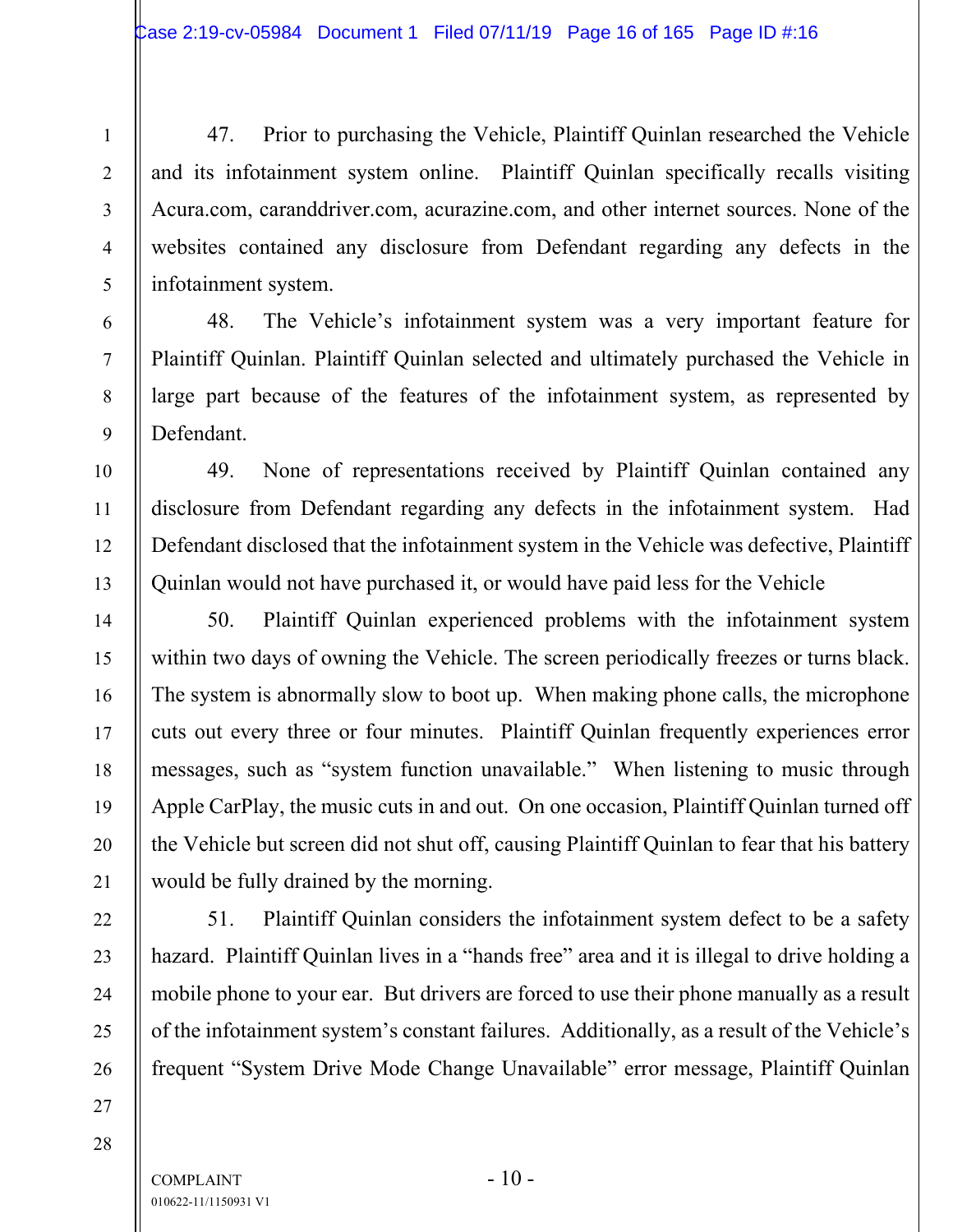does not know which drive mode the Vehicle is in (e.g., snow, comfort, sport, sport plus), which can be dangerous in inclement weather.

52. Plaintiff Quinlan has suffered an ascertainable loss as a result of Defendant's wrongful conduct associated with the infotainment system including, but not limited to, overpayment and diminished value of the Vehicle.

**4. Massachusetts Plaintiffs.** 

1

2

3

4

5

6

7

8

9

10

11

12

13

14

15

16

17

18

19

20

21

22

23

24

25

26

27

28

53. Plaintiff Gary Hanna is a citizen of Massachusetts residing in North Grafton, Massachusetts.

54. Plaintiff Hanna purchased a 2019 Acura RDX in November 2018 from Acura of Auburn.

55. Prior to purchasing the Vehicle, Plaintiff Hanna researched the Vehicle and its infotainment system online, including on Defendant's website. None of the websites contained any disclosure from Defendant regarding any defects associated with the infotainment system.

56. Because Plaintiff Hanna owns an Apple phone, he was particularly interested in the Vehicle's Apple CarPlay feature.

57. Plaintiff Hanna selected and ultimately purchased the Vehicle in large part based on the features of the infotainment system, as represented by Defendant.

58. None of the representations received by Plaintiff Hanna contained any disclosure relating to any defects in the infotainment system. Had Defendant disclosed that the infotainment system in the Vehicle suffered from a defect that prevents the full use of its features, Plaintiff Hanna would not have purchased it, or would have paid less for the Vehicle.

59. Plaintiff Hanna started experiencing various problems with the infotainment system within days of purchasing the Vehicle. The infotainment system frequently freezes or crashes, rendering many of the Vehicle's features inoperable. The system is also slow to boot up, and the display screen is known to simply go black during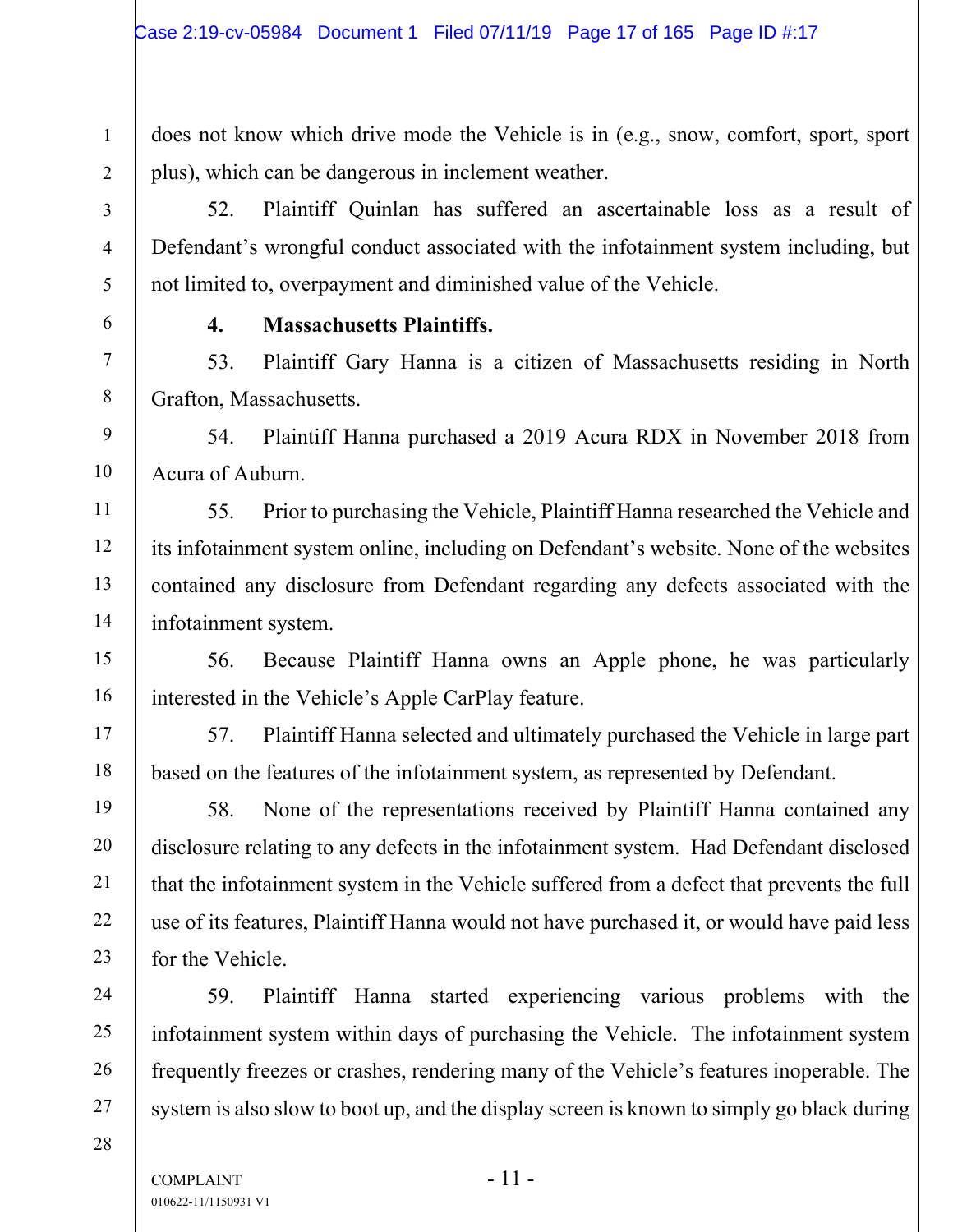1

use. The Apple CarPlay feature frequently disconnects, and when Plaintiff Hanna makes phone calls, the call recipient often cannot hear Plaintiff Hanna's voice.

60. In approximately May 2019, Plaintiff Hanna's infotainment system froze and became unresponsive. Plaintiff Hanna called his dealer and spoke with a service representative. She was not surprised that the system had frozen and was immediately familiar with the problem. The representative instructed Plaintiff Hanna how to disconnect and reconnect the Vehicle's battery to reboot the system. Because Plaintiff Hanna's infotainment system has now become frozen on four different occasions, Plaintiff Hanna carries a wrench in the Vehicle at all times.

61. Plaintiff Hanna has also taken the Vehicle back to the dealer to address the infotainment system problems. The dealer updated the software to their newest versions but the infotainment system continues to malfunction.

62. Plaintiff Hanna considers the infotainment system defect to be a safety hazard. Massachusetts is a "hands free" state and it is illegal to drive holding a mobile phone to your ear. But drivers are forced to use their phone manually as a result of the infotainment system's constant failures.

63. Plaintiff Hanna has suffered an ascertainable loss as a result of Defendant's wrongful conduct associated with the infotainment system including, but not limited to, overpayment and diminished value of the Vehicle.

**5. Nevada Plaintiffs.** 

64. Plaintiff Cindy Ortiz is a citizen of Nevada residing in Las Vegas, Nevada.

65. Plaintiff Ortiz purchased a 2019 Acura RDX in March 2019 from Cardinale Way Acura.

66. Plaintiff Ortiz selected and ultimately purchased the Vehicle in substantial part based on the features of the infotainment system, as represented by Defendant and Defendant's authorized dealer.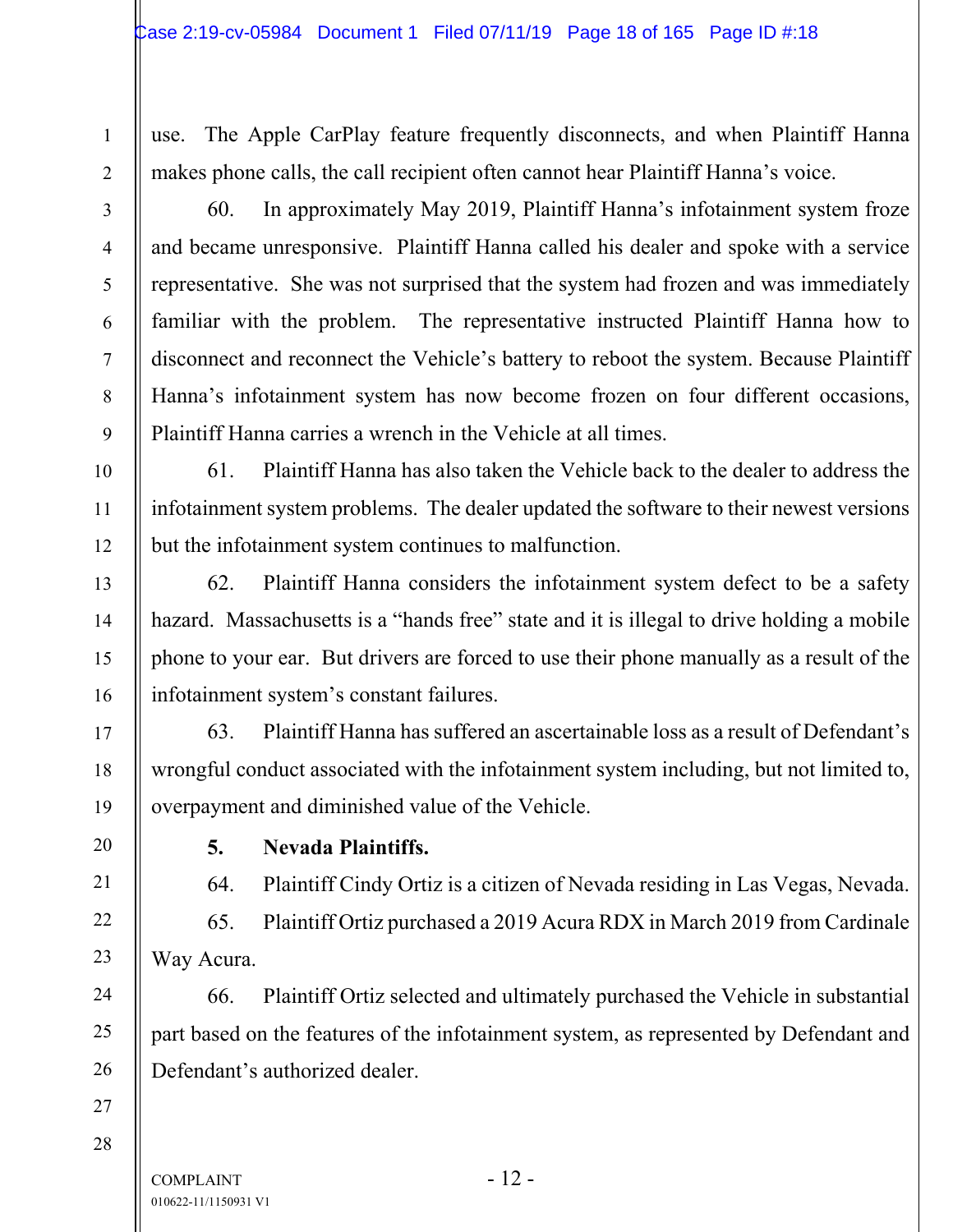67. None of the representations received by Plaintiff Ortiz contained any disclosure regarding any defects in the infotainment system. Had Defendant disclosed that the infotainment system in the Vehicle suffered from a defect that prevents the full use of its features, Plaintiff Ortiz would not have purchased it, or would have paid less for the Vehicle.

68. Plaintiff Ortiz started experiencing various problems with the infotainment system within days of purchasing the Vehicle. The infotainment system screen periodically turns blue and crashes, rendering many of the Vehicle's features inoperable. The system also does not recognize voice commands properly. And on two separate occasions, the infotainment system remained on after the Vehicle was turned off, thereby draining the Vehicle's battery and rendering the Vehicle unable to start.

69. Plaintiff Ortiz has taken the Vehicle back to the dealership on four occasions to address the infotainment system issues, but nothing has been fixed. The service representative told Plaintiff Ortiz that Defendant is aware of the problems and "working on" a software fix, but that Defendant is refusing to release replacement parts for the infotainment system.

70. When Plaintiff Ortiz called Defendant directly through its toll-free 800 telephone number, she was told by Defendant there was no fix currently available but that Defendant is "working on it." To date, Plaintiff Ortiz continues to experience regular infotainment system malfunctions.

71. Plaintiff Ortiz has suffered an ascertainable loss as a result of Defendant's wrongful conduct associated with the infotainment system including, but not limited to, overpayment and diminished value of the Vehicle.

**6. New Jersey Plaintiffs.** 

72. Plaintiff Alexis Chisari is a citizen of New Jersey residing in Secaucus, New Jersey.

28

1

2

3

4

5

6

7

8

9

10

11

12

13

14

15

16

17

18

19

20

21

22

23

24

25

26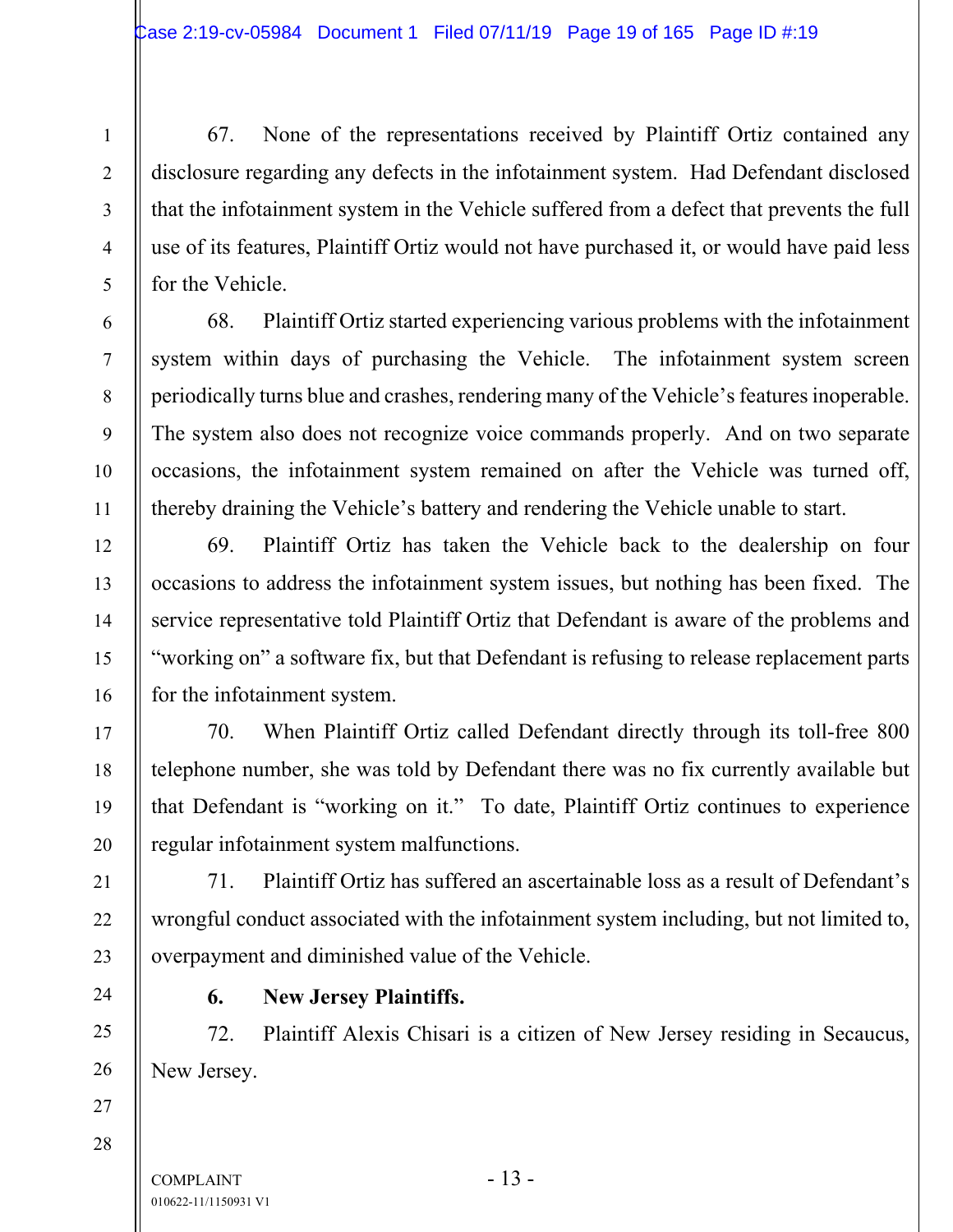73. Plaintiff Chisari leased a new 2019 Acura RDX in March 2019 from OpenRoad Acura.

1

2

3

4

5

6

7

8

9

10

11

12

13

14

15

16

17

18

19

20

21

22

23

24

25

26

27

74. Prior to leasing the Vehicle, Plaintiff Chisari researched the Vehicle and its infotainment system online. Plaintiff Chisari specifically recalls visiting Acura.com and reading that Android Auto was an available feature for the 2019 Acura RDX. Plaintiff also reviewed the 2018 New York Auto Show booklet, Kelly Bluebook, and other internet sources. None of these sources contained any disclosure from Defendant regarding any defects associated with the infotainment system.

75. Plaintiff Chisari recalls reading customer complaints posted on internet forums about problems with the infotainment system. Plaintiff Chisari visited Park Avenue Acura and told the representative that she had read complaints online about the infotainment system. The representative assured her that he had not seen or experienced of any issues with the infotainment system.

76. Thereafter, Plaintiff Chisari visited OpenRoad Acura, where she asked the salesperson if the Vehicle was equipped with Android Auto. This was a very important feature to Plaintiff Chisari because she owns an Android phone and wanted a car with Android Auto compatibility. The salesperson told her that the software update was coming "soon." Plaintiff Chisari subsequently found Defendant's tweet online similarly promising that a software update was coming soon to make the Vehicles Android Auto compatible.

77. Plaintiff Chisari chose to lease the Vehicle specifically because of its infotainment system and because Defendant represented that the Vehicle would soon feature Android Auto.

78. None of the representations received by Plaintiff Chisari contained any disclosure regarding any defect in the infotainment system. Nor did they disclose that Android Auto would not be available for many months, if ever. Had Defendant disclosed that the infotainment system in the Vehicle was defective, Plaintiff Chisari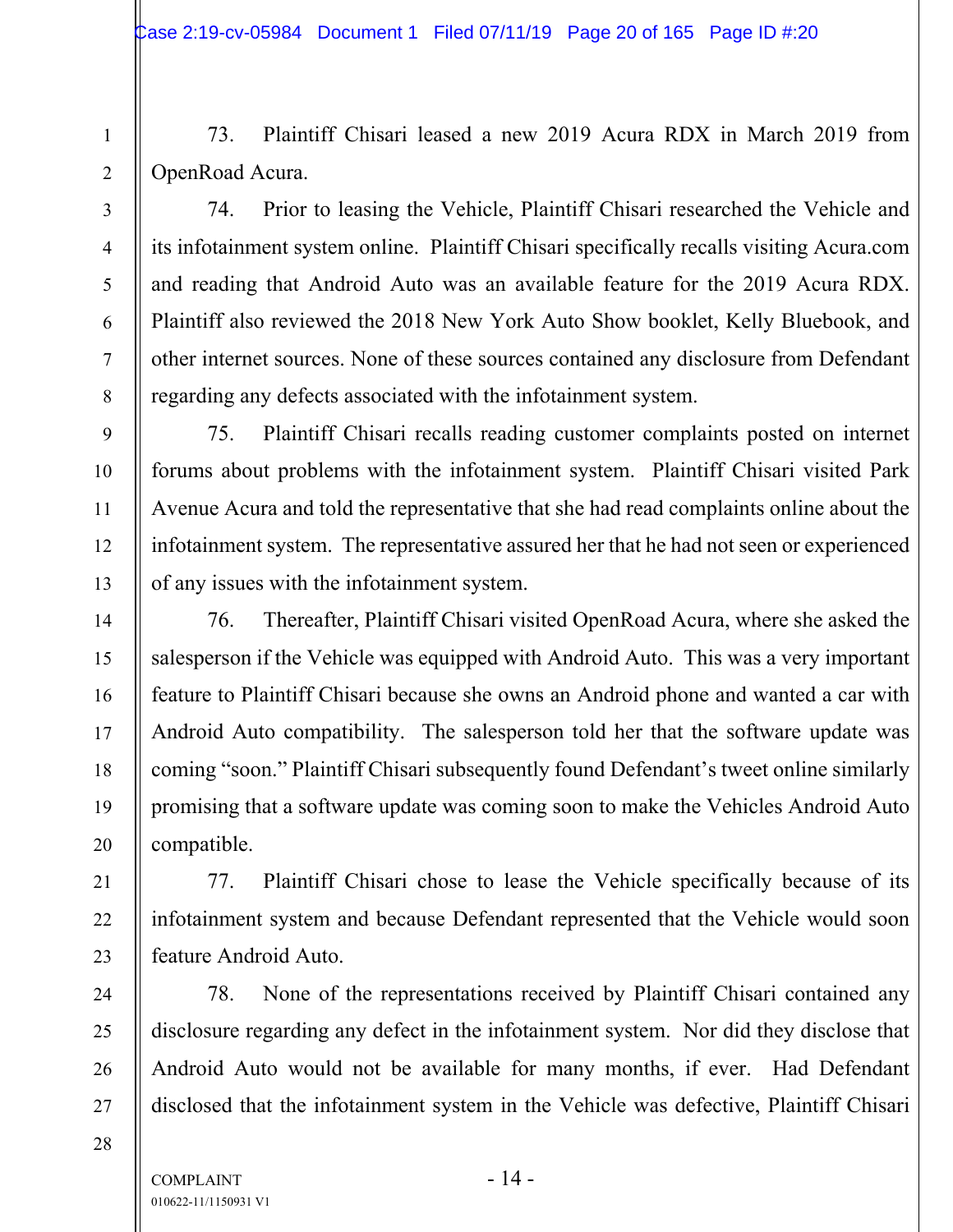would not have leased it, or would have paid less for the Vehicle. Similarly, had Defendant disclosed that Android Auto would not be made available to purchasers for many months (if ever), Plaintiff Chisari would not have leased it, or would have paid less for the Vehicle.

79. Plaintiff Chisari began experiencing problems with the Vehicle's infotainment system shortly after leasing the Vehicle. The screen frequently freezes, experiences delays, and displays error messages like "audio unavailable." When she listens to music through the system's USB port, the music frequently pauses and skips songs. The infotainment system controls on the steering wheel also frequently become unresponsive. And when Plaintiff attempts to connect her iPod to the infotainment system via USB, the screen displays "initializing" but a connection is never made.

80. When Plaintiff Chisari previously called her dealer about these issues, it advised her that she could bring the Vehicle in but "probably nothing could be done" until a software fix is released.

81. Plaintiff Chisari's infotainment system's display also remains in "day" setting even at night. Plaintiff took the Vehicle to the dealer to address this issue. But the supposed repair did not resolve it.

82. When Plaintiff Chisari leased the Vehicle, she did so based on Defendant's representation that the infotainment system functioned and that a software update was forthcoming that would make the Vehicle Android Auto compatible. It has been many months since she leased the Vehicle and there has been no such update.

83. Plaintiff Chisari has suffered an ascertainable loss as a result of Defendant's wrongful conduct associated with the infotainment system including, but not limited to, overpayment and diminished value of the Vehicle.

#### **7. New York Plaintiffs.**

84. Plaintiff Michael Brumer is a citizen of New York residing in Bayside, New York.

1

2

3

4

5

6

7

8

9

10

11

12

13

14

15

16

17

18

19

20

21

22

23

24

25

26

27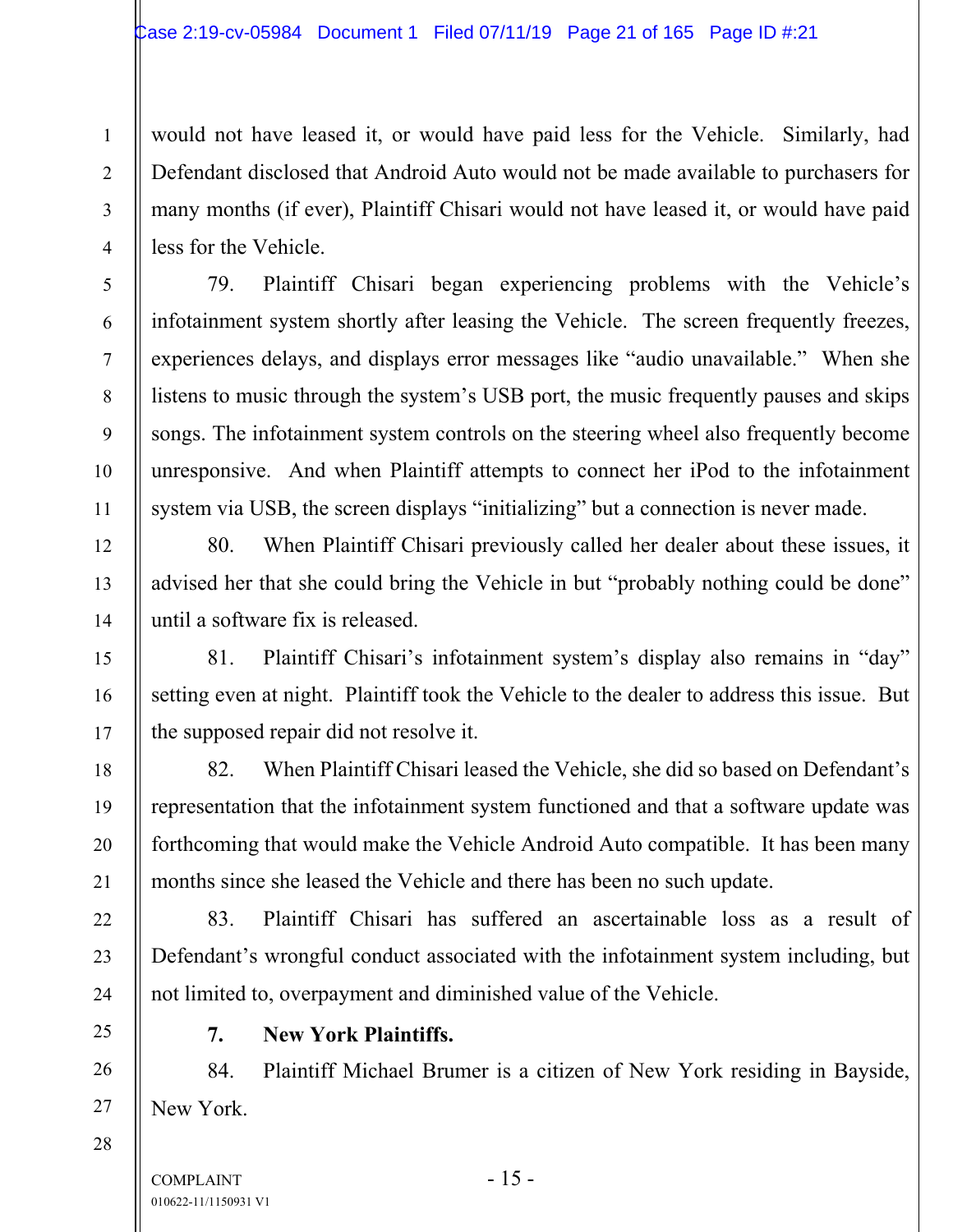85. Plaintiff Brumer leased a 2019 Acura RDX in April 2019 from Paragon Acura.

86. Prior to leasing the Vehicle, Plaintiff Brumer researched the Vehicle online. He reviewed the Vehicle's features on acura.com and watched various car reviews on YouTube.com. None of the websites contained any disclosure from Defendant regarding any defects associated with the infotainment system.

87. Because Plaintiff Brumer has an Apple phone, he was particularly interested in the Vehicle's Apple CarPlay feature.

88. Plaintiff Brumer selected and ultimately leased the Vehicle, in part, because of the features of the infotainment system, as represented by Defendant.

89. None of the representations received by Plaintiff Brumer contained any disclosure regarding any defects in the infotainment system. Had Defendant disclosed that the infotainment system was defective, Plaintiff Brumer would not have leased it, or would have paid less for the Vehicle

90. Plaintiff Brumer started experiencing problems with the infotainment system within days of leasing the Vehicle. For instance, the Apple CarPlay constantly cuts out, and the heads up display turn by turn directions are frequently out of sync with the primary navigation display. When Plaintiff Brumer makes phone calls, the call recipient often cannot hear Plaintiff Brumer's voice. And Plaintiff Brumer has found that if he turns the Vehicle off when the infotainment system is playing satellite radio, when he restarts the Vehicle it displays a "system function error." When Plaintiff Brumer is listening to Sirius radio, the toggle on the steering wheel does not change stations. To correct the situation, he either has to restart the Vehicle or use the display/touchpad to select two favorite Sirius stations. The toggle switch then works and allows him to change stations.

91. On May 29, 2019, Plaintiff Brumer took the Vehicle back to Paragon Acura and spoke with a service representative who told him that there was nothing the dealer

1

2

3

4

5

6

7

8

9

10

11

12

13

14

15

16

17

18

19

20

21

22

23

24

25

26

27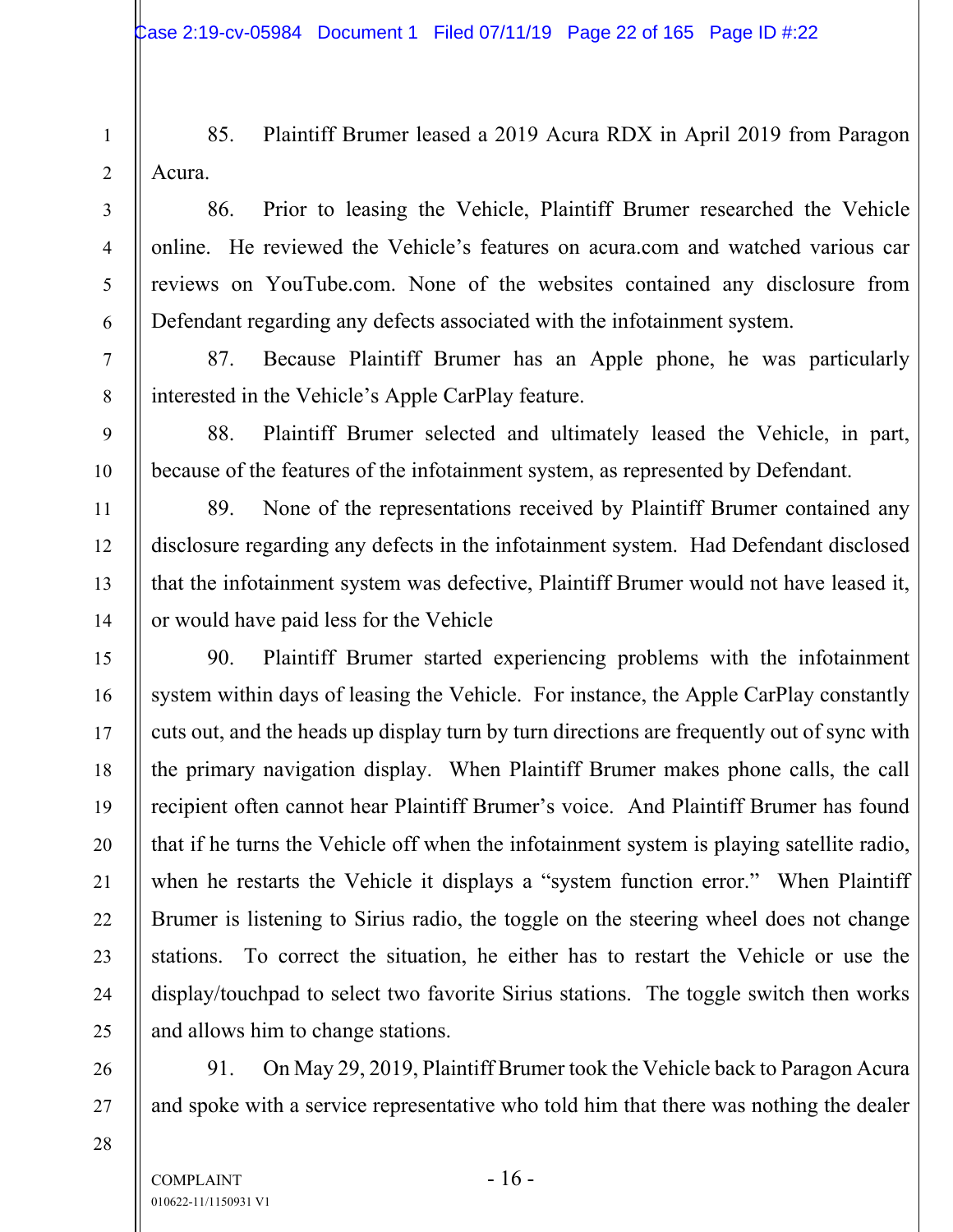could do about the Apple CarPlay problems, but that the dealer "might" be able to fix the phone and audio problems. After spending two hours working on the Vehicle, the dealer returned it to Plaintiff Brumer. However, the "fix" did not work; the phone and audio problems returned two days later.

92. Plaintiff Brumer has suffered an ascertainable loss as a result of Defendant's wrongful conduct associated with the infotainment system including, but not limited to, overpayment and diminished value of the Vehicle.

93. Plaintiff Dave Jahsman is a citizen of New York residing in Cazenovia, New York.

94. Plaintiff Jahsman leased a 2019 Acura RDX in June 2018 from Crest Acura.

95. Prior to leasing the Vehicle, Plaintiff Jahsman researched the Vehicle and its infotainment system online. Plaintiff Jahsman's online research included reviewing Acura's website, caranddriver.com, and Edmunds.com, among other websites. None of the websites contained any disclosure from Defendant regarding any defects in the infotainment system.

96. Plaintiff Jahsman selected and ultimately leased the Vehicle in substantial part based on the features of the infotainment system, as represented by Defendant and Defendant's authorized dealer.

97. None of the representations received by Plaintiff Jahsman contained any disclosure regarding any defects in the infotainment system. Had Defendant disclosed that the infotainment system in the Vehicle suffered from a defect that prevents the full use of its features, Plaintiff Jahsman would not have leased it.

98. Plaintiff Jahsman started experiencing various problems with the infotainment system within days of leasing the Vehicle. The system frequently experiences delays, displays messages like "initializing," "can't read USB," and "AM

28

27

1

2

3

4

5

6

7

8

9

10

11

12

13

14

15

16

17

18

19

20

21

22

23

24

25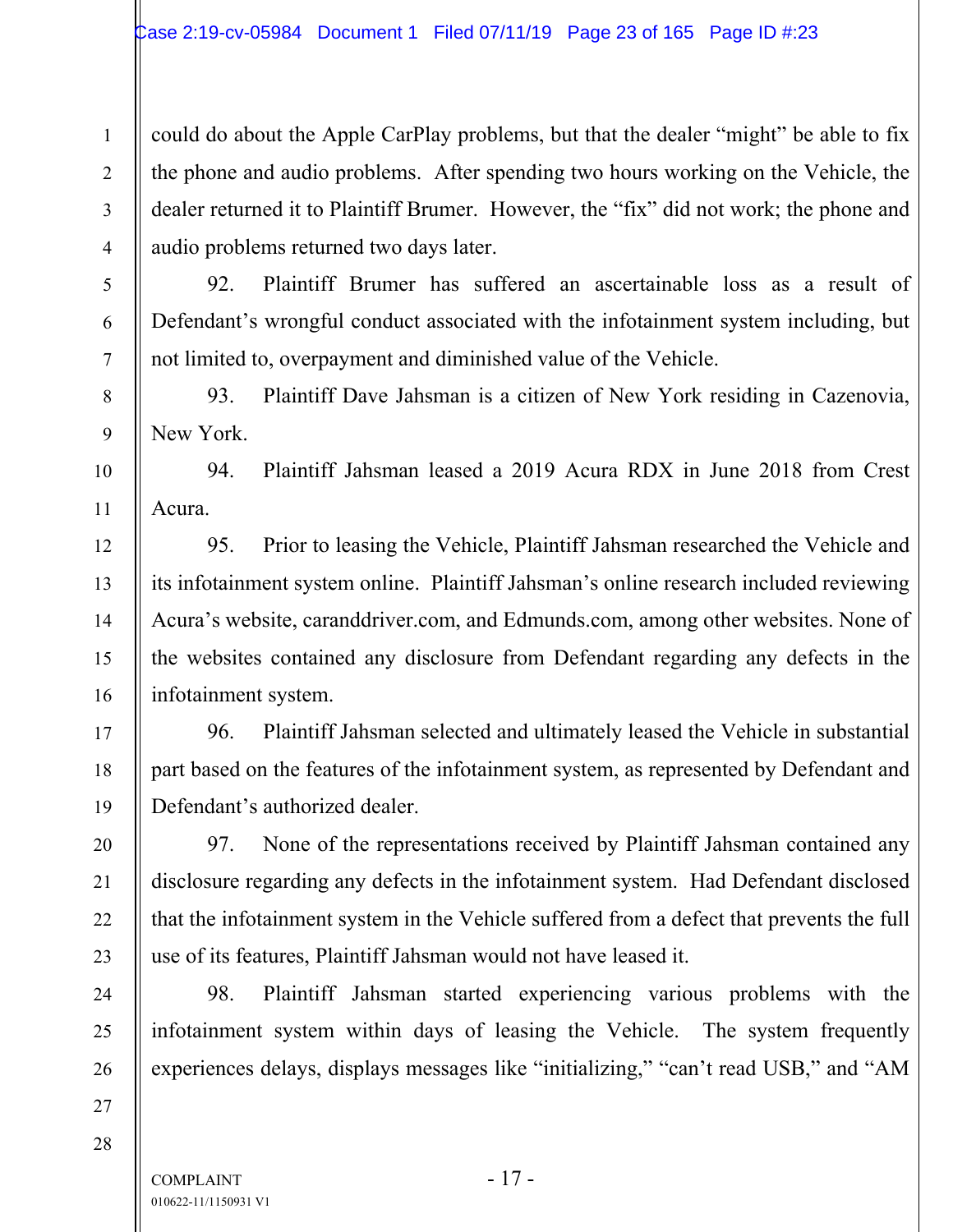loading." Moreover, the Navigation system often gives directions that contradict the Heads-up Display.

99. Plaintiff Jahsman returned the Vehicle to the dealership many times to address issues with the infotainment system. On most of these visits, the dealership told him there was nothing it could do to fix the issue and instructed him to wait for a software update from Defendant.

100. Frustrated by the numerous infotainment system problems, Plaintiff Jahsman dropped the Vehicle off at the service department on June 4, 2019 and told the service representative that he did not want the Vehicle back until the infotainment system defects were fixed. When the dealership called Plaintiff Jahsman on June 15th and told him that they were still waiting for Defendant to release a software update, Plaintiff demanded that the dealership replace the defective Vehicle. The dealership denied Plaintiff Jahsman's request for a replacement Vehicle and told Plaintiff Jahsman to call Defendant's corporate office directly.

101. Plaintiff Jahsman had already tried to contact Defendant directly through its toll-free 800 telephone number on multiple occasions. For instance, on or about July 18, 2018, Plaintiff Jahsman called and the customer service representative asked him questions about issues he was encountering, assigned a case number, and said Defendant would get back in touch with him. But Defendant never followed up with Plaintiff Jahsman. So, Plaintiff called again, gave the customer service representative the same information about issues he was encountering, and was told that a representative would be contacting him. Again, nobody from Defendant returned Plaintiff Jahsman's call.

102. Plaintiff Jahsman subsequently received a letter stating that Defendant had tried to reach him but had the wrong phone number so his case had been closed. On July 31, 2018, Plaintiff Jahsman sent Defendant a letter setting forth his correct contact information and documenting many defects. Plaintiff Jahsman also called customer service to inform them to expect the letter. Defendant did not respond to the letter.

1

2

3

4

5

6

7

8

9

10

11

12

13

14

15

16

17

18

19

20

21

22

23

24

25

26

27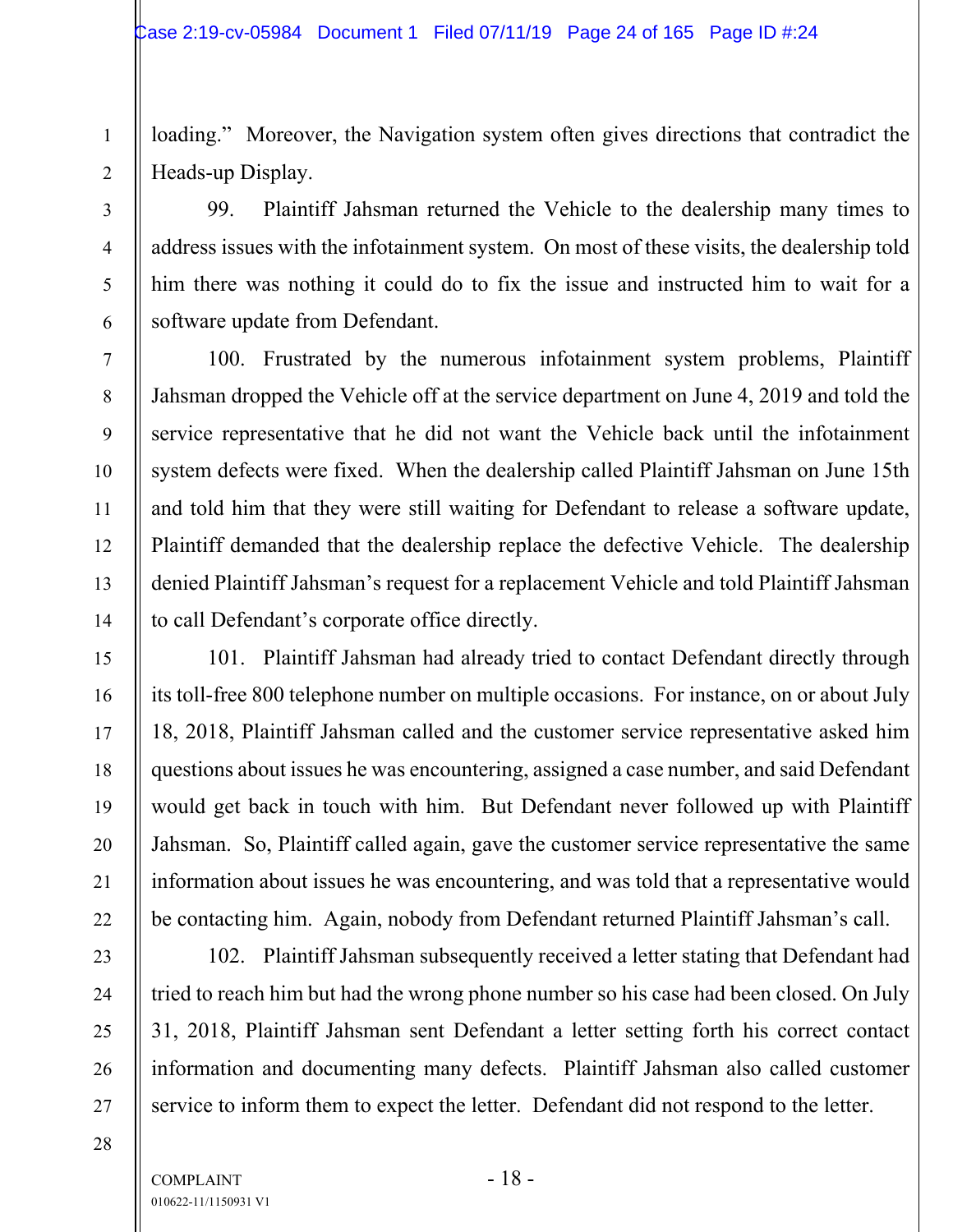103. On August 17, 2018, Plaintiff Jahsman again called Defendant's customer service department, who said the case had been reopened and someone would get back to him within two business days. No one ever called.

104. On November 9, 2018 Plaintiff Jahsman called Defendant for an update and to report numerous additional problems. After multiple calls without a call back Plaintiff finally reached an Honda representative on November 14. Plaintiff followed up with an email summery and photographic evidence that was requested. Once again Defendant did not respond. To date, Plaintiff Jahsman continues to experience regular infotainment system malfunctions.

105. On June 17, 2019, Plaintiff Jahsman called Defendant again to demand a replacement Vehicle. Plaintiff Jahsman was assigned a case number. The following day, a case manager called Plaintiff Jahsman to inform him that there is no solution for the problems and Crest Acura had declined Plaintiff Jahsman's request for a replacement Vehicle and recommended that Plaintiff wait for a software update to be released to fix the Vehicle's infotainment system problems. The case manager could not state when the software update would be released or even promise that the software update would fix all of the infotainment system's problems. The case manager also declined Plaintiff's request that Defendant document its current inability to fix the infotainment system's issues in writing.

106. Plaintiff Jahsman has suffered an ascertainable loss as a result of Defendant's wrongful conduct associated with the infotainment system including, but not limited to, overpayment and diminished value of the Vehicle.

**8. North Carolina Plaintiffs.** 

107. Plaintiff John Bartholomew is a citizen of North Carolina residing in Apex, North Carolina.

108. Plaintiff Batholomew leased a 2019 Acura RDX in September 2018 from Leith Acura.

28

1

2

3

4

5

6

7

8

9

10

11

12

13

14

15

16

17

18

19

20

21

22

23

24

25

26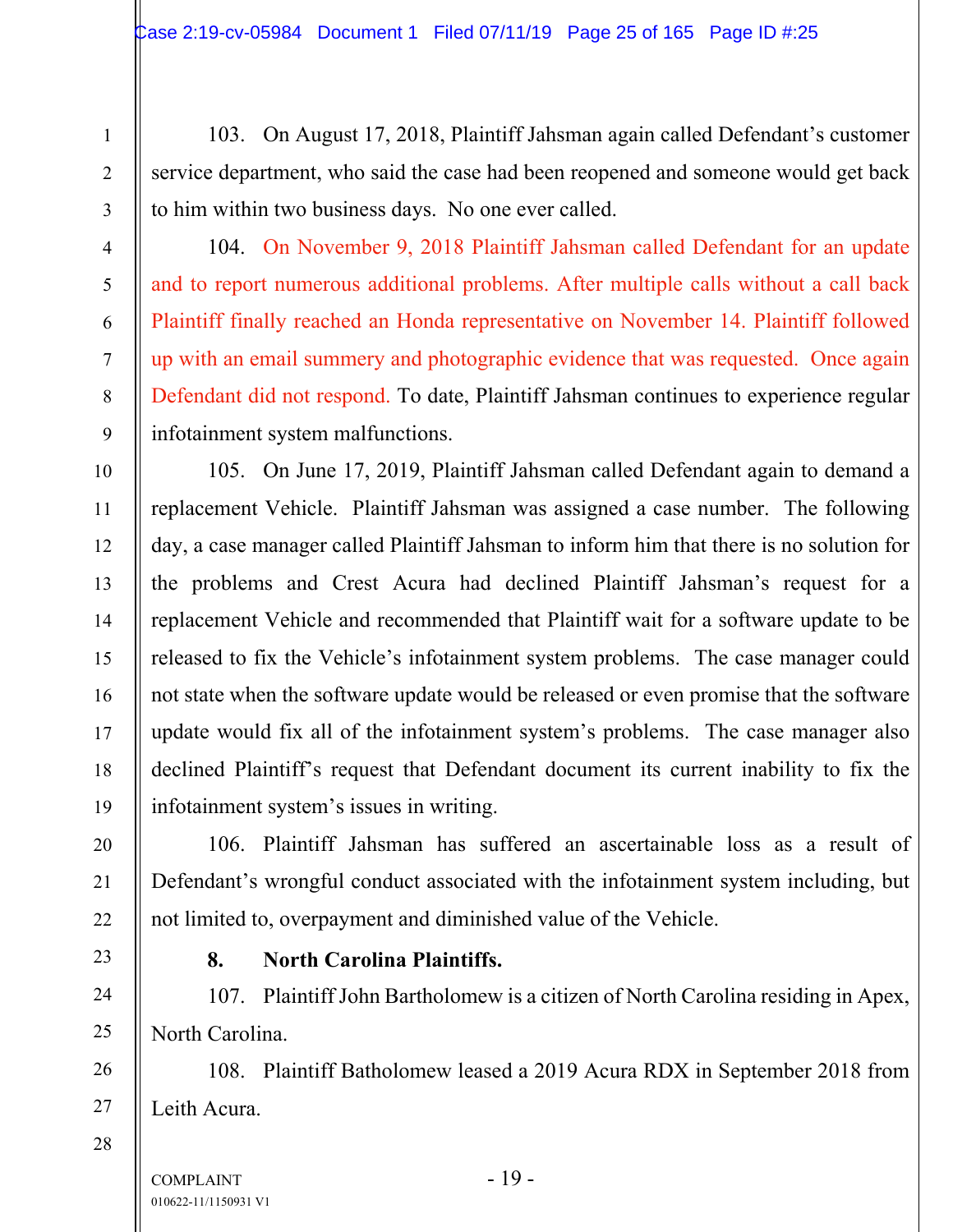109. Prior to leasing the Vehicle, Plaintiff Bartholomew was particularly interested in the Vehicle's infotainment system and Apple CarPlay feature. Plaintiff Bartholomew discussed the infotainment system's features at length with the dealer's internet sales manager.

110. Plaintiff Bartholomew selected and ultimately leased the Vehicle in substantial part based on the features of the infotainment system, as represented by Defendant and Defendant's authorized dealer.

111. None of the representations received by Plaintiff Bartholomew contained any disclosure regarding any defects in the infotainment system. Had Defendant disclosed that the infotainment system in the Vehicle suffered from a defect that prevents the full use of its features, Plaintiff Bartholomew would not have leased it, or would have paid less for the Vehicle.

112. Plaintiff Bartholomew started experiencing various problems with the infotainment system within days of leasing the Vehicle. The infotainment system frequently freezes or crashes, rendering many of the Vehicle's features inoperable. The system is also slow to boot up, and the display screen is known to simply go black during use. The infotainment system's screen frequently displays errors, such as "radio unavailable."

113. Plaintiff Bartholomew estimates that he has stopped by his dealership about 20 times to address issues with the infotainment system. On most of these visits, the dealership told him there was nothing it could do to fix the issue and instructed him to wait for a software update from Defendant. One time, the service department kept the Vehicle for three days and replaced a part. But the infotainment system continues to malfunction regularly.

114. When Plaintiff Bartholomew called the Defendant directly through its tollfree 800 telephone number, he was told that there was a software update "coming" that

28

1

2

3

4

5

6

7

8

9

10

11

12

13

14

15

16

17

18

19

20

21

22

23

24

25

26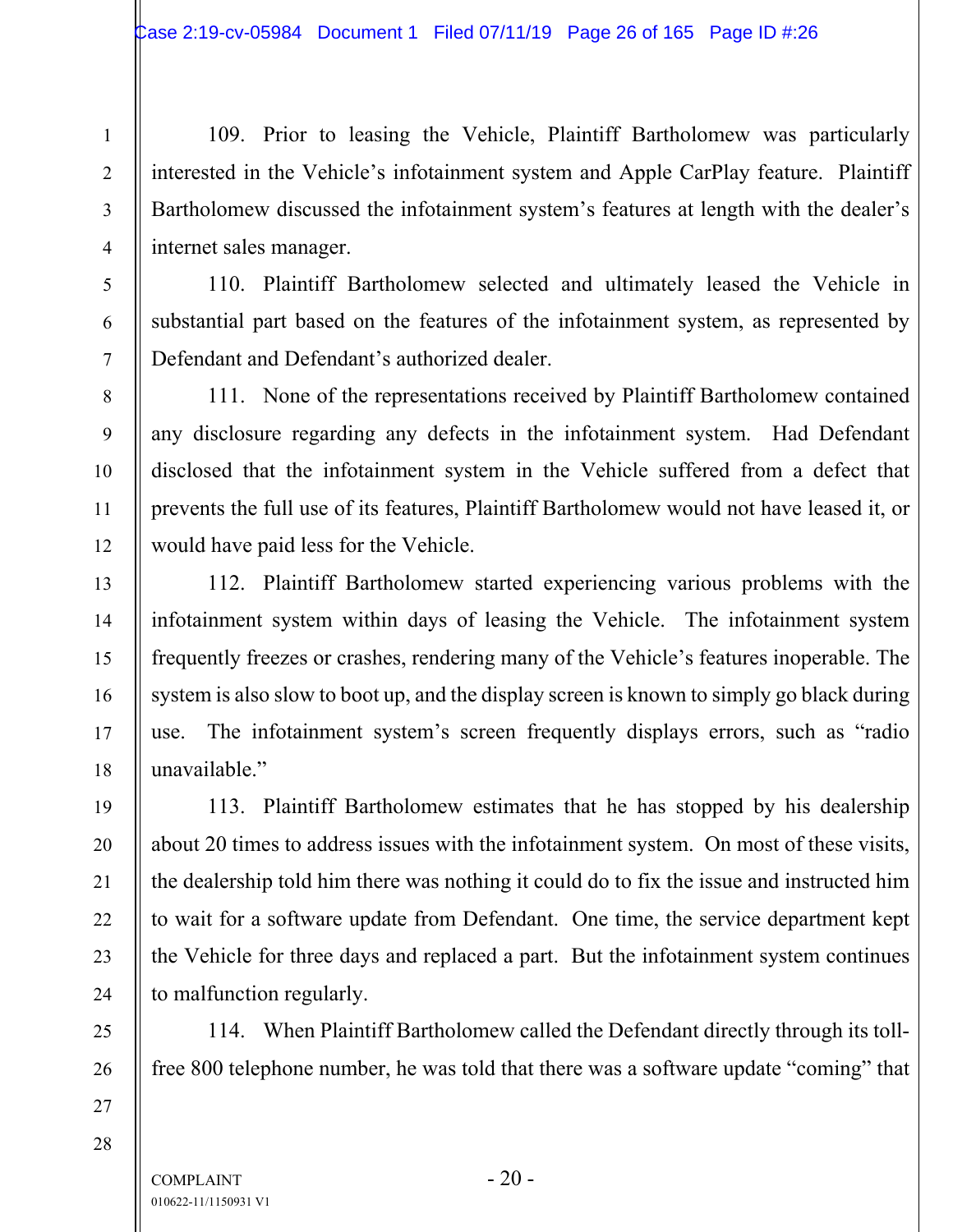would fix problems. To date, Plaintiff Bartholomew continues to experience regular infotainment system malfunctions.

115. Plaintiff Bartholomew has suffered an ascertainable loss as a result of Defendant's wrongful conduct associated with the infotainment system including, but not limited to, overpayment and diminished value of the Vehicle.

116. Plaintiff Vimal Lawrence is a citizen of North Carolina residing in Greensboro, North Carolina.

117. Plaintiff Lawrence leased a 2019 Acura RDX in October 2018 from Crown Acura Greensboro.

118. Prior to leasing the Vehicle, Plaintiff Lawrence researched the Vehicle and its infotainment system online. He reviewed the Vehicle's features on acura.com and watched various car reviews on YouTube.com. None of the websites contained any disclosure from Defendant regarding any defects associated with the infotainment system.

119. The Vehicle's infotainment system was a very important feature for Plaintiff Lawrence. Plaintiff Lawrence required an infotainment system with easy interfacing and no issues controlling navigation, audio, and telephone functions.

120. Plaintiff Lawrence owns an Android phone and wanted a car with Android Auto compatibility. When Plaintiff Lawrence leased the Vehicle, the dealer assured Plaintiff Lawrence that Android Auto would be made available "by the end of the year [2018]." Plaintiff Lawrence also saw Defendant's twitter feed stating that Android Auto would be released "soon."

121. Plaintiff Lawrence chose to lease the Vehicle because of its infotainment system and because Defendant represented that the Vehicle would soon feature Android Auto.

122. None of the representations received by Plaintiff Lawrence contained any disclosure relating to any defect in the infotainment system. Nor did they disclose that

 $COMPLANT$  - 21 -010622-11/1150931 V1

1

2

3

4

5

6

7

8

9

10

11

12

13

14

15

16

17

18

19

20

21

22

23

24

25

26

27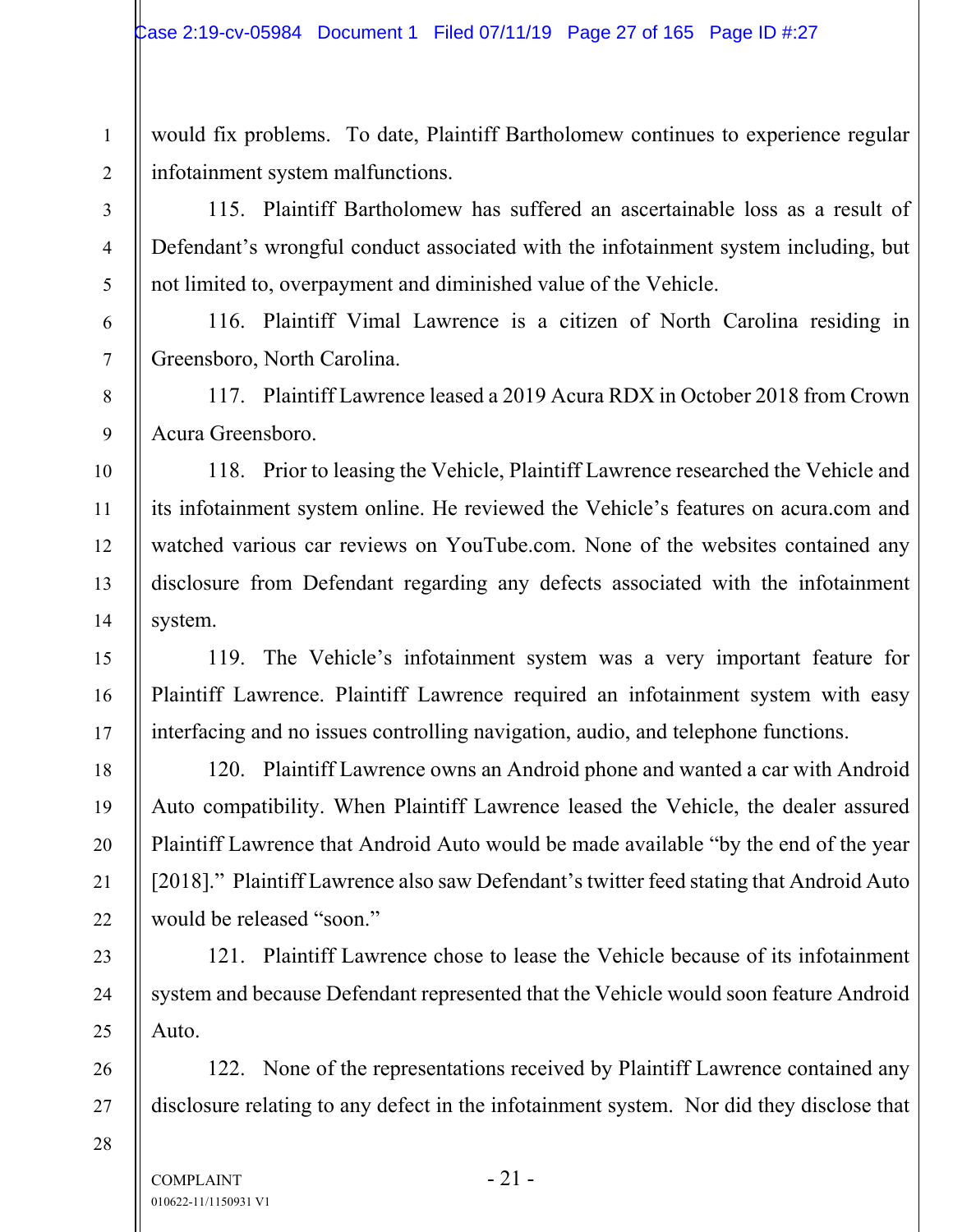Android Auto would not be available for many months, if ever. Had Defendant disclosed that the infotainment system in the Vehicle was defective, Plaintiff Lawrence would not have leased it, or would have paid less for the Vehicle. Similarly, had Defendant disclosed that Android Auto would not be made available for many months (if ever), Plaintiff Lawrence would not have leased it, or would have paid less for the Vehicle.

123. Plaintiff Lawrence began experiencing problems with the Vehicle's infotainment system shortly after he leased the Vehicle. Occasionally, when Plaintiff Lawrence starts the Vehicle, the infotainment system stalls on a "loading" screen. Usually the "loading" screen will disappear if Plaintiff Lawrence shuts the Vehicle off, waits 10 seconds, and restarts the Vehicle. The infotainment system also often fails to connect with Plaintiff Lawrence's phone via Bluetooth. When Plaintiff Lawrence attempts to change drive modes, the system displays an "option is not available" error message. And occasionally the navigation system fails to recognize inputs from the touchpad.

124. When Plaintiff Lawrence leased the Vehicle, he did so based on Defendant's representation that a software update was forthcoming that would make the Vehicle Android Auto compatible. It has been many months since he purchased the Vehicle and there has been no such update.

125. Plaintiff Lawrence has suffered an ascertainable loss as a result of Defendant's wrongful conduct associated with the infotainment system including, but not limited to, overpayment and diminished value of the Vehicle.

# **9. Pennsylvania Plaintiff.**

126. Plaintiff Charles Denaro is a citizen of Pennsylvania residing in Glen Mills, Pennsylvania.

127. Plaintiff Denaro purchased a 2019 Acura RDX in March 2019 from Piazza Acura.

28

1

2

3

4

5

6

7

8

9

10

11

12

13

14

15

16

17

18

19

20

21

22

23

24

25

26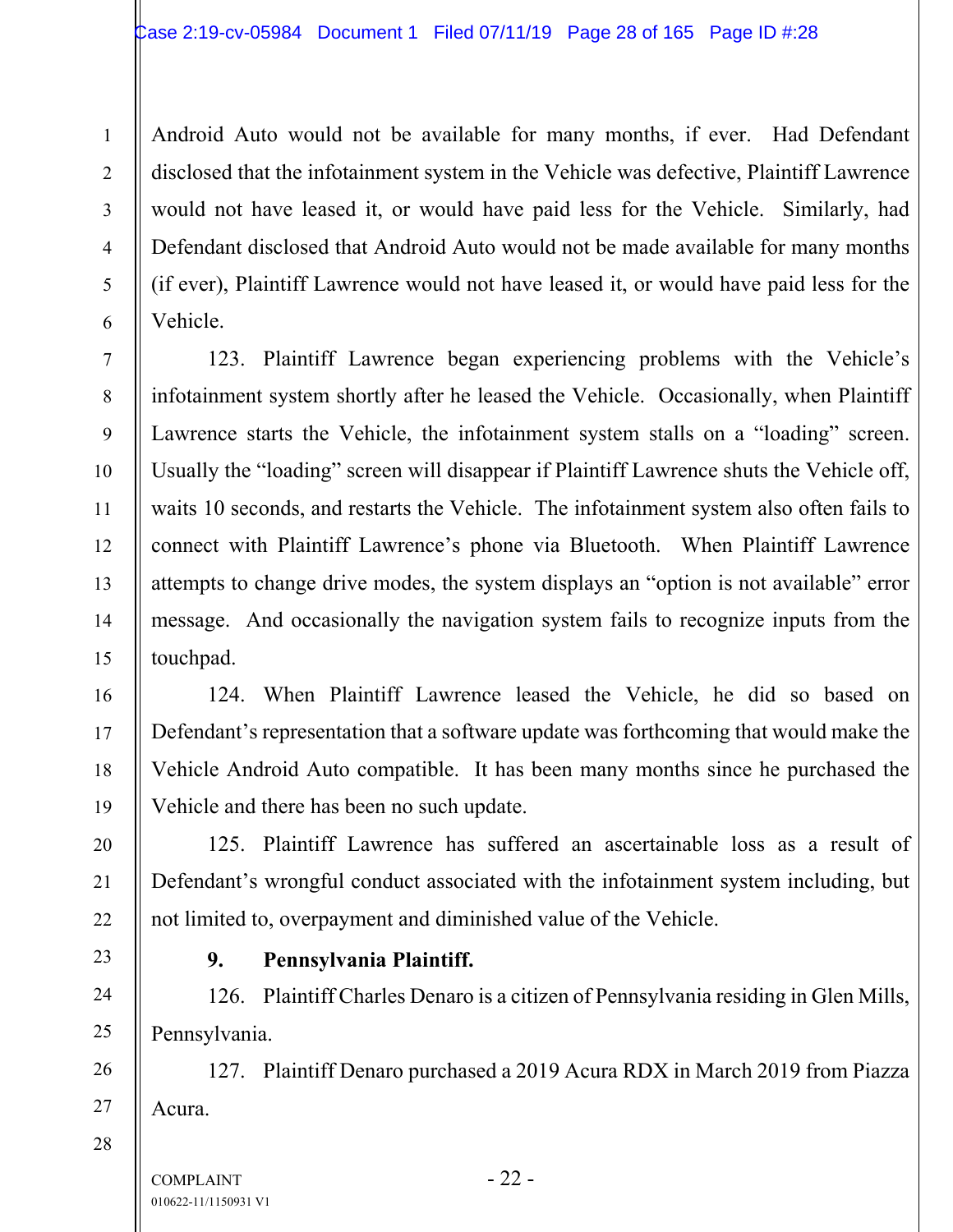128. Prior to purchasing the Vehicle, Plaintiff Denaro researched the Vehicle and its infotainment system online, including on acura.com. None of the websites contained any disclosure from Defendant regarding any defects associated with the infotainment system.

129. The Vehicle's infotainment system was a very important feature for Plaintiff Denaro.

130. Plaintiff Denaro owns an Android phone and wanted a car with Android Auto compatibility. The dealer assured Plaintiff that Android Auto would be made available soon. Plaintiff Denaro subsequently called Defendant and was told that Android Auto would be released in the summer 2019.

131. Plaintiff Denaro chose to purchase the Vehicle based in significant part on its infotainment system and because Defendant represented that the Vehicle would soon feature Android Auto.

132. None of the representations received by Plaintiff Denaro contained any disclosure from Defendant regarding any defect in the infotainment system. Nor did they disclose that Android Auto would not be available for many months, if ever. Had Defendant disclosed that the infotainment system in the Vehicle was defective, Plaintiff Denaro would not have purchased it, or would have paid less for the Vehicle. Similarly, had Defendant disclosed that Android Auto would not be made available for many months (if ever), Plaintiff Denaro would not have purchased it, or would have paid less for the Vehicle.

133. Plaintiff Denaro began experiencing problems with the Vehicle's infotainment system within weeks of owning the Vehicle. The system frequently experiences delays, displays messages like "initializing" and "still downloading," and refuses to disconnect phone calls. The system frequently fails to work when using the USB port to play music through an iPod. Plaintiff Denaro's navigation screen always turns on in day mode at night and has to be manually switched to night mode each time.

1

2

3

4

5

6

7

8

9

10

11

12

13

14

15

16

17

18

19

20

21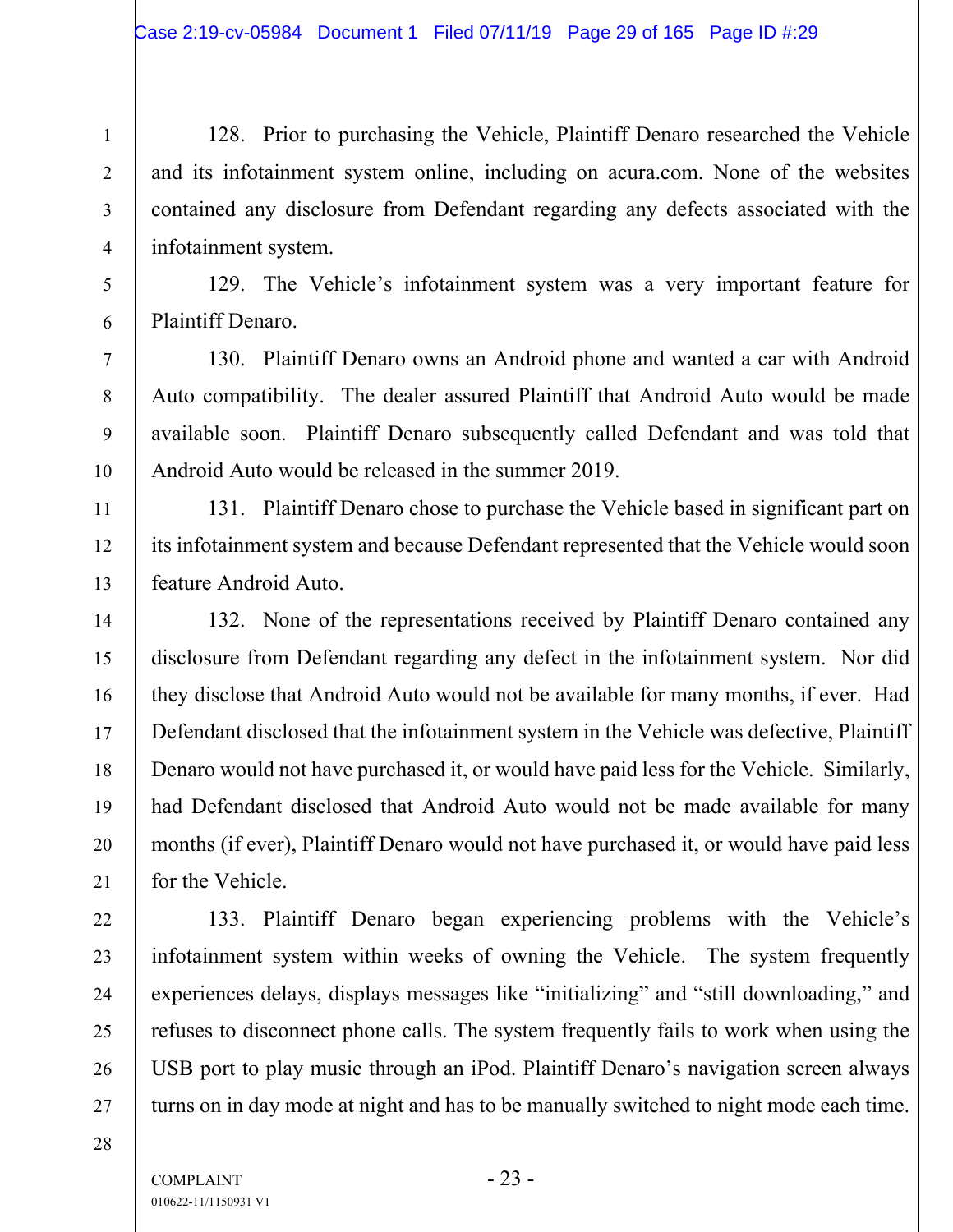134. When Plaintiff Denaro approached his dealer about these problems, he was told to contact Acura technical support. Plaintiff Denaro subsequently called Acura technical support, but they failed to fix the problems.

135. When Plaintiff Denaro purchased the Vehicle, he did so based on Defendant's representation that a software update was forthcoming that would make the Vehicle Android Auto compatible. It has been many months since he purchased the Vehicle and there has been no such update.

136. Plaintiff Denaro has suffered an ascertainable loss as a result of Defendant's wrongful conduct associated with the infotainment system including, but not limited to, overpayment and diminished value of the Vehicle.

1

2

3

4

5

6

7

8

9

10

11

12

13

14

15

16

17

18

19

20

21

22

23

24

25

26

### **10. Tennessee Plaintiff.**

137. Plaintiff Adam Pryor is a citizen of Tennessee residing in Hermitage, Tennessee.

138. Plaintiff Pryor leased a 2019 Acura RDX in January 2019 from Gary Force Acura.

139. Prior to leasing the Vehicle, Plaintiff Pryor researched the Vehicle and its infotainment system online. He reviewed the Vehicle's features on acura.com and watched various car reviews on YouTube.com. None of the websites contained any disclosure from Defendant regarding any defects associated with the infotainment system.

140. The Vehicle's infotainment system was a very important feature for Plaintiff Pryor.

141. Plaintiff Pryor owns an Android phone and wanted a car with Android Auto compatibility. Plaintiff Pryor researched the Vehicle's infotainment system on Defendant's website and recalls that it stated that the Vehicle features both Apple CarPlay and Android Auto compatibility. Moreover, when Plaintiff Pryor leased the

28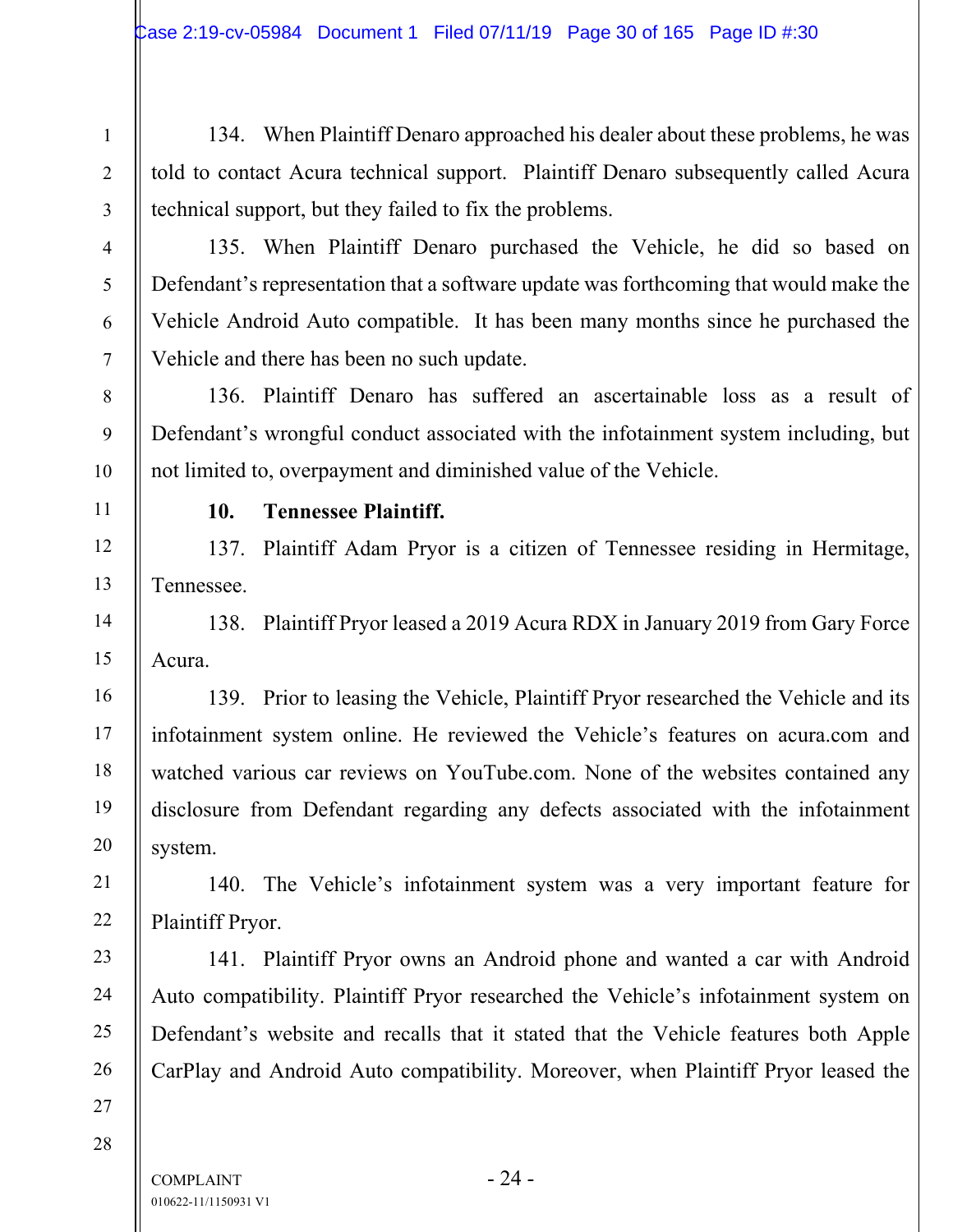Vehicle, the dealer assured Plaintiff Pryor that Android Auto would be made available in a "couple months."

142. Plaintiff Pryor chose to lease the Vehicle because of its infotainment system and because Defendant represented that the Vehicle would soon feature Android Auto.

143. None of the representations received by Plaintiff Pryor contained any disclosure relating to any defect in the infotainment system. Nor did they disclose that Android Auto would not be available for many months, if ever. Had Defendant disclosed that the infotainment system in the Vehicle was defective, Plaintiff Pryor would not have leased it, or would have paid less for the Vehicle. Similarly, had Defendant disclosed that Android Auto would not be made available to purchasers for many months (if ever), Plaintiff Pryor would not have purchased it, or would have paid less for the Vehicle.

144. Plaintiff Pryor began experiencing problems with the Vehicle's infotainment system the first day he leased the Vehicle. The infotainment system frequently freezes or crashes, rendering many of the Vehicle's features inoperable. The system is also slow to boot up, and the display screen is known to simply go black during use. The backup camera is slow to appear on the screen when the Vehicle is put into reverse, and often freezes rendering the backup camera non-operable. When an iPod is plugged into the infotainment system via USB port, often the audio system plays a loud high-pitched noise.

145. Plaintiff Pryor considers the infotainment system defect to be a safety concern, because its various malfunctions distract the driver.

146. Plaintiff Pryor returned to the dealership a few days after leasing it to have the dealer address the infotainment system malfunctions. The service manager told Plaintiff Pryor that he had seen such malfunctions before in other Vehicles. The service manager phoned Honda corporate and was told it is a "known issue" and that Defendant

1

2

3

4

5

6

7

8

9

10

11

12

13

14

15

16

17

18

19

20

21

22

23

24

25

26

27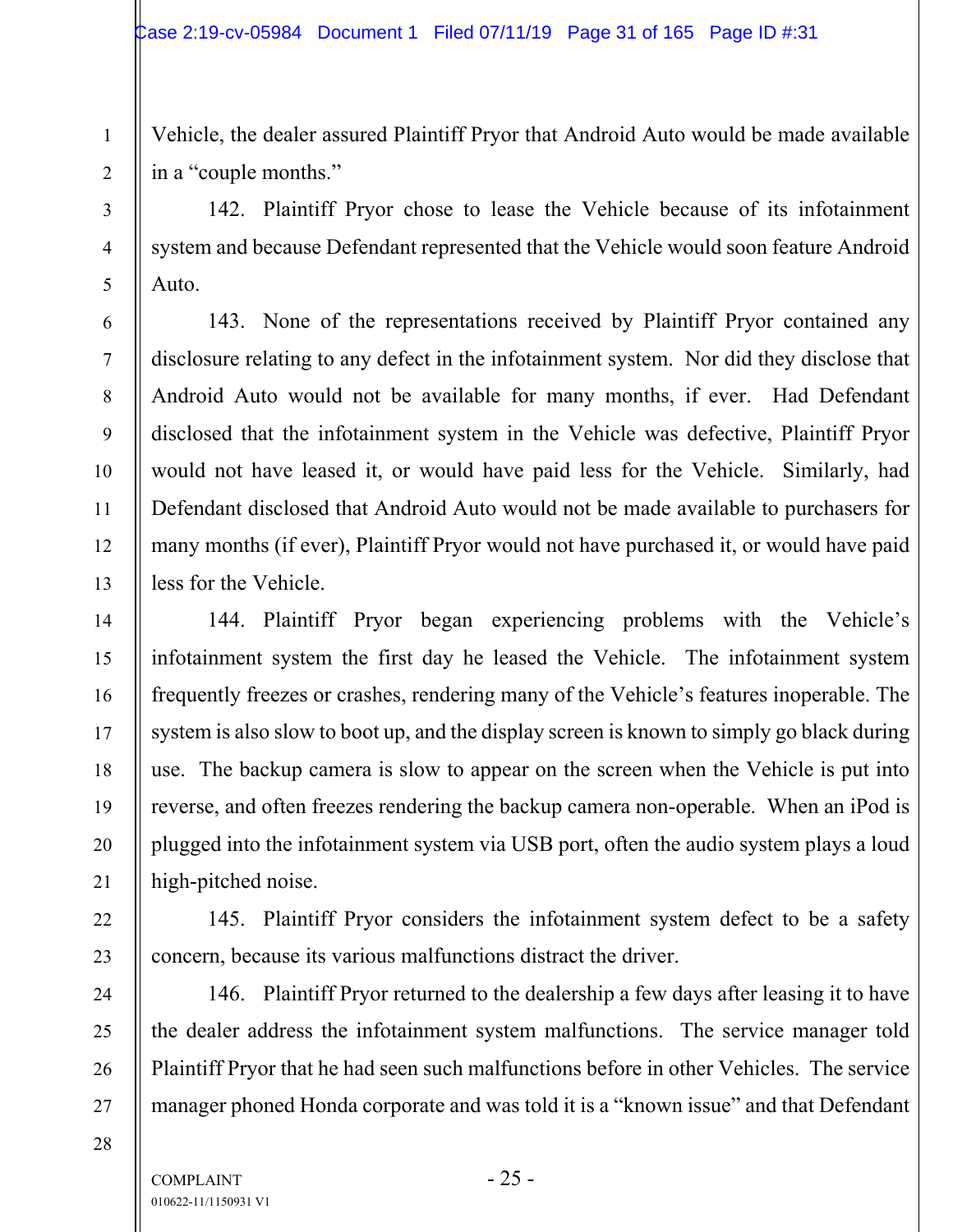was "working on it." The service manager kept the Vehicle overnight to "reset" the system. Plaintiff Pryor subsequently visited the help page on Defendant's website and located instructions to "reset" the infotainment system himself. However, despite multiple attempts to fix the infotainment system by resetting, Plaintiff Pryor continues to experience frequent malfunctions.

147. When Plaintiff Pryor purchased the Vehicle, he did so based on Defendant's representation that a software update was forthcoming that would make the Vehicle Android Auto compatible. It has been many months since he purchased the Vehicle and there has been no such update.

148. Plaintiff Pryor has suffered an ascertainable loss as a result of Defendant's wrongful conduct associated with the infotainment system including, but not limited to, overpayment and diminished value of the Vehicle.

**11. Texas Plaintiff.** 

149. Plaintiff Srikarthik Subbarao is a citizen of Texas residing in Little Elm, Texas.

150. Plaintiff Subbarao leased a 2019 Acura RDX in February 2019 from Vandergriff Acura.

151. Prior to leasing the Vehicle, Plaintiff Subbarao researched the Vehicle and its infotainment system online, including acura.com, Edmunds.com, Carfax.com, and internet forums. None of the websites contained any disclosure from Defendant relating to any defects in the infotainment system.

152. However, Plaintiff Subbarao found several complaints posted by Vehicle owners about the infotainment system malfunctioning.

153. The Vehicle's infotainment system was a very important feature for Plaintiff Subbarao. Accordingly, Plaintiff Subbarao asked the sales manager at Vandergriff Acura about the online complaints. The sales manager assured Plaintiff Subbarao that there was nothing wrong with the Vehicle's infotainment system.

28

1

2

3

4

5

6

7

8

9

10

11

12

13

14

15

16

17

18

19

20

21

22

23

24

25

26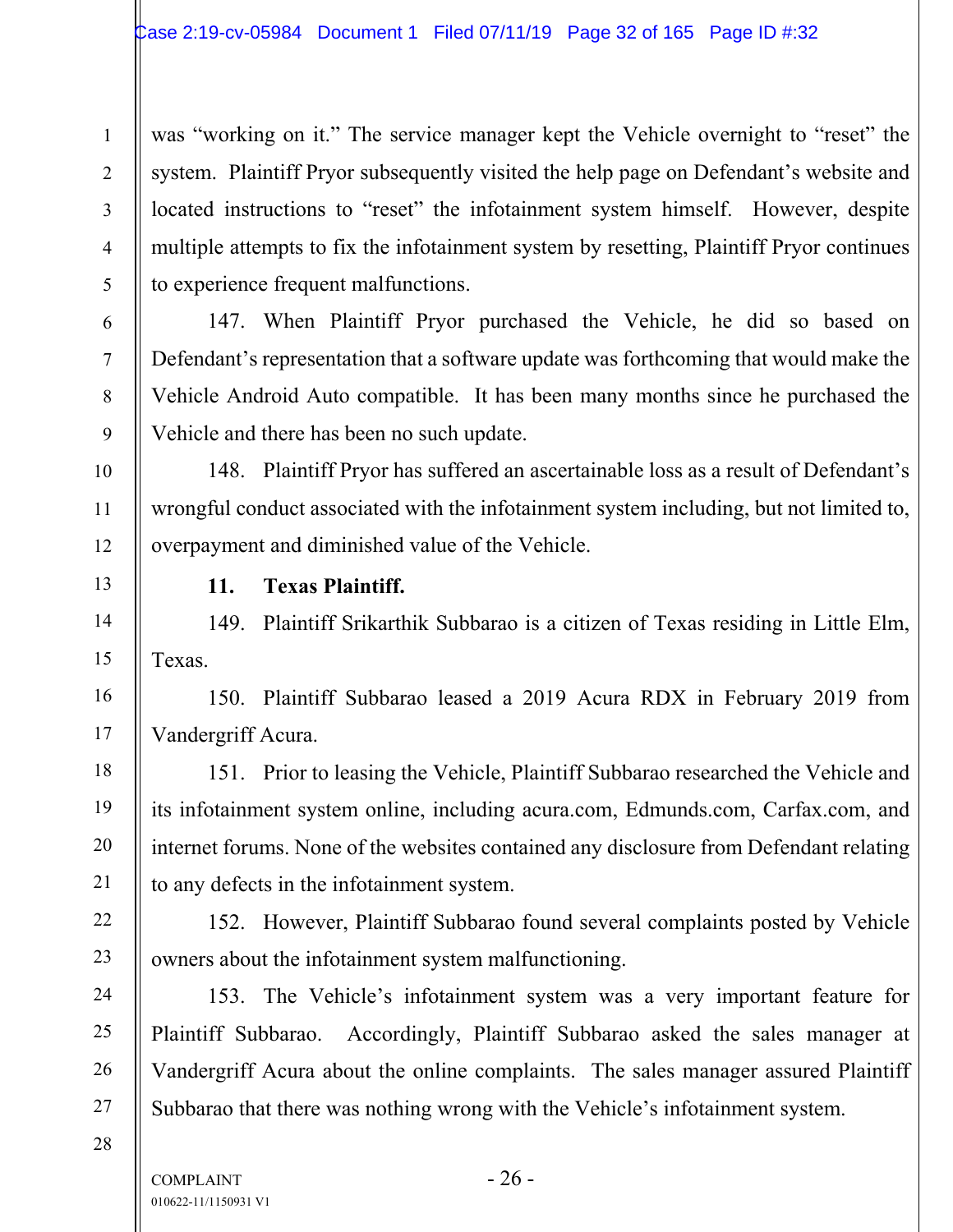154. Plaintiff Subbarao owns an Android phone and wanted a car with Android Auto compatibility. Before Plaintiff Subbarao leased the Vehicle, the dealer assured Plaintiff that Android Auto would be made available in "February 2019."

155. Plaintiff Subbarao chose to lease the Vehicle in significant part because of its infotainment system and because Defendant represented that the Vehicle would soon feature Android Auto.

156. None of the representations received by Plaintiff Subbarao contained any disclosure regarding any defect in the infotainment system. Nor did they disclose that Android Auto would not be available for many months, if ever. Had Defendant disclosed that the infotainment system in the Vehicle was defective, Plaintiff Subbarao would not have leased it, or would have paid less for the Vehicle. Similarly, had Defendant disclosed that Android Auto would not be made available to purchasers for many months (if ever), Plaintiff Subbarao would not have purchased it, or would have paid less for the Vehicle.

157. Plaintiff Subbarao began experiencing problems with the Vehicle's infotainment system the day he took delivery of the Vehicle. The system regularly experiences delays, and encounters connection errors. And when Plaintiff Subbarao attempts to connect a device to the infotainment system via USB, the screen displays "initializing" but a connection is often never made. To correct the issue, Plaintiff Subbarao must remove the USB and plug it back in, or if that does not work, reset the entire system. The navigation system also frequently loses his position and provides erroneous driving directions.

158. Plaintiff Subbarao considers the infotainment system defect to pose a safety concern, because its various malfunctions distract the driver.

159. Plaintiff Subbarao dropped the Vehicle off at McDavid Acura in May 2019 to address the infotainment system problems. When Plaintiff Subbarao picked the Vehicle back up four days later, the system continued to malfunction. Plaintiff Subbarao

28

1

2

3

4

5

6

7

8

9

10

11

12

13

14

15

16

17

18

19

20

21

22

23

24

25

26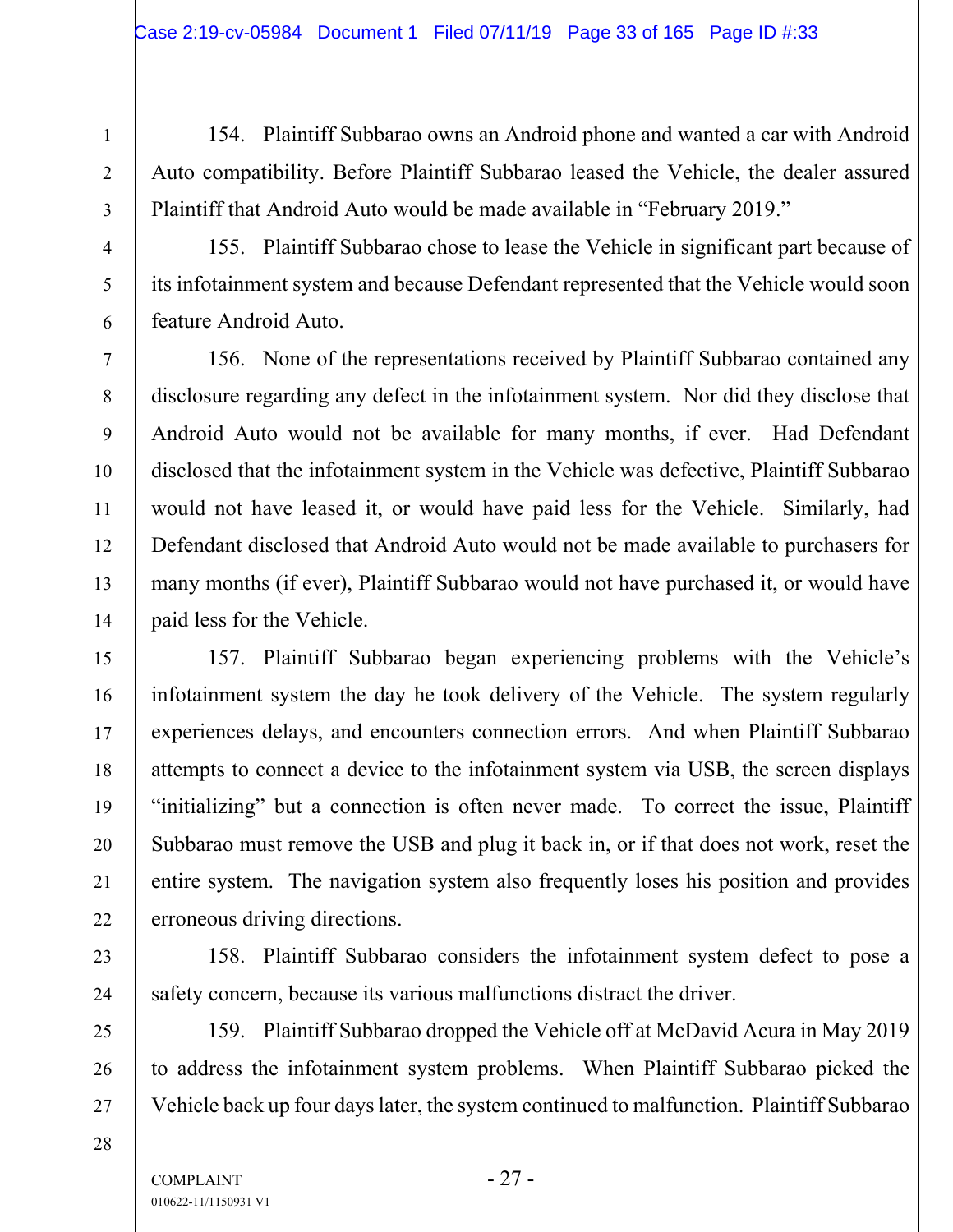returned back to the dealership and had the technician drive the Vehicle to confirm that none of the issues had been resolved. Two weeks later, Plaintiff Subbarao got a phone call from the service manager, who said that he had contacted Defendant and that it is "working on" a fix for the infotainment system defect, and that a software defect is "coming."

160. When Plaintiff Subbarao leased the Vehicle, he did so based on Defendant's representation that a software update was forthcoming that would make the Vehicle Android Auto compatible. It has been many months since he purchased the Vehicle and there has been no such update.

161. Plaintiff Subbarao has suffered an ascertainable loss as a result of Defendant's wrongful conduct associated with the infotainment system including, but not limited to, overpayment and diminished value of the Vehicle.

# **12. Virginia Plaintiffs.**

162. Plaintiff Eric Faden is a Virginia citizen residing in Roanoke, Virginia.

163. Plaintiff Faden purchased a 2019 Acura RDX in February 2019 from Duncan Acura.

164. Prior to purchasing the Vehicle, Plaintiff Faden was considering competing vehicles from BMW, Toyota, Ford, and Dodge.

165. Plaintiff Faden researched the Vehicle and its infotainment system online — including acura.com — before deciding to purchase the Vehicle. None of the websites contained any disclosure from Defendant relating to any defects in the infotainment system.

166. The Vehicle's infotainment system was a very important feature for Plaintiff Faden.

167. Plaintiff Faden owns an Android phone and wanted a car with Android Auto compatibility. Before Plaintiff Faden purchased the Vehicle, the dealer assured Plaintiff that Android Auto would be made available "soon." Plaintiff Faden received

28

1

2

3

4

5

6

7

8

9

10

11

12

13

14

15

16

17

18

19

20

21

22

23

24

25

26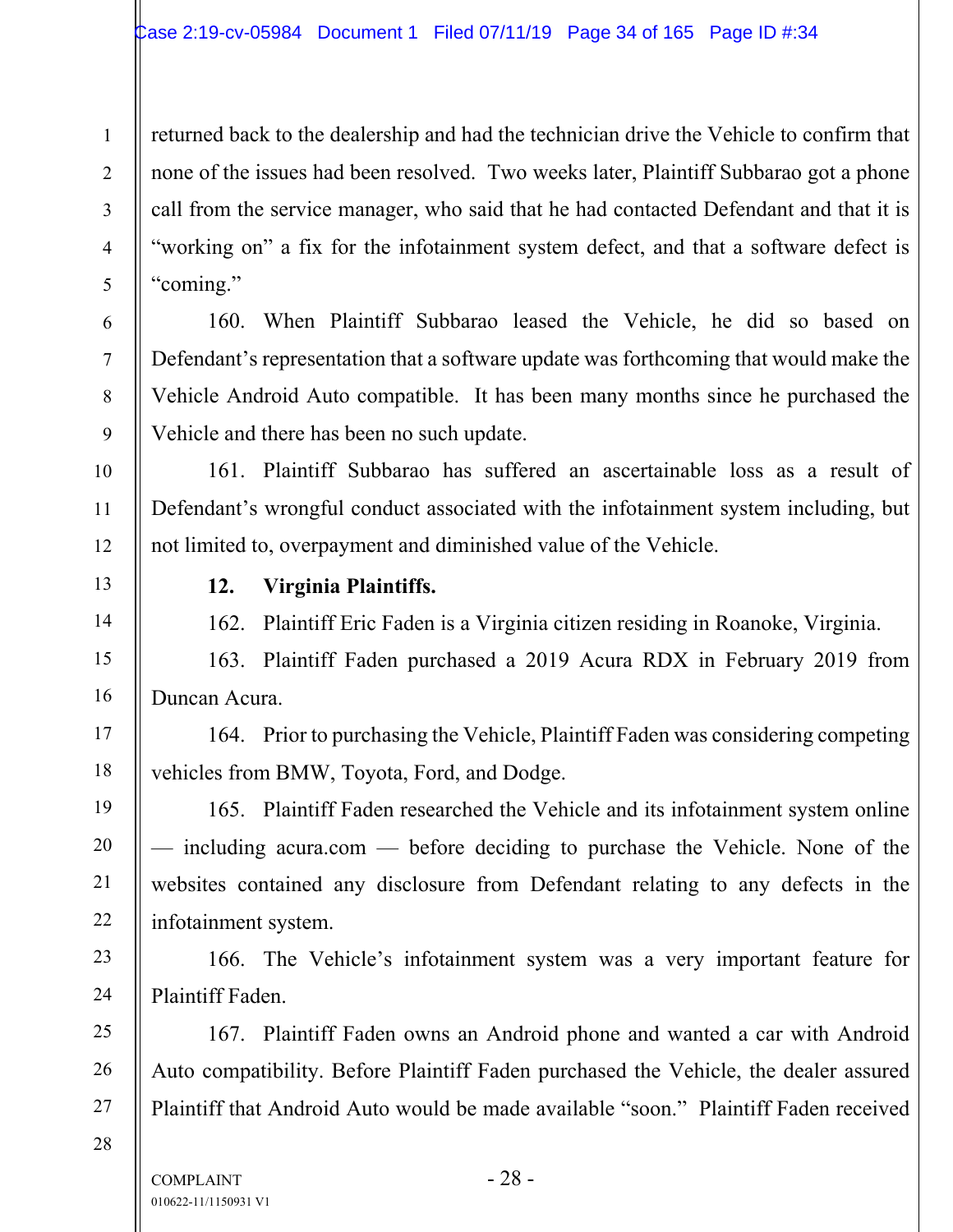similar assurances from Defendant on twitter and on internet forums where Vehicle owners' shared what Defendant and Defendant's dealers had told them. However, after Plaintiff purchased the Vehicle, he noticed that references to Android Auto began disappearing from Defendant's website and marketing materials.

168. Plaintiff Faden chose to purchase the Vehicle because of its infotainment system and because Defendant represented that the Vehicle would soon feature Android Auto.

169. None of the representations received by Plaintiff Faden contained any disclosure regarding any defect in the infotainment system. Nor did they disclose that Android Auto would not be available for many months, if ever. Had Defendant disclosed that the infotainment system in the Vehicle was defective, Plaintiff Faden would not have purchased it, or would have paid less for the Vehicle. Similarly, had Defendant disclosed that Android Auto would not be made available for many months (if ever), Plaintiff Faden would not have purchased it, or would have paid less for the Vehicle.

170. Plaintiff Faden began experiencing problems with the Vehicle's infotainment system three days after purchasing the Vehicle. The screen frequently freezes, experiences delays, and encounters connection errors. The navigation system frequently crashes, loses his position, and provides erroneous driving directions.

171. Plaintiff Faden considers the infotainment system defect to be a safety concern, because its various malfunctions distract the driver.

172. Plaintiff Faden visited the help page on Defendant's website and found instructions to "reset" the infotainment system. Plaintiff Faden followed the instructions but continues to experience frequent malfunctions.

173. When Plaintiff Faden purchased the Vehicle, he did so based on Defendant's representation that a software update was forthcoming that would make the

27 28

1

2

3

4

5

6

7

8

9

10

11

12

13

14

15

16

17

18

19

20

21

22

23

24

25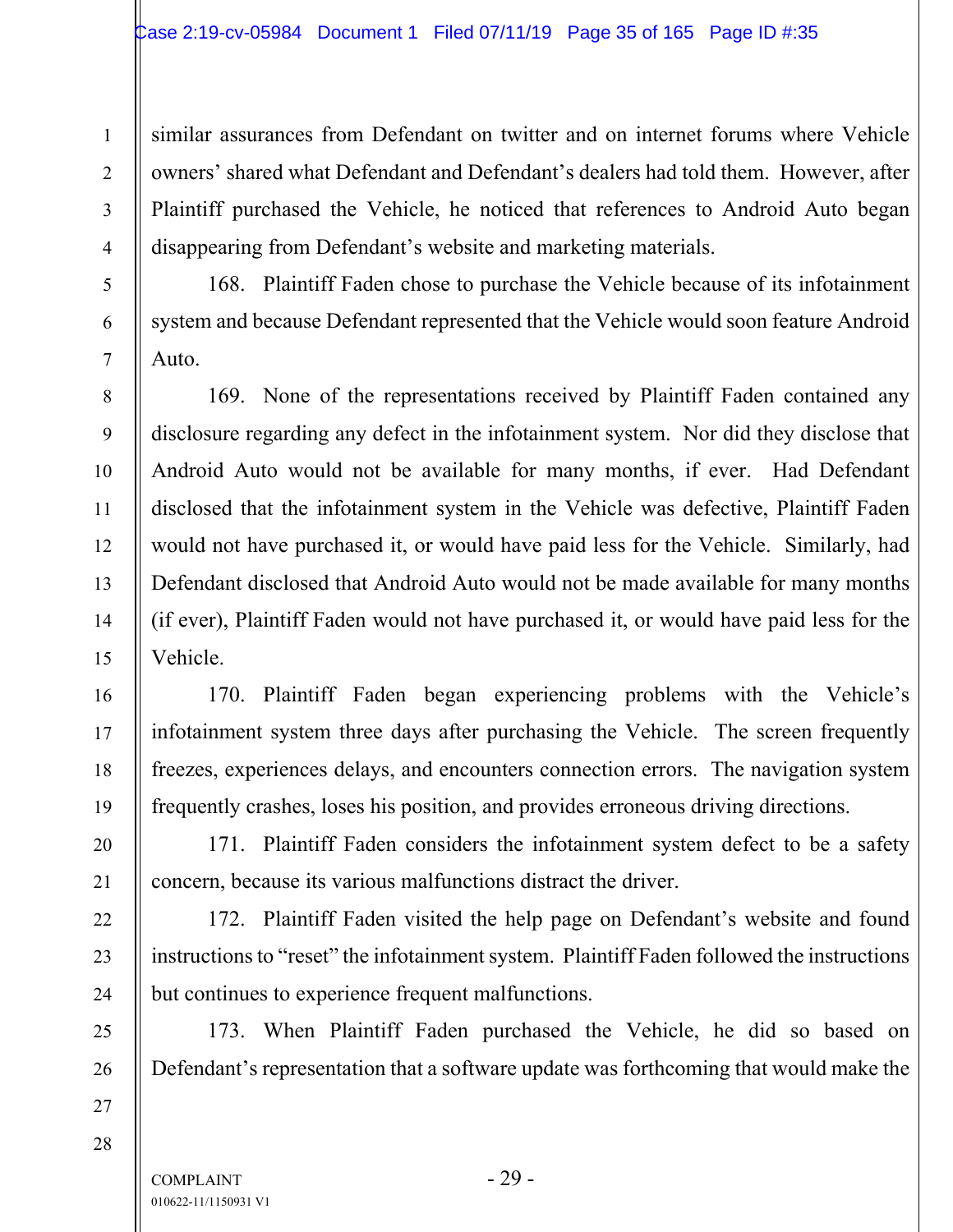Vehicle Android Auto compatible. It has been many months since he purchased the Vehicle and there has been no such update.

174. Plaintiff Faden has suffered an ascertainable loss as a result of Defendant's wrongful conduct associated with the infotainment system including, but not limited to, overpayment and diminished value of the Vehicle.

175. Plaintiff Hamilton Hines is a citizen of Virginia residing in McLean, Virginia.

176. Plaintiff Hines purchased a 2019 Acura RDX in February 2019 from Pohanka Acura.

177. Prior to purchasing the Vehicle, Plaintiff Hines researched the Vehicle and its infotainment system online. Plaintiff Hines recalls visiting Acura.com, cars.usnews.com, jdpower.com, cars.com, and other internet sources. None of the websites contained any disclosure from Defendant regarding any defects in the infotainment system.

178. The Vehicle's infotainment system was the "main reason" Plaintiff Hines decided to purchase the Vehicle. Plaintiff Hines is a travelling salesman and believed that the Vehicle's advanced infotainment system features would assist Plaintiff Hines conduct work on the road.

179. None of representations received by Plaintiff Hines contained any disclosure regarding any defects in the infotainment system. Had Defendant disclosed that the infotainment system in the Vehicle was defective, Plaintiff Hines would not have purchased it, or would have paid less for the Vehicle.

180. Plaintiff Hines experienced problems with the infotainment system within the first couple days after owning the Vehicle. The system periodically freezes rendering all controls inoperable — and the screen randomly turns black. The system is abnormally slow to boot up. Navigation is sufficiently slow that Plaintiff Hines no longer uses it. The backup camera is abnormally slow to appear on the screen when the

1

2

3

4

5

6

7

8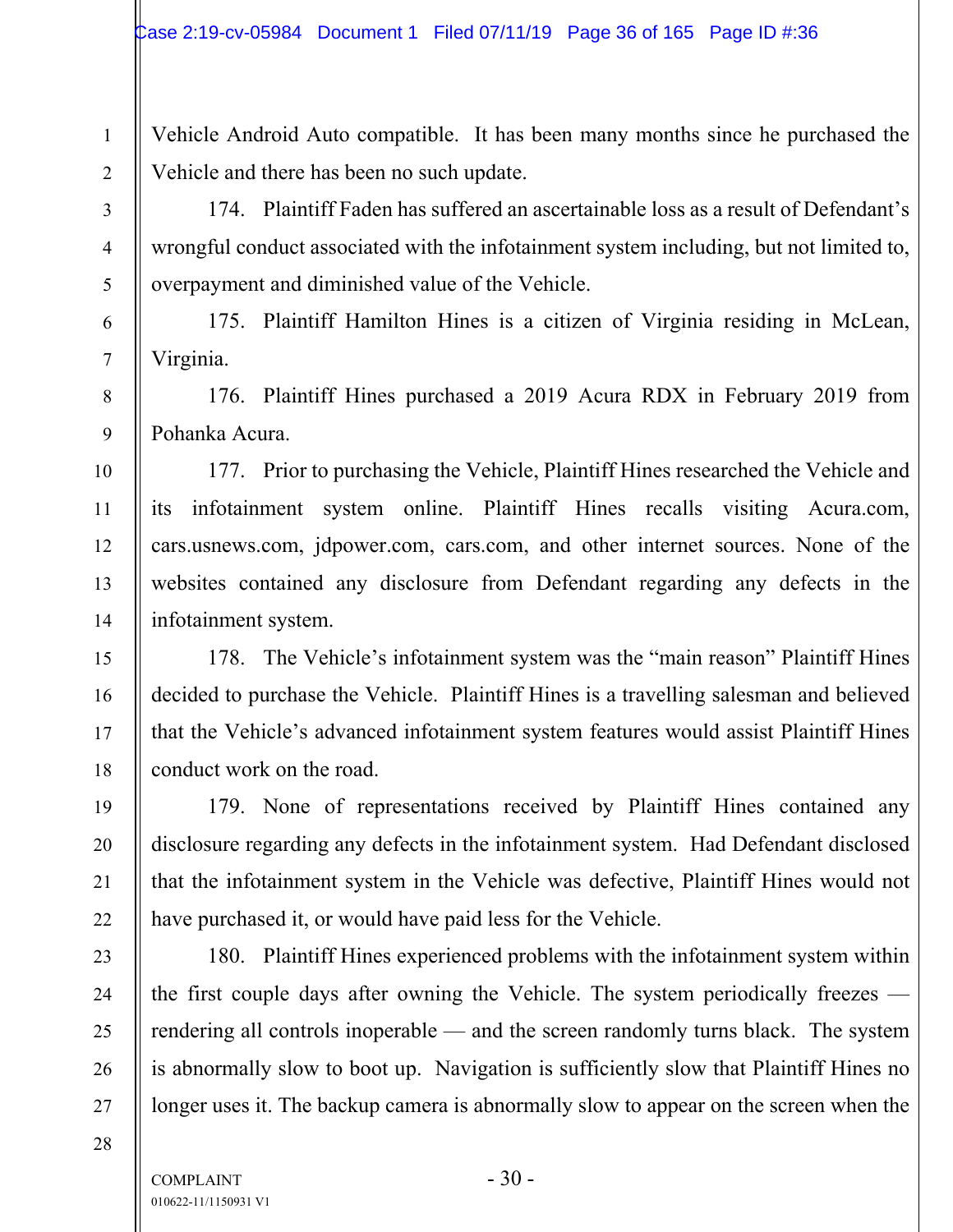Vehicle is put into reverse. When Plaintiff Hines makes phone calls, the call recipient often cannot hear Plaintiff Hine's voice. When listening to music through a device attached to the USB port, the audio frequently skips and disconnects.

181. Plaintiff Hines' dealer subsequently replaced the infotainment system under warranty, but the problems persist. According to the service record, Defendant is aware of the issue and working on a software fix, but that no fix is currently available.

182. Plaintiff Hines has contacted Defendant on many occasions regarding the infotainment system defect and Defendant refuses to buy the Vehicle back from Plaintiff Hines pursuant to Virginia's lemon law. According to a letter Plaintiff Hines received in response to his lemon law request, "American Honda Motor Co. recognizes that comfort and convenience features can be part of the ownership experience and is currently developing a product update to address the infotainment contention you had experienced. Your servicing dealer ship will make you aware once the update is made available."

183. Plaintiff Hines has suffered an ascertainable loss as a result of Defendant's wrongful conduct associated with the infotainment system including, but not limited to, overpayment and diminished value of the Vehicle.

**B. Defendants** 

184. Defendant American Honda Motor Company, Inc. is a California corporation, and is a North American subsidiary of Honda Motor Company, Ltd. Defendant is headquartered in Torrance, California and maintains central operations in California.

185. Defendant first opened in the United States as a storefront selling Honda motorcycles in Los Angeles, California in 1959. By 1968, Defendant had sold its millionth motorcycle. Starting in 1969, Defendant began marketing and selling automobiles, with its operations still centered in California.

28

1

2

3

4

5

6

7

8

9

10

11

12

13

14

15

16

17

18

19

20

21

22

23

24

25

26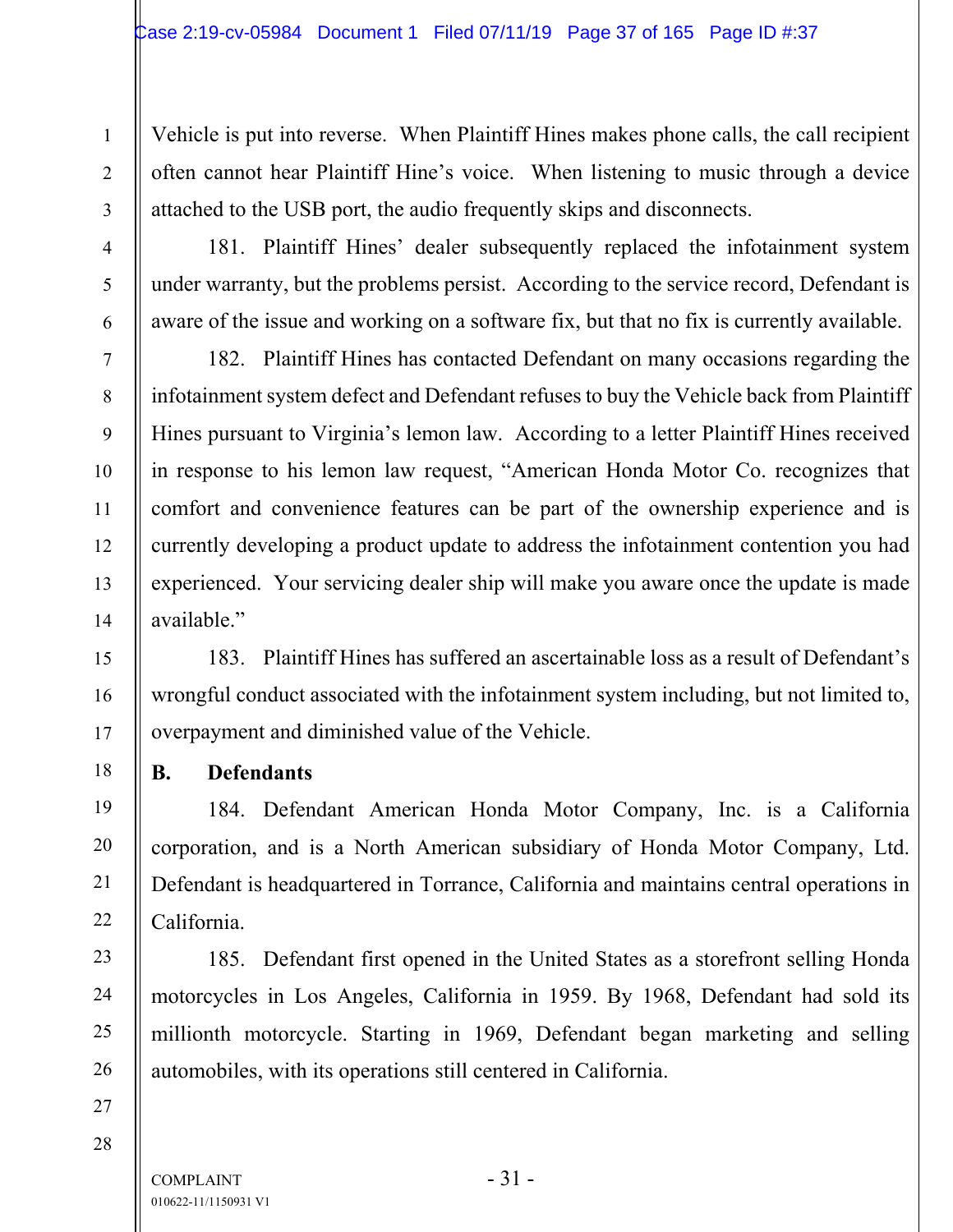186. By 1991, Defendant added production to its U.S. operations and oversaw all aspects of production, including research and development, from its headquarters in California. As a center point of Honda's global operations, Defendant made nearly \$2 billion in capital investments in California and exported hundreds of millions of dollars in vehicles and other technology from its exclusive port facilities on the West Coast, at Port Hueneme, California, in 2015.

187. In 1986, Defendant created its first luxury name marque, Acura. By 2006, Defendant established research and development facilities dedicated solely to its vehicles in Torrance, California with related facilities dedicated solely to the creation of "future Honda and Acura automobile and mobility design concepts" in downtown Los Angeles, California.

188. From its headquarters in Torrance, Defendant combines product sales, service, and coordinating functions for Honda in North America, and is responsible for the manufacture, development, distribution, marketing, sales, and servicing of Acurabrand automobiles. The decisions regarding the marketing and sale of the infotainment system, and decisions regarding the disclosure or non-disclosure of the defect were in whole or substantial part made by Defendant in California and were purposefully emanated by Defendant in California.

189. In this Complaint, when reference is made to any act, deed or conduct of Defendant or Honda, the allegation means that Defendant engaged in the act, deed or conduct by or through one or more of its officers, directors, agents, employees, or representatives who was actively engaged in the management, direction, control, or transaction of the ordinary business and affairs of Defendant.

190. Honda sells cars in part via communications that it authorized its dealers to make about Honda vehicles, including the defective Vehicles discussed herein. This includes authorizing Honda dealers to distribute brochures and other marketing and

28

27

1

2

3

4

5

6

7

8

9

10

11

12

13

14

15

16

17

18

19

20

21

22

23

24

25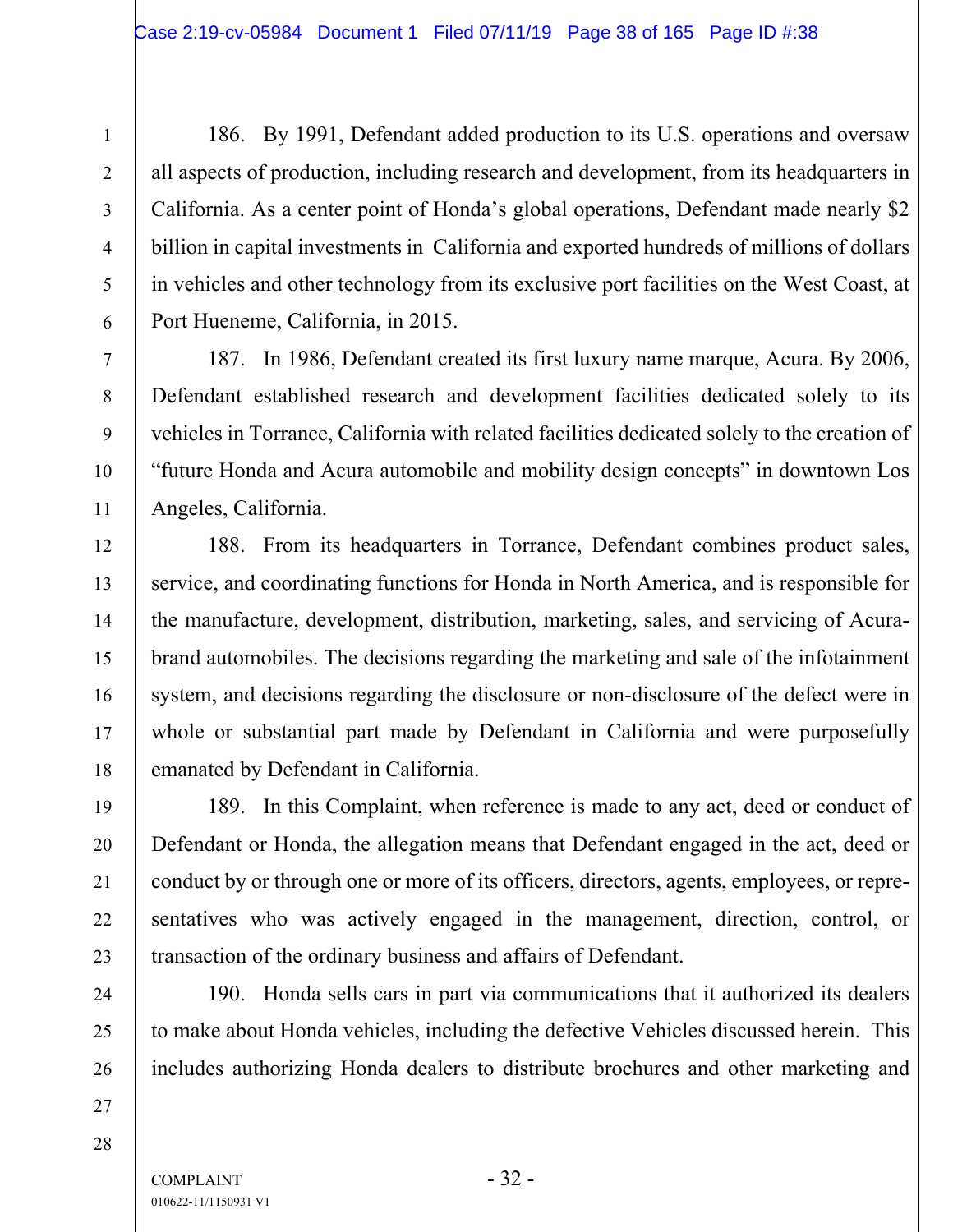promotional material. Honda, through its authorized dealers, has and had the opportunity to disclose all material facts relating to the defective Vehicles.

### **IV. FACTUAL ALLEGATIONS**

1

2

3

4

5

6

7

8

9

10

11

12

13

14

15

16

17

18

19

20

21

22

23

24

25

26

#### **A. The Infotainment System**

191. The Acura RDX is a perennial top seller in the premium compact SUV segment with cumulative U.S. sales exceeding 370,000 units since its debut in 2006.

192. The current, third generation of the Acura RDX was released in June 2018 (2019 model year).

193. According to Defendant's website, the "all-new RDX" was redesigned to be "more luxurious," featuring a "driver-focused cabin and groundbreaking technology."5

194. These Vehicles are equipped with a suite of advanced new technologies, including an all-new infotainment system featuring an Android-based operating system, a high-mounted 10.2-inch full-HD display, and a touchpad ("Acura True Touchpad Interface") with the first-ever application of absolute-positioning in a driving environment. According to Honda, absolute positioning departs from traditional touchpad interfaces by using one-to-one mapping to deliver a more intuitive and driveroriented user experience. This system replaced the infotainment system from the second generation RDX, which featured two screens controlled by a combination of direct touch, buttons, and a dial.

195. As previously discussed, the infotainment system plays a critical role in modern vehicles. It is the gateway between the user and the Vehicle's safety, navigation, communications, entertainment features. Among other operations, the Vehicles' infotainment system allows the Vehicle owner to operate the audio systems in the Vehicle; use the GPS navigation technology; operate the backup camera; and operate a Bluetooth-enabled mobile telephone or other device.

27 28

5 https://www.acura.com/2019/rdx (last accessed June 20, 2019).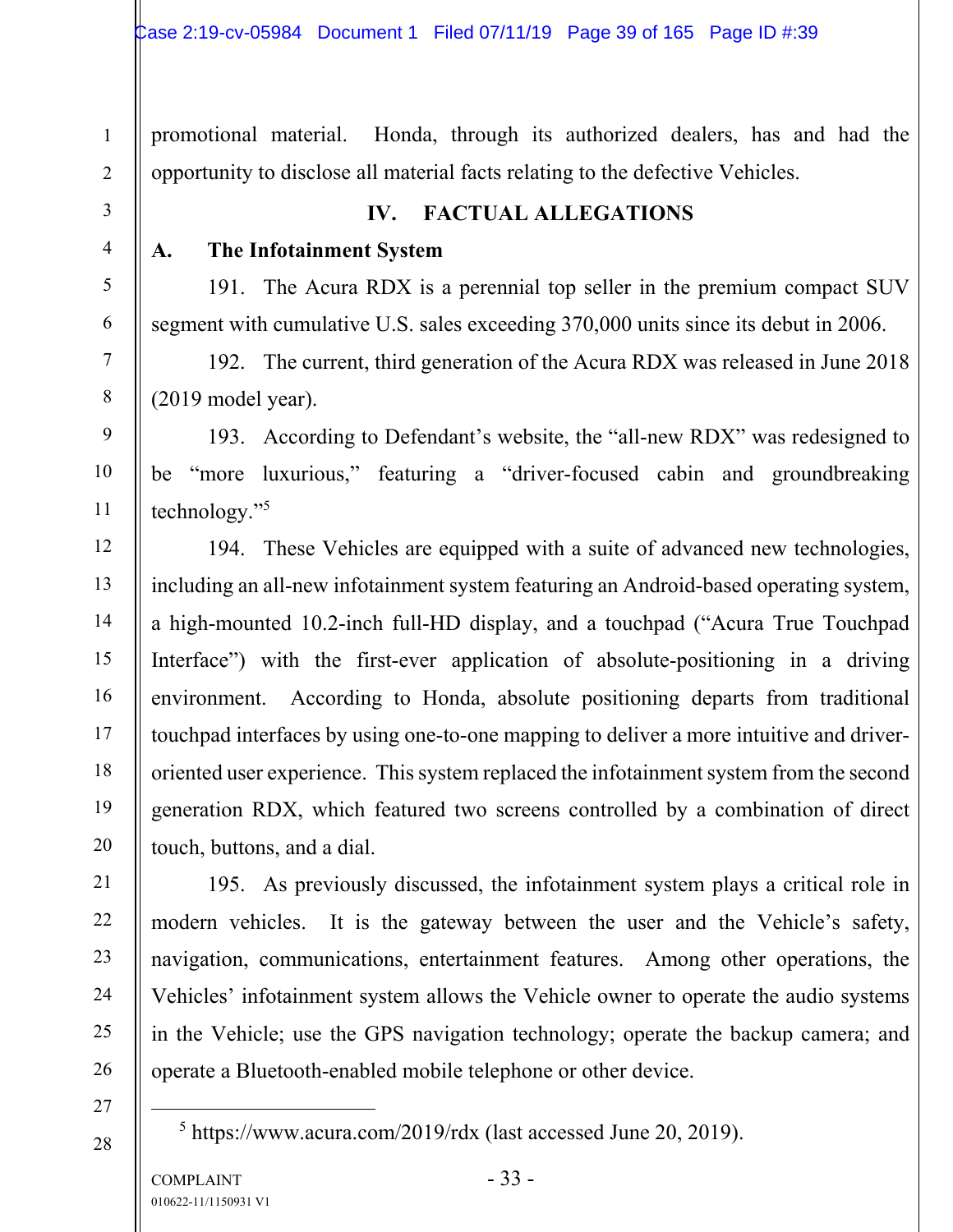1

2

3

4

5

6

7

8

9

10

11

12

13

14

15

16

17

18

19

20

21

22

23

24

25

26

27

28

#### **B. The Infotainment System Does Not Function As Represented**

196. The Vehicles' infotainment system contains a defect that causes many of the Vehicles' features (e.g., the navigation system, audio system, backup camera) to frequently malfunction.

197. Because the Vehicles' infotainment systems are responsible for a wide variety of vehicle functions (including navigation, audio, video, handsfree phone, backup cameras, etc.), the defect causes a wide range of problems for the Vehicles. For instance, the defect can cause the entire center console to freeze or lag while the Vehicle is in motion, thereby posing a substantial distraction to the driver. The defect is also known to cause the infotainment system to remain on even when the Vehicle is turned off, thereby draining the Vehicle's battery and rendering the Vehicle inoperable.

198. These problems pose a safety risk because when the system malfunctions, unexpected audio or video — or a blank or blue infotainment screen — can cause the driver to become distracted. Indeed, even under the best of conditions when infotainment-type systems are working properly, using them can create dangerous distractions.

199. It is the practice of car manufacturers to monitor online complaints. Countless complaints<sup>6</sup> have been posted online regarding the infotainment problems:

> "*Almost EVERY single day I have an issue with this infotainment system. Radio unavailable. Tuner not found, Messages shriek. Yesterday it was 'Device not connected' which I have had before*. It's the one that makes me laugh because I get it and yet my phone has connected and is streaming music by bluetooth. Never had a phone call come through while I've had this message so perhaps that it what it is referring to. Usually I can get rid of it but shutting down the car, opening the door, closing it, and then restarting. But not yesterday. Message was there for a full 25 minutes while driving to an appointment…." (Complaint posted on acurazine.com dated October 27, 2018).

 <sup>6</sup> All typographical errors contained in the consumer complaints quoted in this Complaint are from the original. All emphasis is added.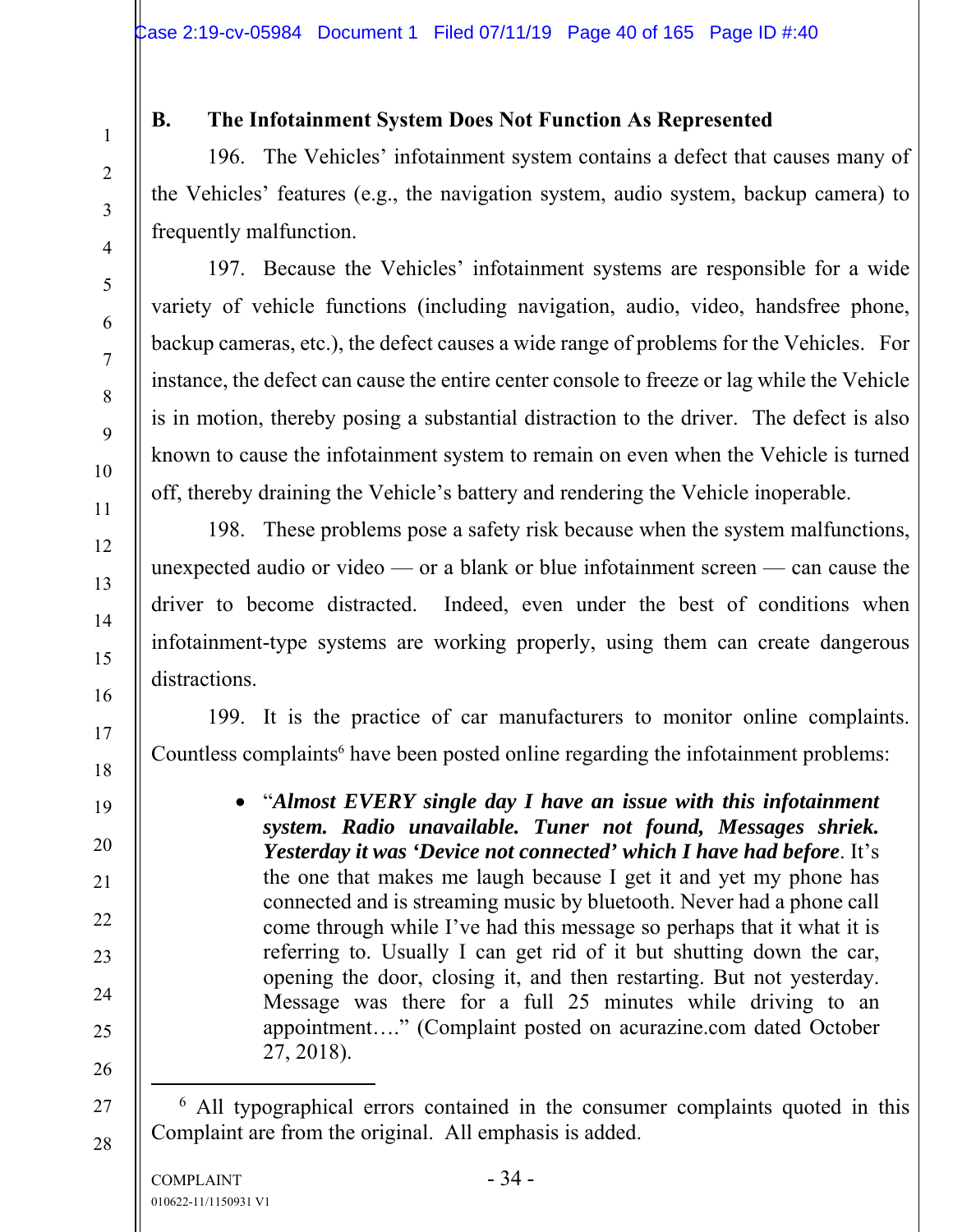"Then it was the Infotainment system. It regularly locks up when trying to change stations regardless of the fact that Acura has sent over the air updates to try to address the issue. *Having worked in technology for over 30 years, I can tell you that in my opinion, Acura skimped on the processor and ram that is badly needed to make this system work the way it should*." (Complaint posted on Edmunds.com dated March 22, 2019).

- "*Everything went black including the instrument cluster. Then it started flashing the whole way home*. Shutting off and restarting didn't help. Already had the infotainment system replaced and it still doesn't work right, among all the other issues I've had. I'm at my breaking point with this POS." (Complaint posted on acurazine.com dated March 12, 2019).
- "*It seems like each day I get a new infotainment error.* Now my tuner wouldn't change from FM to XM and multiple times the navigation route failed. If next weeks update doesn't fix all these issues I'm reaching my breaking point with this car" (Complaint posted on acurazine.com dated December 8, 2018).
- "Car Play navigation started periodically freezing up and became frequently slow to launch or didn't launch at all (giving an 'unavailable' notice) or *crashing after a loud sound at unpredictable and awkward times*. Sometimes it would start up again the next day, sometimes simultaneously disabled the Acura nav and radio at the same time, annoying on long stretches of highway." (Complaint posted on Edmunds.com dated February 8, 2019).
- "We've only had this car about three weeks, and so far this is the first new car purchase I've ever considered trying to find my way out of…. *The infotainment system in this car is garbage. It crashes from time to time, the Nav system is antequated…. The radio will just say 'loading' on startup sometimes. Requiring the power to by cycled. Sound is very inconsistent from source to source. Strange digital pops when talking over BT. Everyday it's something new*. All of this is while using Apple Car Play or an Android phone paired of BT. With some research, I've found many reporting the same issues. To top it off, dealers are helpless as there's no way for them to fixed this. This isn't new technology. Just new in this car, and regardless of price point it's

1

2

3

4

5

6

7

8

9

10

11

12

13

14

15

16

17

18

19

20

21

22

23

24

25

26

27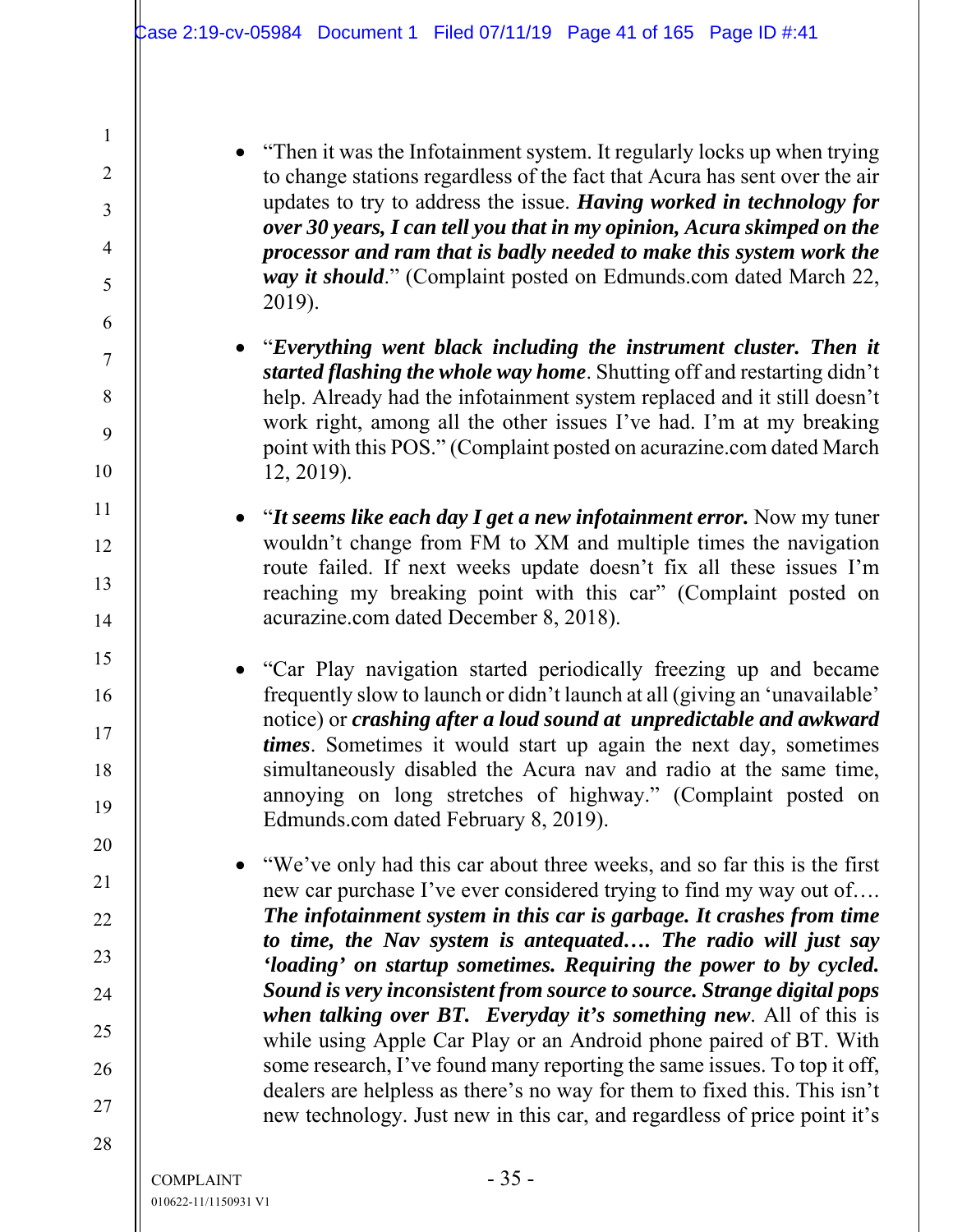shameful that it operates so poorly." (Complaint posted on Edmunds.com dated November 3, 2018).

• "*Don't buy this vehicle!!* I have had more problems with this car than any other previous vehicle. The navigation system seems to do it's own thing from time to time. I recently tried to use Apple Carplay which was working for about 4 days before it completely stopped working and messed up the system. I turned off the vehicle which left my screen on. I rebooted the system and now my radio will not even work." (Complaint posted on Edmunds.com dated May 17, 2019).

 "*My screen freezes and fails all the time*. To protect myself I started videoing all the noises and issues." (Complaint posted on Edmunds.com dated March 27, 2019).

200. Notably, these Complaints demonstrate that the infotainment system defect

manifests almost immediately upon purchasing the Vehicle:

- "Enjoyed it while I had it, but *after driving less than 25 miles and owning for under 3 hours*, the Infotainment center flashed between the home screen and 'touchpad is not available.' After restarting, the Infotainment center screen was completely dead. Volume/power button on console didn't work. Now in a loaner while dealer diagnoses the problem. Highly disappointed with Acura quality control as this is not an isolated incident." (Complaint posted on Edmunds.com dated July 25, 2018).
	- "Wanted to add my experience with this *the day after we bought my wife's RDX* we were driving using carplay/apple podcast and heard a small \*zap\* noise and the audio portion of the infotainment stopped working. We could still use the car's nav system, but every audio source said unavailabe. We couldn't turn the radio off either - pulled over, stopped, opened doors and the screen still stayed on. Got done with our drive and disconnected and reconnected negative battery terminal and that did the trick to turn it off and get it turned back on and working again." (Complaint posted on acurazine.com dated September 6, 2018).
- "I've had the vehicle only a couple of weeks and I'm already regretting my purchase. It is fun to drive, but I've had several issues. *On my second day*, Apple CarPlay wouldn't work. Then after pairing my iPhone X to the Bluetooth, my contacts were not available. (Complaint posted on Edmunds.com dated September 2, 2018).

1

2

3

4

5

6

7

8

9

10

11

12

13

14

15

16

17

18

19

20

21

22

23

24

25

26

27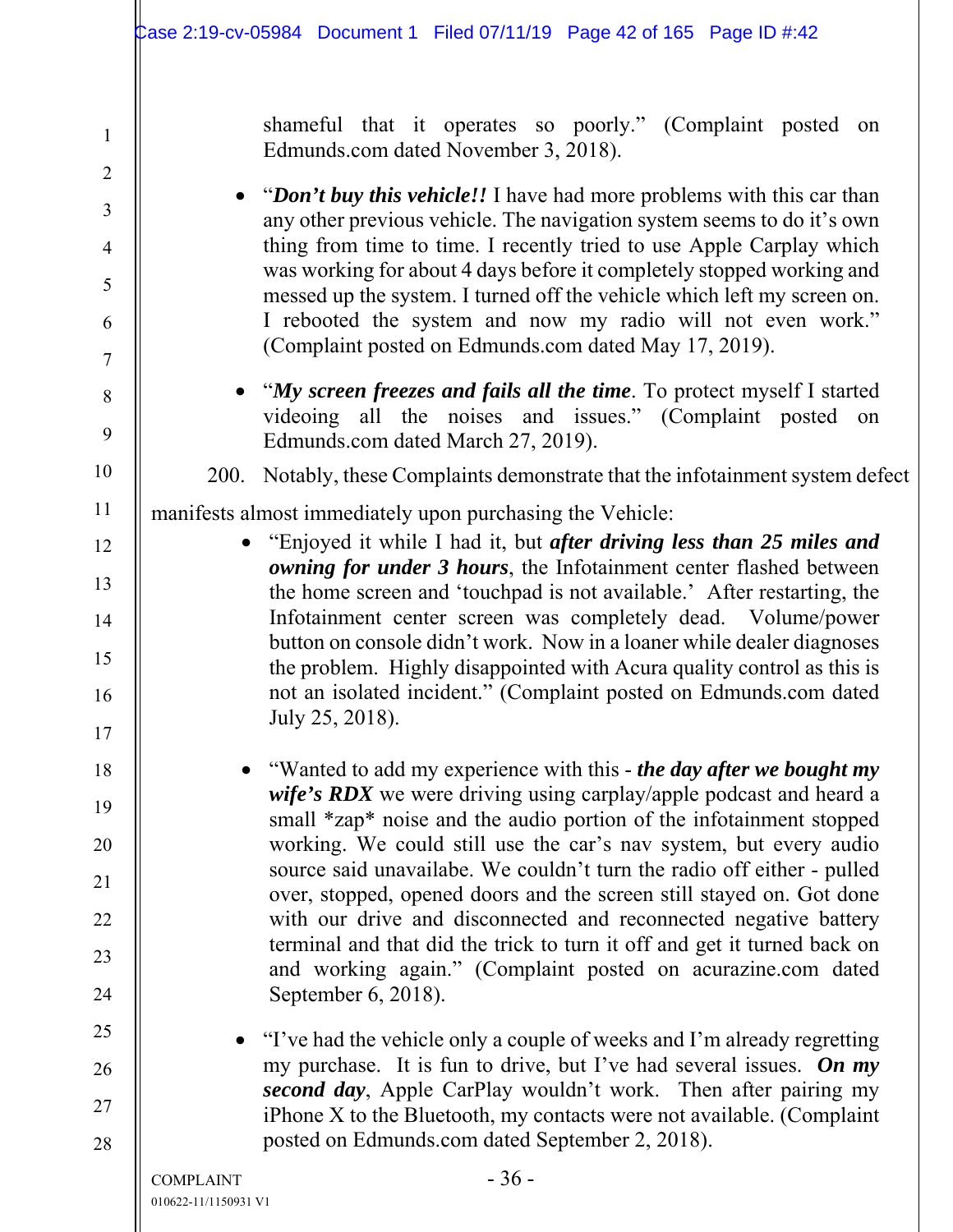"This happened to me yesterday after *just 1 week* with our new RDX. The dealership didn't know anything about this issue. Surprise!" (Complaint posted on acurazine.com dated November 30, 2018).

201. According to many consumers, the infotainment system defect renders the

Vehicles unsafe to drive.

1

2

3

4

5

6

7

8

9

10

11

12

13

14

15

16

17

18

19

20

21

22

23

24

25

26

- "I traded in my leased 2016 RDX (which I absolutely loved) for the 2019 after seeing all the cool new features, especially the new Info system. I hate to say it but I have had nothing but problems since driving it off the lot back in March. *The whole screen freezes on a regular basis.... It's very distracting as its totally unexpected. I usually try to play with it trying to get it to work again...NOT SAFE.*..as I am not watching the road, The last time I took it to the dealer they showed me how to reset it by pulling the fuse out and plugging it back in. It's crazy that this is the solution for a \$40,000 car. I tried contacting Acura and they said all I can do is keep bringing it in to the dealer until there is a recall...which isn't guaranteed. Really?" (Complaint posted on Edmunds.com dated May 21, 2019).
- "I have had the Infotainment issues on the 2019 RDX since I took delivery July 3rd. *It's been highly distracting and at times dangerous*.… So they are replacing the whole infotainment system supposedly tomorrow. But it leads me to think, Honda/Acura has taken almost 9 months to rectify the problem. Shouldn't we as Owners or Lessees qualify for some amount of consideration or compensation as an important part of the car has not worked for 8-9 months? Thoughts re a Class Action suit?" (Complaint posted on acurazine.com dated March 11, 2019)
	- "I had nothing on computer screen. It's now working again but frequent messages of LOADING which takes several minutes or FUNCTION NOT NOT AVAILABLE with steering wheel controls. Often I drive miles with no access to screen as it spins. …. Car been in shop several days. *I'm afraid to drive too far from home for fear screen will go out again* …. (Complaint posted on Edmunds.com dated November 4, 2018)."

27 28

 "Technology systems experience random failures, at various times sometimes when driving. Functionality can sometimes be restored by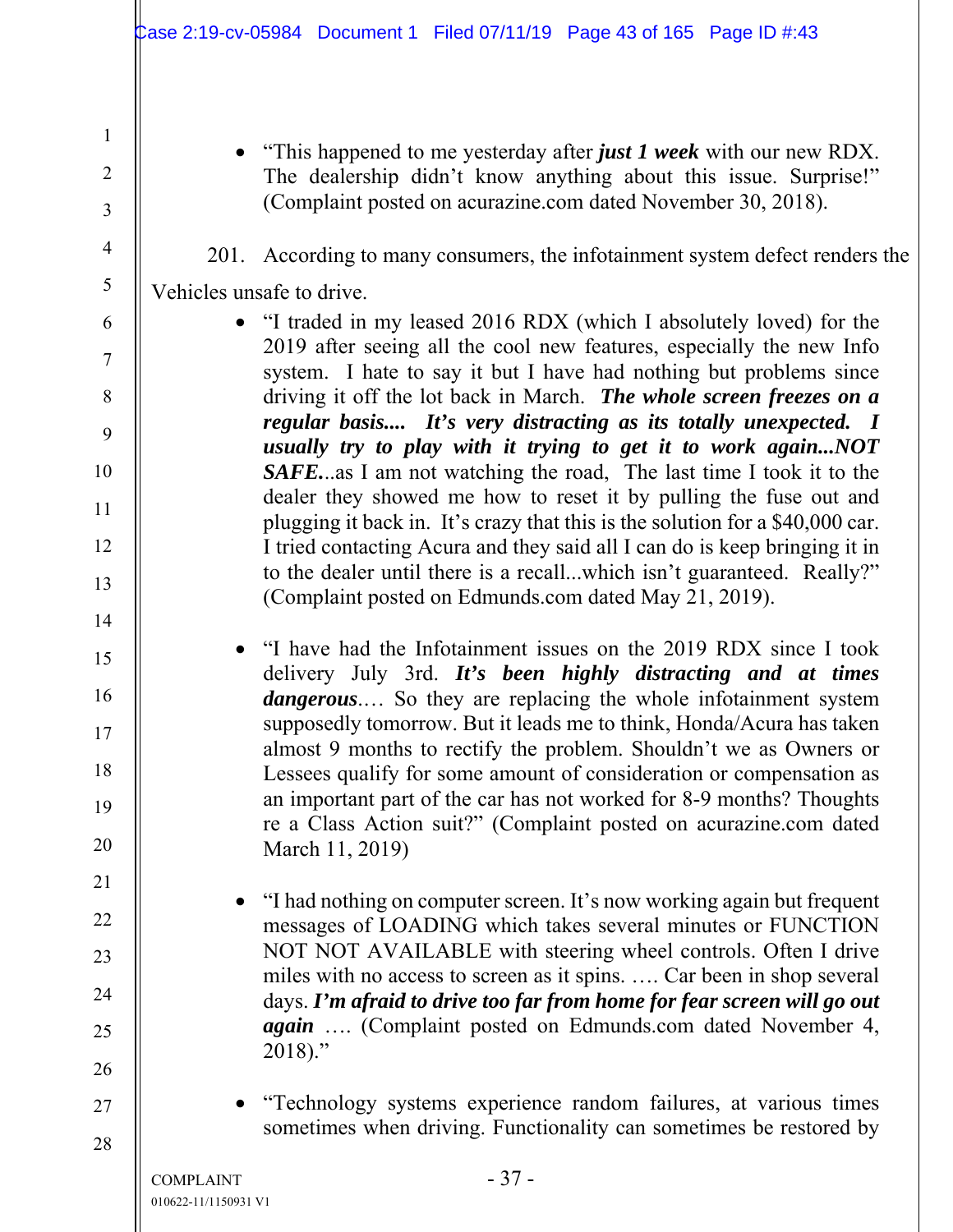stopping the car and restarting the engine. Sometimes the vehicle must sit for hours with engine off to restore functionality. System failures include dashboard lighting, vehicle display screen, and heads-up display. Numerious dealer visits have provided no solution till today when I was informed that that this is a software issue and that a software vehicle update is required. However this is not available, has not been available for around since November 2018 when I bought my car and no timeline has been offered for this update. *I regard this as a safety and driver distraction issue that can lead to collisions. Acura needs to place a higher priority on this issue in order to provide owners with a safer driving environment.*" (Complaint posted on Edmunds.com dated February 14, 2019).

#### **C. Defendant Knew of the Infotainment System Defect Before Plaintiffs Purchased and/or Leased the Vehicles**

202. Defendant has long known or should have known of the Vehicles' infotainment system problems from multiple sources. These sources include pre-release design, manufacturing, and testing data; warranty claims data; consumer complaints made directly to Defendant, collected by NHTSA, and/or posted on public online forums; testing done in response to those complaints; aggregate data and complaints from authorized dealers; and other sources. Yet, Defendant failed to disclose and actively concealed the Vehicles' infotainment system defect from the public, and continued to manufacture, distribute, and sell the Vehicles. Defendant continues to fail to disclose and actively conceals this defect from consumers prior to purchase or lease.

# 20

1

2

3

4

5

6

7

8

9

10

11

12

13

14

15

16

17

18

19

21

22

23

24

25

26

27

28

### **1. Pre-Release Design, Manufacturing, and Testing Data**

203. It is standard practice for automobile manufacturers to engage in extensive pre-launch testing of its vehicles. Honda did so for the defective Vehicles and tested the operation of the infotainment systems prior to selling the defective Vehicles. Given the immediacy and frequency of consumer complaints about the infotainment system contained in the defective Vehicles, it is apparent that Honda knew about the defect before the defective Vehicles were sold or leased.

204. Moreover, during the decision-making process of switching from the previous-generation's dual-screen infotainment system controlled by a combination of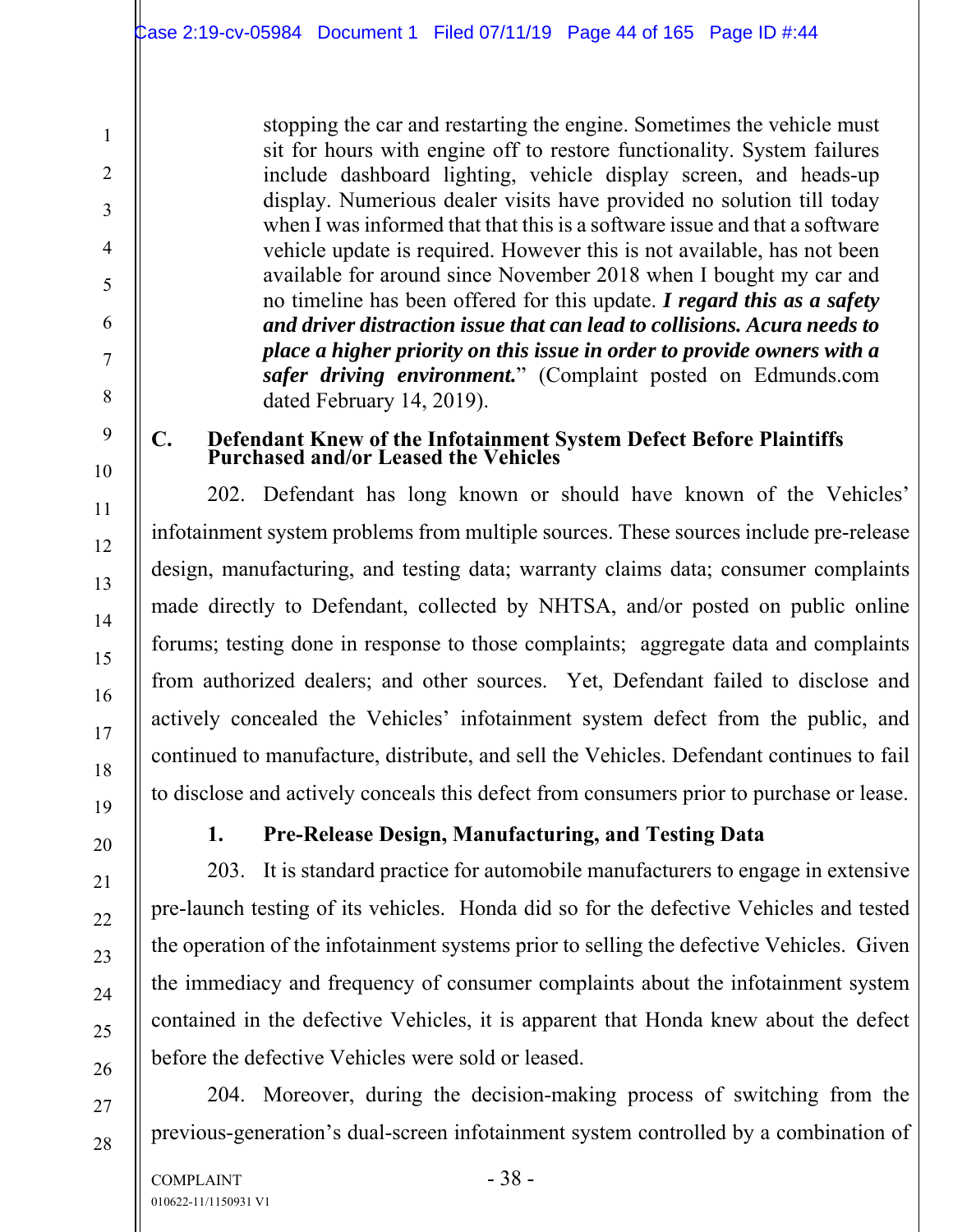direct touch, buttons, and a dial to the new single high definition 10.2-inch display system controlled by a touchpad, Honda necessarily would have gained comprehensive and exclusive knowledge about the defect contained in the infotainment system. Such knowledge would necessarily include: the basic programming principles behind the system; the forces and stresses the system faces in normal use; the cumulative wear on the system caused by use, age, and environmental factors; and how using different designs affect the performance of the system. This design, engineering, and testing data is unavailable to Plaintiffs without discovery, but upon information and belief, analysis of this data would have revealed that the infotainment system design was insufficient for its intended use and would malfunction frequently.

1

2

3

4

5

6

7

8

9

10

11

12

13

14

15

16

17

18

19

20

21

22

23

24

25

26

27

28

#### **2. Warranty Claims Data**

205. Honda also knew or should have known about the infotainment system defect based on the large number of warranty repairs made immediately upon the Vehicles' launch.

206. Upon information and belief, Honda regularly compiles and analyzes detailed warranty service information regarding repairs performed under warranty at its network of dealerships. Indeed, Honda requires dealers to maintain detailed and meticulous records for any warranty repairs performed and routinely refuses to pay for warranty repairs made where the nature and cause of the malfunction is insufficiently described.

207. Upon information and belief, these dealer service records and warranty data reflect an abnormally large spike in infotainment system failures immediately following the launch of the Vehicles in the summer of 2018.7

 $\overline{7}$ <sup>7</sup> While these service records and warranty data no doubt reflect a large spike, these records will vastly underreport the incidents involving the defect because many Honda dealers routinely tell Vehicle owners not to bring their Vehicle to the dealership because there is nothing they can do to address the defect.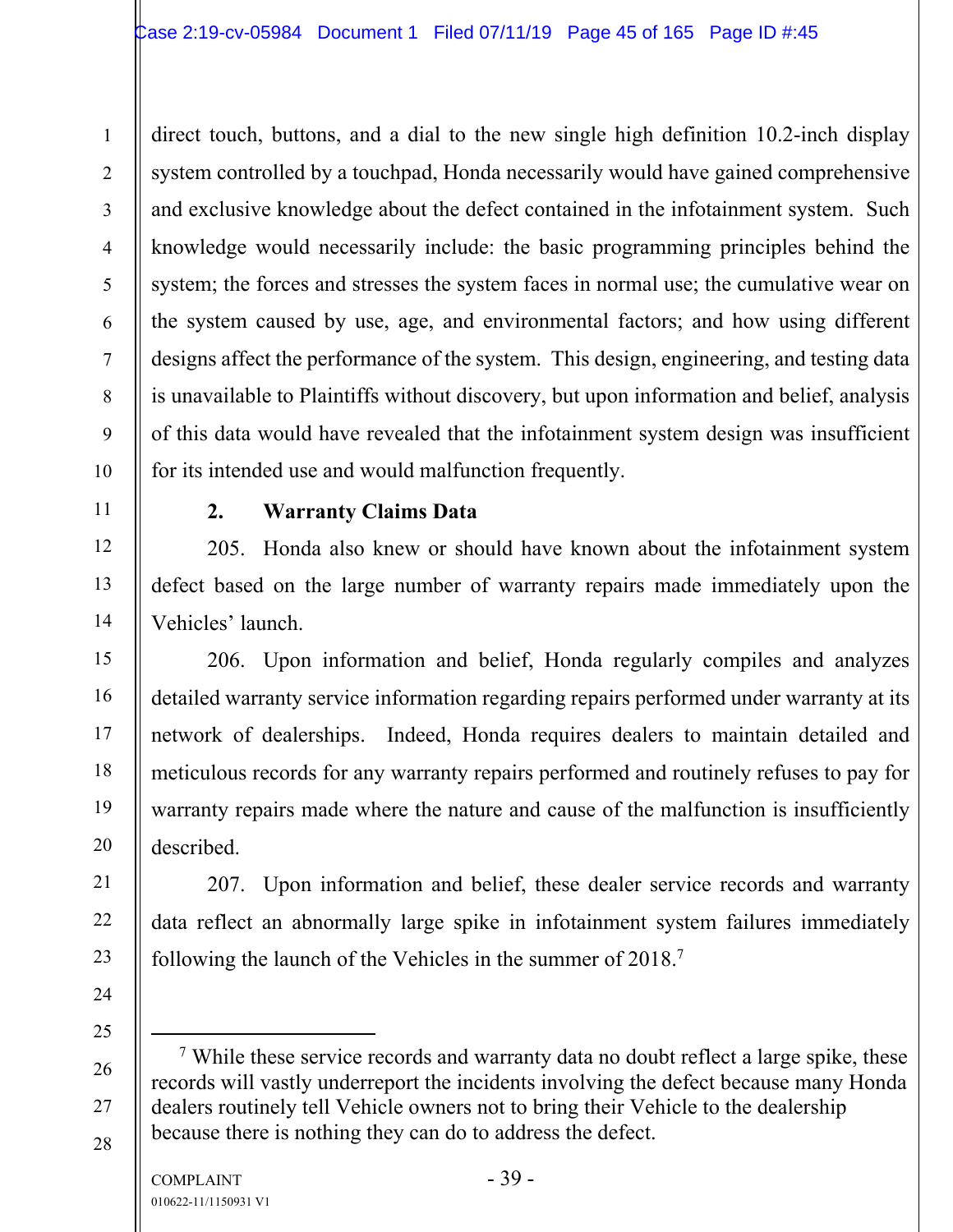208. As documented by widespread consumer complaints, this defect has plagued the infotainment system since its launch. Consumers began posting furious complaints on the internet shortly after the Vehicles first went on sale. For example, one consumer posted the following complaint on June 20, 2018—just hours after purchasing the Vehicle and days after the 2019 Acura RDX first went on sale to the public:

 "*Just bought our new 2019 RDX less than 24 hours ago and am having an issue with the infotainment system*. We were driving on the highway using spotify through apple carplay and the system suddenly disconnected from carplay. When we went to reconnect it display a message stating it could not perform that function while in motion...okay so we pulled over shut the car off and noticed the system did not power off. Turned the car back on and tried other functions, both the radio and statelite radio displayed 'could not connect' or 'tuner unavailable'. *We've called the dealership and they are going to check it out in the morning*, in the meantime I am not sure what to do as it is sitting in my driveway with the infotainment system powered on, hopefully it won't the battery overnight." (Complaint posted on acurazine.com dated June 20, 2018).

209. The consumer posted a follow-up message the next day, explaining that his

Acura dealer was unable to "figure out" what happened:

 "Just to update, *the dealer wasn't able to figure out what caused the issue with the infotainment system*. Their resolution was to disconnect the battery to 'fix' the problem. I'm just hoping it doesn't happen again." (Complaint posted on acurazine.com dated June 21, 2018).

210. Since then, countless Vehicle owners have explained online that they had

taken their Vehicles to their dealers in response to the infotainment system problems:

- "Woke up and the radio was still on! Battery didn't die though. *Will head to dealership this weekend*." (Complaint posted on acurazine.com dated August 1, 2018).
- "*This is why mine has been in service for two weeks today*. To get Acura to acknowledge all of the issues including this one." (Complaint posted on acurazine.com dated September 4, 2018).

1

2

3

4

5

6

7

8

9

10

11

12

13

14

15

16

17

18

19

20

21

22

23

24

25

26

27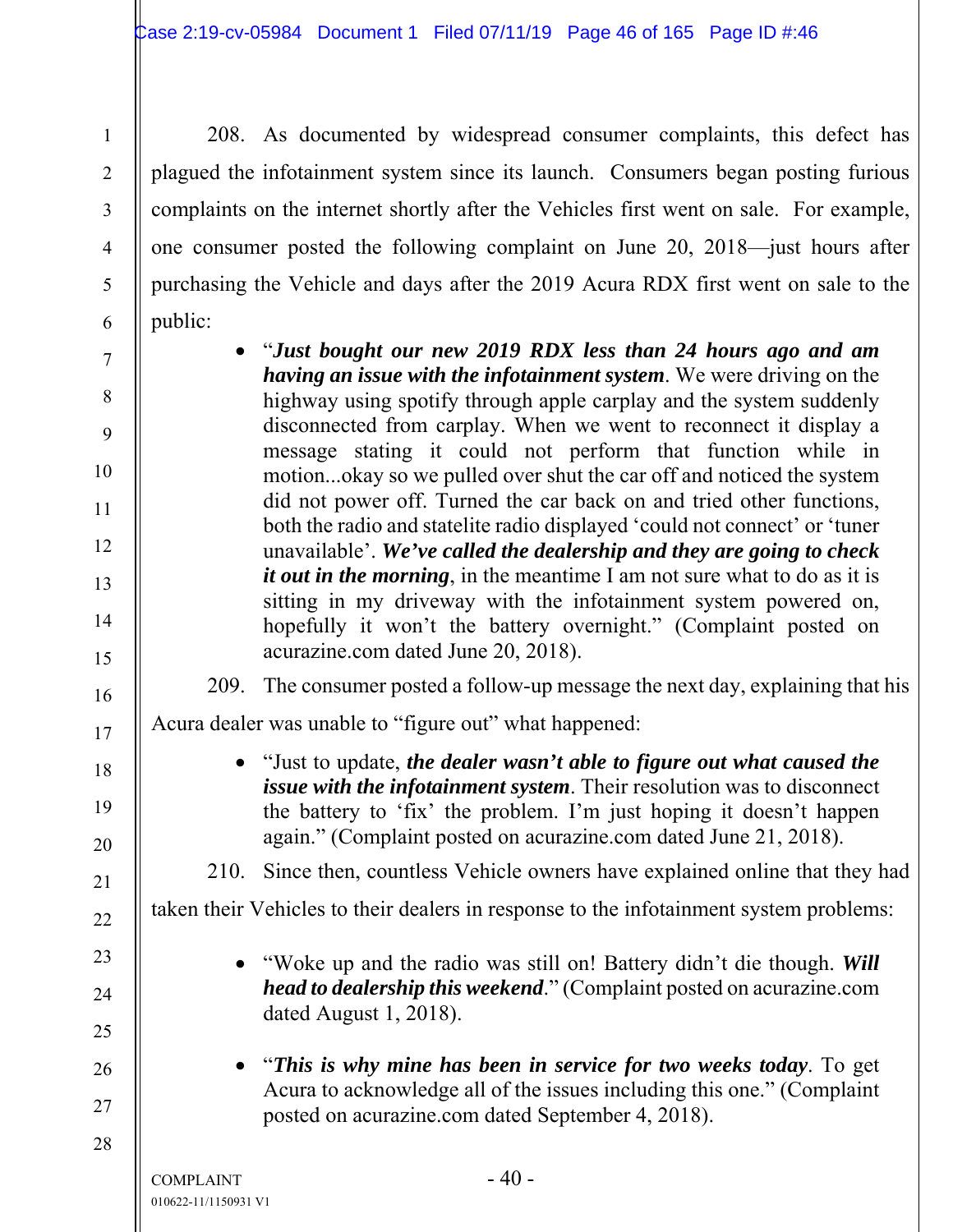"This just happened to me too. *Dropped it off at the dealer*…. Was driving with iPhone plugged in via CarPlay. Car made a high pitched beep noise and all audio stopped. SiriusXM says 'tuner error', FM radio won't play, Bluetooth won't recognize devices. Also, when scrolling through the settings, some of them are greyed out, and when I try to select them, the car says 'this is not available while in motion'." (Complaint posted on acurazine.com dated October 23, 2018).

 "I cannot begin to tell you how much I regret my decision to buy my 2019 RDX (Technology package). What was 'love at first sight' has turned into a 'hate at first month' experience.… Infotainment system not working — I would get the blue disclaimer screen that would stay on at all times even when I stopped and locked the car. My husband had to pull a fuse so my battery doesn't die overnight. I have also had the infotainment screen go completely blank for days. *I've taken my car in twice for this issue and they still don't have a permanent fix.* The Service Manager even joked and told me that if it happens again at least I know which fuse to pull. Excuse me, I did not pay an arm and a leg for a car to pull a fuse at 1,500 miles, this is not what I signed up for." (Complaint posted on Edmunds.com dated February 5, 2019).

 "*This car is haunted! The software needs so much improvement, and the dealership says they can't do a thing*. The radio comes on at will and often will not allow me to change channels. Sometimes I can make phone calls, sometimes not…. All infotainment features work when they want to. Sometimes I have no contact list and sometimes the car tells me it cannot perform the request, like make a phone call. It is driving me crazy; I am always waiting for the next shoe to drop. I have had it about 6 months and plan to trade it after a year. …. Every day it is something...................save your money and buy a decent car!" (Complaint posted on Edmunds.com dated March 30, 2019).

 "I just bought a new RDX ten days ago, and Apple Carplay started on the first try as the salesman reviewed the car, but since than it usually does not connect. *Took it in yesterday to the dealer* and they got it working with their i-phone 6, but took a few tries to get my i-phone X to work. I'm going crazy trying to get Carplay to work. Is there a reliable fix?" (Complaint posted on acurazine.com dated October 27, 2018).

1

2

3

4

5

6

7

8

9

10

11

12

13

14

15

16

17

18

19

20

21

22

23

24

25

26

27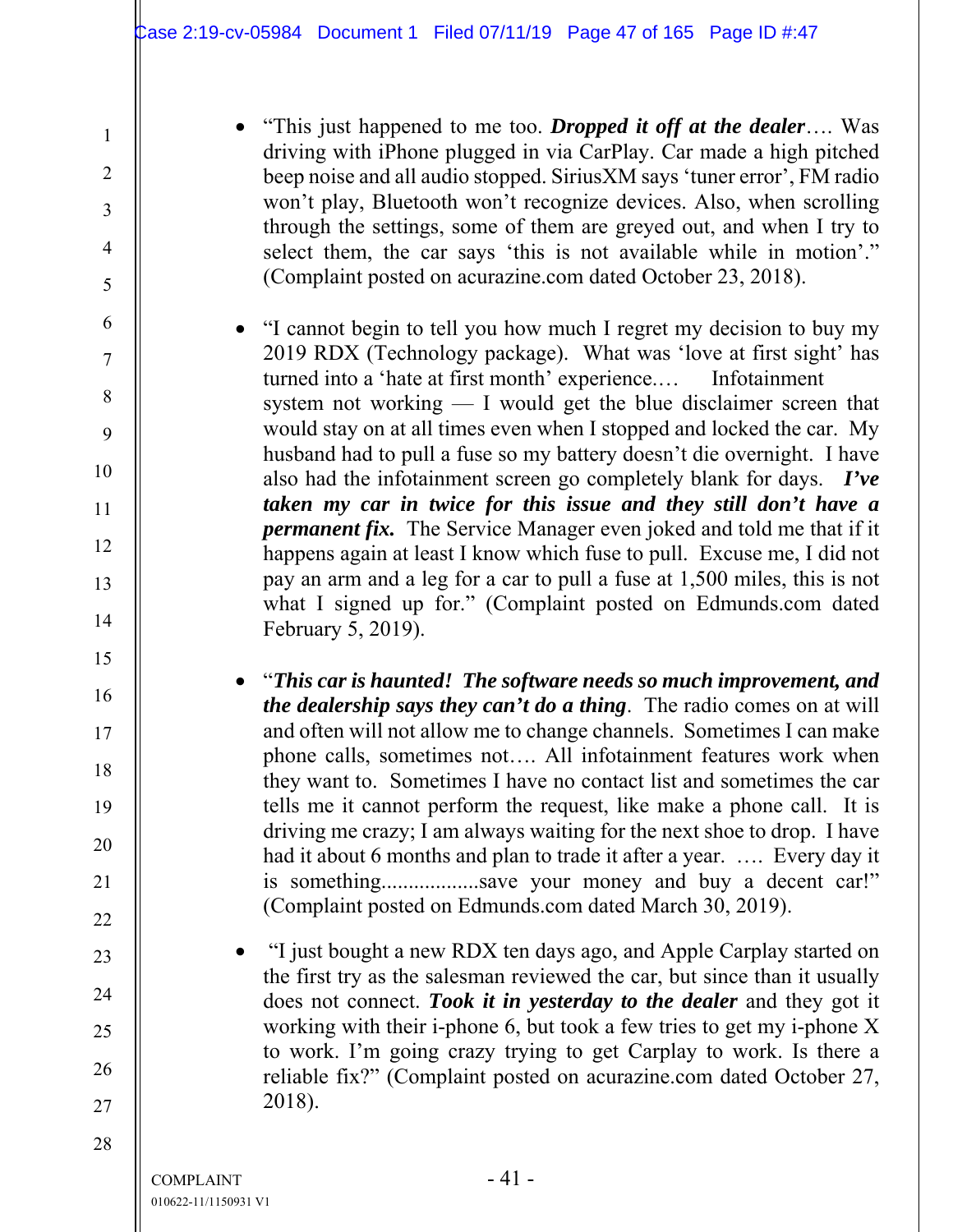| $\mathbf{1}$             |  |
|--------------------------|--|
| $\overline{c}$           |  |
| 3                        |  |
| $\overline{\mathcal{L}}$ |  |
| 5                        |  |
| 6                        |  |
| $\overline{7}$           |  |
| 8                        |  |
| 9                        |  |
| 10                       |  |
| <sup>1</sup>             |  |
| 12                       |  |
| 13                       |  |
| 14                       |  |
| 15                       |  |
| 16                       |  |
| 17                       |  |
| 18                       |  |
| 19                       |  |
| 20                       |  |
| $\overline{21}$          |  |
| 22                       |  |
| 23                       |  |
| 24                       |  |
| 25                       |  |
| 26                       |  |
| 27                       |  |
| 28                       |  |

 "*The dealers know nothing and everyone is awaiting an update from Acura*. No one can fix it at this time." (Complaint posted on acurazine.com dated November 18, 2018).

 "Team, we are unfortunately at the mercy of Acura. *I went by my dealer today and spoke with the GM and the Service manager. The SM told me that even the regional service rep from Acura had issues with his RDX*. They have fixes in the works, but will not commit to any time frame. So sad." (Complaint posted on acurazine.com dated January 20, 2019).

• "My vehicle is hardly 6 months old and the infotainment stop working 3 times with 6000+ miles. *The dealer mechanic doesn't bother bring the vehicle into the shop, they come out, disconnect the battery for a minute or two then reconnect the battery and the system is back on*. Next time that happens, I would ask the service manager to document it." (Complaint posted on Carcomplaints.com dated January 30, 2019).

 "This happened to me over the weekend. While driving, i had my phone connected to Apple CarPlay. I heard a loud beep and all audio functions stopped working. Additionally, the screen would not turn off once I got out and locked the car. I did a reset and that fixed the issue of the screen not turning off. *I Took the car to the dealership this Monday where they were basically in the phone with Tech from Acura all day*. Finally, they just disconnected the battery and connected it again. This is a temporary fix." (Complaint posted on February 19, 2019).

 "*So mine has been freezing locking up since Sept of 2018 Dealers can't figure it out just wait for the next update and it will be fixed here we are April 2019 still having the same issue*. I was using my navigation using carplay as we were going out of town on a trip and 2hrs into the drive the system locked up in the middle of nowhere luckly for me my iphone xs kept navigating even though the system in the RDX was frozen and guess what message popped up yeppers 'Android system issue failure'…"(Complaint posted on acurazine.com dated April 23, 2019).

 "I have had my RDX for about a month and have issues. Yesterday I was getting an error saying Audio not available. After turning the car off several times it finally came back. The navigation will not go dark at night. *The dealership kind of fixed it, guy didn't really know much, but then it was going dark sporadically throughout the day*. Which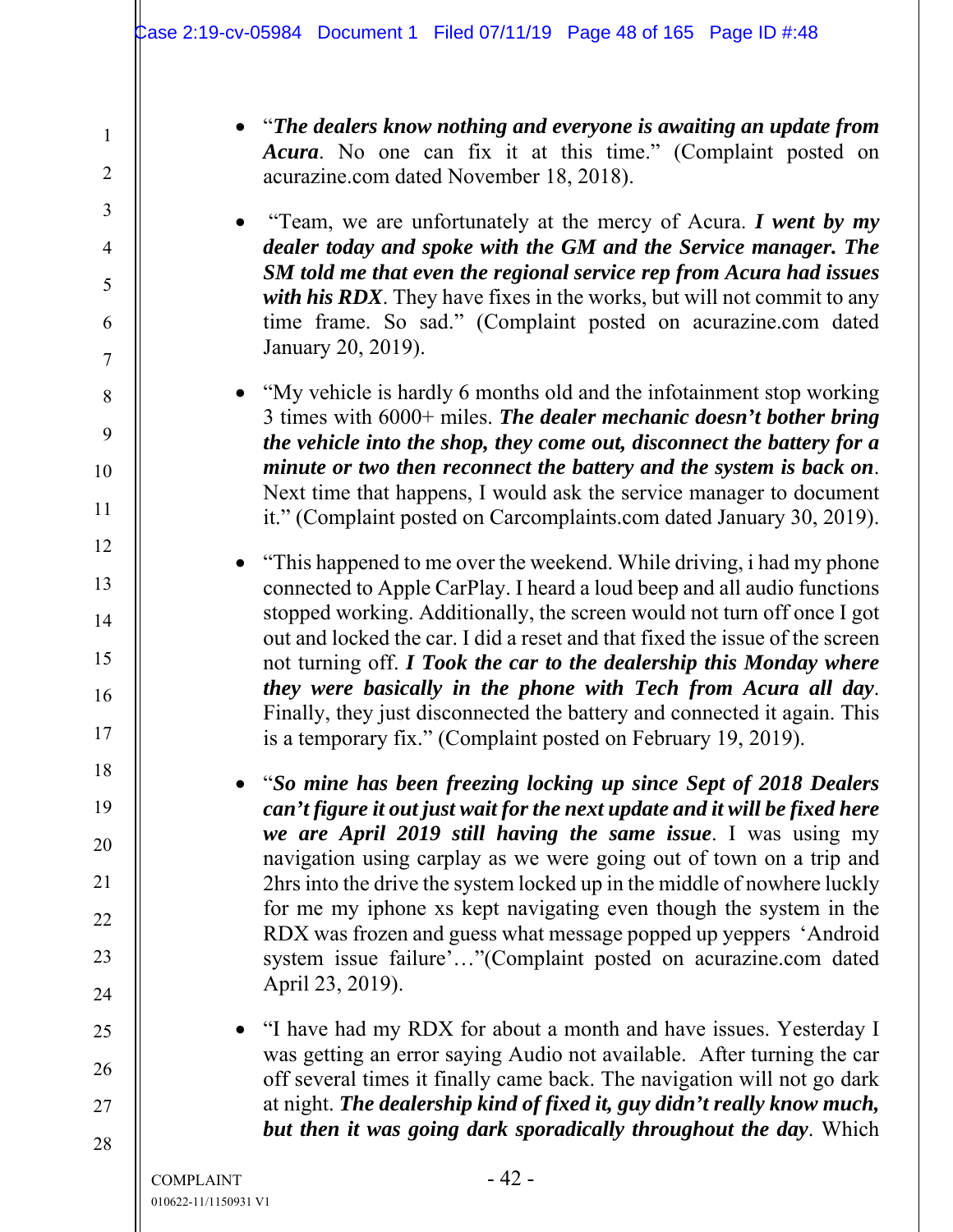was more annoying. When I change songs or stations it often freezes or skips programmed stations. No idea what's going on. Hopefully we can get some answers." (Complaint posted on acurazine.com dated April 28, 2019).

211. The complete warranty repair data regarding the infotainment systems repeated failures put Honda on notice of the defect.

#### **3. Complaints Made Directly to Honda**

212. Honda also knew or should have known of the defect contained in the infotainment system based on the numerous complaints it received directly from customers. The large number of complaints, and the consistency of their descriptions of the infotainment system failures, alerted Honda of the defect.

213. Only Defendant has access to the full universe of complaints it received regarding the infotainment system. However, upon information and belief, many Vehicle owners who experienced the defect present in the infotainment system complained to Honda. Customer complaints posted online reflect that Honda received many such customer complaints directly from Vehicle owners:

- "Had my RDX for 2 weeks today my wife used it and when she came home she said the infotainment system was not working. It just kept repeating the circle / starburst pattern and would not boot. Disconnecting positive battery cable did not fix it. Pulled the #37 15A fuse [audio] and re-inserted, and then the system booted, and somehow, all the settings were still saved? Lucky this time, but I am afraid this will happen again. *Acura corporate stated I had to bring the car to the dealer to 'reset' it,* but it is over a holiday weekend and we need the car. Hopefully, there is a fix that can be downloaded in the future to prevent this?" (Complaint posted on acurazine.com dated August 31, 2018).
- "My brand new rdx has been at the dealer now three weeks, i drove it three days....after the infotainment system started going black repeatedly...see my post. Now after replacing infotainment sysytem control module...and test driving it for four days...it is doing it again. Now dealer calls and they are replacing the entire screen itself....and i expect it will be another 5 days before i know if that works... *have*

1

2

3

4

5

6

7

8

9

10

11

12

13

14

15

16

17

18

19

20

21

22

23

24

25

26

27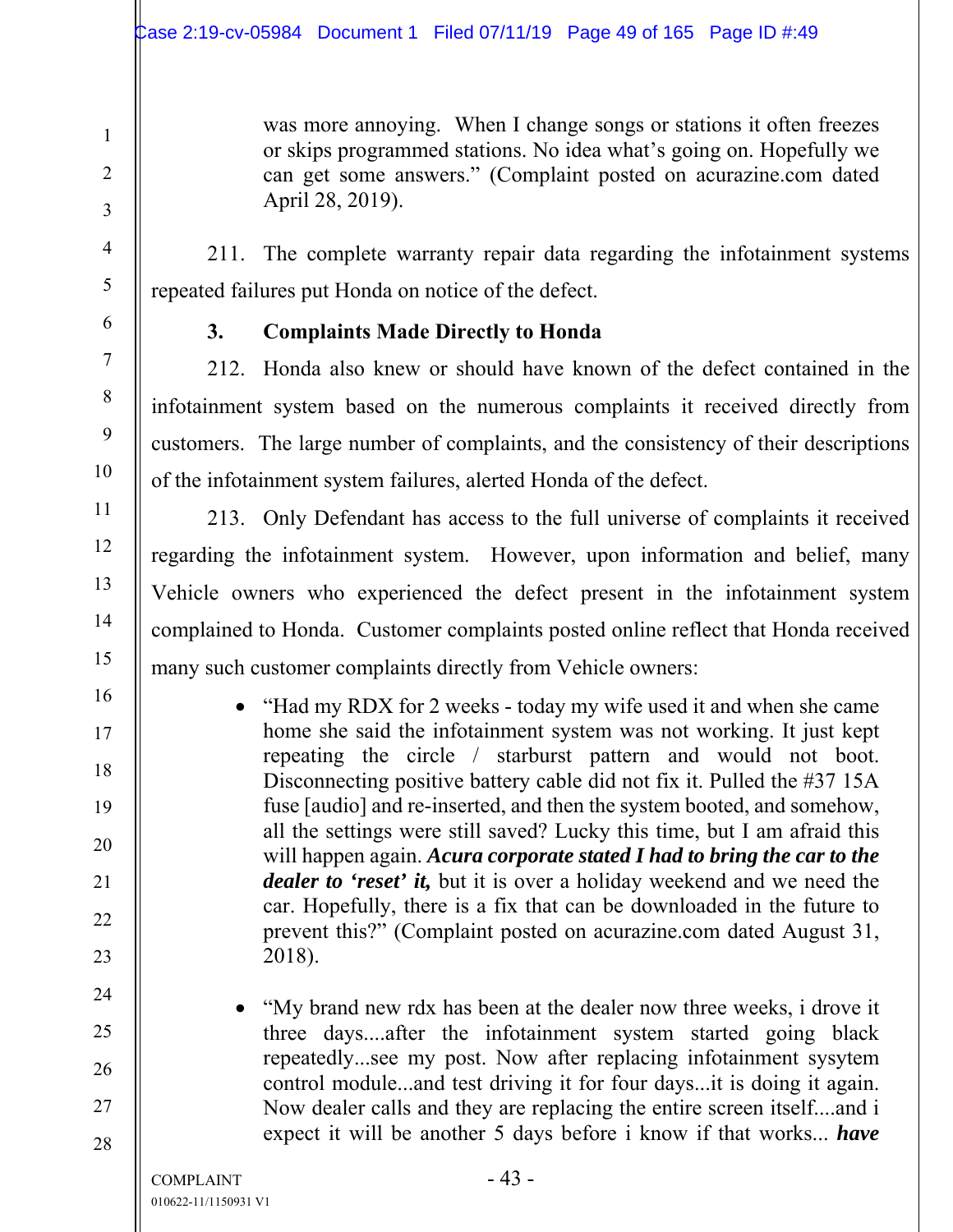*calked acura and filed a complaint and opened a case*....if this does not fix the issue i will start a lemon law claim. Acura padt the initial sympathy first call has not gotten back to me as to what they intend to do...." (Complaint posted on acurazine.com dated November 30, 2018).

 "I purchased one of the first RDXs in June. While the interior and exterior look nice, there are countless electronic issues. *I have spent hours working with the dealer and Acura corporate.* It was a lesson learned the hard way to not purchase a newly released vehicle. The steering wheel controls don't always work, the monitor had outages and it does not work in the cold weather. They claim these issues may be fixed with system update 2 but after waiting months for the first update (and it didn't fix all the issues), I'm not holding my breath. Wait until next year, this one is not worth it." (Complaint posted on Edmunds.com dated February 1, 2019).

 When starting the car or turning on the XM Radio, the monitor indicates that it is 'loading' This can load for 3 to 5 minutes before the XM Radio controls are functional. I consider this to be a defect as the radio is not operating what most users would consider to be normal. *I first talked to the dealer. The dealer confirmed that this was a wide spread problem. The dealer said is was a know problem and that Acura had not issued a fix or any infomration on if or when a fix was coming. I wrote to Acura* to share with them that I was not satisfied with the operation of the XM Radio. Today Acura Client Relations responded after a considerable delay: " Dear xxxxxxx, Thank you for writing to us. We apologize for our delayed response and hope this message finds you well. We're sorry to hear this delay with XM service has been detracting from your new vehicle experience. We have documented what you are experiencing and if a product update is released to address it you will be notified via standard mail. We hope you have other wise been enjoying the RDX and thank you for alerting us to this issue…. Case #xxxxxxxx Their response ignores my complaint as if does not acknowledge that this is a defect that the company is planning or even needs to address. I am very surprised and disappointed in the lack of concern about acknowledging that this is a prolem that deserves any attentiopn." (Complaint posted on Edmunds.com dated February 12, 2019).

27 28

1

2

3

4

5

6

7

8

9

10

11

12

13

14

15

16

17

18

19

20

21

22

23

24

25

26

 "*I have been fighting with Acura Corporate Relations since January 2019 regarding issues with the technology*, most recently Apple Car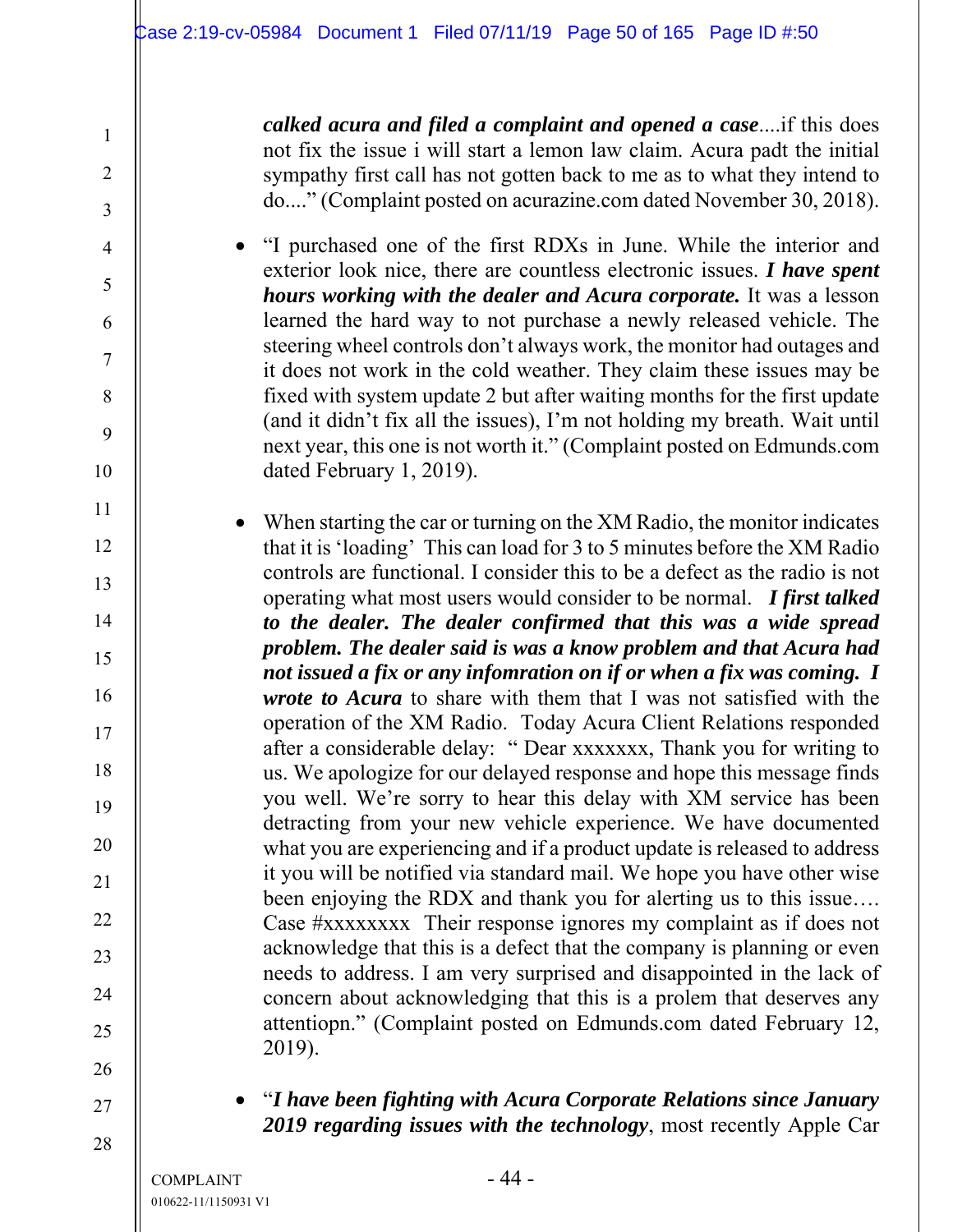Play which has not worked correctly since I bought the car in July 2018 (It constantly disengages and then you have to disconnect and reconnect). *To top of it, their client relations rep says there's no fix in place -- so she closed my case*! I called for her manager and miraculously the case is re-opened. When you are paying \$40K for a new vehicle you expect things to work -- if not the manufacturer should stand behind their vehicle, not try to shoot down the customer." (Complaint posted on Edmunds.com dated April 5, 2019).

• "I hate to say it but I have had nothing but problems since driving it off the lot back in March. The whole screen freezes on a regular basis.... It's very distracting as its totally unexpected. I usually try to play with it trying to get it to work again...NOT SAFE...as I am not watching the road, The last time I took it to the dealer they showed me how to reset it by pulling the fuse out and plugging it back in. It's crazy that this is the solution for a \$40,000 car. *I tried contacting Acura and they said all I can do is keep bringing it in to the dealer until there is a recall...which isn't guaranteed*. Really?" (Complaint posted on Edmunds.com dated May 21, 2019).

214. As the above excerpts demonstrate, Vehicle owners have complained to Defendant on numerous occasions regarding repeated failures of the infotainment system, and the large number of complaints should have alerted Defendant to the defect.

1

2

3

4

5

6

7

8

9

10

11

12

13

14

15

16

17

18

19

20

21

22

23

24

25

26

27

28

#### **4. Complaints Collected by NHTSA**

215. Vehicle manufacturers are required by federal law to maintain close contact with the NHTSA regarding potential safety defects. By law, manufacturers are required to report information regarding customer complaints and warranty claims to the NHTSA, and federal law imposes criminal penalties against manufacturers who fail to disclose known safety defects. *See generally* TREAD Act, Pub. L. No. 106-414, 114 Stat. 1800 (2000).

216. Automakers have an affirmative legal duty to disclose emerging safetyrelated defects to the NHTSA under the Early Warning Report requirements. *Id*.

217. Vehicle manufacturers should and do monitor NHTSA databases for consumer complaints as part of their ongoing obligation to uncover and report potential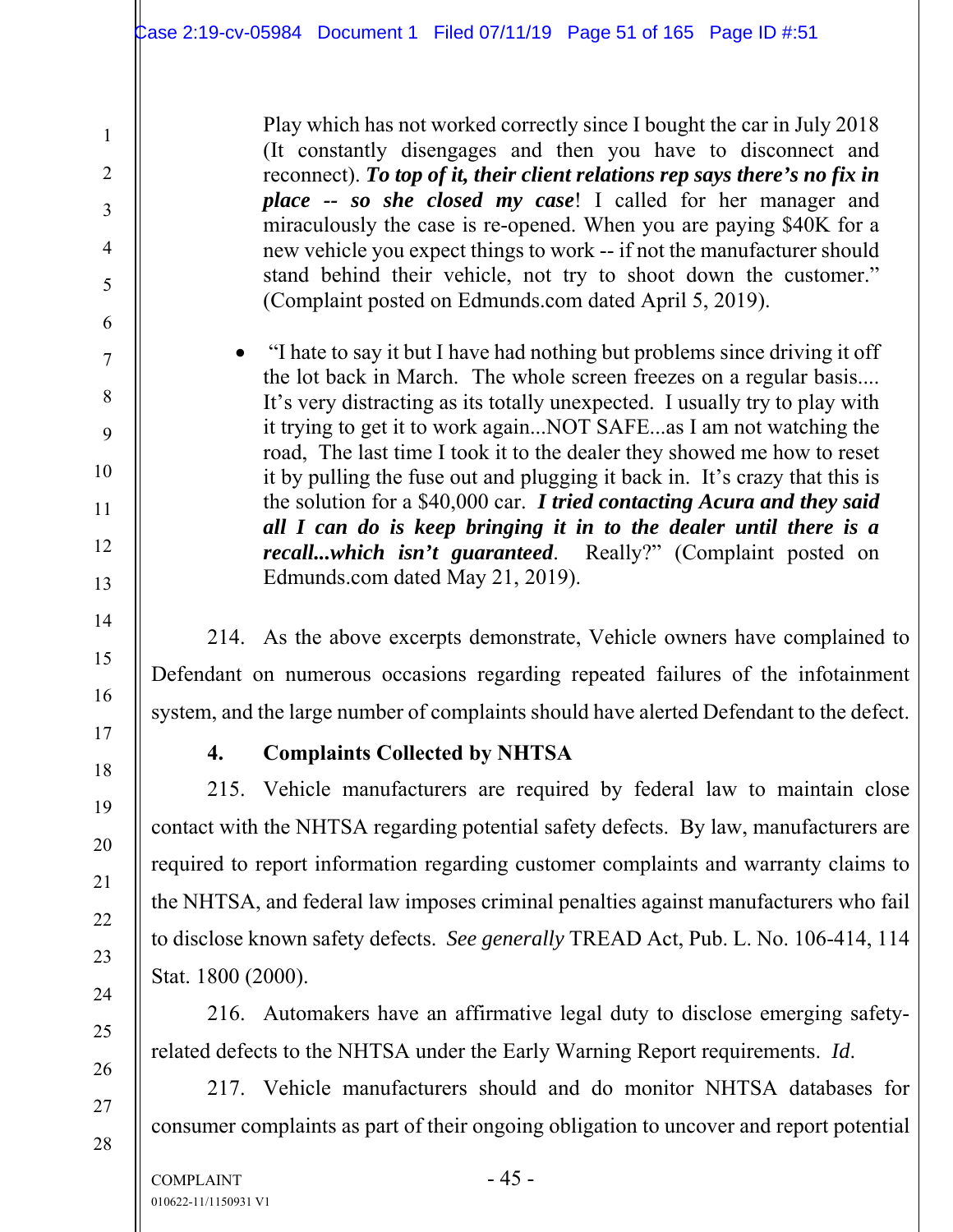safety-related defects. Defects that undermine the effectiveness of their Vehicles' safety systems (including back up camera) are such safety-related defects. Accordingly, Honda knew or should have known of the many complaints about infotainment system failures lodged with the NHTSA, and the sheer number of complaints coupled with their consistency alerted or should have alerted Honda to the defect.

218. A sampling of the complaints posted on the NHTSA database include the following:

 $COMPLANT$  - 46 -8 9 10 11 12 13 14 15 16 17 18 19 20 21 22 23 24 25 26 27 28 **Date Complaint Filed:** October 6, 2018 Date of Incident: October 5, 2018 **NHTSA ID Number:** 11138815 **Vehicle Identification Number:** 5J8TC2H53KL\*\*\*\* **Vehicle Type:** 2019 Acura RDX AWD THE ELECTRONICS ON THE VEHICLE - THE PHONE, NAVIGATION SYSTEM, RADIO - FREEZE UP AND WON'T FUNCTION. THE NAVIGATION SYSTEM'S KEYPAD DOESN'T WORK. APPARENTLY THIS IS NOW A FREQUENT PROBLEM ON 2019 ACURA RDX'S **Date Complaint Filed:** October 25, 2018 Date of Incident: October 23, 2018 **NHTSA ID Number:** 11142625 **Vehicle Identification Number:** 5J8TC2H74KL\*\*\*\* **Vehicle Type:** 2019 Acura RDX AWD VOICE RECOGNITION WITH APPLE CARPLAY AND 3RD PARTY APPS FAILS TO FUNCTION WHICH CAN LEAD TO DRIVER DISTRACTION RESULTING IN COLLISIONS…. **Date Complaint Filed:** December 11, 2018 **Date of Incident:** November 15, 2018 **NHTSA ID Number:** 11160804 **Vehicle Identification Number:** 5J8TC2H74KL\*\*\*\* **Vehicle Type:** 2019 Acura RDX AWD TECHNOLOGY SYSTEMS EXPERIENCE RANDOM FAILURES, AT VARIOUS TIMES SOMETIMES WHEN DRIVING. FUNCTIONALITY

1

2

3

4

5

6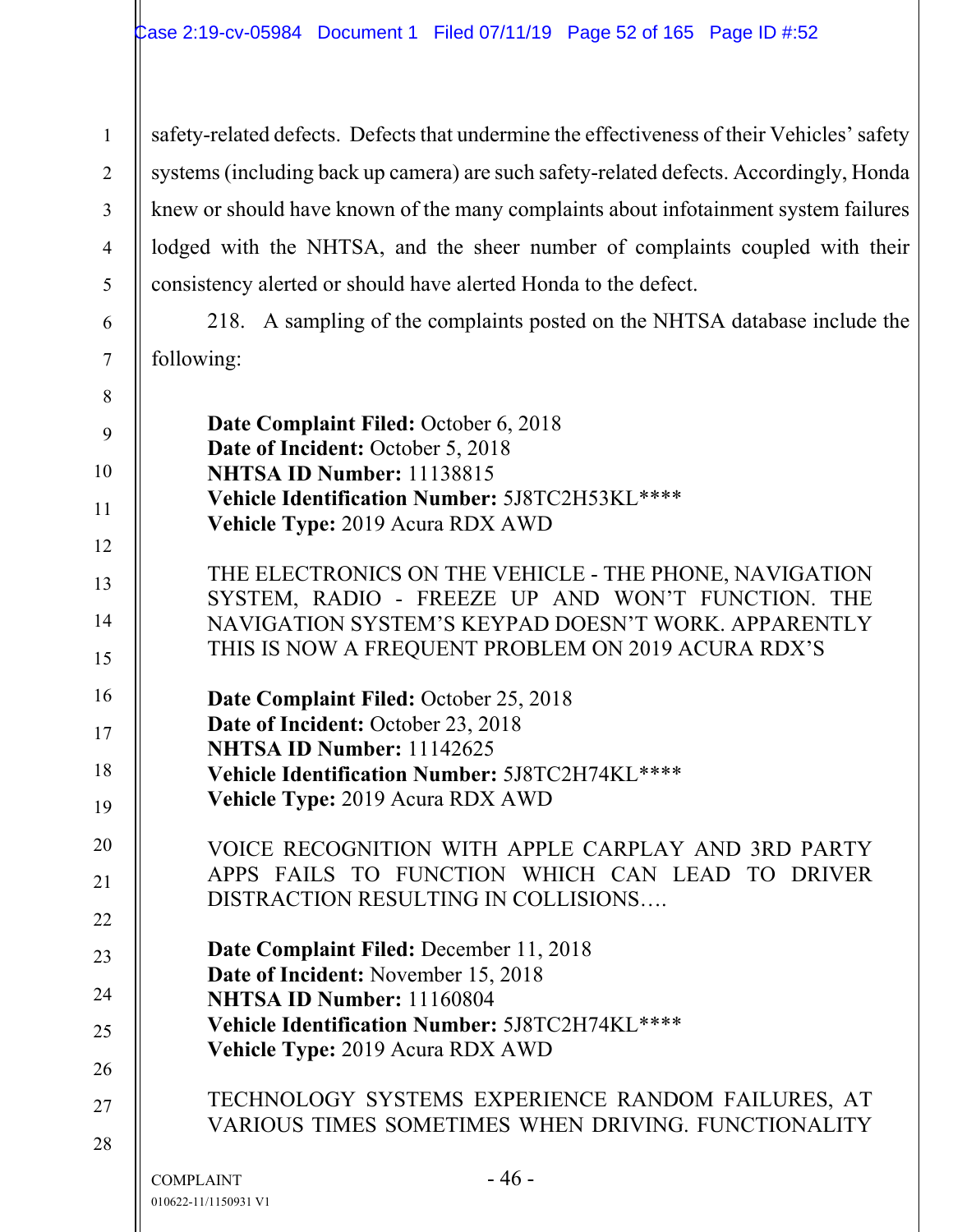|                                                                                                     | Case 2:19-cv-05984 Document 1 Filed 07/11/19 Page 53 of 165 Page ID #:53                                                                                                                                                                                                                                                                                                                                                                                                                                                                                                                           |
|-----------------------------------------------------------------------------------------------------|----------------------------------------------------------------------------------------------------------------------------------------------------------------------------------------------------------------------------------------------------------------------------------------------------------------------------------------------------------------------------------------------------------------------------------------------------------------------------------------------------------------------------------------------------------------------------------------------------|
| $\mathbf{1}$<br>$\overline{2}$<br>$\overline{3}$<br>$\overline{4}$<br>5<br>6<br>$\overline{7}$<br>8 | CAN SOMETIMES BE RESTORED BY STOPPING THE CAR AND<br>RESTARTING THE ENGINE. SOMETIMES THE VEHICLE MUST SIT<br>FOR HOURS WITH ENGINE OFF TO RESTORE FUNCTIONALITY.<br>SYSTEM FAILURES INCLUDE DASHBOARD LIGHTING, VEHICLE<br>DISPLAY SCREEN, AND HEADS-UP DISPLAY. NUMERIOUS<br>DEALER VISITS HAVE PROVIDED NO SOLUTION TILL TODAY<br>WHEN I WAS INFORMED THAT THAT THIS IS A SOFTWARE ISSUE<br>AND THAT A SOFTWARE VEHICLE UPDATE IS REQUIRED.<br>HOWEVER THIS IS NOT AVAILABLE, HAS NOT BEEN AVAILABLE<br>FOR AROUND 6 MONTHS AND NO TIMELINE HAS BEEN OFFERED<br>FOR THIS UPDATE.                |
| 9<br>10<br>11                                                                                       | I REGARD THIS AS A SAFETY AND DRIVER DISTRACTION ISSUE<br>THAT CAN LEAD TO COLLISIONS. ACURA NEEDS TO PLACE A<br>HIGHER PRIORITY ON THIS ISSUE IN ORDER TO PROVIDE<br>OWNERS WITH A SAFER DRIVING ENVIRONMENT                                                                                                                                                                                                                                                                                                                                                                                      |
| 12<br>13<br>14<br>15                                                                                | Date Complaint Filed: March 15, 2019<br>Date of Incident: November 18, 2018<br>NHTSA ID Number: 11187042<br>Vehicle Identification Number: 5J8TC2H59KL****<br>Vehicle Type: 2019 Acura RDX AWD                                                                                                                                                                                                                                                                                                                                                                                                     |
| 16<br>17                                                                                            | INFOTAINMENT SYSTEM HAS MULTIPLE GLITCHES CAUSING<br>MANY OF THE FEATURES, RADIO,                                                                                                                                                                                                                                                                                                                                                                                                                                                                                                                  |
| 18<br>19<br>20<br>21<br>22<br>23<br>24<br>25                                                        | GPS OPERATION, DRIVE MODE CHANGES, SOUND, CLOCK<br>FREEZING, KNOBS AND DIALS NOT WORKING. REPORTED TO<br>DEALERSHIP AND WENT IN SEVERAL TIMES. THEY SAID THERE<br>WERE UPDATES WHICH THEY TRIED TO INSTALL AND THE<br>VEHICLE DIDN'T RESPOND TO ANY UPDATES PROVIDED BY<br>ACURA. CALLED ACURA, GOT A CASE NUMBER, AND WAS<br>VIRTUALLY TOLD THEY ARE STILL WORKING ON THESE<br>PROBLEMS. THESE 2019 CARS HAVE BEEN OUT SINCE MAY OF<br>2018 AND THEY ARE STILL MANUFACTURING CARS AND<br>PUTTING THEM OUT TO THE CONSUMER KNOWING THESE<br>ELECTRICAL AND SYSTEM ISSUES HAVE NEVER<br><b>BEEN</b> |
| 26<br>27                                                                                            | ADDRESSED PROPERLY. THESE PROBLEMS HAPPEN WHETHER<br>THE VEHICLE IS STATIONARY, IN MOTION, CITY OR HIGHWAY<br>DRIVING.                                                                                                                                                                                                                                                                                                                                                                                                                                                                             |
| 28                                                                                                  | - 47 -<br><b>COMPLAINT</b><br>010622-11/1150931 V1                                                                                                                                                                                                                                                                                                                                                                                                                                                                                                                                                 |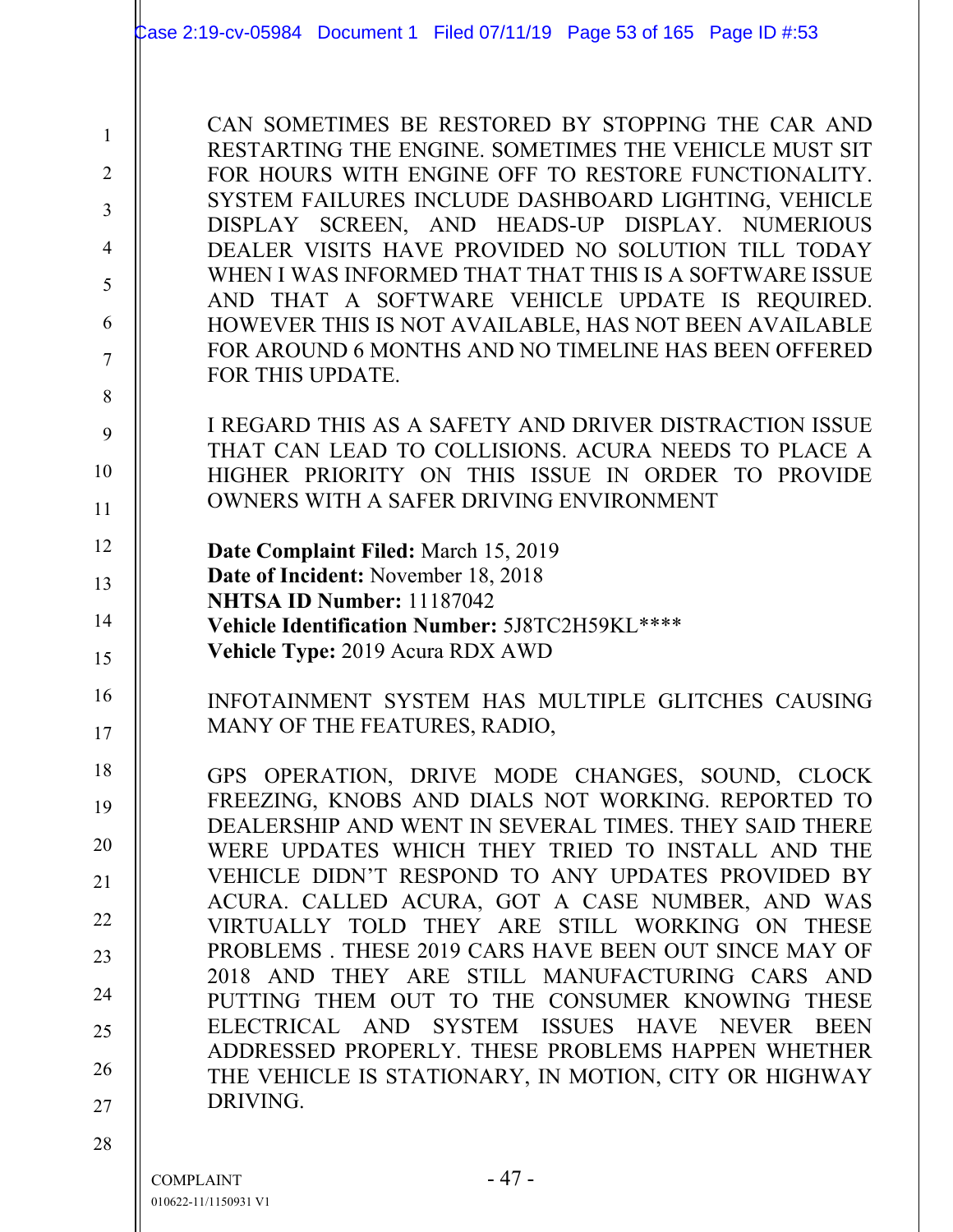|                | Case 2:19-cv-05984 Document 1 Filed 07/11/19 Page 54 of 165 Page ID #:54                                     |
|----------------|--------------------------------------------------------------------------------------------------------------|
|                |                                                                                                              |
| $\mathbf{1}$   | THE PROBLEMS ARE INTERMITTENT. IT DOES BECOME A SAFELY                                                       |
| $\overline{2}$ | ISSUE WHEN SOMETHING HAPPENS BECAUSE THE DRIVER IS<br>NOT ABLE TO DEAL WITH ISSUES WHILE OPERATING THE       |
| 3              | VEHICLE. ACURA HAS BEEN LESS THAN COOPERATIVE WITH                                                           |
| $\overline{4}$ | EITHER THE DEALERSHIP OR THE CONSUMER, JUST TELLING<br>ALL THEY ARE SORRY TO BE PATIENT "THEY ARE WORKING ON |
| 5              | IT". MY VEHICLE HAS BEEN DOING THIS FOR SEVERAL MONTHS                                                       |
| 6              | (SINCE THE DAY I DROVE IT OUT OF THE LOT.)                                                                   |
| 7              | I HAVE SCREEN SHOTS OF THE MESSAGES RECEIVED ON THE                                                          |
|                | <b>SCREEN WHEN IT IS INOPERABLE</b>                                                                          |
| 8              | AND WELL DOCUMENTED NOTES AND DATES AS TO WHEN IT                                                            |
| 9              | WAS REPORTED TO THE DEALER AND TO THE ACURA SERVICE                                                          |
| 10             | REPRESENTED.                                                                                                 |
| 11             | Date Complaint Filed: April 24, 2019                                                                         |
| 12             | Date of Incident: April 18, 2019<br>NHTSA ID Number: 11203513                                                |
| 13             | Vehicle Identification Number: 5J8TC2H74KL****                                                               |
| 14             | Vehicle Type: 2019 Acura RDX AWD                                                                             |
| 15             | AFTER APPLE'S IOS UPDATE FOR IPHONE, APPLE CARPLAY HAS                                                       |
| 16             | BECOME UNSTABLE AND CRASHES FOR NO APPARENT REASON<br>RESULTING IN ACTIVE NAVIGATION SERVICES WHILE DRIVING, |
| 17             | BECOMING UNUSABLE WITHOUT WARNING. RESTARTING THE                                                            |
| 18             | ACURA TECHNOLOGY AND/OR THE IPHONE RESULTS IN<br>CONTINUED SPORADIC BUT UNUSEABLE OPERATION. THIS CAN        |
| 19             | RESULT IN SEVERE DRIVER DISTRACTION AND LEAD TO                                                              |
| 20             | COLLISIONS RESULTING IN INJURY OR DEATH TO THE VEHICLE                                                       |
| 21             | <b>OCCUPANTS.</b>                                                                                            |
| 22             | ACURA HAS INDICATED TO ME THAT THEY HAVE RECEIVED A                                                          |
| 23             | NUMBER OF COMPLAINTS OF THIS NATURE AND IS LOOKING<br>INTO IT. CALLS TO APPLE SUPPORT HAVE RESULTED IN AN    |
| 24             | ATTITUDE OF INDIFFERENCE AND ATTEMPTS TO ATTRIBUTE                                                           |
| 25             | THE ISSUE TO ACURA & GOOGLE. APPLE'S CURRENT RESPONSE<br>IS TO SEND AN EMAIL TO FEEDBACK@APPLE.COM.          |
| 26             |                                                                                                              |
| 27             | THE RESPONSE I AM SEEKING IS TO REQUIRE APPLE/ACURA TO<br>INFORM ACURA CUSTOMERS THAT CARPLAY IS CURRENTLY   |
| 28             |                                                                                                              |
|                | $-48-$<br><b>COMPLAINT</b>                                                                                   |
|                | 010622-11/1150931 V1                                                                                         |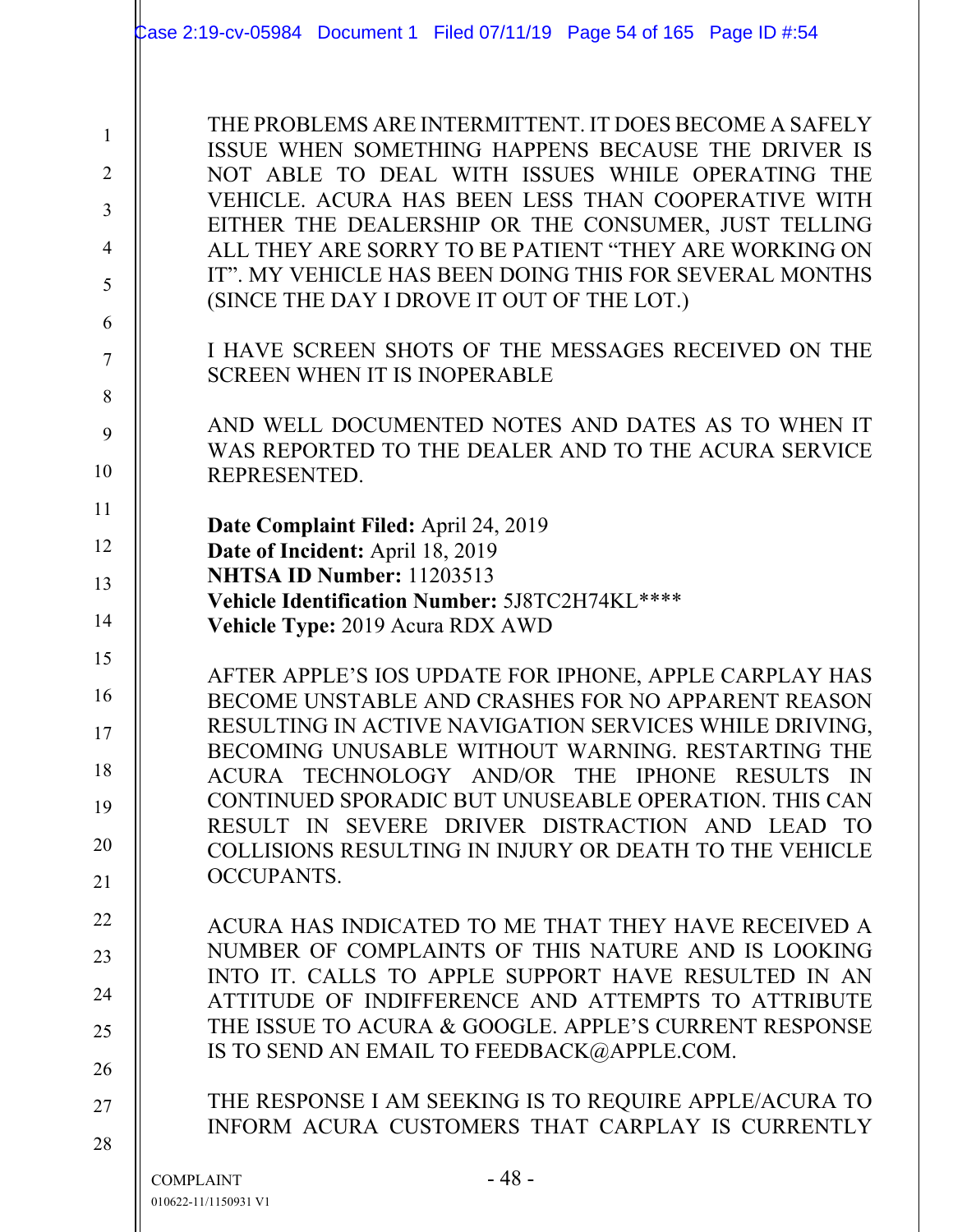|                                                       | Case 2:19-cv-05984 Document 1 Filed 07/11/19 Page 55 of 165 Page ID #:55                                                                                                                                                                                                                                                                                               |  |
|-------------------------------------------------------|------------------------------------------------------------------------------------------------------------------------------------------------------------------------------------------------------------------------------------------------------------------------------------------------------------------------------------------------------------------------|--|
| $\mathbf{1}$<br>$\overline{2}$<br>3<br>$\overline{4}$ | EXPERIENCES ISSUE AND MAY UNEXPECTEDLY CEASE<br>OPERATION WHILE IN USE AND ADVISE CUSTOMERS TO<br>REFRAIN FROM USING IT UNTIL THE ISSUE IS REMEDIED<br>IN<br>ORDER TO AVOID DRIVER DISTRACTION RESULTING<br>- IN<br>POSSIBLE COLLISIONS.                                                                                                                               |  |
| 5<br>6<br>7<br>8                                      | ADDITIONALLY I WOULD LIKE TO SEE APPLE & ACURA SETUP<br>SPECIAL EMAIL ADDRESSES FOR OWNERS TO REPORT CARPLAY<br>AND TECHNOLOGY ANOMALIES, WITH A TRACKING SYSTEM IN<br>PLACE TO RESEARCH, ADDRESS THE ISSUES, AND EXPEDITE THE<br>RESOLUTION OF THEM.                                                                                                                  |  |
| 9<br>10<br>11                                         | Date Complaint Filed: May 6, 2019<br>Date of Incident: July 10, 2018<br><b>NHTSA ID Number: 11205831</b><br>Vehicle Identification Number: 5J8TC2H38KL****<br>Vehicle Type: 2019 Acura RDX AWD                                                                                                                                                                         |  |
| 12<br>13                                              | WITH RADIO AND APPLE CARE. DOES NOT WORK<br><b>ISSUES</b><br>INTERMITTENTLY. ACURA HAS DONE SOFTWARE UPDATE TO<br>FIX BUT STILL HAVE PROBLEMS.                                                                                                                                                                                                                         |  |
| 14                                                    | 219. As the preceding complaints demonstrate, Vehicle owners have lodged                                                                                                                                                                                                                                                                                               |  |
| 15                                                    | many complaints with the NHTSA about repeated infotainment system failures which                                                                                                                                                                                                                                                                                       |  |
| 16                                                    | alerted or should have alerted Honda to the defect no later than June 2018 when the                                                                                                                                                                                                                                                                                    |  |
| 17                                                    | Vehicles first went on sale to the public.                                                                                                                                                                                                                                                                                                                             |  |
| 18                                                    | <b>Customer Complaints on Internet Forums</b><br>5.                                                                                                                                                                                                                                                                                                                    |  |
| 19                                                    | 220.<br>In addition to the complaints lodged directly with Honda, Dealers, and the                                                                                                                                                                                                                                                                                     |  |
| 20                                                    | NHTSA, many Vehicle owners posted complaints regarding repeated infotainment                                                                                                                                                                                                                                                                                           |  |
| 21                                                    | system failures on public online internet forums, which Defendant - like most                                                                                                                                                                                                                                                                                          |  |
| 22                                                    | manufacturers — regularly monitors. The following is a representative sample of those                                                                                                                                                                                                                                                                                  |  |
| 23<br>24                                              | complaints:                                                                                                                                                                                                                                                                                                                                                            |  |
| 25<br>26<br>27<br>28                                  | "i was driving home from work while using both navigation and music.<br>(Btw, I have just had this new beauty for 2 weeks). So I wanted to<br>switch side screen onto the main screen. And the screen just froze<br>however music was still playing. It froze for 5 mins while I was driving<br>so I pulled my car to a parking lot and shut it off and backed on. The |  |
|                                                       | $-49-$<br><b>COMPLAINT</b>                                                                                                                                                                                                                                                                                                                                             |  |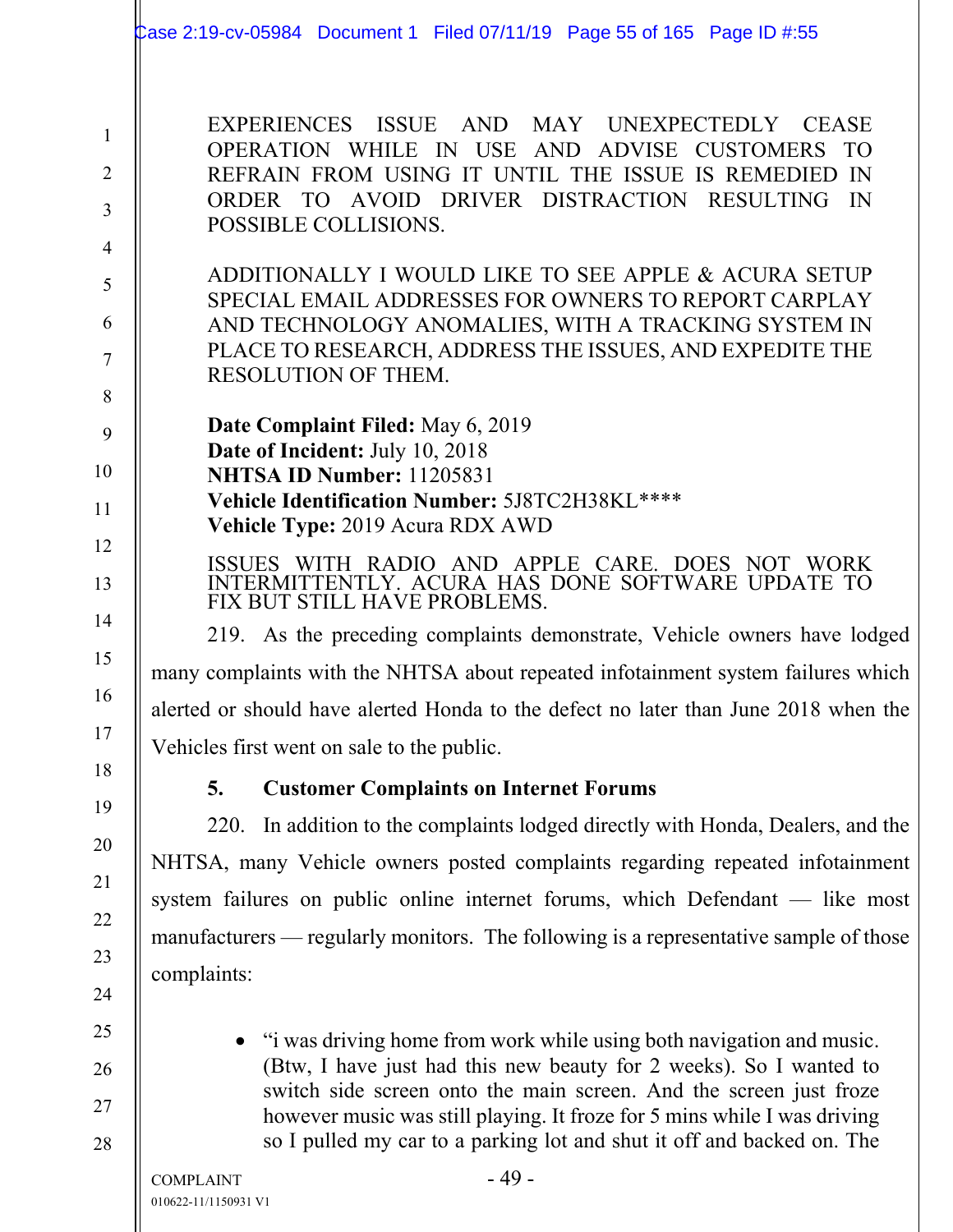infotainment system tried to restart however it was stuck at its fancy starting logo for another 5mins. Luckily other operational function seemed to work. I almost took my car to my dealer before I shut it off and backed on the second time. It took 10 secs to reboot and everything went back functioning. (Complaint posted on acurazine.com dated June 25, 2018).

- "Apparently Apple Car Play messes with the navigation. Fix it!!" (Complaint posted on carcomplaints.com dated July 5, 2018).
- "Just occured in my wife's RDX... looks like we'll be waking up to a dead battery tmr. Radio won't shut off." (Complaint posted on acurazine.com dated July 31, 2018).
- "While on a call, thru CarPlay with a iPhone 8 hardwired. The call jumped back to the phone. I could use my phone and completed the call. Hung up but the MID still showed the call as active as did the info display. The touchpad did nothing. I could not reset it. I could hit the app button and scroll to the call to "end call" but it did not end it and still remained frozen. I was driving so I had to wait til I stopped and then I shut the car off and everything powered down. When powering back up the call showed back up. The info display showed the boot anamation and was just sitting there thinking. So I powered off the car again, shut my phone completely off, rebooted the car and then everything worked normally." (Complaint posted on acurazine.com dated October 11, 2018).
	- "When I first purchased the Acura RDX Advance I was ecstatic. Everything seemed to be customized for me. From the memory seats to the technology, to the safety components. I was in love with my SUV. However, things seemed to go south the longer I owned the vehicle. First it was the constant issues with the Infotainment System. I would exit the vehicle and it wouldn't turn off. I called the dealership and they either thought I was dumb and didn't know how to operate a car, or they would say 'this is the first time we're hearing about this...' I found a site called AcuraZine which had a workaround for turning off the frozen system so I wouldn't get a dead battery." (complaint posted on Edmunds.com dated November 7, 2018).
		- "Up front, I have the latest software version, I installed it the day it was made available. The infotainment screen is now stuck on Disclaimer

1

2

3

4

5

6

7

8

9

10

11

12

13

14

15

16

17

18

19

20

21

22

23

24

25

26

27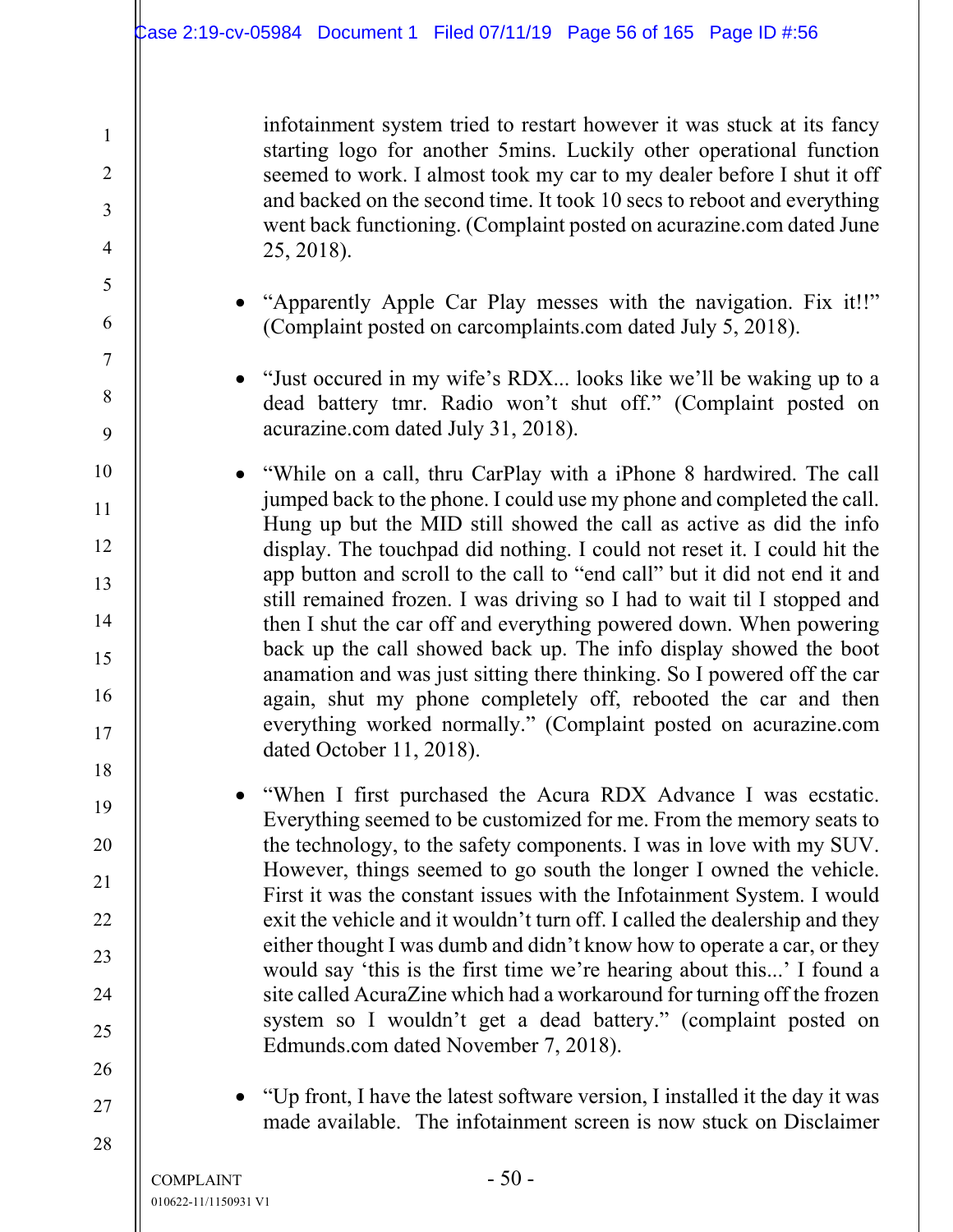and won't turn off even with the car shut down. To be honest, the infotainment system has become increasingly sluggish since I first bought the car in June. It can take several minutes to boot up when I start the car and it regularly freezes and then unsticks itself just switching between Sirius and FM radio." (Complaint posted on acurazine.com dated December 20, 2018).

- "Infotainment system. Very, very glitchy and underbaked. Using the precision touch mouse pad is awkward; using navigation is clunky. Voice recognition barely works. The loading of contacts takes a very, very long time... Calls are driooed every now and then; the system hangs intermittently... Nissan's simple Bosch-designed infotainment puts Acura to shame... Android auto is not supported as of yet... No way to look up point of interest phones; no Pandora or Google integration. My Nissan had all that. I miss Nissan's infotainment system." (Complaint posted on Edmunds.com on January 7, 2019).
- "Own the 2019 RDX Advance for nearly 5 months…. I'm disappointed with them for not debugging the software before rolling it out to the consumer. I feel as if I'm part of a beta test. Its software is more than buggy. It locks up often, takes too much time to boot up& often get messages of a 'System Error- Function Unavailable' when attempting to toggle radio stations on left side of steering wheel. Only after turning if off & back on does the feature work as intended. After recent update in mid Dec 2018 Navigation menu now has no mentions of "Restaurants" or "Food" or Shopping or Gifts as well as Travel Agency"; it ALL blank showing no data at all!! Siri through iPhone blue tooth when connected does not work at all. Lots of talk out there (chat lines) that the update made things worse not better  $\&$  only brought everyone up to the version they had in dealers as recent as October. ...." (Complaint posted on Edmunds.com dated January 15, 2019).
	- "I got in my car and had to do a quick reverse and pull out of a parking place and pull into traffic. The screen was dark. Nothing came on. Zero, nada. I got to my office, turned car off, opened door and closed door, restarted. Blank screen. Crap, went into my office, went back out an hour later, systems came back on. I have had a lot of issues when I put car in reverse and pull out without waiting for system to spool. i guess we wait for the next update" (Complaint posted on acurazine.com dated January 20, 2019).

1

2

3

4

5

6

7

8

9

10

11

12

13

14

15

16

17

18

19

20

21

22

23

24

25

26

27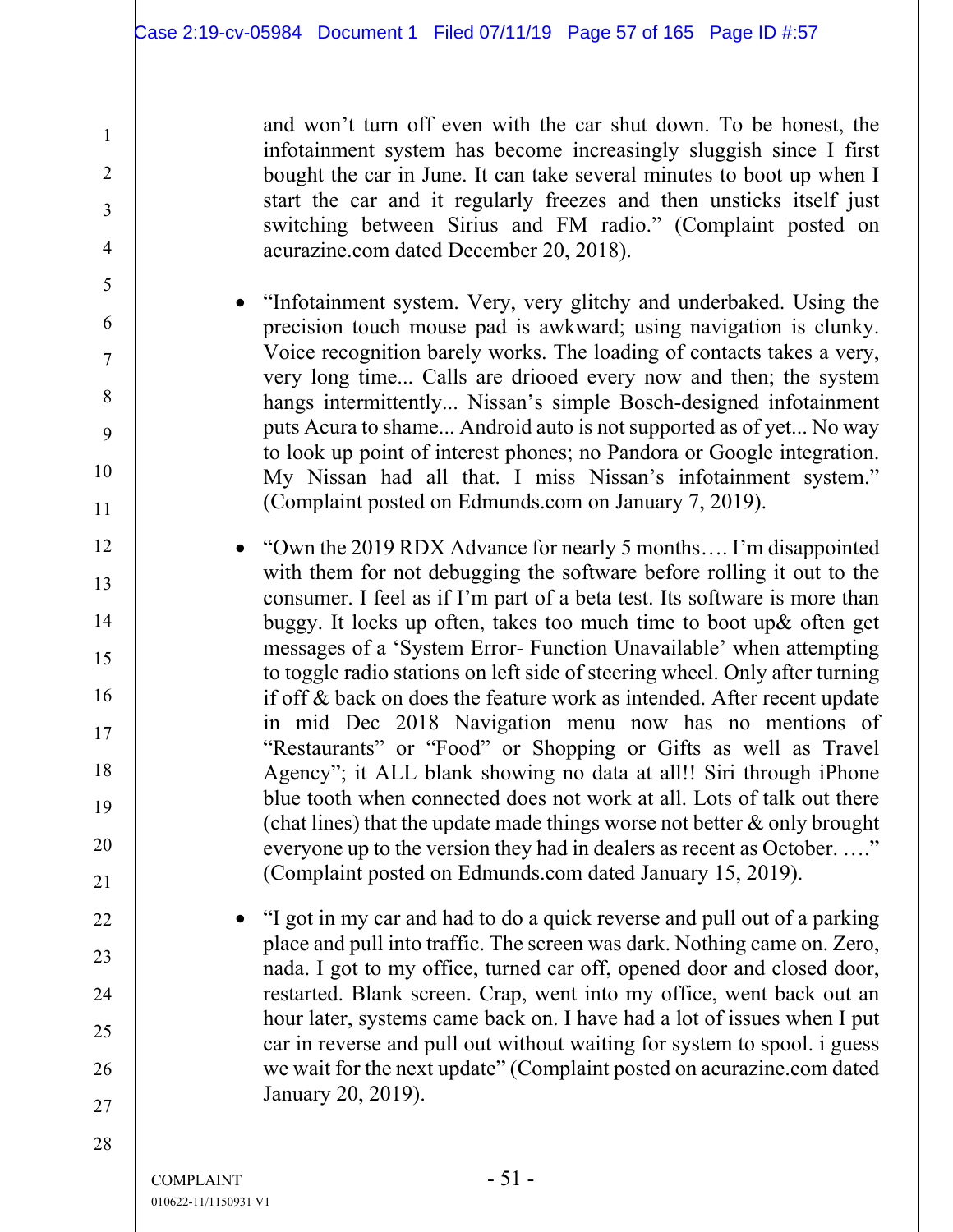10

11

12

13

14

15

16

17

18

19

20

21

22

23

24

25

26

27

28

• "2nd issue, the audio system doesn't work. This is noted in almost every review. I didn't know that going in, or I wouldn't have bought it." (Complaint posted on Edmunds.com dated February 6, 2019).

 "Replacing info system won't fix it. My guy tried that. Its all software. I don't use apple play much because it confuses the radio. Does anyone have issues when you put in reverse and then pull out before the system boots up. My info system takes for ever to boot when going into reverse." (Complaint posted on acurazine.com dated March 12, 2019).

• "Infotainment system hard to use. In 2016 navi system you could save identifier with favorite. In 2019 only address can be saved. 2016 beeped when lane departure activated, not 2019. Just had an infotainment system update in the hopes that a bug I had would be fixed, but it wasn't. When trying to use voice command sometimes it works, then I get Voice System initializing and the voice system freezes until the car is turned off and restarted. No easy way to report this glitch to Acura. Dealer and customer relations certainly not briefed sufficiently in the new info system." (Complaint posted on Edmunds.com dated March 14, 2019).

- "The '19 RDX was the sixth Acura that I have owned/leased and by far the worst…. The infotainment system is a mess: it loses connectivity, freezes when switching between bluetooth phone and sat radio, takes 30+ seconds to boot up, and more. Acura makes some great vehicles, this isn't one of them." (Complaint posted on Edmunds.com dated March 16, 2019).
- "Got stuck on the disclaimer screen today. Nothing would turn it off. Not even the 3 button trick would work. Ended up having to pull the fuse. It sparked a little while putting it back in. Is this normal? Can I blow the fuse this way?" (Complaint posted on acurazine.com dated April 23, 2019).
- "Was driving normally, and no issues. Stopped to grab some groceries. Got in my car and had 'Drive Mode Change Unavailable' popping up and the screen dimming and then brightening. Doing a reset with the three button push didn't seem to fix it." (Complaint posted on acurazine.com dated May 13, 2019)
- "I purchased the RDX over other vehicle lines (BMW, Mercedes, Lexus, Infinity) after extensive research. The final determinant for me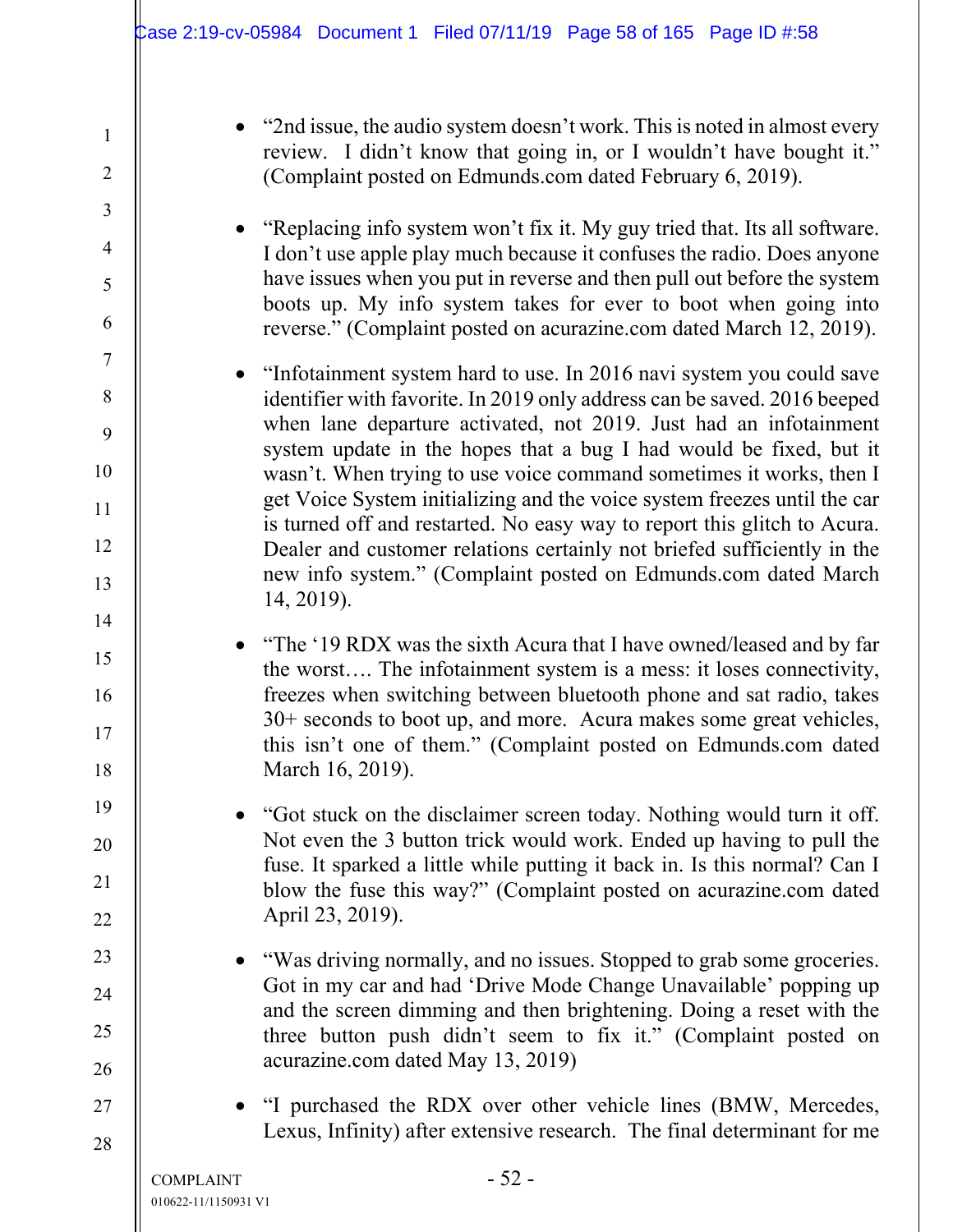was the perceived quality which Honda builds into its vehicles. I have a CRV, and I traded in a BMW. I have owned a number of cars over the years both foreign and domestic, and the CRV by far was the best in terms of reliability and cost of maintenance. Much to my chagrin, the Acura RDX does not live up to the same standard. With a bit over 1000 miles on the vehicle, I have had two instances where I have lost my radio and/or GPS function. This after one stint in the service department already. Definitely not what I expected from Honda, or from a vehicle which is not inexpensive by any means." (complaint posted on Edmunds.com dated May 22, 2019).

 "Disappointed. Wish I could return. The good: sharp looking and comfortable. The bad: the infotainment/navigation system. Rarely works correctly. Have to reconnect my phone from time to time, slow to respond, can't save/edit favorite places with a name like 'lake house,' the mouse pad belongs on a laptop, not a vehicle, awkward." (complaint posted on Edmunds.com dated June 14, 2019).

# **6. Acknowledgements of the Problem by Honda Representatives, Dealers and Technicians**

221. Defendant's knowledge of the defect is also shown the fact that Honda representatives, dealers, and technicians have admitted to Vehicle owners that repeated infotainment system failure is a well-known and pervasive problem with the Vehicles. The following is a representative sample of customer complaints reflecting Honda's knowledge of the defect:

 "This screen is also frozen. No music, call is disconnected. I had to pull over and turn the car off. Sadly, I've had the dreaded screen freeze 4 times. I have tried using the 3 button reboot but nothing happens. No matter how long I hold the buttons nothing happens. My screen is also freezing after I hang up with a call. The HUD and infotainment system freeze and nothing helps except pulling over and turning the car off. I also have messages popping up at various times and the screen flickers. *I am taking my 19 RDX into the dealership for the 7th time for issues. Acura of Seattle has told me they have 3 other RDX owners with the same problem. They also said that Acura is well aware of the problem but has yet to suggest a fix for or possibly replacing the system*. The phone call was actually disconnected." (Complaint posted on acurazine.com dated March 8, 2019).

1

2

3

4

5

6

7

8

9

10

11

12

13

14

15

16

17

18

19

20

21

22

23

24

25

26

27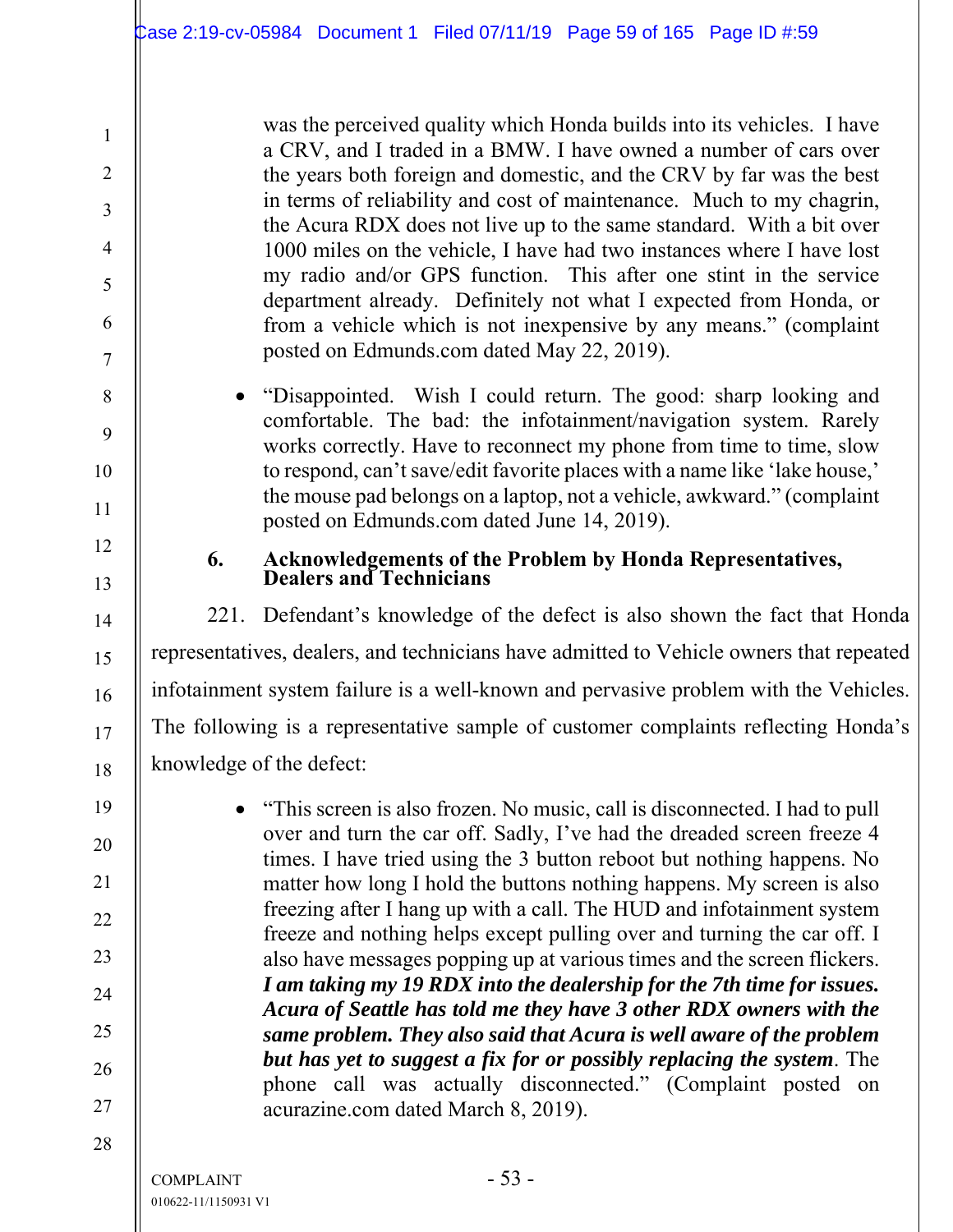• "I have had most of the problems that have been documented here, including intermittent audio chirps and drop-outs, 'skipping' of the audio when played through carplay (sounds a little like an old-school vinyl record that is skipping), and today the freeze-up that required disconnection of the power.… *I spoke to an Acura service rep on the phone today and he said that Acura is aware of this issue and is 'working on a fix.* This has been a known issue for most of the past 6 months, and they're still working on the fix? I think the Lemon Law may be the only way to get this resolved" (complaint posted on acurazine.com dated November 30, 2018)

222. Additionally, the large number and consistency of Vehicle owner complaints describing the infotainment system defect as a safety risk demonstrates that the Vehicle owners consider the defect to be material to a reasonable consumer.

223. Defendant's New Vehicle Limited Warranty requires it to "repair or replace any part that is defective in material or workmanship under normal use." But as countless consumers have reported, Defendant has been unable to repair these defects despite being given numerous opportunities. In violation of this express warranty, and as evidenced by the many complaints and repeat infotainment system failures, Defendant merely replaces a defective part with another defective part.

224. Due to the inherent and permanent nature of the common defect in the defective Vehicles which cause them to fail, even after repeated "repairs," Plaintiffs and the members of the Class have incurred and will continue to incur significant expenses. All defective Vehicles suffer from the same defect.

225. Additionally, because the infotainment system may fail at any time, thereby startling the driver and putting the passengers' safety at risk, the defect makes these defective Vehicles unfit for the use for which they were intended in that they cannot be relied upon as a safe and reliable means of transport.

# **D. Unfulfilled Promises Regarding Android Auto Compatibility**

226. Upon information and belief, in the months weeks leading up to the Vehicles' launch in June 2018, Defendant distributed pre-release press kits and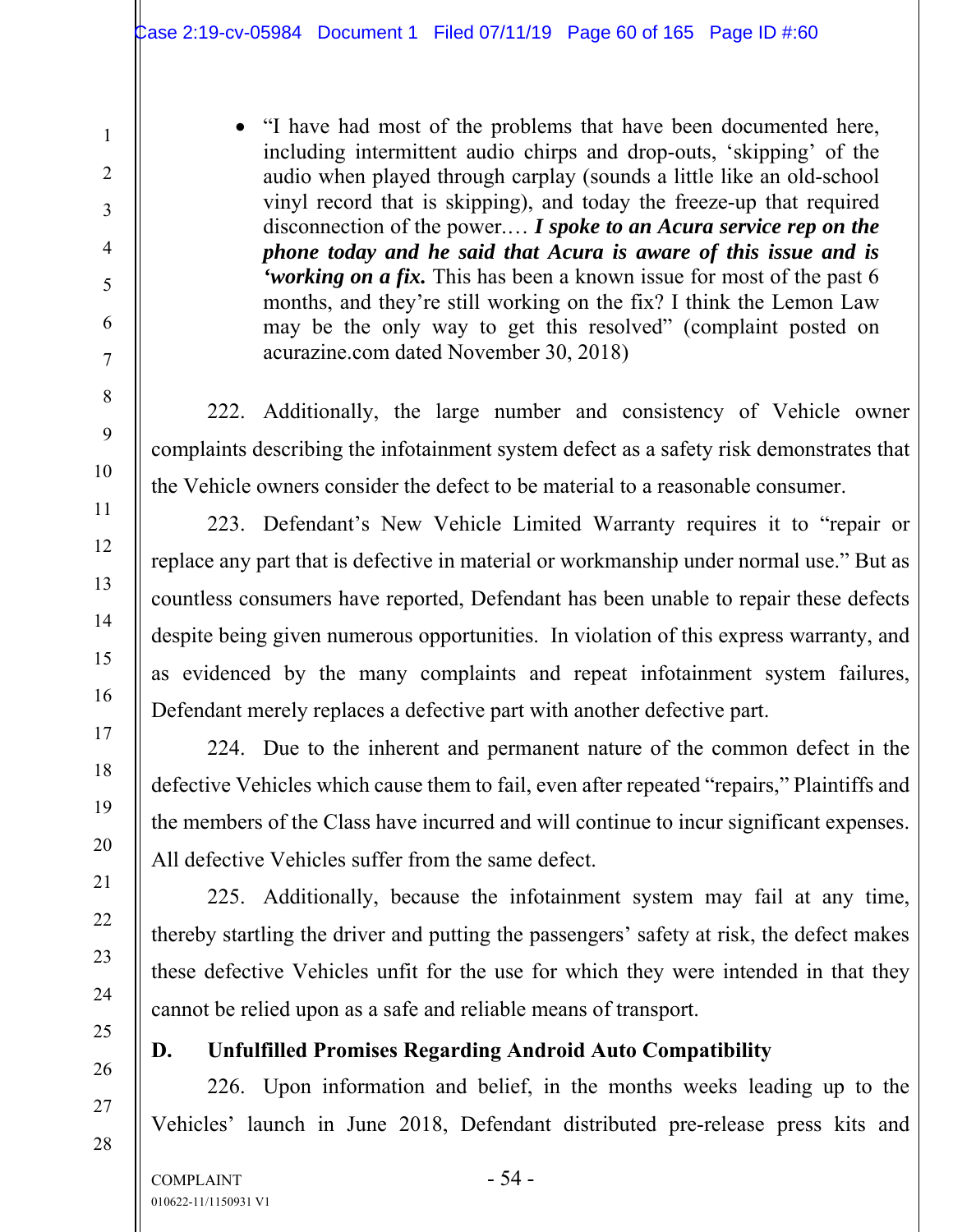marketing information to media outlets and Acura dealers. These materials stated that the 2019 Acura RDX would include both Apple CarPlay and Android Auto smartphone integration.8 As was readily foreseeable to Defendant, the media outlets and Acura dealers, in turned, passed the information on to prospective purchasers.

227. Defendant's own website similarly represented to perspective purchasers that the 2019 Acura RDX would feature Android Auto compatibility as well as Apple CarPlay.<sup>9</sup>

228. However, when the 2019 Acura RDX arrived in showrooms in June 2018, only Apple's smartphone mirroring and apps suite was included on the features list. As a May 29, 2018 CNET article explained:

Parent company Honda offers both Android Auto and Apple CarPlay on its Android-based HondaLink display audio software. The new AcuraLink software is also Android-based, so it's not a stretch to assume Honda and Acura's systems share core software bones. This should have made porting features such as smartphone mirroring a snap. So why doesn't the 2019 Acura RDX offer Android Auto?

It turns out that Acura's new and novel control scheme is at the heart of the issue. Android Auto works well with traditional touchscreen setups (such as Honda's system) or physical rotary controllers (such as Audi's MMI system), but it doesn't play nicely with the new True Touch controller... yet.

<sup>9</sup> A March 28, 2018 post on an Acura internet forum quotes Acura's website as then stating, "Standard Apple Carplay and Android Auto integration amplify audio through an available 16-speaker ELS Studio® 3D system. All models come with an ultra-wide panoramic power-adjustable moonroof and floating center console." https://acurazine.com/forums/third-generation-rdx-2019-454/android-auto-968454/ (last accessed June 20, 2019).

…

1

2

3

4

5

6

7

8

9

10

11

12

13

14

15

16

17

18

19

20

21

22

23

24

25

26

27

<sup>&</sup>lt;sup>8</sup> For instance, the "coming soon" webpage for this Florida dealership clearly states that "[t]he new touchpad is displayed with a floating design and features audio and entertainment, including Apple CarPlay and Android Auto smartphone integration." https://www.acuraoforangepark.com/2019-acura-rdx-coming-soon-jacksonville-fl.htm (last accessed June 20, 2019).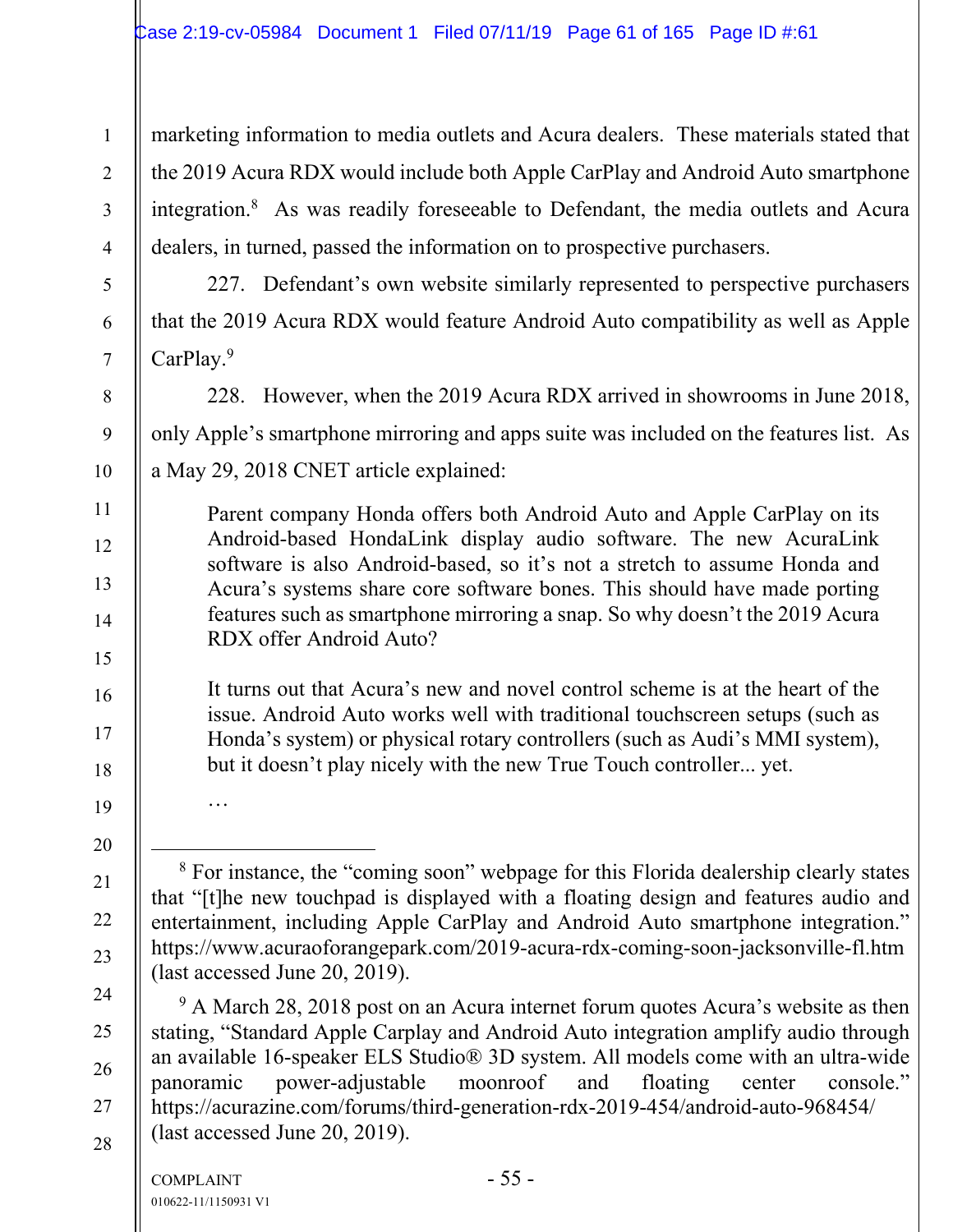Basically, Acura worked with Google to get Android Auto working with the RDX's absolute-positioned touchpad control scheme -- which is sort of like a laptop's trackpad, but also very different -- but compatibility wasn't ready in time for the June 2018 launch window. So Android Auto compatibility was delayed. When the kinks are eventually ironed out, Acura will make the feature available via software update for all 2019 or newer RDX vehicles.10

229. Yet Defendant made clear to both the press and to consumers that a software update was forthcoming that would incorporate Android Auto into all Vehicles. As CNET explained in the title of the article, "Yes you'll have to wait, but *the wait won't be long.*"<sup>11</sup>

230. Acura dealerships conveyed this same message to prospective purchasers, promising them that Android Auto would soon become available to the Vehicles by software update. And many complaints on the internet demonstrate that consumers relied on this promise in deciding to purchase or lease a Vehicle. For example:

> • "Also, if you have an Android phone...beware. This car's infotainment system doesn't work with an Android. *They told me in August it would be a few months and they expected software update to come out in November*. The update was published in January but still didn't address the Android problem. Now they are saying April...maybe. For 5 months (before the January update), I had systematic failure of the tuner to tune to a radio station when I started the car." (Complaint posted on Edmunds.com dated February 8, 2019).

231. On August 20, 2018, a Vehicle owner tweeted Defendant asking "when will Android Auto be released for the 2019 RDX?"<sup>12</sup> Defendant responded, "We're working w/ Google to bring Android Auto to the new RDX & will make the update avail to owners who've purchased the '19 model once it's developed & certified. We

 10 https://www.cnet.com/roadshow/news/2019-acura-rdx-to-eventually-getandroid-auto-via-post-launch-patch/ (last accessed June 20, 2019).

<sup>11</sup> *Id*.

1

2

3

4

5

6

7

8

9

10

11

12

13

14

15

16

17

18

19

20

21

22

23

24

25

26

27

28

12 https://twitter.com/acura/status/1031742301675167745?lang=en (last accessed June 20, 2019).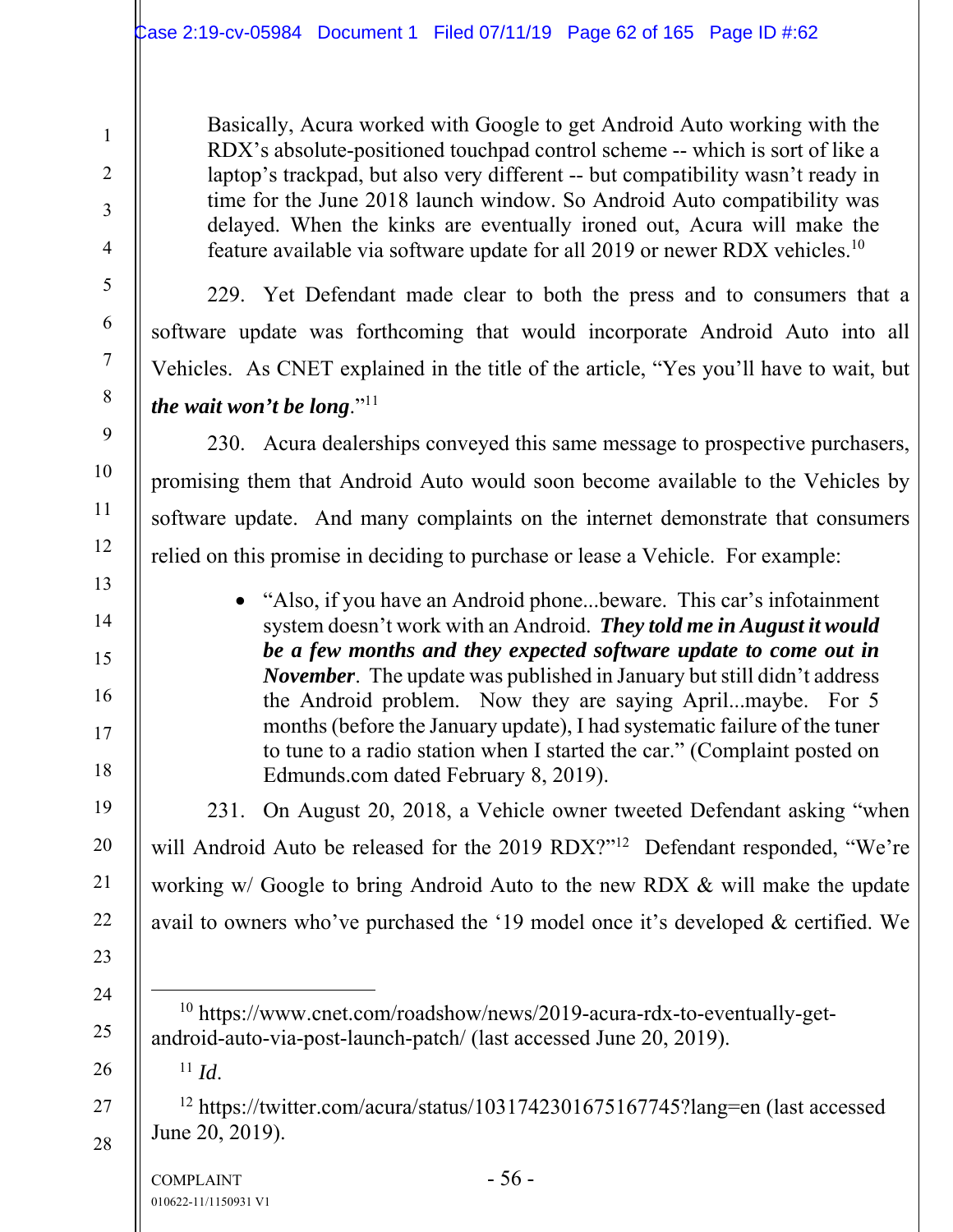don't have a set release date to share rt now, but suggest signing up for future updates."<sup>13</sup> Six weeks later, another Vehicle owner asked for an update, and Defendant responded, "Thank you for your patience - no exact date to share at this time, but we are still working with Google to bring Android Auto to the 2019 RDX as soon as possible."14 A few days later, Defendant followed up, "There are no more details to share at this time but should have updates in the coming months. We value your patience and interest."15

232. The last tweet Defendant sent on the subject asked Vehicle owners for "patience" and was sent on November 29, 2018 — approximately six months after consumers began purchasing and leasing the Vehicles based in part on Defendant's promise that Android Auto compatibility would soon be made available. Meanwhile, hundreds of angry Vehicle owners continued to respond to Defendant's tweet, begging for information about when they were to receive the software update. Below is a sampling of those responses:

- "Any general timeframe for this? Frustrating that even voice commands don't work consistently if an Android phone is paired with the 2019 RDX. It's now mid-November." (November 14, 2018)
- "Really. Can we get a straight answer. I love my A spec. Nav system sucks. We need Android Auto. Please share a date. It's not rocket science if apple have done it before the launch." (Nov. 20, 2018)
- "Almost December now, starting to get frustrated." (Nov. 24, 2018)
- "Between these awful squealing brakes and Acura taking forever to release AA, this might be our last Acura purchase! The infotainment system in the RDX is just horrible. We thought we'd get used to it, but NO!" (November 29, 2018)
- "Any status updates on this? Starting to feel a little deceived here." (December 7, 2018)
- $^{13}$  *Id.*
- <sup>14</sup> *Id*.
- <sup>15</sup> *Id*.
- 28

1

2

3

4

5

6

7

8

9

10

11

12

13

14

15

16

17

18

19

20

21

22

23

24

25

26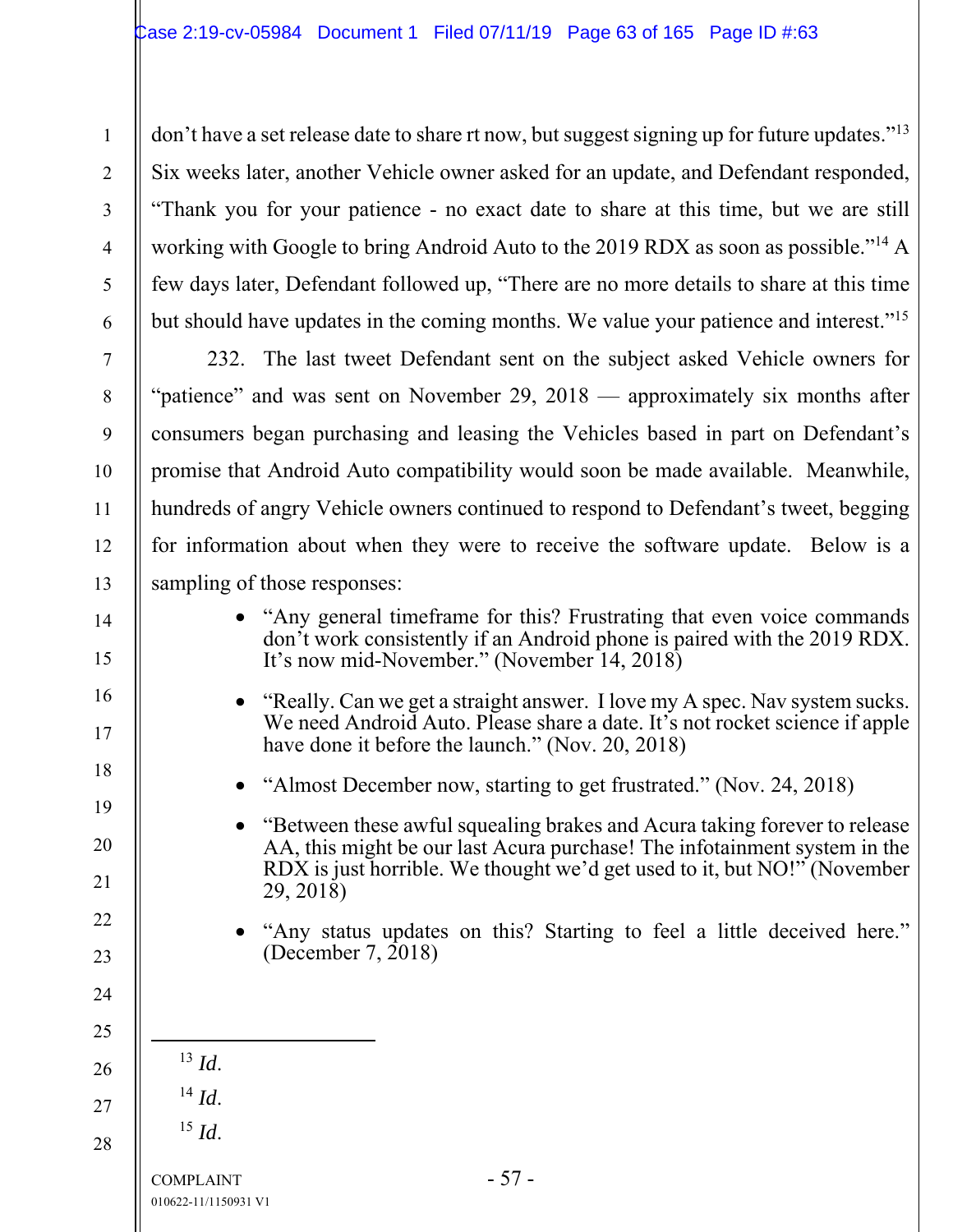|                     |                                          | $\text{Case 2:19-cv-05984}$ Document 1 Filed 07/11/19 Page 64 of 165 Page ID #:64                                                                                                                                                                                                                              |
|---------------------|------------------------------------------|----------------------------------------------------------------------------------------------------------------------------------------------------------------------------------------------------------------------------------------------------------------------------------------------------------------|
| $\mathbf{1}$        |                                          | • "How about this Acura, Send an Iphone to every RDX owner as<br>Christmas/New year present to try the Carplay ?" (December 19, 2018)                                                                                                                                                                          |
| $\overline{2}$<br>3 |                                          | • "Any update on Android Auto for the 2019 RDX? I was lied to by the<br>Salesman who said it would be 4-5 weeks in July, now unsafe as have to<br>look at phone for Music as Sirius trial over." (January 1, 2019)                                                                                             |
| 4<br>5              |                                          | • "What's the deal? You said in 2018 half a year ago." (January 9, 2019)                                                                                                                                                                                                                                       |
| 6<br>$\tau$         |                                          | • "RDX has been out for seven months - Can't believe Google can't find a<br>solution for Android Auto software they wrote for Acura. Has to be a<br>money issue. I'm stuck with an terrible GPS. NOT HAPPY!" (Jan. 9, 2019)                                                                                    |
| 8                   |                                          | • "still no android auto-----not good along with a terrible navigation system<br>seriously blemishes this vehicle" (January 20, 2019)                                                                                                                                                                          |
| 9<br>10<br>11       |                                          | • "What's the story? I was told that my 19 RDX had Android Auto. Of course<br>at delivery, when I asked to connect it, I was told it would come out in the<br>next software update. 2 updates later and no Android Auto." (January 24,<br>2019)                                                                |
| 12<br>13            |                                          | • "January 26 and no real updates? Like many I was informed by the end of<br>2018. Where r u in the progress?" (January 26, 2019)                                                                                                                                                                              |
| 14<br>15            |                                          | • "Are you just ignoring this issue now? This is starting to amount to false<br>advertising." (February 6, 2019)                                                                                                                                                                                               |
| 16                  |                                          | "What is the update with android auto. I am so disappointed. I wish I<br>could return my car because of this." (February 23, 2019)                                                                                                                                                                             |
| 17<br>18<br>19      |                                          | • "Your dealerships are lying to customers about this. When I test drove in<br>early October 2018 I was told android auto would be available in 30 days.<br>After I buy, I'm told early Jan 2019. I feel deceived and cheated, Acura.<br>What are you doing to make things right?" (February 26, 2019)         |
| 20<br>21<br>22      |                                          | "Maybe it's time for a class action suit for 2019 RDX owners that bought<br>the car hoping for a usable GPS and 'any day now' Android support, which<br>is now 7 months ago with zero concrete updates. I want my Audi Q5 back<br>that I traded." (March $3, 2019$ )                                           |
| 23<br>24<br>25      |                                          | • "I understand technical challenges and trying to integrate the novel (but,<br>frankly, kind of annoying touch pad -- why not use a great touch screen<br>that works?) but selling the product and promising a key feature and after<br>seven months having zero constructive updates since?" (March 5, 2019) |
| 26<br>27            |                                          | • "I actually got a call back from Acura 2 weeks ago and they said it was a<br>licensing issue with Google and Acura. Must be attorneys involved I say."<br>(March 6, 2019)                                                                                                                                    |
| 28                  | <b>COMPLAINT</b><br>010622-11/1150931 V1 | $-58-$                                                                                                                                                                                                                                                                                                         |

 $\mathsf{l}$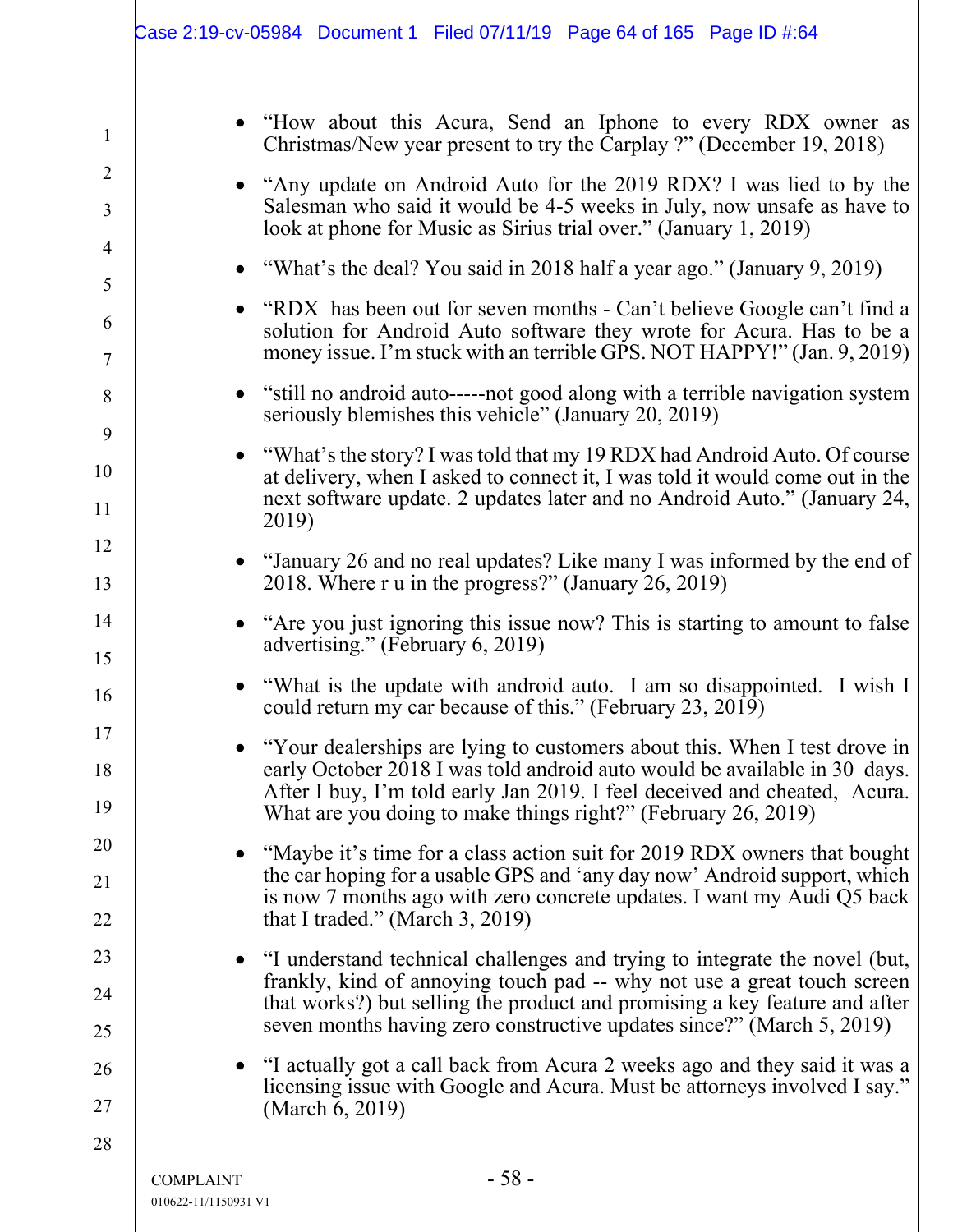|                                          | Case 2:19-cv-05984 Document 1 Filed 07/11/19 Page 65 of 165 Page ID #:65                                                                                                                                                                                                                                        |
|------------------------------------------|-----------------------------------------------------------------------------------------------------------------------------------------------------------------------------------------------------------------------------------------------------------------------------------------------------------------|
|                                          | • "I bought 2019 RDX. It is almost 9 months but still there is no status update<br>on Android Auto. It is very frustrating with lack of $@$ Acura 's response or<br>almost no response since August as if they are ignoring their own loyal<br>customers!" (March $17, 2019$ )                                  |
|                                          | "Have no patience any more. Can I return the RDX?" (March 20, 2019)                                                                                                                                                                                                                                             |
|                                          | • "Is Acura any closer to the release date? I bought an RDX 2019 model last<br>August. The Infotainment system went haywire yesterday and shut down.<br>No new update available." (March 28, 2019)                                                                                                              |
|                                          | • "Please issue an update on this. Look how many people are responding to<br>this tweet trying to get some information. The lack of response feels<br>deliberate. I'm starting to believe we were all sold on a lie and we're never<br>getting Android Auto. Where is the customer service??" (March, 29, 2019) |
|                                          | • "It's been almost an year! Do you still have no dates for Android Auto<br>integration?" (April 3, 2019)                                                                                                                                                                                                       |
|                                          | "Looking at all complaints, we should all file a petition for this issue.<br>Dealership lied to me as well." (April 3, 2019)                                                                                                                                                                                    |
|                                          | "I had my car since Feb of 2019 and was told AA would be out soon. Very<br>disappointed." (April 5, 2019)                                                                                                                                                                                                       |
|                                          | • "I am planning to go to consumer court and file a case against Acura. They<br>sold us a lie." $(Apri 18, 2019)$                                                                                                                                                                                               |
|                                          | "It's been almost a YEAR since I bought this car and STILL no Android<br>auto!!! How much longer???" (May 3, 2019)                                                                                                                                                                                              |
|                                          | "Would not have bought had I known there's still zero Android support 6<br>plus months in." (May 3, 2019)                                                                                                                                                                                                       |
|                                          | "Purchased the text with technology package in August and sales person<br>said it would have Android Auto soon. I want what I purchased. Give us<br>an update." (May $8, 2019$ )                                                                                                                                |
|                                          | • "This is frustrating you need to get your act together. I purchased with<br>understanding it would be available soon." (May 8, 2019)                                                                                                                                                                          |
|                                          | "Given that '20 model is hitting dealerships, the Android Auto coming<br>soon statements are false advertisement. Class action lawsuits?" (May 10,                                                                                                                                                              |
|                                          | 2019)<br>"Terrible customer service. I was lied to at the dealer about this." (May<br>10, 2019                                                                                                                                                                                                                  |
|                                          |                                                                                                                                                                                                                                                                                                                 |
| <b>COMPLAINT</b><br>010622-11/1150931 V1 | - 59 -                                                                                                                                                                                                                                                                                                          |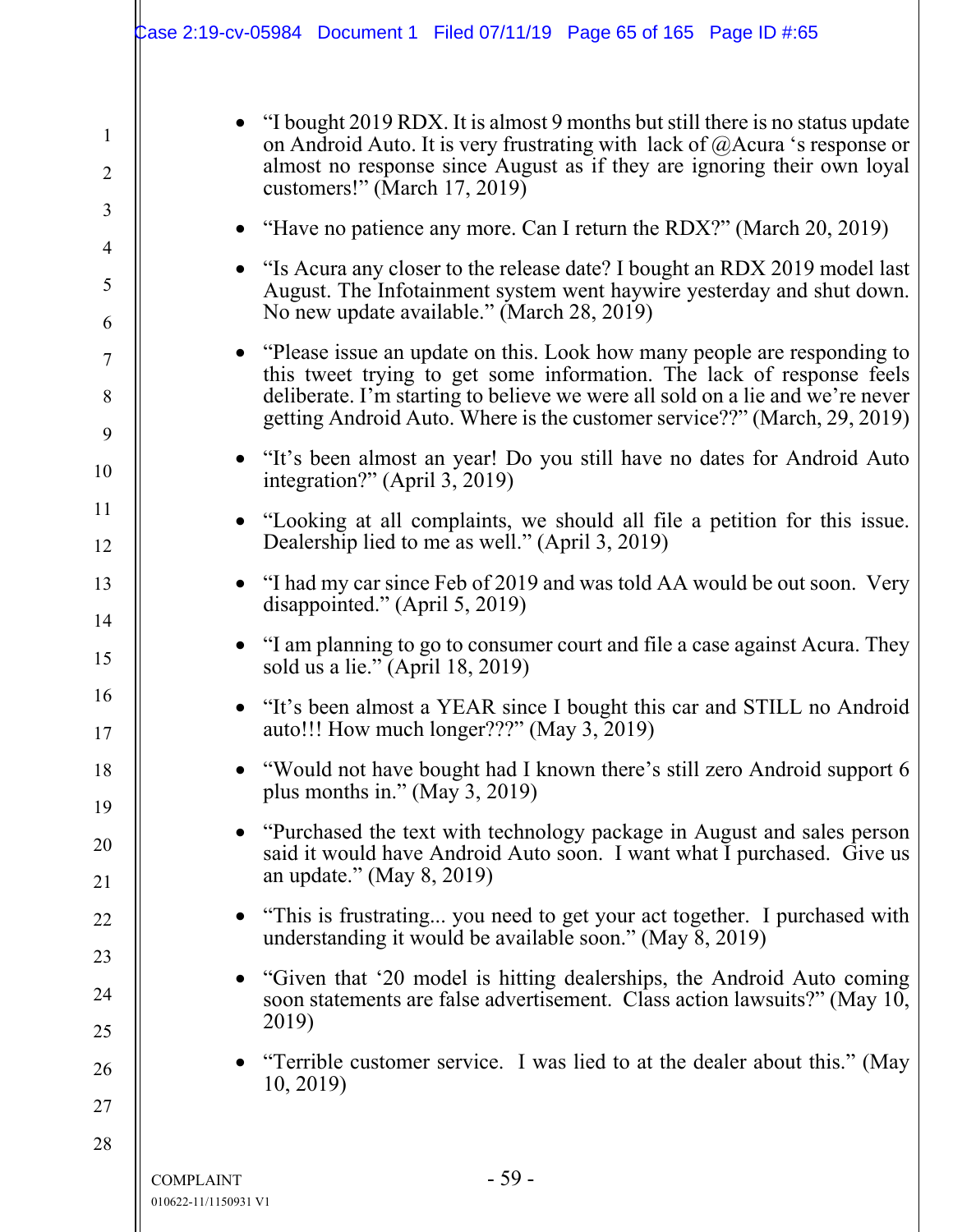|        | Case 2:19-cv-05984 Document 1 Filed 07/11/19 Page 66 of 165 Page ID #:66                                                           |
|--------|------------------------------------------------------------------------------------------------------------------------------------|
|        | "Any update on getting Android Auto on the 2019 RDX - as it was<br>promised back in September." (May 12, 2019)                     |
|        | "2020 RDX is being advertised and doesn't even offer AA. Looks like the<br>folks (me) who bought a 2019 got duped." (May 13, 2019) |
|        | "I bought mine in Aug of '18 and was told it would be out OTA any day.<br>$\bullet$<br>WTF Acura, very shady" (May 30, 2019)       |
|        | "A year now, and this integral component is still missing with no<br>communication from Acura." (June 11, 2019)                    |
|        | "I year later still working on it." (June $11, 2019$ )<br>$\bullet$                                                                |
|        | "@Acura - Any updates on this? @AcuraClientCare stopped responding<br>to emails" (June 19, 2019). <sup>16</sup>                    |
| 233.   | To date, Defendant still has not released a software update incorporating                                                          |
|        | Android Auto into the Vehicles as Defendant promised it would long ago.                                                            |
| E.     | Defendant's Warranties and Response to the Defect                                                                                  |
|        | 234. Defendant issued to all original purchasers and lessees, including Plaintiffs                                                 |
|        | and the other Class members, a written manufacturer's warranty. This New Vehicle                                                   |
|        | Limited Warranty states that "Acura will repair or replace any part that is defective in                                           |
|        | material or workmanship under normal use" and that "all repairs/replacements made                                                  |
|        | under this warranty are free of charge."                                                                                           |
|        | 235. However, Defendant knew, or at least should have known, of the defects at                                                     |
|        | the time of sale or lease of the defective Vehicles. Plaintiffs and Class members,                                                 |
|        | however, had no such knowledge. The defects were and are latent in nature because                                                  |
|        | they are not obvious or ascertainable upon reasonable examination.                                                                 |
|        | 236. Despite having more than adequate opportunity to successfully remedy the                                                      |
|        | defect(s) in the Vehicles, Defendant has failed to do so, and in many instances has                                                |
|        | instead merely replaced defective components with defective components.                                                            |
| 2019). | <sup>16</sup> https://twitter.com/Acura/status/1031742301675167745 (last accessed June 20,                                         |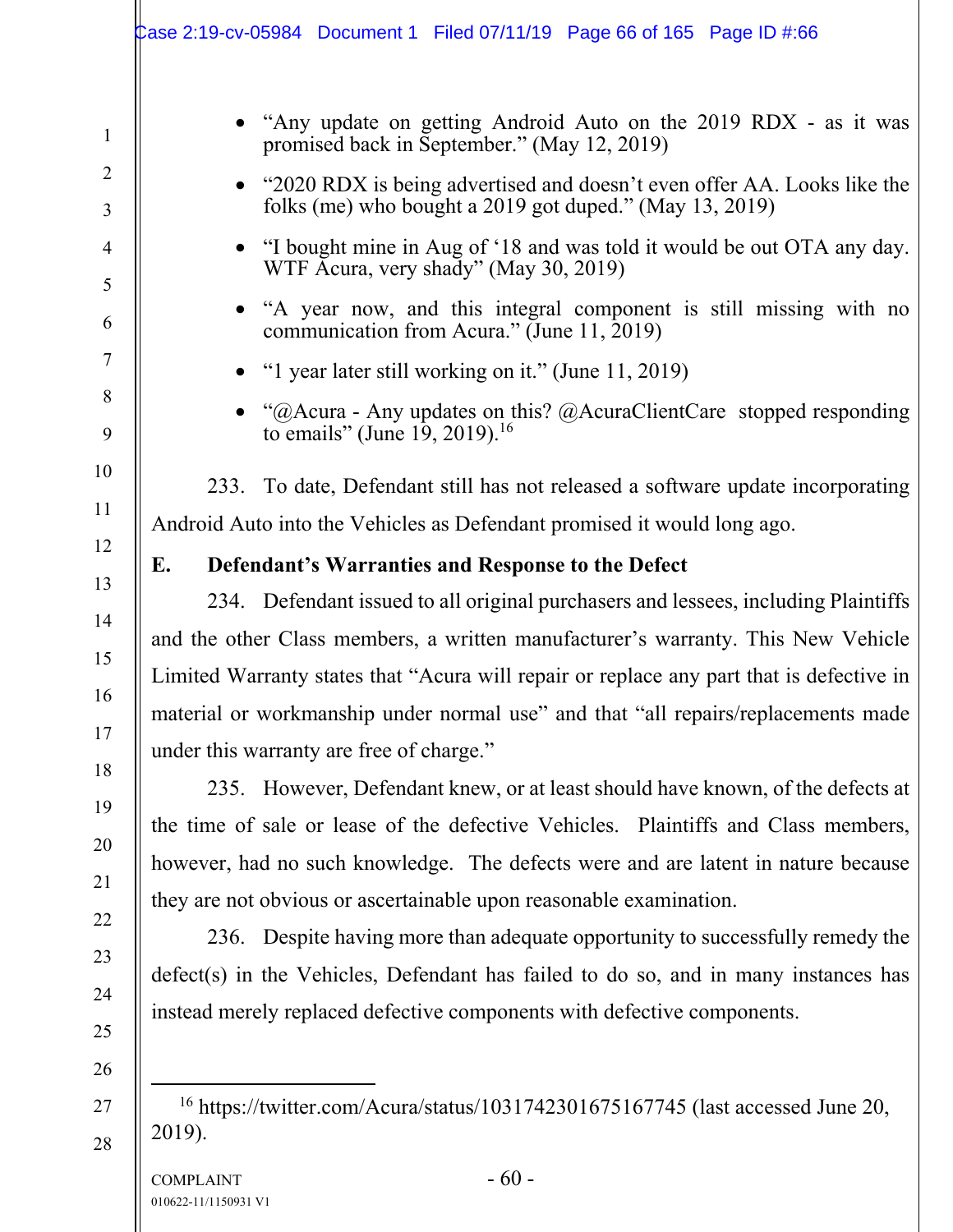237. Defendant concealed, and continues to conceal, the fact that the Vehicles contain the defective infotainment systems. Defendant also continues to conceal the fact that the replacement components it provides to purportedly repair the defect are equally defective. Despite its knowledge of this defect, Defendant continues to sell defective Vehicles that contain the defective infotainment system. Therefore, Plaintiffs did not discover and could not have discovered this defect through reasonable diligence.

238. Plaintiffs and the other Class members reasonably relied on Defendant's warranties regarding the quality, durability and other material characteristics of their Vehicles, including, but not limited to, the representation that the Vehicles contained no known defects (defects known to Defendant) at the time of sale or lease.

## **V. CHOICE OF LAW ALLEGATIONS**

239. Because this Complaint is brought in California, California's choice of law regime governs the state law allegations in this Complaint. Under California' choice of law rules, California law applies to the claims of all Class members, regardless of their state of residence or state of purchase.

63. Because Honda is headquartered—and made all decisions relevant to these claims—in California, California has a substantial connection to, and materially greater interest in, the rights, interests, and policies involved in this action than any other state. Application of California law to Honda and the claims of all Class members would not be arbitrary or unfair.

64. Plaintiffs plead claims on behalf of a nationwide class because the laws for each state do not vary materially for these claims. Alternatively, Plaintiffs plead state law classes claims as indicated below. This Complaint refers to the nationwide and state classes collectively as the "Class," unless noted otherwise.

### **VI. CLASS ACTION ALLEGATIONS**

240. Plaintiffs bring this action on behalf of themselves and all others similarly situated under Fed. R. Civ. P. 23.

1

2

3

4

5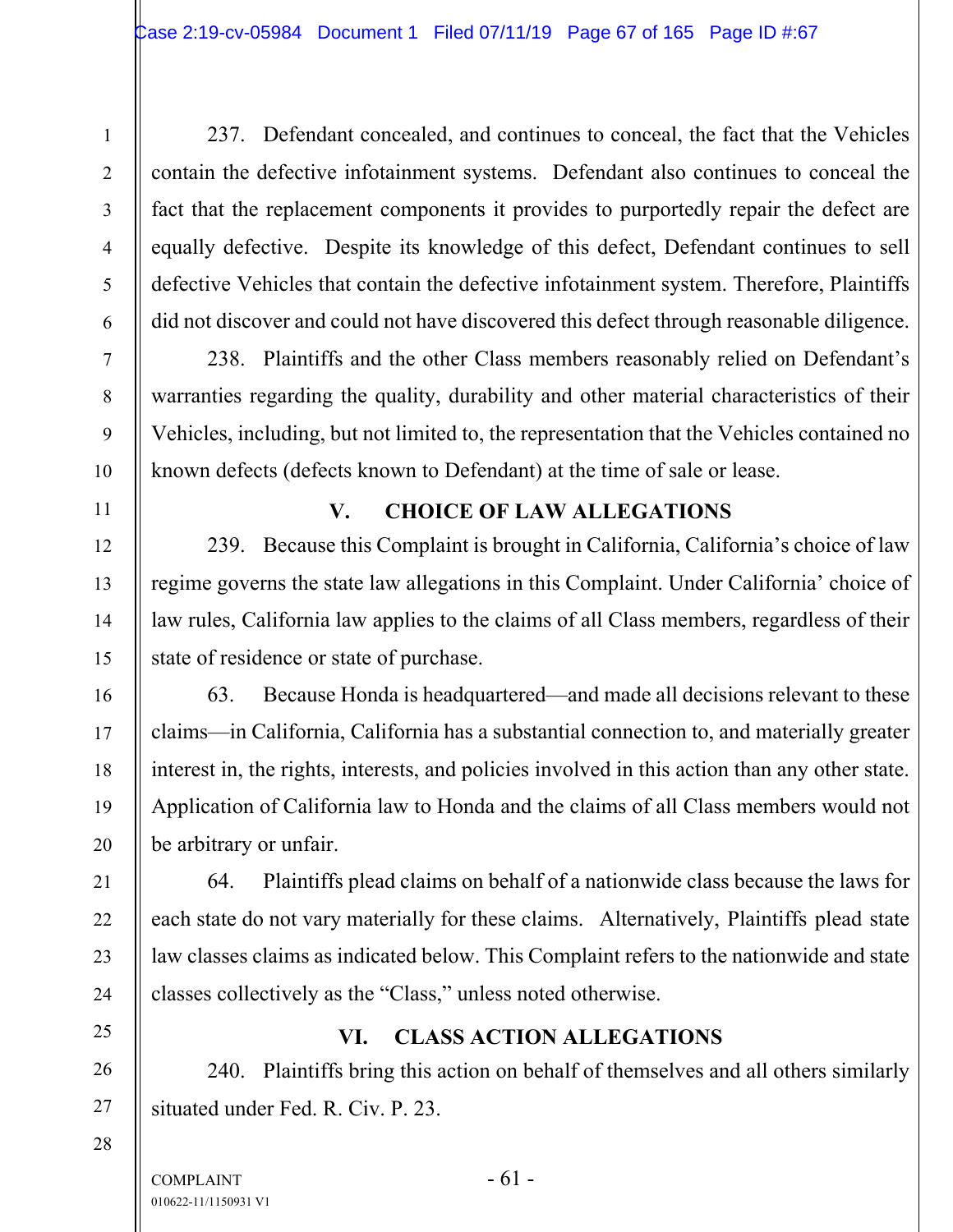$\mathsf{II}$ 

| $\mathbf{1}$   | 241. Subject to confirmation, clarification and/or modification based on                                                                 |  |  |
|----------------|------------------------------------------------------------------------------------------------------------------------------------------|--|--|
| $\overline{2}$ | discovery to be conducted in this action, the classes that Plaintiffs seek to represent shall                                            |  |  |
| $\mathfrak{Z}$ | be defined as follows:                                                                                                                   |  |  |
| $\overline{4}$ | All persons and entities nationwide that purchased or leased a model                                                                     |  |  |
| 5              | year 2019 Acura RDX or 2020 Acura RDX Vehicle (the<br>"Nationwide Class").                                                               |  |  |
| 6<br>$\tau$    | All persons and entities that purchased or leased a model year 2019                                                                      |  |  |
| $8\,$          | Acura RDX or 2020 Acura RDX Vehicle in the State of California<br>(the "California Class").                                              |  |  |
| 9              | All persons and entities that purchased or leased a model year 2019                                                                      |  |  |
| 10             | Acura RDX or 2020 Acura RDX Vehicle in the State of Florida (the<br>"Florida Class").                                                    |  |  |
| 11             |                                                                                                                                          |  |  |
| 12             | All persons and entities that purchased or leased a model year 2019<br>Acura RDX or 2020 Acura RDX Vehicle in the State of Illinois (the |  |  |
| 13             | "Illinois Class").                                                                                                                       |  |  |
| 14             | All persons and entities that purchased or leased a model year 2019                                                                      |  |  |
| 15<br>16       | Acura RDX or 2020 Acura RDX Vehicle in the State of<br>Massachusetts (the "Massachusetts Class").                                        |  |  |
| 17             |                                                                                                                                          |  |  |
| 18             | All persons and entities that purchased or leased a model year 2019<br>Acura RDX or 2020 Acura RDX Vehicle in the State of Nevada (the   |  |  |
| 19             | "Nevada Class").                                                                                                                         |  |  |
| 20             | All persons and entities nationwide that purchased or leased a model                                                                     |  |  |
| 21             | year 2019 Acura RDX or 2020 Acura RDX Vehicle in the State of<br>New Jersey (the "New Jersey Class").                                    |  |  |
| 22             |                                                                                                                                          |  |  |
| 23             | All persons and entities nationwide that purchased or leased a model<br>year 2019 Acura RDX or 2020 Acura RDX Vehicle in the State of    |  |  |
| 24             | New York (the "New York Class").                                                                                                         |  |  |
| 25             | All persons and entities nationwide that purchased or leased a model                                                                     |  |  |
| 26             | year 2019 Acura RDX or 2020 Acura RDX Vehicle in the State of<br>North Carolina (the "North Carolina Class").                            |  |  |
| 27             |                                                                                                                                          |  |  |
| 28             |                                                                                                                                          |  |  |
|                | $-62-$<br><b>COMPLAINT</b><br>010622-11/1150931 V1                                                                                       |  |  |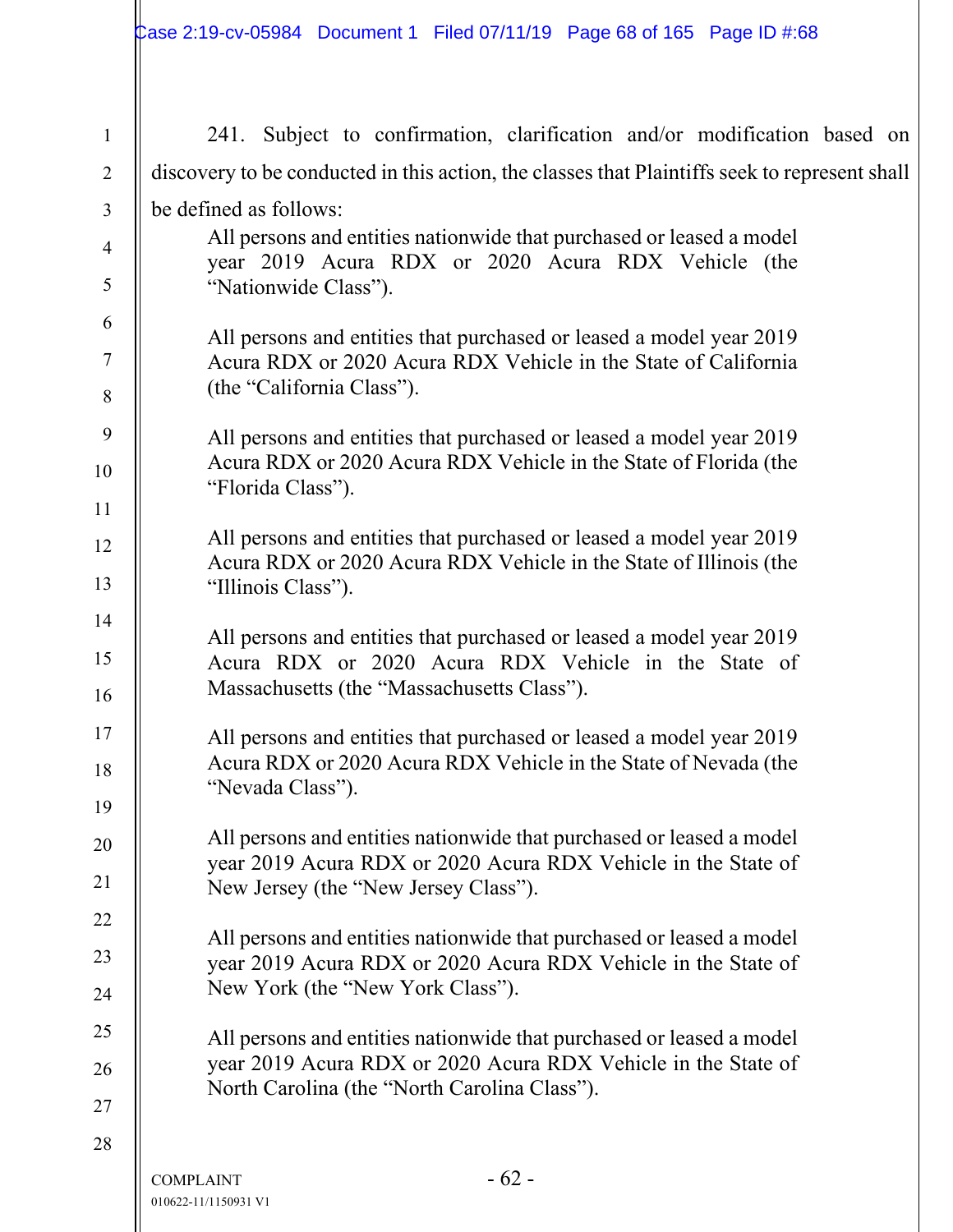All persons and entities nationwide that purchased or leased a model year 2019 Acura RDX or 2020 Acura RDX Vehicle in the State of Pennsylvania (the "Pennsylvania Class").

All persons and entities nationwide that purchased or leased a model year 2019 Acura RDX or 2020 Acura RDX Vehicle in the State of Tennessee (the "Tennessee Class").

All persons and entities nationwide that purchased or leased a model year 2019 Acura RDX or 2020 Acura RDX Vehicle in the State of Texas (the "Texas Class").

All persons and entities nationwide that purchased or leased a model year 2019 Acura RDX or 2020 Acura RDX Vehicle in the State of Virginia (the "Virginia Class").

242. Excluded from the Class are: (1) Defendant, any entity in which Defendant has a controlling interest, and its legal representatives, officers, directors, employees, assigns and successors; (2) the Judge to whom this case is assigned and any member of the Judge's staff or immediate family; and (3) Class Counsel.

243. Plaintiffs seek only damages and injunctive relief on behalf of themselves and the Class members. Plaintiffs disclaim any intent or right to seek any recovery in this action for personal injuries, wrongful death, or emotional distress suffered by Plaintiffs and/or the Class members.

244. While the exact number of Class members is unknown to Plaintiffs at this time and can only be determined by appropriate discovery, membership in the Class is ascertainable based upon the records maintained by Honda and governmental officials. Upon information and belief, Honda has sold and leased over 100,000 defective Vehicles nationwide during the relevant time period, all of which have the defective infotainment systems at issue. Therefore, the Class members are so numerous that individual joinder of all Class members is impracticable under Fed. R. Civ. P. 23(a)(1).

245. Common questions of law and fact exist as to all Class members. These common legal and factual questions include:

1

2

3

4

5

6

7

8

9

10

11

12

13

14

15

16

17

18

19

20

21

22

23

24

25

26

27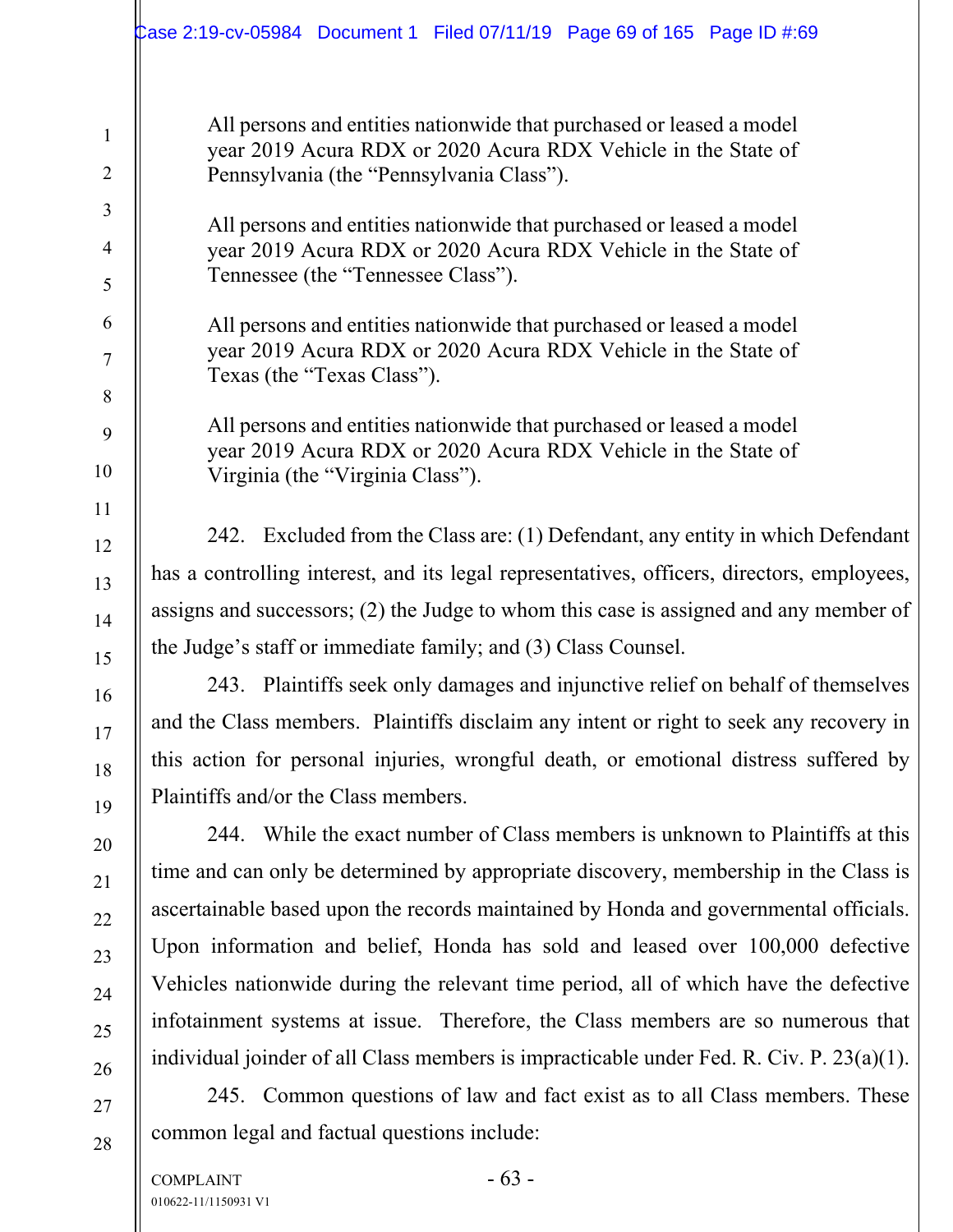|                                |     | Case 2:19-cv-05984 Document 1 Filed 07/11/19 Page 70 of 165 Page ID #:70                                                                                                                                                  |
|--------------------------------|-----|---------------------------------------------------------------------------------------------------------------------------------------------------------------------------------------------------------------------------|
| $\mathbf{1}$<br>$\overline{2}$ | (a) | whether each defective Vehicle was sold or leased with a defective<br>infotainment system;                                                                                                                                |
| $\overline{3}$                 | (b) | whether Defendant's express warranty covers the defect;                                                                                                                                                                   |
| $\overline{4}$                 | (c) | whether Defendant breached express warranties made to the Class<br>members;                                                                                                                                               |
| 5<br>6                         | (d) | whether Defendant breached implied warranties made to the Class<br>members;                                                                                                                                               |
| $\tau$                         | (e) | whether Defendant replaced defective parts with defective parts;                                                                                                                                                          |
| 8<br>9                         | (f) | whether Defendant knew about the defect and, if so, how long Defendant<br>has known about the defect;                                                                                                                     |
| 10<br>11                       | (g) | whether Defendant concealed the defect;                                                                                                                                                                                   |
| 12                             | (h) | whether Defendant's conduct violates consumer protection statutes,<br>warranty laws, and other laws asserted herein;                                                                                                      |
| 13<br>14<br>15                 | (i) | whether the Class members have suffered damages as a result of the<br>conduct alleged herein, and if so, the measure of such damages, including<br>diminution of value and deprivation of the benefit of the bargain; and |
| 16                             | (j) | whether the Class members are entitled to injunctive relief.                                                                                                                                                              |
| 17<br>18                       |     | 246. Plaintiffs' claims are typical of the claims of the Class members whom they<br>seek to represent under Fed. R. Civ. P. $23(a)(3)$ because Plaintiffs and each Class                                                  |
| 19                             |     | member have a defective Vehicle with the same defective infotainment system.                                                                                                                                              |
| 20                             |     | 247. Plaintiffs will fairly and adequately represent and protect the interests of                                                                                                                                         |
| 21<br>22                       |     | the Class members as required by Fed. R. Civ. P. $23(a)(4)$ . Plaintiffs are adequate                                                                                                                                     |
| 23                             |     | representatives because their interests do not conflict with the interests of the Class                                                                                                                                   |
| 24                             |     | members. Further, Plaintiffs have retained counsel competent and experienced in                                                                                                                                           |
| 25                             |     | complex class action litigation, including automotive defect class action litigation, and                                                                                                                                 |
| 26                             |     | Plaintiffs intend to prosecute this action vigorously. Therefore, the interests of the Class                                                                                                                              |
| 27                             |     | members will be fairly and adequately protected.                                                                                                                                                                          |
| 28                             |     |                                                                                                                                                                                                                           |

 $COMPLAINT - 64 -$ 010622-11/1150931 V1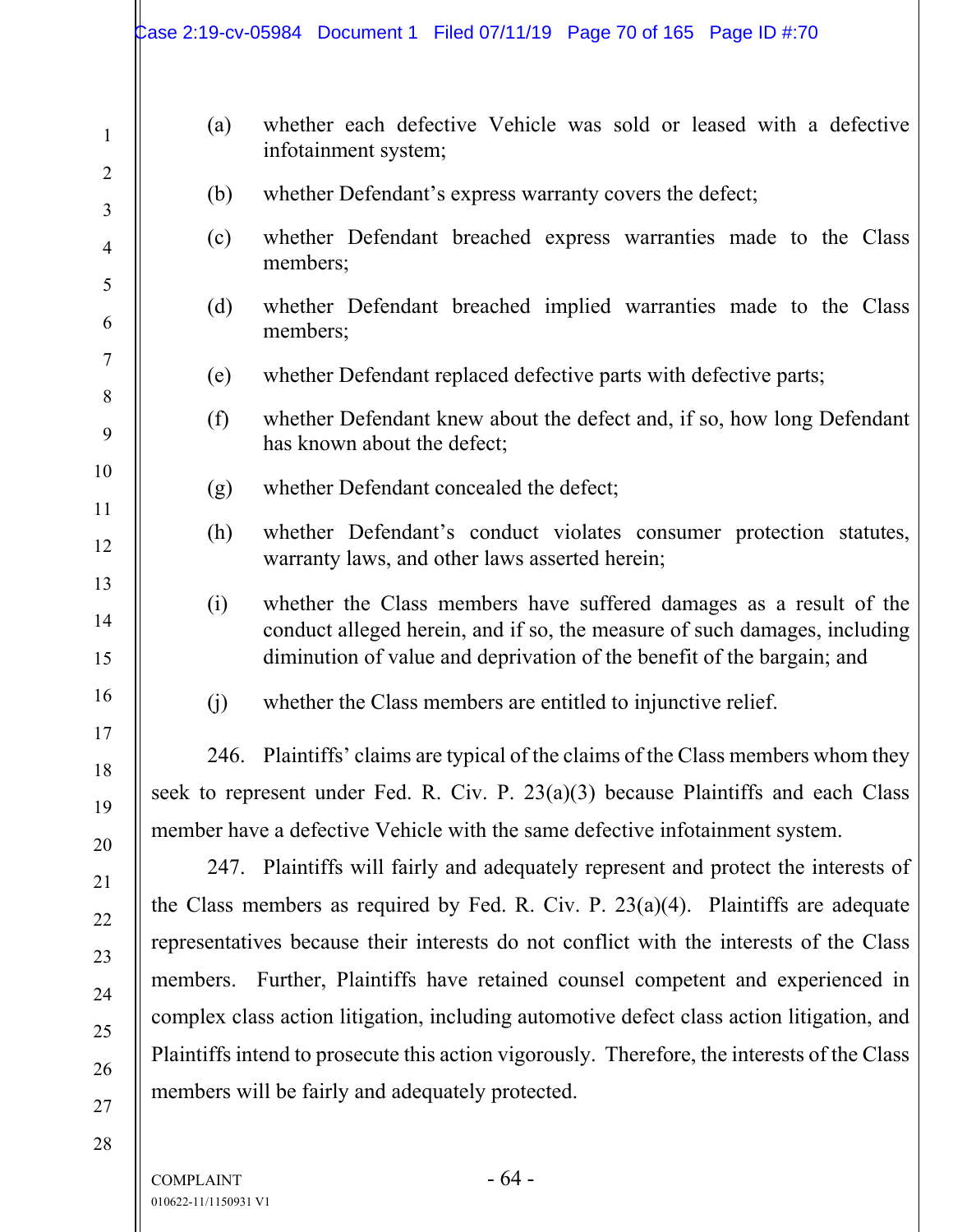248. A class action is appropriate under Fed. R. Civ. P. 23(b)(3) because questions of law or fact common to Class members predominate over any questions affecting only individual members, and a class action is superior to any other available means for fairly and efficiently adjudicating the controversy. In this regard, the Class members' interests in individually controlling the prosecution of separate actions is low given the magnitude, burden, and expense of individual prosecutions against large corporations such as Defendant. Further, neither Plaintiffs nor their counsel are aware of any on-going litigation concerning this controversy already begun by any of the Class members. It is desirable to concentrate this litigation in this forum to avoid burdening the courts with individual lawsuits. Individualized litigation presents a potential for inconsistent or contradictory results and also increases the delay and expense to all parties and the court system presented by the legal and factual issues of this case. By contrast, the class action procedure here will have no management difficulties. Defendant's records and the records available publicly will easily identify the Class members. This defect is common to all defective Vehicles; therefore, the same common documents and testimony will be used to prove Plaintiffs' claims as well as the claims of the Class members. Finally, proceeding as a class action provides the benefits of single adjudication, economies of scale, and comprehensive supervision by a single court

249. A class action is appropriate under Fed. R. Civ. P. 23(b)(2) because, as stated above, Honda has acted or refused to act on grounds that apply generally to the Class members, so that final injunctive relief or corresponding declaratory relief is appropriate as to all Class members.

#### **VII. CLAIMS**

**A. Claims Brought on Behalf of the Nationwide Class** 

**COUNT I BREACH OF EXPRESS WARRANTY-MAGNUSON-MOSS WARRANTY ACT (15 U.S.C. §§ 2301,** *ET SEQ.***)** 

 $COMPLANT$  - 65 -010622-11/1150931 V1

1

2

3

4

5

6

7

8

9

10

11

12

13

14

15

16

17

18

19

20

21

22

23

24

25

26

27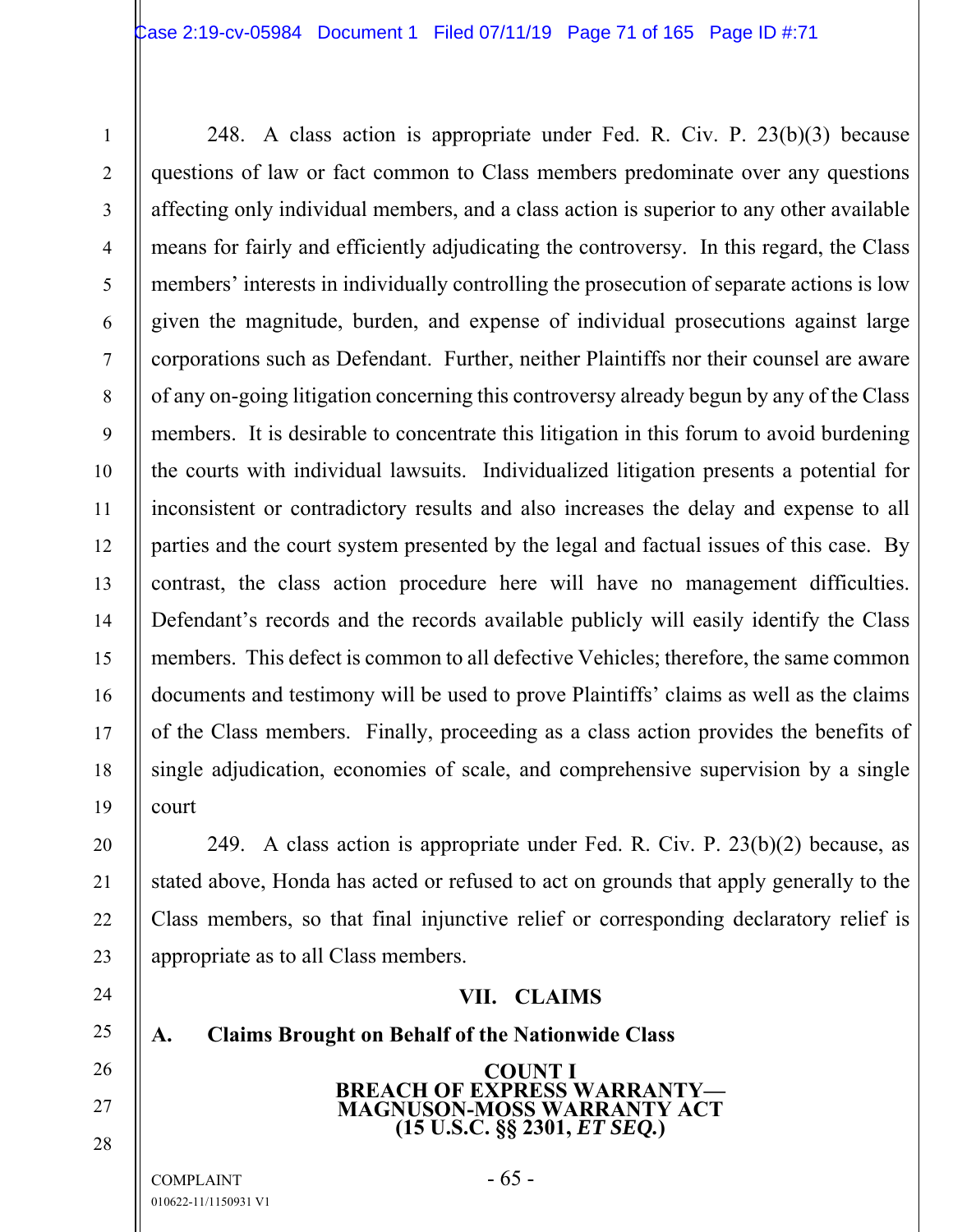Case 2:19-cv-05984 Document 1 Filed 07/11/19 Page 72 of 165 Page ID #:72

250. Plaintiffs repeat and incorporate the allegations set forth above as if fully alleged herein.

251. The defective Vehicles are consumer products as defined in 15 U.S.C.  $§$  2301(1)

252. Plaintiffs and Class members are consumers as defined in 15 U.S.C. § 2301(3).

253. Honda is a supplier and warrantor as defined in 15 U.S.C. §§ 2301(4) and (5).

254. Honda provided Plaintiffs and Class members "written warranties" within the meaning of 15 U.S.C. § 2301(6).

255. 15 U.S.C. § 2310(d)(1)(A) and/or § 2310(d)(3)(C) is satisfied because Plaintiffs properly invoke jurisdiction under the Class Action Fairness Act ("CAFA").

256. In the course of selling the defective Vehicles, Defendant expressly warranted in its New Vehicle Limited Warranty that it "will repair or replace any part that is defective in material or workmanship under normal use" and that "all repairs/replacements made under this warranty are free of charge."

257. Upon information and belief, Defendant's standard warranty language is identical for all defective Vehicles sold nationwide.

258. Defendant did not provide at the time of sale, and has not provided since then, Vehicles conforming to its express warranties.

259. Defendant breached and continues to breach express warranties because the defective infotainment systems were present in the defective Vehicles at the time of sale.

260. Defendant breached and continues to breach express warranties because Defendant did not (and does not) cover the full expenses associated with repairing and/or replacing the defective infotainment systems in Plaintiffs' and the Class members' defective Vehicles.

28

1

2

3

4

5

6

7

8

9

10

11

12

13

14

15

16

17

18

19

20

21

22

23

24

25

26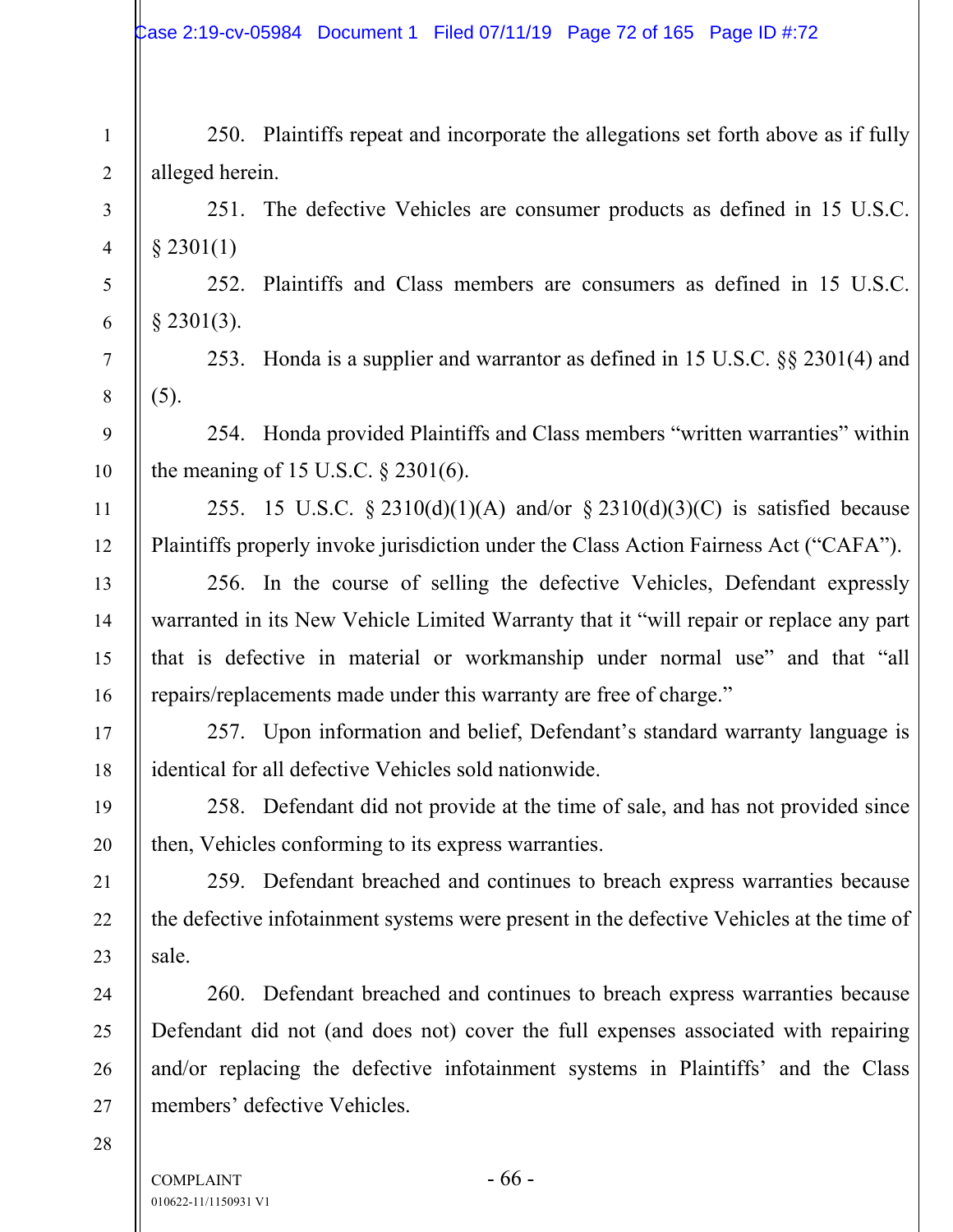261. Plaintiffs have attempted to have their Vehicles repaired under the warranty. Defendant breached and continues to breach express warranties because it merely replaces the defective components with additional defective components and is unable to successfully repair the defects in Plaintiffs' and the Class members' defective Vehicles, despite having had reasonable opportunities to do so. As such, the express warranties fail their essential purpose.

262. Defendant's refusal to provide an adequate repair or replacement violates 15 U.S.C. § 2304.

263. Despite the fact that the Vehicles' infotainment systems continue to fail despite being "repaired," Defendant continues to replace the defective parts with identical or substantially similar defective parts. Thus, the defect is inherent and permanent in nature.

264. Defendant fraudulently concealed material information from Plaintiffs and the Class regarding the existence and extent of the defects. Defendant also fraudulently concealed the material fact that the replacement components were defective. Therefore, any limitations imposed by Defendant as to the scope of its obligations under the express warranties to repair and replace defective parts and/or any disclaimers in the written warranties prepared by Defendant that purport to preclude recovery by Plaintiffs or the Class members are unconscionable, both substantively and procedurally, and are unenforceable as a matter of law.

265. Any such limitations or exclusions have been imposed unilaterally by Defendant via adhesive, "take it or leave it" contracts with no ability by Plaintiffs or the Class members to negotiate the substance or coverage of the warranties, and Plaintiffs and the Class members did not have any meaningful choices of reasonably available alternative sources of supply of suitable Vehicles free of the above unconscionable conditions.

27 28

1

2

3

4

5

6

7

8

9

10

11

12

13

14

15

16

17

18

19

20

21

22

23

24

25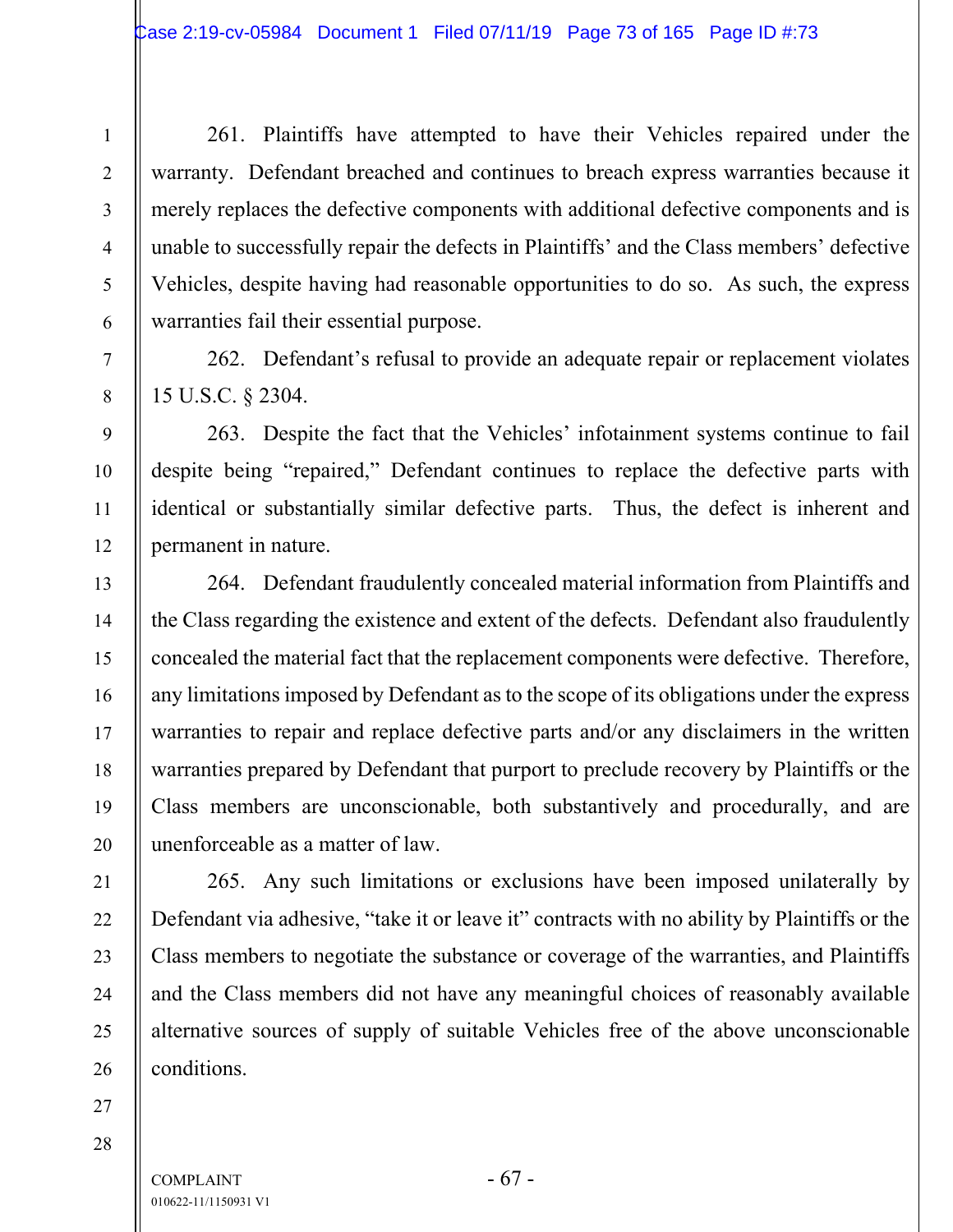266. Furthermore, Defendant's express warranty fails in its essential purpose because the contractual remedy is insufficient to make Plaintiffs and the Class members whole and because Defendant has failed and/or refused to adequately provide the promised remedies within a reasonable time.

267. Also, as alleged herein, at the time that Defendant warranted and sold the Vehicles, it knew that the Vehicles were inherently defective, and Defendant wrongfully and fraudulently misrepresented and/or concealed material facts regarding the Vehicles. Plaintiffs and the Class members were therefore induced to purchase the Vehicles under false and/or fraudulent pretenses.

268. Further, the enforcement under these circumstances of any limitations whatsoever on the recovery of incidental and/or consequential damages is barred because any such limitations work to reallocate the risks between the parties in an unconscionable and objectively unreasonable manner, and result in overly harsh or onesided results that shock the conscience, especially in light of the fact that Defendant simply placed defective components in the Vehicles when those Vehicles are brought in for repairs.

269. Moreover, many of the damages flowing from the Vehicles cannot be resolved by the limited remedies contained in the express warranty as those incidental and consequential damages have already been suffered due to Defendant's fraudulent conduct as alleged herein and due to their failure to provide such limited remedy within a reasonable time. Therefore, any limitation on Plaintiffs' and the Class members' remedies would cause the available remedy to be insufficient to make them whole.

270. Defendant was previously provided notice of the defects in the Vehicles by numerous customer complaints, letters, emails, and other communications from Class members, dealers, and other repair facilities.

271. Plaintiffs and the Class members have suffered damages directly and proximately caused by Defendant's breach of the express warranty and are entitled to

 $COMPLANT$  - 68 -010622-11/1150931 V1

1

2

3

4

5

6

7

8

9

10

11

12

13

14

15

16

17

18

19

20

21

22

23

24

25

26

27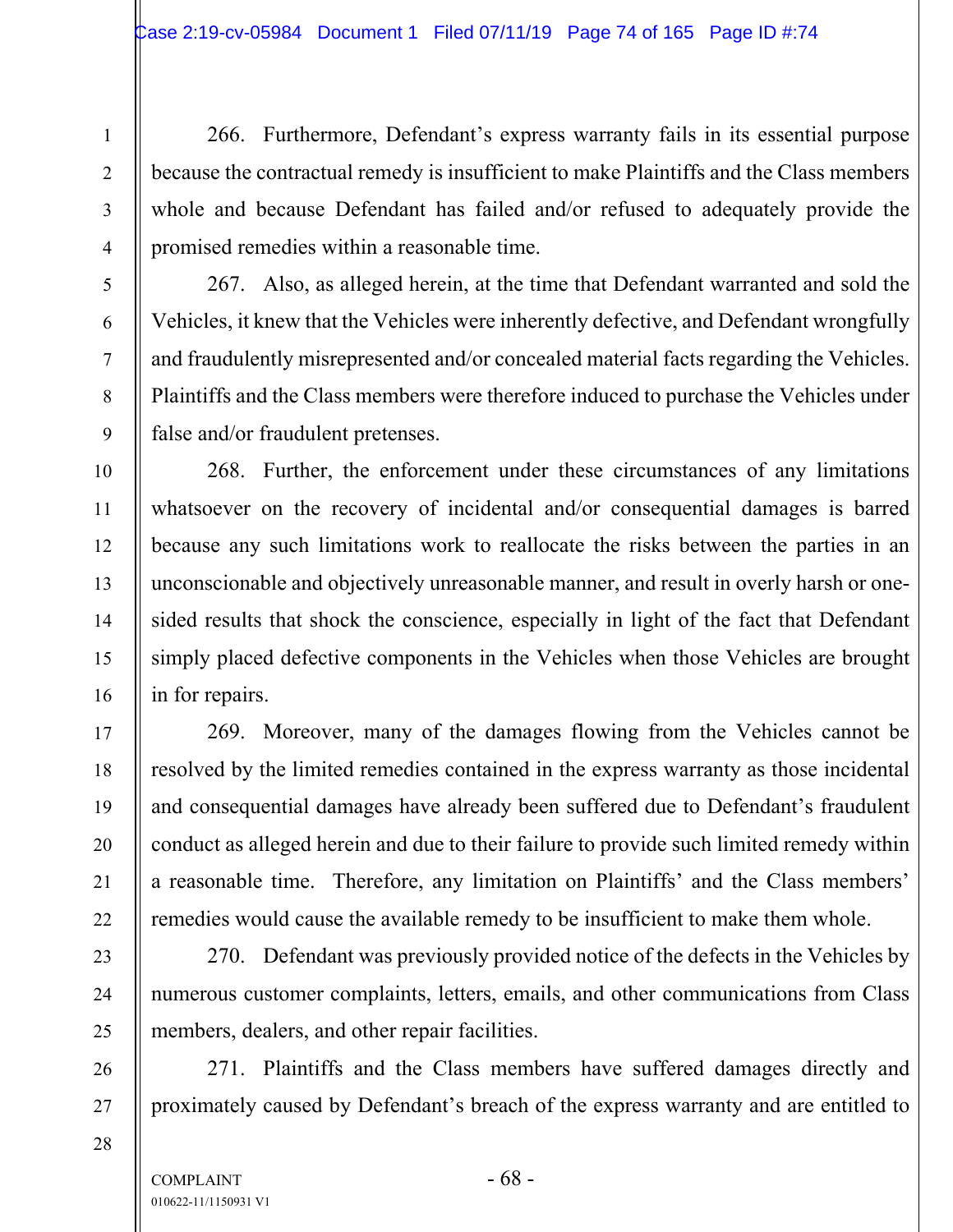recover damages including, but not limited to, out of pocket expenses and diminution of value.

#### **COUNT II BREACH OF IMPLIED WARRANTY-MAGNUSON-MOSS WARRANTY ACT (15 U.S.C. §§ 2301,** *ET SEQ.***)**

272. Plaintiffs re-allege and incorporate each and every allegation set forth above as if fully written herein

273. Plaintiffs bring this claim on behalf of the Nationwide Class.

274. The Vehicles are "consumer products" within the meaning of 15 U.S.C. § 2301.

275. Plaintiffs and members of the Class are "consumers" within the meaning of 15 U.S.C. § 2301 because they are persons entitled under applicable state law to enforce against the warrantor the obligations of its express and implied warranties.

276. Defendant is a "supplier" of consumer products to consumers and a "warrantor" within the meaning of 15 U.S.C. § 2301.

277. 15 U.S.C.  $\S 2310(d)(1)(A)$  and/or  $\S 2310(d)(3)(C)$  is satisfied because Plaintiffs properly invoke jurisdiction under the Class Action Fairness Act ("CAFA").

278. Section 2310(d)(1) of Chapter 15 of the United States Code provides a cause of action for any consumer who is damaged by the failure of a warrantor to comply with a written or implied warranty.

279. Defendant made written and implied warranties regarding the Vehicles to Plaintiffs and Class members within the meaning of 15 U.S.C. § 2301. Defendant provided Plaintiffs and other Class members an implied warranty of merchantability within the meaning of the Magnuson-Moss Warranty Act, 15 U.S.C. § 2301(7).

280. Defendant breached the implied warranty of merchantability because the Vehicles were not fit for the ordinary purpose for which such goods are used. As described throughout the Complaint, the Vehicles contain defects which render them

1

2

3

4

5

6

7

8

9

10

11

12

13

14

15

16

17

18

19

20

21

22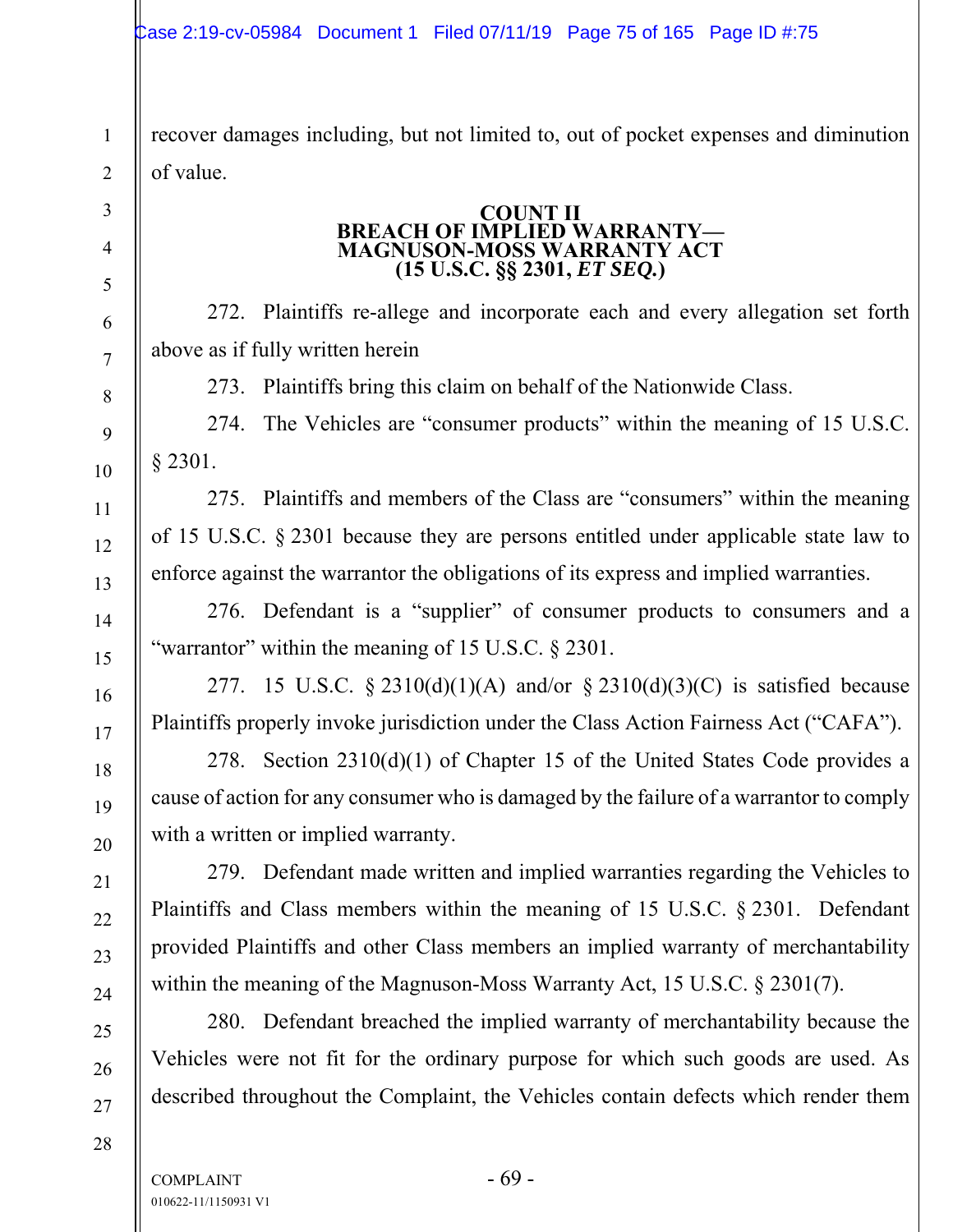unsafe, inconvenient, and imperfect such that Plaintiffs and Class members would not have purchased the Vehicles had they known of the defects.

281. Pursuant to 15 U.S.C.  $\S$  2310(e), Plaintiffs are entitled to bring this class action and are not required to give Defendant notice and an opportunity to cure until such time as the Court determines the representative capacity of Plaintiffs pursuant to Rule 23 of the Federal Rules of Civil Procedure.

282. Plaintiffs, individually and on behalf of the other Class members, seek all damages permitted by law, including diminution in value of their Vehicles, in an amount to be proven at trial.

283. In addition, pursuant to 15 U.S.C. § 2310(d)(2), Plaintiffs and the other Class members are entitled to recover a sum equal to the aggregate amount of costs and expenses (including attorneys' fees based on actual time expended) determined by the Court to have reasonably been incurred by Plaintiffs and the other Class members in connection with the commencement and prosecution of this action.

284. Further, Plaintiffs and the Class are also entitled to equitable relief under 15 U.S.C. § 2310(d)(1) and damages as a result of Defendant's violation of its written and/or implied warranties.

#### **COUNT III VIOLATIONS OF THE CALIFORNIA CONSUMER LEGAL REMEDIES ACT (CAL. CIV. CODE § 1750,** *ET SEQ***.)**

285. Plaintiffs incorporate by reference all preceding allegations as though fully set forth herein.

286. Plaintiffs bring this claim as part of the Nationwide Class.

287. California's Consumers Legal Remedies Act ("CLRA"), Cal. Civ. Code § 1750, *et seq*., proscribes "unfair methods of competition and unfair or deceptive acts or practices undertaken by any person in a transaction intended to result or which results in the sale or lease of goods or services to any consumer."

28

1

2

3

4

5

6

7

8

9

10

11

12

13

14

15

16

17

18

19

20

21

22

23

24

25

26

27

288. The Vehicles are "goods" as defined in Cal. Civ. Code § 1761(a).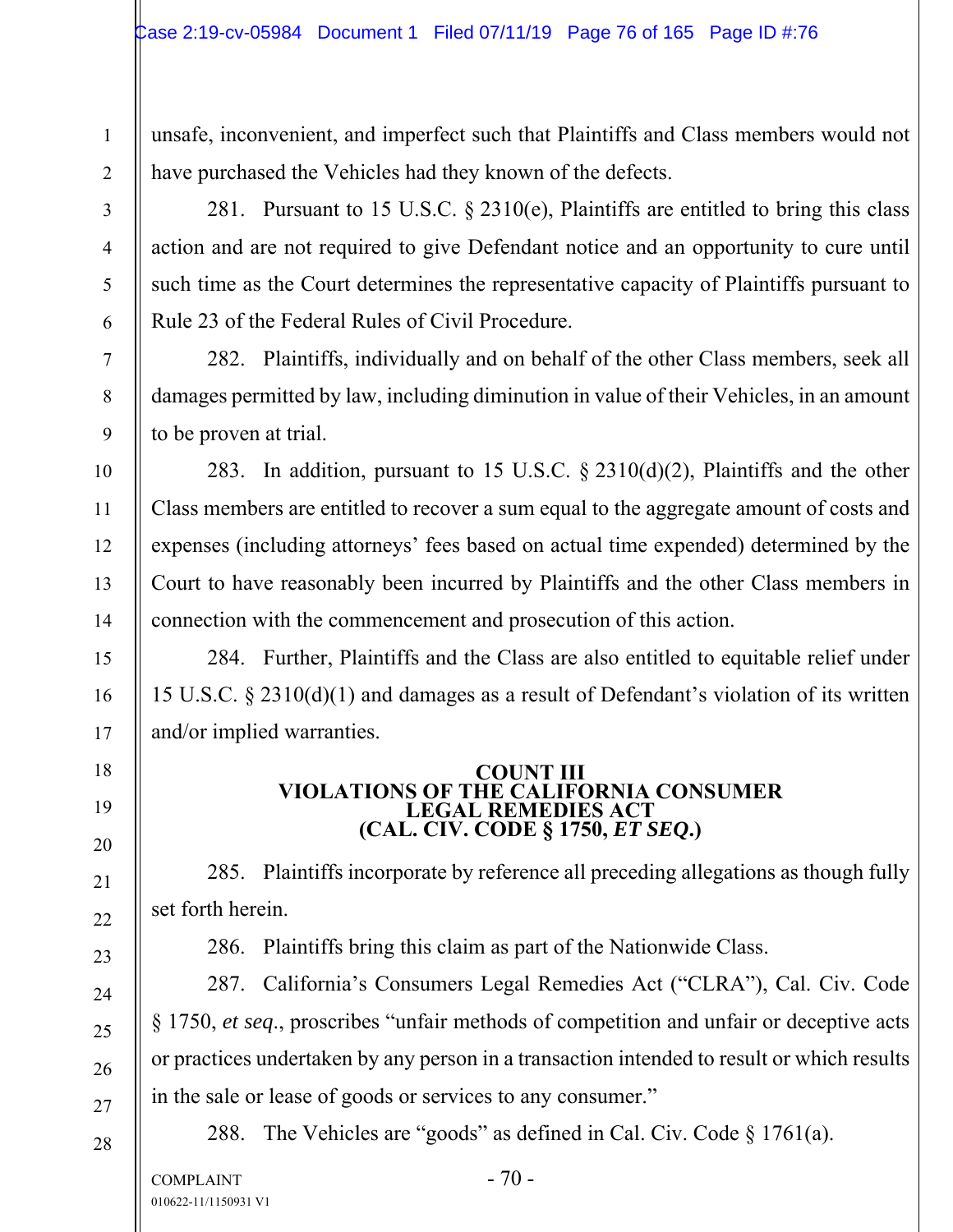289. Plaintiffs and the other Class members are "consumers" as defined in Cal. Civ. Code § 1761(d), and Plaintiffs, the other Class members, and Honda are "persons" as defined in Cal. Civ. Code § 1761(c).

290. As alleged herein, Honda made misleading representations and omissions concerning the benefits, performance, and safety of the Vehicles, including the infotainment system.

291. In purchasing or leasing the Vehicles, Plaintiffs and other Class members were deceived by Honda's failure to disclose its knowledge of the defect in its infotainment system.

292. Honda's conduct as described herein was and is in violation of the CLRA. Honda's conduct violates at least the following enumerated CLRA provisions:

- i. Cal. Civ. Code § 1770(a)(5): Representing that goods have sponsorship, approval, characteristics, uses, benefits, or quantities that they do not have.
	- ii. Cal Civ. Code  $\S 1770(a)(7)$ : Representing that goods are of a particular standard, quality, or grade if they are of another.
	- iii. Cal. Civ. Code § 1770(a)(9): Advertising goods with intent not to sell them as advertised.

iv. Cal Civ. Code § 1770(a)(16): Representing that goods have been supplied in accordance with a previous representation when they have not.

293. Honda intentionally and knowingly misrepresented and omitted material facts regarding the Vehicles, specifically regarding the infotainment system, with an intent to mislead Plaintiffs and Class members.

294. In purchasing or leasing the Vehicles, Plaintiffs and other Class members were deceived by Honda's failure to disclose its knowledge of the defect in its infotainment system.

28

1

2

3

4

5

6

7

8

9

10

11

12

13

14

15

16

17

18

19

20

21

22

23

24

25

26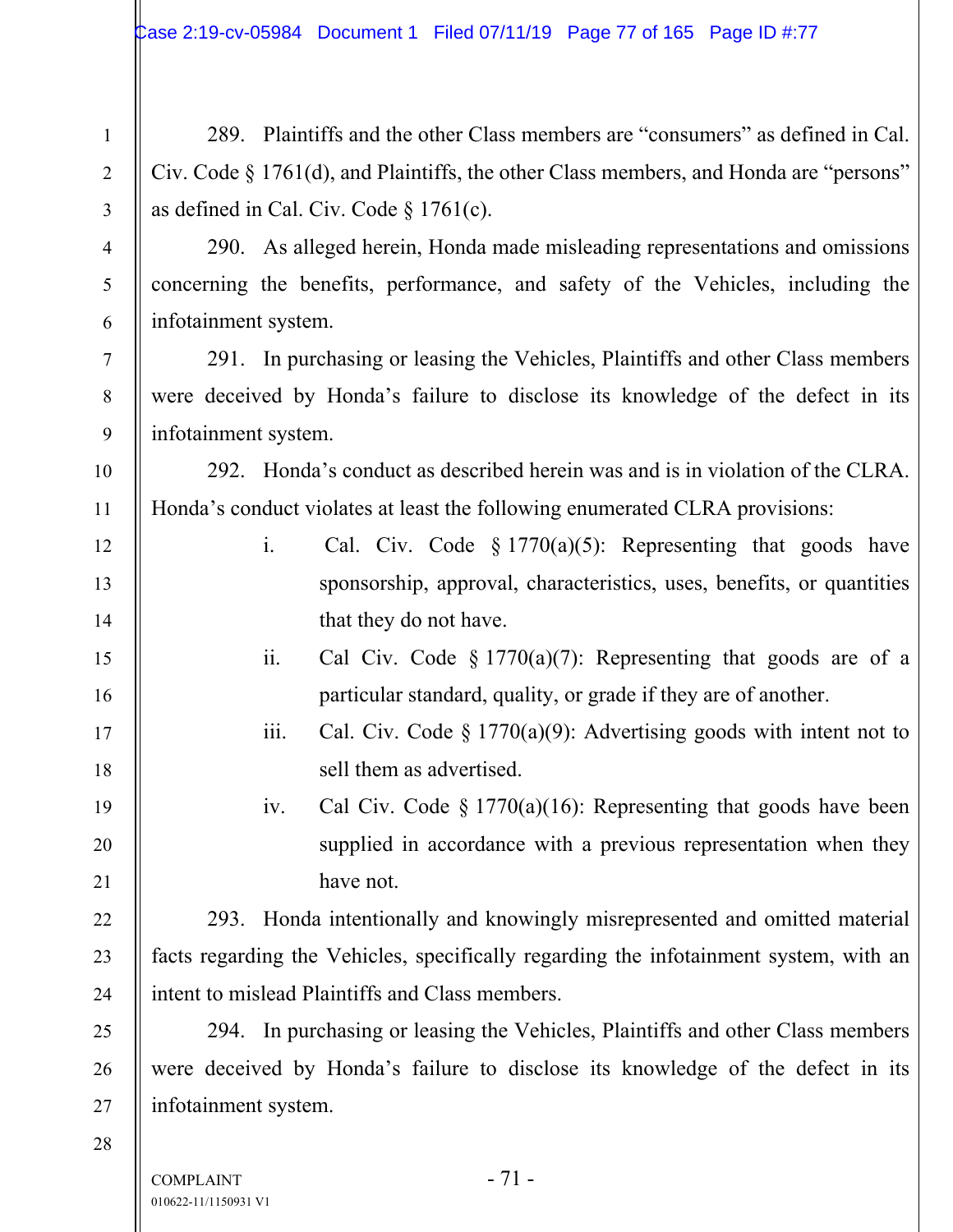295. Plaintiffs and other Class members had no way of knowing Honda's representations were false, misleading, and incomplete or knowing the true nature of the infotainment system.

296. As alleged herein, Honda engaged in a pattern of deception and public silence in the face of a known defect with its infotainment system. Plaintiffs and other Class members did not, and could not, unravel Honda's deception on their own.

1

2

3

4

5

6

7

8

9

10

11

12

13

14

15

16

17

18

19

20

21

22

23

24

25

26

297. Honda knew or should have known its conduct violated the CLRA.

298. Honda owed Plaintiffs and the Class members a duty to disclose the truth about its faulty infotainment system because the defect created a safety hazard and Honda:

- i. Possessed exclusive knowledge of the defect in the infotainment system,
	- ii. Intentionally concealed the foregoing from Plaintiffs and Class members; and/or
	- iii. Made incomplete representations in advertisements and on its website, failing to warn the public or to publicly admit that the infotainment system was defective.

299. Honda had a duty to disclose that the infotainment system in the Vehicles was fundamentally flawed as described herein, because the defect created a safety hazard, and Plaintiffs and the other Class members relied on Honda's material misrepresentations and omissions regarding the features of the Vehicles and infotainment system.

300. Honda's conduct proximately caused injuries to Plaintiffs and the other Class members that purchased the Vehicles and suffered harm as alleged herein.

301. Plaintiffs and the other Class members were injured and suffered ascertainable loss, injury-in-fact, and/or actual damage as a proximate result of Honda's

28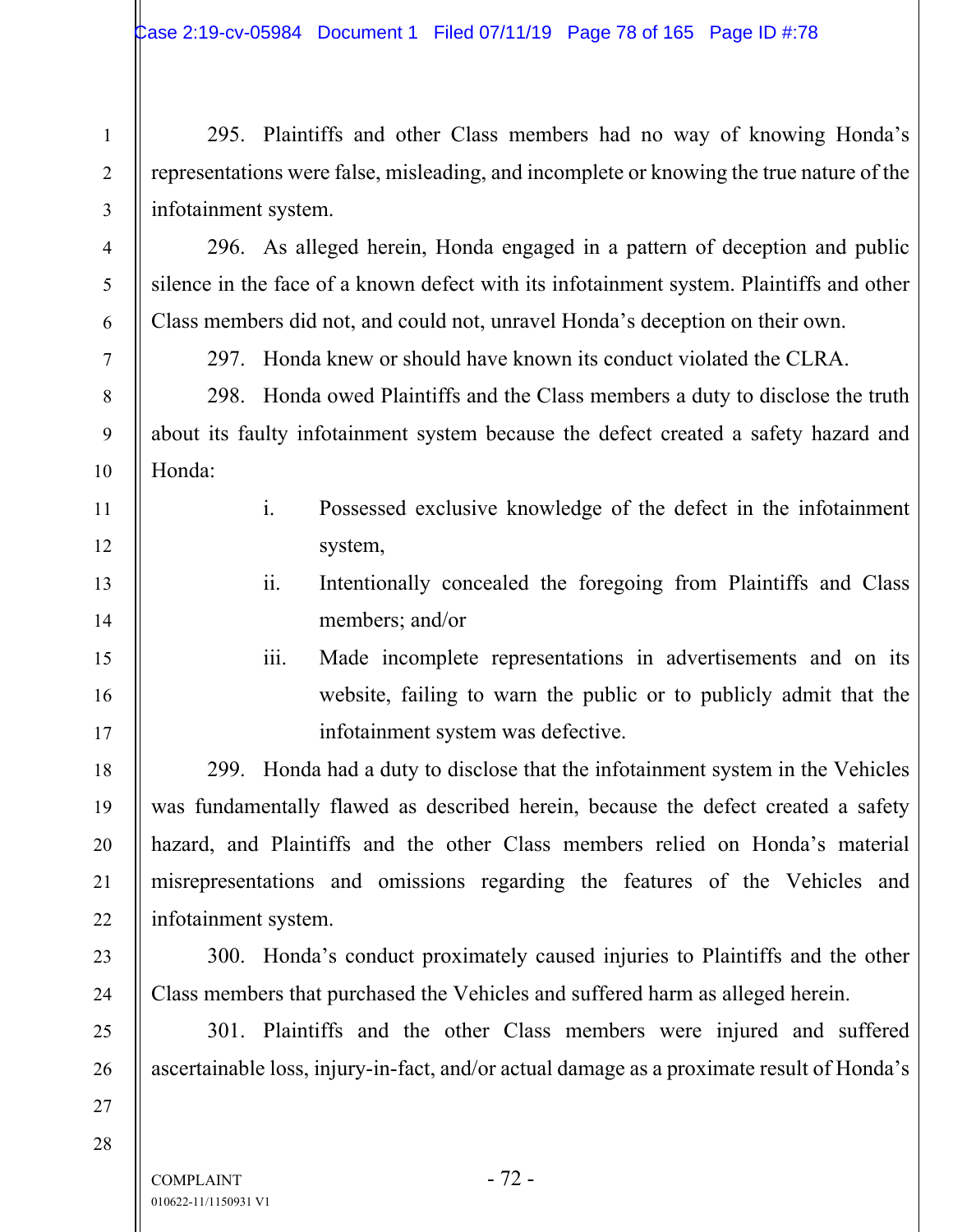conduct in that Plaintiffs and the other Class members incurred costs, including overpaying for their Vehicles that have suffered a diminution in value.

302. Honda's violations cause continuing injuries to Plaintiffs and other Class members.

303. Honda's unlawful acts and practices complained of herein affect the public interest.

304. Honda knew of the defective design and/or manufacture of the infotainment system, and that the Vehicles were materially compromised by such defects.

305. The facts concealed and omitted by Honda from Plaintiffs and other Class members are material in that a reasonable consumer would have considered them to be important in deciding whether to purchase an Acura vehicle or pay a lower price. Had Plaintiffs and the other Class members known about the defective nature of the Vehicles, they would not have purchased the Vehicles or would not have paid the prices they paid.

306. Plaintiffs' and the other Class members' injuries were proximately caused by Honda's unlawful and deceptive business practices.

307. Pursuant to Cal. Civ. Code § 1780(a), Plaintiffs seek an order enjoining Honda from engaging in the methods, acts, or practices alleged herein, including further concealment of the defect in the infotainment system.

308. Plaintiffs sent out a notice letter on July 10, 2019.

309. Pursuant to Cal. Civ. Code § 1782, if Defendant does not rectify its conduct within 30 days, Plaintiffs intend to amend this Complaint to add claims under the Cal. Civ. Code for:

1

2

3

4

5

6

7

8

9

10

11

12

13

14

15

16

17

18

19

20

21

22

23

24

25

26

27

- i. Actual damages;
- ii. Restitution of money to Plaintiffs and Class members, and the general public;
- iii. Punitive damages;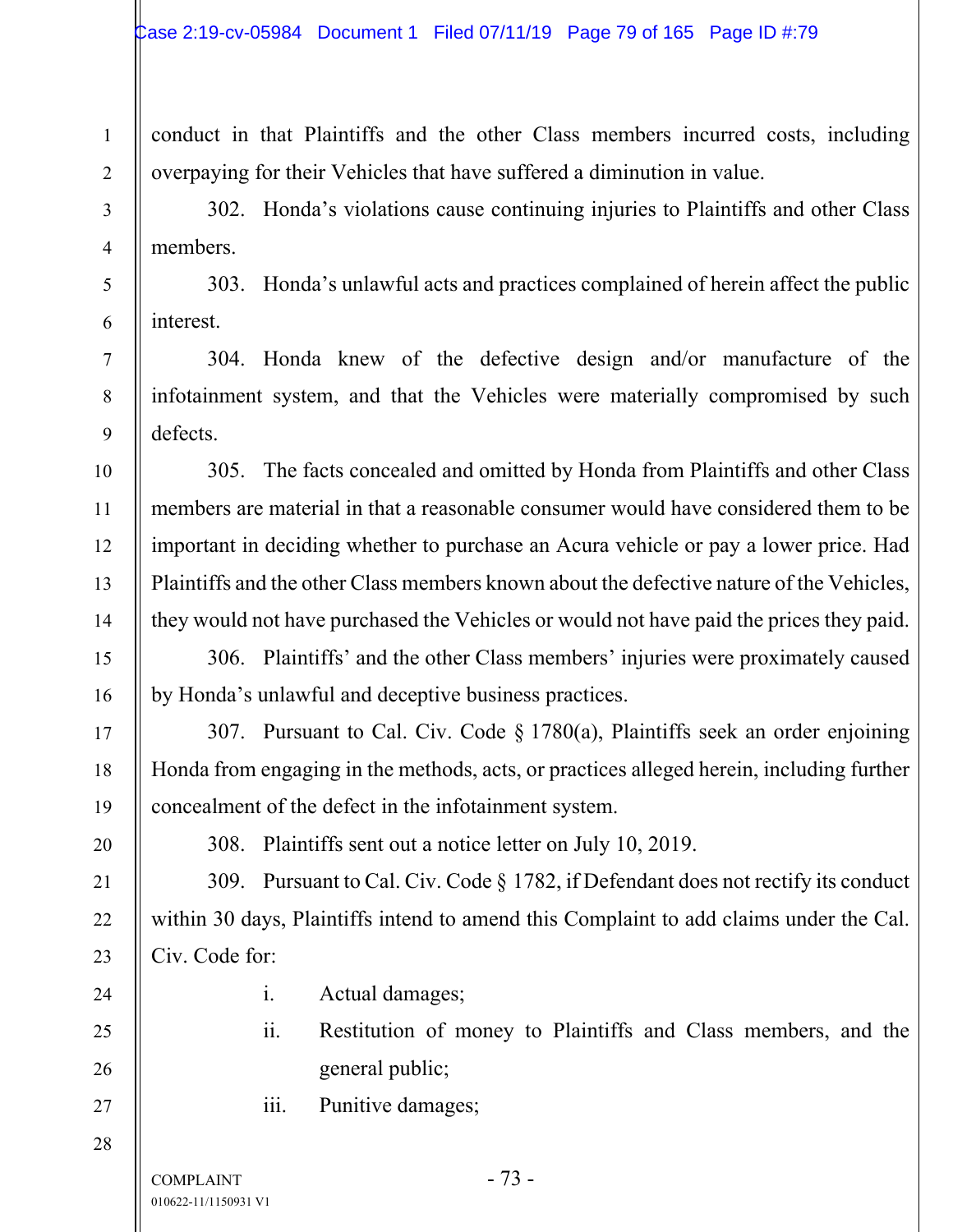| $\mathbf{1}$   |                                                                                                                          | An additional award of up to \$5,000 to each Plaintiffs and any Class<br>iv.          |  |  |  |
|----------------|--------------------------------------------------------------------------------------------------------------------------|---------------------------------------------------------------------------------------|--|--|--|
| $\overline{2}$ |                                                                                                                          | member who is a "senior citizen";                                                     |  |  |  |
| 3              |                                                                                                                          | Attorneys' fees and costs; and<br>V.                                                  |  |  |  |
| 4              |                                                                                                                          | Other relief that this Court deems proper.<br>vi.                                     |  |  |  |
| 5<br>6         | <b>COUNT IV</b><br><b>VIOLATIONS OF CALIFORNIA'S UNFAIR COMPETITION LAW</b><br>(CAL. BUS. & PROF. CODE § 17200, ET SEQ.) |                                                                                       |  |  |  |
| $\overline{7}$ |                                                                                                                          | 310. Plaintiffs incorporate by reference all preceding allegations as though fully    |  |  |  |
| 8              | set forth herein.                                                                                                        |                                                                                       |  |  |  |
| 9              | 311. Plaintiffs bring this claim on behalf of the Nationwide Class.                                                      |                                                                                       |  |  |  |
| 10             |                                                                                                                          | 312. California's Unfair Competition Law ("UCL"), Cal. Bus. & Prof. Code              |  |  |  |
| 11             | § 17200, et seq., proscribes acts of unfair competition, including "any unlawful, unfair                                 |                                                                                       |  |  |  |
| 12             | or fraudulent business act or practice and unfair, deceptive, untrue, or misleading                                      |                                                                                       |  |  |  |
| 13             | advertising."                                                                                                            |                                                                                       |  |  |  |
| 14             | 313. Honda's conduct, as described herein, was and is in violation of the UCL.                                           |                                                                                       |  |  |  |
| 15             | Honda's conduct violates the UCL in at least the following ways:                                                         |                                                                                       |  |  |  |
| 16             |                                                                                                                          | $\mathbf{i}$ .<br>By failing to disclose that the infotainment system in the Vehicles |  |  |  |
| 17             |                                                                                                                          | was defective;                                                                        |  |  |  |
| 18             |                                                                                                                          | By selling and leasing Vehicles that suffer from such defects;<br>11.                 |  |  |  |
| 19             |                                                                                                                          | iii.<br>By knowingly and intentionally concealing from Plaintiffs and the             |  |  |  |
| 20             |                                                                                                                          | other Class members that the infotainment system was defective;                       |  |  |  |
| 21             |                                                                                                                          | By marketing Vehicles as safe, convenient, and defect free, with<br>iv.               |  |  |  |
| 22             |                                                                                                                          | cutting edge technology, all while knowing of the defect related to                   |  |  |  |
| 23             |                                                                                                                          | the infotainment system; and                                                          |  |  |  |
| 24             |                                                                                                                          | By violating other California laws, including California consumer<br>V.               |  |  |  |
| 25             |                                                                                                                          | protection laws.                                                                      |  |  |  |
| 26             |                                                                                                                          |                                                                                       |  |  |  |
| 27             |                                                                                                                          |                                                                                       |  |  |  |
| 28             |                                                                                                                          |                                                                                       |  |  |  |
|                | <b>COMPLAINT</b><br>010622-11/1150931 V1                                                                                 | - 74 -                                                                                |  |  |  |

 $\mathsf{l}$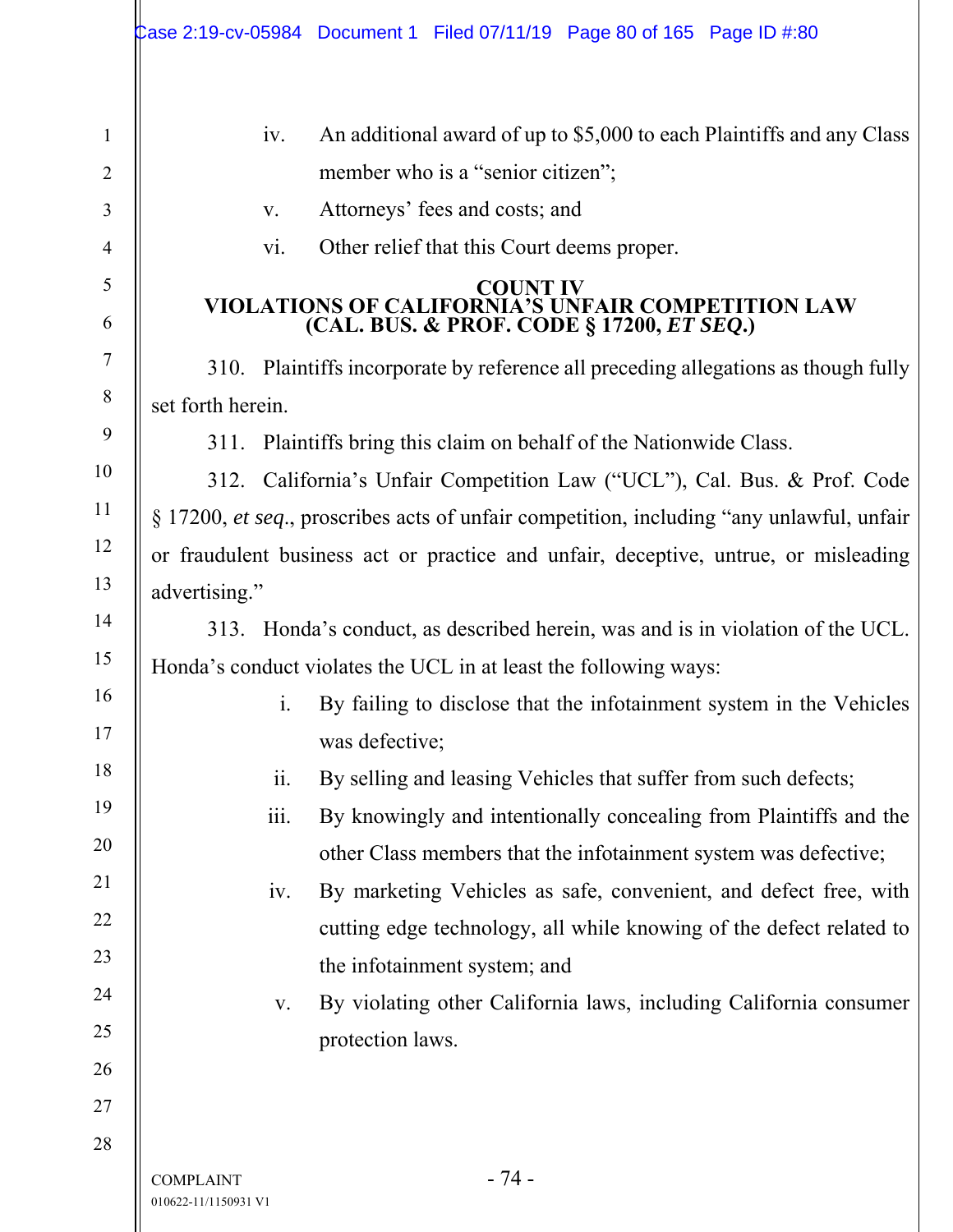314. Honda intentionally and knowingly misrepresented and omitted material facts regarding the Vehicles with intent to mislead Plaintiffs and the other Class members.

315. In purchasing or leasing the Vehicles, Plaintiffs and the other Class members were deceived by Honda's failure to disclose the defect related to the infotainment system.

316. Plaintiffs and the other Class members reasonably relied upon Honda's false misrepresentations and omissions. They had no way of knowing that Honda's representations were false, misleading, and incomplete. As alleged herein, Honda engaged in a pattern of deception and public silence in the face of a known defect with its infotainment system. Plaintiffs and the other Class members did not, and could not, unravel Honda's deception on their own.



1

2

3

4

5

6

7

8

9

10

11

12

14

15

16

17

18

19

20

21

22

23

24

25

26

317. Honda knew or should have known that its conduct violated the UCL.

318. Honda owed Plaintiffs and the other Class members a duty to disclose the truth about its infotainment system because the defect created a safety hazard and Honda:

- i. Possessed exclusive knowledge of the defect in the infotainment system;
	- ii. Intentionally concealed the foregoing from Plaintiffs and the other Class members; and/or
	- iii. Made incomplete representations by failing to warn the public or to publicly admit that the infotainment system was defective.

319. Honda had a duty to disclose that the infotainment system in the Vehicles was fundamentally flawed as described herein, because Plaintiffs and the other Class members relied on Honda's material misrepresentations and omissions.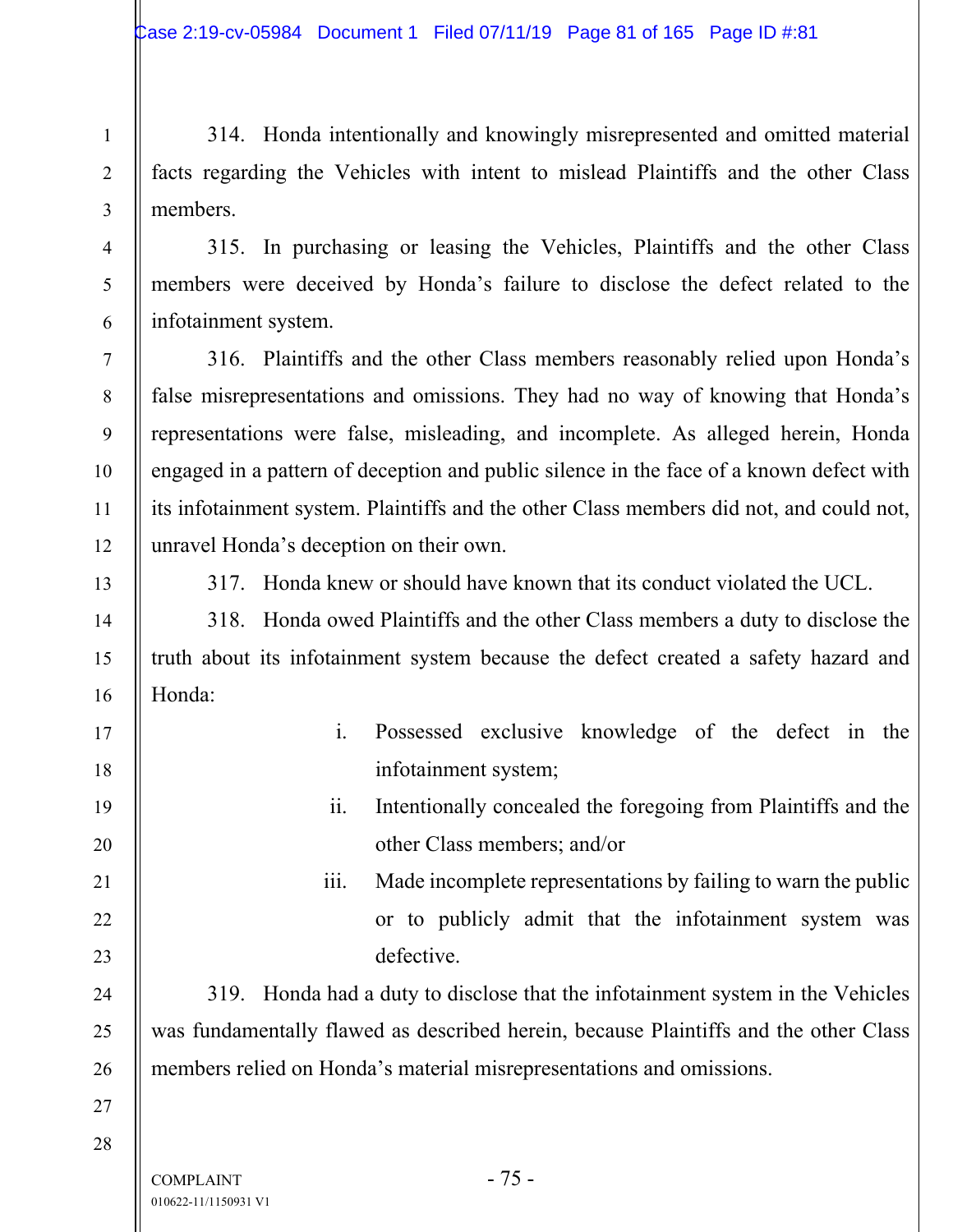320. Honda's conduct proximately caused injuries to Plaintiffs and the other Class members that purchased the Vehicles and suffered harm as alleged herein.

321. Plaintiffs and the other Class members were injured and suffered ascertainable loss, injury-in-fact, and/or actual damage as a proximate result of Honda's conduct in that Plaintiffs and the other Class members incurred costs, including overpaying for their Vehicles that have suffered a diminution in value.

322. Honda's violations cause continuing injuries to Plaintiffs and Class members.

323. Honda's unlawful acts and practices complained of herein affect the public interest.

324. Honda's misrepresentations and omissions alleged herein caused Plaintiffs and the other Class members to make their purchases of their Vehicles. Absent those misrepresentations and omissions, Plaintiffs and the other Class members would not have purchased these Vehicles, would not have purchased these Vehicles at the prices they paid, and/or would have purchased less expensive alternative vehicles that did not contain defective infotainment systems that failed to live up to industry standards.

325. Accordingly, Plaintiffs and the other Class members have suffered injuryin-fact, including lost money or property, as a result of Honda's misrepresentations and omissions.

326. Plaintiffs request that this Court enter such orders or judgments as may be necessary to restore to Plaintiffs and Class members any money it acquired by unfair competition, including restitution and/or restitutionary disgorgement, as provided in Cal. Bus. & Prof. Code § 17203 and Cal. Civ. Code § 3345; and for such other relief as may be appropriate.

## **COUNT V FRAUD BY CONCEALMENT (BASED ON CALIFORNIA LAW)**

 $COMPLANT$  - 76 -010622-11/1150931 V1

1

2

3

4

5

6

7

8

9

10

11

12

13

14

15

16

17

18

19

20

21

22

23

24

25

26

27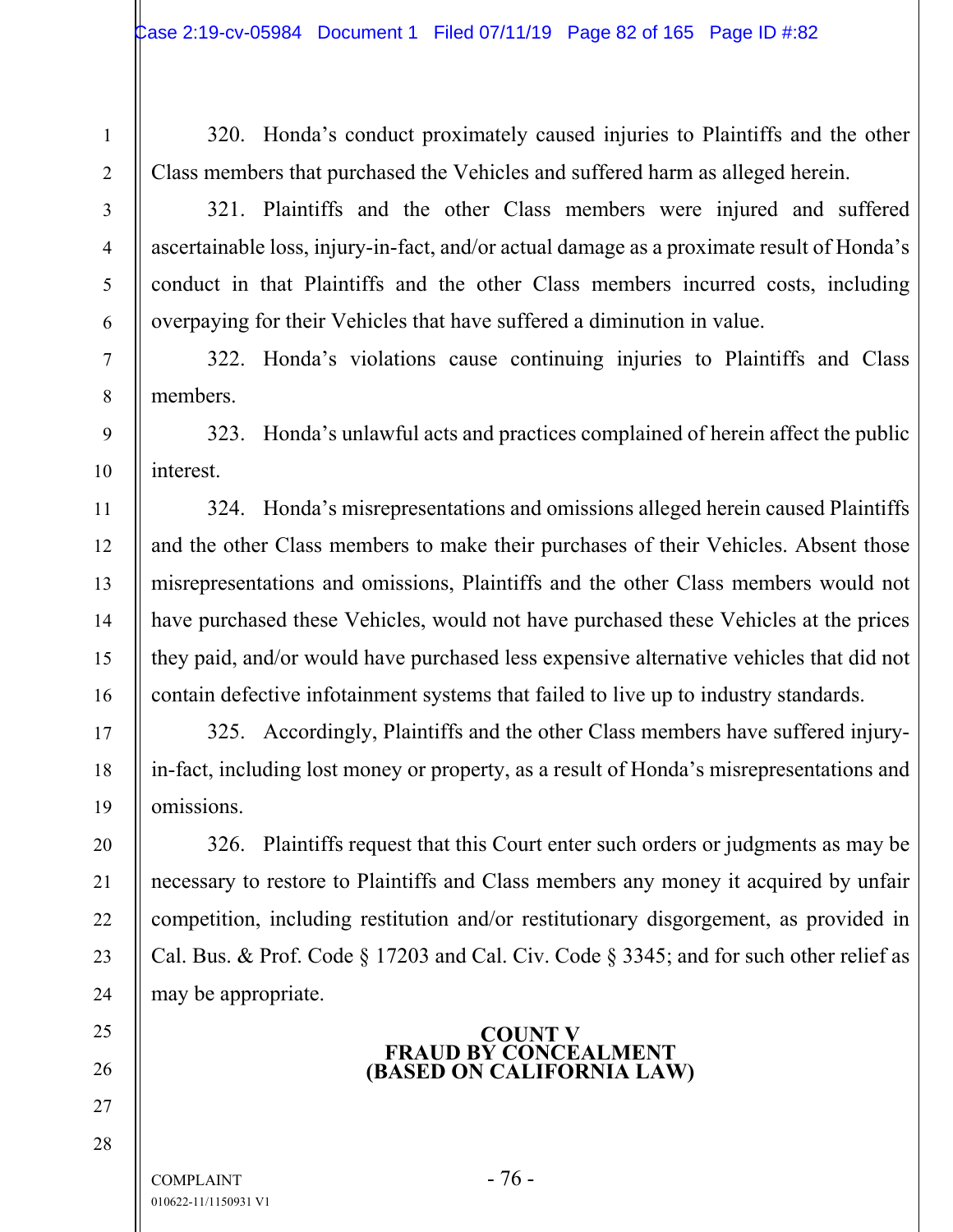327. Plaintiffs incorporate by reference all preceding allegations as though fully set forth herein.

328. Plaintiffs bring this claim on behalf of the Nationwide Class.

329. Honda intentionally concealed that the infotainment system is defective.

330. Honda further affirmatively misrepresented to Plaintiffs in advertising and other forms of communication, including standard and uniform material provided with each car and on its website, that the Vehicles it was selling had no significant defects, that the infotainment system was a safety feature, reliable, and would perform and operate properly.

331. Honda knew about the defect in the infotainment system when these representations were made.

332. The Vehicles purchased by Plaintiffs and the other Class members contained defective infotainment system.

333. Honda had a duty to disclose that the infotainment system contained a fundamental defect as alleged herein, because the defect created a safety hazard and Plaintiffs and the other Class members relied on Honda's material representations.

334. As alleged herein, at all relevant times, Honda has held out the Vehicles to be free from defects such as the defect related to the infotainment system. Honda touted and continues to tout the many benefits and advantages of the infotainment system, but nonetheless failed to disclose important facts related to the defect. This made Honda's other disclosures about the infotainment system deceptive.

335. The truth about the defective infotainment system was known only to Honda; Plaintiffs and the other Class members did not know of these facts and Honda actively concealed these facts from Plaintiffs and Class members.

336. Plaintiffs and the other Class members reasonably relied upon Honda's deception. They had no way of knowing that Honda's representations were false, misleading, or incomplete. As consumers, Plaintiffs and Class members did not, and

28

1

2

3

4

5

6

7

8

9

10

11

12

13

14

15

16

17

18

19

20

21

22

23

24

25

26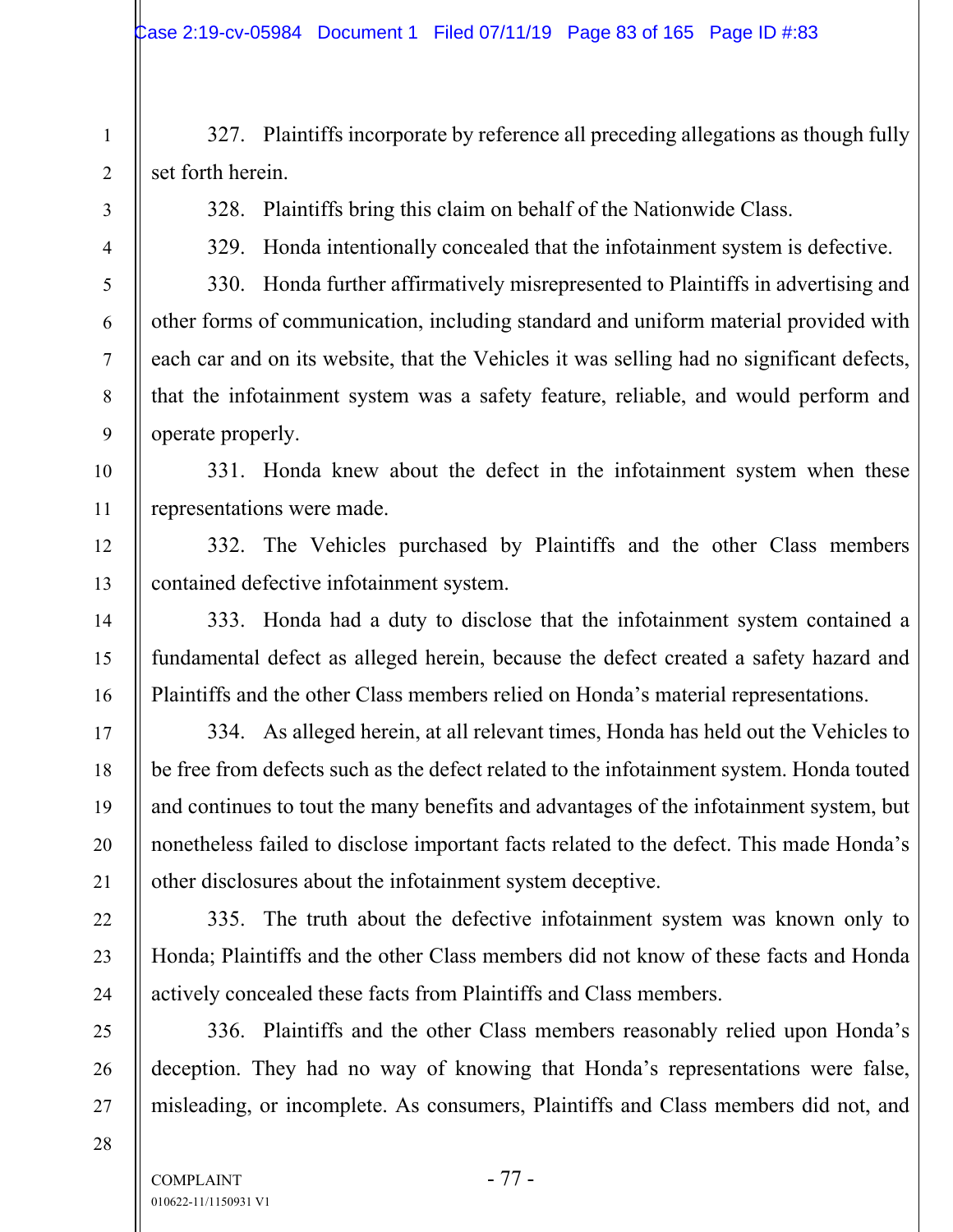could not, unravel Honda's deception on their own. Rather, Honda intended to deceive Plaintiffs and Class members by concealing the true facts about the Vehicles' infotainment systems.

337. Honda's false representations and omissions were material to consumers because they concerned qualities of the Vehicles that played a significant role in the value of the Vehicles.

338. Honda had a duty to disclose the infotainment system defect and violations with respect to the Vehicles because details of the true facts were known and/or accessible only to Honda, because Honda had exclusive knowledge as to such facts, and because Honda knew these facts were not known to or reasonably discoverable by Plaintiffs or Class members.

339. Honda also had a duty to disclose because it made general affirmative representations about the technological and safety innovations included with its Vehicles, without telling consumers that one of the features had a fundamental defect that would affect the safety, quality, and performance of the Vehicle.

340. Honda's disclosures were misleading, deceptive, and incomplete because they failed to inform consumers of the additional facts regarding the defect in the infotainment system as set forth herein. These omitted and concealed facts were material because they directly impact the value of the Vehicles purchased by Plaintiffs and Class members.

341. Honda has still not made full and adequate disclosures, and continues to defraud Plaintiffs and Class members by concealing material information regarding the defect in the infotainment system.

342. Plaintiffs and Class members were unaware of the omitted material facts referenced herein, and they would not have acted as they did if they had known of the concealed and/or suppressed facts, in that they would not have purchased or paid as much for cars with faulty technology, and/or would have taken other affirmative steps

 $COMPLANT$  - 78 -010622-11/1150931 V1

1

2

3

4

5

6

7

8

9

10

11

12

13

14

15

16

17

18

19

20

21

22

23

24

25

26

27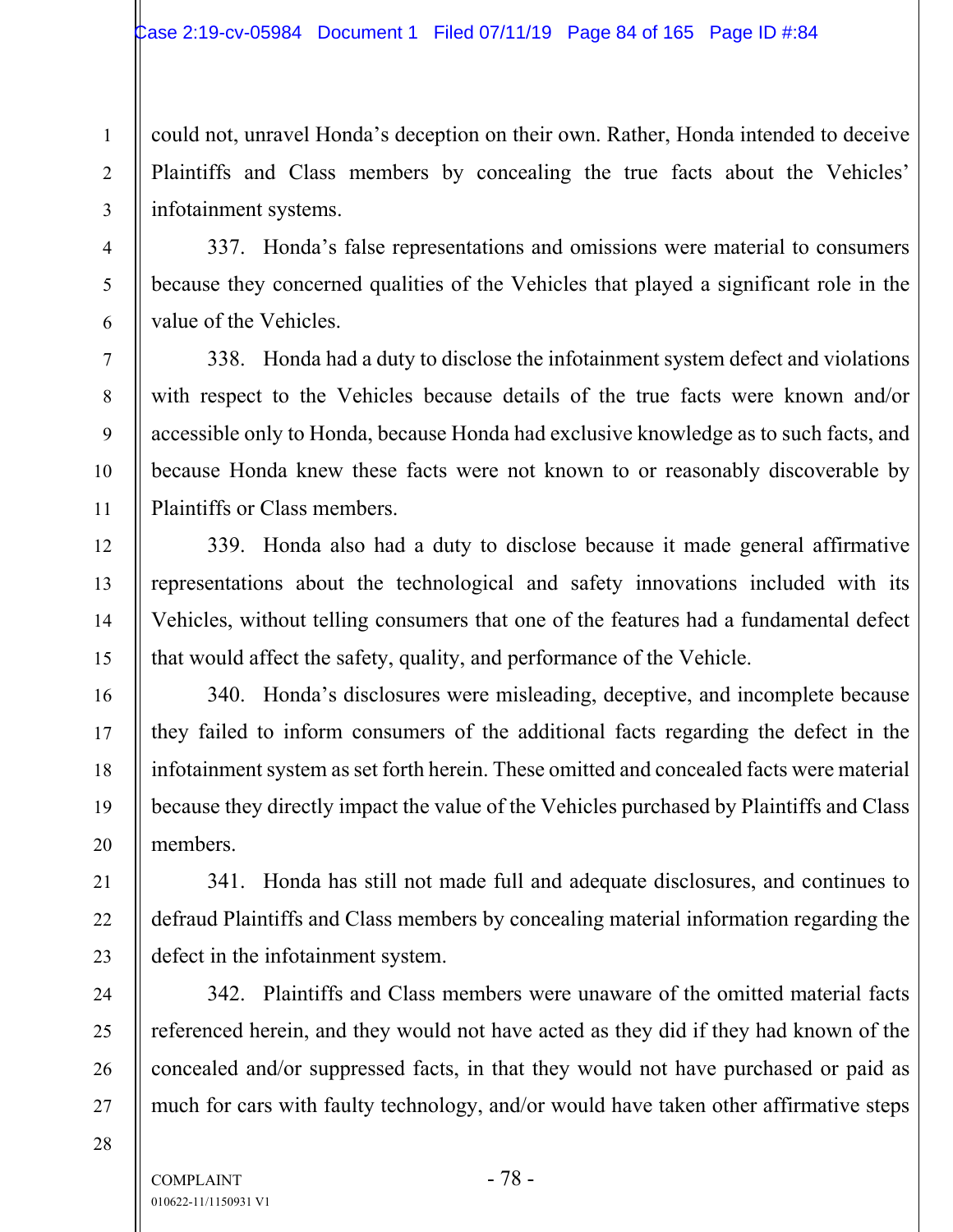in light of the information concealed from them. Plaintiffs' and Class members' actions were justified. Honda was in exclusive control of the material facts, and such facts were not generally known to the public, Plaintiffs, or Class members.

343. Because of the concealment and/or suppression of facts, Plaintiffs and Class members sustained damage because they own or lease Vehicles that are diminished in value as a result of Honda's concealment of the true quality of those Vehicles' infotainment systems. Had Plaintiffs and Class members been aware of the defect in the infotainment systems installed in the Vehicles, and the Company's disregard for the truth, Plaintiffs and Class members would have paid less for their Vehicles or would not have purchased or leased them at all.

344. The value of Plaintiffs' and Class members' Vehicles has diminished as a result of Honda's fraudulent concealment of the defective infotainment system of the Vehicles, which has made any reasonable consumer reluctant to purchase any of the Vehicles, let alone pay what otherwise would have been fair market value for the Vehicles.

345. Accordingly, Honda is liable to Plaintiffs and Class members for damages in an amount to be proven at trial.

346. Honda's acts were done wantonly, maliciously, oppressively, deliberately, with intent to defraud, and in reckless disregard of Plaintiffs' and Class members' rights and the representations that Honda made to them, in order to enrich Honda. Honda's conduct warrants an assessment of punitive damages in an amount sufficient to deter such conduct in the future, which amount is to be determined according to proof.

## **COUNT VI BREACH OF IMPLIED WARRANTY OF MERCHANTABILITY (CAL. COM. CODE § 2314)**

347. Plaintiffs incorporate by reference all preceding allegations as though fully set forth herein.

348. Plaintiffs bring this claim on behalf of the Nationwide Class.

1

2

3

4

5

6

7

8

9

10

11

12

13

14

15

16

17

18

19

20

21

22

23

24

25

26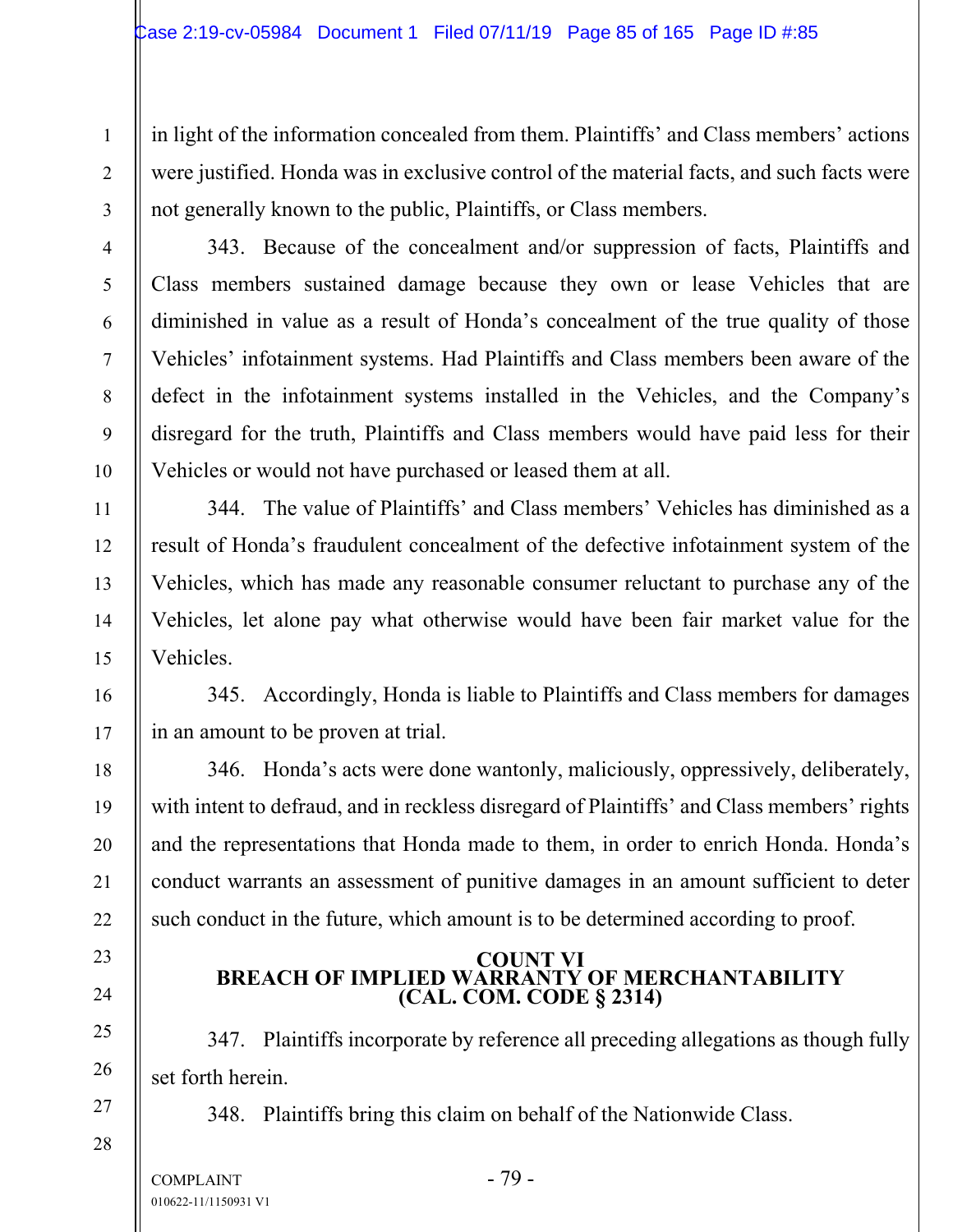349. Defendant is and was at all relevant times a merchant with respect to motor vehicles under Cal. Com. Code § 2104.

350. A warranty that the Vehicles were in merchantable condition was implied by law in the instant transaction, pursuant to Cal. Com. Code § 2314.

351. Honda marketed the Vehicles as safe and reliable luxury vehicles. Such representations formed the basis of the bargain in Plaintiffs' and Class members' decisions to purchase or lease the Vehicles.

352. Plaintiffs and other Class members purchased or leased the Vehicles from Honda, through Honda's authorized agents for retail sales, through private sellers, or were otherwise expected to be the eventual purchasers of the Vehicles when bought from a third party. At all relevant times, Honda was the manufacturer, distributor, warrantor, and/or seller of the Vehicles.

353. Honda knew or had reason to know of the specific use for which the Vehicles were purchased or leased.

354. Because of the defect in the infotainment system, the Vehicles were not in merchantable condition when sold and are not fit for the ordinary purpose of providing safe and reliable transportation.

355. Honda knew about the defect in the infotainment system, allowing Honda to cure their breach of its warranty if it chose.

356. Honda's attempt to disclaim or limit the implied warranty of merchantability vis-à-vis consumers is unconscionable and unenforceable here. Specifically, Honda's warranty limitation is unenforceable because they knowingly sold or leased a defective product without informing consumers about the defect. The time limits contained in Honda's warranty periods were also unconscionable and inadequate to protect Plaintiffs and other Class members. Among other things, Plaintiffs and other Class members had no meaningful choice in determining these time limitations, the terms of which unreasonably favored Honda. A gross disparity in bargaining power

28

1

2

3

4

5

6

7

8

9

10

11

12

13

14

15

16

17

18

19

20

21

22

23

24

25

26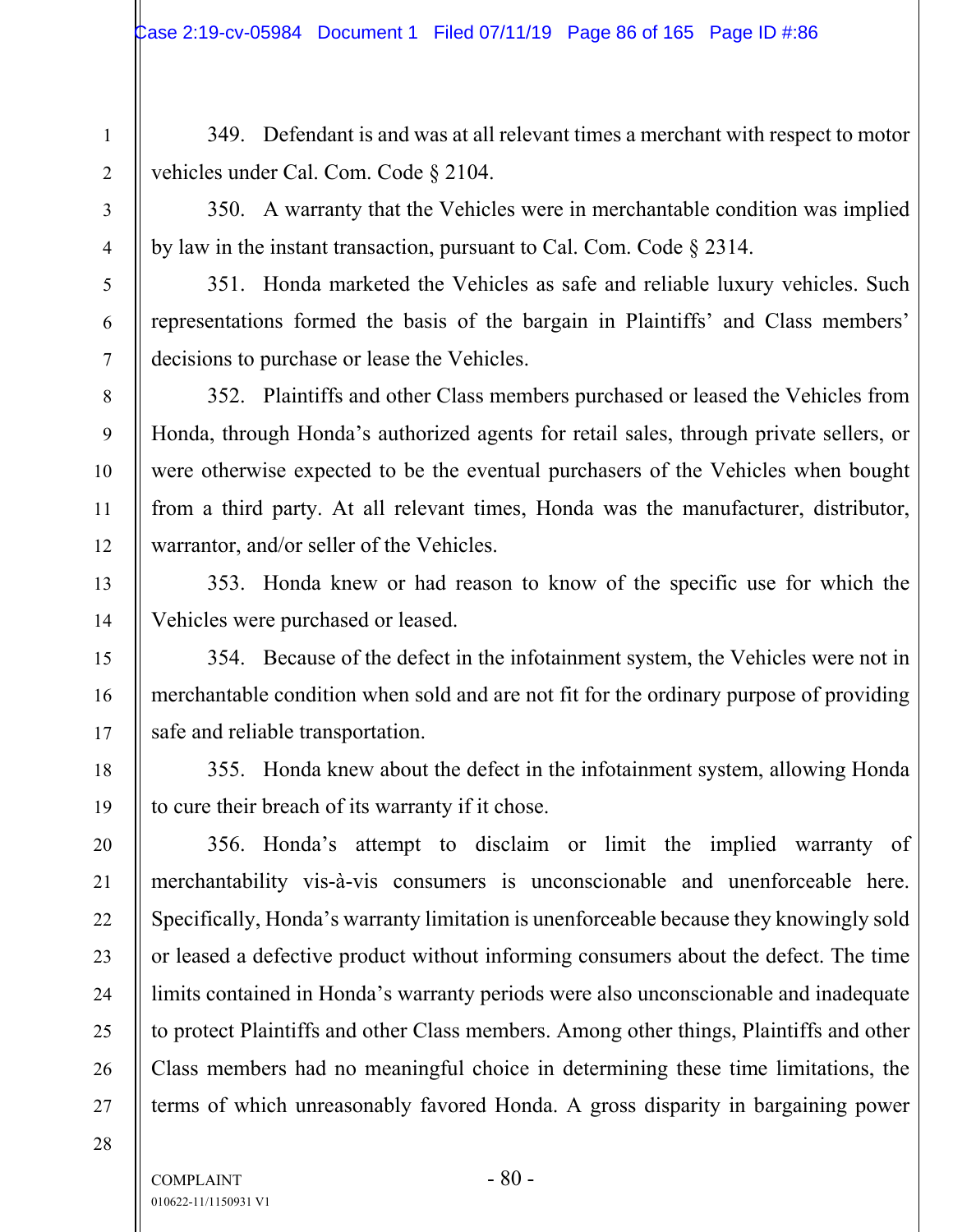existed between Honda and other Class members, and Honda knew of the defect at the time of sale.

357. Plaintiffs and Class members have complied with all obligations under the warranty, or otherwise have been excused from performance of said obligations as a result of Honda's conduct described herein. Affording Honda a reasonable opportunity to cure the breach of written warranties therefore would be unnecessary and futile.

358. Accordingly, Honda is liable to Plaintiffs and Class members for damages in an amount to be proven at trial.

1

2

3

4

5

6

7

8

9

10

11

12

13

14

15

16

17

18

19

20

21

22

23

24

25

26

27

# **B. Claims Brought on Behalf of the California Class**

## **COUNT VII VIOLATIONS OF THE CALIFORNIA CONSUMER LEGAL REMEDIES ACT (CAL. CIV. CODE § 1750,** *ET SEQ***.)**

359. Plaintiff Jimmy Banh ("Plaintiff" for purposes of all California Class counts) incorporates by reference all paragraphs as though fully set forth herein.

360. Plaintiff brings this claim on behalf of the California Class, if California's law does not apply nationwide.

361. California's Consumers Legal Remedies Act ("CLRA"), Cal. Civ. Code § 1750, *et seq*., proscribes "unfair methods of competition and unfair or deceptive acts or practices undertaken by any person in a transaction intended to result or which results in the sale or lease of goods or services to any consumer."

362. The Vehicles are "goods" as defined in Cal. Civ. Code  $\S 1761(a)$ .

363. Plaintiff and the other California Class members are "consumers" as defined in Cal. Civ. Code § 1761(d), and Plaintiff, the other California Class members, and Honda are "persons" as defined in Cal. Civ. Code § 1761(c).

364. As alleged herein, Honda made misleading representations and omissions concerning the benefits, performance, and safety of the class Vehicles, including the infotainment system.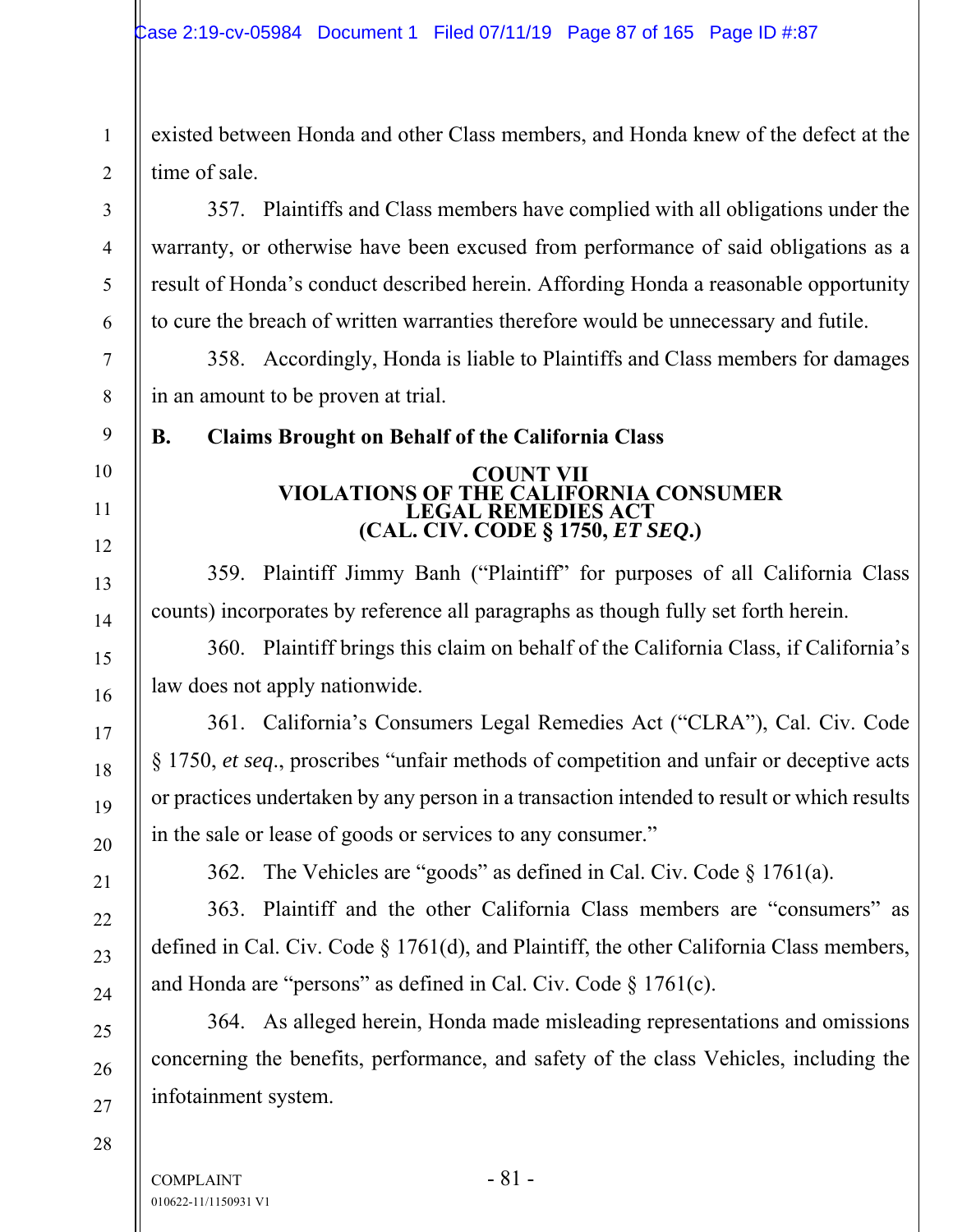| $\mathbf{1}$   |                                                                                          |      | 365. In purchasing or leasing the class Vehicles, plaintiff and the other                                                                                        |  |  |
|----------------|------------------------------------------------------------------------------------------|------|------------------------------------------------------------------------------------------------------------------------------------------------------------------|--|--|
| $\overline{2}$ | California Class members were deceived by Honda's failure to disclose its knowledge      |      |                                                                                                                                                                  |  |  |
| 3              | of the defect in its infotainment system.                                                |      |                                                                                                                                                                  |  |  |
| $\overline{4}$ | 366. Honda's conduct as described herein was and is in violation of the CLRA.            |      |                                                                                                                                                                  |  |  |
| 5              | Honda's conduct violates at least the following enumerated CLRA provisions:              |      |                                                                                                                                                                  |  |  |
| 6<br>7         |                                                                                          | a.   | Cal. Civ. Code $\S 1770(a)(5)$ : Representing that goods have<br>sponsorship, approval, characteristics, uses, benefits, or quantities<br>that they do not have. |  |  |
| 8<br>9         |                                                                                          | ii.  | Cal Civ. Code $\S 1770(a)(7)$ : Representing that goods are of a<br>particular standard, quality, or grade if they are of another.                               |  |  |
| 10             |                                                                                          | 111. | Cal. Civ. Code $\S 1770(a)(9)$ : Advertising goods with intent not to<br>sell them as advertised.                                                                |  |  |
| 11<br>12       |                                                                                          | iv.  | Cal Civ. Code $\S 1770(a)(16)$ : Representing that goods have been<br>supplied in accordance with a previous representation when they<br>have not.               |  |  |
| 13             |                                                                                          |      |                                                                                                                                                                  |  |  |
| 14             |                                                                                          |      | 367. Honda intentionally and knowingly misrepresented and omitted material                                                                                       |  |  |
| 15             | facts regarding the Vehicles, specifically regarding the infotainment system, with an    |      |                                                                                                                                                                  |  |  |
| 16             | intent to mislead Plaintiff and the other California Class members.                      |      |                                                                                                                                                                  |  |  |
| 17             |                                                                                          |      | 368. In purchasing or leasing the Vehicles, Plaintiff and the other California                                                                                   |  |  |
| 18             | Class members were deceived by Honda's failure to disclose its knowledge of the defect   |      |                                                                                                                                                                  |  |  |
| 19             | in its infotainment system.                                                              |      |                                                                                                                                                                  |  |  |
| 20             | 369. Plaintiff and the other California Class members had no way of knowing              |      |                                                                                                                                                                  |  |  |
| 21             | Honda's representations were false, misleading, and incomplete or knowing the true       |      |                                                                                                                                                                  |  |  |
| 22             | nature of the infotainment system. As alleged herein, Honda engaged in a pattern of      |      |                                                                                                                                                                  |  |  |
| 23             | deception and public silence in the face of a known defect with its infotainment system. |      |                                                                                                                                                                  |  |  |
| 24             | Plaintiff and the other California Class members did not, and could not, unravel Honda's |      |                                                                                                                                                                  |  |  |
| 25             | deception on their own.                                                                  |      |                                                                                                                                                                  |  |  |
| 26             | <b>370.</b>                                                                              |      | Honda knew or should have known its conduct violated the CLRA.                                                                                                   |  |  |
| 27             |                                                                                          |      |                                                                                                                                                                  |  |  |
| 28             |                                                                                          |      |                                                                                                                                                                  |  |  |

 $\mathsf{II}$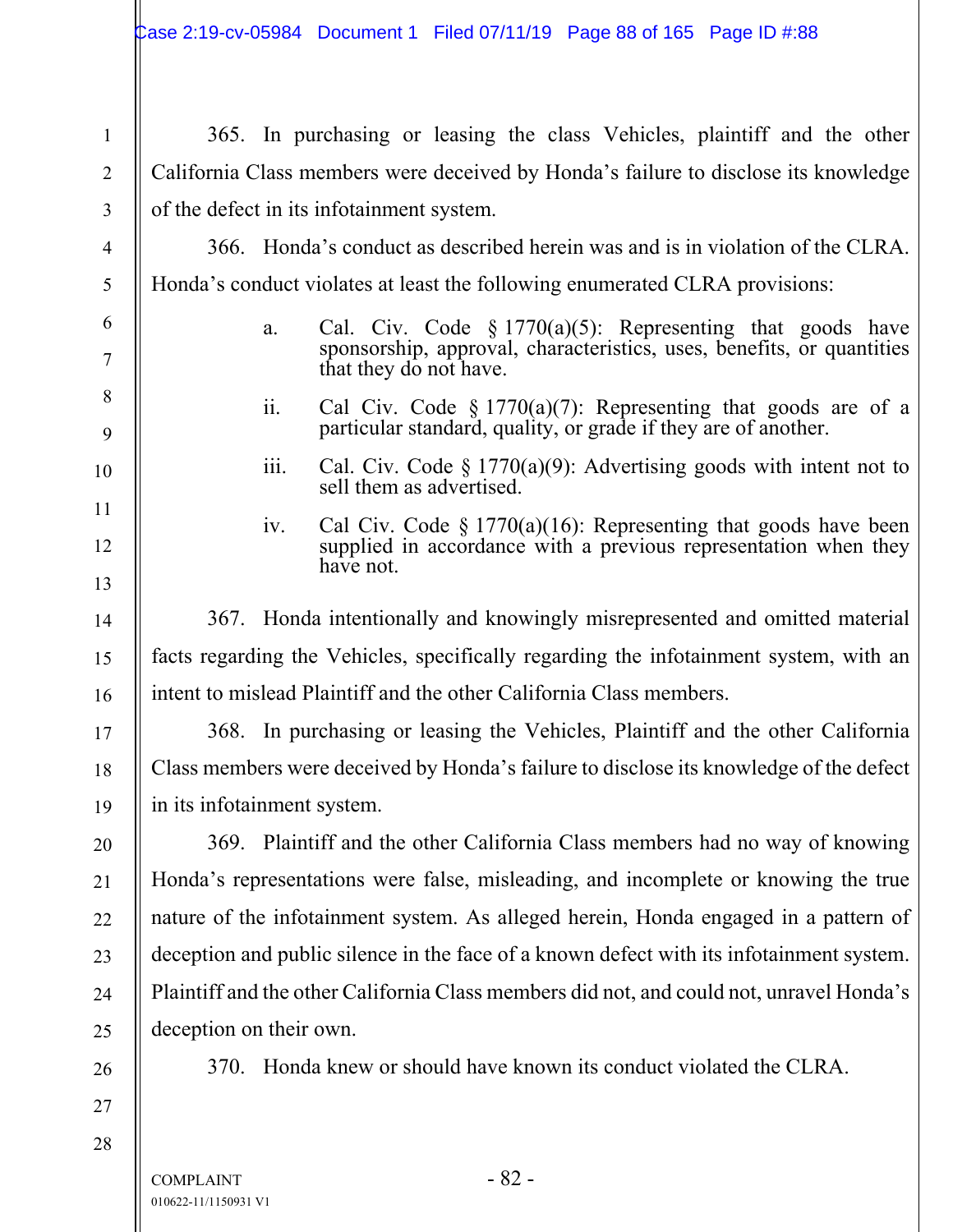371. Honda owed Plaintiff and the other California Class members a duty to disclose the truth about its faulty infotainment system because the defect created a safety hazard and Honda:

1

2

3

4

5

6

7

8

9

10

11

12

13

14

15

16

17

18

19

20

21

22

23

24

25

26

27

- i. Possessed exclusive knowledge of the defect in the infotainment system;
- ii. Intentionally concealed the foregoing from Plaintiff and the other California Class members; and/or
	- iii. Made incomplete representations in advertisements and on its website, failing to warn the public or to publicly admit that the infotainment system was defective.

372. Honda had a duty to disclose that the infotainment system in the Vehicles was fundamentally flawed as described herein, because the defect created a safety hazard, and Plaintiff and the other California Class members relied on Honda's material misrepresentations and omissions regarding the features of the Vehicles and infotainment system.

373. Honda's conduct proximately caused injuries to Plaintiff and the other California Class members who purchased or leased the Vehicles and suffered harm as alleged herein.

374. Plaintiff and the other California Class members were injured and suffered ascertainable loss, injury-in-fact, and/or actual damage as a proximate result of Honda's conduct in that Plaintiff and the other California Class members incurred costs, including overpaying for their Vehicles that have suffered a diminution in value.

375. Honda's violations cause continuing injuries to Plaintiff and the other California Class members. Honda's unlawful acts and practices complained of herein affect the public interest.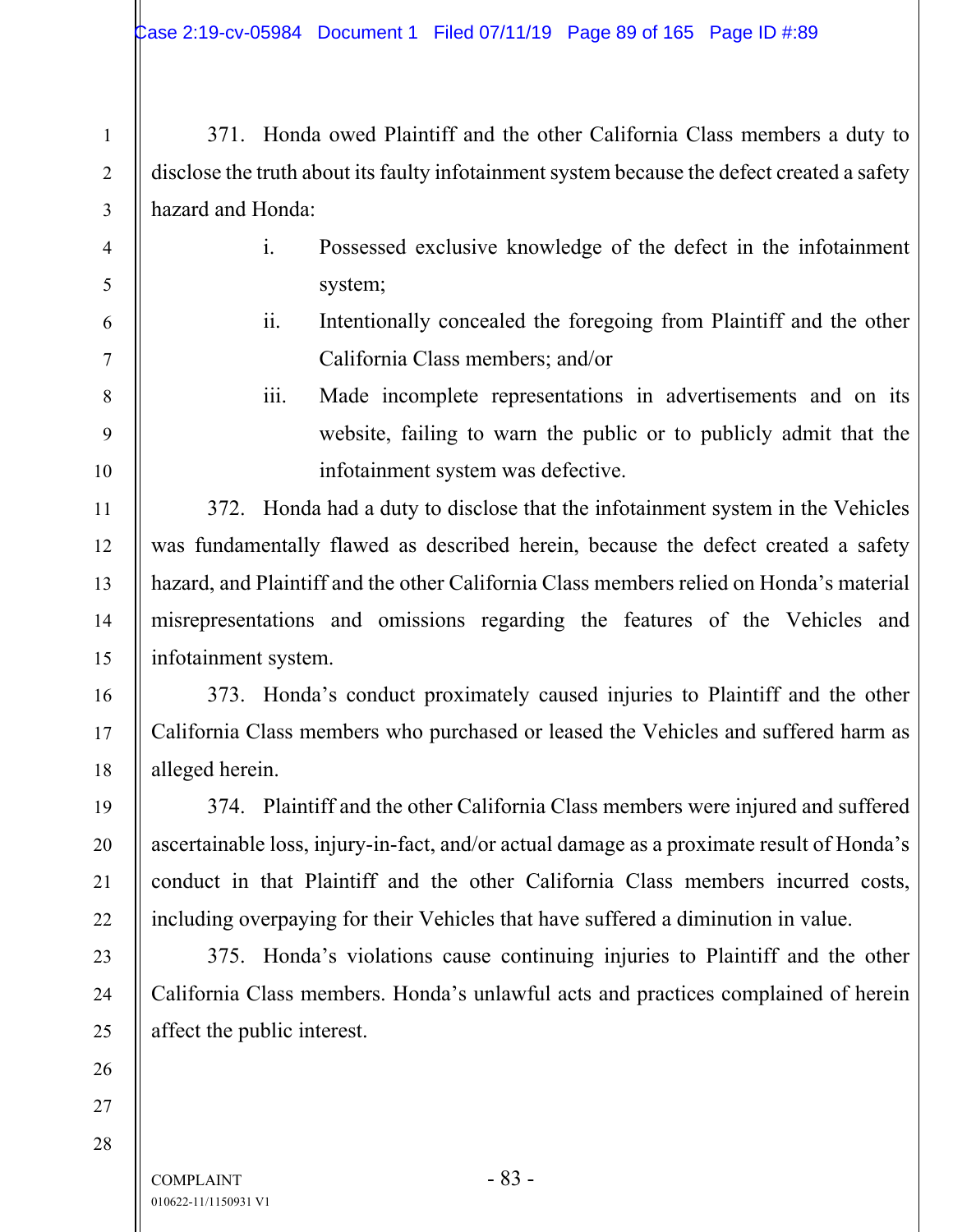376. Honda knew of the defective design and/or manufacture of the infotainment system, and that the Vehicles were materially compromised by such defects.

377. The facts concealed and omitted by Honda from Plaintiff and the other California Class members are material in that a reasonable consumer would have considered them to be important in deciding whether to purchase an Acura vehicle or pay a lower price. Had Plaintiff and the other California Class members known about the defective nature of the Vehicles, they would not have purchased or leased the Vehicles or would not have paid the prices they paid.

378. Plaintiff's and the other California Class members' injuries were proximately caused by Honda's unlawful and deceptive business practices.

379. Pursuant to Cal. Civ. Code § 1780(a), Plaintiff seeks an order enjoining Honda from engaging in the methods, acts, or practices alleged herein, including further concealment of the defect in the infotainment system.

380. Plaintiff sent out a notice letter on July 10, 2019.

 381. Pursuant to Cal. Civ. Code § 1782, if Defendant does not rectify its conduct within 30 days, Plaintiff intends to amend this Complaint to add claims under the CLRA for:

 $COMPLAINT - 84 -$ 010622-11/1150931 V1 i. Actual damages; ii. Restitution of money to Plaintiff and the California Class members, and the general public; iii. Punitive damages; iv. An additional award of up to \$5,000 to any Class member who is a "senior citizen"; v. Attorneys' fees and costs; and vi. Other relief that this Court deems proper.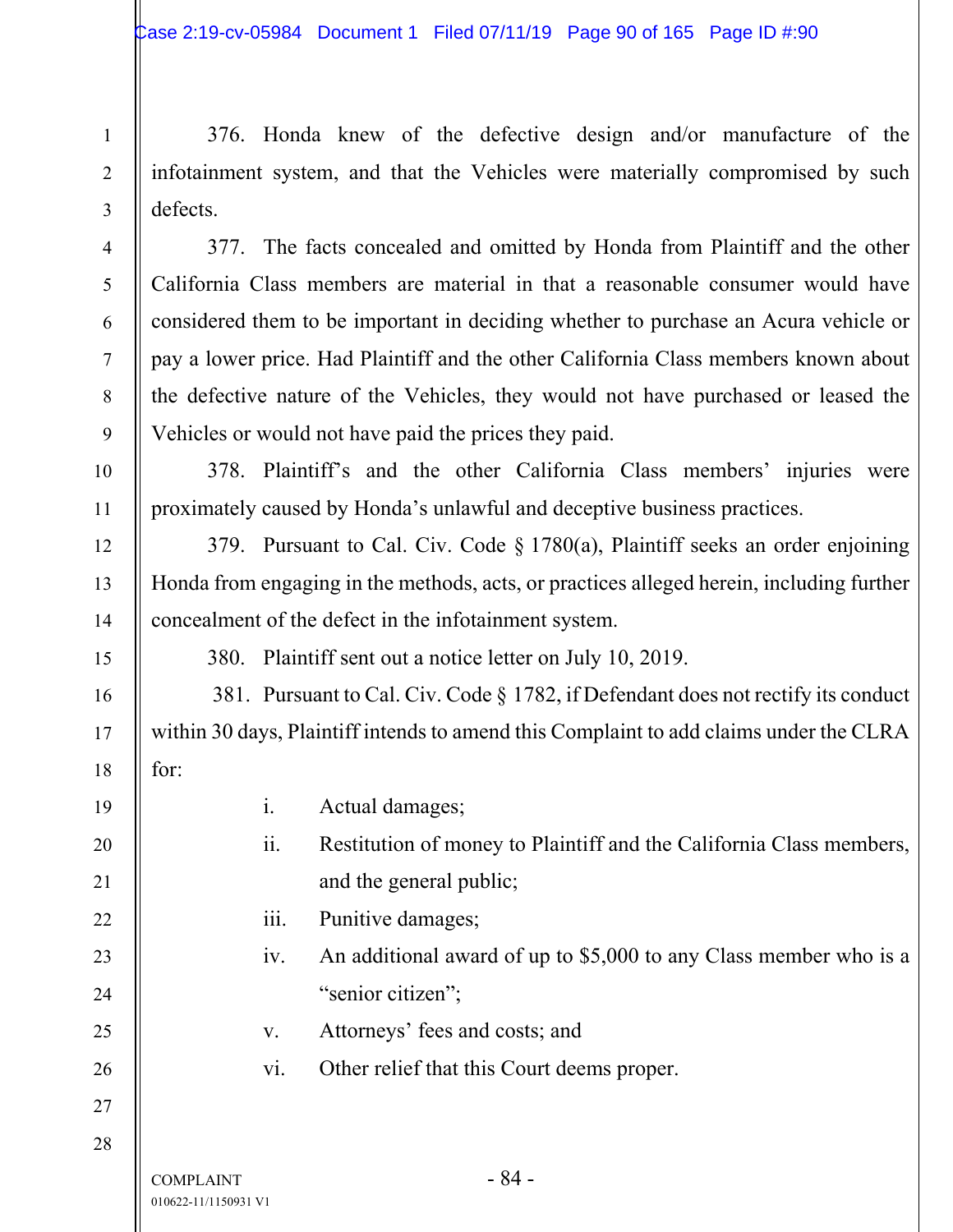## **COUNT VIII VIOLATIONS OF CALIFORNIA'S UNFAIR COMPETITION LAW (CAL. BUS. & PROF. CODE § 17200,** *ET SEQ***.)**

382. Plaintiff incorporates by reference all preceding allegations as though fully set forth herein.

383. Plaintiff brings this claim on behalf of the California Class.

384. California's Unfair Competition Law ("UCL"), Cal. Bus. & Prof. Code § 17200, *et seq*., proscribes acts of unfair competition, including "any unlawful, unfair or fraudulent business act or practice and unfair, deceptive, untrue, or misleading advertising."

385. Honda's conduct, as described herein, was and is in violation of the UCL. Honda's conduct violates the UCL in at least the following ways:

- i. By failing to disclose that the infotainment system in the Vehicles was defective;
	- ii. By selling and leasing Vehicles that suffer from such defects without fixing the defect pursuant to the warranty;
- iii. By knowingly and intentionally concealing from Plaintiff and the other California Class members that the infotainment system was defective;
	- iv. By marketing Vehicles as safe, convenient, and defect free, with cutting edge technology, all while knowing of the defect related to the infotainment system; and
		- v. By violating other California laws, including California consumer protection laws.

386. Honda intentionally and knowingly misrepresented and omitted material facts regarding the Vehicles with intent to mislead Plaintiff and the other California Class members.

27 28

1

2

3

4

5

6

7

8

9

10

11

12

13

14

15

16

17

18

19

20

21

22

23

24

25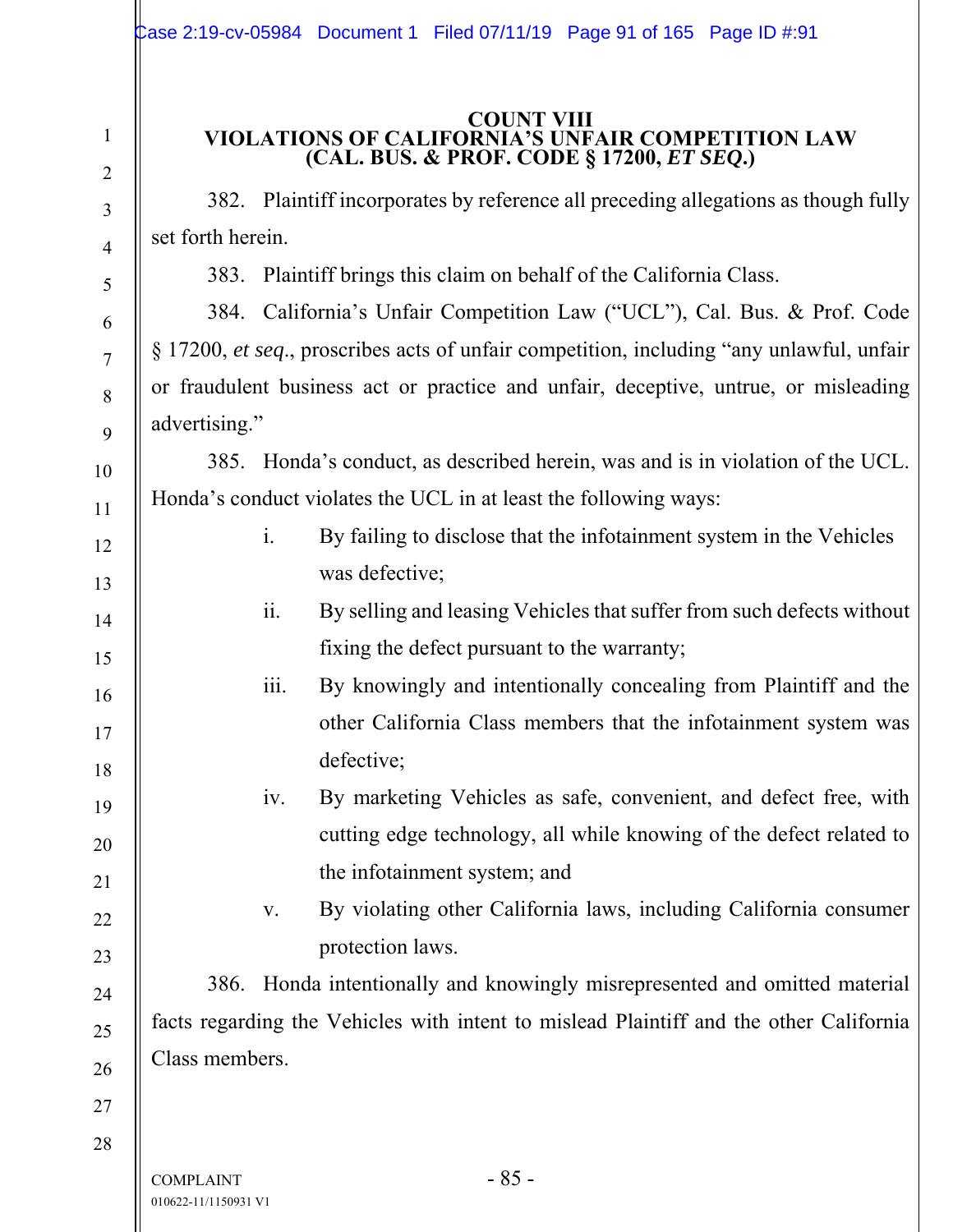387. In purchasing or leasing the Vehicles, Plaintiff and the other California Class members were deceived by Honda's failure to disclose the defect related to the infotainment system.

388. Plaintiff and the other California Class members reasonably relied upon Honda's false misrepresentations and omissions. They had no way of knowing that Honda's representations were false, misleading, and incomplete. As alleged herein, Honda engaged in a pattern of deception and public silence in the face of a known defect with its infotainment system. Plaintiff and the other California Class members did not, and could not, unravel Honda's deception on their own.

10

1

2

3

4

5

6

7

8

9

11

12

13

14

15

16

17

18

19

20

21

22

23

24

25

26

27

389. Honda knew or should have known that its conduct violated the UCL.

390. Honda owed Plaintiff and the other California Class members a duty to disclose the truth about its infotainment system because the defect created a safety hazard and Honda:

- i. Possessed exclusive knowledge of the defect in the infotainment system;
- ii. Intentionally concealed the foregoing from Plaintiff and the other California Class members; and/or
- iii. Made incomplete representations by failing to warn the public or to publicly admit that the infotainment system was defective.

391. Honda had a duty to disclose that the infotainment system in the Vehicles was fundamentally flawed as described herein, because Plaintiff and the other California Class members relied on Honda's material misrepresentations and omissions.

392. Honda's conduct proximately caused injuries to Plaintiff and the other California Class members that purchased or leased the Vehicles and suffered harm as alleged herein.

393. Plaintiff and the other California Class members were injured and suffered ascertainable loss, injury-in-fact, and/or actual damage as a proximate result of Honda's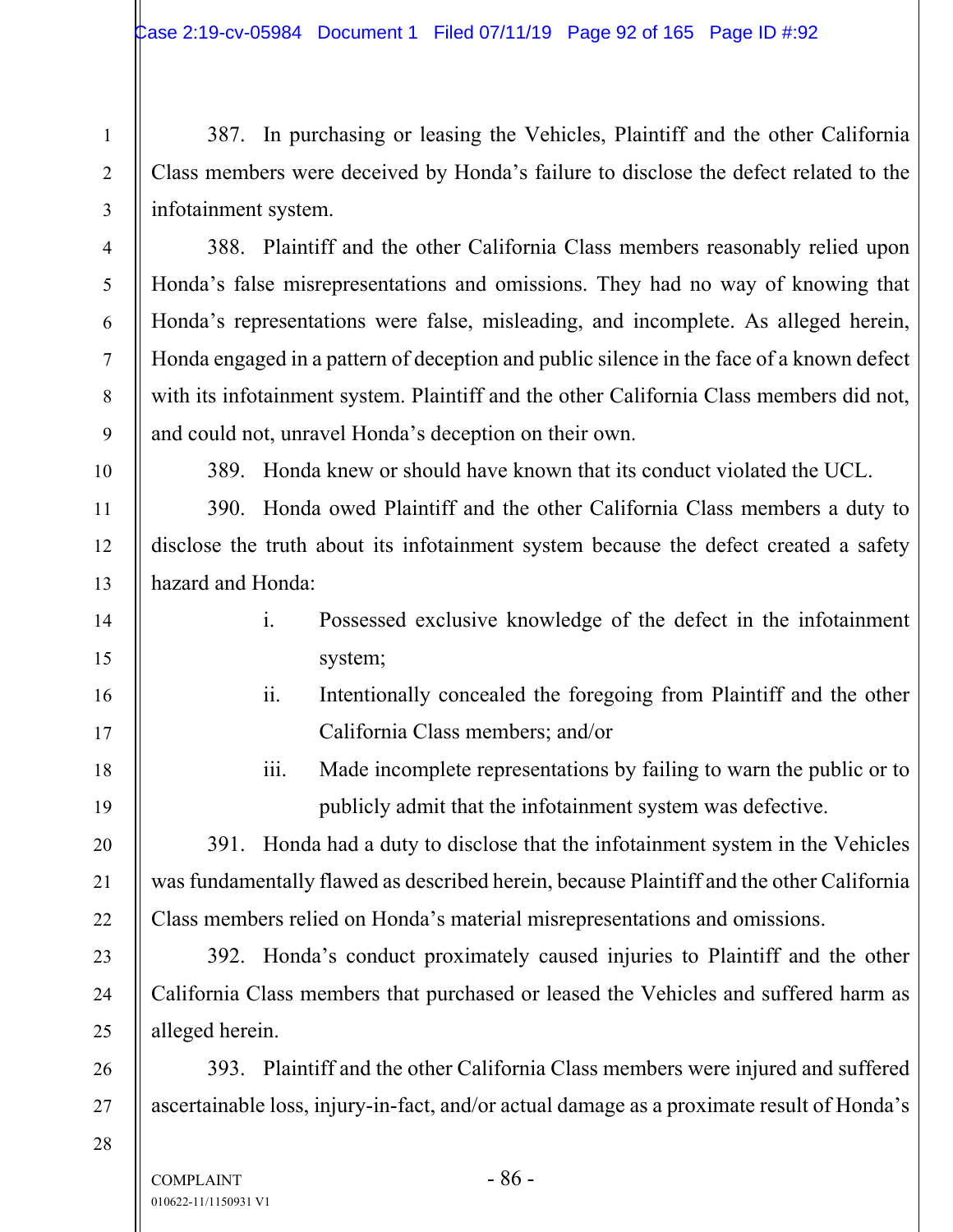conduct in that Plaintiff and the other California Class members incurred costs, including overpaying for their Vehicles that have suffered a diminution in value.

394. Honda's violations cause continuing injuries to Plaintiff and the other California Class members. Honda's unlawful acts and practices complained of herein affect the public interest.

395. Honda's misrepresentations and omissions alleged herein caused Plaintiff and the other California Class members to make their purchases of their Vehicles. Absent those misrepresentations and omissions, Plaintiff and the other California Class members would not have purchased or leased the Vehicles, would not have purchased or leased the Vehicles at the prices they paid, and/or would have purchased less expensive alternative vehicles that did not contain defective infotainment systems that failed to live up to industry standards.

396. Accordingly, Plaintiff and the other California Class members have suffered injury-in-fact, including lost money or property, as a result of Honda's misrepresentations and omissions.

397. Plaintiff requests that this Court enter such orders or judgments as may be necessary to restore to Plaintiff and California Class members any money it acquired by unfair competition, including restitution and/or restitutionary disgorgement, as provided in Cal. Bus. & Prof. Code § 17203 and Cal. Civ. Code § 3345; and for such other relief as may be appropriate.

## **COUNT IX FRAUD BY CONCEALMENT (BASED ON CALIFORNIA LAW)**

398. Plaintiff incorporates by reference all preceding allegations as though fully set forth herein.

399. Plaintiff brings this claim on behalf of the California Class.

400. Honda intentionally concealed that the infotainment system is defective.

1

2

3

4

5

6

7

8

9

10

11

12

13

14

15

16

17

18

19

20

21

22

23

24

25

26

27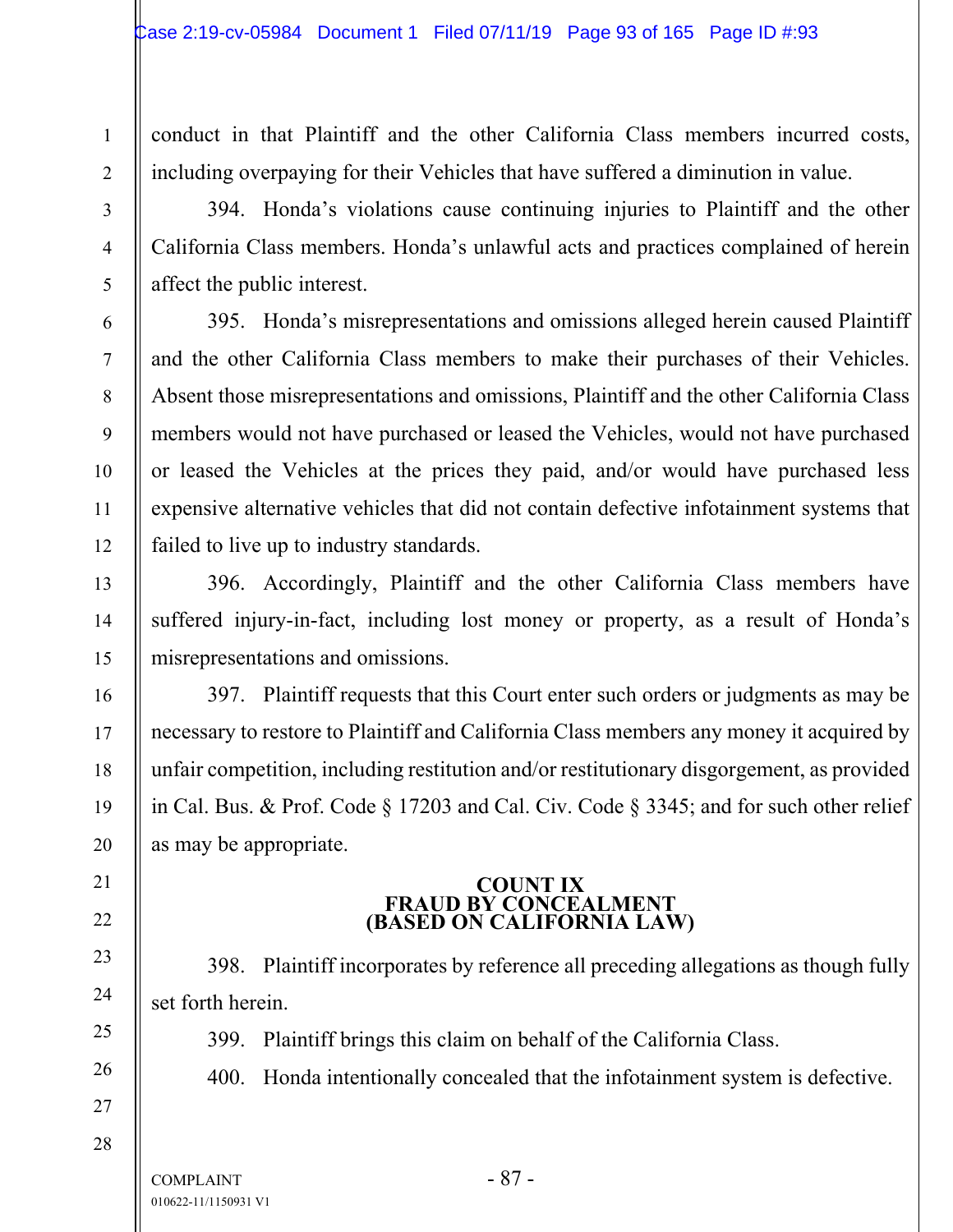401. Honda further affirmatively misrepresented to Plaintiff in advertising and other forms of communication, including standard and uniform material provided with each car and on its website, that the Vehicles it was selling had no significant defects, that the infotainment system was a safety feature, reliable, and would perform and operate properly.

402. Honda knew about the defect in the infotainment system when these representations were made.

403. The Vehicles purchased by Plaintiff and the other California Class members contained a defective infotainment system.

404. Honda had a duty to disclose that the infotainment system contained a fundamental defect as alleged herein, because the defect created a safety hazard and Plaintiff and the other California Class members relied on Honda's material representations.

405. As alleged herein, at all relevant times, Honda has held out the Vehicles to be free from defects such as the defect related to the infotainment system. Honda touted and continues to tout the many benefits and advantages of the infotainment system, but nonetheless failed to disclose important facts related to the defect. This made Honda's other disclosures about the infotainment system deceptive.

406. The truth about the defective infotainment system was known only to Honda; Plaintiff and the other California Class members did not know of these facts and Honda actively concealed these facts from Plaintiff and Class members.

407. Plaintiffs and the other California Class members reasonably relied upon Honda's deception. They had no way of knowing that Honda's representations were false, misleading, or incomplete. As consumers, Plaintiff and Class members did not, and could not, unravel Honda's deception on their own. Rather, Honda intended to deceive Plaintiff and Class members by concealing the true facts about the Vehicles' infotainment systems.

28

1

2

3

4

5

6

7

8

9

10

11

12

13

14

15

16

17

18

19

20

21

22

23

24

25

26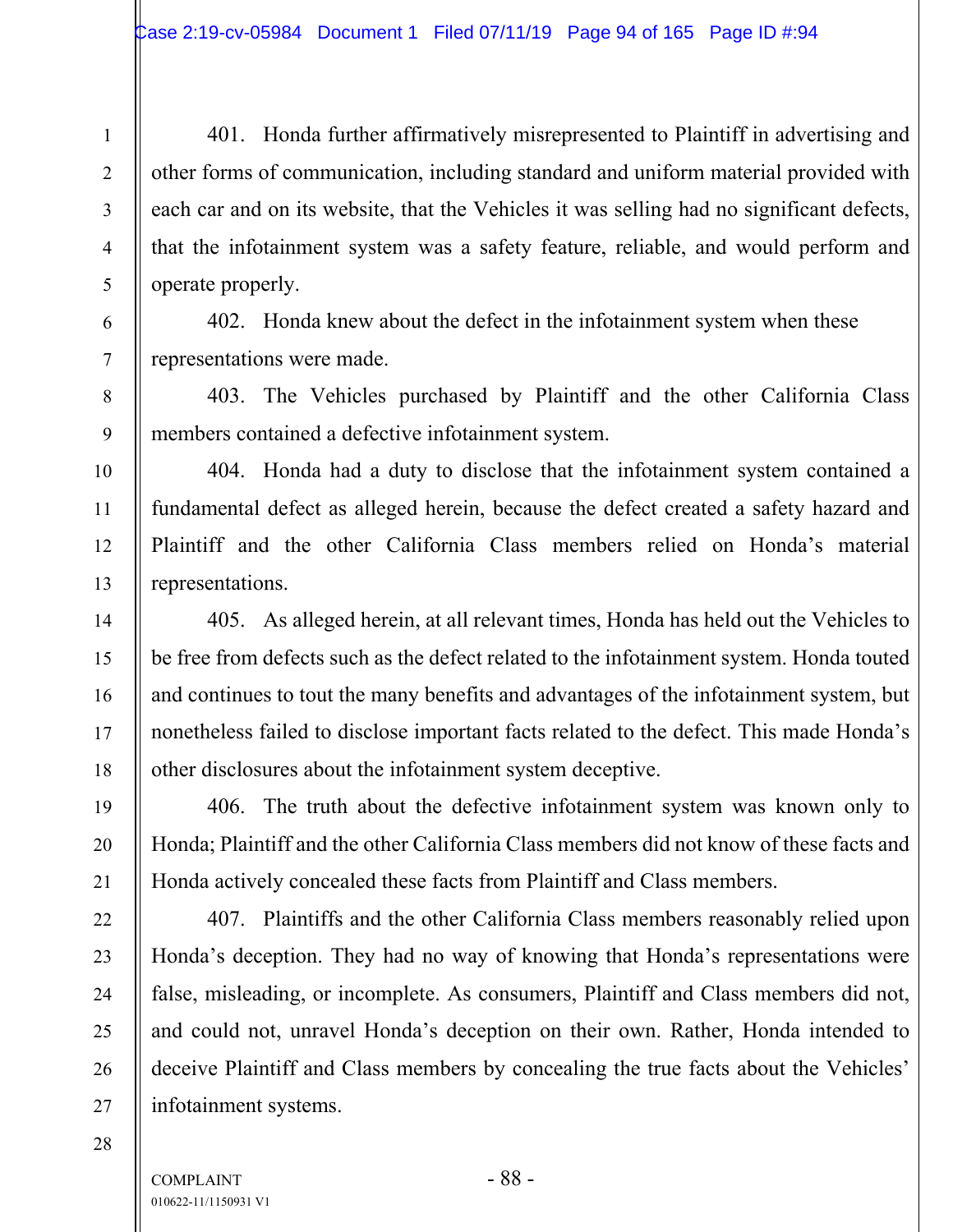408. Honda's false representations and omissions were material to consumers because they concerned qualities of the Vehicles that played a significant role in the value of the Vehicles.

409. Honda had a duty to disclose the infotainment system defect and violations with respect to the Vehicles because details of the true facts were known and/or accessible only to Honda, because Honda had exclusive knowledge as to such facts, and because Honda knew these facts were not known to or reasonably discoverable by Plaintiff or Class members.

410. Honda also had a duty to disclose because it made general affirmative representations about the technological and safety innovations included with its Vehicles, without telling consumers that one of the features had a fundamental defect that would affect the safety, quality, and performance of the Vehicles.

411. Honda's disclosures were misleading, deceptive, and incomplete because they failed to inform consumers of the additional facts regarding the defect in the infotainment system as set forth herein. These omitted and concealed facts were material because they directly impact the value of the Vehicles purchased by Plaintiff and Class members.

412. Honda has still not made full and adequate disclosures, and continues to defraud Plaintiff and Class members by concealing material information regarding the defect in the infotainment system.

413. Plaintiff and Class members were unaware of the omitted material facts referenced herein, and they would not have acted as they did if they had known of the concealed and/or suppressed facts, in that they would not have purchased or paid as much for cars with faulty technology, and/or would have taken other affirmative steps in light of the information concealed from them. Plaintiff's and Class members' actions were justified. Honda was in exclusive control of the material facts, and such facts were not generally known to the public, Plaintiff, or Class members.

28

1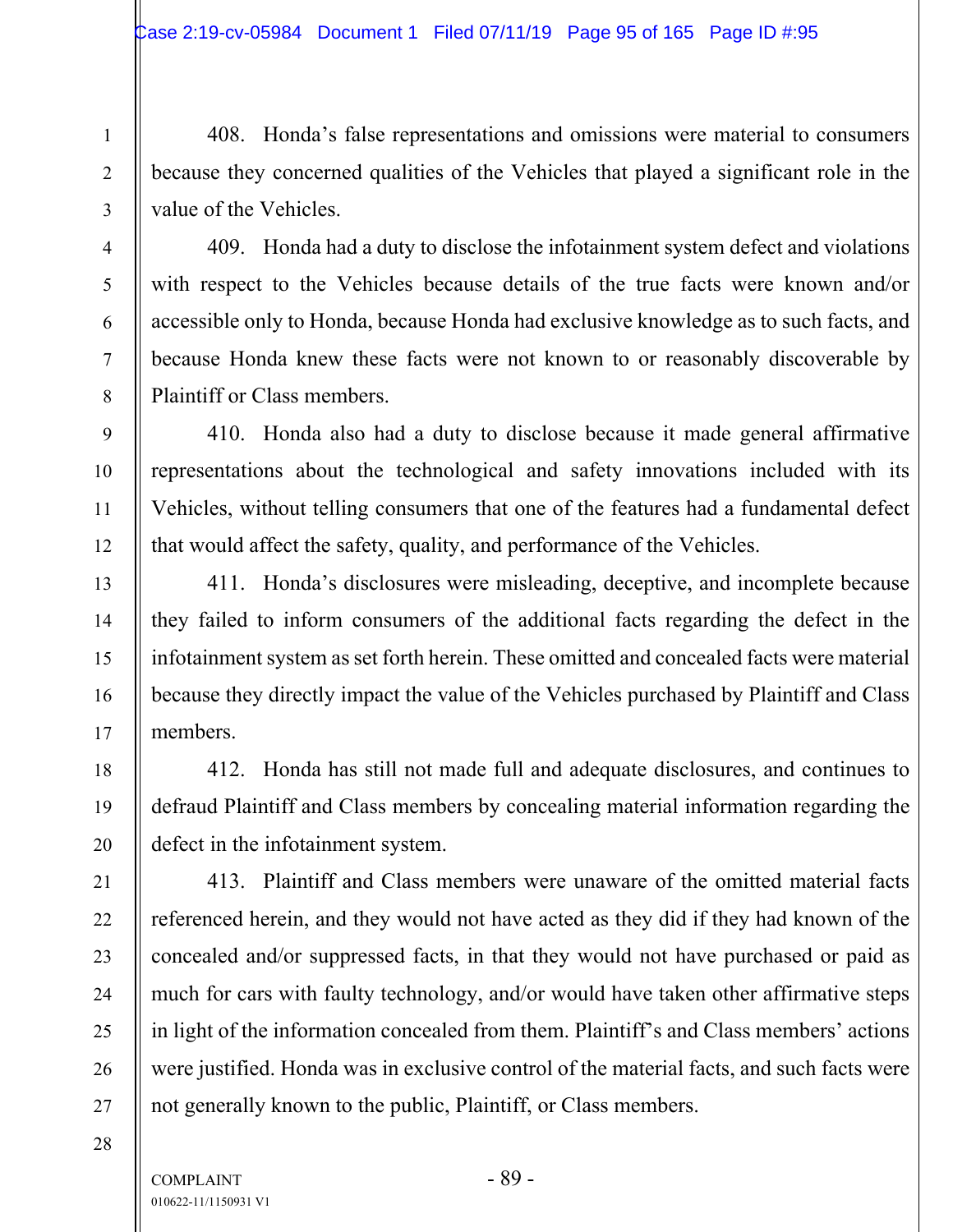414. Because of the concealment and/or suppression of facts, Plaintiff and Class members sustained damage because they own(ed) vehicles that are diminished in value as a result of Honda's concealment of the true quality of those Vehicles' infotainment systems. Had Plaintiff and Class members been aware of the defect in the infotainment systems installed in the Vehicles, and the Company's disregard for the truth, Plaintiff and Class members who purchased or leased a Vehicle would have paid less for it or would not have purchased it at all.

415. The value of Plaintiff's and Class members' Vehicles has diminished as a result of Honda's fraudulent concealment of the defective infotainment system of the Vehicles, which has made any reasonable consumer reluctant to purchase any of the Vehicles, let alone pay what otherwise would have been fair market value for the Vehicles.

416. Accordingly, Honda is liable to Plaintiff and Class members for damages in an amount to be proven at trial.

417. Honda's acts were done wantonly, maliciously, oppressively, deliberately, with intent to defraud, and in reckless disregard of Plaintiff's and Class members' rights and the representations that Honda made to them, in order to enrich Honda. Honda's conduct warrants an assessment of punitive damages in an amount sufficient to deter such conduct in the future, which amount is to be determined according to proof.

## **COUNT X BREACH OF EXPRESS WARRANTY (BASED ON CALIFORNIA LAW)**

418. Plaintiff incorporates by reference all preceding allegations as though fully set forth herein.

419. Plaintiff brings this claim on behalf of the California Class.

420. Honda is and was at all relevant times a merchant with respect to motor vehicles.

 $COMPLANT$   $-90$   $-$ 010622-11/1150931 V1

1

2

3

4

5

6

7

8

9

10

11

12

13

14

15

16

17

18

19

20

21

22

23

24

25

26

27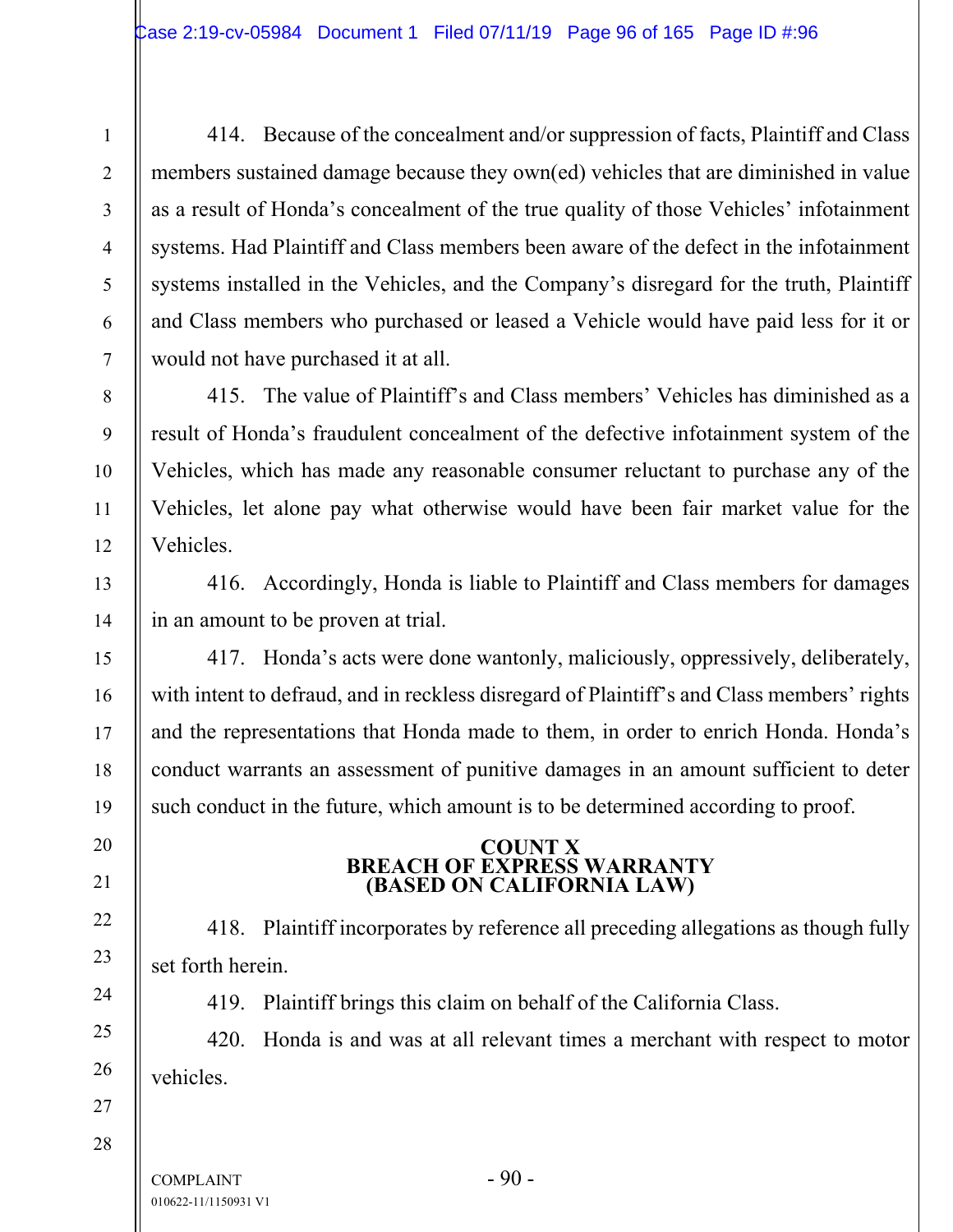421. In its Limited Warranty, Defendant expressly warranted that "Acura will repair or replace any part that is defective in material or workmanship under normal use" and that "all repairs/replacements made under this warranty are free of charge."

422. Honda's Limited Warranty formed the basis of the bargain that was reached when Plaintiff and the other California Class members purchased or leased their Vehicles equipped with an infotainment system from Honda.

423. Honda breached the express warranty to repair and adjust to correct defects in materials and workmanship of any part supplied by Honda. Honda has not repaired or replaced, and has been unable to repair or replace, the Vehicles' materials and workmanship defects.

424. Furthermore, the limited warranty of repair and/or replacement to defective parts fails in its essential purpose because the contractual remedy is insufficient to make Plaintiff and the other California Class members whole and because Honda has failed and/or has refused to adequately provide the promised remedies within a reasonable time.

425. Accordingly, recovery by Plaintiff and the other California Class members is not limited to the limited warranty of repair or adjustments to parts defective in materials or workmanship, and Plaintiff, individually and on behalf of the other California Class members, seek all remedies as allowed by law.

426. Also, as alleged in more detail herein, at the time that Honda warranted and sold the Vehicles it knew that the Vehicles did not conform to Honda's Limited Warranty and were inherently defective, and Honda wrongfully and fraudulently concealed material facts regarding its Vehicles. Plaintiffs and the other California Class members were therefore induced to purchase or lease the Vehicles under false and/or fraudulent pretenses.

427. Moreover, many of the injuries flowing from the Vehicles cannot be resolved through the limited remedy of replacement or repair, as many incidental and

1

2

3

4

5

6

7

8

9

10

11

12

13

14

15

16

17

18

19

20

21

22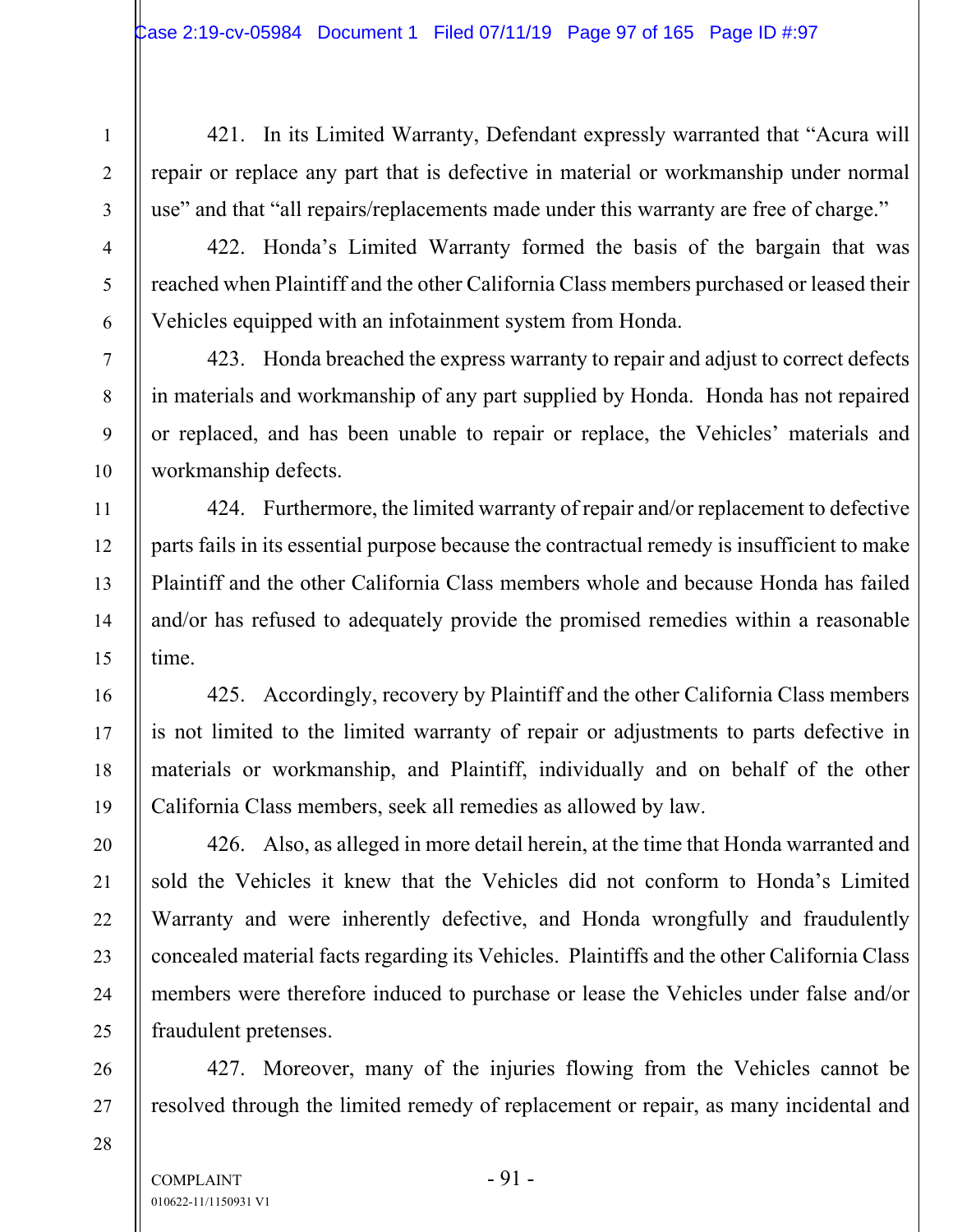consequential damages have already been suffered due to Honda's fraudulent conduct as alleged herein, and due to its failure and/or continued failure to provide such limited remedy within a reasonable time, and any limitation on Plaintiff's and the other California Class members' remedies would be insufficient to make Plaintiff and the other California Class members whole.

428. Due to Honda's breach of warranties as set forth herein, Plaintiffs and the other California Class members assert as an additional and/or alternative remedy for a revocation of acceptance of the goods, and for a return to Plaintiff and to the other California Class members of the purchase price of all Vehicles currently owned for such other incidental and consequential damages.

429. Honda was also provided notice of these issues by numerous complaints against it, including the instant Complaint, and by customer complaints, letters, emails and other communications from Class members and from dealers and other repair facilities.

430. As a direct and proximate result of Honda's breach of express warranties, Plaintiff and the other California Class members have been damaged in an amount to be determined at trial.

## **COUNT XI BREACH OF IMPLIED WARRANTY OF MERCHANTABILITY (CAL. COM. CODE § 2314)**

431. Plaintiff incorporates by reference all preceding allegations as though fully set forth herein.

432. Plaintiff brings this claim on behalf of the California Class.

433. Defendant is and was at all relevant times a merchant with respect to motor vehicles under Cal. Com. Code § 2104.

434. A warranty that the Vehicles were in merchantable condition was implied by law in the instant transaction, pursuant to Cal. Com. Code § 2314.

28

1

2

3

4

5

6

7

8

9

10

11

12

13

14

15

16

17

18

19

20

21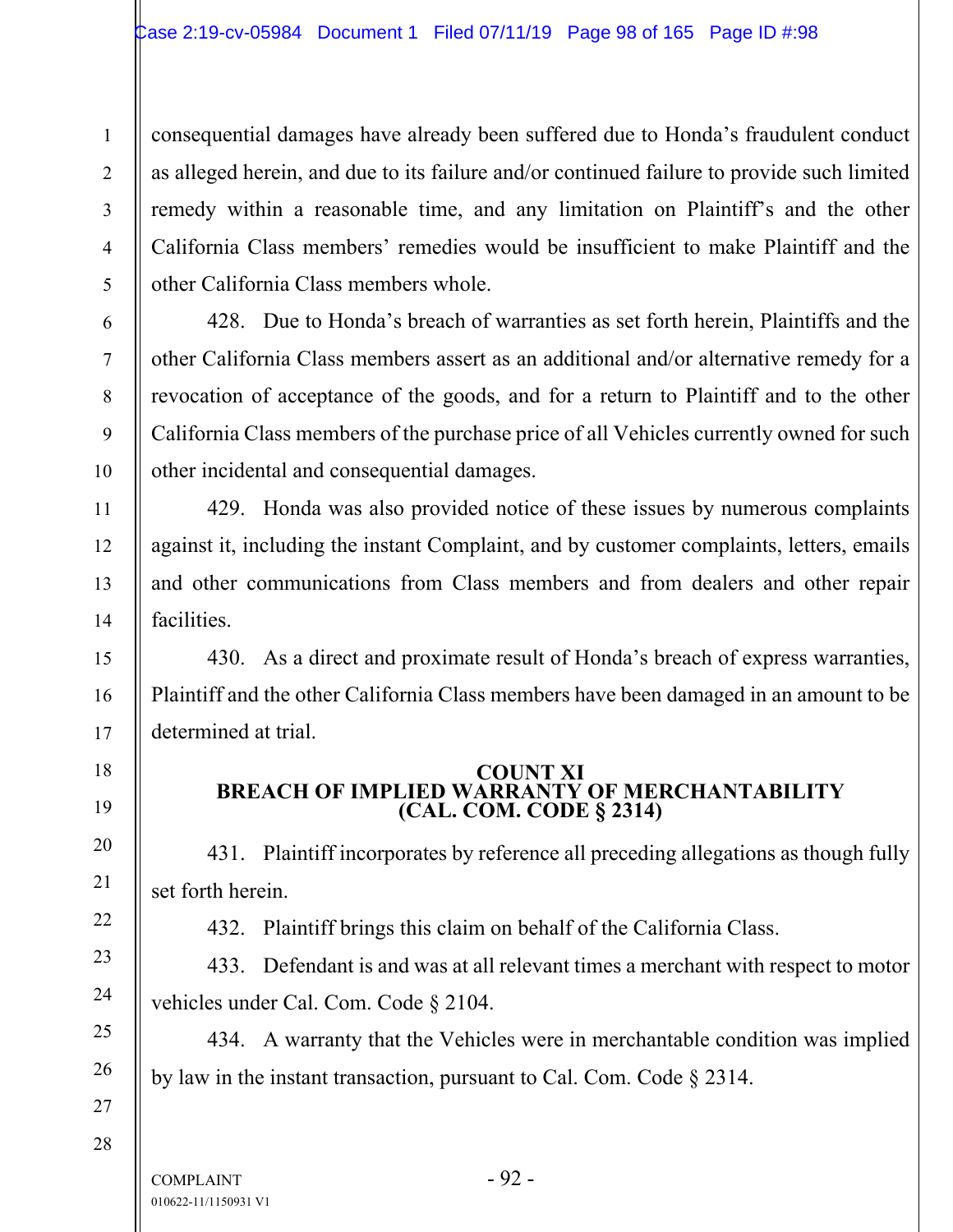435. Honda marketed the Vehicles as safe and reliable luxury vehicles. Such representations formed the basis of the bargain in Plaintiff's and Class members' decisions to purchase the Vehicles.

436. Plaintiff and the other California Class members purchased or leased the Vehicles from Honda, through Honda's authorized agents for retail sales, through private sellers, or were otherwise expected to be the eventual purchasers of the Vehicles when bought from a third party. At all relevant times, Honda was the manufacturer, distributor, warrantor, and/or seller of the Vehicles.

437. Honda knew or had reason to know of the specific use for which the Vehicles were purchased or leased.

438. Because of the defect in the infotainment system, the Vehicles were not in merchantable condition when sold and are not fit for the ordinary purpose of providing safe and reliable transportation.

439. Honda knew about the defect in the infotainment system, allowing Honda to cure their breach of its warranty if it chose.

440. Honda's attempt to disclaim or limit the implied warranty of merchantability vis-à-vis consumers is unconscionable and unenforceable here. Specifically, Honda's warranty limitation is unenforceable because they knowingly sold or leased a defective product without informing consumers about the defect. The time limits contained in Honda's warranty periods were also unconscionable and inadequate to protect Plaintiff and the other California Class members. Among other things, Plaintiff and the other California Class members had no meaningful choice in determining these time limitations, the terms of which unreasonably favored Honda. A gross disparity in bargaining power existed between Honda and other California Class members, and Honda knew of the defect at the time of sale.

441. Plaintiff and the other California Class members have complied with all obligations under the warranty, or otherwise have been excused from performance of

1

2

3

4

5

6

7

8

9

10

11

12

13

14

15

16

17

18

19

20

21

22

23

24

25

26

27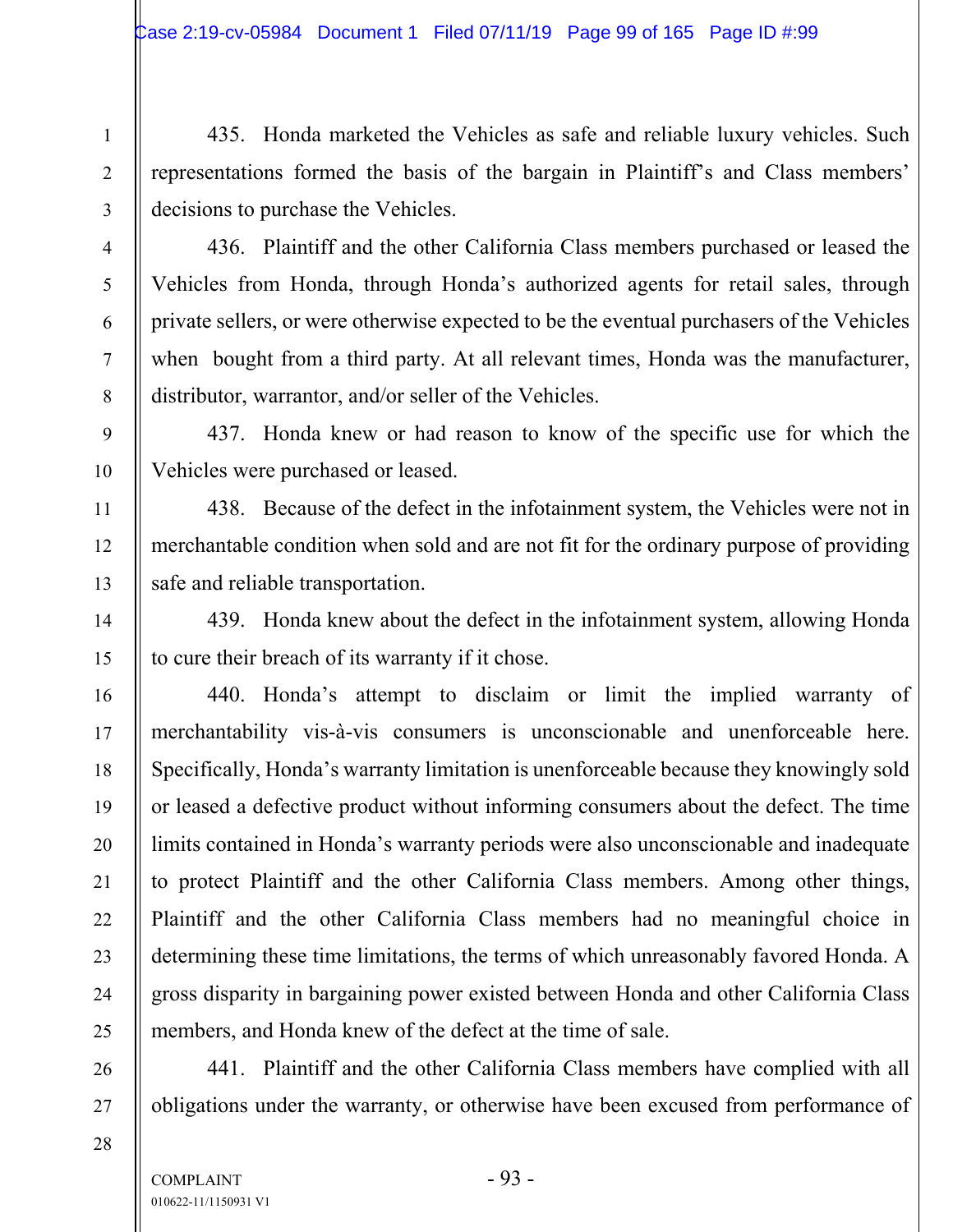said obligations as a result of Honda's conduct described herein. Affording Honda a reasonable opportunity to cure the breach of written warranties therefore would be unnecessary and futile.

442. Accordingly, Honda is liable to Plaintiff and the other California Class members for damages in an amount to be proven at trial.

**C. Claims Brought on Behalf of the Florida Class** 

### **COUNT XII VIOLATIONS OF FLORIDA DECEPTIVE AND UNFAIR TRADE PRACTICES ACT (FLA. STAT. § 501.201,** *ET SEQ***.)**

443. Plaintiff Lawrence Goldman ("Plaintiff" for purposes of all Florida Class Counts) incorporates by reference all paragraphs as though fully set forth herein.

444. Plaintiff brings this claim on behalf of the Florida Class.

445. Plaintiff and the other Florida Class members are 'consumers', as defined by § 501.203(7) of the Florida Deceptive and Unfair Trade Practices Act ("FDUTPA").

446. Honda engaged in "trade or commerce", as defined by § 501.203(8) of the FDUTPA.

447. The sale of the Vehicles to Plaintiff and other Florida Class members was a "consumer transaction", as defined by § 1345.01 of the FDUTPA.

448. Section 501.204(1) of the Florida Deceptive and Unfair Trade Practices Act prohibits "[u]nfair methods of competition, unconscionable acts or practices, and unfair or deceptive acts or practices in the conduct of any trade or commerce…" Fla. Stat. § 501.204(1). Honda participated in unfair and deceptive trade practices that violated the FDUTPA as described herein.

449. By not disclosing the defective nature of the infotainment system Honda has willfully and knowingly engaged in unfair and deceptive acts in the conduct of trade and commerce within the State of Florida.

1

2

3

4

5

6

7

8

9

10

11

12

13

14

15

16

17

18

19

20

21

22

23

24

25

26

27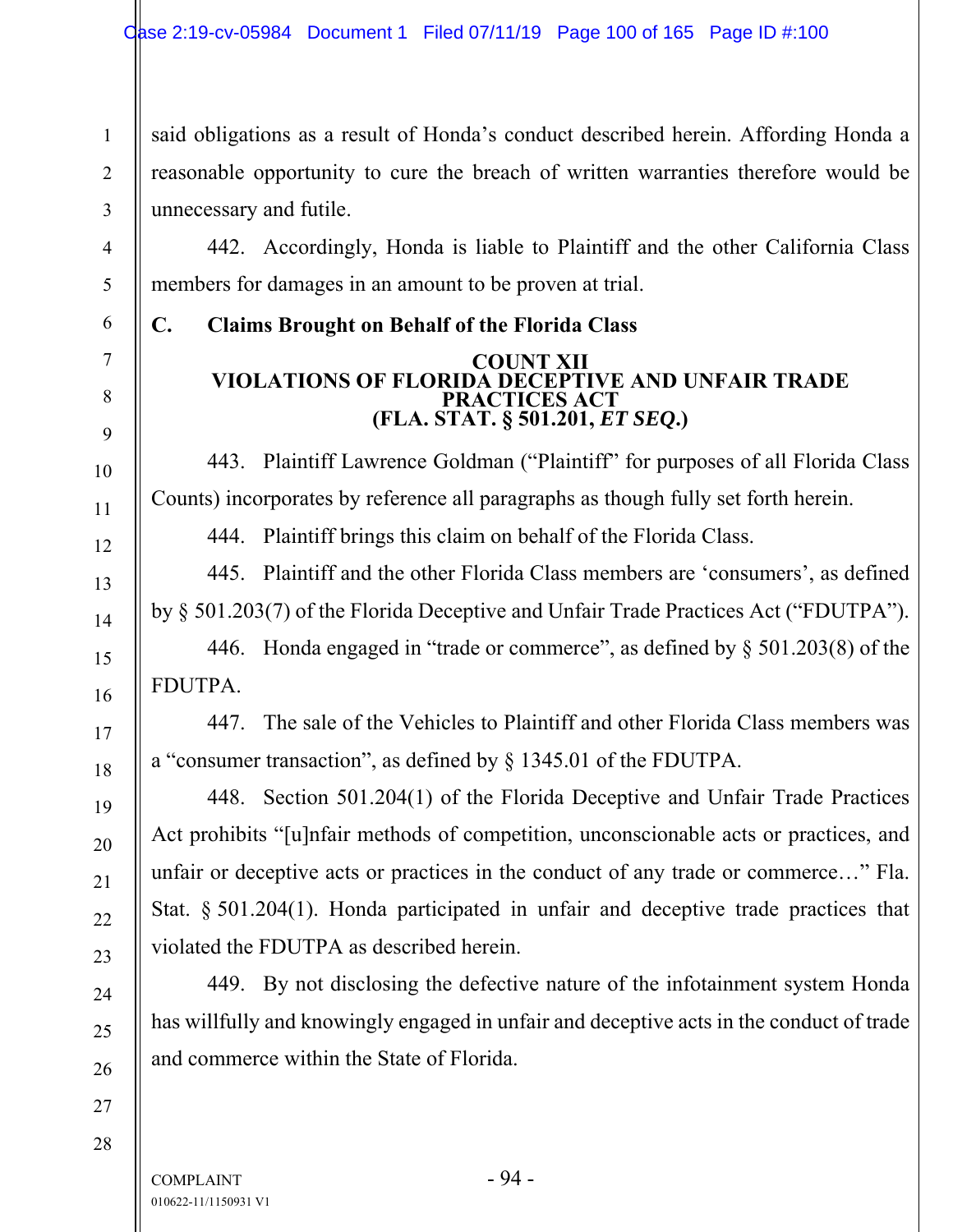450. In purchasing or leasing the Vehicles, Plaintiff and the other Florida Class members were deceived by Honda's failure to disclose that the infotainment system in the Vehicles was defective.

451. Plaintiff and the other Florida Class members reasonably relied upon Honda's false misrepresentations and omissions. They had no way of knowing that Honda's representations were false, misleading, and incomplete. As alleged herein, Honda willfully and knowingly engaged in a pattern of deception and public silence in the face of a known defect with its infotainment system. Plaintiff and the other Florida Class members did not, and could not, unravel Honda's deception on their own.

452. Honda's actions as set forth above occurred in the conduct of trade or commerce.

453. Honda's unfair or deceptive acts or practices were likely to and did in fact deceive reasonable consumers.

454. Honda willfully and knowingly misrepresented material facts regarding the Vehicles with intent to mislead Plaintiff and the other Florida Class members.

455. Honda knew or should have known that its conduct violated the FDUTPA.

456. Honda owed Plaintiff and the other Florida Class members a duty to disclose the truth about its faulty infotainment system because the defect created a safety hazard and Honda:

- i. Possessed exclusive knowledge of the defect in the infotainment system;
- ii. Intentionally concealed the foregoing from Plaintiff and the other Florida Class members; and/or

iii. Made incomplete representations in advertisements and on its website, failing to warn the public or to publicly admit that the infotainment system was defective.

1

2

3

4

5

6

7

8

9

10

11

12

13

14

15

16

17

18

19

20

21

22

23

24

25

26

27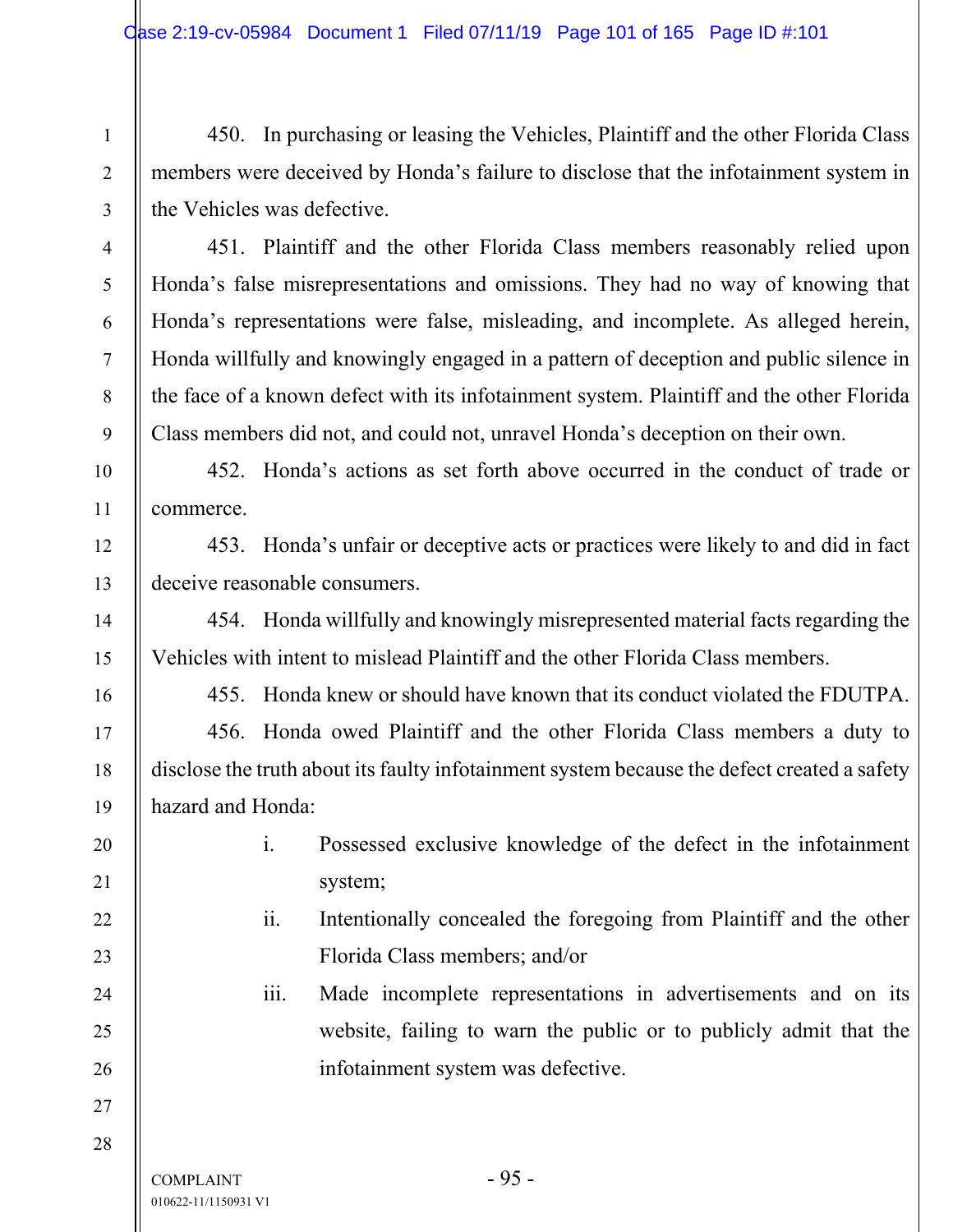457. Honda had a duty to disclose that the infotainment system in the Vehicles was fundamentally flawed as described herein, because the defect created a safety hazard and Plaintiff and the other Florida Class members relied on Honda's material misrepresentations and omissions regarding the technology, benefits, efficiency, convenience, performance, and safety features of the infotainment system.

458. Honda's conduct proximately caused injuries to Plaintiff and the other Florida Class members who purchased or leased the Vehicles and suffered harm as alleged herein.

459. Plaintiff and the other Florida Class members were injured and suffered ascertainable loss, injury-in-fact, and/or actual damage as a proximate result of Honda's conduct in that Plaintiff and the other Florida Class members incurred costs, including overpaying for their Vehicles that have suffered a diminution in value.

460. Honda's violations cause continuing injuries to Plaintiff and the other Florida Class members. Honda's unlawful acts and practices complained of herein affect the public interest.

461. Plaintiff and the other Florida Class members seek damages and treble damages for Honda's knowing violations.

462. Plaintiff and the other Florida Class members also seek court costs and attorneys' fees.

## **COUNT XIII FRAUDULENT CONCEALMENT (BASED ON FLORIDA LAW)**

463. Plaintiff incorporates by reference all preceding allegations as though fully set forth herein.

464. Plaintiff brings this claim on behalf of the Florida Class.

465. Honda intentionally concealed that the infotainment system is defective.

466. Honda further affirmatively misrepresented to Plaintiff in advertising and other forms of communication, including standard and uniform material provided with

28

1

2

3

4

5

6

7

8

9

10

11

12

13

14

15

16

17

18

19

20

21

22

23

24

25

26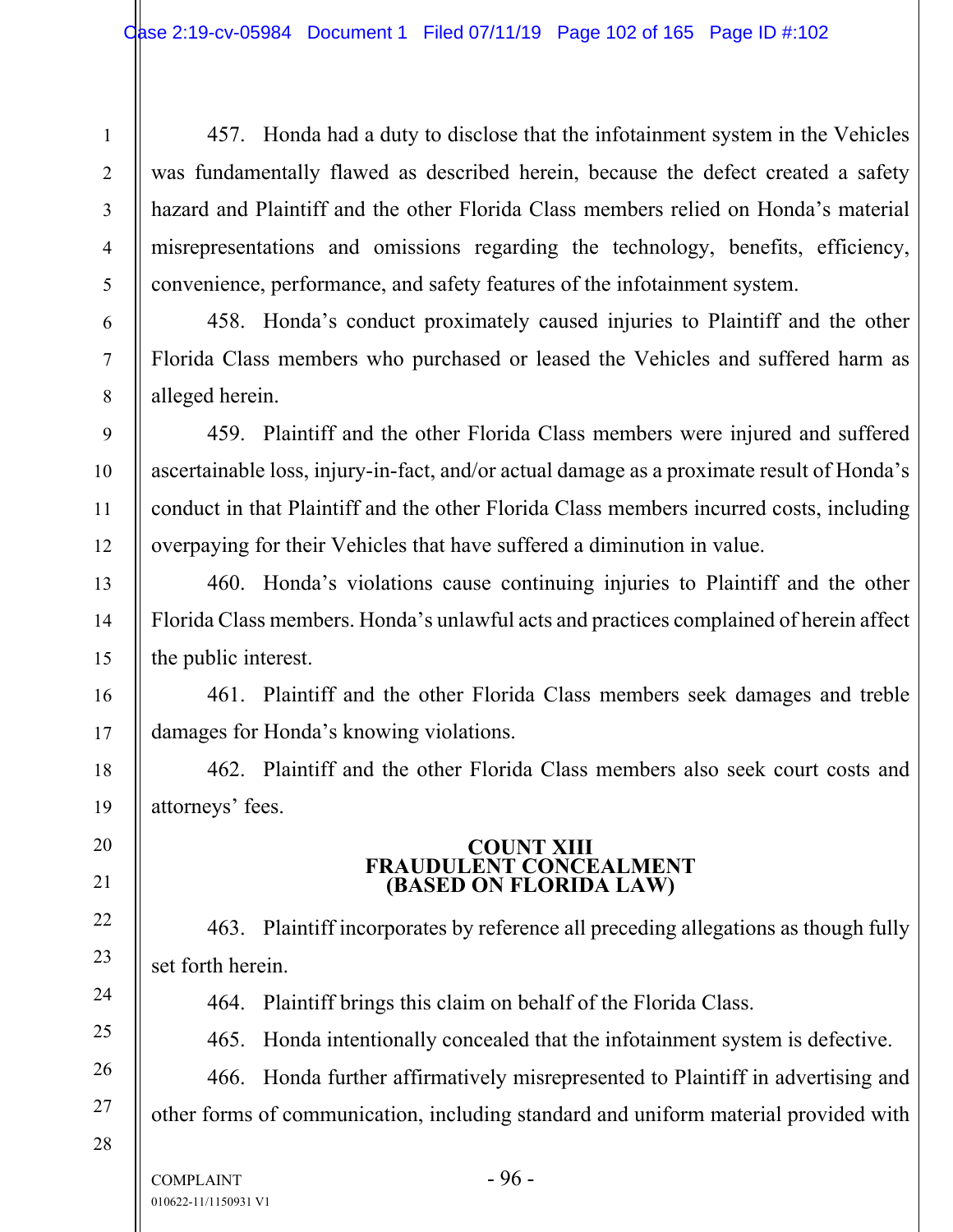each car and on its website, that the Vehicles it was selling had no significant defects, that the infotainment system was a safety feature, reliable, and would perform and operate properly.

467. Honda knew about the defect in the infotainment system when these representations were made.

468. The Vehicles purchased by Plaintiff and the other Florida Class members contained a defective infotainment system.

469. Honda had a duty to disclose that the infotainment system contained a fundamental defect as alleged herein, because the defect created a safety hazard and Plaintiff and the other Florida Class members relied on Honda's material representations.

470. As alleged herein, at all relevant times, Honda has held out the Vehicles to be free from defects such as the defect related to the infotainment system. Honda touted and continues to tout the many benefits and advantages of the infotainment system, but nonetheless failed to disclose important facts related to the defect. This made Honda's other disclosures about the infotainment system deceptive.

471. The truth about the defective infotainment system was known only to Honda; Plaintiff and the other Florida Class members did not know of these facts and Honda actively concealed these facts from Plaintiff and the other Florida Class members.

472. Plaintiff and the other Florida Class members reasonably relied upon Honda's deception. They had no way of knowing that Honda's representations were false, misleading, or incomplete. As consumers, Plaintiff and the other Florida Class members did not, and could not, unravel Honda's deception on their own. Rather, Honda intended to deceive Plaintiff and the other Florida Class members by concealing the true facts about the Vehicles' infotainment systems.

28

27

1

2

3

4

5

6

7

8

9

10

11

12

13

14

15

16

17

18

19

20

21

22

23

24

25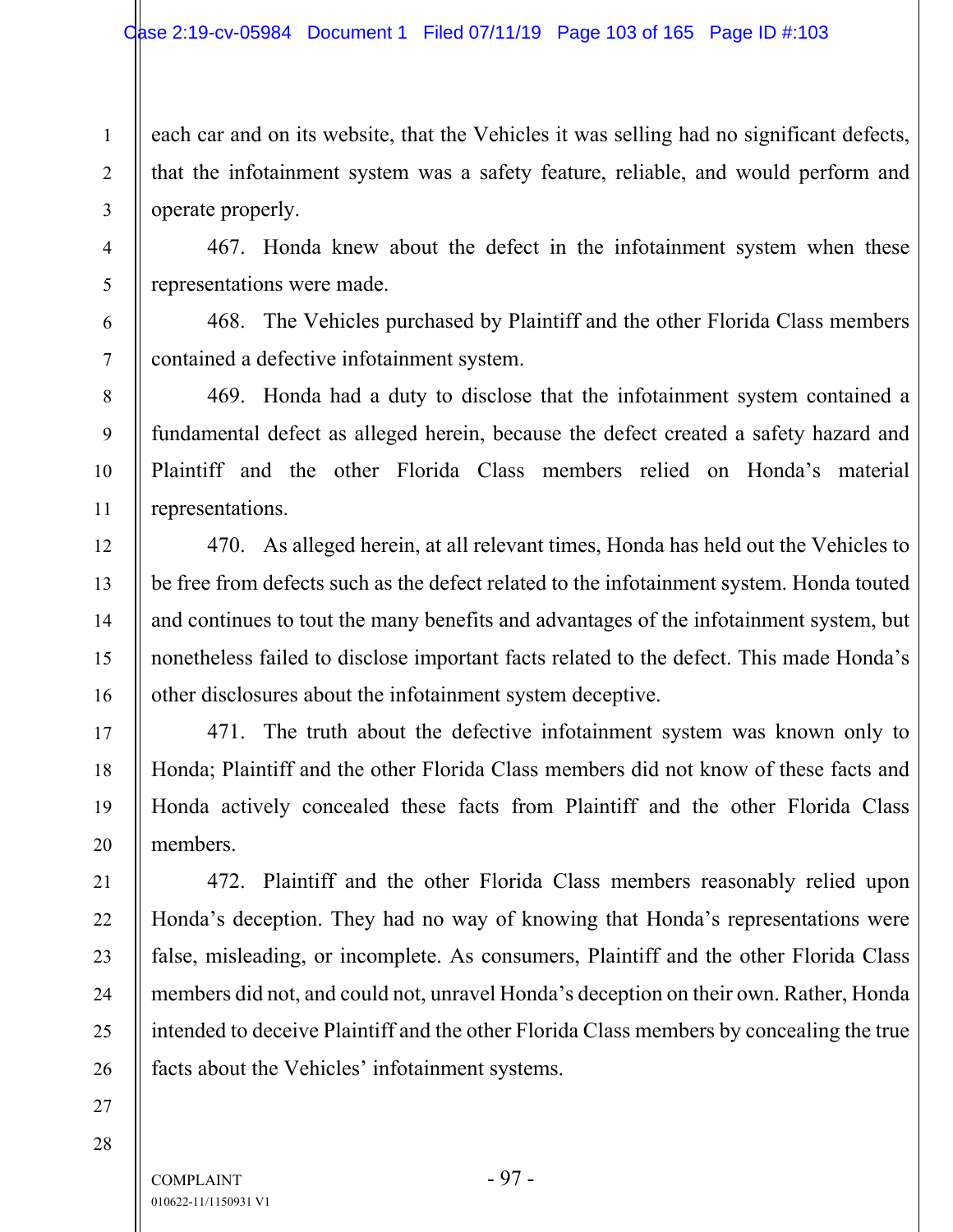473. Honda's false representations and omissions were material to consumers because they concerned qualities of the Vehicles that played a significant role in the value of the Vehicles.

474. Honda had a duty to disclose the infotainment system defect and violations with respect to the Vehicles because details of the true facts were known and/or accessible only to Honda, because Honda had exclusive knowledge as to such facts, and because Honda knew these facts were not known to or reasonably discoverable by Plaintiff or Class members.

475. Honda also had a duty to disclose because it made general affirmative representations about the technological and safety innovations included with its Vehicles, without telling consumers that one of the features had a fundamental defect that would affect the safety, quality and performance of the Vehicles.

476. Honda's disclosures were misleading, deceptive, and incomplete because they failed to inform consumers of the additional facts regarding the defect in the infotainment system as set forth herein. These omitted and concealed facts were material because they directly impact the value of the Vehicles purchased by Plaintiff and the other Florida Class members.

477. Honda has still not made full and adequate disclosures, and continues to defraud Plaintiff and the other Florida Class members by concealing material information regarding the defect in the infotainment system.

478. Plaintiff and the other Florida Class members were unaware of the omitted material facts referenced herein, and they would not have acted as they did if they had known of the concealed and/or suppressed facts, in that they would not have purchased or paid as much for cars with faulty technology, and/or would have taken other affirmative steps in light of the information concealed from them. Plaintiff's and the other Florida Class members' actions were justified. Honda was in exclusive control of

26 27 28

1

2

3

4

5

6

7

8

9

10

11

12

13

14

15

16

17

18

19

20

21

22

23

24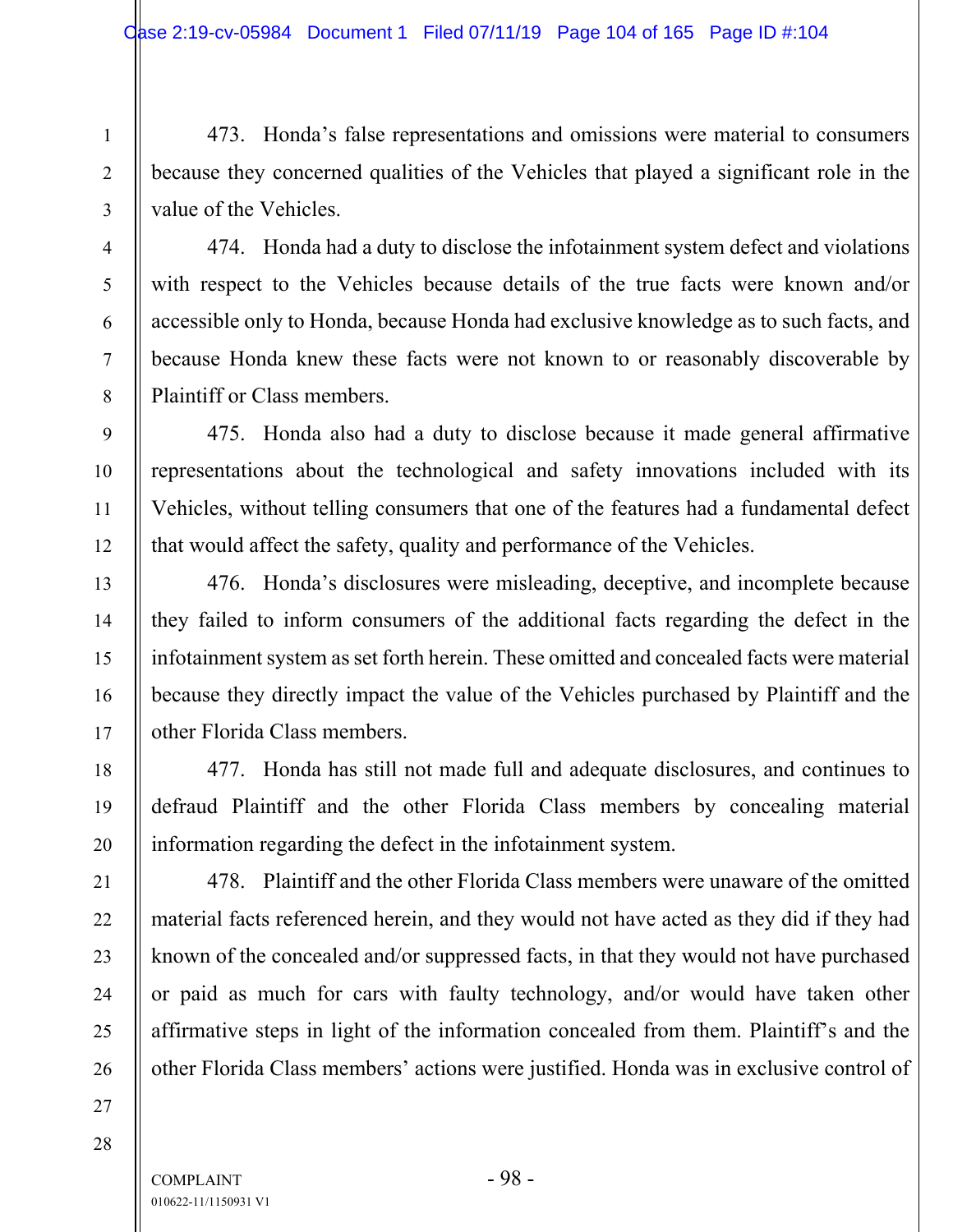the material facts, and such facts were not generally known to the public, Plaintiff, or Class members.

1

2

3

4

5

6

7

8

9

10

11

12

13

14

15

16

17

18

19

20

21

22

23

24

25

26

27

28

479. Because of the concealment and/or suppression of facts, Plaintiff and the other Florida Class members sustained damage because they own(ed) Vehicles that are diminished in value as a result of Honda's concealment of the true quality of those Vehicles' infotainment systems. Had Plaintiff and the other Florida Class members been aware of the defect in the infotainment systems installed in the Vehicles, and the Company's disregard for the truth, Plaintiff and the other Florida Class members who purchased or leased a Vehicle would have paid less for it or would not have purchased or leased it at all.

480. The value of Plaintiff's and the other Florida Class members' Vehicles has diminished as a result of Honda's fraudulent concealment of the defective infotainment system of the Vehicles, which has made any reasonable consumer reluctant to purchase any of the Vehicles, let alone pay what otherwise would have been fair market value for the Vehicles.

481. Accordingly, Honda is liable to Plaintiff and the other Florida Class members for damages in an amount to be proven at trial.

482. Honda's acts were done wantonly, maliciously, oppressively, deliberately, with intent to defraud, and in reckless disregard of Plaintiff's and the other Florida Class members' rights and the representations that Honda made to them, in order to enrich Honda. Honda's conduct warrants an assessment of punitive damages in an amount sufficient to deter such conduct in the future, which amount is to be determined according to proof.

# **COUNT XIV BREACH OF EXPRESS WARRANTY (FLA. STAT. § 672.313)**

483. Plaintiff incorporates by reference all preceding allegations as though fully set forth herein.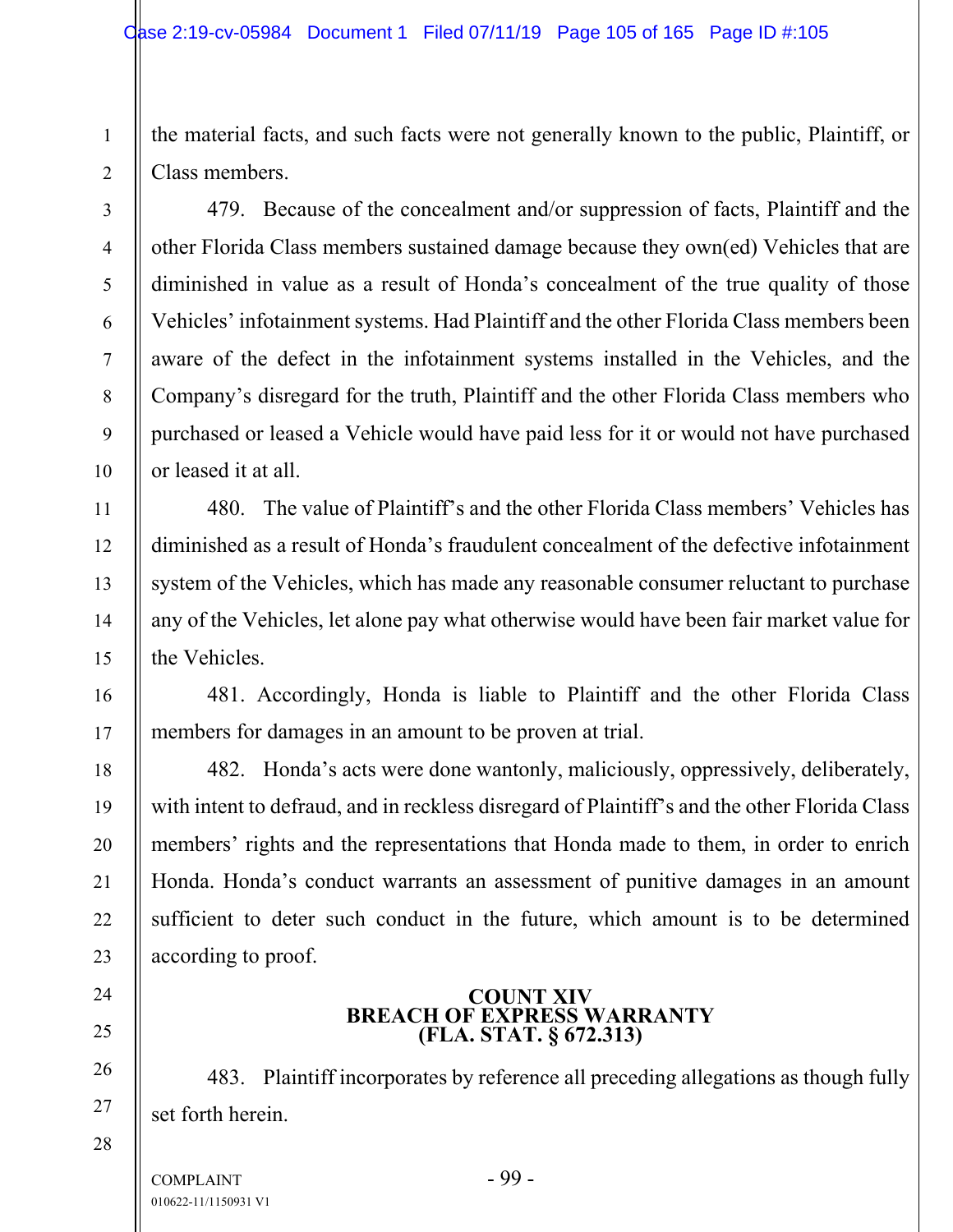484. Plaintiff brings this claim on behalf of the Florida Class.

485. Plaintiff was at all relevant times a "buyer", as defined by § 672.103 of the Florida Uniform Commercial Code.

486. Honda was at all relevant times a "merchant", as defined by § 672.104 of the Florida Uniform Commercial Code.

487. The Vehicles are and were at all relevant times "goods," as defined by § 672.105 of the Florida Uniform Commercial Code.

488. Honda marketed the Vehicles as safe and reliable luxury vehicles. Such representations formed the basis of the bargain in Plaintiff's and the other Florida Class members' decisions to purchase the Vehicles.

489. In connection with the purchase or lease of each of the Vehicles, Honda provided warranty coverage for the Vehicles for four years or 50,000 miles, which obliges Honda to repair or replace any part that is defective under normal use.

490. Honda's warranty formed a basis of the bargain that was reached when Plaintiff and other Florida Class members purchased their Vehicles.

491. Plaintiff and the other Florida Class members owned Vehicles with defective infotainment systems within the warranty period but had no knowledge of the existence of the defect, which was known and concealed by Honda.

492. Despite the existence of the warranty, Honda failed to inform Plaintiff and the other Florida Class members that the Vehicles contained the defective infotainment systems during the warranty periods.

493. Honda breached the express warranty promising to repair and correct a manufacturing defect or defect in materials or workmanship of any parts they supplied.

494. Honda knew about the defect in the infotainment systems, allowing Honda to cure their breach of its warranty if it chose.

 $COMPLANT$  - 100 -010622-11/1150931 V1

1

2

3

4

5

6

7

8

9

10

11

12

13

14

15

16

17

18

19

20

21

22

23

24

25

26

27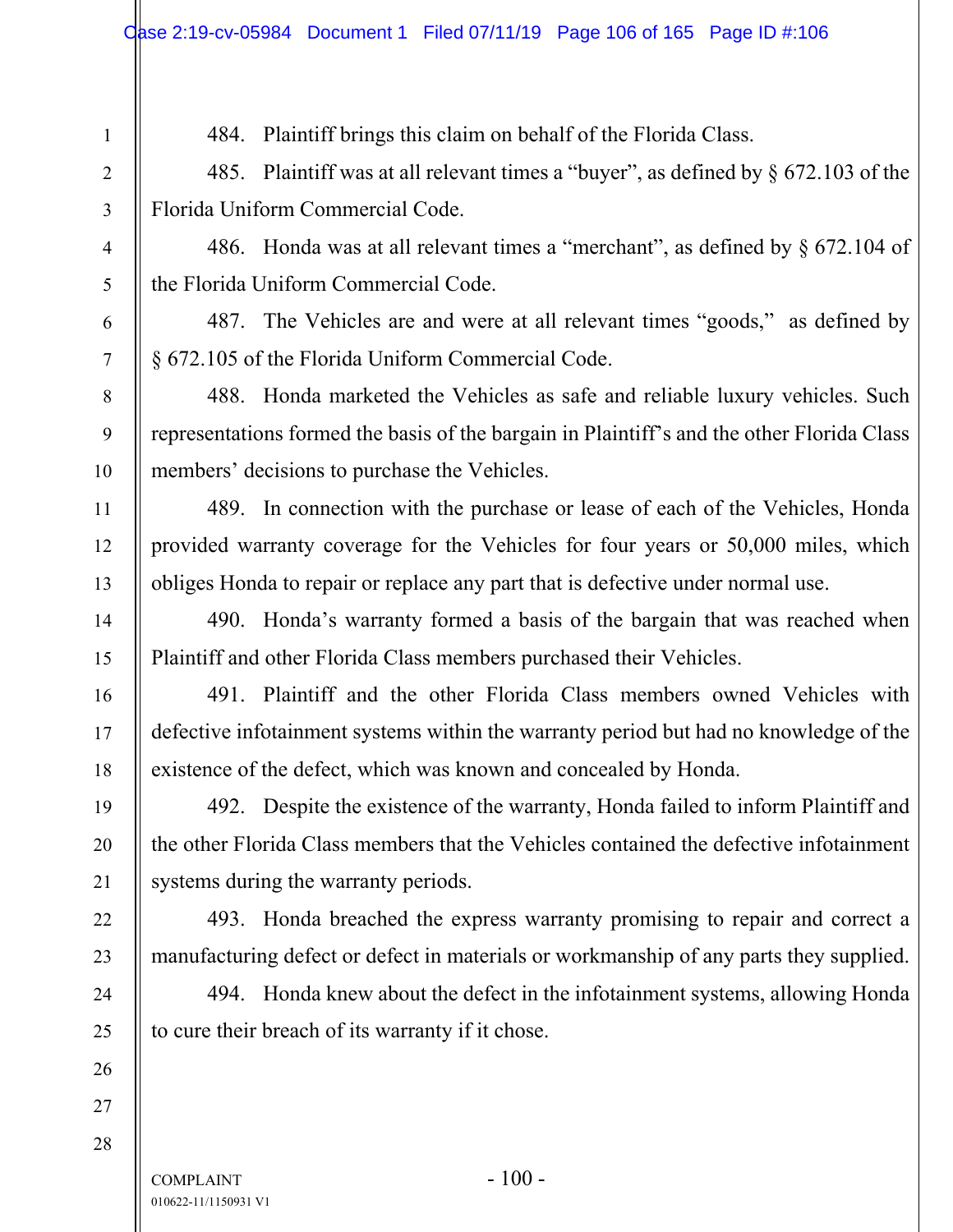495. However, Honda concealed the defect and has failed to repair or replace the infotainment systems despite the defect's existence at the time of sale or lease of the Vehicles.

496. Any attempt by Honda to disclaim or limit recovery to the terms of the express warranties is unconscionable and unenforceable here. Specifically, Honda's warranty limitation is unenforceable because they knowingly sold or leased a defective product without informing consumers about the defect. The time limits contained in Honda's warranty periods were also unconscionable and inadequate to protect Plaintiff and the other Florida Class members. Among other things, Plaintiff and the other Florida Class members had no meaningful choice in determining these time limitations, the terms of which unreasonably favored Honda. A gross disparity in bargaining power existed between Honda and other Florida Class members, and Honda knew that the infotainment systems were defective at the time of sale.

497. Further, the limited warranty promising to repair and/or correct a manufacturing defect fails in its essential purpose because the contractual remedy is insufficient to make Plaintiff and other Florida Class members whole because the replacement part used by Honda contains the same defect. Affording Honda a reasonable opportunity to cure the breach of written warranties therefore would be unnecessary and futile.

498. Accordingly, Honda is liable to Plaintiff and the other Florida Class members for damages in an amount to be proven at trial.

## **COUNT XV BREACH OF IMPLIED WARRANTY (FLA. STAT. § 672.314)**

499. Plaintiff incorporates by reference all preceding allegations as though fully set forth herein.

500. Plaintiff brings this claim on behalf of the Florida Class.

 $COMPLANT$  - 101 -010622-11/1150931 V1

1

2

3

4

5

6

7

8

9

10

11

12

13

14

15

16

17

18

19

20

21

22

23

24

25

26

27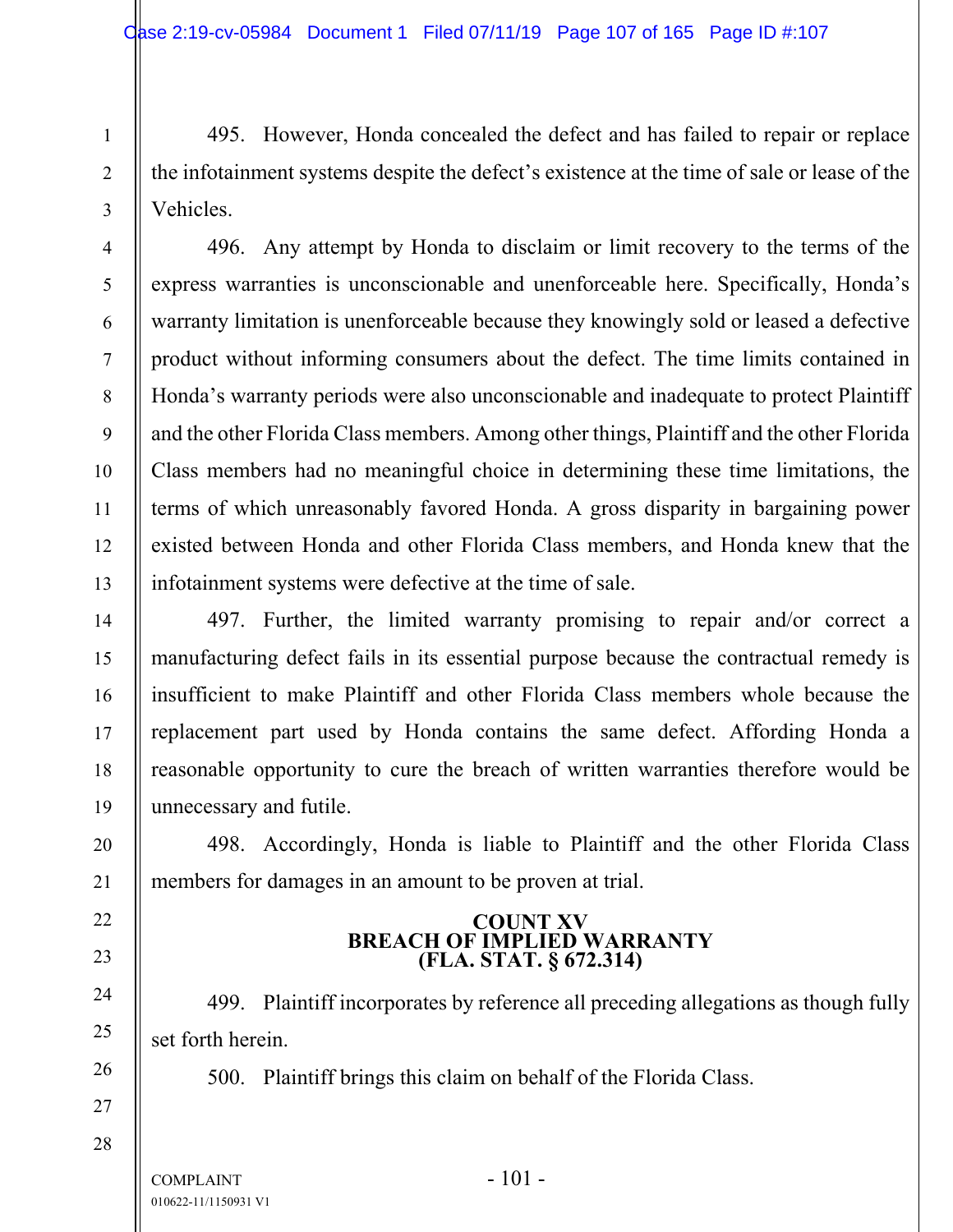501. Plaintiff was at all relevant times a "buyer", as defined by § 672.103 of the Florida Uniform Commercial Code.

502. Honda was at all relevant times a "merchant", as defined by § 672.104 of the Florida Uniform Commercial Code.

503. The Vehicles are and were at all relevant times "goods" , as defined by § 672.105 of the Florida Uniform Commercial Code.

504. Honda marketed the Vehicles as safe and reliable luxury vehicles. Such representations formed the basis of the bargain in Plaintiff's and the other Florida Class members' decisions to purchase the Vehicles.

505. Plaintiff and the other Florida Class members purchased or leased the Vehicles from Honda, through Honda's authorized agents for retail sales, through private sellers, or were otherwise expected to be the eventual purchasers of the Vehicles when bought from a third party. At all relevant times, Honda was the manufacturer, distributor, warrantor, and/or seller of the Vehicles.

506. Honda knew or had reason to know of the specific use for which the Vehicles were purchased or leased.

507. Honda impliedly warranted that the Vehicles were in merchantable condition and fit for the ordinary purpose for which vehicles are used.

508. Because of the defect in the infotainment system, the Vehicles were not in merchantable condition when sold and are not fit for the ordinary purpose of providing safe and reliable transportation.

509. Honda knew about the defect in the infotainment systems, allowing Honda to cure their breach of its warranty if it chose.

510. Honda's attempt to disclaim or limit the implied warranty of merchantability vis-à-vis consumers is unconscionable and unenforceable here. Specifically, Honda's warranty limitation is unenforceable because they knowingly sold or leased a defective product without informing consumers about the defect. The time

28

1

2

3

4

5

6

7

8

9

10

11

12

13

14

15

16

17

18

19

20

21

22

23

24

25

26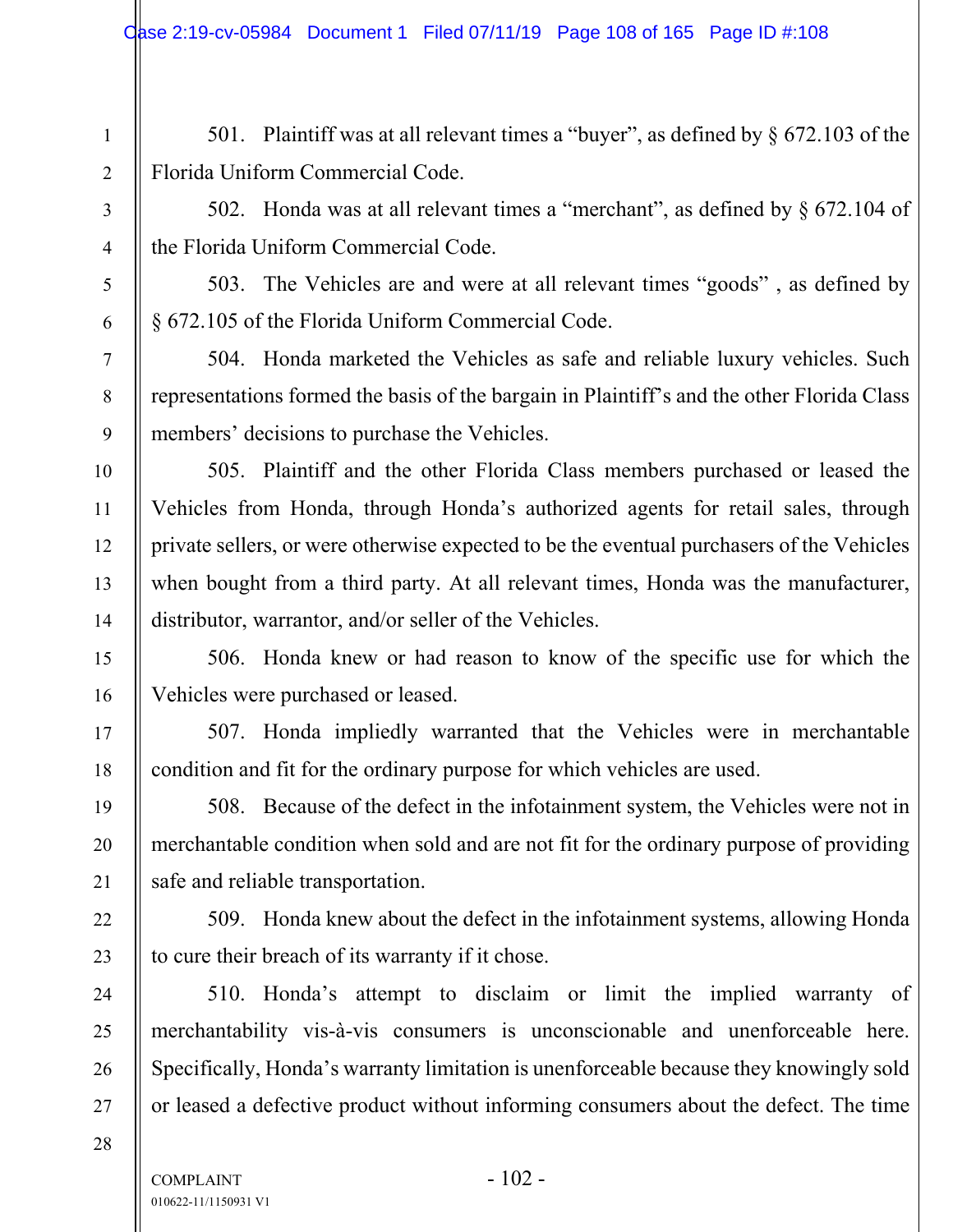limits contained in Honda's warranty periods were also unconscionable and inadequate to protect Plaintiff and the other Florida Class members. Among other things, Plaintiff and the other Florida Class members had no meaningful choice in determining these time limitations, the terms of which unreasonably favored Honda. A gross disparity in bargaining power existed between Honda and other Florida Class members, and Honda knew of the defect at the time of sale.

511. Plaintiff and the other Florida Class members have complied with all obligations under the warranty, or otherwise have been excused from performance of said obligations as a result of Honda's conduct described herein. Affording Honda a reasonable opportunity to cure the breach of written warranties therefore would be unnecessary and futile.

512. Accordingly, Honda is liable to Plaintiff and the other Florida Class members for damages in an amount to be proven at trial.

# **COUNT XVI UNJUST ENRICHMENT (BASED ON FLORIDA LAW)**

513. Plaintiff incorporates by reference all preceding allegations as though fully set forth herein.

1

2

3

4

5

6

7

8

9

10

11

12

13

14

15

16

17

18

19

20

21

22

23

24

25

26

27

514. Plaintiff brings this claim on behalf of the Florida Class.

515. Honda has benefitted and been enriched by the conduct alleged herein. Honda has generated substantial revenue from the unlawful conduct described herein. Honda has knowledge and appreciation of this benefit, which was conferred upon it by and at the expense of Plaintiff and the other Florida Class members.

516. Honda has voluntarily accepted and retained this benefit.

517. The circumstances, as described herein, are such that it would be inequitable for Honda to retain the ill-gotten benefit without paying the value thereof to Plaintiff and the other Florida Class members.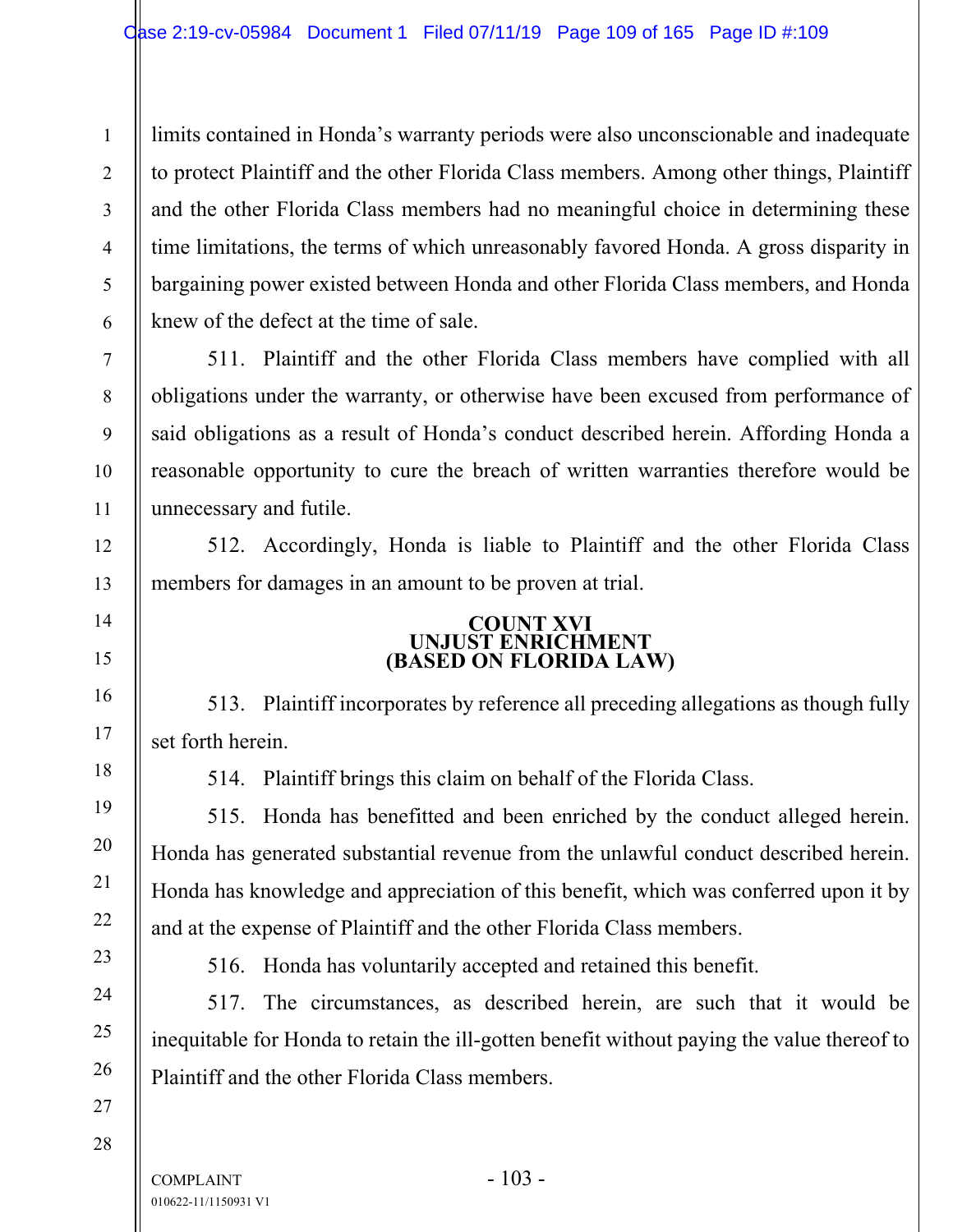518. Plaintiff and the other Florida Class members are entitled to the amount of Honda's ill-gotten gains, including interest, resulting from their unlawful, unjust, unfair, and inequitable conduct as alleged herein.

# **D. Claims Brought on Behalf of the Illinois Class**

#### **COUNT XVII VIOLATION OF THE ILLINOIS CONSUMER FRAUD AND DECEPTIVE BUSINESS PRACTICES ACT (815 ILCS 505/1,** *ET SEQ***. AND 720 ILCS 295/1A)**

519. Plaintiff George Quinlan and Jamal Samaha ("Plaintiffs" for purposes of all Illinois Class Counts) incorporates by reference the allegations contained in the preceding paragraphs of this complaint.

520. Plaintiffs bring this claim on behalf of the Illinois Class.

521. The Illinois Consumer Fraud and Deceptive Business Practices Act ("Illinois CFA") prohibits "unfair or deceptive acts or practices, including, but not limited to, the use of employment of any deception, fraud, false pretense, tales promise, misrepresentation or the concealment, suppression or omission of any material fact, with intent that others rely upon the concealment, suppression or omission of such material fact . . . in the conduct of trade or commerce . . . whether any person has in fact been misled, deceived, or damaged thereby." 815 ILCS 505/2.

1

2

3

4

5

6

7

8

9

10

11

12

13

14

15

16

17

18

19

20

21

22

23

24

25

26

27

28

522. Defendant is a "person" as that term is defined in 815 ILCS 505/1(c).

523. Plaintiffs and Class members are "consumers" as that term is defined in 815 ILCS 505/1(e).

524. Honda violated the Illinois CFA by concealing and failing to disclose the infotainment system defects. Honda had an ongoing duty to Plaintiffs and the Illinois Class to refrain from unfair and deceptive practices under the Illinois CFA in the course of its business.

525. Plaintiffs and the Illinois Class suffered ascertainable loss and actual damages as a direct and proximate result of Honda's concealments, misrepresentations, and/or failure to disclose material information.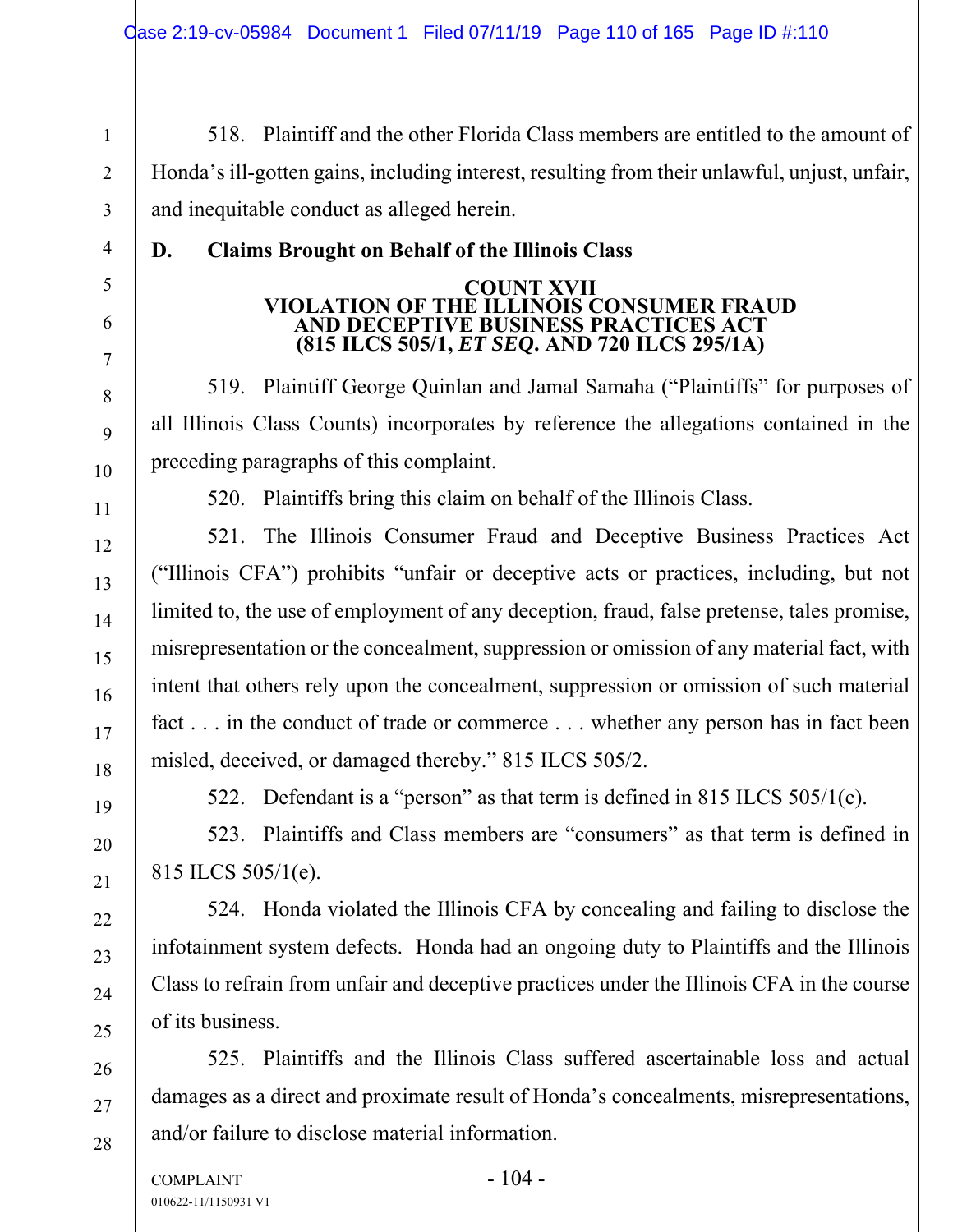526. Pursuant to 815 ILCS 505/10a(a), Plaintiffs seek monetary relief against Defendant in the amount of actual damages as well as punitive damages because Defendant acted with fraud and/or malice and/or was grossly negligent.

527. Plaintiffs also seek an order enjoining Defendant's unfair and/or deceptive acts or practices, attorneys' fees, and any other just and proper relief available under 815 ILCS 505/1, *et seq*.

#### **COUNT XVIII BREACH OF EXPRESS WARRANTY (BASED ON ILLINOIS LAW)**

528. Plaintiffs incorporate by reference all preceding allegations as though fully set forth herein.

529. Plaintiffs brings this claim on behalf of the Illinois Class.

530. Honda is and was at all relevant times a merchant with respect to motor vehicles.

531. In its New Vehicle Limited Warranty, Honda expressly warranted that it "will repair or replace any part that is defective in material or workmanship under normal use" and that "all repairs/replacements made under this warranty are free of charge."

532. Honda's warranty formed the basis of the bargain that was reached when Plaintiffs and other Illinois Class members purchased or leased their Vehicles equipped with the defective infotainment system from Honda.

533. Plaintiffs and the other Illinois Class members experienced defects within the warranty period. Despite the existence of its warranty, Honda failed to inform Plaintiffs and the other Illinois Class members that the Vehicles were defectively designed and failed to fix the defective infotainment system.

534. Affording Honda a reasonable opportunity to cure its breach of written warranty would be unnecessary and futile here.

28

1

2

3

4

5

6

7

8

9

10

11

12

13

14

15

16

17

18

19

20

21

22

23

24

25

26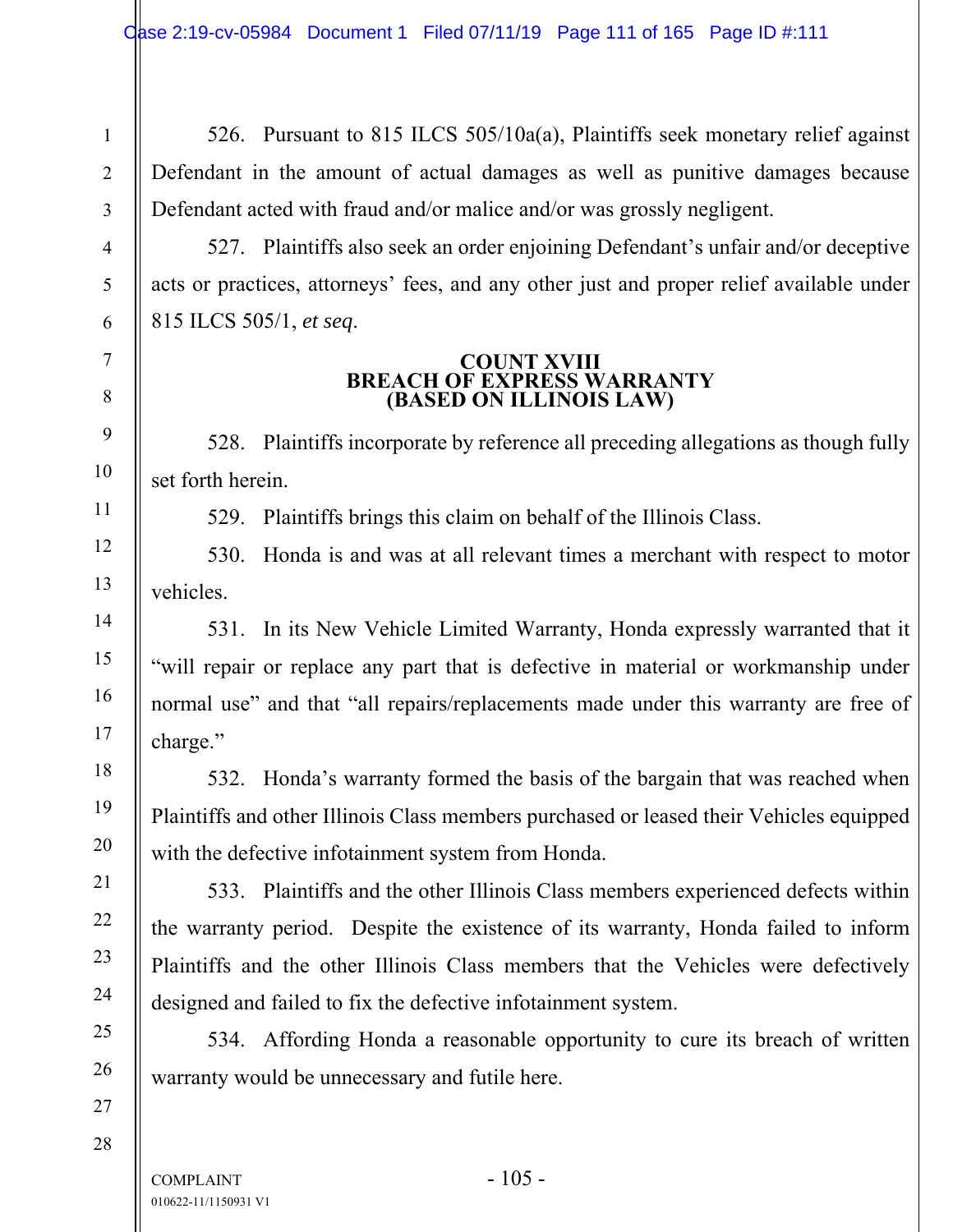535. Also, as alleged in more detail herein, at the time Honda warranted and sold the Vehicles, it knew that the Vehicles did not conform to Honda's warranty and were inherently defective. Honda wrongfully and fraudulently concealed material facts regarding the Vehicles. Plaintiffs and the other Illinois Class members were therefore induced to purchase or lease the Vehicles under false and/or fraudulent pretenses.

536. Honda was provided notice of these issues by numerous complaints filed against it, including the instant Complaint, within a reasonable amount of time after the defect was discovered.

537. As a direct and proximate result of Honda's breach of express warranty, Plaintiffs and the other Illinois Class members have been damaged in an amount to be determined at trial.

# **COUNT XIX BREACH OF THE IMPLIED WARRANTY OF MERCHANTABILITY (810 ILCS §§ 5/2-314 AND 5/2A-212)**

538. Plaintiffs incorporate by reference all preceding allegations as though fully set forth herein.

539. Plaintiffs bring this claim on behalf of the Illinois Class.

540. Honda was at all relevant times a "merchant" with respect to motor vehicles under 810 ILCS  $\S$ § 5/2-104(1) and 5/2A-103(3), and "sellers" of motor vehicles under  $\S 5/2-103(1)(d)$ .

541. The Vehicles are and were at all relevant times "goods" within the meaning of 810 ILCS §§ 5/2-105(1) and 5/2A-103(1)(h).

542. A warranty that the Vehicles were in merchantable condition and fit for the ordinary purpose for which vehicles are used is implied by law pursuant to 810 ILCS §§ 28-2-314 and 28-12-212.

543. These Vehicles, when sold and at all times thereafter, were not in merchantable condition and are not fit for the ordinary purpose for which cars are used. Specifically, the Vehicles are inherently defective in that the defects in the Vehicles'

27 28

1

2

3

4

5

6

7

8

9

10

11

12

13

14

15

16

17

18

19

20

21

22

23

24

25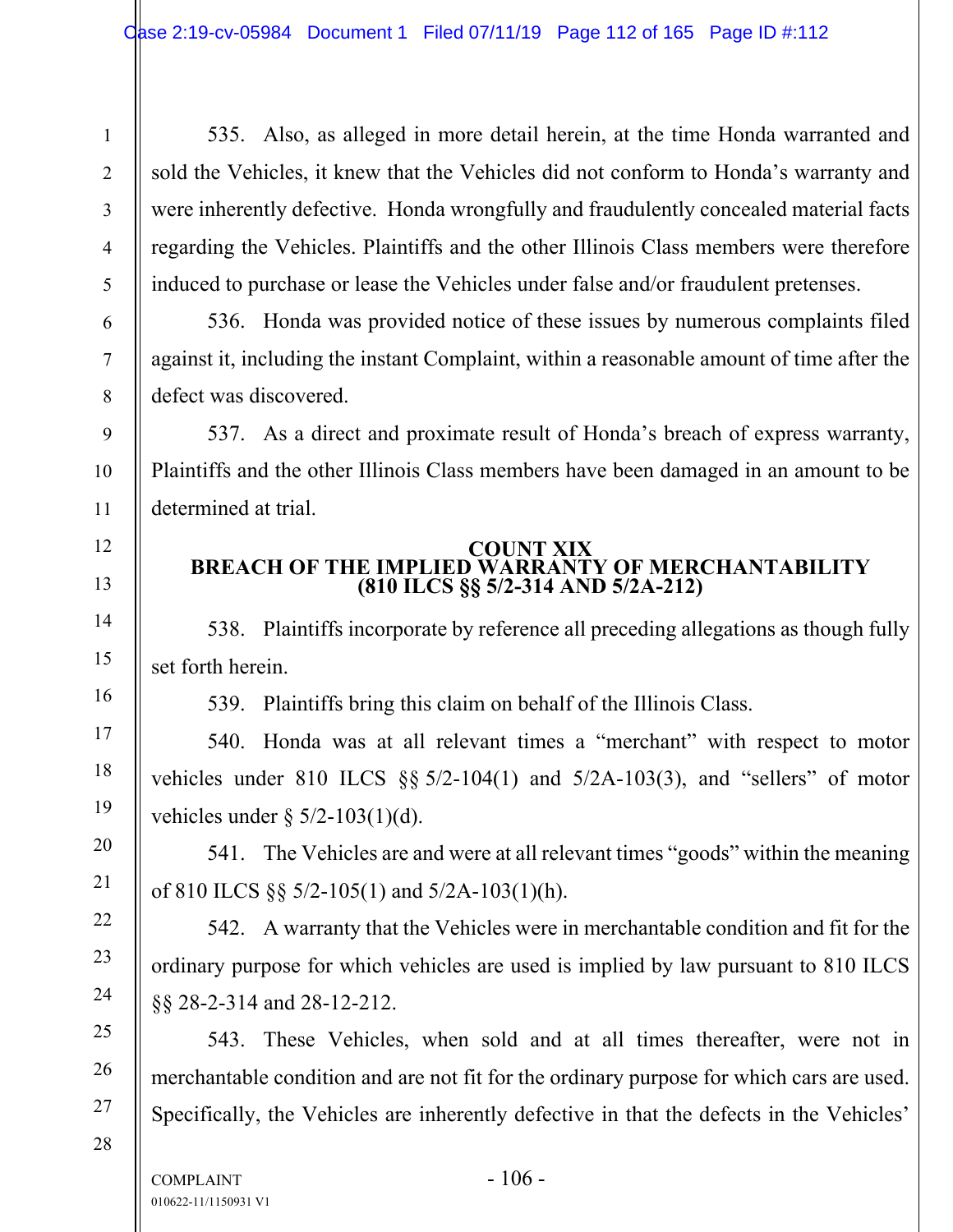infotainment systems render them unsafe, inconvenient, and imperfect such that Plaintiffs and the other Illinois Class members would not have purchased the Vehicles had they known of the defects.

544. Honda knew about the infotainment system defects at the time of purchase, allowing it to cure their breach of warranty if it chose.

545. Honda was provided notice of these issues by numerous complaints against it, including the instant Complaint, and by customer complaints, letters, emails and other communications from Class members and from dealers and other repair facilities.

546. As a direct and proximate result of Honda's breach of the implied warranty of merchantability, Plaintiffs and the other Illinois Class members have been damaged in an amount to be proven at trial, including, but not limited to, benefit-of-the-bargain damages, restitution and/or diminution of value.

**E. Claims Brought on Behalf of the Massachusetts Class** 

#### **COUNT XX VIOLATIONS OF THE MASSACHUSETTS CONSUMER PROTECTION ACT (MASS. GEN. LAWS CH. 93A)**

547. Plaintiff Gary Hanna ("Plaintiff" for purposes of all Massachusetts Class Counts) incorporates by reference all preceding allegations as though fully set forth herein.

548. Plaintiff brings this claim on behalf of the Massachusetts Class.

549. The conduct of Honda as set forth herein constitutes unfair and deceptive acts or practices in violation of the Massachusetts Consumer Protection Act, Mass. Gen. Laws Ch. 93A, including, but not limited to, Honda's manufacture, and sale of Vehicles with the defective infotainment system, which Honda failed to adequately investigate, disclose, and remedy, and its misrepresentations and omissions regarding the safety, reliability, and functionality of its Vehicles, which misrepresentations and omissions possessed the tendency to deceive.

1

2

3

4

5

6

7

8

9

10

11

12

13

14

15

16

17

18

19

20

21

22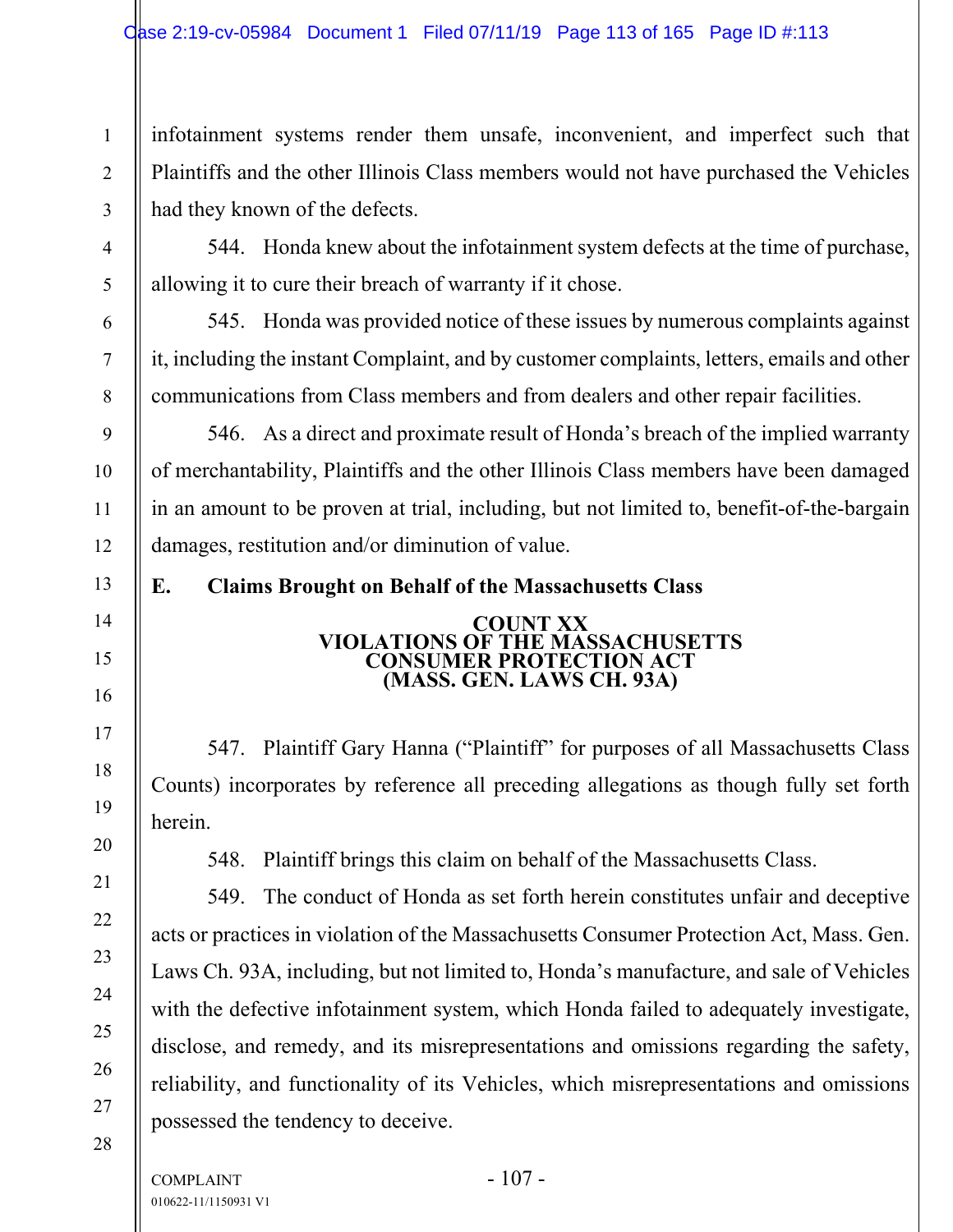550. Honda engages in the conduct of trade or commerce and the misconduct alleged herein occurred in trade or commerce.

551. Therefore, Plaintiff seeks monetary and equitable relief under the Massachusetts Consumer Protection Act as a result of Honda's unfair and deceptive acts and practices. On June 10, 2019, and pursuant to Mass. Gen. Laws Ch. 93A, § 9(3), Plaintiff sent notice and demand to Honda of its violations of the Massachusetts Consumer Protection Act.

## **COUNT XXI BREACH OF EXPRESS WARRANTY (MASS. GEN. LAWS CH. 106, § 2-313)**

552. Plaintiff incorporates by reference all preceding allegations as though fully set forth herein.

553. Plaintiff brings this claim on behalf of the Massachusetts Class.

554. Honda is and was at all relevant times a "merchant" with respect to motor vehicles.

555. In its Limited Warranty, Honda expressly warranted that it "will repair or replace any part that is defective in material or workmanship under normal use" and that "all repairs/replacements made under this warranty are free of charge."

556. Honda's Limited Warranty formed the basis of the bargain that was reached when Plaintiff and the other Massachusetts Class members purchased or leased their Vehicles equipped with an infotainment system from Honda.

557. Honda breached the express warranty to repair and/or replace to correct defects in materials and workmanship of any part supplied by Honda. Honda has not repaired or replaced, and has been unable to repair or replace, the Vehicles' materials and workmanship defects.

558. Furthermore, the limited warranty of repair and/or replacement to defective parts fails in its essential purpose because the contractual remedy is insufficient to make Plaintiff and the other Massachusetts Class members whole and because Honda has

1

2

3

4

5

6

7

8

9

10

11

12

13

14

15

16

17

18

19

20

21

22

23

24

25

26

27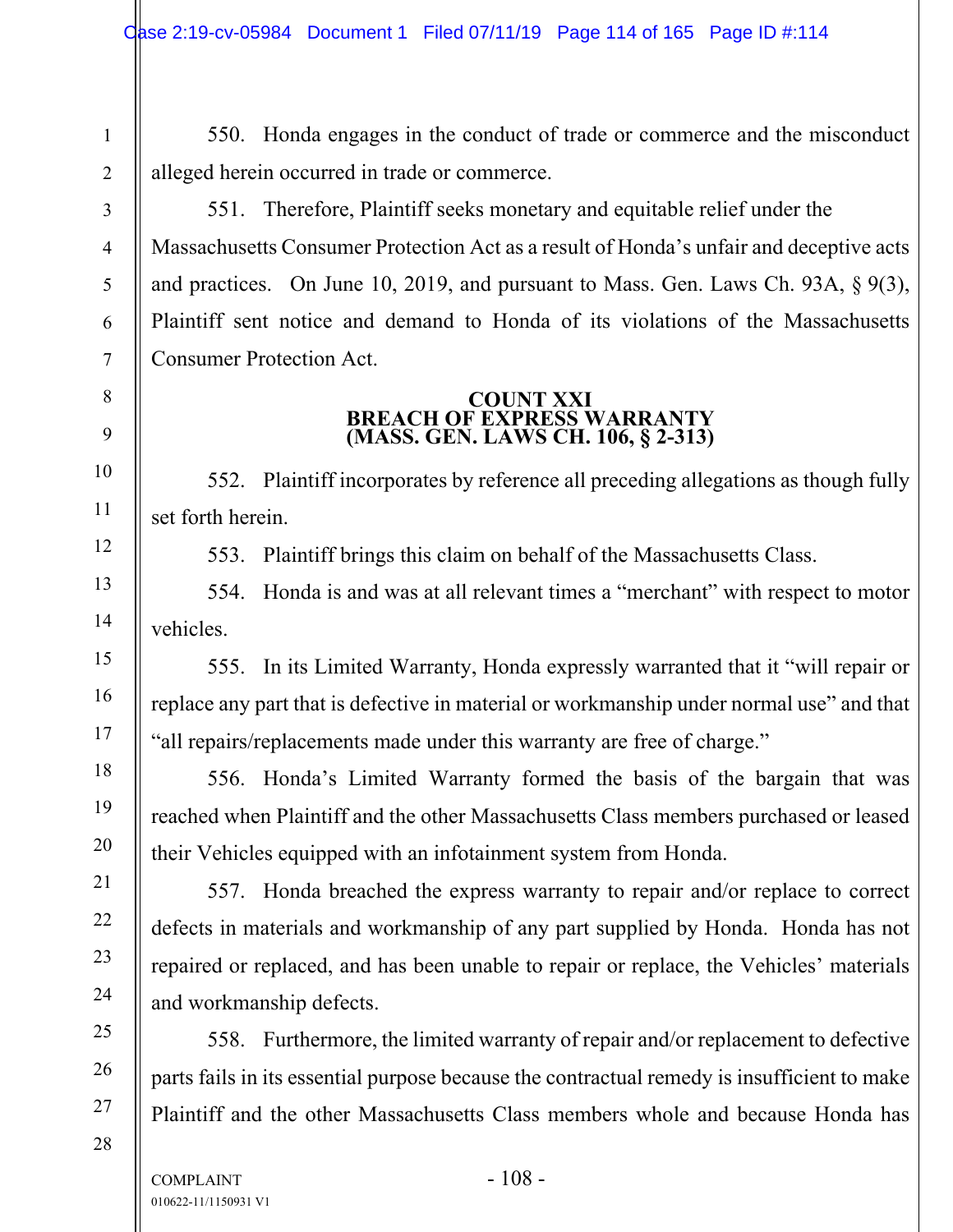failed and/or has refused to adequately provide the promised remedies within a reasonable time.

559. Accordingly, recovery by Plaintiff and the other Massachusetts Class members is not limited to the limited warranty of repair or replacement of parts defective in materials or workmanship, and Plaintiff, individually and on behalf of the other Massachusetts Class members, seeks all remedies as allowed by law.

560. Also, as alleged in more detail herein, at the time that Honda warranted and sold the Vehicles it knew that the Vehicles did not conform to Honda's Limited Warranty and were inherently defective, and Honda wrongfully and fraudulently concealed material facts regarding its Vehicles. Plaintiff and the other Massachusetts Class members were therefore induced to purchase or lease the Vehicles under false and/or fraudulent pretenses.

561. Moreover, many of the injuries flowing from the Vehicles cannot be resolved through the limited remedy of replacement or repair, as many incidental and consequential damages have already been suffered due to Honda's fraudulent conduct as alleged herein, and due to its failure and/or continued failure to provide such limited remedy within a reasonable time, and any limitation on Plaintiff's and the other Massachusetts Class members' remedies would be insufficient to make Plaintiff and the other Massachusetts Class members whole.

562. Due to Honda's breach of warranty as set forth herein, Plaintiff and the other Massachusetts Class members assert as an additional and/or alternative remedy, as set forth in Mass. Gen. Laws Ch. 106, § 2-608, for a revocation of acceptance of the goods, and for a return to Plaintiff and to the other Massachusetts Class members of the purchase price of all Vehicles currently owned for such other incidental and consequential damages as allowed under Mass. Gen. Laws Ch. 106, §§ 2-711 and 2- 608.

27 28

1

2

3

4

5

6

7

8

9

10

11

12

13

14

15

16

17

18

19

20

21

22

23

24

25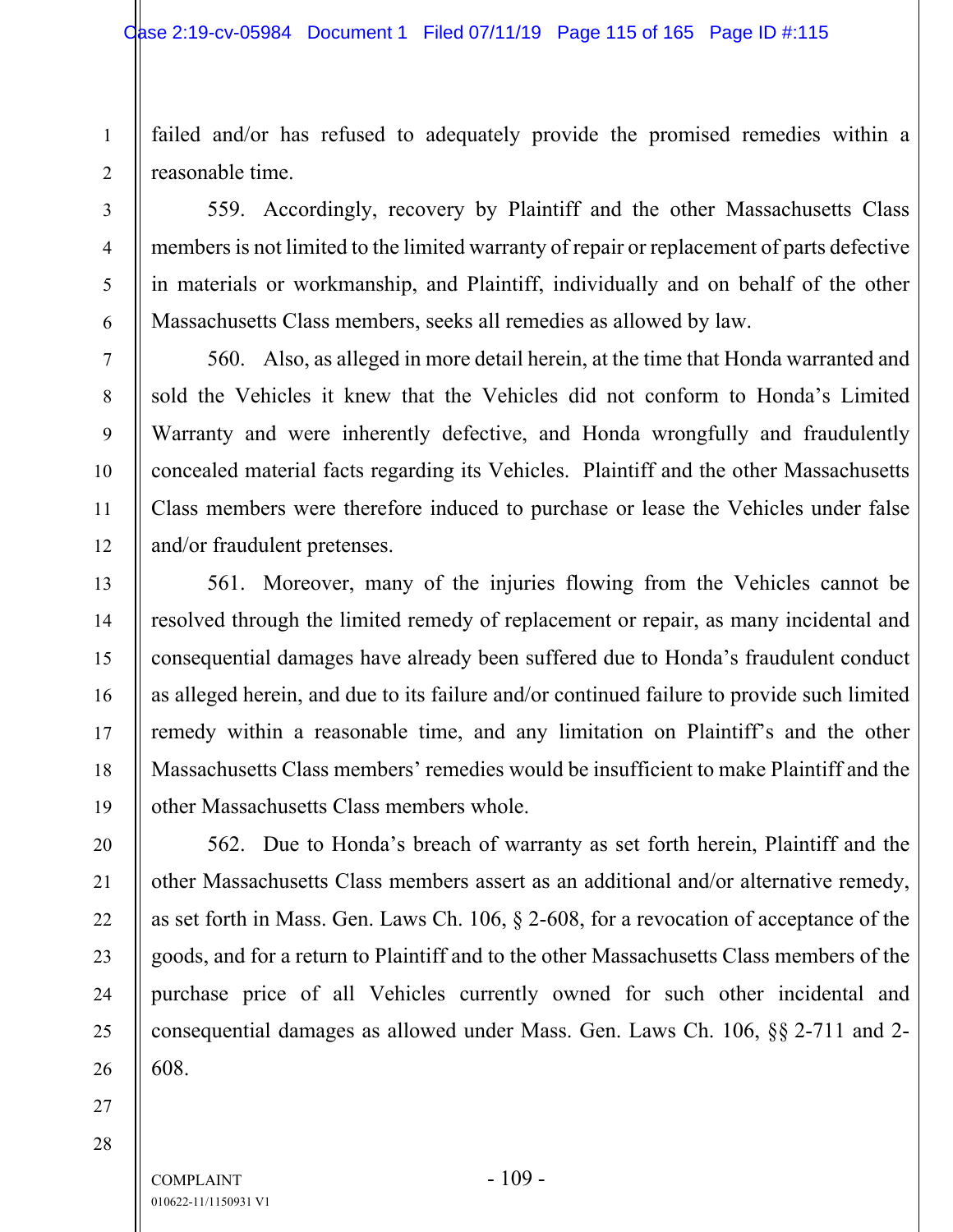563. Honda was provided notice of these issues by numerous complaints against it, including the instant Complaint, and by customer complaints, letters, emails and other communications from Class members and from dealers and other repair facilities.

564. As a direct and proximate result of Honda's breach of express warranty, Plaintiff and the other Massachusetts Class members have been damaged in an amount to be determined at trial.

#### **COUNT XXII BREACH OF IMPLIED WARRANTY OF MERCHANTABILITY (MASS. GEN. LAWS CH. 106, § 2-314)**

565. Plaintiff incorporates by reference all preceding allegations as though fully set forth herein.

566. Plaintiff brings this claim on behalf of the Massachusetts Class.

567. Honda is and was at all relevant times a merchant with respect to motor vehicles.

568. A warranty that the Vehicles were in merchantable condition is implied by law in the instant transactions.

569. These Vehicles, when sold and at all times thereafter, were not in merchantable condition and are not fit for the ordinary purpose for which cars are used. Specifically, the Vehicles are inherently defective in that there are defects in the Vehicles' infotainment systems rendering certain crucial safety, communication, navigational, and entertainment functions inoperative.

570. Honda was provided notice of these issues by numerous complaints against it, including the instant Complaint, and by customer complaints, letters, emails and other communications from Class members and from dealers and other repair facilities.

571. As a direct and proximate result of Honda's breach of the warranties of merchantability, Plaintiff and the other Massachusetts Class members have been damaged in an amount to be proven at trial.

27 28

1

2

3

4

5

6

7

8

9

10

11

12

13

14

15

16

17

18

19

20

21

22

23

24

25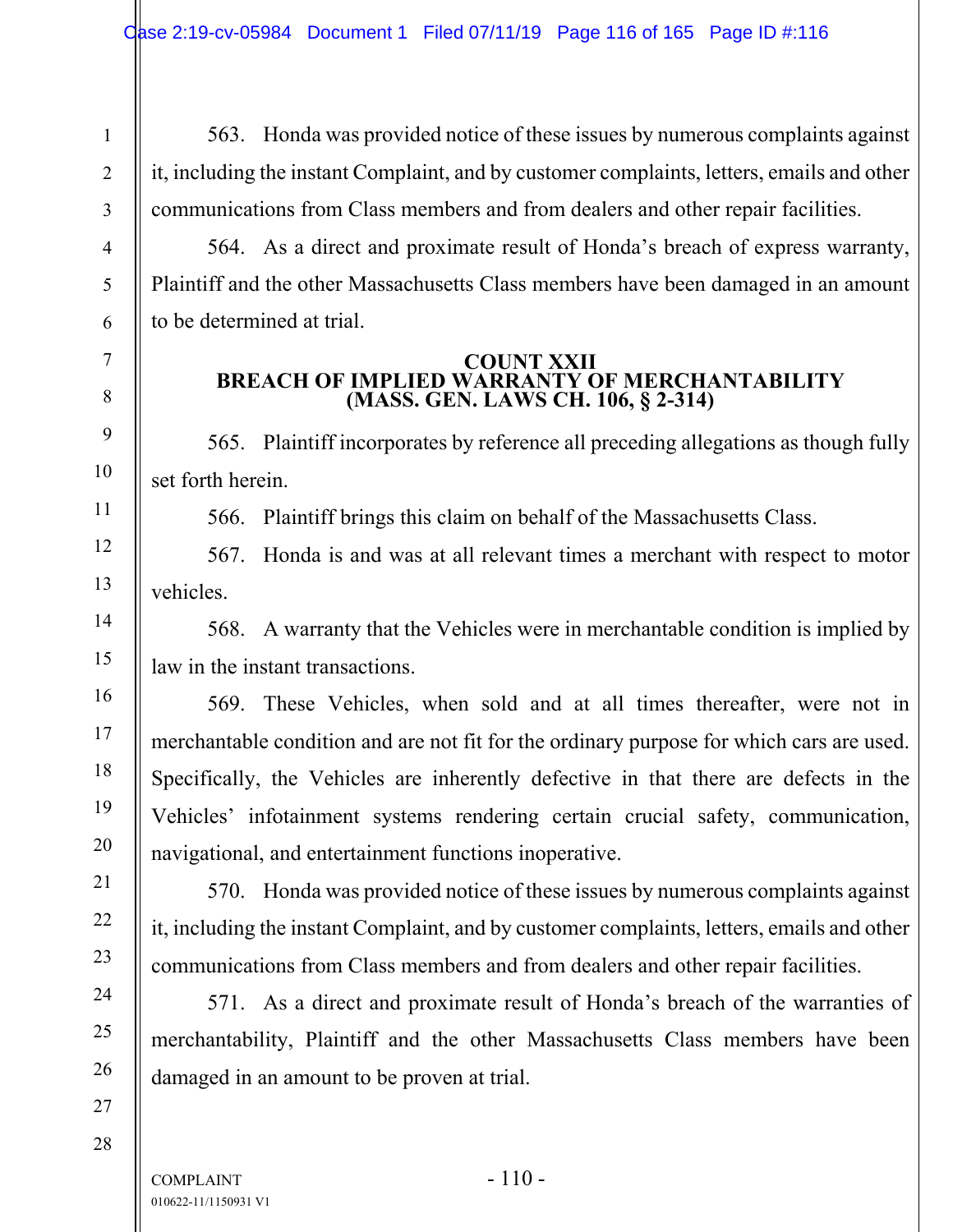# **F. Claims Brought on Behalf of the Nevada Class**

#### **COUNT XXIII VIOLATION OF THE NEVADA DECEPTIVE TRADE PRACTICES ACT (NEV. REV. STAT. § 598.0903,** *ET SEQ***.)**

572. Plaintiff Cindy Ortiz ("Plaintiff" for purposes of all Nevada Class Counts) incorporates by reference all preceding allegations as though fully set forth herein.

573. Plaintiff brings this claim on behalf of the Nevada Class.

574. Defendant is a "person" for purposes of the Nevada Deceptive Trade Practices Act ("NDTPA"), Nev. Rev. Stat. § 598.0903, *et seq*.

575. Defendant's conduct as alleged herein occurred in the course of business.

576. The NDTPA prohibits deceptive trade practices. Nev. Rev. Stat. § 598.0915 provides that a person engages in a "deceptive trade practice" if, in the course of business or occupation, the person "[k]nowingly makes a false representation as to the characteristics, ingredients, uses, benefits, alterations or quantities of goods or services for sale or lease or a false representation as to the sponsorship, approval, status, affiliation or connection of a person therewith"; "[r]epresents that goods or services for sale or lease are of a particular standard, quality or grade, or that such goods are of a particular style or model, if he or she knows or should know that they are of another standard, quality, grade, style or model"; "[a]dvertises goods or services with intent not to sell or lease them as advertised and certified"; or "[k]nowingly makes any other false representation in a transaction." Nev. Rev. Stat. §§ 598.0915—598.0925.

577. Nev. Rev. Stat. § 41.600 provides a private right of action for violations of the NDTPA.

578. Honda violated the NDTPA by concealing and failing to disclose the infotainment system defects. Honda had an ongoing duty to Plaintiff and the Nevada Class to refrain from unfair and deceptive practices under the NDTPA in the course of its business

 $COMPLANT$  - 111 -010622-11/1150931 V1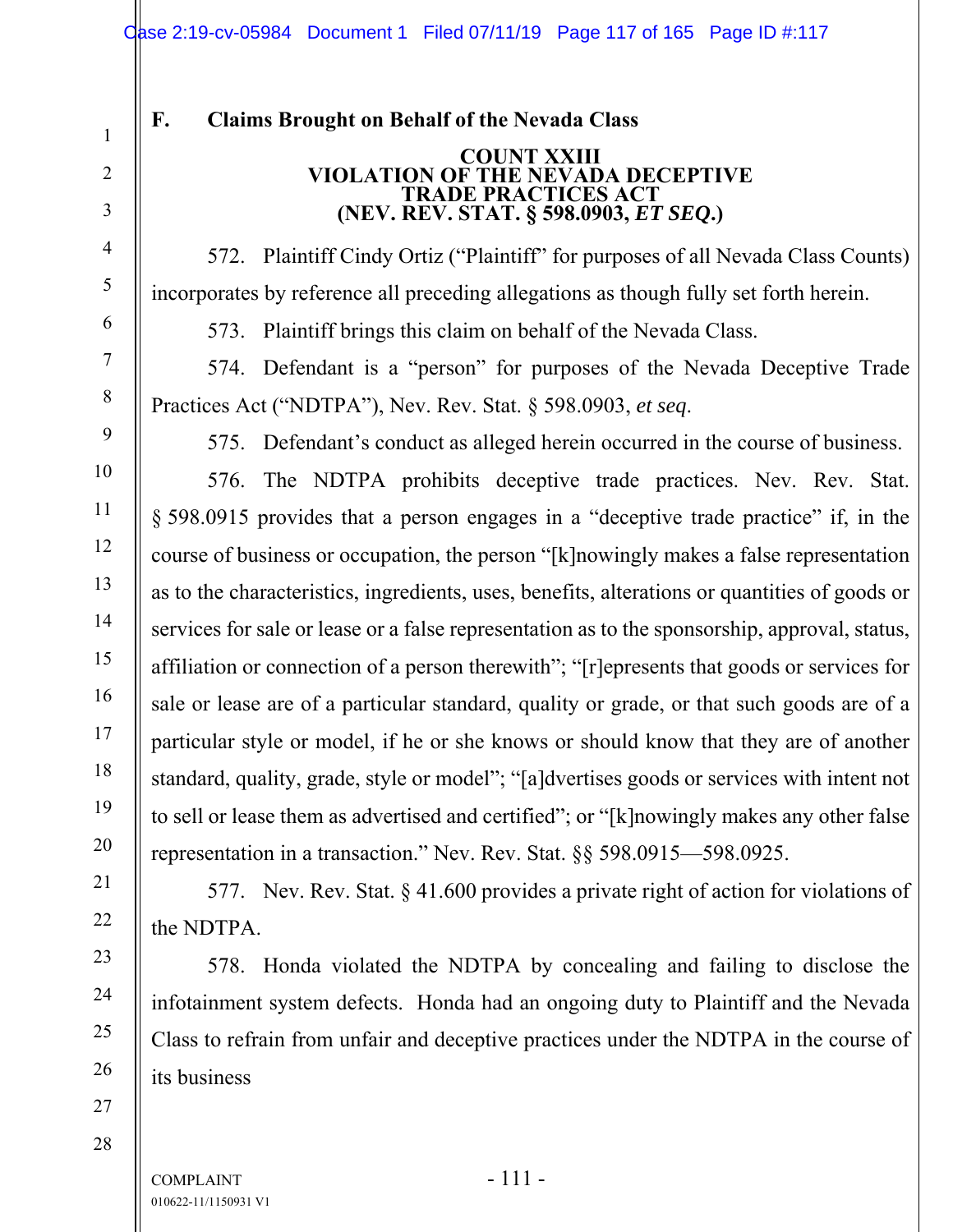$COMPLAINT$  - 112 -1 2 3 4 5 6 7 8 9 10 11 12 13 14 15 16 17 18 19 20 21 22 23 24 25 26 27 28 579. The practices of Defendant violate the NDTPA for, inter alia, one or more of the following reasons: a. Defendant represented that goods or services have sponsorship, approval, characteristics, uses, and benefits that they do not have; b. Defendant provided, disseminated, marketed, and otherwise distributed uniform false and misleading advertisements, technical data and other information to consumers regarding the performance, reliability, quality and nature of the Vehicles; c. Defendant represented that goods or services were of a particular standard, quality, or grade, when they were of another; d. Defendant failed to reveal material facts and information about the Vehicles, which did, or tended to, mislead Plaintiff and the Nevada Class about facts that could not reasonably be known by the consumer; e. Defendant failed to reveal facts that were material to the transactions in light of representations of fact made in a positive manner; f. Defendant failed to reveal material facts to Plaintiff and the Nevada Class, the omission of which would tend to mislead or deceive consumers, including Plaintiff and the Nevada Class; i. Defendant made material representations and statements of fact to Plaintiff and the Nevada Class that resulted in them reasonably believing the represented or suggested state of affairs to be other than what they actually were; j. Defendant intended that Plaintiff and the Nevada Class members rely on their misrepresentations and omissions, so that they would purchase or lease the Vehicles; and k. Under all of these circumstances, Defendant's conduct in employing these unfair and deceptive trade practices was malicious, willful, wanton and outrageous

010622-11/1150931 V1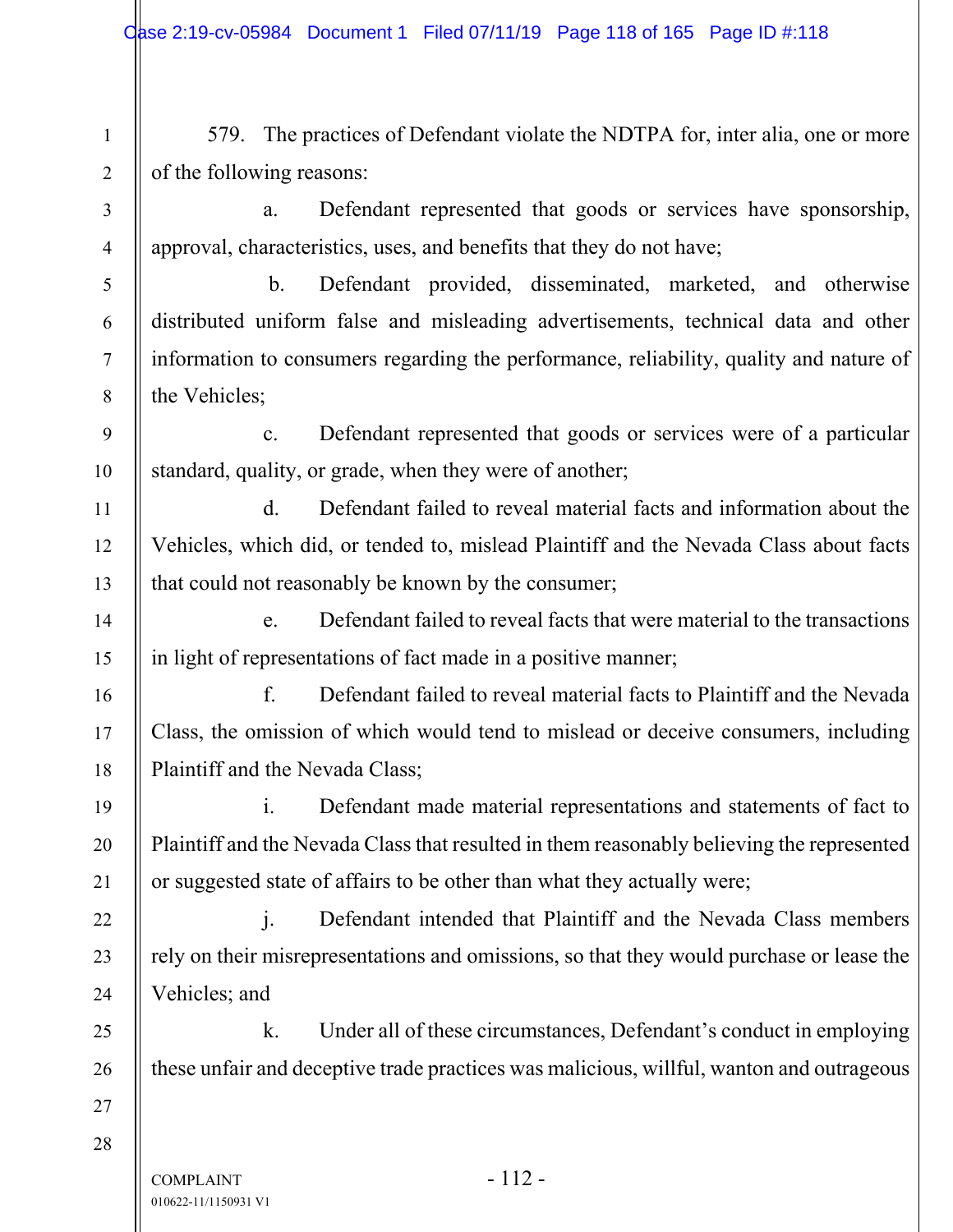such as to shock the conscience of the community and warrant the imposition of punitive damages.

580. The conduct of Defendant was likely to mislead consumers and Defendant intended that Plaintiff and the Nevada Class members rely on their misrepresentations.

581. The conduct of Defendant offends established public policy and is immoral, unethical, oppressive, unscrupulous and substantially injurious to consumers.

582. The foregoing acts, omissions and practices proximately caused Plaintiff and the Nevada Class members to suffer an ascertainable loss in the form of, inter alia, overpayment and diminution in value of the Vehicles, and Plaintiff and Nevada Class members are entitled to recover such damages, together with appropriate exemplary damages, attorneys' fees and costs of suit.

## **COUNT XXIV BREACH OF EXPRESS WARRANTY (BASED ON NEVADA LAW)**

583. Plaintiff realleges and incorporates by reference all paragraphs as though fully set forth herein.

584. Plaintiff brings this claim on behalf of the Nevada Class.

585. Honda is and was at all relevant times a merchant with respect to motor vehicles.

586. In its New Vehicle Limited Warranty, Honda expressly warranted that it "will repair or replace any part that is defective in material or workmanship under normal use" and that "all repairs/replacements made under this warranty are free of charge."

587. Honda's Limited Warranty formed the basis of the bargain that was reached when Plaintiff and the other Nevada Class members purchased or leased their Vehicles equipped with an infotainment system from Honda.

588. Honda breached the express warranty to repair and/or replace to correct defects in materials and workmanship of any part supplied by Honda. Honda has not

28

1

2

3

4

5

6

7

8

9

10

11

12

13

14

15

16

17

18

19

20

21

22

23

24

25

26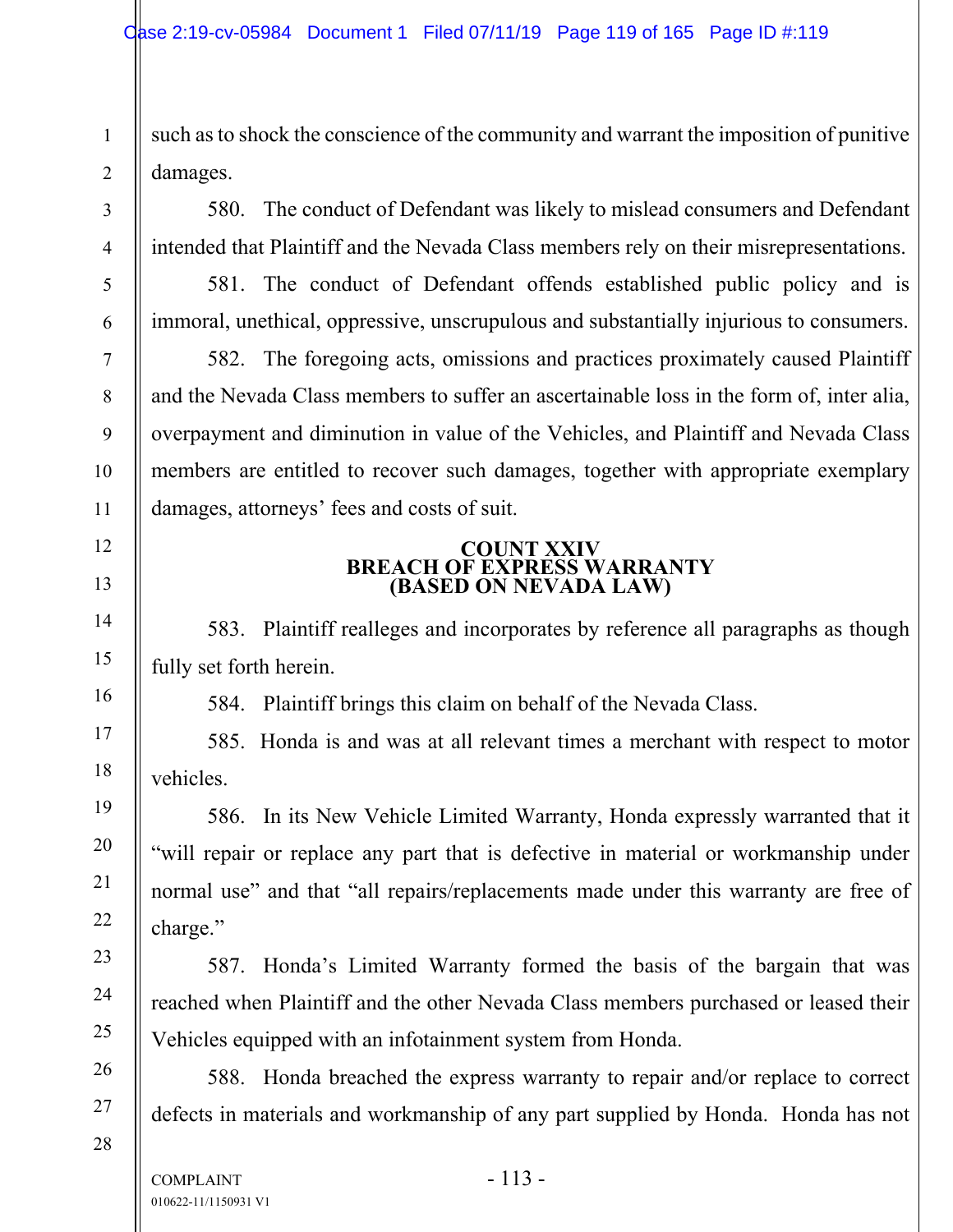repaired or replaced, and has been unable to repair or replace, the Vehicles' materials and workmanship defects.

589. Furthermore, the limited warranty of repair and/or replacement of defective parts, fails in its essential purpose because the contractual remedy is insufficient to make Plaintiffs and the other Nevada Class members whole and because Honda has failed and/or has refused to adequately provide the promised remedies within a reasonable time.

590. Accordingly, recovery by Plaintiff and the other Nevada Class members is not limited to the limited warranty of repair or replacements to parts defective in materials or workmanship, and Plaintiffs, individually and on behalf of the other Nevada Class members, seeks all remedies as allowed by law.

591. Also, as alleged in more detail herein, at the time that Honda warranted and sold the Vehicles it knew that the Vehicles did not conform to Honda's Limited Warranty and were inherently defective, and Honda wrongfully and fraudulently concealed material facts regarding its Vehicles. Plaintiff and the other Nevada Class members were therefore induced to purchase or lease the Vehicles under false and/or fraudulent pretenses.

592. Moreover, many of the injuries flowing from the Vehicles cannot be resolved through the limited remedy of replacement or repair, as many incidental and consequential damages have already been suffered due to Honda's fraudulent conduct as alleged herein, and due to its failure and/or continued failure to provide such limited remedy within a reasonable time, and any limitation on Plaintiff's and the other Nevada Class members' remedies would be insufficient to make Plaintiff and the other Nevada Class members whole.

593. Due to Honda's breach of warranty as set forth herein, Plaintiff and the other Nevada Class members assert as an additional and/or alternative remedy revocation of acceptance of the goods, and for a return to Plaintiff and to the other

28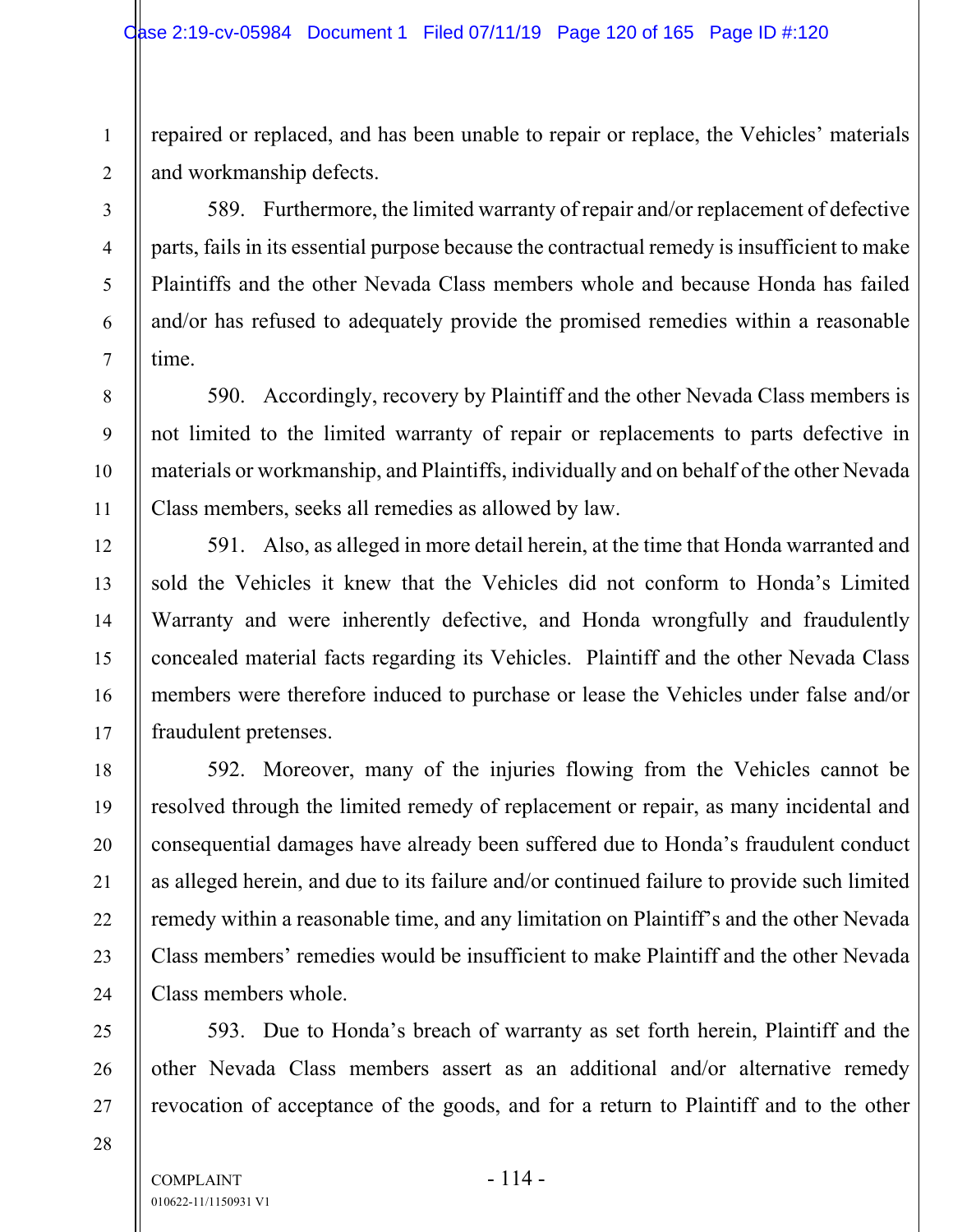Nevada Class members of the purchase price of all Vehicles currently owned for such other incidental and consequential damages as allowed.

594. Honda was provided notice of these issues by numerous complaints against it, including the instant Complaint, and by customer complaints, letters, emails and other communications from Class members and from dealers and other repair facilities.

595. As a direct and proximate result of Honda's breach of express warranty, Plaintiff and the other Nevada Class members have been damaged in an amount to be determined at trial.

#### **COUNT XXV BREACH OF IMPLIED WARRANTY OF MERCHANTABILITY (BASED ON NEVADA LAW)**

596. Plaintiff incorporates by reference all preceding allegations as though fully set forth herein.

597. Plaintiff brings this claim on behalf of the Nevada Class.

598. Honda was a merchant with respect to motor vehicles.

599. A warranty that the Vehicles were in merchantable condition was implied by law in the transactions when Plaintiff and Class members purchased or leased their Class Vehicle from Honda.

600. These Vehicles, when sold and at all times thereafter, were not in merchantable condition and are not fit for the ordinary purpose for which cars are used. Specifically, the Vehicles are inherently defective in that the defects in the Vehicles' infotainment systems render them unsafe, inconvenient, and imperfect such that Plaintiff and Class members would not have purchased the Vehicles had they known of the defects.

601. Honda knew about the infotainment system defects at the time of purchase, allowing it to cure their breach of warranty if it chose.

1

2

3

4

5

6

7

8

9

10

11

12

13

14

15

16

17

18

19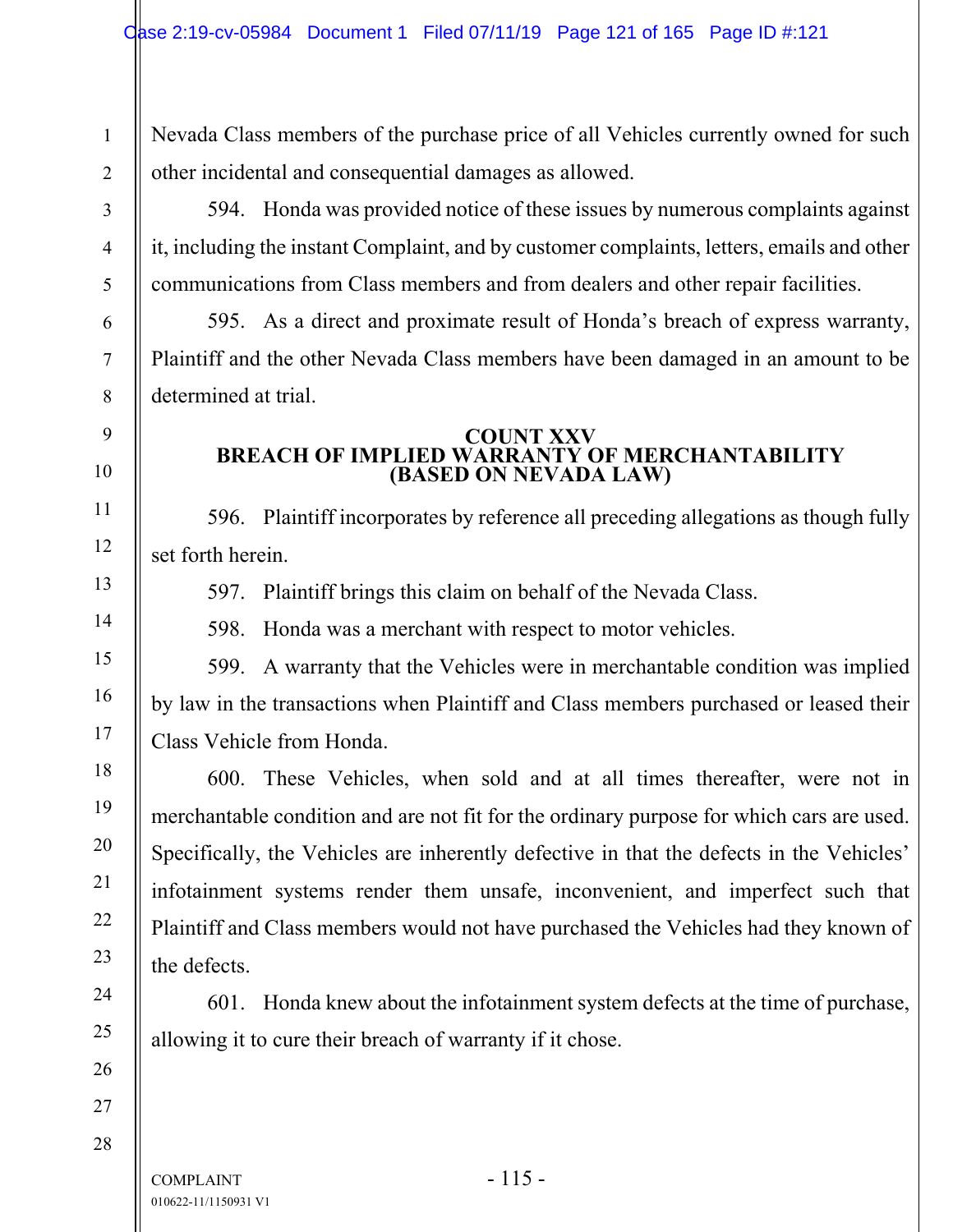602. Honda was provided notice of these issues by numerous complaints against it, including the instant Complaint, and by customer complaints, letters, emails and other communications from Class members and from dealers and other repair facilities.

603. As a direct and proximate result of Honda's breach of the implied warranty of merchantability, Plaintiff and the other Nevada Class members have been damaged in an amount to be proven at trial, including, but not limited to, benefit-of-the-bargain damages, restitution and/or diminution of value.

**G. Claims Brought on Behalf of the New Jersey Class** 

# **COUNT XXVI VIOLATION OF NEW JERSEY CONSUMER FRAUD ACT (N.J.S.A. § 56:8-1,** *ET SEQ***.)**

604. Plaintiff Alexis Chisari ("Plaintiff" for purposes of all New Jersey Class Counts) incorporates by reference all preceding allegations as though fully set forth herein.

605. Plaintiff brings this claim on behalf of the New Jersey Class.

606. Plaintiff and Class members are "persons" under the New Jersey Consumer Fraud Act ("CFA").

607. At all relevant times material hereto, Honda conducted trade and commerce in New Jersey and elsewhere within the meaning of the CFA.

608. The CFA is, by its terms, a cumulative remedy, such that remedies under its provisions can be awarded in addition to those provided under separate statutory schemes.

609. Honda's practices violated the CFA for, inter alia, one or more of the following reasons:

a. Honda concealed from Plaintiff and the New Jersey Class the material facts that the infotainment system in the Vehicles were defective, and, as such, the Vehicles were not of merchantable quality.

28

1

2

3

4

5

6

7

8

9

10

11

12

13

14

15

16

17

18

19

20

21

22

23

24

25

26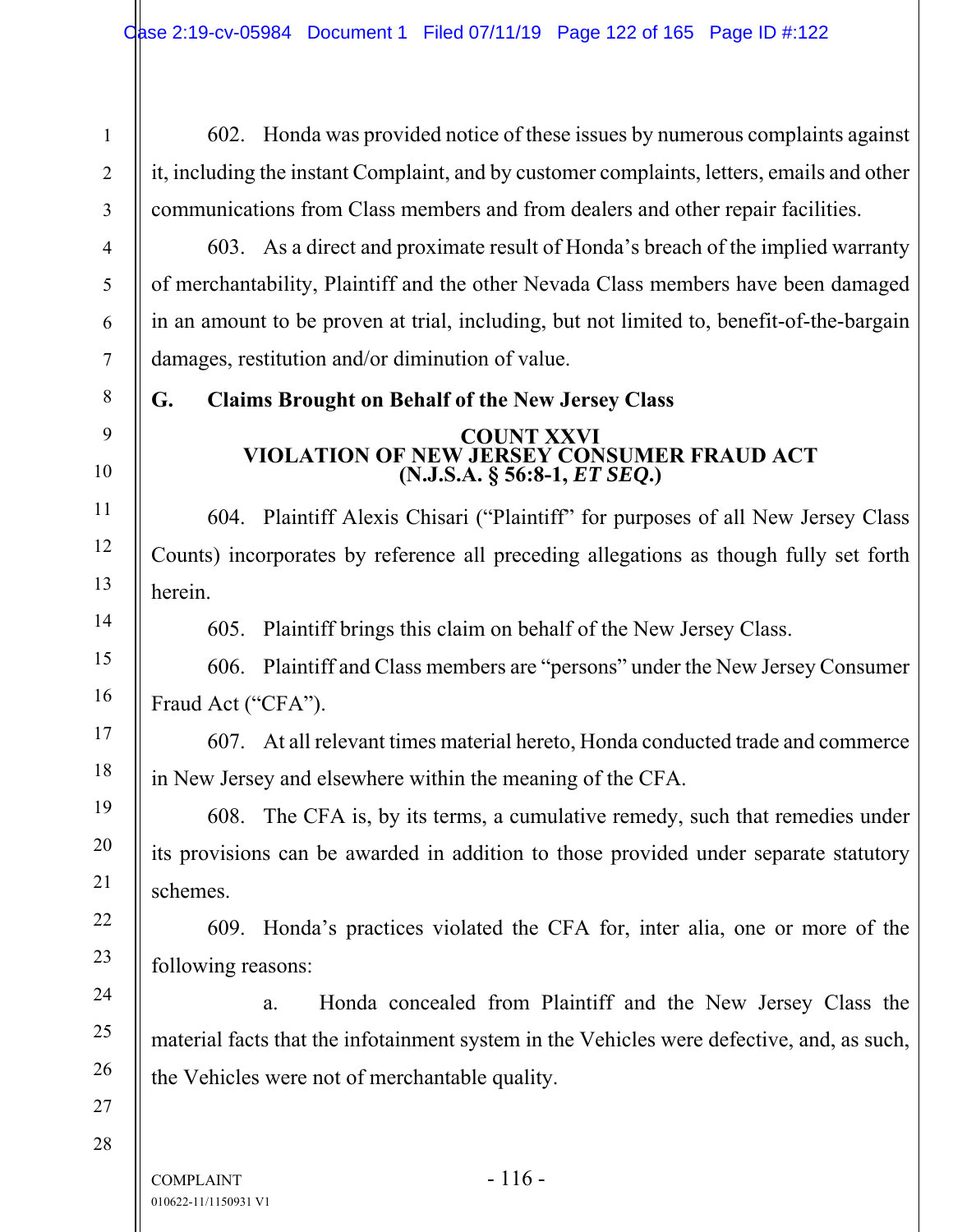1

2

3

4

5

6

7

8

9

10

11

12

13

14

15

16

17

18

19

20

21

22

23

24

25

26

27

28

b. Honda engaged in unconscionable commercial practices in failing to disclose material information discussed above about the Vehicles.

610. Honda consciously omitted to disclose material facts from Plaintiff and the New Jersey Class with respect to the infotainment system defects.

611. Honda's unconscionable conduct described herein included the omission and concealment of material facts concerning the defective infotainment system.

612. Honda intended that Plaintiff and the New Jersey Class rely on its acts of concealment and omissions and misrepresentations, so that Plaintiff and the New Jersey Class would purchase and/or lease Vehicles.

613. Had Honda disclosed all material information regarding the defective infotainment system to Plaintiff and the New Jersey Class, they would not have purchased and/or leased the Vehicles, or would have paid less.

614. The foregoing acts, omissions and practices proximately caused Plaintiff and the New Jersey Class to suffer an ascertainable loss in the form of, inter alia, diminution of value, and they are entitled to recover such damages together with appropriate penalties, including treble damages, attorneys' fees and costs of suit.

615. In the course of its business, Honda concealed the defects in Plaintiff and the New Jersey Class Vehicles as described herein and otherwise engaged in activities with a tendency or capacity to deceive. Honda also engaged in unlawful trade practices by employing deception, deceptive acts or practices, fraud, misrepresentations, or concealment, suppression or omission of any material fact with intent that others rely upon such concealment, suppression or omission, in connection with the sale of the Vehicles.

616. Honda knew that the infotainment systems in the Vehicles were defectively manufactured, would fail without warning, and were not suitable for their intended use. Honda was previously provided notice of the defects in the Vehicles by numerous customer complaints, letters, emails and other communications from Class members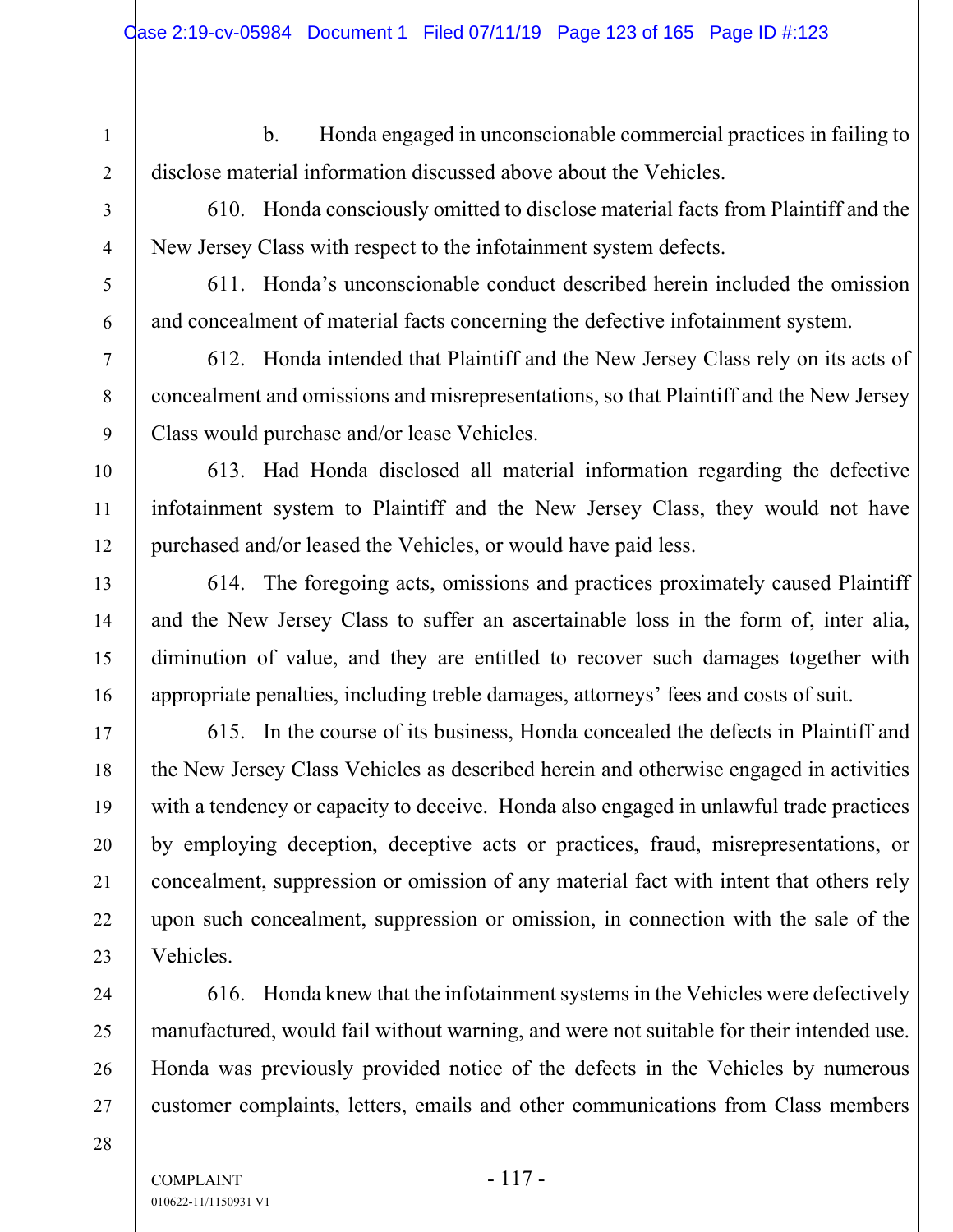and from dealers and other repair facilities. Honda nevertheless failed to warn Plaintiff and the other New Jersey Class members about these defects despite having a duty to do so.

617. By failing to disclose and by actively concealing the defects in Plaintiff and the other New Jersey Class members Vehicles, which it marketed as safe, reliable, and of high quality, Honda engaged in unfair and deceptive business practices in violation of the CFA.

618. In the course of Honda's business, it willfully failed to disclose and actively concealed the dangerous risk posed by the defects in Plaintiff and the other New Jersey Class members Vehicles.

619. Honda's unfair or deceptive acts or practices were likely to and did in fact deceive reasonable consumers, including Plaintiff and the New Jersey Class members, about the true safety and reliability of their vehicles.

620. Honda intentionally and knowingly misrepresented material facts regarding the Vehicles with the intent to mislead Plaintiff and the New Jersey Class members.

621. Honda knew or should have known that its conduct violated the CFA.

622. As alleged above, Honda made material statements about the safety and reliability of the Vehicles and the Honda brand that were either false or misleading.

623. Honda owed Plaintiffs a duty to disclose the true safety and reliability of the Vehicles, because Honda:

Jersey Class members; and/or

the Vehicles.

a. Possessed exclusive knowledge about the defects in the Vehicles;

b. Intentionally concealed the foregoing from Plaintiff and the New

c. Made incomplete representations about the safety and reliability of

22 23

24

25

1

2

3

4

5

6

7

8

9

10

11

12

13

14

15

16

17

18

19

20

21

26 27

28

010622-11/1150931 V1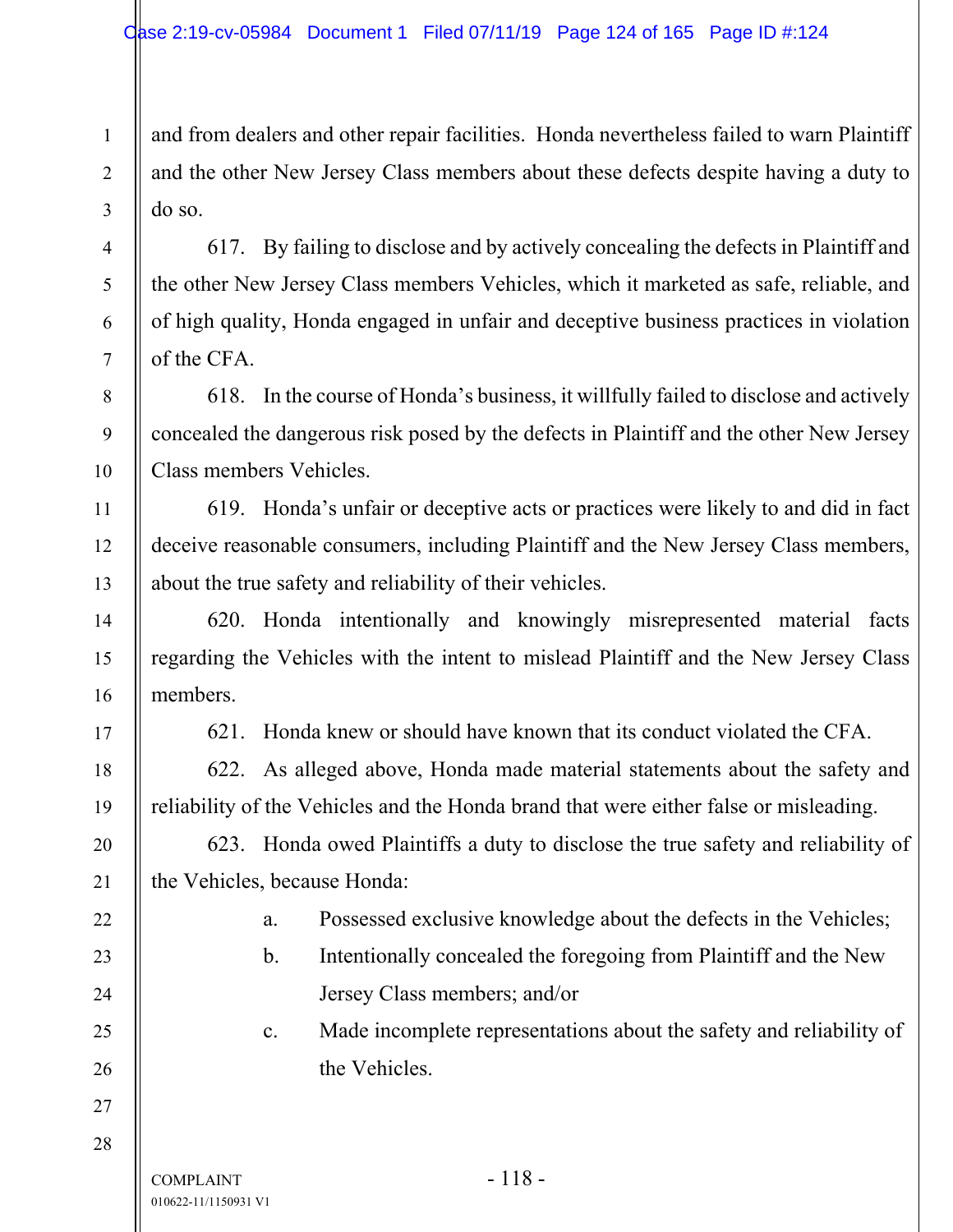624. Because Honda fraudulently concealed the defects in the Vehicles, Vehicle owners were deprived of the benefit of their bargain since the Vehicles they purchased were worth less than they would have been if they were free from defects. Had Vehicle owners been aware of the defects in their vehicles, they would have either not have bought their Vehicles or would have paid less for them.

625. Vehicle owners were also harmed by Honda's unfair and deceptive trade practices since their Vehicles were worth less as the result of Honda's concealment of, and failure to remedy, the defects. This diminished value is directly attributed to Honda's dishonesty and omissions with respect to the quality and safety of the Vehicles.

626. Honda's concealment of the defects in Plaintiffs' vehicles was material to Plaintiff and the New Jersey Class members.

627. Plaintiffs suffered ascertainable loss caused by Honda's misrepresentations and its concealment of and failure to disclose the defects in their vehicles.

628. As a direct and proximate result of Honda's violations of the CFA, Plaintiffs have suffered injury-in-fact and/or actual damage, as alleged above.

629. Plaintiffs seek punitive damages against Honda because Honda's conduct was egregious and unconscionable. Honda's conduct was knowing, intentional, with malice, demonstrated a complete lack of care, and was in reckless disregard for the rights of Plaintiff and the other New Jersey Class members.

630. Because Honda's unconscionable conduct caused injury to Plaintiff and Class members, Plaintiff and New Jersey Class members seek recovery of actual damages including diminution of value, together with appropriate penalties, including treble damages, attorneys' fees and costs of suit.

# **COUNT XXVII BREACH OF EXPRESS WARRANTY (BASED ON NEW JERSEY LAW)**

631. Plaintiff realleges and incorporates by reference all paragraphs as though fully set forth herein.

 $COMPLAINT$  - 119 -010622-11/1150931 V1

1

2

3

4

5

6

7

8

9

10

11

12

13

14

15

16

17

18

19

20

21

22

23

24

25

26

27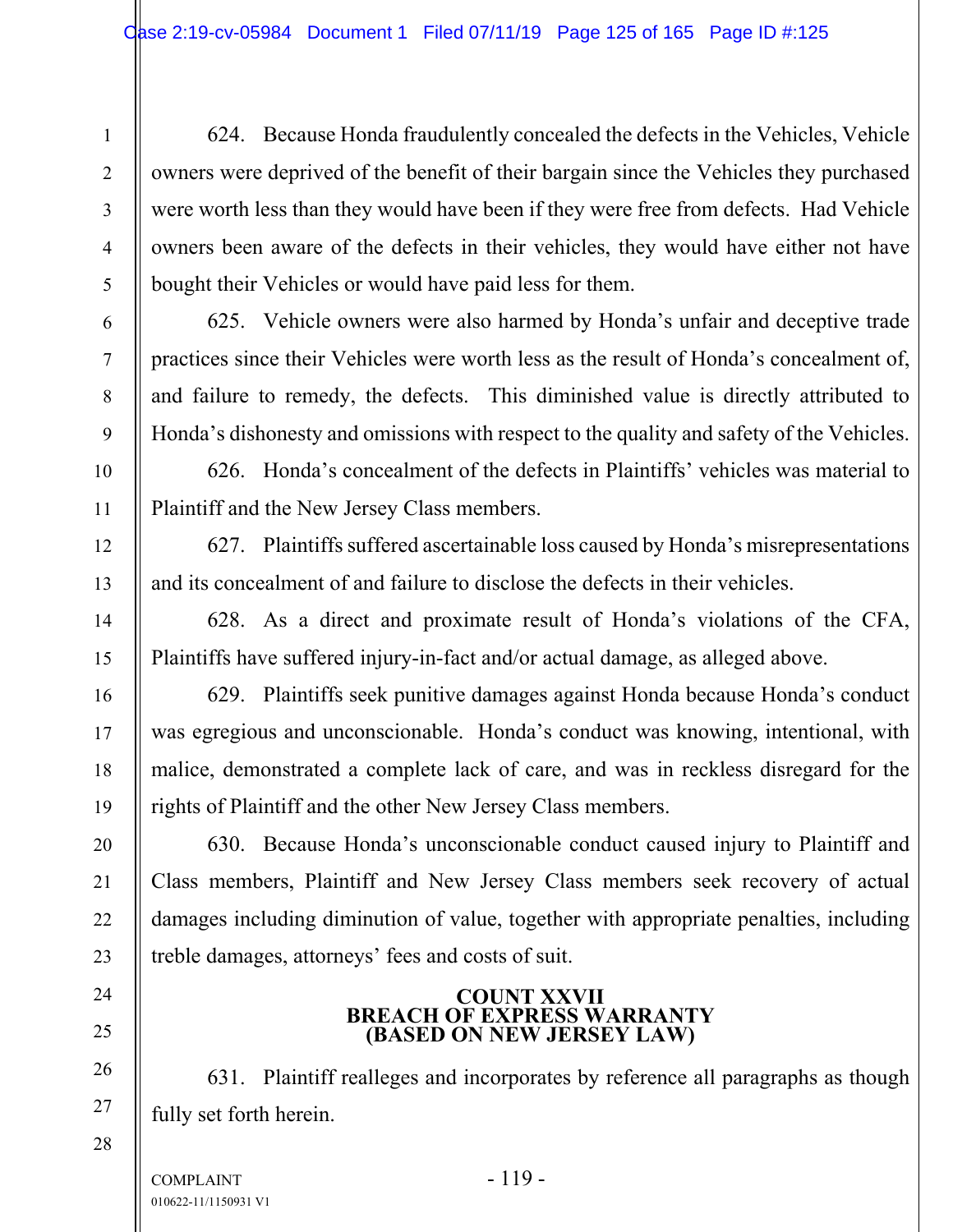632. Plaintiff brings this claim on behalf of the New Jersey Class.

633. Honda is and was at all relevant times a merchant with respect to motor vehicles.

634. In its New Vehicle Limited Warranty, Honda expressly warranted that it "will repair or replace any part that is defective in material or workmanship under normal use" and that "all repairs/replacements made under this warranty are free of charge."

635. Honda's Limited Warranty formed the basis of the bargain that was reached when Plaintiff and the other New Jersey Class members purchased or leased their Vehicles equipped with an infotainment system from Honda.

636. Honda breached the express warranty to repair and/or replace to correct defects in materials and workmanship of any part supplied by Honda. Honda has not repaired or replaced, and has been unable to repair or replace, the Vehicles' materials and workmanship defects.

637. Furthermore, the limited warranty of repair and/or replacement of defective parts, fails in its essential purpose because the contractual remedy is insufficient to make Plaintiffs and the other New Jersey Class members whole and because Honda has failed and/or has refused to adequately provide the promised remedies within a reasonable time.

638. Accordingly, recovery by Plaintiffs and the other New Jersey Class members is not limited to the limited warranty of repair or replacements to parts defective in materials or workmanship, and Plaintiffs, individually and on behalf of the other New Jersey Class members, seeks all remedies as allowed by law.

639. Also, as alleged in more detail herein, at the time that Honda warranted and sold the Vehicles it knew that the Vehicles did not conform to Honda's Limited Warranty and were inherently defective, and Honda wrongfully and fraudulently concealed material facts regarding its Vehicles. Plaintiff and the other New Jersey Class

1

2

3

4

5

6

7

8

9

10

11

12

13

14

15

16

17

18

19

20

21

22

23

24

25

26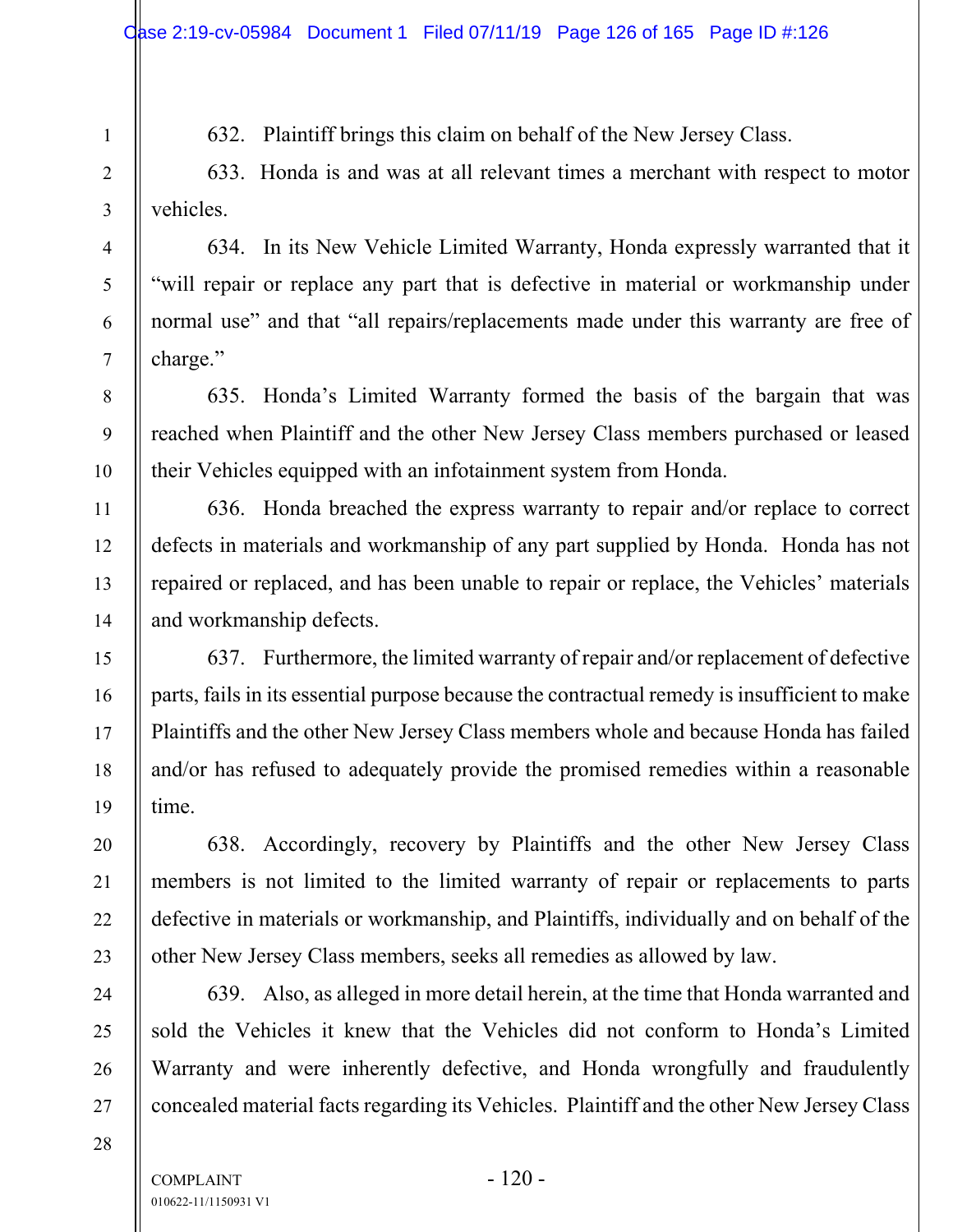members were therefore induced to purchase or lease the Vehicles under false and/or fraudulent pretenses.

1

2

3

4

5

6

7

8

9

10

11

12

13

14

15

16

17

18

19

20

21

22

23

24

25

26

27

28

640. Moreover, many of the injuries flowing from the Vehicles cannot be resolved through the limited remedy of replacement or repair, as many incidental and consequential damages have already been suffered due to Honda's fraudulent conduct as alleged herein, and due to its failure and/or continued failure to provide such limited remedy within a reasonable time, and any limitation on Plaintiff's and the other New Jersey Class members' remedies would be insufficient to make Plaintiff and the other New Jersey Class members whole.

641. Due to Honda's breach of warranty as set forth herein, Plaintiff and the other New Jersey Class members assert as an additional and/or alternative remedy revocation of acceptance of the goods, and for a return to Plaintiff and to the other New Jersey Class members of the purchase price of all Vehicles currently owned for such other incidental and consequential damages as allowed.

642. Honda was provided notice of these issues by numerous complaints against it, including the instant Complaint, and by customer complaints, letters, emails and other communications from Class members and from dealers and other repair facilities.

643. As a direct and proximate result of Honda's breach of express warranty, Plaintiff and the other New Jersey Class members have been damaged in an amount to be determined at trial.

# **COUNT XXVIII BREACH OF IMPLIED WARRANTY OF MERCHANTABILITY (N.J. STAT. ANN. § 12-314)**

644. Plaintiff incorporates by reference all preceding allegations as though fully set forth herein.

645. Plaintiff brings this claim on behalf of the New Jersey Class.

646. Honda was a merchant with respect to motor vehicles.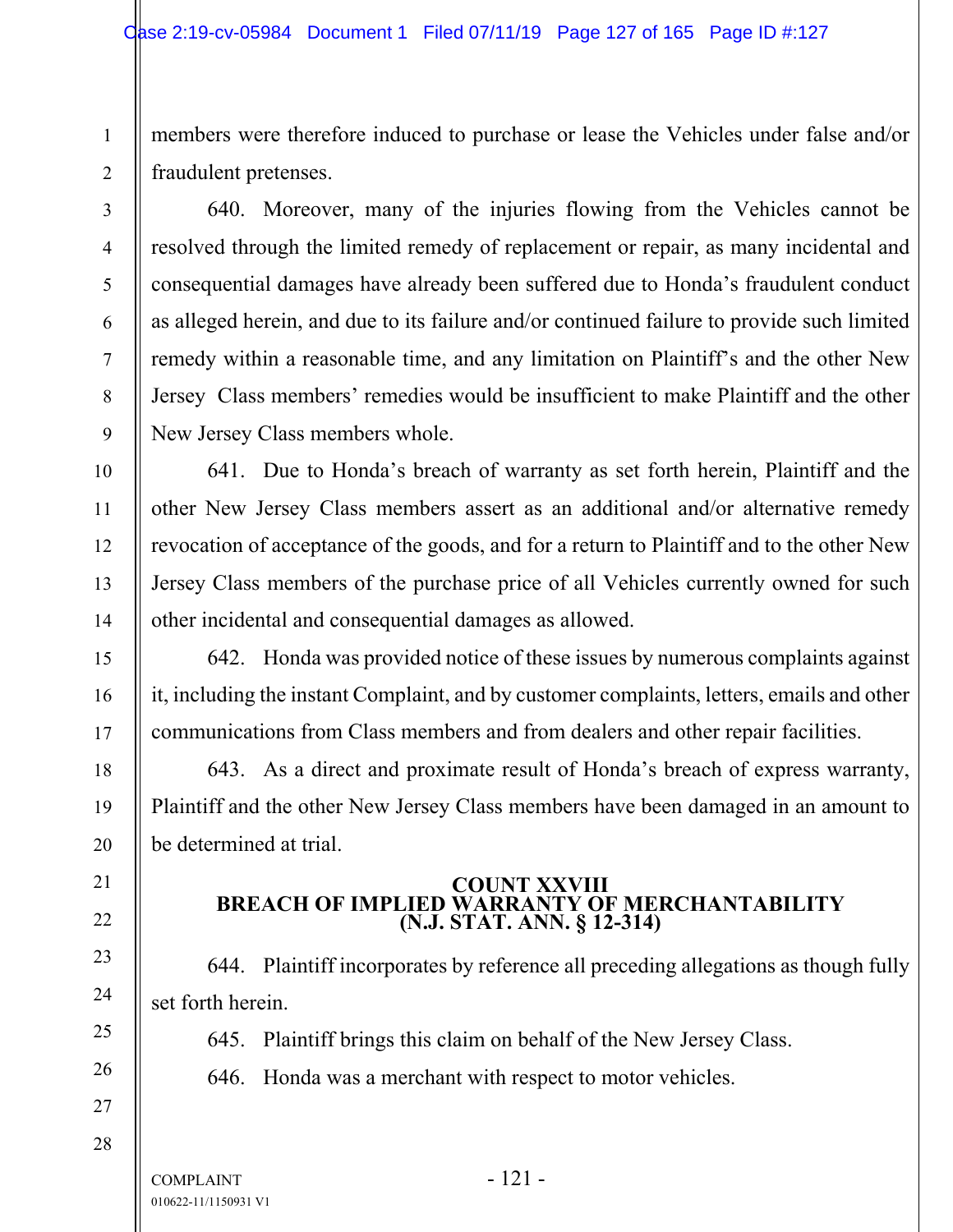647. A warranty that the Vehicles were in merchantable condition was implied by law in the transactions when Plaintiff and Class members purchased or leased their Class Vehicle from Honda.

648. These Vehicles, when sold and at all times thereafter, were not in merchantable condition and are not fit for the ordinary purpose for which cars are used. Specifically, the Vehicles are inherently defective in that the defects in the Vehicles' infotainment systems render them unsafe, inconvenient, and imperfect such that Plaintiff and New Jersey Class members would not have purchased the Vehicles had they known of the defects.

649. Honda knew about the infotainment system defects at the time of purchase, allowing it to cure their breach of warranty if it chose.

650. Honda was provided notice of these issues by numerous complaints against it, including the instant Complaint, and by customer complaints, letters, emails and other communications from Class members and from dealers and other repair facilities.

651. As a direct and proximate result of Honda's breach of the implied warranty of merchantability, Plaintiff and the other New Jersey Class members have been damaged in an amount to be proven at trial, including, but not limited to, benefit-of-thebargain damages, restitution and/or diminution of value.

**H. Claims Brought on Behalf of the New York Class** 

# **COUNT XXIX VIOLATIONS OF NEW YORK GENERAL BUSINESS LAW § 349 (N.Y. GEN. BUS. LAW § 349)**

652. Plaintiffs Michael Brumer, and Dave Jahsman ("Plaintiffs" for purposes of all New York Class Counts) incorporates by reference all paragraphs as though fully set forth herein.

653. Plaintiffs bring this claim on behalf of the New York Class.

654. New York's General Business Law § 349 makes unlawful "[d]eceptive acts or practices in the conduct of any business, trade or commerce."

27

28

1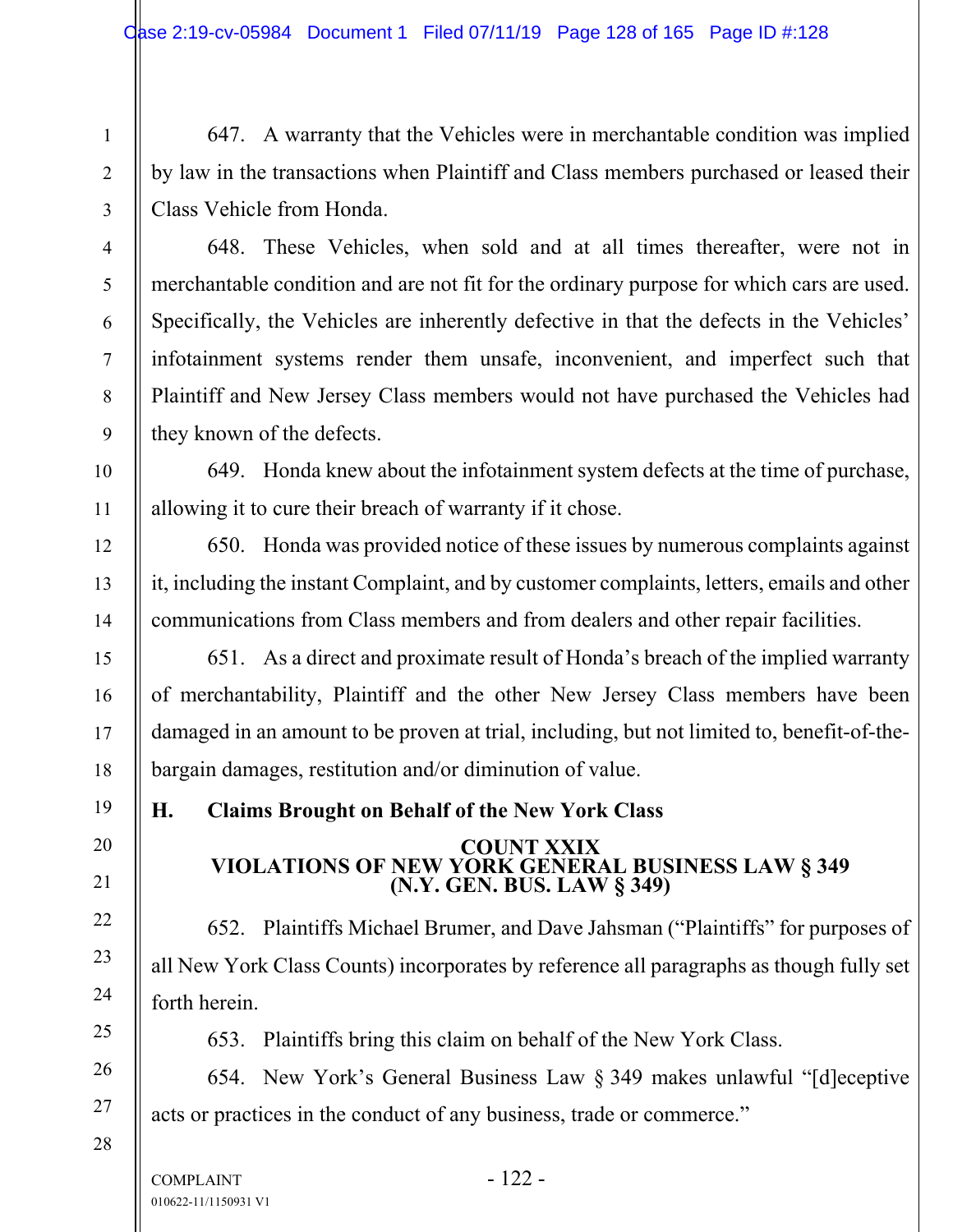655. By failing to release material facts about the defect, Honda curtailed or reduced the ability of consumers to take notice of material facts about their vehicle, and/or it affirmatively operated to hide or keep those facts from consumers. Moreover, Honda has otherwise engaged in activities with a tendency or capacity to deceive. Honda also engaged in unlawful trade practices by employing deception, deceptive acts or practices, fraud, misrepresentations, unfair practices, and/or concealment, suppression or omission of any material fact with intent that others rely upon such concealment, suppression or omission, in connection with the sale of Vehicles.

656. By failing to disclose and by actively concealing the defect in the infotainment system, by marketing its vehicles as safe, reliable and of high quality, and by presenting itself as a reputable manufacturer that valued safety and reliability and stood behind its vehicles after they were sold, Honda engaged in deceptive business practices in violation of the New York Gen. Bus. Law § 349.

657. In the course of Honda's business, it willfully failed to disclose and actively concealed the defect in the infotainment system discussed herein. Honda compounded the deception by repeatedly asserting Vehicles were safe, reliable, and of high quality, and by claiming to be a reputable manufacturer that valued safety, and stood behind its vehicles once they are on the road.

658. Honda's unfair or deceptive acts or practices, including these concealments, omissions, and suppressions of material facts, had a tendency or capacity to mislead, tended to create a false impression in consumers, and did in fact deceive reasonable consumers, including Plaintiffs and the other New York Class members, about true reliability of Vehicles and the ability to use the infotainment system.

659. Honda intentionally and knowingly misrepresented material facts regarding the Vehicles with an intent to mislead Plaintiff and the other New York Class members, including without limitation by failing to disclose the defects in light of circumstances under which the omitted facts were necessary in order to correct the

1

2

3

4

5

6

7

8

9

10

11

12

13

14

15

16

17

18

19

20

21

22

23

24

25

26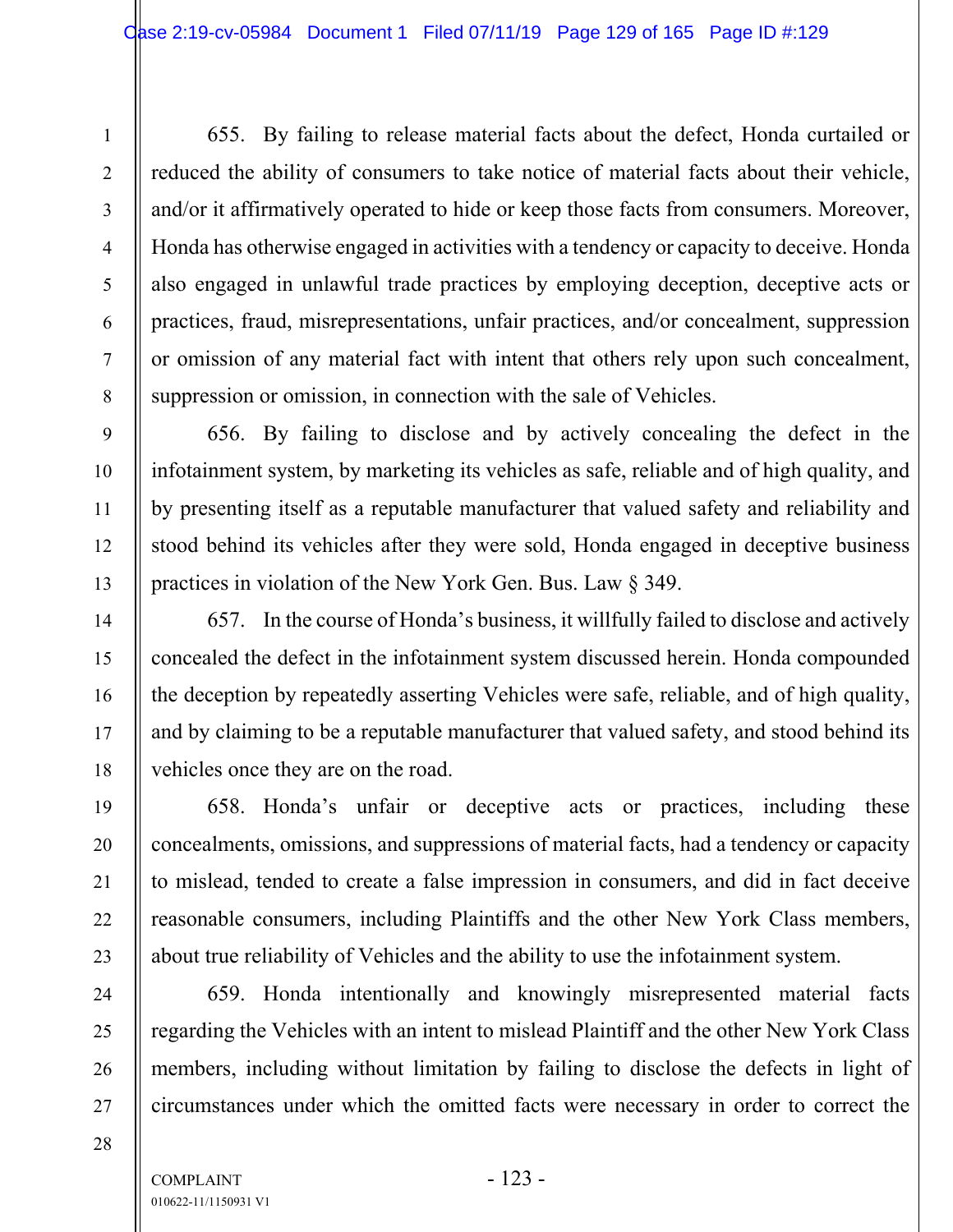assumptions, inferences or representations being made by Honda about the reliability and safety of its Vehicles. Consequently, the failure to disclose such facts amounts to misleading statements pursuant to New York Gen. Bus. Law § 349.

660. Because Honda knew or believed that its statements regarding the reliability and safety of its Vehicles were not in accord with the facts and/or had no reasonable basis for such statements in light of its knowledge of these defects, Honda engaged in fraudulent misrepresentations pursuant to New York Gen. Bus. Law § 349.

661. Honda's conduct as described herein is unethical, oppressive, or unscrupulous and/or it presented a risk of substantial injury to consumers. Such acts are unfair practices in violation of New York Gen. Bus. Law § 349.

662. Honda knew or should have known that its conduct violated New York Gen. Bus. Law § 349.

663. As alleged above, Honda made material statements about the reliability and safety of the Vehicles and the Honda brand that were either false, misleading, and/or half-truths in violation of New York Gen. Bus. Law § 349.

664. Honda owed Plaintiffs and the other New York Class members a duty to disclose the truth about its faulty infotainment system because the defect created a safety hazard and Honda:

- i. Possessed exclusive knowledge of the defect in the infotainment system;
	- ii. Intentionally concealed the foregoing from Plaintiffs and the other New York Class members; and/or

iii. Made incomplete representations in advertisements and on its website, failing to warn the public or to publicly admit that the infotainment system was defective.

 $COMPLANT$  - 124 -010622-11/1150931 V1

1

2

3

4

5

6

7

8

9

10

11

12

13

14

15

16

17

18

19

20

21

22

23

24

25

26

27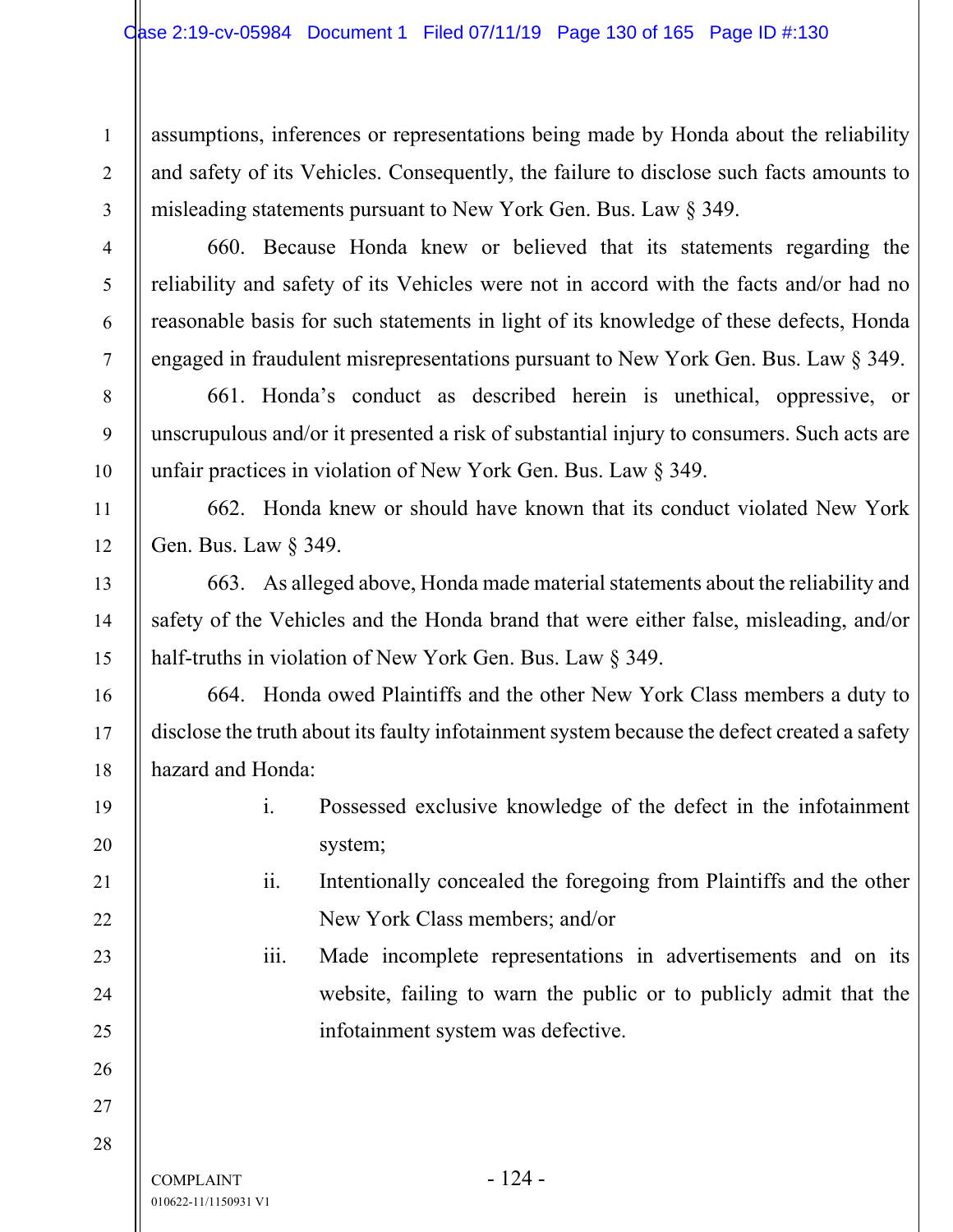665. Honda's fraudulent use of the infotainment system and its concealment of the true defective nature of the system were material to Plaintiffs and the other New York Class members.

666. Plaintiffs and the other New York Class members suffered ascertainable loss caused by Honda's misrepresentations and its concealment of and failure to disclose material information. Class members who purchased the Vehicles either would have paid less for their Vehicles or would not have purchased or leased them at all but for Honda's violations of New York Gen. Bus. Law § 349.

667. Honda had an ongoing duty to all its customers to refrain from unfair and deceptive practices under the New York Gen. Bus. Law § 349. All owners of Vehicles suffered ascertainable loss in the form of the diminished value of their Vehicles as a result of Honda's deceptive and unfair acts and practices made in the course of Honda's business.

668. Honda's violations present a continuing risk to Plaintiffs and the other New York Class members as well as to the general public. Honda's unlawful acts and practices complained of herein affect the public interest.

669. As a direct and proximate result of Honda's violations of New York Gen. Bus. Law § 349, Plaintiff and the other New York Class members have suffered injuryin-fact and/or actual damage.

670. Honda is liable to Plaintiffs and the other New York Class members for damages in amounts to be proven at trial, including attorneys' fees, costs, and punitive damages, as well as injunctive relief enjoining Honda's unfair and deceptive practices, and any other just and proper relief under New York Gen. Bus. Law § 349.

# **COUNT XXX FRAUDULENT CONCEALMENT (BASED ON NEW YORK LAW)**

671. Plaintiffs incorporate by reference all preceding allegations as though fully set forth herein.

1

2

3

4

5

6

7

8

9

10

11

12

13

14

15

16

17

18

19

20

21

22

23

24

25

26

27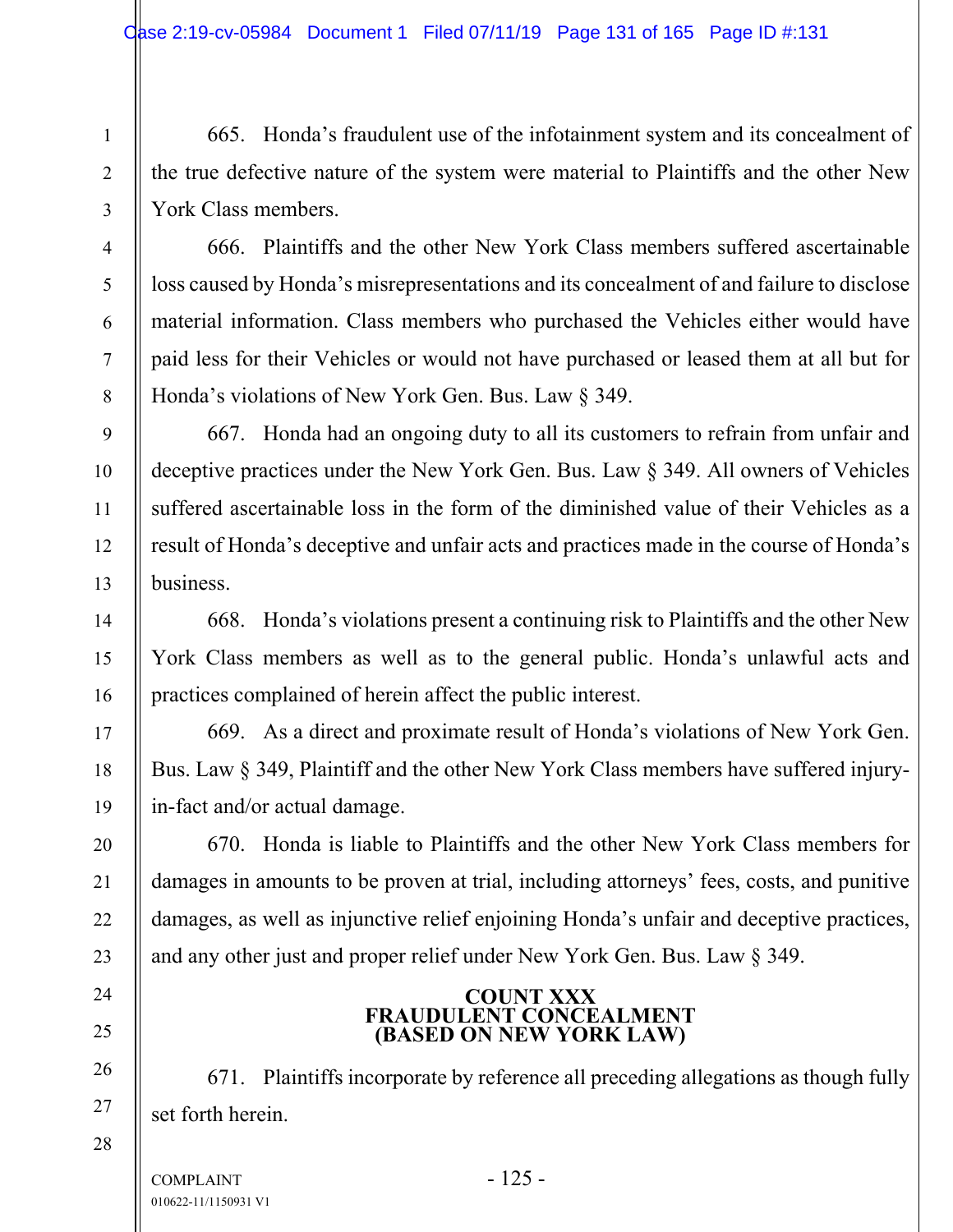- 672. Plaintiffs bring this claim on behalf of the New York Class.
- 673. Honda intentionally concealed that the infotainment system is defective.

674. Honda further affirmatively misrepresented to Plaintiff in advertising and other forms of communication, including standard and uniform material provided with each car and on its website, that the Vehicles it was selling had no significant defects, that the infotainment system was a safety feature, reliable, and would perform and operate properly.

675. Honda knew about the defect in the infotainment system when these representations were made.

676. The Vehicles purchased by Plaintiffs and the other New York Class members contained a defective infotainment system.

677. Honda had a duty to disclose that the infotainment system contained a fundamental defect as alleged herein, because the defect created a safety hazard and Plaintiff and the other New York Class members relied on Honda's material representations.

678. As alleged herein, at all relevant times, Honda has held out the Vehicles to be free from defects such as the defect related to the infotainment system. Honda touted and continues to tout the many benefits and advantages of the infotainment system, but nonetheless failed to disclose important facts related to the defect. This made Honda's other disclosures about the infotainment system deceptive.

679. The truth about the defective infotainment system was known only to Honda; Plaintiffs and the other New York Class members did not know of these facts and Honda actively concealed these facts from Plaintiffs and the other New York Class members.

680. Plaintiffs and the other New York Class members reasonably relied upon Honda's deception. They had no way of knowing that Honda's representations were false, misleading, or incomplete. As consumers, Plaintiffs and the other New York Class

28

1

2

3

4

5

6

7

8

9

10

11

12

13

14

15

16

17

18

19

20

21

22

23

24

25

26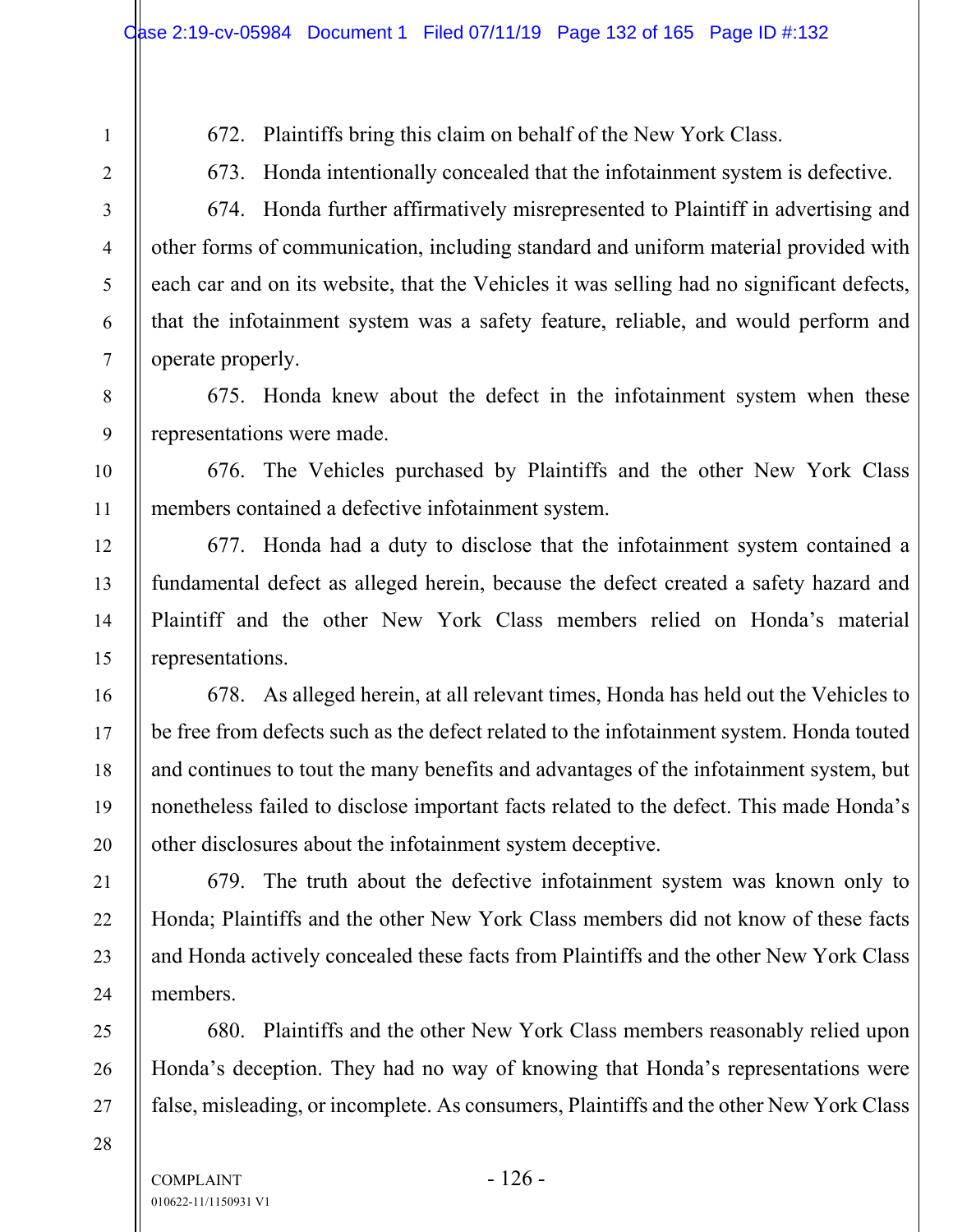members did not, and could not, unravel Honda's deception on their own. Rather, Honda intended to deceive Plaintiffs and New York Class members.

681. Honda's false representations and omissions were material to consumers because they concerned qualities of the Vehicles that played a significant role in the value of the Vehicles.

682. Honda had a duty to disclose the infotainment system defect and violations with respect to the Vehicles because details of the true facts were known and/or accessible only to Honda, because Honda had exclusive knowledge as to such facts, and because Honda knew these facts were not known to or reasonably discoverable by Plaintiffs or the other New York Class members.

683. Honda also had a duty to disclose because it made general affirmative representations about the technological and safety innovations included with its Vehicles, without telling consumers that one of the features had a fundamental defect that would affect the safety, quality and performance of the Vehicles.

684. Honda's disclosures were misleading, deceptive, and incomplete because they failed to inform consumers of the additional facts regarding the defect in the infotainment system as set forth herein. These omitted and concealed facts were material because they directly impact the value of the Vehicles purchased by Plaintiffs and the other New York Class members.

685. Honda has still not made full and adequate disclosures, and continues to defraud Plaintiffs and the other New York Class members by concealing material information regarding the defect in the infotainment system.

686. Plaintiffs and the other New York Class members were unaware of the omitted material facts referenced herein, and they would not have acted as they did if they had known of the concealed and/or suppressed facts, in that they would not have purchased or leased or paid as much for cars with faulty technology, and/or would have taken other affirmative steps in light of the information concealed from them. Plaintiffs'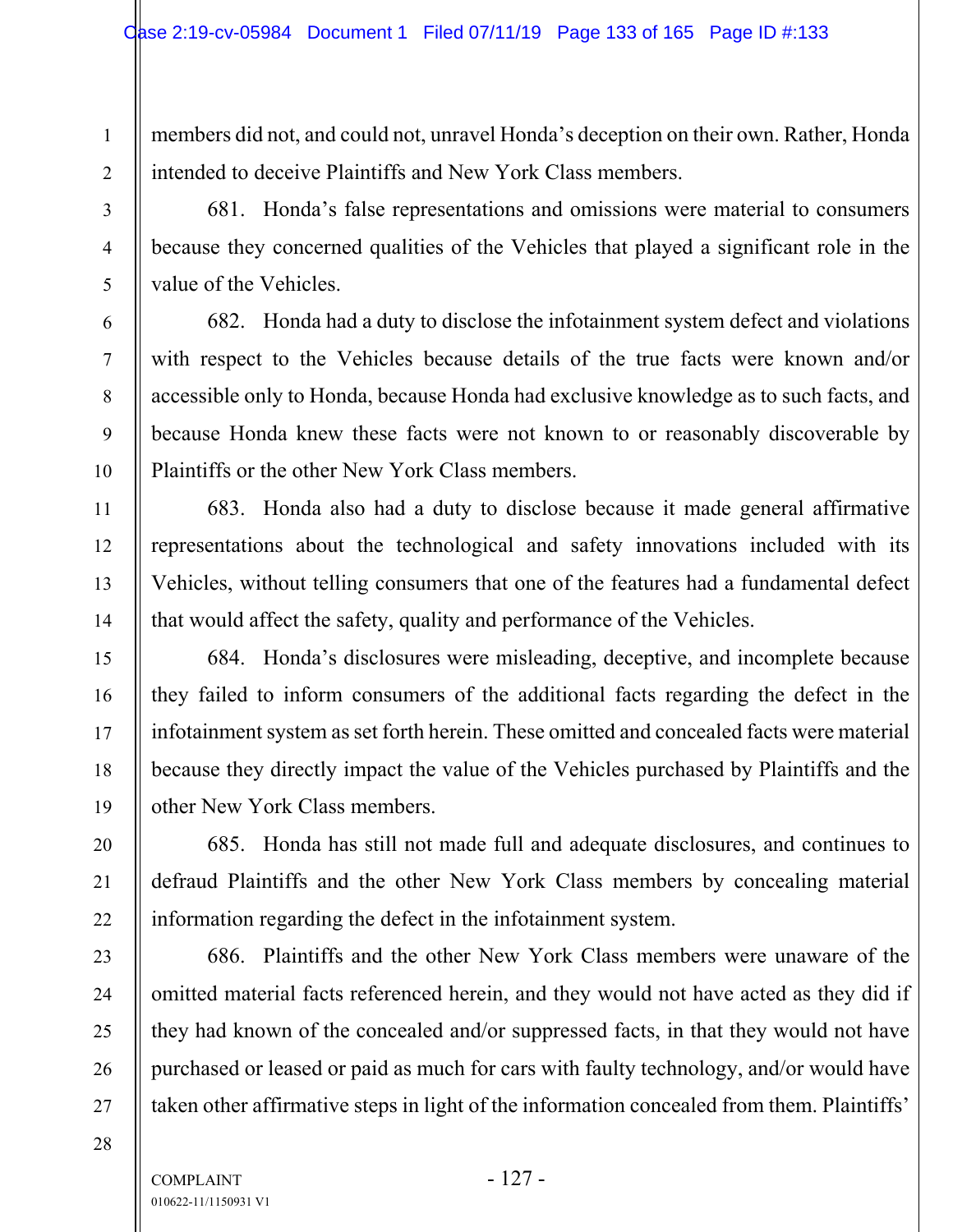and the other New York Class members' actions were justified. Honda was in exclusive control of the material facts, and such facts were not generally known to the public, Plaintiffs, or the other New York Class members.

687. Because of the concealment and/or suppression of facts, Plaintiffs and the other New York Class members sustained damage because they own(ed) vehicles that are diminished in value as a result of Honda's concealment of the true quality of those vehicles' infotainment systems. Had Plaintiffs and the other New York Class members been aware of the defect in the infotainment systems installed in the Vehicles, and Honda's disregard for the truth, Plaintiffs and the other New York Class members who purchased a Vehicle would have paid less for them or would not have purchased them at all.

688. The value of Plaintiffs' and the other New York Class members' Vehicles has diminished as a result of Honda's fraudulent concealment of the defective infotainment system of the Vehicles, which has made any reasonable consumer reluctant to purchase any of the Vehicles, let alone pay what otherwise would have been fair market value for the Vehicles.

689. Accordingly, Honda is liable to Plaintiffs and the other New York Class members for damages in an amount to be proven at trial.

690. Honda's acts were done wantonly, maliciously, oppressively, deliberately, with intent to defraud, and in reckless disregard of Plaintiffs' and the other New York Class members' rights and the representations that Honda made to them, in order to enrich Honda. Honda's conduct warrants an assessment of punitive damages in an amount sufficient to deter such conduct in the future, which amount is to be determined according to proof.

## **COUNT XXXI BREACH OF EXPRESS WARRANTY (BASED ON NEW YORK LAW)**

COMPLAINT - 128 -010622-11/1150931 V1

1

2

3

4

5

6

7

8

9

10

11

12

13

14

15

16

17

18

19

20

21

22

23

24

25

26

27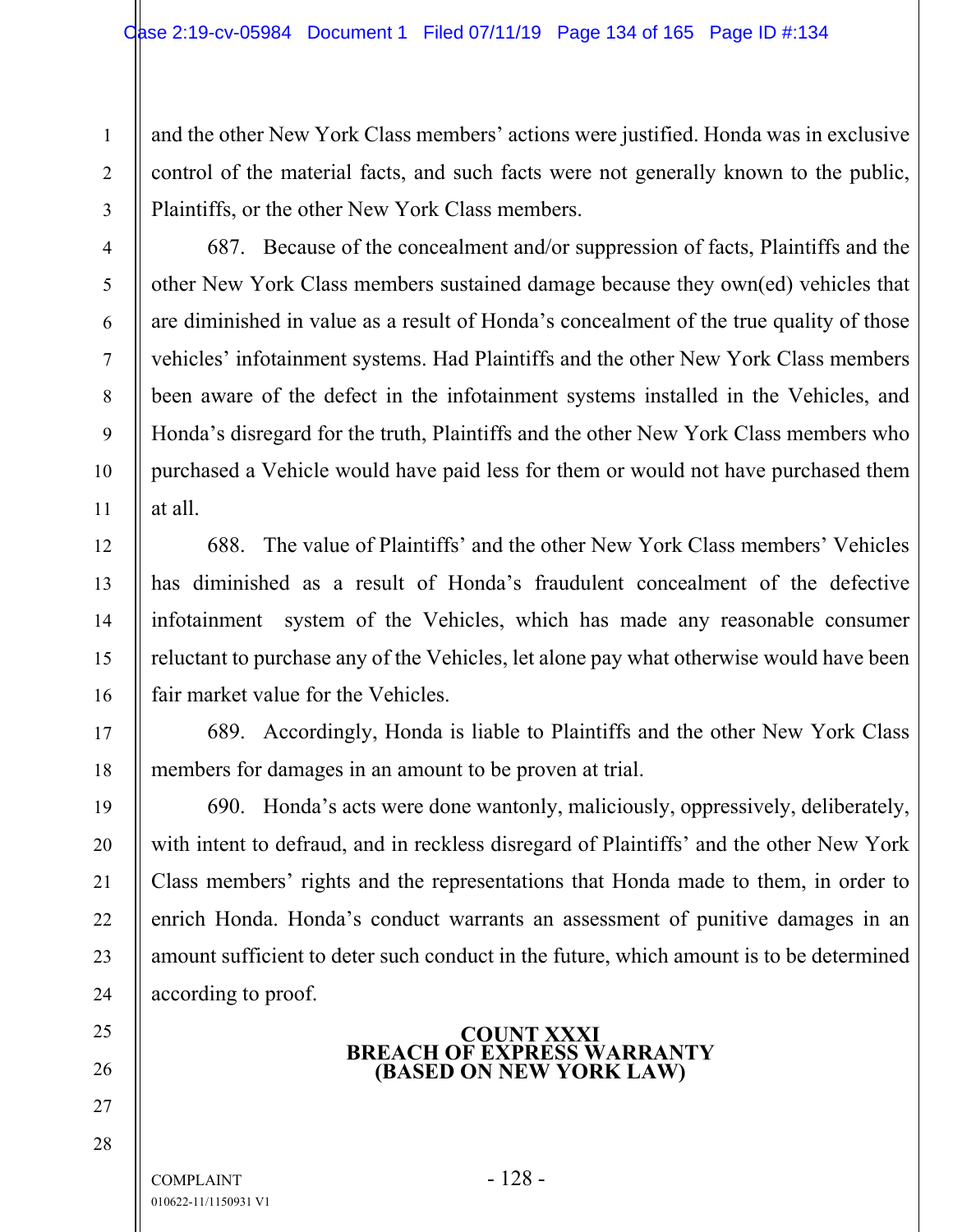691. Plaintiffs reallege and incorporate by reference all paragraphs as though fully set forth herein.

692. Plaintiffs bring this claim on behalf of the New York Class.

693. Honda is and was at all relevant times a merchant with respect to motor vehicles.

694. In its New Vehicle Limited Warranty, Honda expressly warranted that it "will repair or replace any part that is defective in material or workmanship under normal use" and that "all repairs/replacements made under this warranty are free of charge."

695. Honda's Limited Warranty formed the basis of the bargain that was reached when Plaintiffs and the other New York Class members purchased or leased their Vehicles equipped with an infotainment system from Honda.

696. Honda breached the express warranty to repair and/or replace to correct defects in materials and workmanship of any part supplied by Honda. Honda has not repaired or replaced, and has been unable to repair or replace, the Vehicles' materials and workmanship defects.

697. Furthermore, the limited warranty of repair and/or replacement of defective parts, fails in its essential purpose because the contractual remedy is insufficient to make Plaintiffs and the other New York Class members whole and because Honda has failed and/or has refused to adequately provide the promised remedies within a reasonable time.

698. Accordingly, recovery by Plaintiffs and the other New York Class members is not limited to the limited warranty of repair or replacements to parts defective in materials or workmanship, and Plaintiffs, individually and on behalf of the other New York Class members, seek all remedies as allowed by law.

699. Also, as alleged in more detail herein, at the time that Honda warranted and sold the Vehicles it knew that the Vehicles did not conform to Honda's Limited

1

2

3

4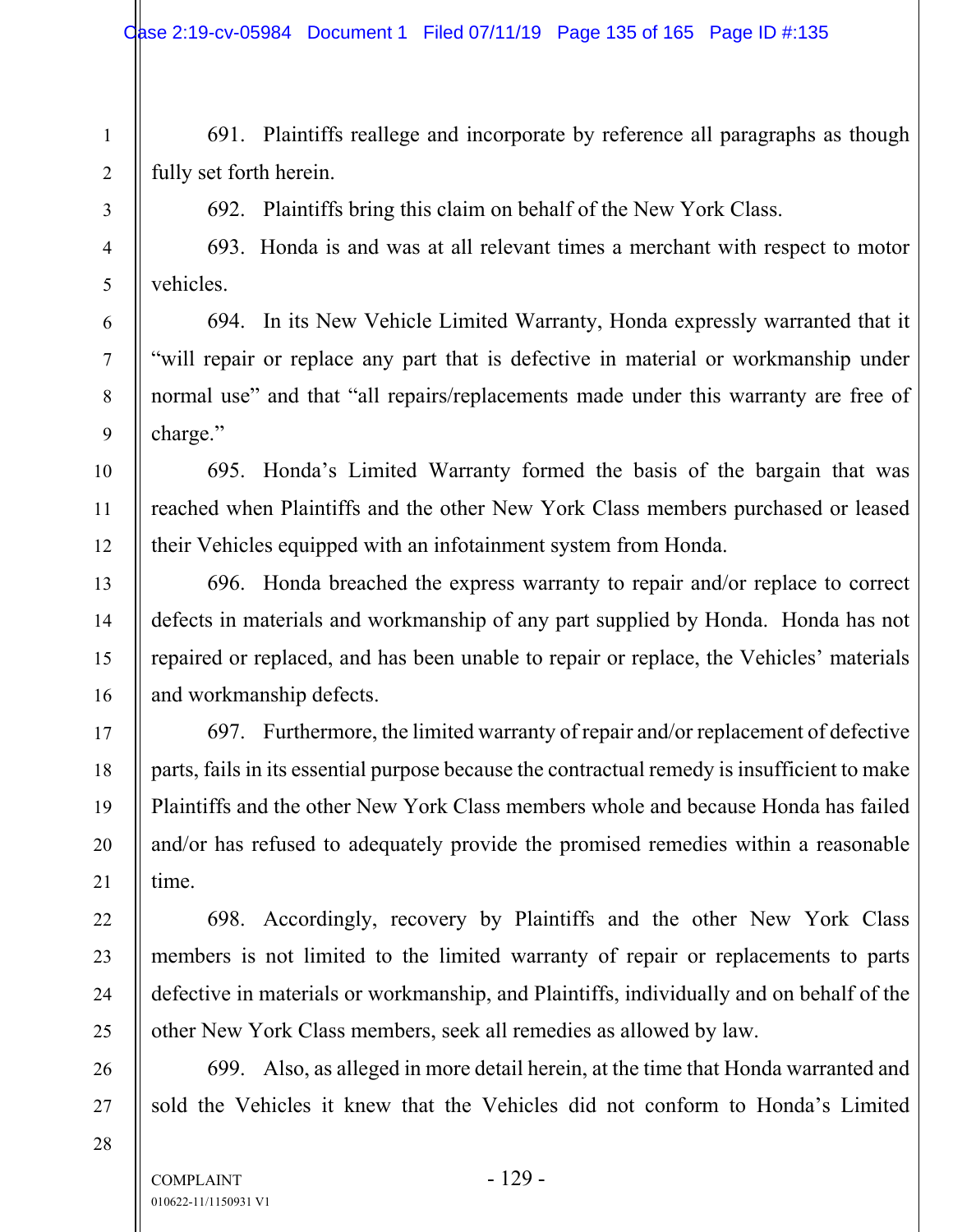Warranty and were inherently defective, and Honda wrongfully and fraudulently concealed material facts regarding its Vehicles. Plaintiffs and the other New York Class members were therefore induced to purchase or lease the Vehicles under false and/or fraudulent pretenses.

700. Moreover, many of the injuries flowing from the Vehicles cannot be resolved through the limited remedy of replacement or repair, as many incidental and consequential damages have already been suffered due to Honda's fraudulent conduct as alleged herein, and due to its failure and/or continued failure to provide such limited remedy within a reasonable time, and any limitation on Plaintiffs' and the other New York Class members' remedies would be insufficient to make Plaintiffs and the other New York Class members whole.

701. Due to Honda's breach of warranty as set forth herein, Plaintiffs and the other New York Class members assert as an additional and/or alternative remedy revocation of acceptance of the goods, and for a return to Plaintiffs and to the other New York Class members of the purchase price of all Vehicles currently owned for such other incidental and consequential damages as allowed.

702. Honda was provided notice of these issues by numerous complaints against it, including the instant Complaint, and by customer complaints, letters, emails and other communications from Class members and from dealers and other repair facilities.

703. As a direct and proximate result of Honda's breach of express warranty, Plaintiffs and the other New York Class members have been damaged in an amount to be determined at trial.

# **COUNT XXXII BREACH OF IMPLIED WARRANTY (N.Y. U.C.C. LAW § 2-315)**

704. Plaintiffs incorporate by reference all preceding allegations as though fully set forth herein.

705. Plaintiffs bring this claim on behalf of the New York Class.

1

2

3

4

5

6

7

8

9

10

11

12

13

14

15

16

17

18

19

20

21

22

23

24

25

26

27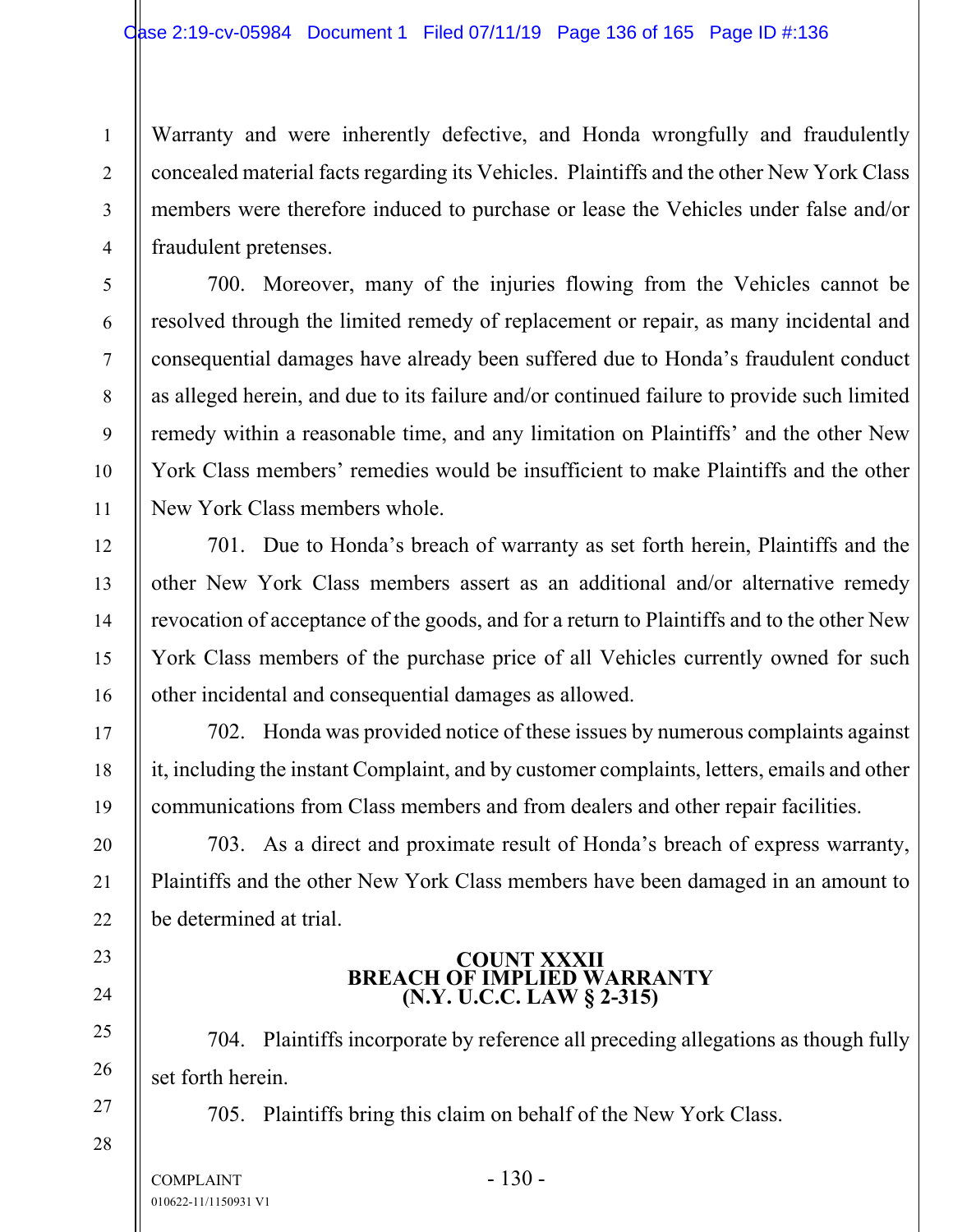706. Honda marketed the Vehicles as safe and reliable luxury vehicles. Such representations formed the basis of the bargain in Plaintiffs' and the other New York Class members' decisions to purchase the Vehicles.

707. Honda was at all relevant times a "merchant" of motor vehicles as defined by N.Y. U.C.C. Law § 2-104.

708. In connection with the purchase or lease of each of the Vehicles, Honda provided warranty coverage for the Vehicles for four years or 50,000 miles, which obliges Honda to repair or replace any part that is defective under normal use.

709. Honda's warranty formed a basis of the bargain that was reached when Plaintiffs and the other New York Class members purchased their Vehicles.

710. Plaintiffs and the other New York Class members owned Vehicles with defective infotainment system within the warranty period but had no knowledge of the existence of the defect, which was known and concealed by Honda.

711. Despite the existence of the warranty, Honda failed to inform Plaintiffs and the other New York Class members that the Vehicles contained the defective infotainment systems during the warranty periods.

712. Honda breached the express warranty promising to repair and correct a manufacturing defect or defect in materials or workmanship of any parts they supplied.

713. Honda knew about the defect in the infotainment system, allowing Honda to cure their breach of its warranty if it chose.

714. However, Honda concealed the defect and has refused to repair or replace the infotainment systems despite the defect's existence at the time of sale or lease of the Vehicles.

715. Any attempt by Honda to disclaim or limit recovery to the terms of the express warranties is unconscionable and unenforceable here. Specifically, Honda's warranty limitation is unenforceable because they knowingly sold or leased a defective product without informing consumers about the defect. The time limits contained in

28

1

2

3

4

5

6

7

8

9

10

11

12

13

14

15

16

17

18

19

20

21

22

23

24

25

26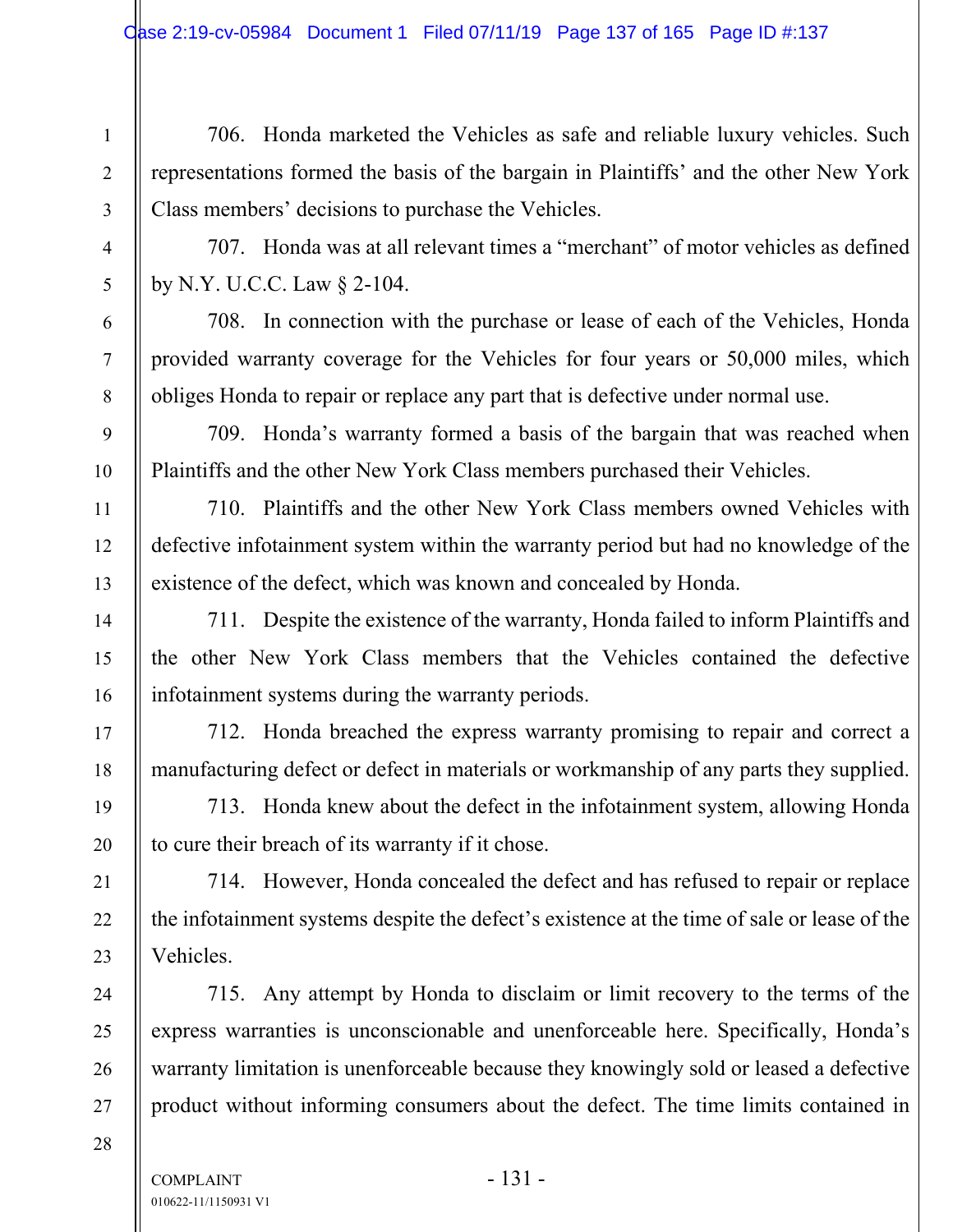Honda's warranty periods were also unconscionable and inadequate to protect Plaintiffs and the other New York Class members. Among other things, Plaintiffs and the other New York Class members had no meaningful choice in determining these time limitations, the terms of which unreasonably favored Honda. A gross disparity in bargaining power existed between Honda and other New York Class members, and Honda knew that the infotainment systems were defective at the time of sale.

716. Further, the limited warranty promising to repair and/or correct a manufacturing defect fails in its essential purpose because the contractual remedy is insufficient to make Plaintiffs and the other New York Class members whole because the replacement part used by Honda contains the same defect. Affording Honda a reasonable opportunity to cure the breach of written warranties therefore would be unnecessary and futile.

717. Accordingly, Honda is liable to Plaintiffs and the other New York Class members for damages in an amount to be proven at trial.

# **I. Claims Brought on Behalf of the North Carolina Class**

#### **COUNT XXXIII VIOLATION OF THE NORTH CAROLINA UNFAIR AND DECEPTIVE TRADE PRACTICES ACT (N.C. GEN. STAT. §75.1-1)**

718. Plaintiffs Vimal Lawrence and John Bartholomew ("Plaintiffs" for purposes of all North Carolina Class Counts) incorporates by reference all preceding allegations as though fully set forth herein.

719. This claim is brought by Plaintiffs on behalf of the North Carolina Class.

720. North Carolina's Unfair and Deceptive Trade Practices Act, N.C. Gen. Stat. § 75.1-1 ("UDTPA") prohibits "[u]nfair methods of competition in or affecting commerce, and unfair or deceptive acts or practices in or affecting commerce." Defendant's business acts and practices alleged herein violate the UDTPA.

28

1

2

3

4

5

6

7

8

9

10

11

12

13

14

15

16

17

18

19

20

21

22

23

24

25

26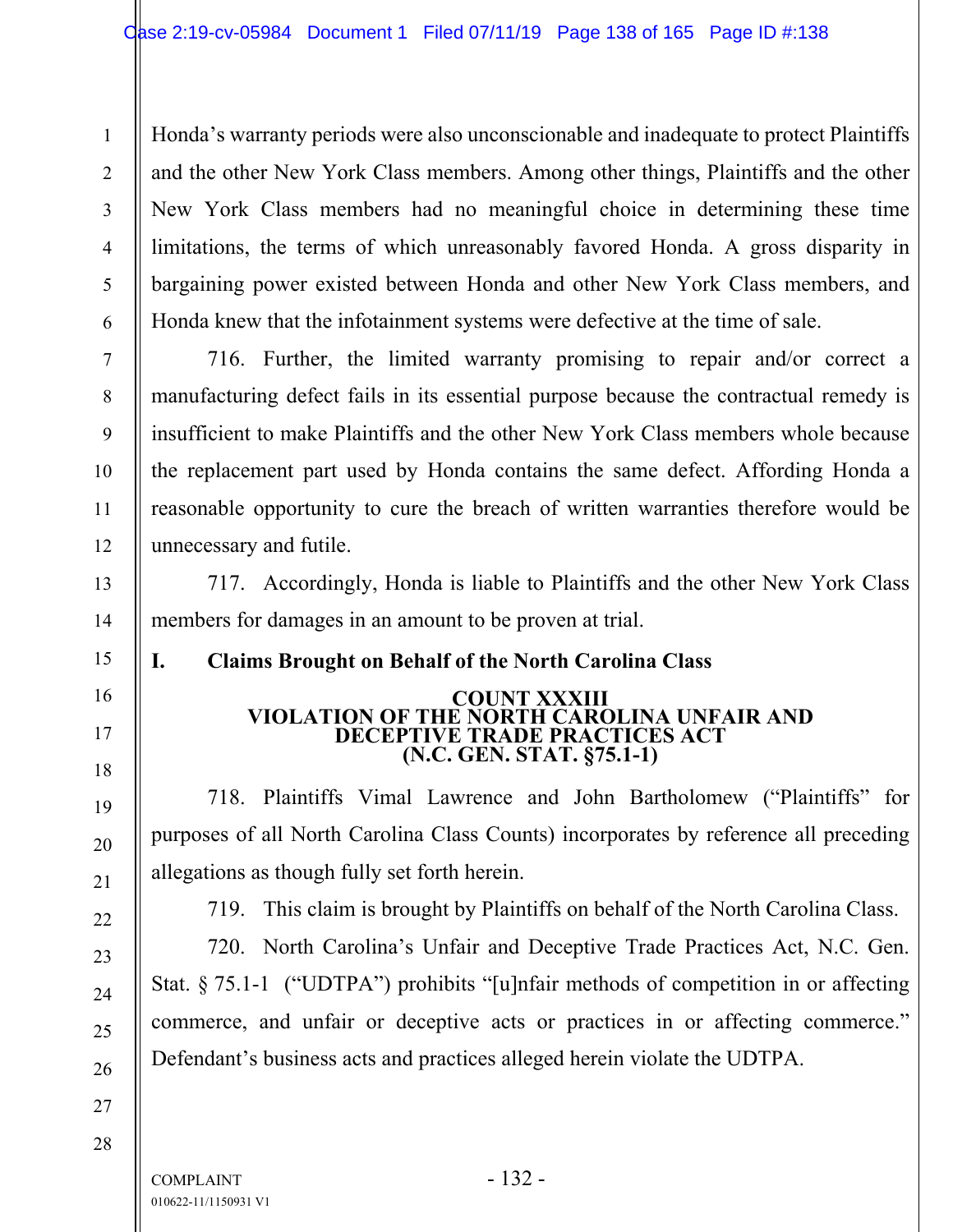721. The purchase or lease of the Vehicles by Plaintiffs and the North Carolina Class members as described herein constitute transactions in commerce within the meaning of UDTPA.

722. Honda violated the UDTPA by concealing and failing to disclose the infotainment system defects. Honda had an ongoing duty to Plaintiffs and the North Carolina Class members to refrain from unfair and deceptive practices under the UDTPA in the course of its business

723. The practices of Defendant violate the UDTPA for, inter alia, one or more of the following reasons:

 a. Defendant represented that goods or services have sponsorship, approval, characteristics, uses, and benefits that they do not have;

 b. Defendant provided, disseminated, marketed, and otherwise distributed uniform false and misleading advertisements, technical data and other information to consumers regarding the performance, reliability, quality and nature of the Vehicles;

 c. Defendant represented that goods or services were of a particular standard, quality, or grade, when they were of another;

 d. Defendant engaged in unconscionable commercial practices in failing to reveal material facts and information about the Vehicles, which did, or tended to, mislead Plaintiffs and the North Carolina Class members about facts that could not reasonably be known by the consumer;

 e. Defendant failed to reveal facts that were material to the transactions in light of representations of fact made in a positive manner;

 f. Defendant caused Plaintiffs and the North Carolina Class members to suffer a probability of confusion and a misunderstanding of legal rights, obligations and/or remedies by and through its conduct;

27 28

1

2

3

4

5

6

7

8

9

10

11

12

13

14

15

16

17

18

19

20

21

22

23

24

25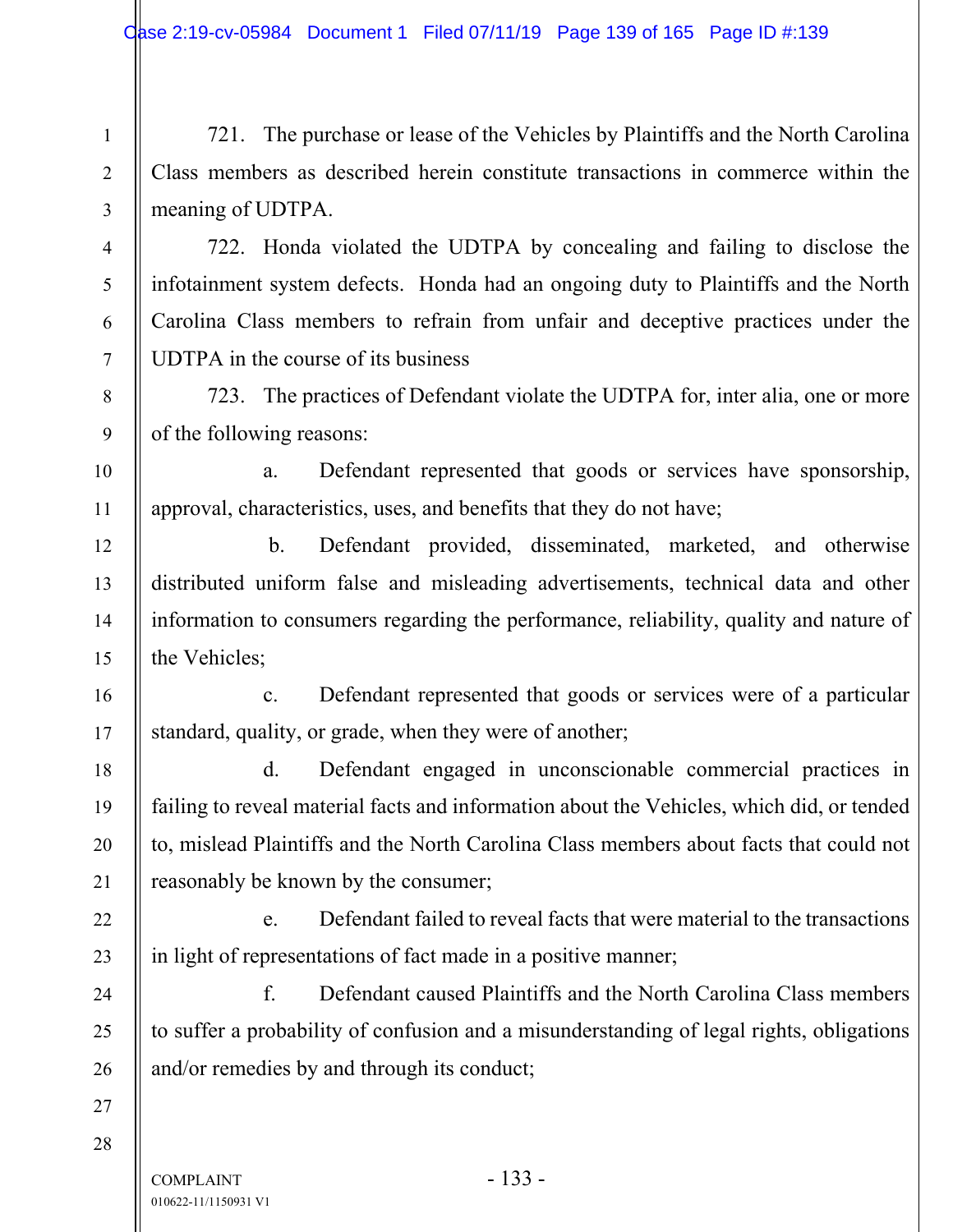g. Defendant purported to disclaim or limit the implied warranty of merchantability without providing such disclaimer or limitation in a clear, truthful and conspicuous manner;

 h. Defendant failed to reveal material facts to Plaintiffs and the North Carolina Class members, the omission of which would tend to mislead or deceive consumers, including Plaintiffs and the North Carolina Class members;

 i. Defendant made material representations and statements of fact to Plaintiffs and the North Carolina Class members that resulted in them reasonably believing the represented or suggested state of affairs to be other than what they actually were;

 j. Defendant intended that Plaintiffs and the North Carolina Class members rely on their misrepresentations and omissions, so that they would purchase the Vehicles; and

 k. Under all of these circumstances, Defendant's conduct in employing these unfair and deceptive trade practices was malicious, willful, wanton and outrageous such as to shock the conscience of the community and warrant the imposition of punitive damages.

724. The conduct of Defendant was likely to mislead consumers and Defendant intended that Plaintiffs and the North Carolina Class members rely on their misrepresentations.

725. The conduct of Defendant offends established public policy and is immoral, unethical, oppressive, unscrupulous and substantially injurious to consumers.

726. The foregoing acts, omissions and practices proximately caused Plaintiffs and the North Carolina Class members to suffer an ascertainable loss in the form of, inter alia, overpayment and diminution in value of the Vehicles, and Plaintiffs and the North Carolina Class members are entitled to recover such damages, together with appropriate exemplary damages, attorneys' fees and costs of suit.

28

1

2

3

4

5

6

7

8

9

10

11

12

13

14

15

16

17

18

19

20

21

22

23

24

25

26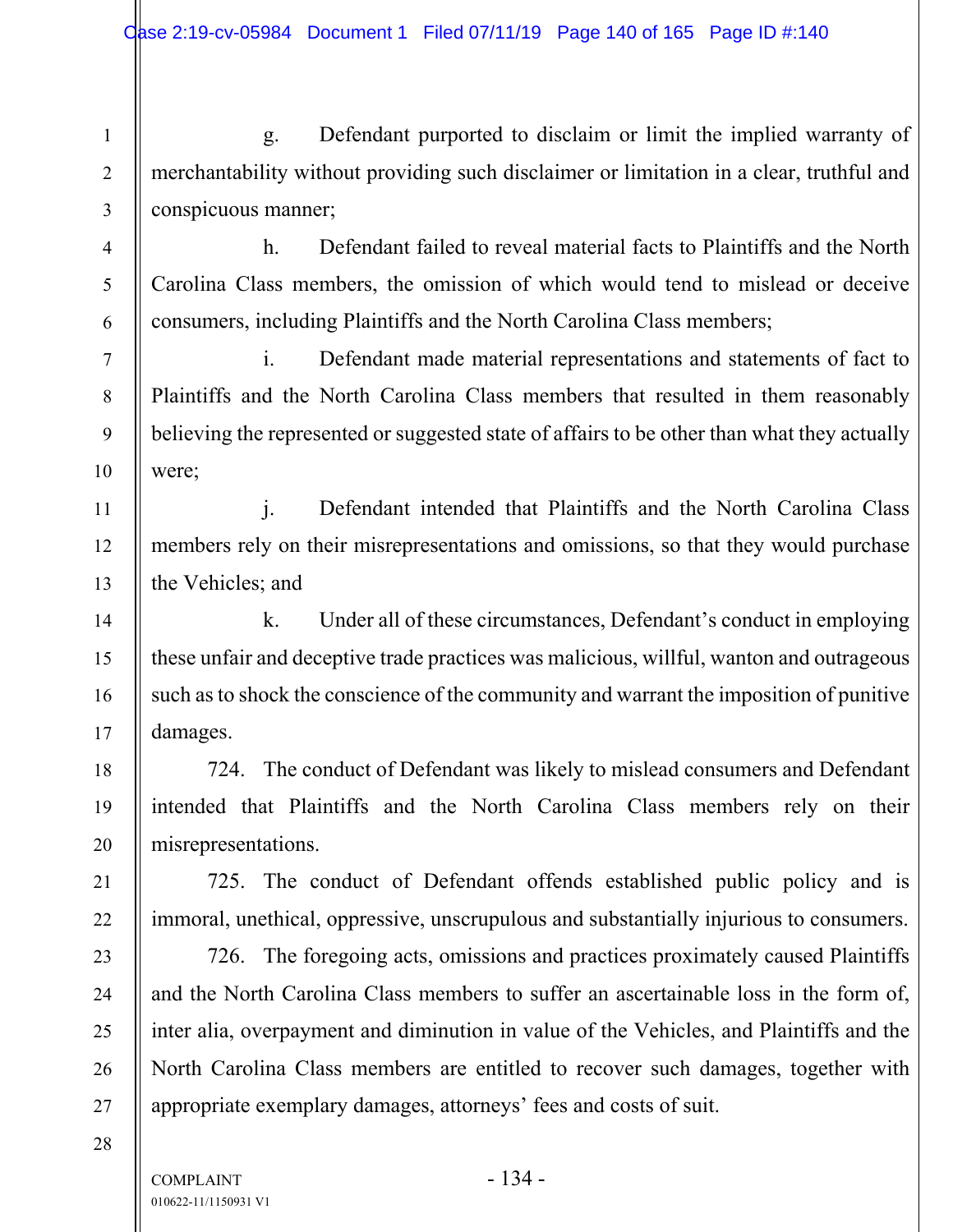727. Plaintiffs further seek an order enjoining Defendant's unfair or deceptive acts or practices.

# **COUNT XXXIV BREACH OF EXPRESS WARRANTY (BASED ON NORTH CAROLINA LAW)**

728. Plaintiffs incorporate by reference all preceding allegations as though fully set forth herein.

729. Plaintiffs bring this claim on behalf of the North Carolina Class.

730. Honda is and was at all relevant times a merchant with respect to motor vehicles.

731. As an express warrantor and manufacturer and merchant, Honda had certain obligations under N.C. Gen. Stat. § 25-2-313 to conform the Vehicles to the express warranties.

732. In its New Vehicle Limited Warranty, Honda expressly warranted that it "will repair or replace any part that is defective in material or workmanship under normal use" and that "all repairs/replacements made under this warranty are free of charge."

733. Honda's Limited Warranty formed the basis of the bargain that was reached when Plaintiffs and the other North Carolina Class members purchased or leased their Vehicles equipped with an infotainment system from Honda.

734. Honda breached the express warranty to repair and/or replace to correct defects in materials and workmanship of any part supplied by Honda. Honda has not repaired or replaced, and has been unable to repair or replace, the Vehicles' materials and workmanship defects.

735. Furthermore, the limited warranty of repair and/or replacement of defective parts, fails in its essential purpose because the contractual remedy is insufficient to make Plaintiffs and the other North Carolina Class members whole and because Honda has

1

2

3

4

5

6

7

8

9

10

11

12

13

14

15

16

17

18

19

20

21

22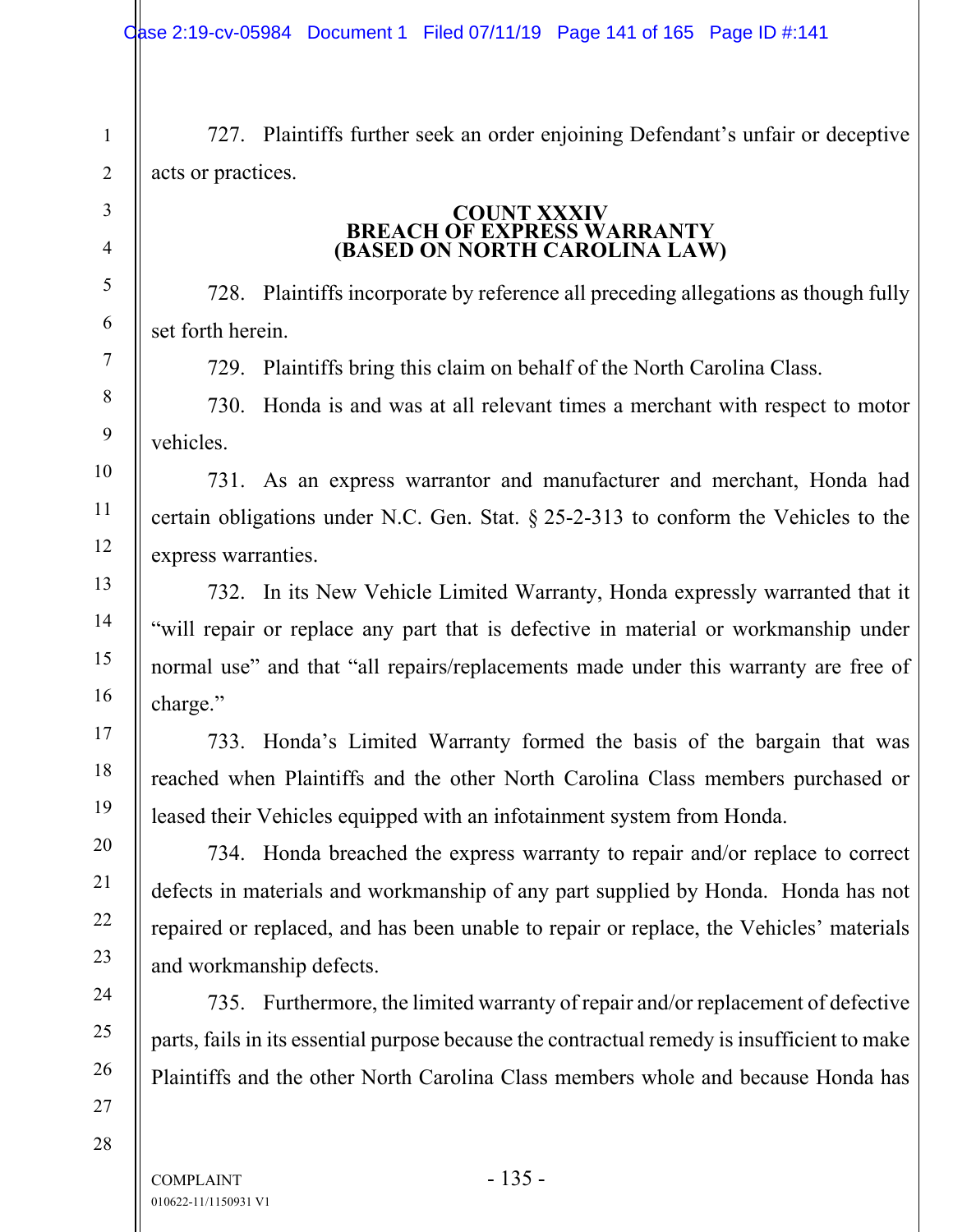failed and/or has refused to adequately provide the promised remedies within a reasonable time.

736. Accordingly, recovery by Plaintiffs and the other North Carolina Class members is not limited to the limited warranty of repair or replacements to parts defective in materials or workmanship, and Plaintiffs, individually and on behalf of the other North Carolina Class members, seeks all remedies as allowed by law.

737. Also, as alleged in more detail herein, at the time that Honda warranted and sold the Vehicles it knew that the Vehicles did not conform to Honda's Limited Warranty and were inherently defective, and Honda wrongfully and fraudulently concealed material facts regarding its Vehicles. Plaintiffs and the other North Carolina Class members were therefore induced to purchase or lease the Vehicles under false and/or fraudulent pretenses.

738. Moreover, many of the injuries flowing from the Vehicles cannot be resolved through the limited remedy of replacement or repair, as many incidental and consequential damages have already been suffered due to Honda's fraudulent conduct as alleged herein, and due to its failure and/or continued failure to provide such limited remedy within a reasonable time, and any limitation on Plaintiffs' and the other North Carolina Class members' remedies would be insufficient to make Plaintiffs and the other North Carolina Class members whole.

739. Due to Honda's breach of warranty as set forth herein, Plaintiffs and the other North Carolina Class members assert as an additional and/or alternative remedy revocation of acceptance of the goods, and for a return to Plaintiffs and to the other North Carolina Class members of the purchase price of all Vehicles currently owned for such other incidental and consequential damages as allowed.

740. Honda was provided notice of these issues by numerous complaints against it, including the instant Complaint, and by customer complaints, letters, emails and other communications from Class members and from dealers and other repair facilities.

28

1

2

3

4

5

6

7

8

9

10

11

12

13

14

15

16

17

18

19

20

21

22

23

24

25

26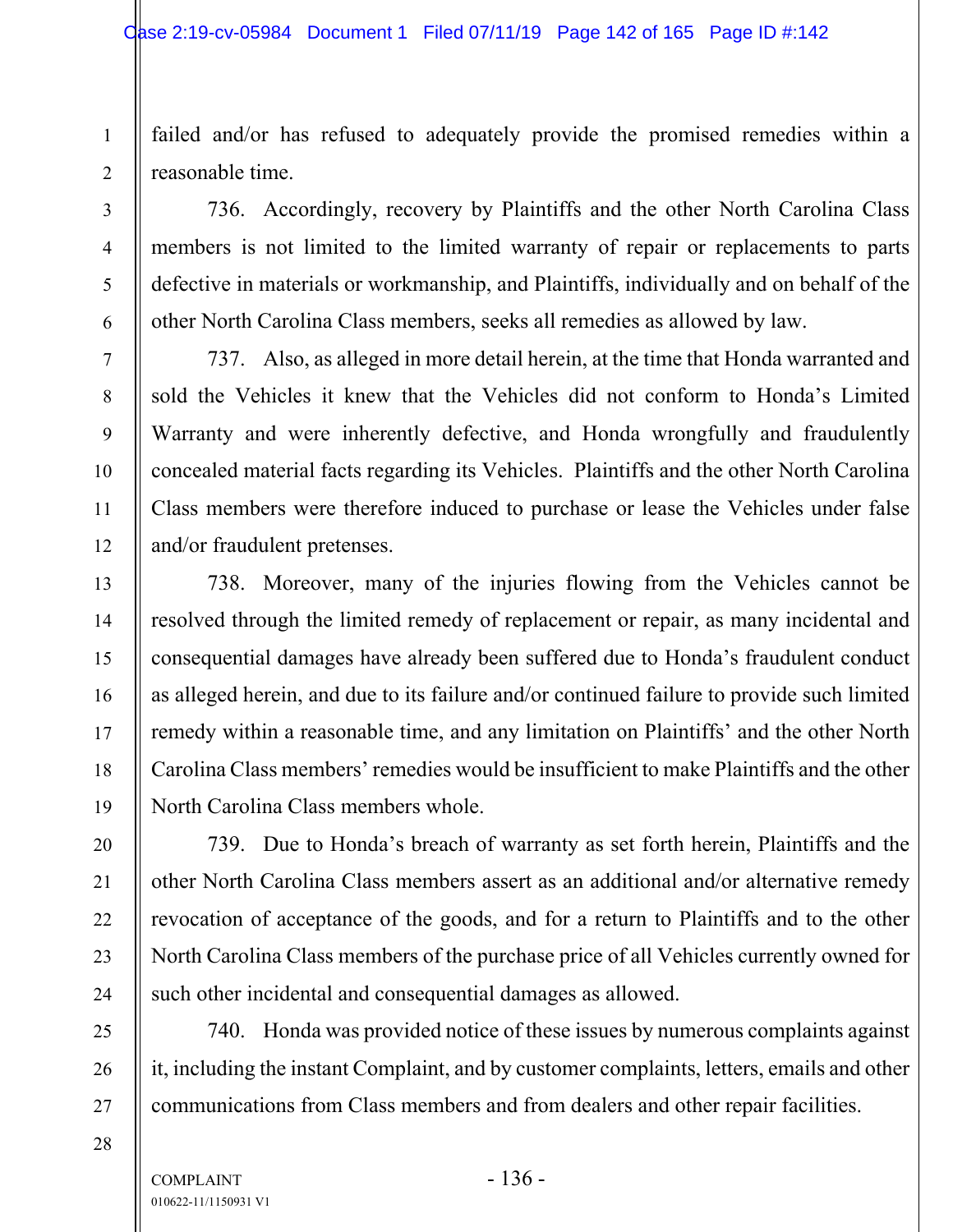741. As a direct and proximate result of Honda's breach of express warranty, Plaintiff and the other North Carolina Class members have been damaged in an amount to be determined at trial.

#### **COUNT XXXV BREACH OF IMPLIED WARRANTY OF MERCHANTABILITY (N.C. GEN. STAT. § 25-2-314)**

742. Plaintiffs incorporates by reference all preceding allegations as though fully set forth herein.

743. Plaintiffs bring this claim on behalf of the North Carolina Class.

744. Honda is a merchant in the sale and lease of the Vehicles to Plaintiffs and the North Carolina Class members, pursuant to the N.C. Gen. Stat. § 25-2-314.

745. By operation of law, Honda provided Plaintiffs and the North Carolina Class members an implied warranty that the Vehicles are merchantable and fit for the ordinary purposes for which they were sold.

746. By the conduct described herein, Honda has failed and refused to conform the Vehicles to the express warranties and its conduct has voided any attempt on its part to disclaim liability for its actions.

747. The Vehicles were defective at the time they left the possession of Honda.

748. The Vehicles were not of merchantable quality as required under N.C. Gen. Stat. § 25-2-314.

749. By virtue of the conduct described herein, Honda breached the implied warranty of merchantability.

750. Plaintiffs and the North Carolina Class members have been damaged as a result of Honda's breach of the implied warranty.

751. Plaintiffs and the North Carolina Class members have performed each and every duty required of them under the terms of the warranties, except as may have been excused or prevented by the conduct of Honda or by operation of law in light of Honda's unconscionable conduct.

28

1

2

3

4

5

6

7

8

9

10

11

12

13

14

15

16

17

18

19

20

21

22

23

24

25

26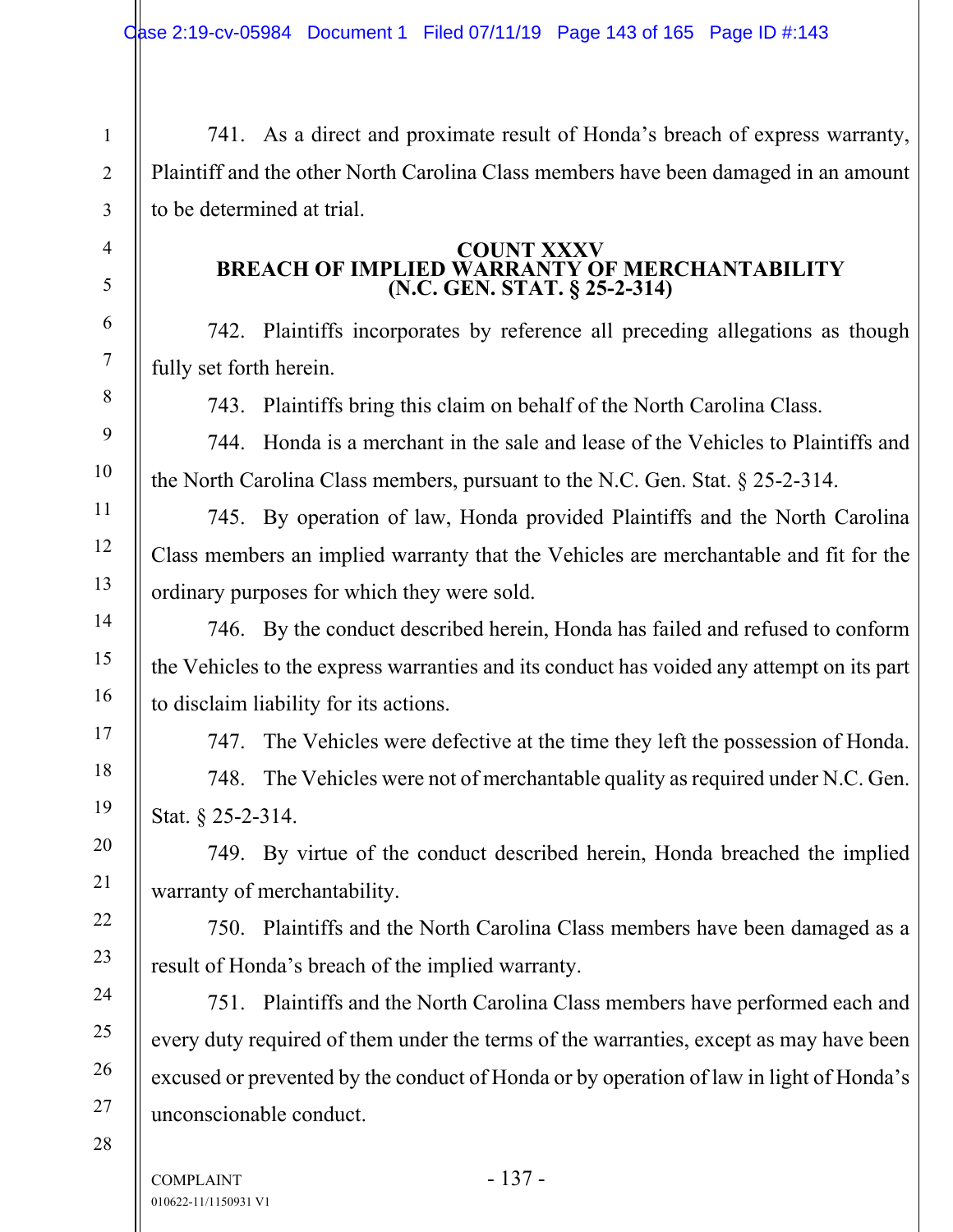752. Plaintiffs and the North Carolina Class Members have provided timely notice to Honda regarding the problems they experienced with the Vehicles and, notwithstanding such notice, Honda has failed and refused to offer Plaintiffs and the North Carolina Class members an effective remedy.

753. In addition, Honda has received, on information and belief, thousands of complaints and other notices from consumers advising them of the defects associated with the Vehicles

754. These Vehicles, when sold and at all times thereafter, were not in merchantable condition and are not fit for the ordinary purpose for which cars are used. Specifically, the Vehicles are inherently defective in that the defects in the Vehicles' infotainment systems render them unsafe, inconvenient, and imperfect such that Plaintiffs and Class members would not have purchased the Vehicles had they known of the defects.

755. Honda knew about the infotainment system defects at the time of purchase, allowing it to cure their breach of warranty if it chose.

 756. As a direct and proximate result of Honda's breach of the implied warranty of merchantability, Plaintiffs and the other North Carolina Class members have been damaged in an amount to be proven at trial, including, but not limited to, benefit-of-thebargain damages, restitution and/or diminution of value.

**J. Claims Brought on Behalf of the Pennsylvania Class** 

# **COUNT XXXVI VIOLATION OF PENNSYLVANIA UNFAIR TRADE PRACTICES AND CONSUMER PROTECTION LAW (73 P.S. § 201-1,** *ET SEQ***.)**

757. Plaintiff Charles Denaro ("Plaintiff" for purposes of all Pennsylvania Class Counts) hereby incorporates by reference the allegations contained in the preceding paragraphs of this complaint.

758. This claim is brought by Plaintiff on behalf of the Pennsylvania Class.

1

2

3

4

5

6

7

8

9

10

11

12

13

14

15

16

17

18

19

20

21

22

23

24

25

26

27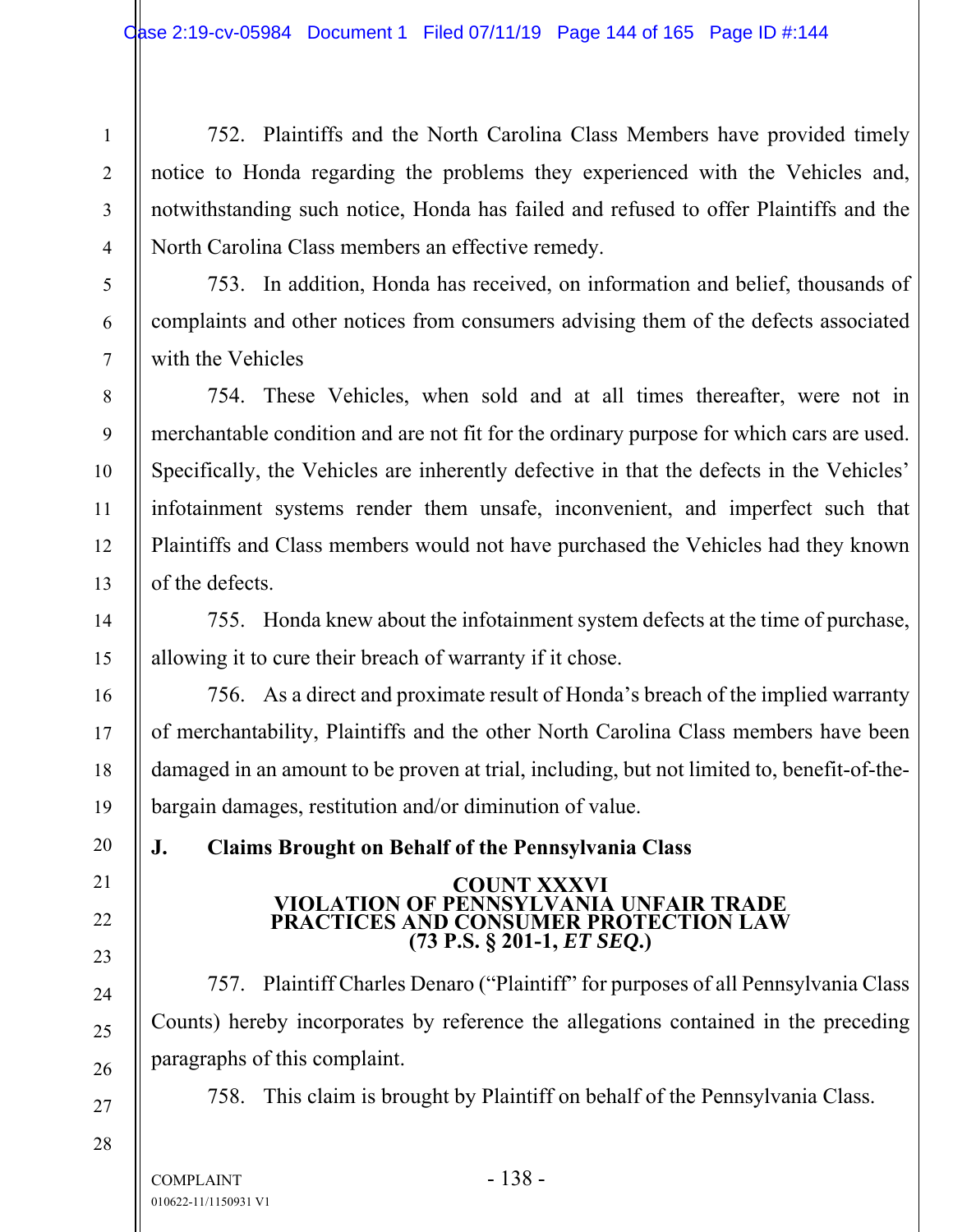759. Honda's business acts and practices alleged herein constitute unfair, unconscionable and/or deceptive methods, acts or practices under the Pennsylvania Unfair Trade Practices and Consumer Protection Law, 73 P.S. § 201-1, *et seq*. ("PUTPCPL").

760. At all relevant times, Plaintiff and all members of the Pennsylvania Class were "consumers" within the meaning of the PUTPCPL, 73 P.S. § 201-1.

761. Honda's conduct, as set forth herein, occurred in the conduct of a sale within the meaning of the PUTPCPL, 73 P.S. § 201-1.

762. The practices of Honda, described above, violate the PUTPCPL for, inter alia, one or more of the following reasons:

- i. Honda engaged in unconscionable commercial practices in failing to reveal material facts and information about the Vehicles, which did, or tended to, mislead Plaintiff and the Pennsylvania Class members about facts that could not reasonably be known by the consumer;
	- ii. Honda failed to reveal facts that were material to the transactions in light of representations of fact made in a positive manner;
- iii. Honda caused Plaintiff and the Pennsylvania Class members to suffer a probability of confusion and a misunderstanding of legal rights, obligations and/or remedies by and through its conduct;
	- iv. Honda failed to reveal material facts to Plaintiff and the Pennsylvania Class members with the intent that Plaintiff and the Pennsylvania Class members rely upon the omission;

v. Honda made material representations and statements of fact to Plaintiff and the Pennsylvania Class that resulted in Plaintiff and the Pennsylvania Class members reasonably believing the represented or suggested state of affairs to be other than what they actually were;

27 28

1

2

3

4

5

6

7

8

9

10

11

12

13

14

15

16

17

18

19

20

21

22

23

24

25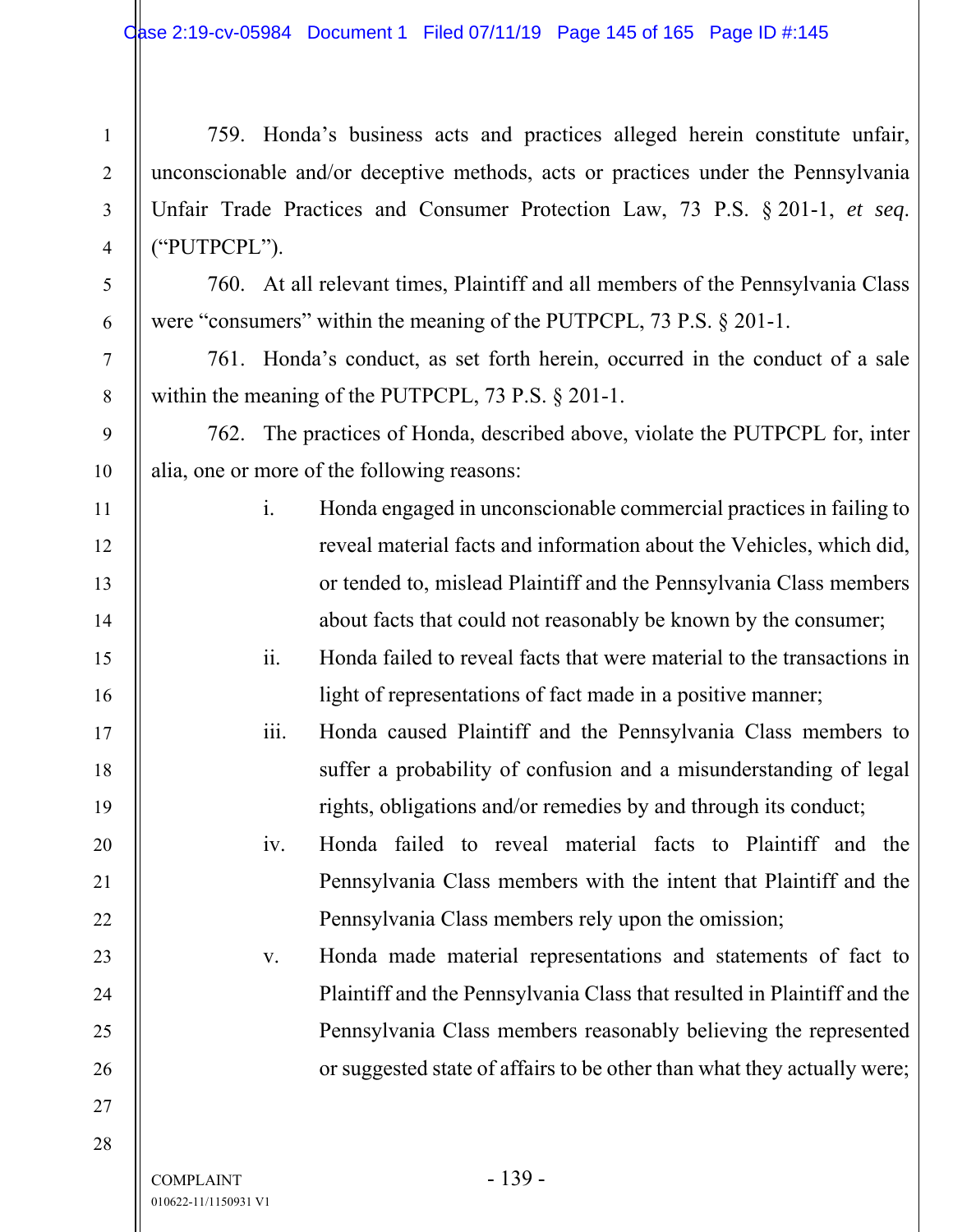vi. Honda intended that Plaintiff and the other members of the Pennsylvania Class rely on its and omissions, so that Plaintiff and other Pennsylvania Class members would purchase the Vehicles; and

vii. Under all of the circumstances, Honda's conduct in employing these unfair and deceptive trade practices was malicious, willful, wanton and outrageous such as to shock the conscience of the community and warrant the imposition of punitive damages.

763. Honda's actions impact the public interest because Plaintiff and members of the Pennsylvania Class were injured in exactly the same way as thousands of others purchasing and/or leasing the covered vehicles as a result of and pursuant to Honda's generalized course of deception.

764. Had Plaintiff and other members of the Pennsylvania Class known of the defective nature of the Vehicles, they would not have purchased or leased the Vehicles or would have paid less for their them.

765. The foregoing acts, omissions and practices proximately caused Plaintiff and other members of the Pennsylvania Class to suffer an ascertainable loss and actual damages in the form of, inter alia, overpaying for their Vehicles that have suffered a diminution in value.

766. Honda violated the PUTPCPL by concealing and failing to disclose the infotainment system defects. Honda had an ongoing duty to Plaintiff and the Pennsylvania Class to refrain from unfair and deceptive practices under the PUTPCPL in the course of its business.

767. Plaintiff and the Pennsylvania Class suffered ascertainable loss and actual damages as a direct and proximate result of Honda's concealments, misrepresentations, and/or failure to disclose material information.

28

1

2

3

4

5

6

7

8

9

10

11

12

13

14

15

16

17

18

19

20

21

22

23

24

25

26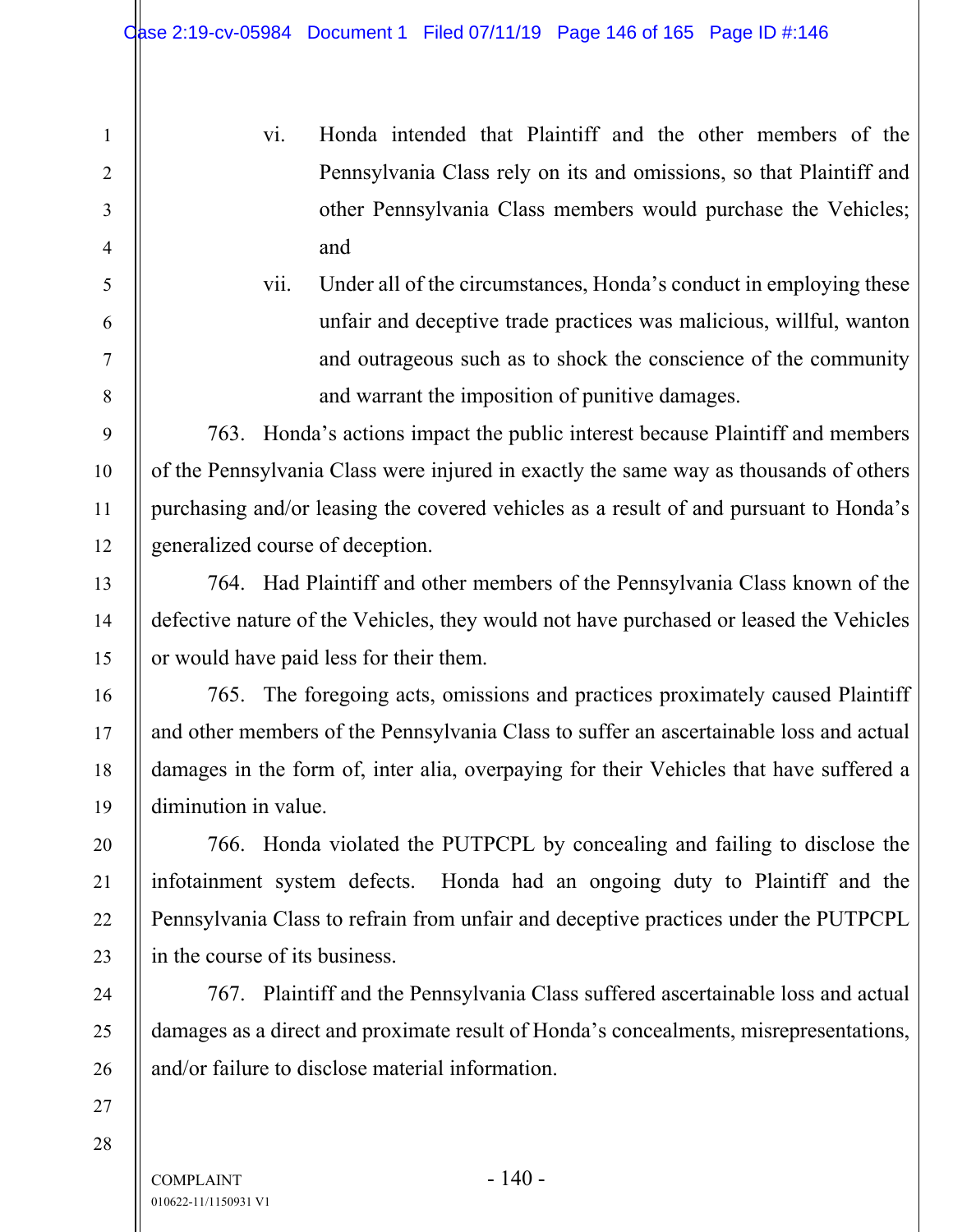768. Defendant is liable to Plaintiff and Pennsylvania Class members for damages in amounts to be proven at trial, including attorneys' fees, costs, and punitive damages, as well as injunctive relief enjoining Defendant's unfair and deceptive practices, and any other just and proper relief.

## **COUNT XXXVII BREACH OF EXPRESS WARRANTY (BASED ON PENNSYLVANIA LAW)**

769. Plaintiff Denaro incorporates by reference all preceding allegations as though fully set forth herein.

770. Plaintiff brings this claim on behalf of the Pennsylvania Class.

771. Honda is and was at all relevant times a merchant with respect to motor vehicles.

772. In its New Vehicle Limited Warranty, Honda expressly warranted that it "will repair or replace any part that is defective in material or workmanship under normal use" and that "all repairs/replacements made under this warranty are free of charge."

773. Honda's Limited Warranty formed the basis of the bargain that was reached when Plaintiff and the other Pennsylvania Class members purchased or leased their Vehicles equipped with an infotainment system from Honda.

774. Honda breached the express warranty to repair and/or replace to correct defects in materials and workmanship of any part supplied by Honda. Honda has not repaired or replaced, and has been unable to repair or replace, the Vehicles' materials and workmanship defects.

775. Furthermore, the limited warranty of repair and/or replacement of defective parts, fails in its essential purpose because the contractual remedy is insufficient to make Plaintiffs and the other Pennsylvania Class members whole and because Honda has failed and/or has refused to adequately provide the promised remedies within a reasonable time.

1

2

 $COMPLANT$  - 141 -010622-11/1150931 V1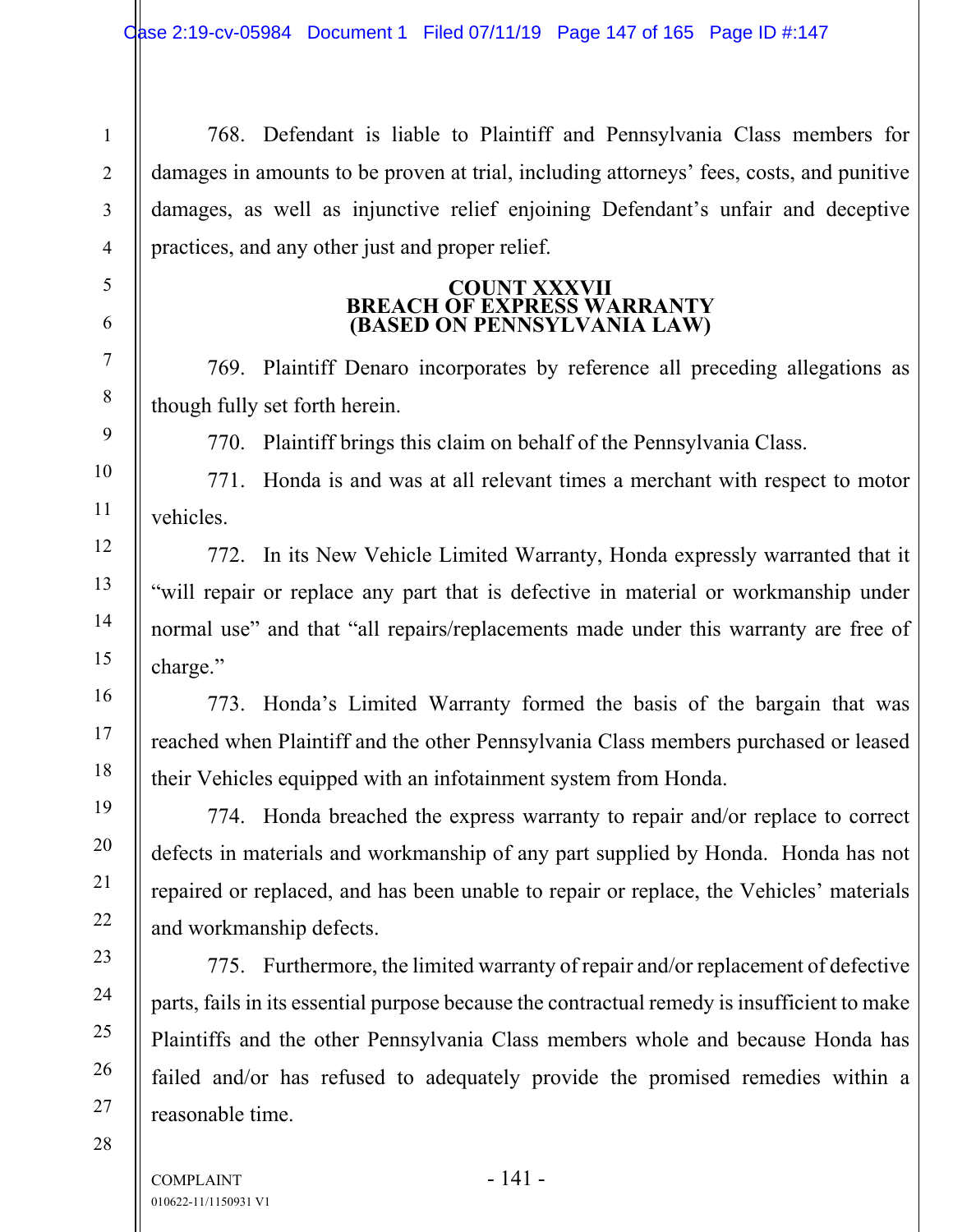776. Accordingly, recovery by Plaintiff and the other Pennsylvania Class members is not limited to the limited warranty of repair or replacements to parts defective in materials or workmanship, and Plaintiff, individually and on behalf of the other Pennsylvania Class members, seeks all remedies as allowed by law.

777. Also, as alleged in more detail herein, at the time that Honda warranted and sold the Vehicles it knew that the Vehicles did not conform to Honda's Limited Warranty and were inherently defective, and Honda wrongfully and fraudulently concealed material facts regarding its Vehicles. Plaintiff and the other Pennsylvania Class members were therefore induced to purchase or lease the Vehicles under false and/or fraudulent pretenses.

778. Moreover, many of the injuries flowing from the Vehicles cannot be resolved through the limited remedy of replacement or repair, as many incidental and consequential damages have already been suffered due to Honda's fraudulent conduct as alleged herein, and due to its failure and/or continued failure to provide such limited remedy within a reasonable time, and any limitation on Plaintiff's and the other Pennsylvania Class members' remedies would be insufficient to make Plaintiff and the other Pennsylvania Class members whole.

779. Due to Honda's breach of warranty as set forth herein, Plaintiff and the other Pennsylvania Class members assert as an additional and/or alternative remedy revocation of acceptance of the goods, and for a return to Plaintiff and to the other Pennsylvania Class members of the purchase price of all Vehicles currently owned for such other incidental and consequential damages as allowed.

780. Plaintiff have attempted to have their Vehicles repaired under the warranty. Honda was also provided notice of these issues by numerous complaints against it, including the instant Complaint, and by customer complaints, letters, emails and other communications from Class members and from dealers and other repair facilities.

1

2

3

4

5

6

7

8

9

10

11

12

13

14

15

16

17

18

19

20

21

22

23

24

25

26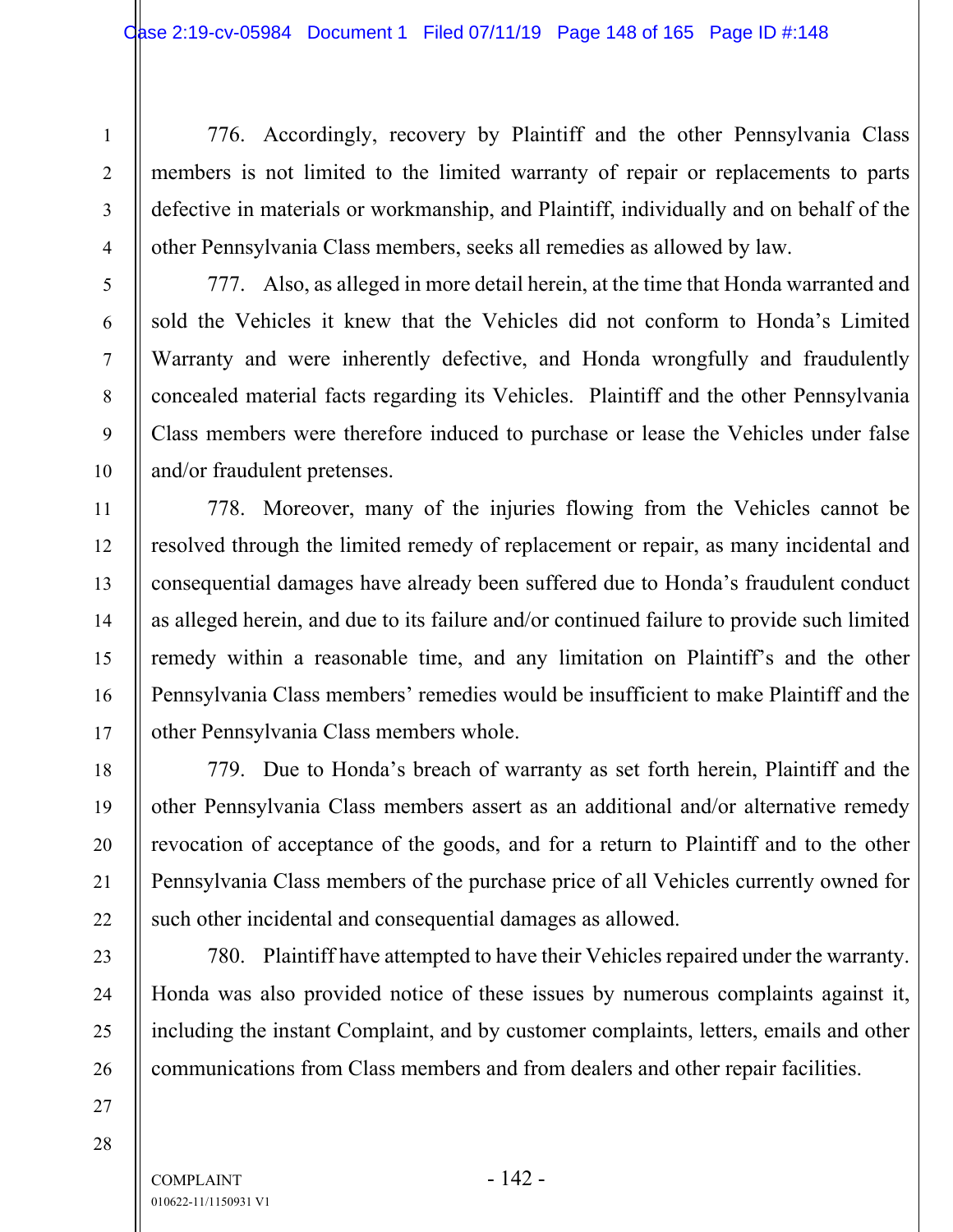781. As a direct and proximate result of Honda's breach of express warranty, Plaintiff and the other Pennsylvania Class members have been damaged in an amount to be determined at trial.

## **COUNT XXXVIII BREACH OF IMPLIED WARRANTY OF MERCHANTABILITY (PA. U.C.C. §2314)**

782. Plaintiff incorporates by reference all preceding allegations as though fully set forth herein.

783. Plaintiff brings this Count on behalf of the Pennsylvania Class.

784. Honda is and was at all relevant times a merchant with respect to the Vehicles.

1

2

3

4

5

6

7

8

9

10

11

12

13

14

15

16

17

18

19

20

21

22

23

24

25

26

27

28

785. The Vehicles are and were at all relevant times "goods."

786. A warranty that the Vehicles were in merchantable condition and fit for the ordinary purpose for which vehicles are used is implied by law pursuant to Pa. U.C.C. § 2314.

787. These Vehicles, when sold and at all times thereafter, were not in merchantable condition and are not fit for the ordinary purpose for which cars are used. Specifically, the Vehicles are inherently defective in that the defects in the Vehicles' infotainment systems render them unsafe, inconvenient, and imperfect such that Plaintiff and the other Pennsylvania Class members would not have purchased the Vehicles had they known of the defects.

788. Honda knew about the infotainment system defects at the time of purchase, allowing it to cure their breach of warranty if it chose.

789. Honda was provided notice of these issues by numerous complaints against it, including the instant Complaint, and by customer complaints, letters, emails and other communications from Class members and from dealers and other repair facilities.

790. As a direct and proximate result of Honda's breach of the implied warranty of merchantability, Plaintiff and the other Pennsylvania Class members have been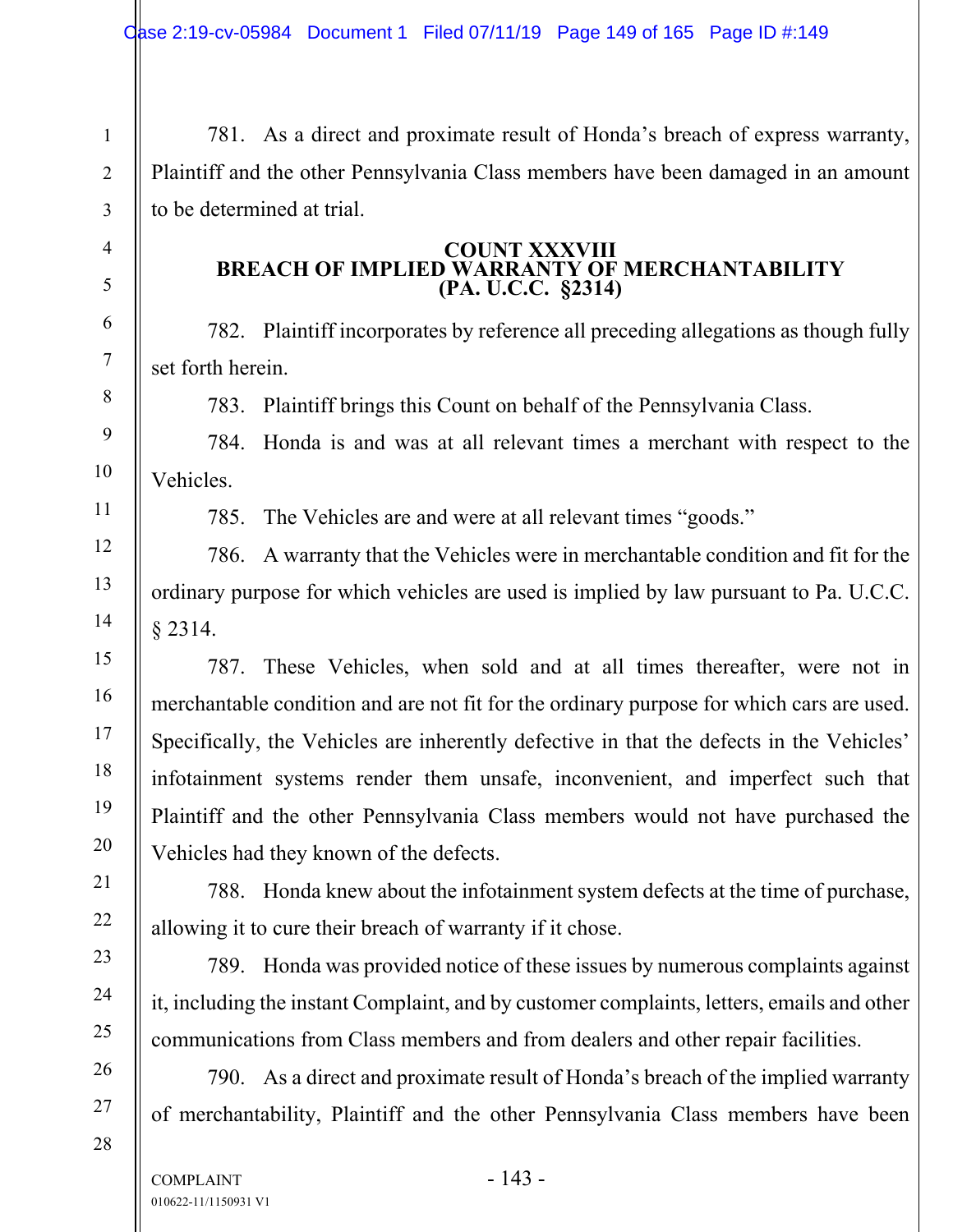damaged in an amount to be proven at trial, including, but not limited to, benefit-of-thebargain damages, restitution and/or diminution of value.

# **K. Claims Brought on Behalf of the Tennessee Class**

## **COUNT XXXIX VIOLATION OF TENNESSEE CONSUMER PROTECTION ACT OF 1977 (TENN. CODE ANN. § 47-18-101,** *ET SEQ.***)**

791. Plaintiff Adam Pryor ("Plaintiff" for purposes of all Tennessee Class Counts) incorporates by reference all preceding allegations as though fully set forth herein.

792. This claim is brought by Plaintiff on behalf of the Tennessee Class.

793. The Tennessee Consumer Protection Act ("Tennessee CPA") prohibits "unfair or deceptive acts or practices affecting the conduct of any trade or commerce." Tenn. Code § 47-18-104.

794. Plaintiff and the Tennessee Class are "natural persons" and "consumers" within the meaning of Tenn. Code § 4-18-104.

795. Defendant is engaged in "trade" or "commerce" or "consumer transactions" within the meaning of Tenn. Code  $\S$  47-18-103(9).

796. Defendant's conduct, as set forth above, occurred in the conduct of trade or commerce.

797. By concealing and failing to disclose the infotainment system defects, Honda violated the Tennessee CPA. Honda had an ongoing duty to Plaintiff and the other Tennessee Class members to refrain from unfair and deceptive practices under the Tennessee CPA in the course of its business.

798. Plaintiff and the other Tennessee Class members suffered ascertainable loss and actual damages as a direct and proximate result of Honda's concealments, misrepresentations, and/or failure to disclose material information.

799. Pursuant to Tenn. Code §§ 47-18-109 and 47-18-109(a)(3), Plaintiff and the other Tennessee Class members seek an order enjoining Defendant's unfair,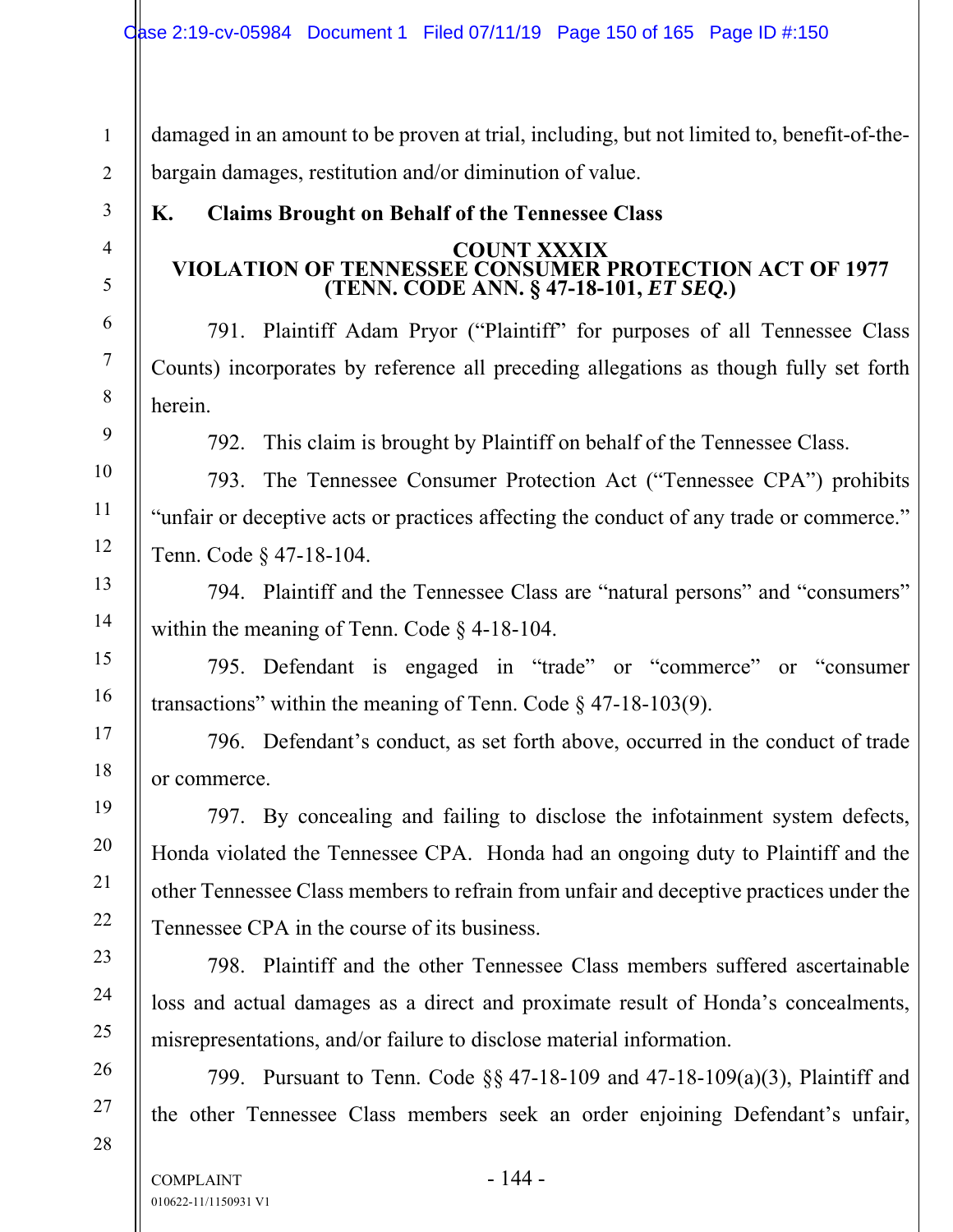unlawful, or deceptive practices, declaratory relief, punitive damages, attorneys' fees, and any other just and proper remedy under the Tennessee CPA.

# **COUNT XL BREACH OF EXPRESS WARRANTY (BASED ON TENNESSEE LAW)**

800. Plaintiff incorporates by reference all preceding allegations as though fully set forth herein.

801. Plaintiff brings this claim on behalf of the Tennessee Class.

802. Honda is and was at all relevant times a merchant with respect to motor vehicles.

803. In its New Vehicle Limited Warranty, Honda expressly warranted that it "will repair or replace any part that is defective in material or workmanship under normal use" and that "all repairs/replacements made under this warranty are free of charge."

804. Honda's Limited Warranty formed the basis of the bargain that was reached when Plaintiff and the other Tennessee Class members purchased or leased their Vehicles equipped with an infotainment system from Honda.

805. Honda breached the express warranty to repair and/or replace to correct defects in materials and workmanship of any part supplied by Honda. Honda has not repaired or replaced, and has been unable to repair or replace, the Vehicles' materials and workmanship defects.

806. Furthermore, the limited warranty of repair and/or replacement of defective parts, fails in its essential purpose because the contractual remedy is insufficient to make Plaintiffs and the other Tennessee Class members whole and because Honda has failed and/or has refused to adequately provide the promised remedies within a reasonable time.

807. Accordingly, recovery by Plaintiffs and the other Tennessee Class members is not limited to the limited warranty of repair or replacements to parts

1

2

3

4

5

6

7

8

9

10

11

12

13

14

15

16

17

18

19

20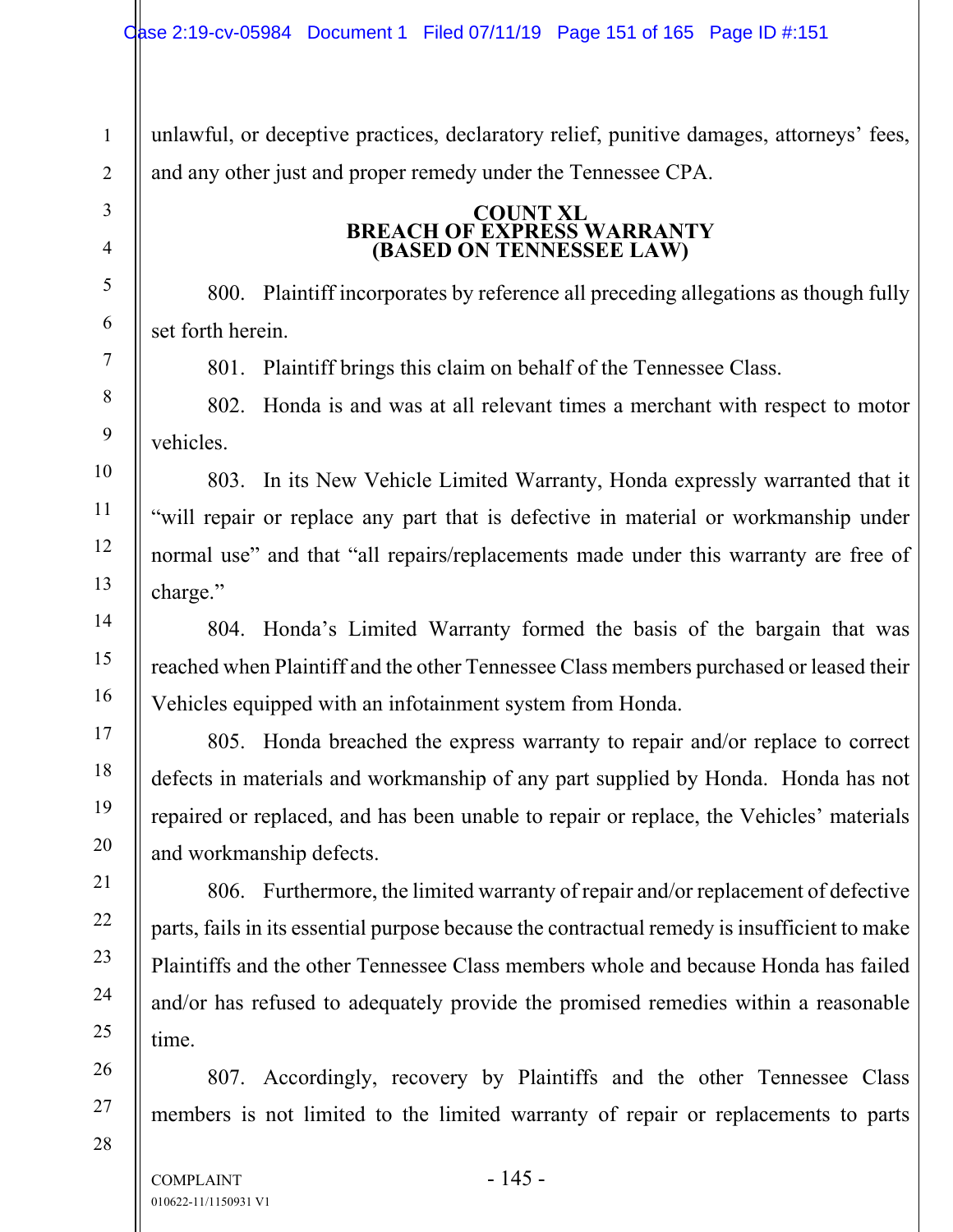defective in materials or workmanship, and Plaintiffs, individually and on behalf of the other Tennessee Class members, seek all remedies as allowed by law.

808. Also, as alleged in more detail herein, at the time that Honda warranted and sold the Vehicles it knew that the Vehicles did not conform to Honda's Limited Warranty and were inherently defective, and Honda wrongfully and fraudulently concealed material facts regarding its Vehicles. Plaintiffs and the other Tennessee Class members were therefore induced to purchase or lease the Vehicles under false and/or fraudulent pretenses.

809. Moreover, many of the injuries flowing from the Vehicles cannot be resolved through the limited remedy of replacement or repair, as many incidental and consequential damages have already been suffered due to Honda's fraudulent conduct as alleged herein, and due to its failure and/or continued failure to provide such limited remedy within a reasonable time, and any limitation on Plaintiffs' and the other Tennessee Class members' remedies would be insufficient to make Plaintiffs and the other Tennessee Class members whole.

810. Due to Honda's breach of warranty as set forth herein, Plaintiff and the other Tennessee Class members assert as an additional and/or alternative remedy revocation of acceptance of the goods, and for a return to Plaintiffs and to the other Tennessee Class members of the purchase price of all Vehicles currently owned for such other incidental and consequential damages as allowed.

811. Honda was provided notice of these issues by numerous complaints against it, including the instant Complaint, and by customer complaints, letters, emails and other communications from Class members and from dealers and other repair facilities.

812. As a direct and proximate result of Honda's breach of express warranty, Plaintiff and the other Tennessee Class members have been damaged in an amount to be determined at trial.

28

1

2

3

4

5

6

7

8

9

10

11

12

13

14

15

16

17

18

19

20

21

22

23

24

25

26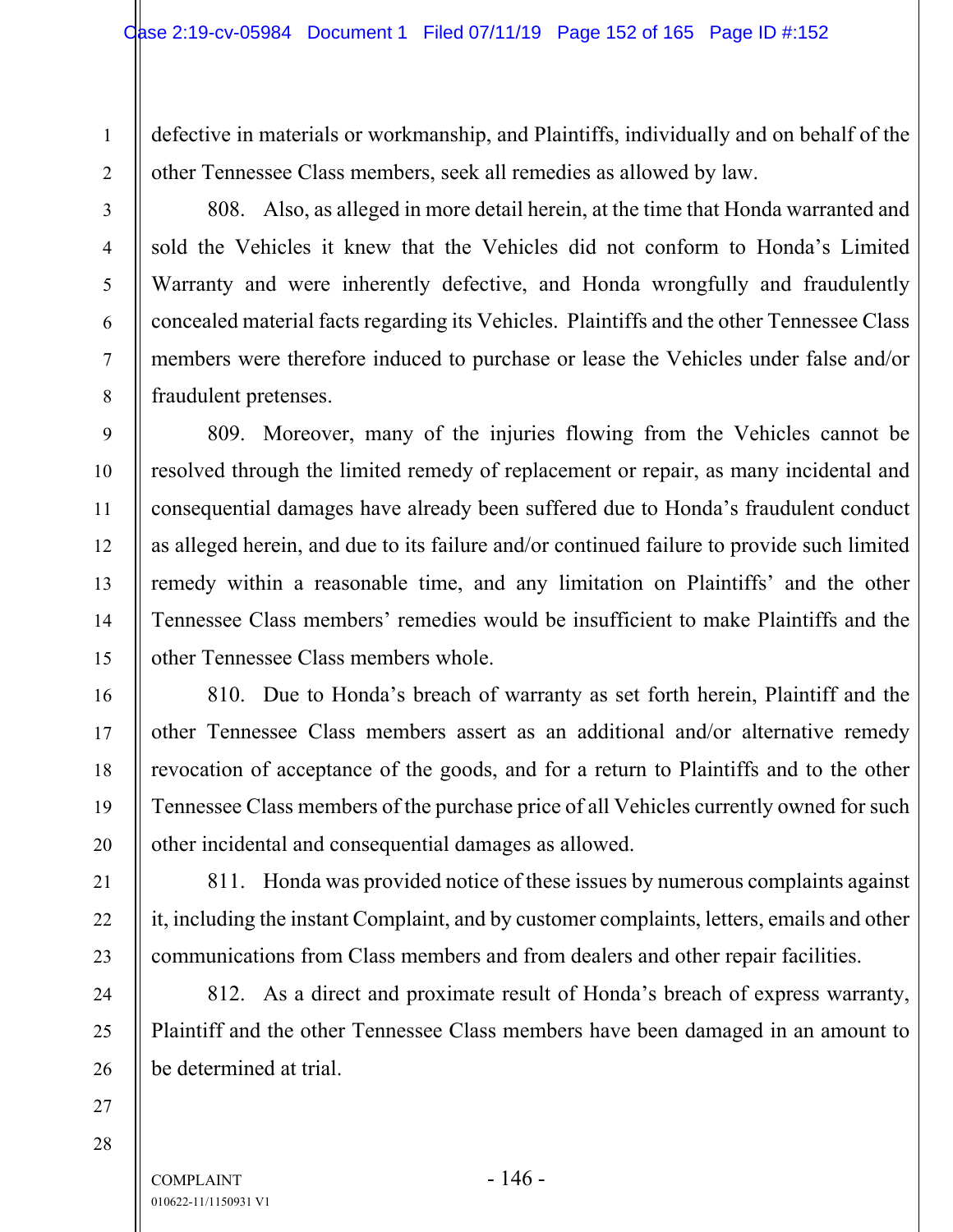# **COUNT XLI BREACH OF THE IMPLIED WARRANTY OF MERCHANTABILITY (TENN. CODE §§ 47-2-314 AND 47-2A-212)**

813. Plaintiff incorporates by reference all preceding allegations as though fully set forth herein.

814. Plaintiff brings this claim on behalf of the Tennessee Class.

815. Honda was at all relevant times a "merchant" with respect to motor vehicles under Tenn. Code §§ 47-2-104(1) and 47-2A-103(1)(t), and a "seller" of motor vehicles under § 47-2-103(1)(d).

816. The Vehicles are and were at all relevant times "goods" within the meaning of Tenn. Code §§ 47-2-105(1) and 47-2A-103(1)(h).

817. A warranty that the Vehicles were in merchantable condition and fit for the ordinary purpose for which vehicles are used is implied by law pursuant to Tenn. Code §§ 47-2-314 and 47-2A-212.

818. These Vehicles, when sold and at all times thereafter, were not in merchantable condition and are not fit for the ordinary purpose for which cars are used. Specifically, the Vehicles are inherently defective in that the defects in the Vehicles' infotainment systems render them unsafe, inconvenient, and imperfect such that Plaintiffs and the other Tennessee Class members would not have purchased the Vehicles had they known of the defects.

819. Honda knew about the infotainment system defects at the time of purchase, allowing it to cure their breach of warranty if it chose.

820. Honda was provided notice of these issues by numerous complaints against it, including the instant Complaint, and by customer complaints, letters, emails and other communications from Class members and from dealers and other repair facilities.

821. As a direct and proximate result of Honda's breach of the implied warranty of merchantability, Plaintiff and the other Tennessee Class members have been damaged in an amount to be proven at trial, including, but not limited to, benefit-of-the-bargain damages, restitution and/or diminution of value.

1

2

3

4

5

6

7

8

9

10

11

12

13

14

15

16

17

18

19

20

21

22

23

24

25

26

27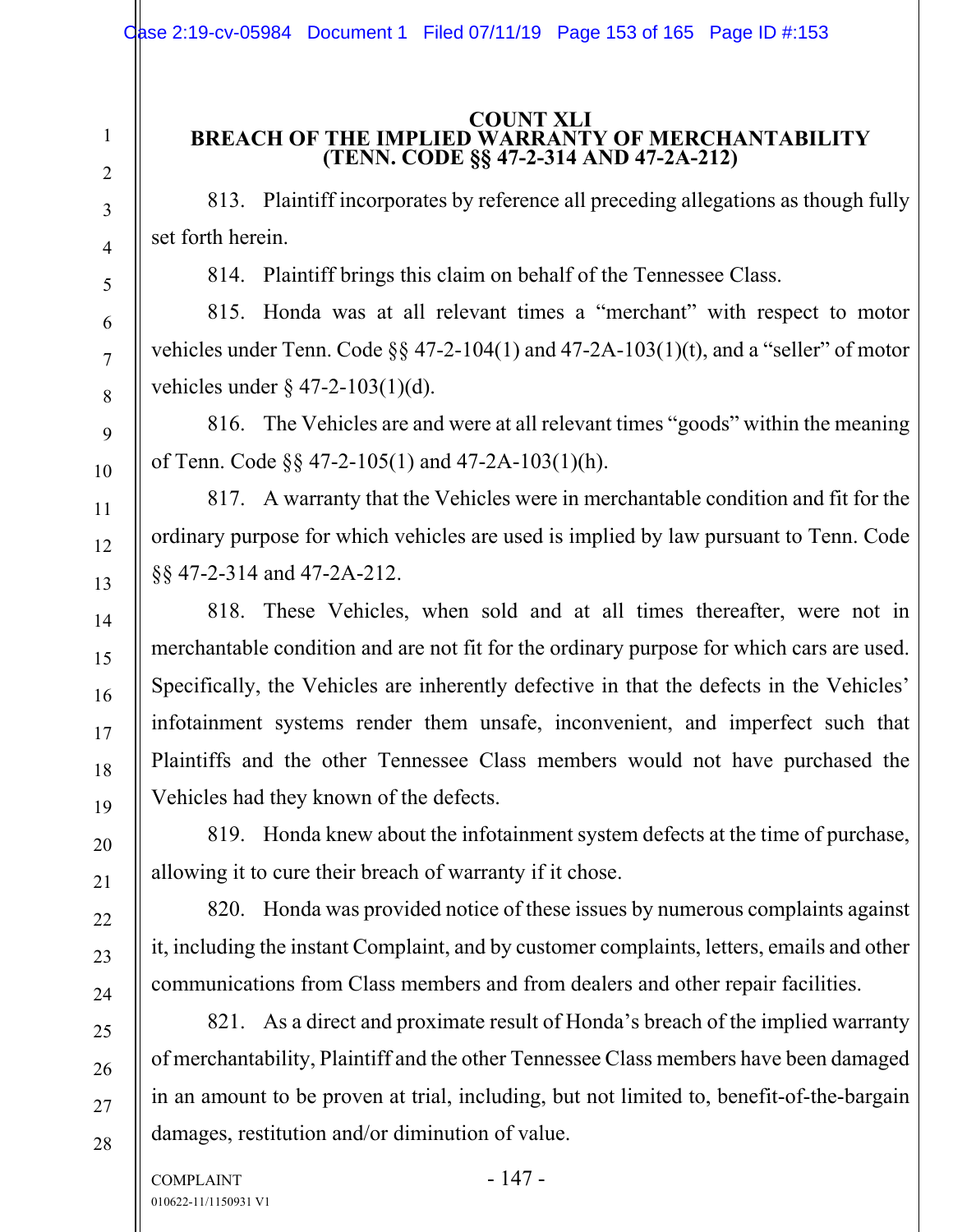# **L. Claims Brought on Behalf of the Texas Class**

#### **COUNT XLII VIOLATIONS OF THE DECEPTIVE TRADE PRACTICES ACT (TEX. BUS. & COM. CODE §§ 17.41,** *ET SEQ.***)**

822. Plaintiff Srikarthik Subbarao ("Plaintiff" for purposes of all Texas Class Counts) incorporates by reference all preceding allegations as though fully set forth herein.

823. Plaintiff brings this Count on behalf of the Texas Class.

824. Plaintiff and Honda are each "persons" as defined by Tex. Bus. & Com. Code  $\S 17.45(3)$ . The Vehicles are "goods" under Tex. Bus. & Com. Code  $\S 17.45(1)$ . Plaintiff and the other Texas Class members are "consumers" as defined in Tex. Bus. & Com. Code § 17.45(4). Honda has at all relevant times engaged in "trade" and "commerce" as defined in Tex. Bus. & Com. Code § 17.45(6), by advertising, offering for sale, selling, leasing, and/or distributing the Vehicles in Texas, directly or indirectly affecting Texas citizens through that trade and commerce.

825. The allegations set forth herein constitute false, misleading, or deceptive trade acts or practices in violation of Texas's Deceptive Trade Practices-Consumer Protection Act ("DTPA"), Tex. Bus. & Com. Code §§ 17.41, *et seq*.

826. By failing to disclose and actively concealing the defects in the infotainment systems in the Vehicles, Honda engaged in deceptive business practices prohibited by the DTPA, including engaging in acts or practices which are unfair, misleading, false, or deceptive to the consumer.

827. Honda knew that the infotainment systems in the Vehicles were defectively manufactured, would fail without warning, and were not suitable for their intended use. Honda nevertheless failed to warn Plaintiff and the other Texas Class members about these defects despite having a duty to do so.

828. Honda owed Plaintiff and the other Texas Class members a duty to disclose the defective nature of the infotainment systems in the Vehicles, because Honda:

 $COMPLAINT$  - 148 -010622-11/1150931 V1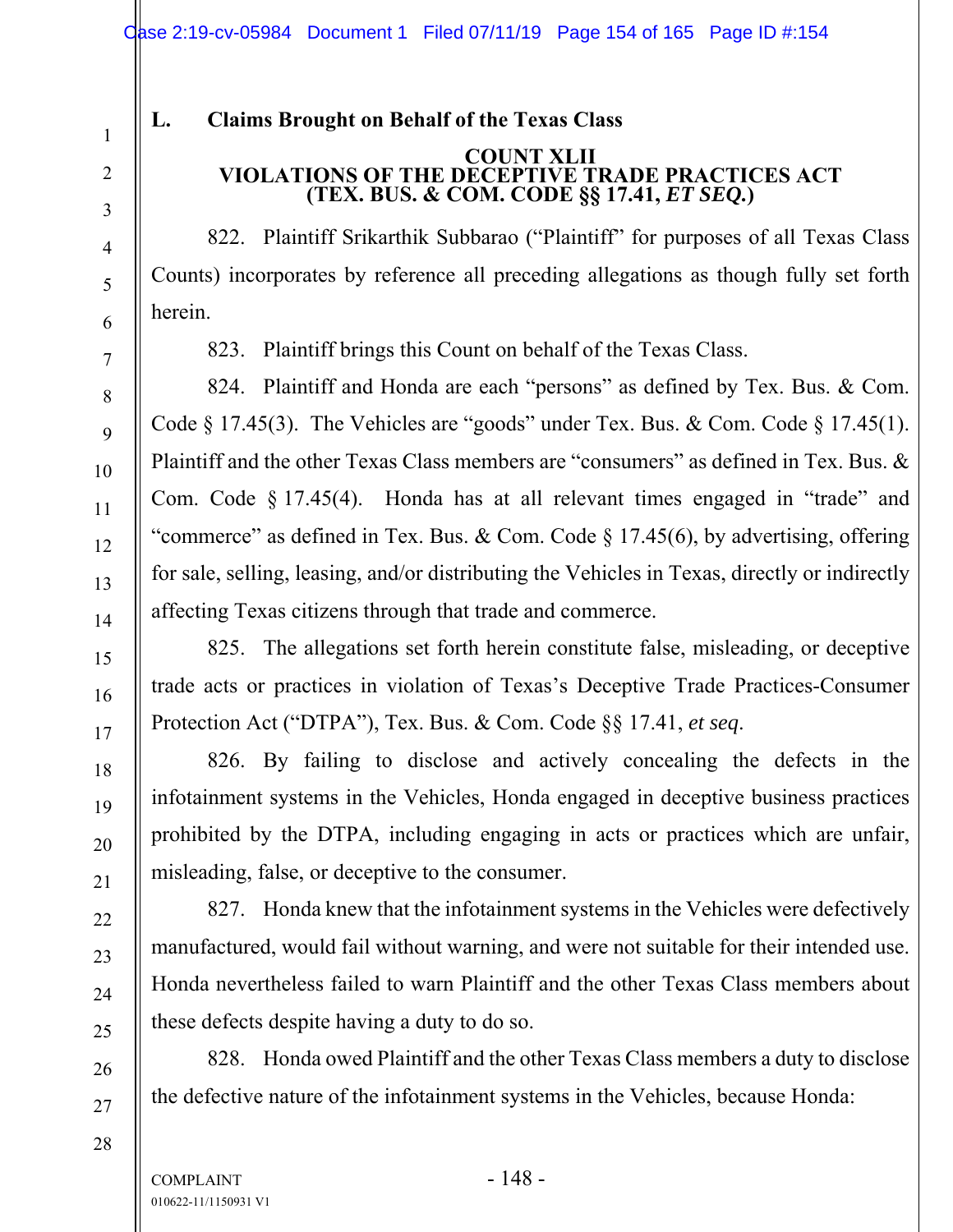5

6

7

8

9

10

11

12

13

14

15

16

17

18

19

20

21

22

23

24

25

26

27

- i) Possessed exclusive knowledge of the defects rendering the Vehicles more unreliable than similar vehicles;
- ii) Intentionally concealed the defects associated with the infotainment systems; and/or
- iii) Made incomplete representations about the characteristics and performance of the infotainment system generally, while purposefully withholding material facts from Plaintiff and the other Texas Class members that contradicted these representations.

829. Honda's unfair or deceptive acts or practices were likely to and did in fact deceive reasonable consumers, including Plaintiff, about the true performance and characteristics of the Vehicles' infotainment systems.

830. Honda's intentional concealment of and failure to disclose the defective nature of the Vehicles to Plaintiff and the other Texas Class members constitutes an "unconscionable action or course of action" under Tex. Bus. & Com. Code  $\S 17.45(5)$ because, to the detriment of Plaintiff and the other Texas Class members, that conduct took advantage of their lack of knowledge, ability, and experience to a grossly unfair degree. That "unconscionable action or course of action" was a producing cause of the economic damages sustained by Plaintiff and the other Texas Class members.

831. Honda is also liable under Tex. Bus. & Com. Code § 17.50(a) because Honda's breach of the implied warranty of merchantability set forth herein was a producing cause of economic damages sustained by Plaintiff and the other Texas Class members.

832. As a result of its violations of the DTPA detailed above, Honda caused actual damage to Plaintiff and, if not stopped, will continue to harm Plaintiff. Plaintiff currently owns or leases, or within the class period has owned or leased, a Class Vehicle that is defective. Defects associated with the Vehicles' infotainment systems have caused the value of Vehicles to decrease.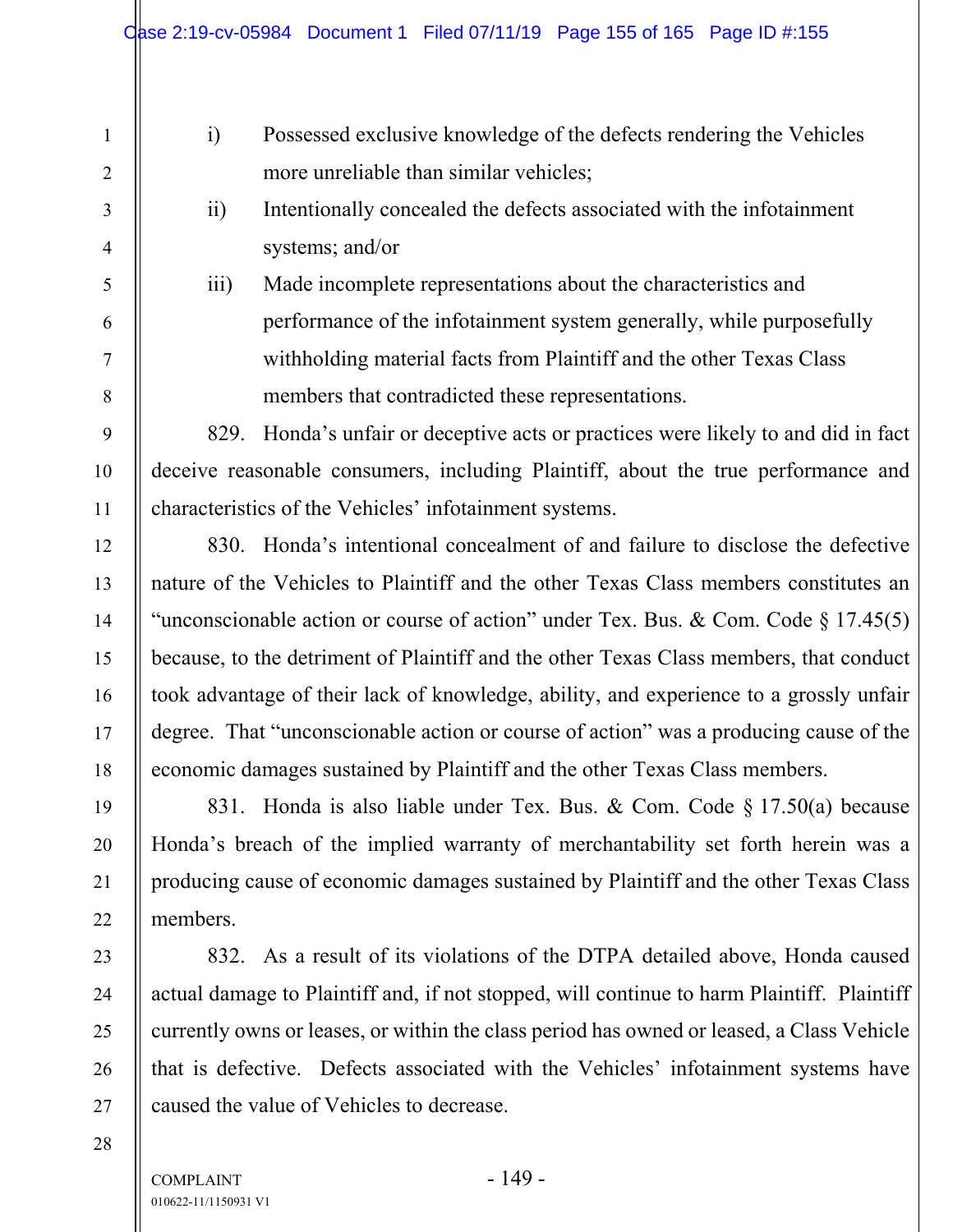833. All procedural prerequisites, including notice, have been met. The giving of notice to Honda is rendered impracticable pursuant to Tex. Bus. & Com. Code § 17.505(b) and unnecessary because Honda has notice of the claims against it through the numerous complaints filed against it. Pursuant to Tex. Bus. & Com. Code § 17.505(b), Plaintiff, individually and on behalf of the other Texas Class members, will send to the Texas Consumer Protection Division a copy of this Complaint.

834. Plaintiff and the other Texas Class members sustained damages as a result of the Honda's unlawful acts and are, therefore, entitled to damages and other relief as provided under the DTPA.

835. Plaintiff and the other Texas Class members should be awarded three times the amount of their economic damages because Honda intentionally concealed and failed to disclose the defective nature of the Vehicles.

# **COUNT XLIII BREACH OF EXPRESS WARRANTY (TEX. BUS. & COM. CODE § 2.313)**

836. Plaintiff incorporates by reference all preceding allegations as though fully set forth herein.

837. Plaintiff brings this Count on behalf of the Texas Class.

838. Honda is and was at all relevant times a merchant with respect to motor vehicles under Tex. Bus. & Com. Code § 2.104.

839. In its Limited Warranty, Honda expressly warranted that "Honda will repair or replace any part that is defective in material or workmanship under normal use" and that "all repairs/replacements made under this warranty are free of charge."

840. Honda's Limited Warranty formed the basis of the bargain that was reached when Plaintiff and the other Texas Class members purchased or leased their Vehicles equipped with an infotainment system from Honda.

841. Honda breached the express warranty to repair and replace to correct defects in materials and workmanship of any part supplied by Honda. Honda has not

1

2

3

4

5

6

7

8

9

10

11

12

13

14

15

16

17

18

19

20

21

22

23

24

25

26

27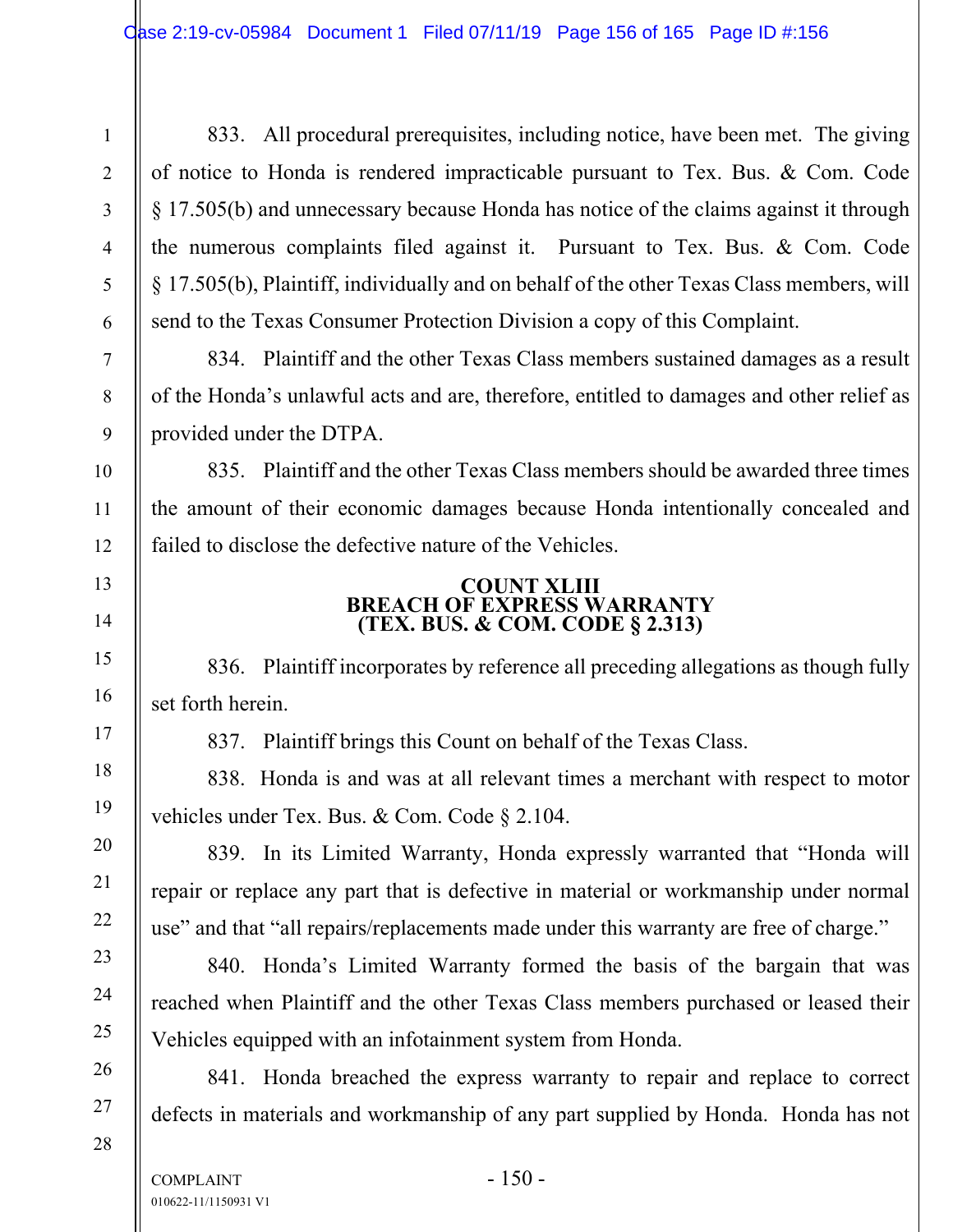repaired or replaced, and has been unable to repair or replace, the Vehicles' materials and workmanship defects.

842. In addition to this Limited Warranty, Honda otherwise expressly warranted several attributes, characteristics, and qualities of the infotainment system.

843. These warranties are only a sampling of the numerous warranties that Honda made relating to safety, reliability, and operation. Generally, these express warranties promise heightened, superior, and state-of-the-art safety, reliability, performance standards, and promote the benefits of the infotainment system. These warranties were made, inter alia, in advertisements, on Honda's website, and in uniform statements provided by Honda to be made by salespeople, or made publicly by Honda executives or by other authorized Honda representatives. These affirmations and promises were part of the basis of the bargain between the parties.

844. These additional warranties were also breached because the Vehicles were not fully operational, safe, or reliable, nor did they comply with the warranties expressly made to purchasers or lessees. Honda did not provide at the time of sale, and has not provided since then, Vehicles conforming to these express warranties.

845. Furthermore, the limited warranty of repair and/or adjustments to defective parts, fails in its essential purpose because the contractual remedy is insufficient to make Plaintiffs and the other Texas Class members whole and because Honda has failed and/or has refused to adequately provide the promised remedies within a reasonable time.

846. Accordingly, recovery by Plaintiff and the other Texas Class members is not limited to the limited warranty of repair or adjustments to parts defective in materials or workmanship, and Plaintiffs, individually and on behalf of the other Texas Class members, seek all remedies as allowed by law.

847. Also, as alleged in more detail herein, at the time that Honda warranted and sold the Vehicles it knew that the Vehicles did not conform to the warranties and were

1

2

3

4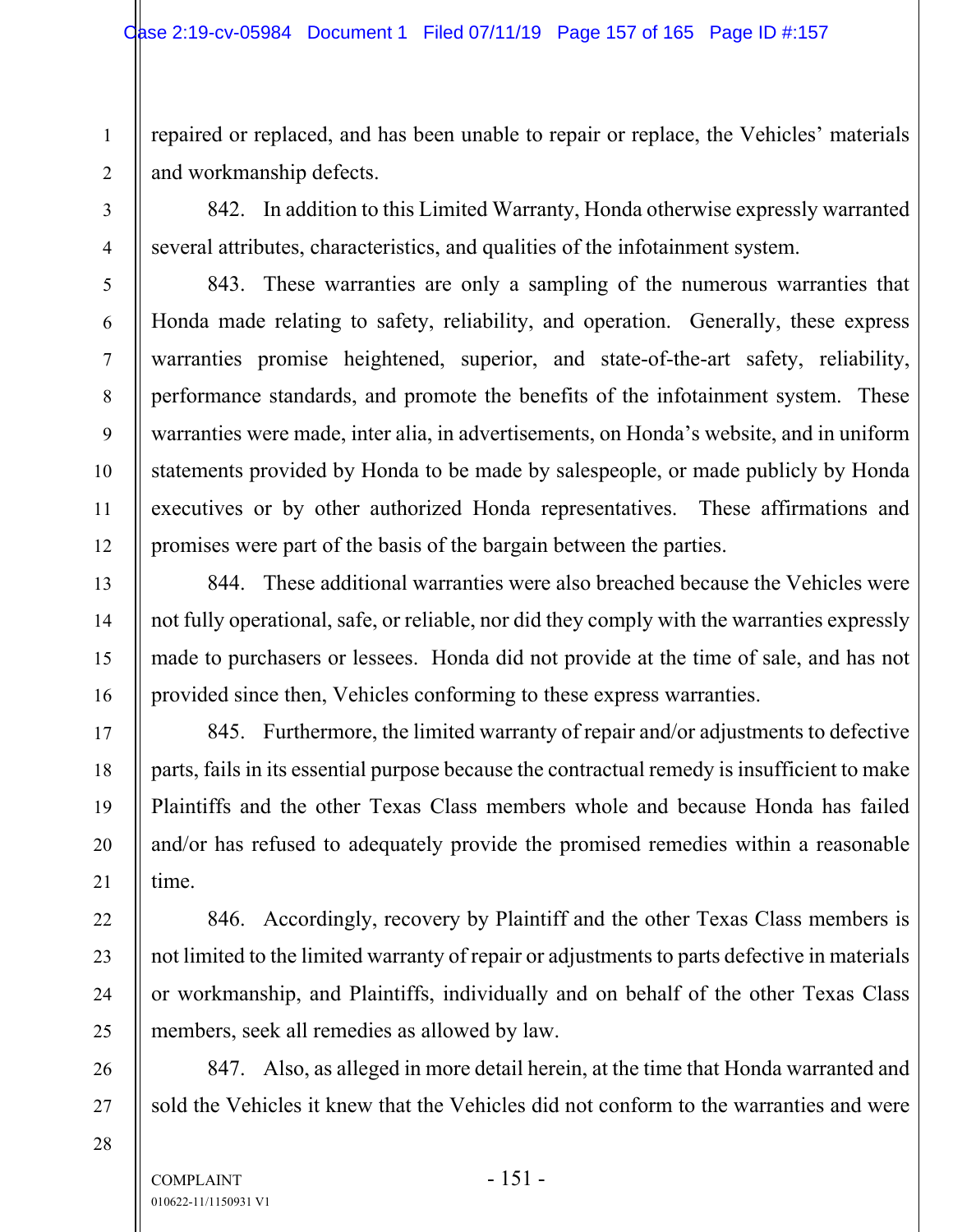inherently defective, and Honda wrongfully and fraudulently misrepresented and/or concealed material facts regarding its Vehicles. Plaintiff and the other Texas Class members were therefore induced to purchase or lease the Vehicles under false and/or fraudulent pretenses.

848. Moreover, many of the injuries flowing from the Vehicles cannot be resolved through the limited remedy of "replacement or adjustments," as many incidental and consequential damages have already been suffered due to Honda's fraudulent conduct as alleged herein, and due to its failure and/or continued failure to provide such limited remedy within a reasonable time, and any limitation on Plaintiff's and the other Texas Class members' remedies would be insufficient to make Plaintiff and the other Texas Class members whole.

849. Due to Honda's breach of warranties as set forth herein, Plaintiff and the other Texas Class members assert as an additional and/or alternative remedy, as set forth in Tex. Bus. & Com. Code § 2.711, for a revocation of acceptance of the goods, and for a return to Plaintiffs and to the other Texas Class members of the purchase price of all Vehicles currently owned and for such other incidental and consequential damages as allowed under Tex. Bus. & Com. Code §§ 2.711 and 2.608.

850. Plaintiffs have attempted to have their Vehicles repaired under the warranty. Honda was also provided notice of these issues by numerous complaints against it, including the instant Complaint, and by customer complaints, letters, emails and other communications from Class members and from dealers and other repair facilities.

851. As a direct and proximate result of Honda's breach of express warranties, Plaintiff and the other Texas Class members have been damaged in an amount to be determined at trial.

## **COUNT XLIV BREACH OF IMPLIED WARRANTY (BASED ON TEXAS LAW)**

 $COMPLANT$  - 152 -010622-11/1150931 V1

1

2

3

4

5

6

7

8

9

10

11

12

13

14

15

16

17

18

19

20

21

22

23

24

25

26

27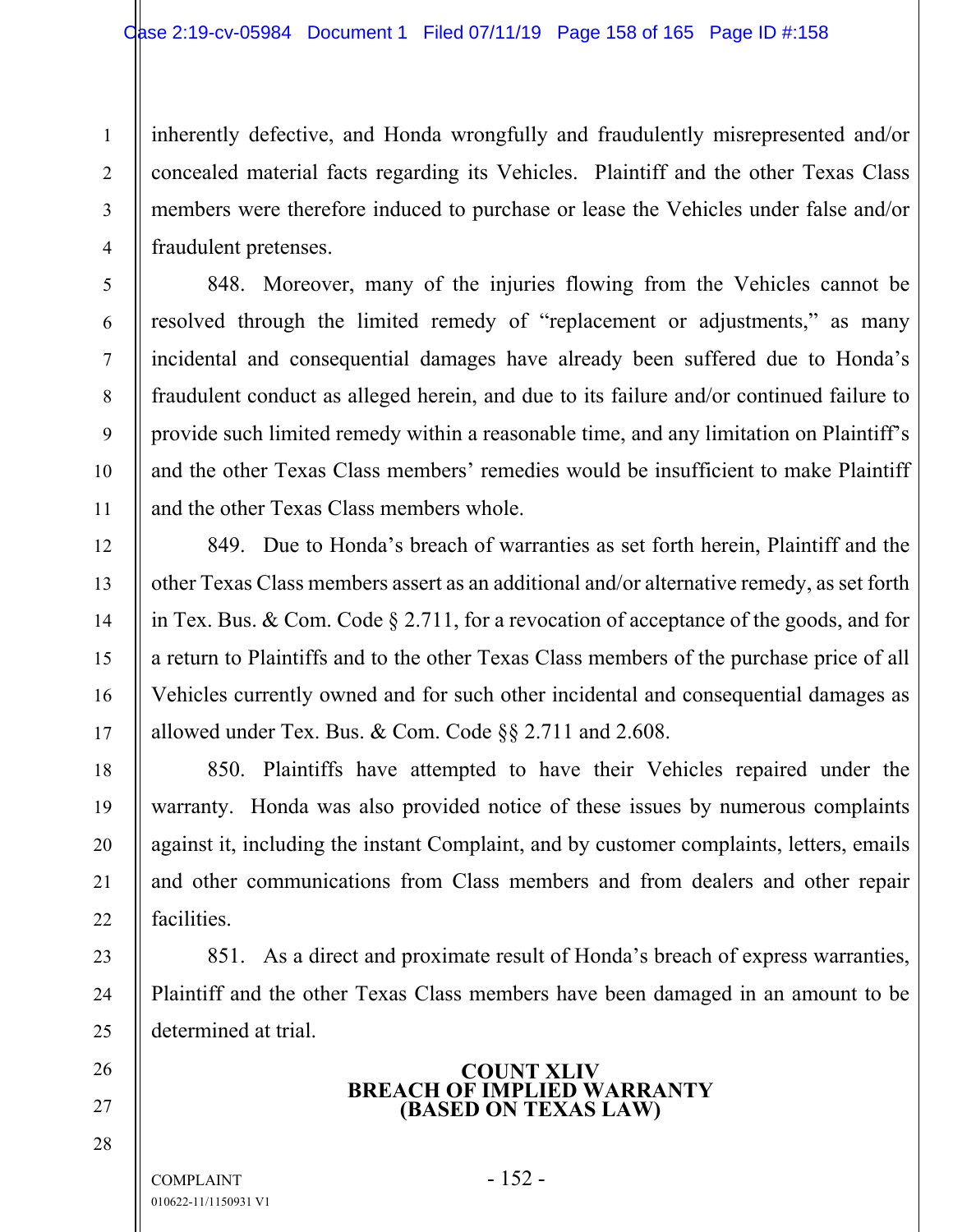852. Plaintiff incorporates by reference all preceding allegations as though fully set forth herein.

853. Plaintiff brings this Count on behalf of the Texas Class.

854. Honda is and was at all relevant times a merchant with respect to motor vehicles under Tex. Bus. & Com. Code § 2.104.

855. A warranty that the Vehicles were in merchantable condition was implied by law in the instant transactions, pursuant to Tex. Bus. & Com. Code § 2.314. These vehicles and the infotainment systems in the Vehicles, when sold and at all times thereafter, were not in merchantable condition and are not fit for the ordinary purpose for which they are used. Specifically, the Vehicles are inherently defective in that there are defects in the infotainment system which prevent users from enjoying many features of the Vehicles they purchased and/or leased and that they paid for; and the infotainment system was not adequately tested.

856. Honda was provided notice of these issues by numerous complaints against it, including the instant Complaint, and by customer complaints, letters, emails and other communications from Class members and from dealers and other repair facilities.

857. As a direct and proximate result of Honda's breach of the warranties of merchantability, Plaintiff and the other Texas Class members have been damaged in an amount to be proven at trial.

**M. Claims Brought on Behalf of the Virginia Class** 

# **COUNT XLV VIOLATIONS OF THE VIRGINIA CONSUMER PROTECTION ACT (VA. CODE ANN. §§ 59.1-196,** *ET SEQ.***)**

858. Plaintiffs Eric Faden and Hamilton Hines and ("Plaintiffs" for purposes of all Virginia Class Counts) incorporate by reference all preceding allegations as though fully set forth herein.

859. Plaintiffs bring this Count on behalf of the Virginia Class.

28

1

2

3

4

5

6

7

8

9

10

11

12

13

14

15

16

17

18

19

20

21

22

23

24

25

26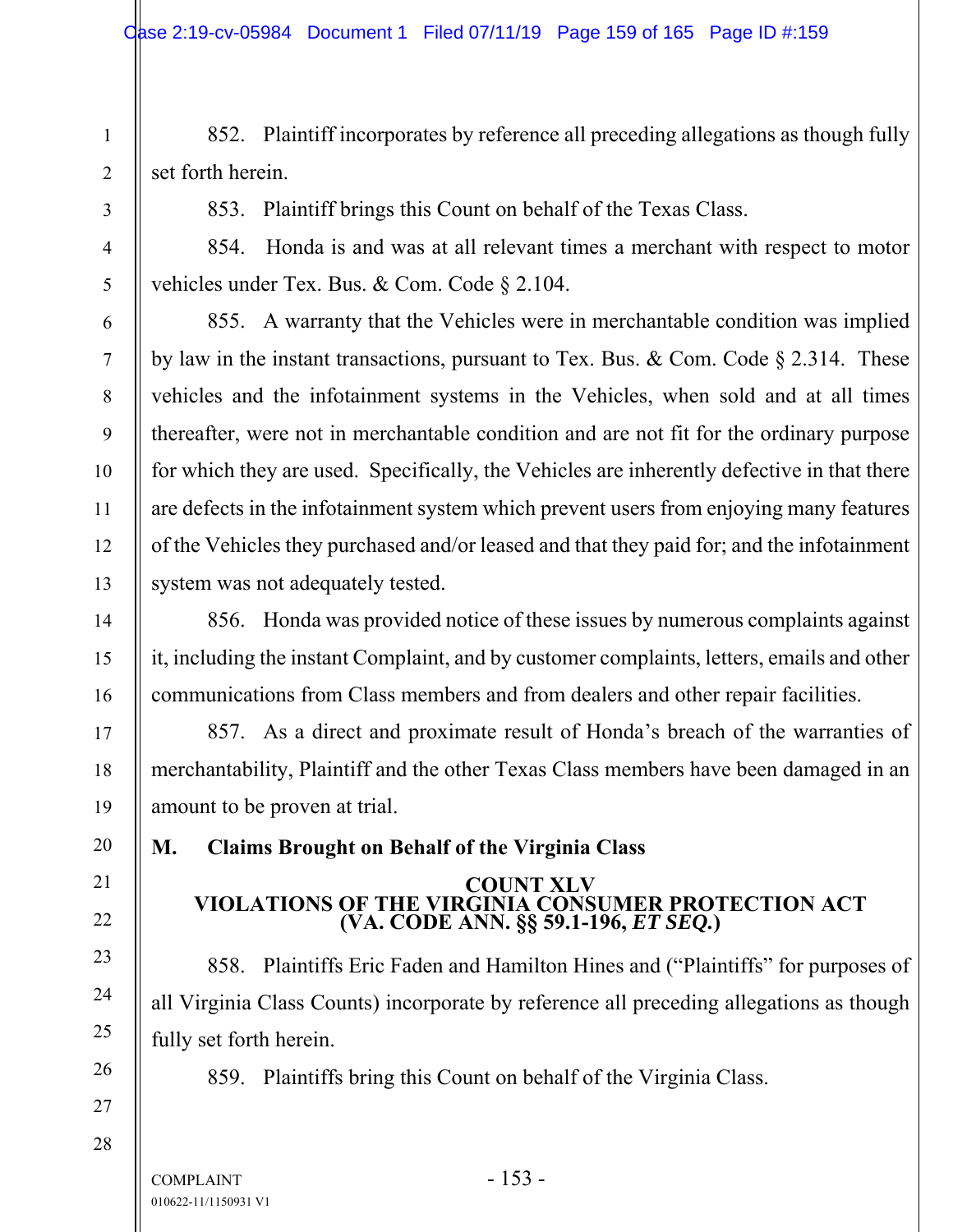860. The Virginia Consumer Protection prohibits "(14) using any . . . deception, fraud, false pretense, false promise, or misrepresentation in connection with a consumer transaction[.]" Va. Code Ann.  $\S$  59.1-200(A).

861. Honda is a "person" as defined by Va. Code Ann. § 59.1-198. The transactions between Plaintiffs and the other Virginia Class members on one hand and Honda on the other, leading to the purchase or lease of the Vehicles by Plaintiffs and the other Virginia Class members, are "consumer transactions" as defined by Va. Code Ann. § 59.1-198, because the Vehicles were purchased or leased primarily for personal, family or household purposes.

862. In the course of Honda's business, it willfully failed to disclose and actively concealed the dangerous risk of infotainment system failure in Vehicles as described above. Accordingly, Honda engaged in acts and practices violating Va. Code Ann. § 59.1-200(A), including engaging in conduct likely to deceive.

863. Honda's actions as set forth above occurred in the conduct of trade or commerce.

864. Honda's conduct proximately caused injuries to Plaintiffs and the other Virginia Class members.

865. Plaintiffs and the other Virginia Class members were injured as a result of Honda's conduct in that Plaintiffs and the other Virginia Class members overpaid for their Vehicles and did not receive the benefit of their bargain, and their Vehicles have suffered a diminution in value. These injuries are the direct and natural consequence of Honda's omissions.

866. Honda actively and willfully concealed and/or suppressed the material facts regarding the defective and unreasonably dangerous nature of the infotainment system and the Vehicles, in whole or in part, with the intent to deceive and mislead Plaintiffs and the other Virginia Class members and to induce Plaintiffs and the other Virginia Class members to purchase or lease Vehicles at a higher price, which did not

1

2

3

4

5

6

7

8

9

10

11

12

13

14

15

16

17

18

19

20

21

22

23

24

25

26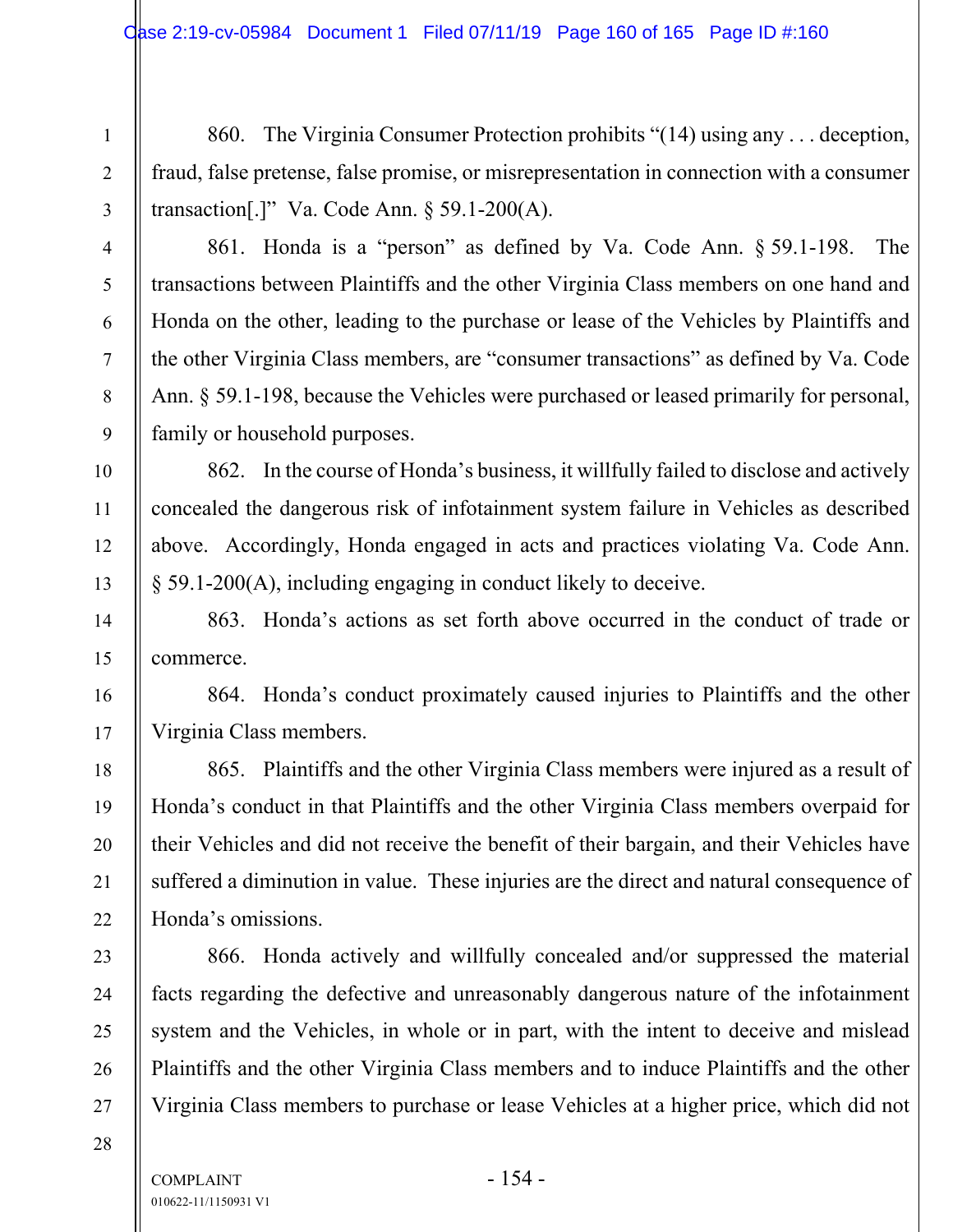match the Vehicles' true value. Plaintiffs and the other Virginia Class members therefore seek treble damages.

# **COUNT XLVI BREACH OF EXPRESS WARRANTY (VA. CODE ANN. § 8.2-313)**

867. Plaintiffs incorporate by reference all preceding allegations as though fully set forth herein.

868. Plaintiffs bring this Count on behalf of the Virginia Class.

869. Honda is and was at all relevant times a merchant with respect to motor vehicles.

870. In its New Vehicle Limited Warranty, Honda expressly warranted that it "will repair or replace any part that is defective in material or workmanship under normal use" and that "all repairs/replacements made under this warranty are free of charge."

871. Honda's Limited Warranty formed the basis of the bargain that was reached when Plaintiff and the other Virginia Class members purchased or leased their Vehicles equipped with an infotainment system from Honda.

872. Honda breached the express warranty to repair or replacement to correct defects in materials and workmanship of any part supplied by Honda. Honda has not repaired or replaced, and has been unable to repair or replace, the Vehicles' materials and workmanship defects.

873. Furthermore, the limited warranty of repair and/or replacement to defective parts, fails in its essential purpose because the contractual remedy is insufficient to make Plaintiffs and the other Virginia Class members whole and because Honda has failed and/or has refused to adequately provide the promised remedies within a reasonable time.

874. Accordingly, recovery by Plaintiffs and the other Virginia Class members is not limited to the limited warranty of repair or replacement of parts defective in

1

2

3

4

5

6

7

8

9

10

11

12

13

14

15

16

17

18

19

20

21

22

23

24

25

26

27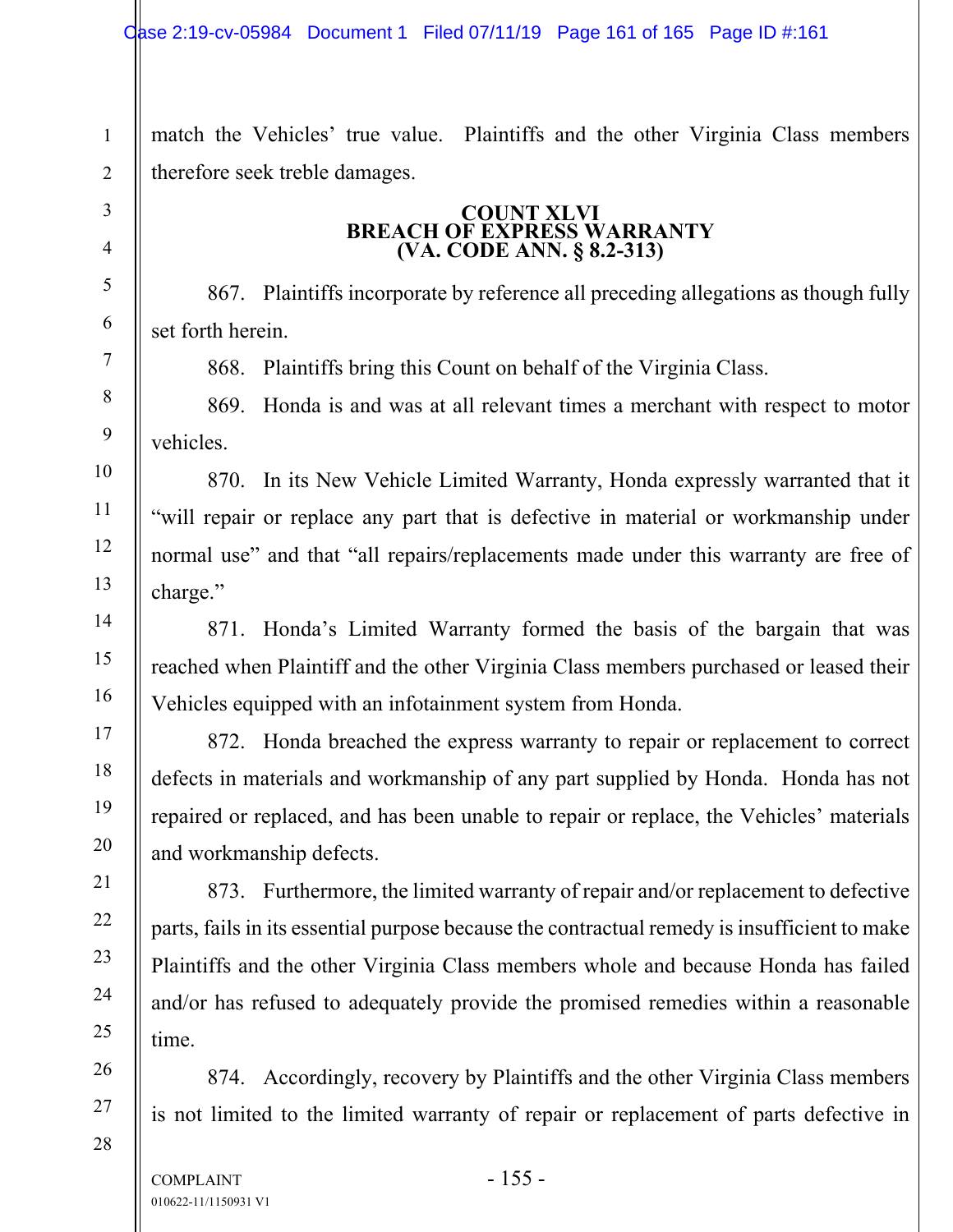materials or workmanship, and Plaintiffs, individually and on behalf of the other Virginia Class members, seek all remedies as allowed by law.

1

2

3

4

5

6

7

8

9

10

11

12

13

14

15

16

17

18

19

20

21

22

23

24

25

26

875. Also, as alleged in more detail herein, at the time that Honda warranted and sold the Vehicles it knew that the Vehicles did not conform to Honda's Limited Warranty and were inherently defective, and Honda wrongfully and fraudulently concealed material facts regarding its Vehicles. Plaintiffs and the other Virginia Class members were therefore induced to purchase or lease the Vehicles under false and/or fraudulent pretenses.

876. Moreover, many of the injuries flowing from the Vehicles cannot be resolved through the limited remedy of replacement or repair, as many incidental and consequential damages have already been suffered due to Honda's fraudulent conduct as alleged herein, and due to its failure and/or continued failure to provide such limited remedy within a reasonable time, and any limitation on Plaintiffs' and the other Virginia Class members' remedies would be insufficient to make Plaintiffs and the other Virginia Class members whole.

877. Due to Honda's breach of warranty as set forth herein, Plaintiffs and the other Virginia Class members assert as an additional and/or alternative remedy, as set forth in Va. Code Ann. § 8.2-608, for a revocation of acceptance of the goods, and for a return to Plaintiff and to the other Virginia Class members of the purchase price of all Vehicles currently owned for such other incidental and consequential damages as allowed under Va. Code Ann. §§ 8.2-711 and 8.2-608.

878. Plaintiffs have attempted to have their Vehicles repaired under the warranty. Honda was also provided notice of these issues by numerous complaints against it, including the instant Complaint, and by customer complaints, letters, emails and other communications from Class members and from dealers and other repair facilities.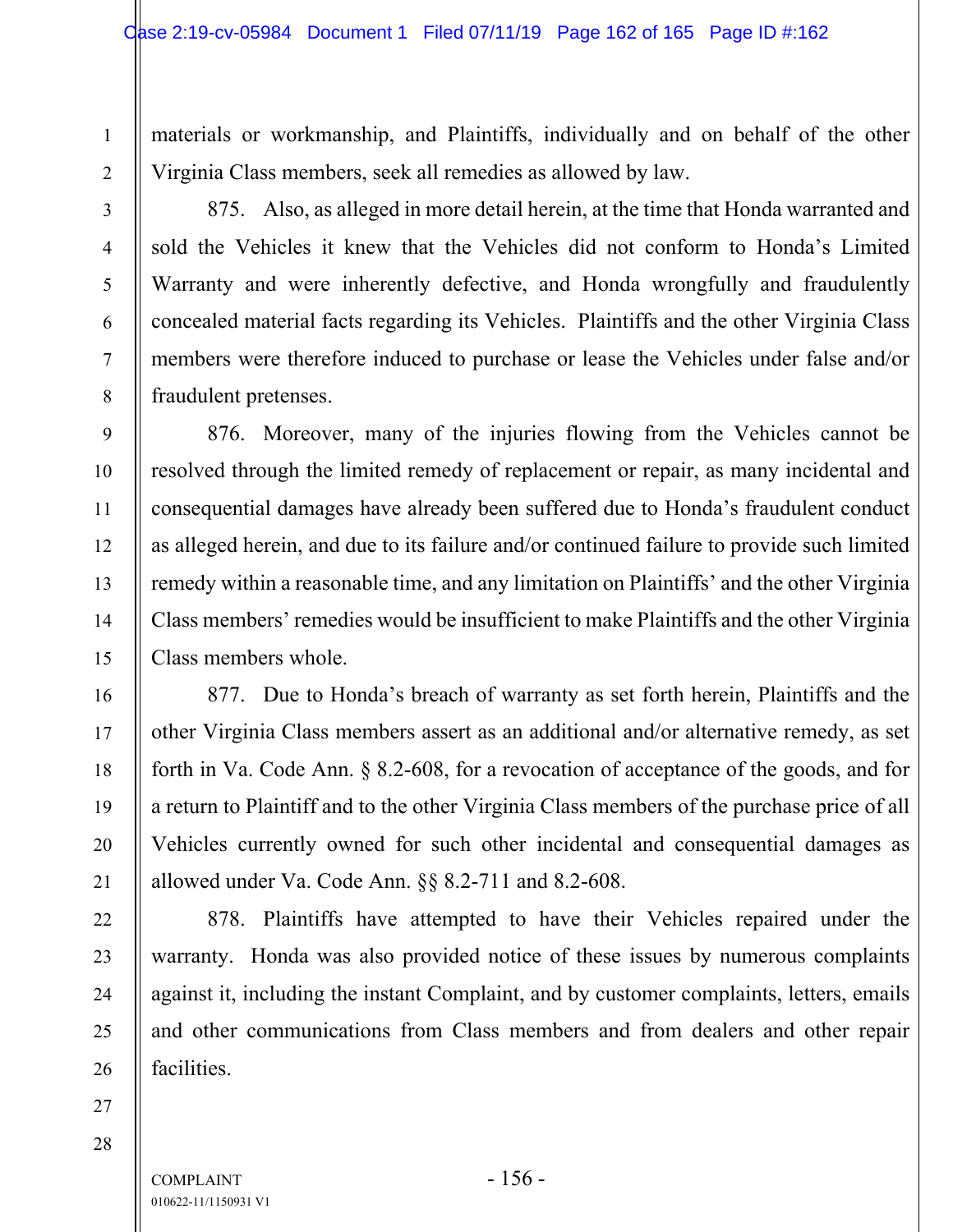879. As a direct and proximate result of Honda's breach of express warranty, Plaintiff and the other Virginia Class members have been damaged in an amount to be determined at trial.

### **COUNT XLVII BREACH OF IMPLIED WARRANTY OF MERCHANTABILITY (VA. CODE ANN. § 8.2-314)**

880. Plaintiffs incorporate by reference all preceding allegations as though fully set forth herein.

881. Plaintiffs brings this Count on behalf of the Virginia Class.

882. Honda is and was at all relevant times a merchant with respect to motor vehicles.

883. A warranty that the Vehicles were in merchantable condition is implied by law in the instant transactions.

884. These Vehicles, when sold and at all times thereafter, were not in merchantable condition and are not fit for the ordinary purpose for which cars are used. Specifically, the Vehicles are inherently defective in that the defects in the Vehicles' infotainment systems render them unsafe, inconvenient, and imperfect such that Plaintiffs and the other Virginia Class members would not have purchased the Vehicles had they known of the defects.

885. Honda knew about the infotainment system defects at the time of purchase, allowing it to cure their breach of warranty if it chose.

886. Honda was provided notice of these issues by numerous complaints against it, including the instant Complaint, and by customer complaints, letters, emails and other communications from Class members and from dealers and other repair facilities.

887. As a direct and proximate result of Honda's breach of the implied warranty of merchantability, Plaintiffs and the other Virginia Class members have been damaged in an amount to be proven at trial, including, but not limited to, benefit-of-the-bargain damages, restitution and/or diminution of value.

28

1

2

3

4

5

6

7

8

9

10

11

12

13

14

15

16

17

18

19

20

21

22

23

24

25

26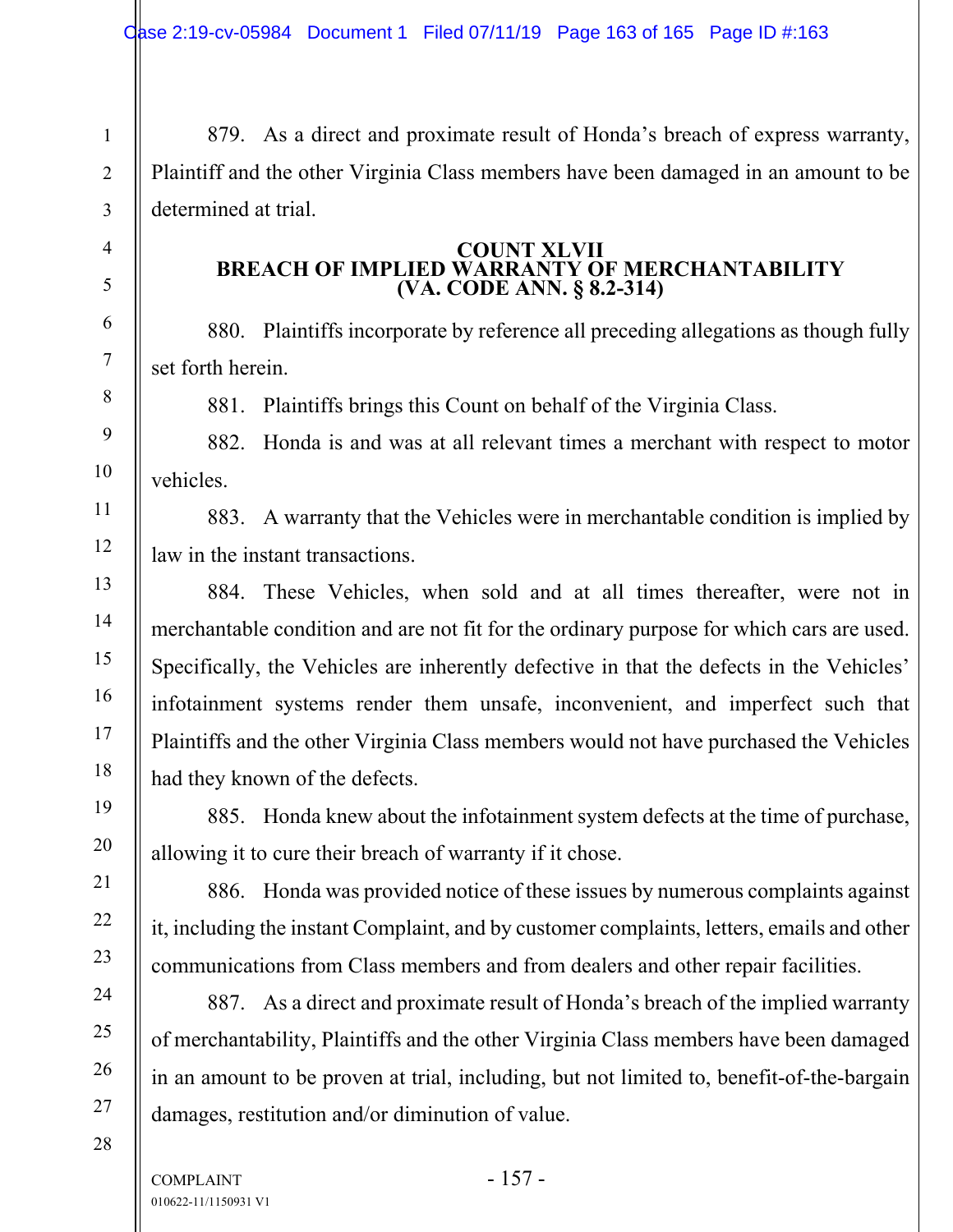| $\mathbf{1}$   | <b>PRAYER FOR RELIEF</b>                                                                              |
|----------------|-------------------------------------------------------------------------------------------------------|
| $\overline{2}$ | WHEREFORE, Plaintiffs, on their own behalf and on behalf of the Class                                 |
| 3              | members, respectfully request judgment against Defendant as follows:                                  |
| $\overline{4}$ | certifying the proposed Nationwide Class and State Law Classes;<br>(A)                                |
| 5              | appointing Plaintiffs and their counsel to represent the Class;<br>(B)                                |
| 6              | (C)<br>ordering injunctive relief, restitution, disgorgement, and/or other                            |
| $\overline{7}$ | appropriate relief;                                                                                   |
| 8              | awarding compensatory, punitive, exemplary, and other recoverable<br>(D)                              |
| 9              | damages;                                                                                              |
| 10             | awarding reasonable attorney's fees and expenses;<br>(E)                                              |
| 11             | (F)<br>awarding pre-judgment and post-judgment interest;                                              |
| 12             | $\left( G\right)$<br>awarding such other and further relief as this Court may deem just and           |
| 13             | proper.                                                                                               |
| 14             | <b>JURY DEMAND</b>                                                                                    |
| 15             | Plaintiffs demand a trial by jury of all issues so triable.                                           |
| 16             | Dated: July 11, 2019<br>Respectfully submitted,                                                       |
| 17<br>18       | HAGENS BERMAN SOBOL SHAPIRO LLP                                                                       |
| 19             | By <u>/s/ Christopher R. Pitoun</u>                                                                   |
| 20             | Christopher R. Pitoun (SBN 290235)<br>301 North Lake Avenue, Suite 920                                |
| 21             | Pasadena, California 91101                                                                            |
| 22             | Telephone: (213) 330-7150<br>Facsimile: (213) 330-7152                                                |
| 23             | christopherp@hbsslaw.com                                                                              |
| 24             | Steve W. Berman ( <i>pro hac vice</i> to be filed)<br>Sean R. Matt ( <i>pro hac vice</i> to be filed) |
| 25             | HAGENS BERMAN SOBOL SHAPIRO LLP<br>1301 Second Avenue, Suite 2000                                     |
| 26             | Seattle, Washington 98101                                                                             |
| 27             | Telephone: (206) 623-7292<br>Facsimile: (206) 623-0594<br>steve@hbsslaw.com                           |
| 28             | sean@hbsslaw.com                                                                                      |
|                | $-158-$<br><b>COMPLAINT</b><br>010622-11/1150931 V1                                                   |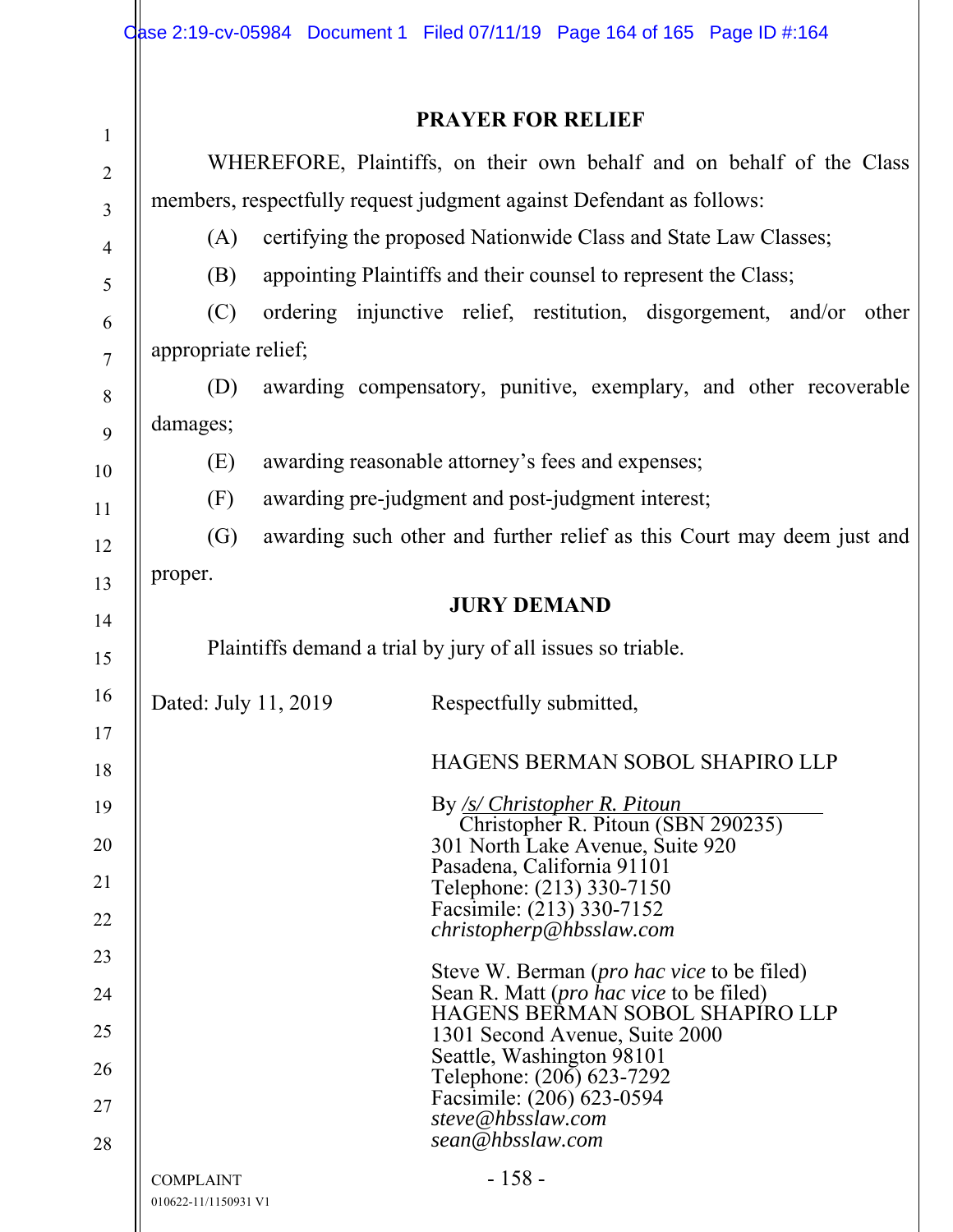|                | Oase 2:19-cv-05984 Document 1 Filed 07/11/19 Page 165 of 165 Page ID #:165 |                                                 |                                                                     |                                    |
|----------------|----------------------------------------------------------------------------|-------------------------------------------------|---------------------------------------------------------------------|------------------------------------|
|                |                                                                            |                                                 |                                                                     |                                    |
| $\mathbf{1}$   |                                                                            |                                                 | Jeffrey S. Goldenberg ( <i>pro hac vice</i> to be filed)            |                                    |
| $\overline{2}$ |                                                                            |                                                 | Todd Naylor (pro hac vice to be filed)<br>GOLDENBERG SCHNEIDER, LPA |                                    |
| 3              |                                                                            |                                                 | One West Fourth Street, 18th Floor                                  |                                    |
| $\overline{4}$ |                                                                            | Cincinnati, Ohio 45202<br>Tel: (513) 345-8291   |                                                                     |                                    |
| 5              |                                                                            | Fax: (513) 345-8294<br>jgoldenberg@gs-legal.com |                                                                     |                                    |
| 6              |                                                                            | tnaylor@gs-legal.com                            |                                                                     |                                    |
| $\tau$<br>8    |                                                                            |                                                 | John C. Weisensell (pro hac vice to be filed)                       |                                    |
| 9              |                                                                            | <b>MASTRANTONIO LLP</b>                         |                                                                     | NIEKAMP, WEISENSELL, MUTERSBAUGH & |
| 10             |                                                                            | Akron, OH 44308                                 | 23 South Main Street, Third Floor                                   |                                    |
| 11             |                                                                            | Tel: (330) 434-1000<br>Fax: (330) 434-1001      |                                                                     |                                    |
| 12             |                                                                            | jack@nwm-law.com                                |                                                                     |                                    |
| 13             |                                                                            |                                                 | <b>Counsel for Plaintiffs and Class</b>                             |                                    |
| 14             |                                                                            |                                                 |                                                                     |                                    |
| 15             |                                                                            |                                                 |                                                                     |                                    |
| 16             |                                                                            |                                                 |                                                                     |                                    |
| 17             |                                                                            |                                                 |                                                                     |                                    |
| 18             |                                                                            |                                                 |                                                                     |                                    |
| 19<br>20       |                                                                            |                                                 |                                                                     |                                    |
| 21             |                                                                            |                                                 |                                                                     |                                    |
| 22             |                                                                            |                                                 |                                                                     |                                    |
| 23             |                                                                            |                                                 |                                                                     |                                    |
| 24             |                                                                            |                                                 |                                                                     |                                    |
| 25             |                                                                            |                                                 |                                                                     |                                    |
| 26             |                                                                            |                                                 |                                                                     |                                    |
| 27             |                                                                            |                                                 |                                                                     |                                    |
| 28             |                                                                            |                                                 |                                                                     |                                    |
|                | <b>COMPLAINT</b><br>010622-11/1150931 V1                                   | $-159-$                                         |                                                                     |                                    |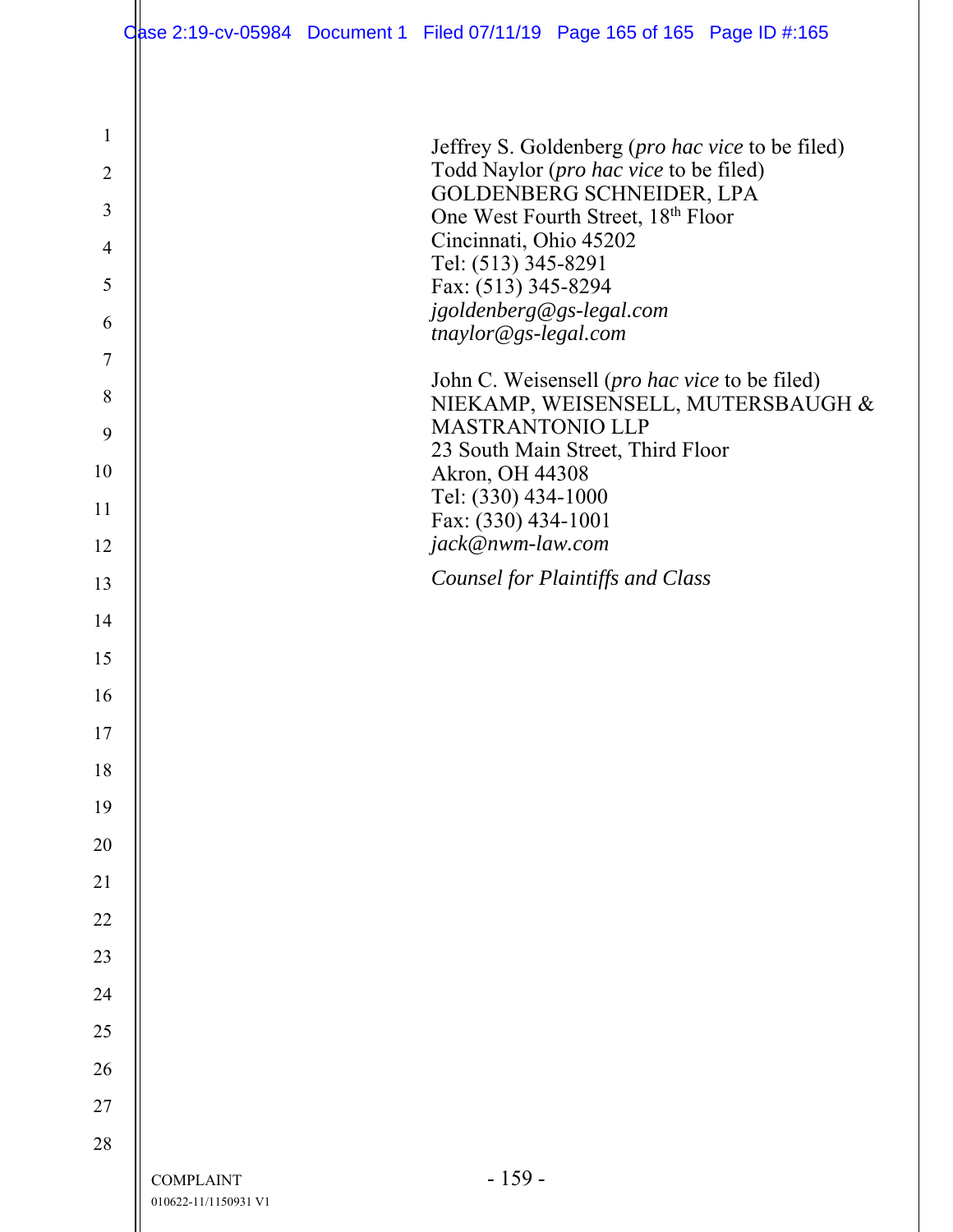## Case 2:19-c**vnQ5e63taResoN91RNt1c3uRTjleeNf7A1.b1sfrICPOFcAQF6rN7**Age ID #:166 **CIVIL COVER SHEET**

| I. (a) PLAINTIFFS ( Check box if you are representing yourself                                                                                                                                                                                                                                                                                                                 | <b>DEFENDANTS</b><br>(Check box if you are representing yourself                                                                                                                                       |  |  |  |
|--------------------------------------------------------------------------------------------------------------------------------------------------------------------------------------------------------------------------------------------------------------------------------------------------------------------------------------------------------------------------------|--------------------------------------------------------------------------------------------------------------------------------------------------------------------------------------------------------|--|--|--|
| JIMMY BANH, et al.<br>[List of additional plaintiffs is attached.]                                                                                                                                                                                                                                                                                                             | AMERCIAN HONDA MOTOR COMPANY, INC., a California corporation                                                                                                                                           |  |  |  |
| (b) County of Residence of First Listed Plaintiff Ventura County<br>(EXCEPT IN U.S. PLAINTIFF CASES)                                                                                                                                                                                                                                                                           | County of Residence of First Listed Defendant<br>Los Angeles County<br>(IN U.S. PLAINTIFF CASES ONLY)                                                                                                  |  |  |  |
| (c) Attorneys (Firm Name, Address and Telephone Number) If you are<br>representing yourself, provide the same information.                                                                                                                                                                                                                                                     | Attorneys (Firm Name, Address and Telephone Number) If you are<br>representing yourself, provide the same information.                                                                                 |  |  |  |
| Christopher R. Pitoun, Hagens Berman Sobol Shapiro LLP, 201 North Lake Avenue,<br>Suite 203, Pasadena, CA 91101; (213) 330-7150                                                                                                                                                                                                                                                |                                                                                                                                                                                                        |  |  |  |
| II. BASIS OF JURISDICTION (Place an X in one box only.)                                                                                                                                                                                                                                                                                                                        | <b>III. CITIZENSHIP OF PRINCIPAL PARTIES</b> -For Diversity Cases Only (Place an X in one box for plaintiff and one for defendant)                                                                     |  |  |  |
| 1. U.S. Government<br>3. Federal Question (U.S.<br>Ι×<br>Government Not a Party)<br>Plaintiff                                                                                                                                                                                                                                                                                  | <b>DEF</b><br><b>DEF</b><br><b>PTF</b><br>Incorporated or Principal Place<br>Citizen of This State<br>$\overline{4}$<br>of Business in this State                                                      |  |  |  |
| 2. U.S. Government<br>4. Diversity (Indicate Citizenship<br>of Parties in Item III)<br>Defendant                                                                                                                                                                                                                                                                               | Citizen of Another State<br>Incorporated and Principal Place<br>-5<br>of Business in Another State<br>Citizen or Subject of a<br><b>Foreign Nation</b><br>  6<br>6<br>3<br>3<br><b>Foreign Country</b> |  |  |  |
| <b>IV. ORIGIN</b> (Place an X in one box only.)<br>6. Multidistrict<br>8. Multidistrict<br>2. Removed from<br>5. Transferred from Another<br>3. Remanded from<br>4. Reinstated or<br>1. Original<br>$\times$<br>Litigation -<br>Litigation -<br><b>Appellate Court</b><br><b>State Court</b><br>District (Specify)<br>Reopened<br>Proceeding<br>Transfer<br><b>Direct File</b> |                                                                                                                                                                                                        |  |  |  |
| V. REQUESTED IN COMPLAINT: JURY DEMAND:<br>$\overline{\times}$<br><b>Yes</b>                                                                                                                                                                                                                                                                                                   | (Check "Yes" only if demanded in complaint.)<br>No                                                                                                                                                     |  |  |  |
| <b>CLASS ACTION under F.R.Cv.P. 23:</b><br>$\mathbb{R}$ Yes<br>No                                                                                                                                                                                                                                                                                                              | <b>MONEY DEMANDED IN COMPLAINT: \$</b>                                                                                                                                                                 |  |  |  |
|                                                                                                                                                                                                                                                                                                                                                                                | VI. CAUSE OF ACTION (Cite the U.S. Civil Statute under which you are filing and write a brief statement of cause. Do not cite jurisdictional statutes unless diversity.)                               |  |  |  |

15 U.S.C. § 2301; Violation of the Magnuson-Moss Warranty Act

| VII. NATURE OF SUIT (Place an X in one box only). |                                                                            |  |                                             |                  |                                                             |  |                                                                        |                                                                      |                                              |
|---------------------------------------------------|----------------------------------------------------------------------------|--|---------------------------------------------|------------------|-------------------------------------------------------------|--|------------------------------------------------------------------------|----------------------------------------------------------------------|----------------------------------------------|
|                                                   | <b>OTHER STATUTES</b>                                                      |  | <b>CONTRACT</b>                             |                  | <b>REAL PROPERTY CONT.</b>                                  |  | <b>IMMIGRATION</b>                                                     | <b>PRISONER PETITIONS</b>                                            | <b>PROPERTY RIGHTS</b>                       |
|                                                   | 375 False Claims Act                                                       |  | 110 Insurance                               |                  | 240 Torts to Land                                           |  | 462 Naturalization<br>Application                                      | <b>Habeas Corpus:</b>                                                | 820 Copyrights                               |
|                                                   | 376 Oui Tam<br>(31 USC 3729(a))                                            |  | 120 Marine<br>130 Miller Act                |                  | 245 Tort Product<br>Liability<br>290 All Other Real         |  | 465 Other<br><b>Immigration Actions</b>                                | 463 Alien Detainee<br>510 Motions to Vacate<br>Sentence              | 830 Patent<br>835 Patent - Abbreviated       |
|                                                   | 400 State<br>Reapportionment                                               |  | 140 Negotiable<br>Instrument                |                  | Property<br><b>TORTS</b>                                    |  | <b>TORTS</b><br><b>PERSONAL PROPERTY</b>                               | 530 General<br>535 Death Penalty                                     | <b>New Drug Application</b><br>840 Trademark |
|                                                   | 410 Antitrust                                                              |  | 150 Recovery of                             |                  | <b>PERSONAL INJURY</b>                                      |  | 370 Other Fraud                                                        | Other:                                                               | <b>SOCIAL SECURITY</b>                       |
|                                                   | 430 Banks and Banking                                                      |  | Overpayment &<br>Enforcement of             |                  | 310 Airplane                                                |  | 371 Truth in Lending                                                   | 540 Mandamus/Other                                                   | 861 HIA (1395ff)                             |
|                                                   | 450 Commerce/ICC<br>Rates/Etc.                                             |  | Judgment                                    |                  | 315 Airplane<br><b>Product Liability</b>                    |  | 380 Other Personal                                                     | 550 Civil Rights                                                     | 862 Black Lung (923)                         |
|                                                   | 460 Deportation                                                            |  | 151 Medicare Act                            |                  | 320 Assault, Libel &<br>Slander                             |  | <b>Property Damage</b>                                                 | 555 Prison Condition                                                 | 863 DIWC/DIWW (405 (q))                      |
|                                                   | 470 Racketeer Influ-<br>enced & Corrupt Org.                               |  | 152 Recovery of<br><b>Defaulted Student</b> |                  | 330 Fed. Employers'<br>Liability                            |  | 385 Property Damage<br><b>Product Liability</b>                        | 560 Civil Detainee<br>Conditions of<br>Confinement                   | 864 SSID Title XVI<br>865 RSI (405 (q))      |
|                                                   | 480 Consumer Credit                                                        |  | Loan (Excl. Vet.)                           |                  | 340 Marine                                                  |  | <b>BANKRUPTCY</b>                                                      | <b>FORFEITURE/PENALTY</b>                                            |                                              |
|                                                   | 490 Cable/Sat TV                                                           |  | 153 Recovery of<br>Overpayment of           |                  | 345 Marine Product                                          |  | 422 Appeal 28<br><b>USC 158</b>                                        | 625 Drug Related                                                     | <b>FEDERAL TAX SUITS</b>                     |
|                                                   | 850 Securities/Com-<br>modities/Exchange                                   |  | Vet. Benefits<br>160 Stockholders'          |                  | Liability<br>350 Motor Vehicle                              |  | 423 Withdrawal 28<br><b>USC 157</b>                                    | Seizure of Property 21<br><b>USC 881</b>                             | 870 Taxes (U.S. Plaintiff or<br>Defendant)   |
|                                                   | 890 Other Statutory<br><b>Actions</b>                                      |  | <b>Suits</b>                                | $\boxed{\times}$ | 355 Motor Vehicle<br><b>Product Liability</b>               |  | <b>CIVIL RIGHTS</b>                                                    | 690 Other                                                            | 871 IRS-Third Party 26 USC<br>7609           |
|                                                   | 891 Agricultural Acts                                                      |  | 190 Other<br>Contract                       |                  | 360 Other Personal<br>Injury                                |  | 440 Other Civil Rights                                                 | <b>LABOR</b><br>710 Fair Labor Standards                             |                                              |
|                                                   | 893 Environmental<br><b>Matters</b>                                        |  | 195 Contract                                |                  | 362 Personal Injury-                                        |  | 441 Voting<br>442 Employment                                           | Act<br>720 Labor/Mgmt.                                               |                                              |
|                                                   | 895 Freedom of Info.<br>Act                                                |  | <b>Product Liability</b><br>196 Franchise   |                  | Med Malpratice<br>365 Personal Injury-                      |  | 443 Housing/<br>Accommodations                                         | Relations                                                            |                                              |
|                                                   | 896 Arbitration                                                            |  | <b>REAL PROPERTY</b>                        |                  | Product Liability<br>367 Health Care/                       |  | 445 American with                                                      | 740 Railway Labor Act                                                |                                              |
|                                                   | 899 Admin, Procedures<br>Act/Review of Appeal of<br><b>Agency Decision</b> |  | 210 Land<br>Condemnation<br>220 Foreclosure |                  | Pharmaceutical<br>Personal Injury<br>Product Liability      |  | Disabilities-<br>Employment<br>446 American with<br>Disabilities-Other | 751 Family and Medical<br>Leave Act<br>790 Other Labor<br>Litigation |                                              |
|                                                   | 950 Constitutionality of<br><b>State Statutes</b>                          |  | 230 Rent Lease &<br>Ejectment               |                  | 368 Asbestos<br>Personal Injury<br><b>Product Liability</b> |  | 448 Education                                                          | 791 Employee Ret. Inc.<br>Security Act                               |                                              |

#### **FOR OFFICE USE ONLY:**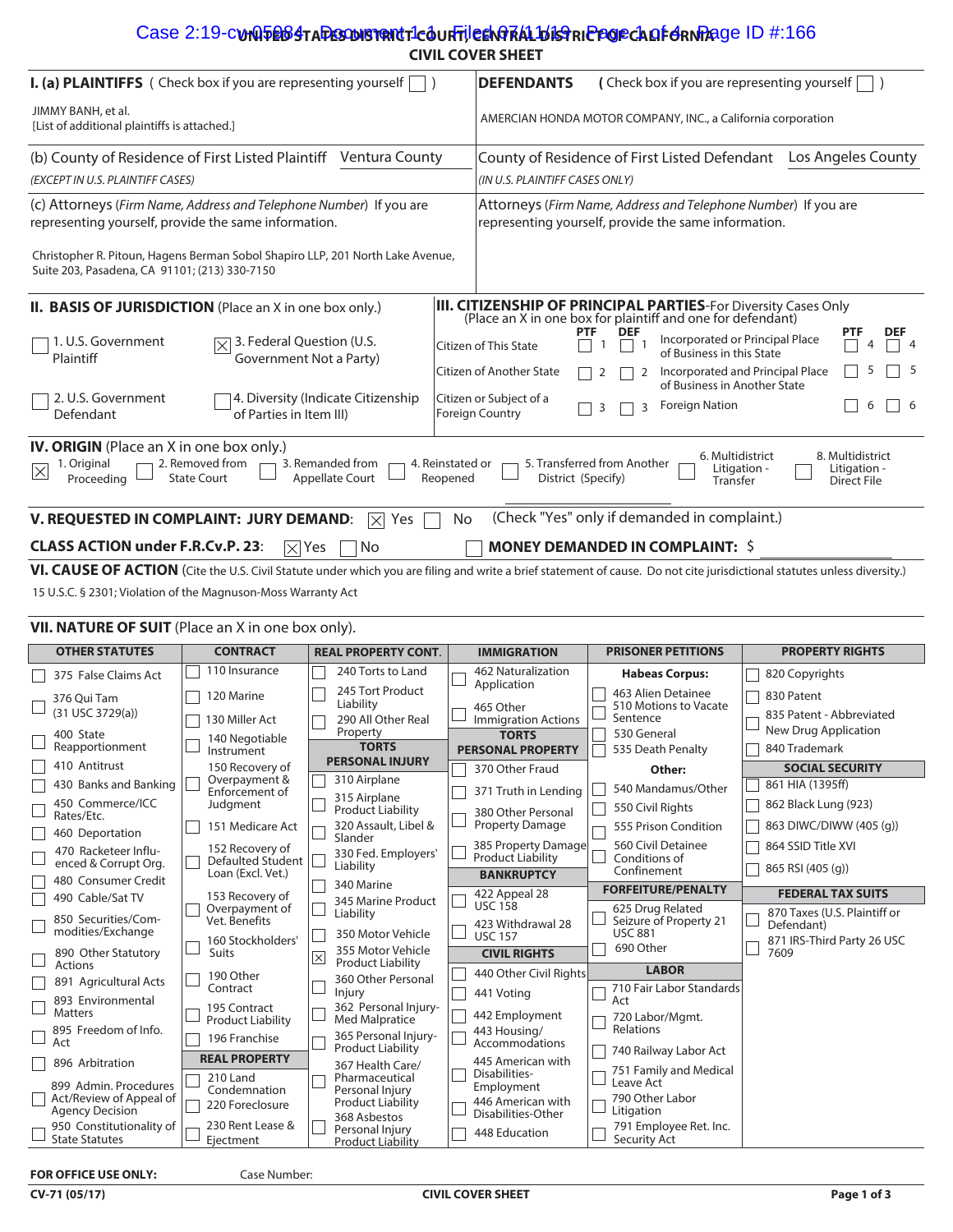# Case 2:19-c**unQ5e63 ta Desonsment 1-courtile en Pral bistricte de ca of <del>d</del>en Page ID #:167 CIVIL COVER SHEET**

VIII. VENUE: Your answers to the questions below will determine the division of the Court to which this case will be initially assigned. This initial assignment is subject to change, in accordance with the Court's General Orders, upon review by the Court of your Complaint or Notice of Removal.

| to change, in accordance with the Court's General Orders, upon review by the Court of your Complaint or Notice of Removal.                                                    |                                                                                                                                                                         |                                                                                                                                                       |                                                                                                                                                       |                                                           |                                                                            |  |  |
|-------------------------------------------------------------------------------------------------------------------------------------------------------------------------------|-------------------------------------------------------------------------------------------------------------------------------------------------------------------------|-------------------------------------------------------------------------------------------------------------------------------------------------------|-------------------------------------------------------------------------------------------------------------------------------------------------------|-----------------------------------------------------------|----------------------------------------------------------------------------|--|--|
| QUESTION A: Was this case removed<br>from state court?<br>$\overline{\times}$ No<br>Yes                                                                                       | STATE CASE WAS PENDING IN THE COUNTY OF:                                                                                                                                |                                                                                                                                                       | INITIAL DIVISION IN CACD IS:                                                                                                                          |                                                           |                                                                            |  |  |
|                                                                                                                                                                               | Los Angeles, Ventura, Santa Barbara, or San Luis Obispo                                                                                                                 |                                                                                                                                                       | Western                                                                                                                                               |                                                           |                                                                            |  |  |
| If "no, " skip to Question B. If "yes," check the<br>box to the right that applies, enter the                                                                                 | Orange                                                                                                                                                                  |                                                                                                                                                       |                                                                                                                                                       |                                                           | Southern                                                                   |  |  |
| corresponding division in response to<br>Question E, below, and continue from there.                                                                                          | Riverside or San Bernardino                                                                                                                                             |                                                                                                                                                       |                                                                                                                                                       |                                                           | Eastern                                                                    |  |  |
|                                                                                                                                                                               |                                                                                                                                                                         |                                                                                                                                                       |                                                                                                                                                       |                                                           |                                                                            |  |  |
| QUESTION B: Is the United States, or<br>one of its agencies or employees, a<br><b>PLAINTIFF in this action?</b>                                                               | B.1. Do 50% or more of the defendants who reside in<br>the district reside in Orange Co.?                                                                               |                                                                                                                                                       | YES. Your case will initially be assigned to the Southern Division.<br>Enter "Southern" in response to Question E, below, and continue<br>from there. |                                                           |                                                                            |  |  |
| Yes<br>No<br>$\vert \times \vert$                                                                                                                                             | check one of the boxes to the right                                                                                                                                     | NO. Continue to Question B.2.                                                                                                                         |                                                                                                                                                       |                                                           |                                                                            |  |  |
| If "no, " skip to Question C. If "yes," answer<br>Question B.1, at right.                                                                                                     | <b>B.2.</b> Do 50% or more of the defendants who reside in<br>the district reside in Riverside and/or San Bernardino<br>Counties? (Consider the two counties together.) |                                                                                                                                                       | YES. Your case will initially be assigned to the Eastern Division.<br>Enter "Eastern" in response to Question E, below, and continue<br>from there.   |                                                           |                                                                            |  |  |
|                                                                                                                                                                               | check one of the boxes to the right                                                                                                                                     | NO. Your case will initially be assigned to the Western Division.<br>Enter "Western" in response to Question E, below, and continue<br>from there.    |                                                                                                                                                       |                                                           |                                                                            |  |  |
| QUESTION C: Is the United States, or<br>one of its agencies or employees, a<br><b>DEFENDANT</b> in this action?                                                               | <b>C.1.</b> Do 50% or more of the plaintiffs who reside in the<br>district reside in Orange Co.?<br>check one of the boxes to the right                                 | YES. Your case will initially be assigned to the Southern Division.<br>Enter "Southern" in response to Question E, below, and continue<br>from there. |                                                                                                                                                       |                                                           |                                                                            |  |  |
| No<br>Yes<br>$\vert \times \vert$                                                                                                                                             |                                                                                                                                                                         | NO. Continue to Question C.2.                                                                                                                         |                                                                                                                                                       |                                                           |                                                                            |  |  |
| If "no, " skip to Question D. If "yes," answer<br>Question C.1, at right.                                                                                                     | C.2. Do 50% or more of the plaintiffs who reside in the<br>district reside in Riverside and/or San Bernardino<br>Counties? (Consider the two counties together.)        |                                                                                                                                                       | YES. Your case will initially be assigned to the Eastern Division.<br>Enter "Eastern" in response to Question E, below, and continue<br>from there.   |                                                           |                                                                            |  |  |
|                                                                                                                                                                               | check one of the boxes to the right                                                                                                                                     | NO. Your case will initially be assigned to the Western Division.<br>Enter "Western" in response to Question E, below, and continue<br>from there.    |                                                                                                                                                       |                                                           |                                                                            |  |  |
| <b>QUESTION D: Location of plaintiffs and defendants?</b>                                                                                                                     |                                                                                                                                                                         | Α.<br><b>Orange County</b>                                                                                                                            |                                                                                                                                                       | <b>B.</b><br>Riverside or San<br><b>Bernardino County</b> | C.<br>Los Angeles, Ventura,<br>Santa Barbara, or San<br>Luis Obispo County |  |  |
| Indicate the location(s) in which 50% or more of plaintiffs who reside in this district<br>reside. (Check up to two boxes, or leave blank if none of these choices apply.)    |                                                                                                                                                                         |                                                                                                                                                       |                                                                                                                                                       |                                                           |                                                                            |  |  |
| Indicate the location(s) in which 50% or more of defendants who reside in this<br>district reside. (Check up to two boxes, or leave blank if none of these choices<br>apply.) |                                                                                                                                                                         |                                                                                                                                                       |                                                                                                                                                       |                                                           | $\boxed{\times}$                                                           |  |  |
| D.1. Is there at least one answer in Column A?                                                                                                                                |                                                                                                                                                                         |                                                                                                                                                       |                                                                                                                                                       | D.2. Is there at least one answer in Column B?            |                                                                            |  |  |
| Yes                                                                                                                                                                           | $ \times $ No                                                                                                                                                           | $ \overline{\times} $ No<br>Yes                                                                                                                       |                                                                                                                                                       |                                                           |                                                                            |  |  |
| If "yes," your case will initially be assigned to the                                                                                                                         |                                                                                                                                                                         | If "yes," your case will initially be assigned to the                                                                                                 |                                                                                                                                                       |                                                           |                                                                            |  |  |
| SOUTHERN DIVISION.                                                                                                                                                            |                                                                                                                                                                         | <b>EASTERN DIVISION.</b>                                                                                                                              |                                                                                                                                                       |                                                           |                                                                            |  |  |
| Enter "Southern" in response to Question E, below, and continue from there.                                                                                                   |                                                                                                                                                                         | Enter "Eastern" in response to Question E, below.                                                                                                     |                                                                                                                                                       |                                                           |                                                                            |  |  |
| If "no," go to question D2 to the right.                                                                                                                                      |                                                                                                                                                                         | If "no," your case will be assigned to the WESTERN DIVISION.<br>Enter "Western" in response to Question E, below.                                     |                                                                                                                                                       |                                                           |                                                                            |  |  |
| <b>QUESTION E: Initial Division?</b>                                                                                                                                          |                                                                                                                                                                         | <b>INITIAL DIVISION IN CACD</b>                                                                                                                       |                                                                                                                                                       |                                                           |                                                                            |  |  |
| Enter the initial division determined by Question A, B, C, or D above:                                                                                                        |                                                                                                                                                                         | <b>WESTERN</b>                                                                                                                                        |                                                                                                                                                       |                                                           |                                                                            |  |  |
| <b>QUESTION F: Northern Counties?</b>                                                                                                                                         |                                                                                                                                                                         |                                                                                                                                                       |                                                                                                                                                       |                                                           |                                                                            |  |  |
| Do 50% or more of plaintiffs or defendants in this district reside in Ventura, Santa Barbara, or San Luis Obispo counties?                                                    |                                                                                                                                                                         |                                                                                                                                                       |                                                                                                                                                       |                                                           | $ \times $ No<br>Yes                                                       |  |  |
|                                                                                                                                                                               |                                                                                                                                                                         |                                                                                                                                                       |                                                                                                                                                       |                                                           |                                                                            |  |  |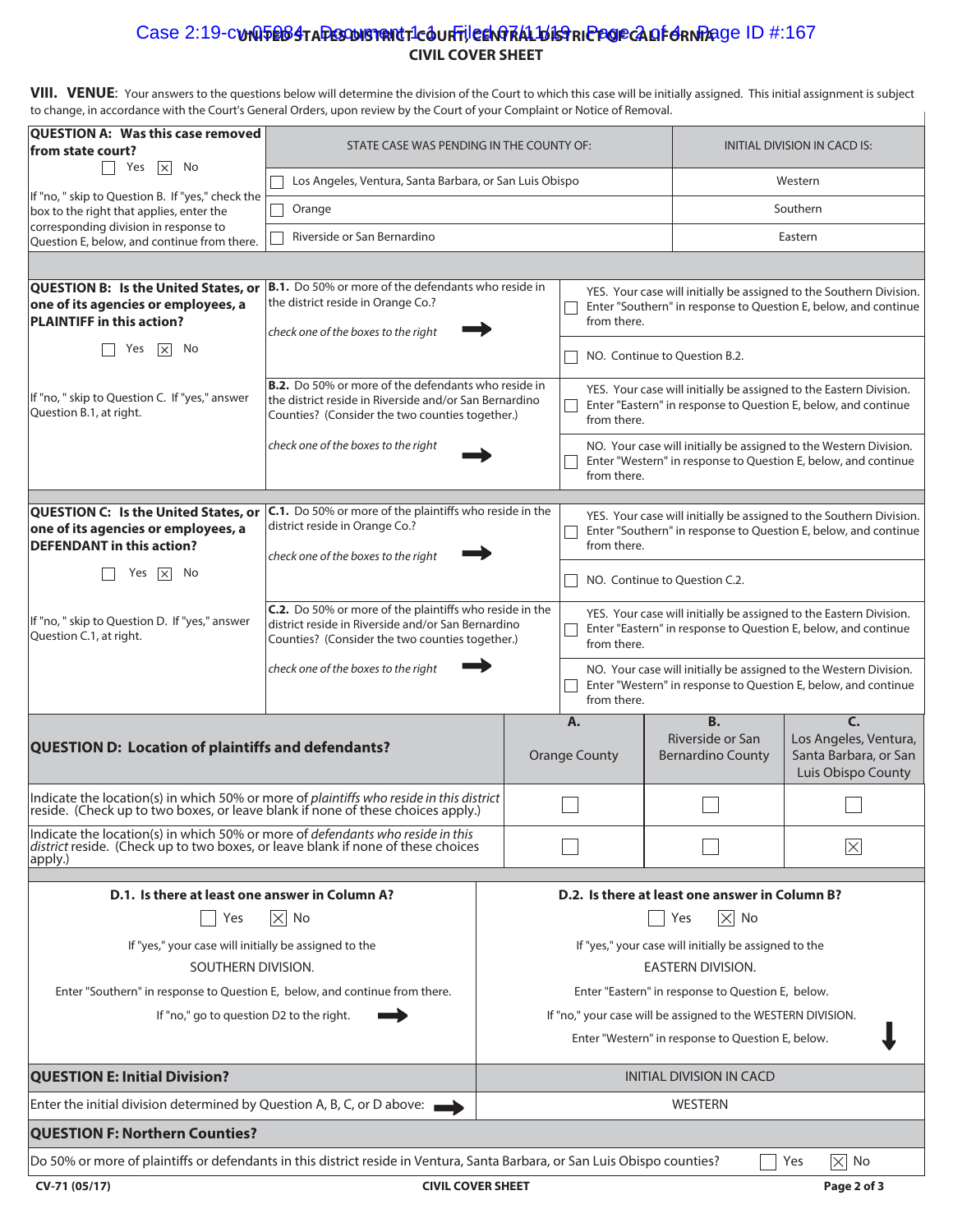# Case 2:19-c**unQ5e63 ta Desonsment 1-c3 un Tileen Prafal bistricte Gracia fehn Pa**ge ID #:168 **CIVIL COVER SHEET**

| IX(a). IDENTICAL CASES: Has this action been previously filed in this court?                                                                          | NO                 | YES |
|-------------------------------------------------------------------------------------------------------------------------------------------------------|--------------------|-----|
| If yes, list case number(s):                                                                                                                          |                    |     |
| IX(b). RELATED CASES: Is this case related (as defined below) to any civil or criminal case(s) previously filed in this court?                        |                    |     |
|                                                                                                                                                       | $\boxtimes$<br>NO. | YES |
| If yes, list case number(s):                                                                                                                          |                    |     |
| <b>Civil cases</b> are related when they (check all that apply):                                                                                      |                    |     |
| A. Arise from the same or a closely related transaction, happening, or event;                                                                         |                    |     |
| B. Call for determination of the same or substantially related or similar questions of law and fact; or                                               |                    |     |
| C. For other reasons would entail substantial duplication of labor if heard by different judges.                                                      |                    |     |
| Note: That cases may involve the same patent, trademark, or copyright is not, in itself, sufficient to deem cases related.                            |                    |     |
| A civil forfeiture case and a criminal case are related when they (check all that apply):                                                             |                    |     |
| A. Arise from the same or a closely related transaction, happening, or event;                                                                         |                    |     |
| B. Call for determination of the same or substantially related or similar questions of law and fact; or                                               |                    |     |
| C. Involve one or more defendants from the criminal case in common and would entail substantial duplication of<br>labor if heard by different judges. |                    |     |
|                                                                                                                                                       |                    |     |

# **X. S**I**GNATURE OF ATTORNEY**

**(OR SELF-REPRESENTED LITIGANT):** /s/ Christopher R. Pitoun July 11, 2019

DATE: July 11, 2019

**Notice to Counsel/Parties:** The submission of this Civil Cover Sheet is required by Local Rule 3-1. This Form CV-71 and the information contained herein neither replaces nor supplements the filing and service of pleadings or other papers as required by law, except as provided by local rules of court. For more detailed instructions, see separate instruction sheet (CV-071A).

#### Key to Statistical codes relating to Social Security Cases:

| <b>Nature of Suit Code</b> | <b>Abbreviation</b> | <b>Substantive Statement of Cause of Action</b>                                                                                                                                                                                                                                    |
|----------------------------|---------------------|------------------------------------------------------------------------------------------------------------------------------------------------------------------------------------------------------------------------------------------------------------------------------------|
| 861                        | <b>HIA</b>          | All claims for health insurance benefits (Medicare) under Title 18, Part A, of the Social Security Act, as amended. Also,<br>include claims by hospitals, skilled nursing facilities, etc., for certification as providers of services under the program.<br>(42 U.S.C. 1935FF(b)) |
| 862                        | <b>BL</b>           | All claims for "Black Lung" benefits under Title 4, Part B, of the Federal Coal Mine Health and Safety Act of 1969. (30 U.S.C.<br>923)                                                                                                                                             |
| 863                        | <b>DIWC</b>         | All claims filed by insured workers for disability insurance benefits under Title 2 of the Social Security Act, as amended; plus<br>all claims filed for child's insurance benefits based on disability. (42 U.S.C. 405 (q))                                                       |
| 863                        | <b>DIWW</b>         | All claims filed for widows or widowers insurance benefits based on disability under Title 2 of the Social Security Act, as<br>amended. (42 U.S.C. 405 (g))                                                                                                                        |
| 864                        | <b>SSID</b>         | All claims for supplemental security income payments based upon disability filed under Title 16 of the Social Security Act, as<br>amended.                                                                                                                                         |
| 865                        | <b>RSI</b>          | All claims for retirement (old age) and survivors benefits under Title 2 of the Social Security Act, as amended.<br>(42 U.S.C. 405 (q))                                                                                                                                            |